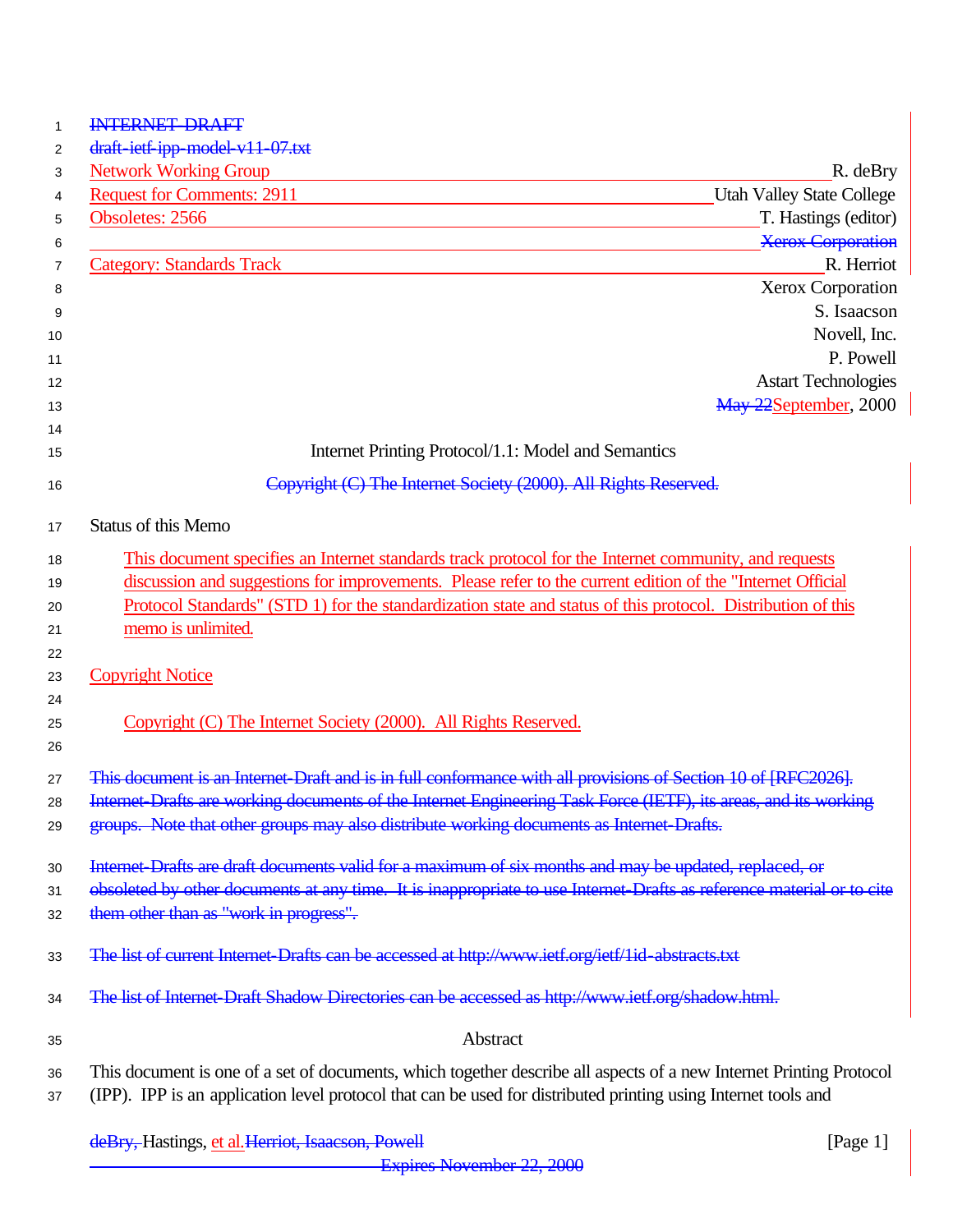technologies. This document describes a simplified model consisting of abstract objects, their attributes, and their

operations that is independent of encoding and transport. The model consists of a Printer and a Job object. A Job

optionally supports multiple documents. IPP 1.1 semantics allow end-users and operators to query printer

capabilities, submit print jobs, inquire about the status of print jobs and printers, cancel, hold, release, and restart

- print jobs. IPP 1.1 semantics allow operators to pause, resume, and purge (jobs from) Printer objects. This
- document also addresses security, internationalization, and directory issues.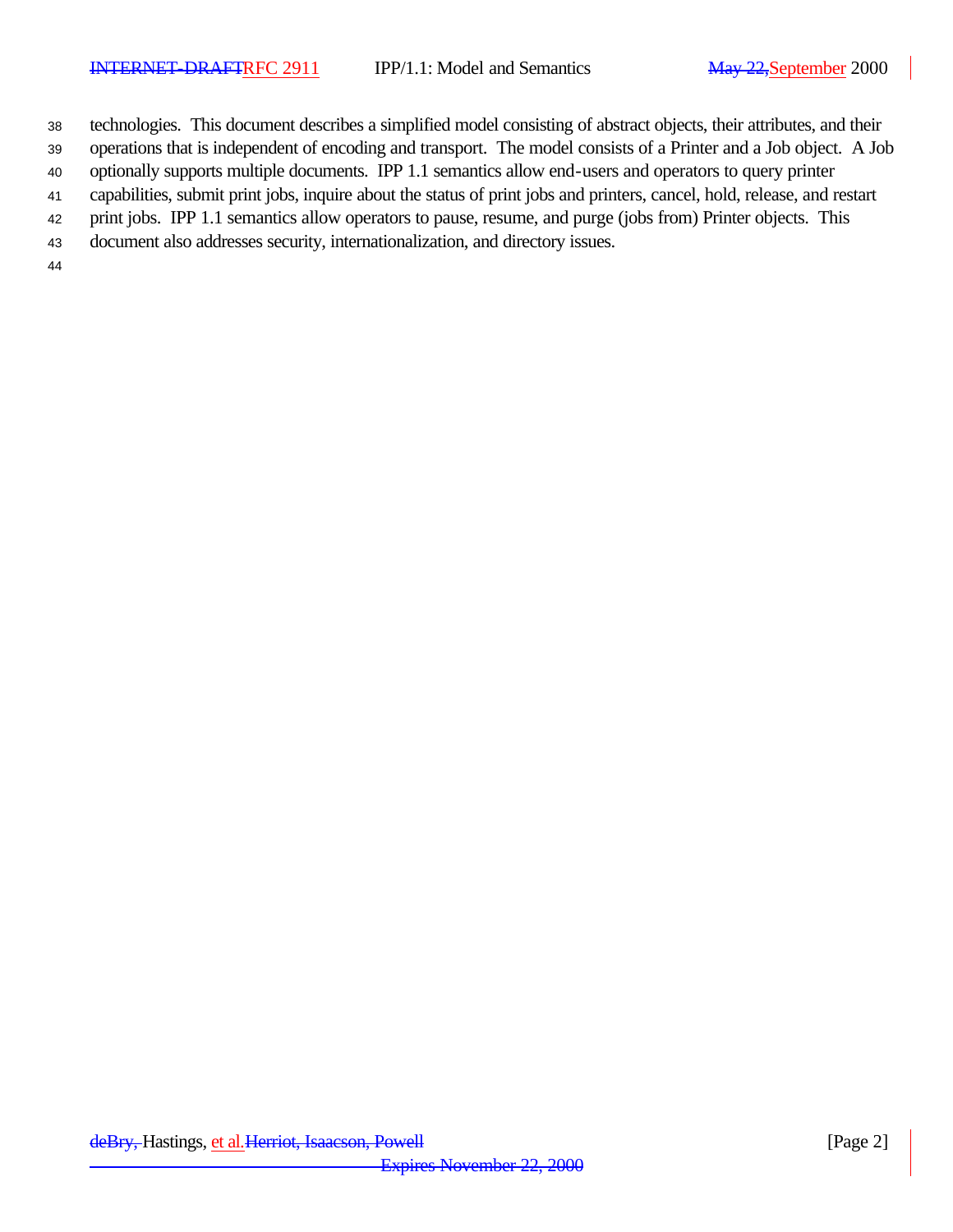The full set of IPP documents includes: Design Goals for an Internet Printing Protocol [RFC2567] Rationale for the Structure and Model and Protocol for the Internet Printing Protocol [RFC2568] Internet Printing Protocol/1.1: Model and Semantics (this document) 48 Internet Printing Protocol/1.1: Encoding and Transport [IPP-PRORFC2910] Internet Printing Protocol/1.1: Implementer's Guide [IPP-IIG] Mapping between LPD and IPP Protocols [RFC2569] The "Design Goals for an Internet Printing Protocol" document takes a broad look at distributed printing functionality, and it enumerates real-life scenarios that help to clarify the features that need to be included in a printing protocol for the Internet. It identifies requirements for three types of users: end users, operators, and

 administrators. It calls out a subset of end user requirements that are satisfied in IPP/1.0. A few OPTIONAL operator operations have been added to IPP/1.1.

 The "Rationale for the Structure and Model and Protocol for the Internet Printing Protocol" document describes IPP from a high level view, defines a roadmap for the various documents that form the suite of IPP specification documents, and gives background and rationale for the IETF working group's major decisions.

The "Internet Printing Protocol/1.1: Encoding and Transport" document is a formal mapping of the abstract

operations and attributes defined in the model document onto HTTP/1.1 [RFC2616]. It defines the encoding rules

for a new Internet MIME media type called "application/ipp". This document also defines the rules for transporting

over HTTP a message body whose Content-Type is "application/ipp". This document defines a new scheme

named 'ipp' for identifying IPP printers and jobs.

 The "Internet Printing Protocol/1.1: Implementer's Guide" document gives insight and advice to implementers of IPP clients and IPP objects. It is intended to help them understand IPP/1.1 and some of the considerations that may assist them in the design of their client and/or IPP object implementations. For example, a typical order of processing requests is given, including error checking. Motivation for some of the specification decisions is also included.

The "Mapping between LPD and IPP Protocols" document gives some advice to implementers of gateways

between IPP and LPD (Line Printer Daemon) implementations.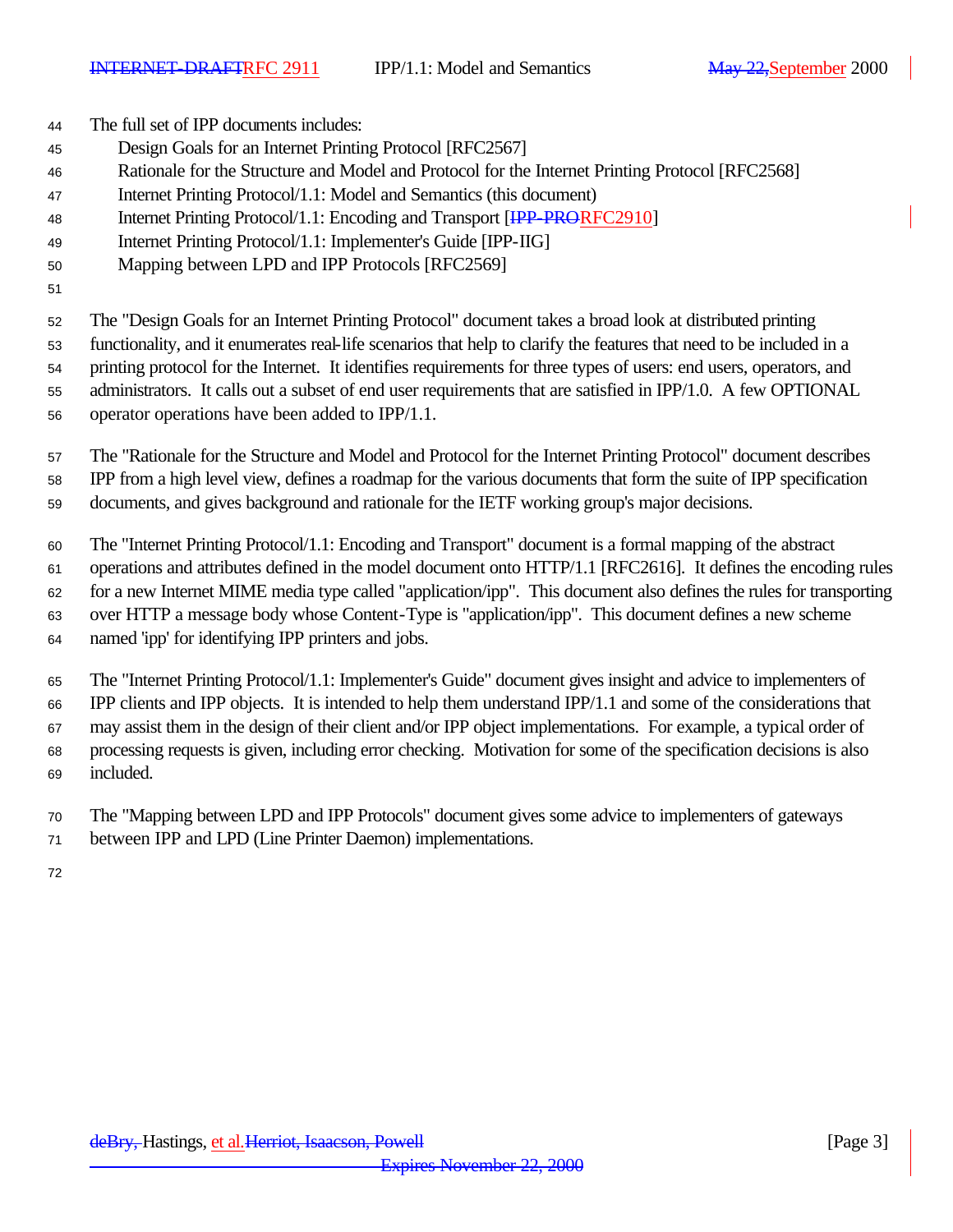$72$ 

# **Table of Contents**

| 73  |         |  |
|-----|---------|--|
| 74  | 1.1     |  |
| 75  |         |  |
| 76  | 2.1     |  |
| 77  | 2.2     |  |
| 78  | 2.3     |  |
| 79  | 2.4     |  |
| 80  |         |  |
| 81  | 3.1     |  |
| 82  | 3.1.1   |  |
| 83  | 3.1.2   |  |
| 84  | 3.1.3   |  |
| 85  | 3.1.4   |  |
| 86  | 3.1.4.1 |  |
| 87  | 3.1.4.2 |  |
| 88  | 3.1.5   |  |
| 89  | 3.1.6   |  |
| 90  | 3.1.6.1 |  |
| 91  | 3.1.6.2 |  |
| 92  | 3.1.6.3 |  |
| 93  | 3.1.6.4 |  |
| 94  | 3.1.7   |  |
| 95  | 3.1.8   |  |
| 96  | 3.1.9   |  |
| 97  | 3.2     |  |
| 98  | 3.2.1   |  |
| 99  | 3.2.1.1 |  |
| 100 | 3.2.1.2 |  |
| 101 | 3.2.2   |  |
| 102 | 3.2.3   |  |
| 103 | 3.2.4   |  |
| 104 | 3.2.5   |  |
| 105 | 3.2.5.1 |  |
| 106 | 3.2.5.2 |  |
| 107 | 3.2.6   |  |
| 108 | 3.2.6.1 |  |
| 109 | 3.2.6.2 |  |
| 110 | 3.2.7   |  |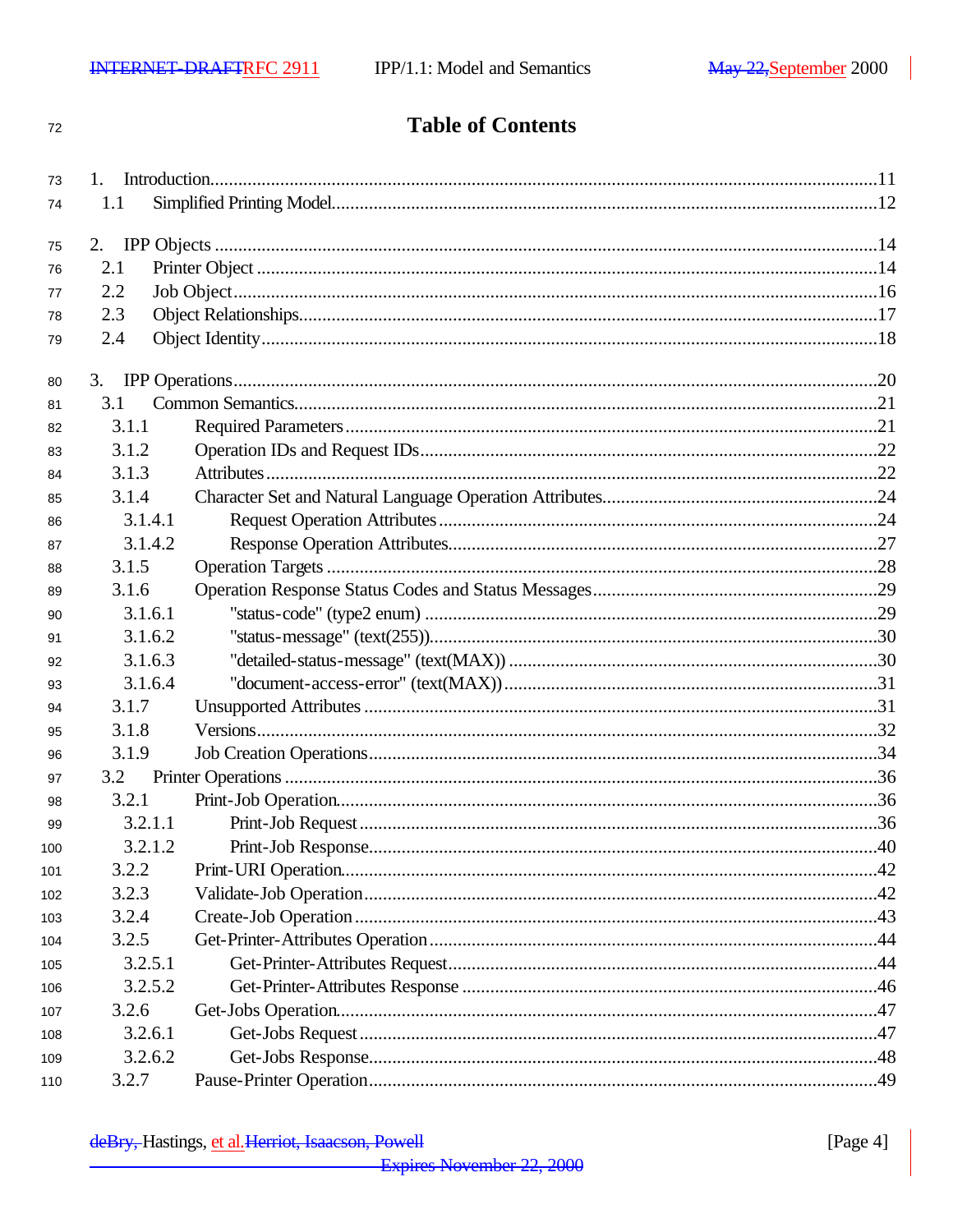| 111 | 3.2.7.1 |                           |  |
|-----|---------|---------------------------|--|
| 112 | 3.2.7.2 |                           |  |
| 113 | 3.2.8   |                           |  |
| 114 | 3.2.9   |                           |  |
| 115 | 3.3     |                           |  |
| 116 | 3.3.1   |                           |  |
| 117 | 3.3.1.1 |                           |  |
| 118 | 3.3.1.2 |                           |  |
| 119 | 3.3.2   |                           |  |
| 120 | 3.3.3   |                           |  |
| 121 | 3.3.3.1 |                           |  |
| 122 | 3.3.3.2 |                           |  |
| 123 | 3.3.4   |                           |  |
| 124 | 3.3.4.1 |                           |  |
| 125 | 3.3.4.2 |                           |  |
| 126 | 3.3.5   |                           |  |
| 127 | 3.3.5.1 |                           |  |
| 128 | 3.3.5.2 |                           |  |
| 129 | 3.3.6   |                           |  |
| 130 | 3.3.7   |                           |  |
| 131 | 3.3.7.1 |                           |  |
| 132 | 3.3.7.2 |                           |  |
| 133 | 4.      |                           |  |
| 134 | 4.1     |                           |  |
| 135 | 4.1.1   | 'text' 66                 |  |
| 136 | 4.1.1.1 |                           |  |
| 137 | 4.1.1.2 |                           |  |
| 138 | 4.1.2   |                           |  |
| 139 | 4.1.2.1 |                           |  |
| 140 | 4.1.2.2 |                           |  |
| 141 | 4.1.2.3 |                           |  |
| 142 | 4.1.3   |                           |  |
| 143 | 4.1.4   |                           |  |
| 144 | 4.1.5   | 'uri' $71$                |  |
| 145 | 4.1.6   |                           |  |
| 146 | 4.1.7   |                           |  |
| 147 | 4.1.8   |                           |  |
| 148 | 4.1.9   |                           |  |
| 149 | 4.1.9.1 |                           |  |
| 150 | 4.1.10  | $'octetString'  \dots 74$ |  |
| 151 | 4.1.11  |                           |  |
|     |         |                           |  |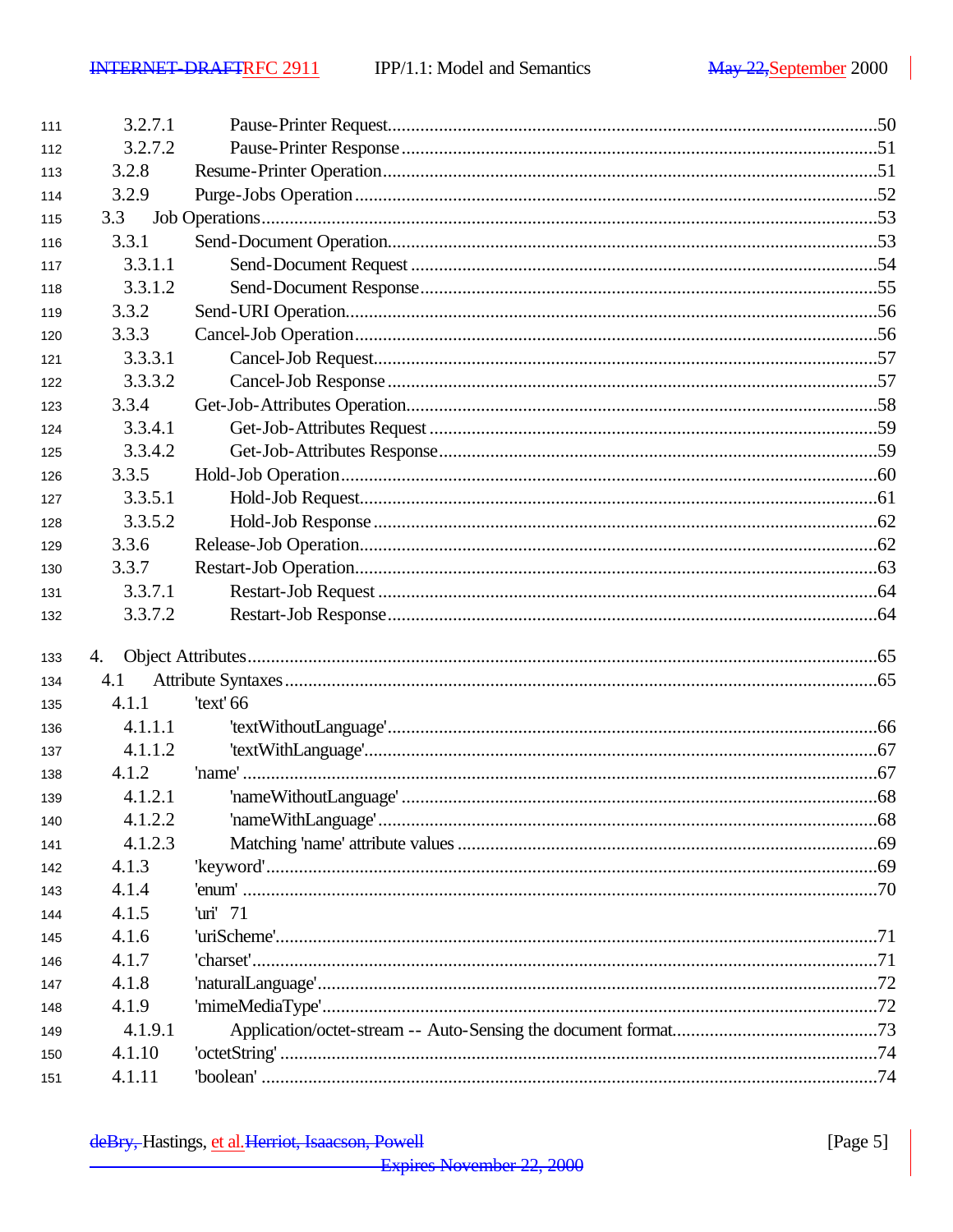| 152 | 4.1.12   |  |
|-----|----------|--|
| 153 | 4.1.13   |  |
| 154 | 4.1.14   |  |
| 155 | 4.1.15   |  |
| 156 | 4.1.16   |  |
| 157 | 4.2      |  |
| 158 | 4.2.1    |  |
| 159 | 4.2.2    |  |
| 160 | 4.2.3    |  |
| 161 | 4.2.4    |  |
| 162 | 4.2.5    |  |
| 163 | 4.2.6    |  |
| 164 | 4.2.7    |  |
| 165 | 4.2.8    |  |
| 166 | 4.2.9    |  |
| 167 | 4.2.10   |  |
| 168 | 4.2.11   |  |
| 169 | 4.2.12   |  |
| 170 | 4.2.13   |  |
| 171 | 4.3      |  |
| 172 | 4.3.1    |  |
| 173 | 4.3.2    |  |
| 174 | 4.3.3    |  |
| 175 | 4.3.4    |  |
| 176 | 4.3.5    |  |
| 177 | 4.3.6    |  |
| 178 | 4.3.7    |  |
| 179 | 4.3.7.1  |  |
| 180 | 4.3.7.2  |  |
| 181 | 4.3.8    |  |
| 182 | 4.3.9    |  |
| 183 | 4.3.10   |  |
| 184 | 4.3.11   |  |
| 185 | 4.3.12   |  |
| 186 | 4.3.13   |  |
| 187 | 4.3.14   |  |
| 188 | 4.3.14.1 |  |
| 189 | 4.3.14.2 |  |
| 190 | 4.3.14.3 |  |
| 191 | 4.3.14.4 |  |
| 192 | 4.3.14.5 |  |
| 193 | 4.3.14.6 |  |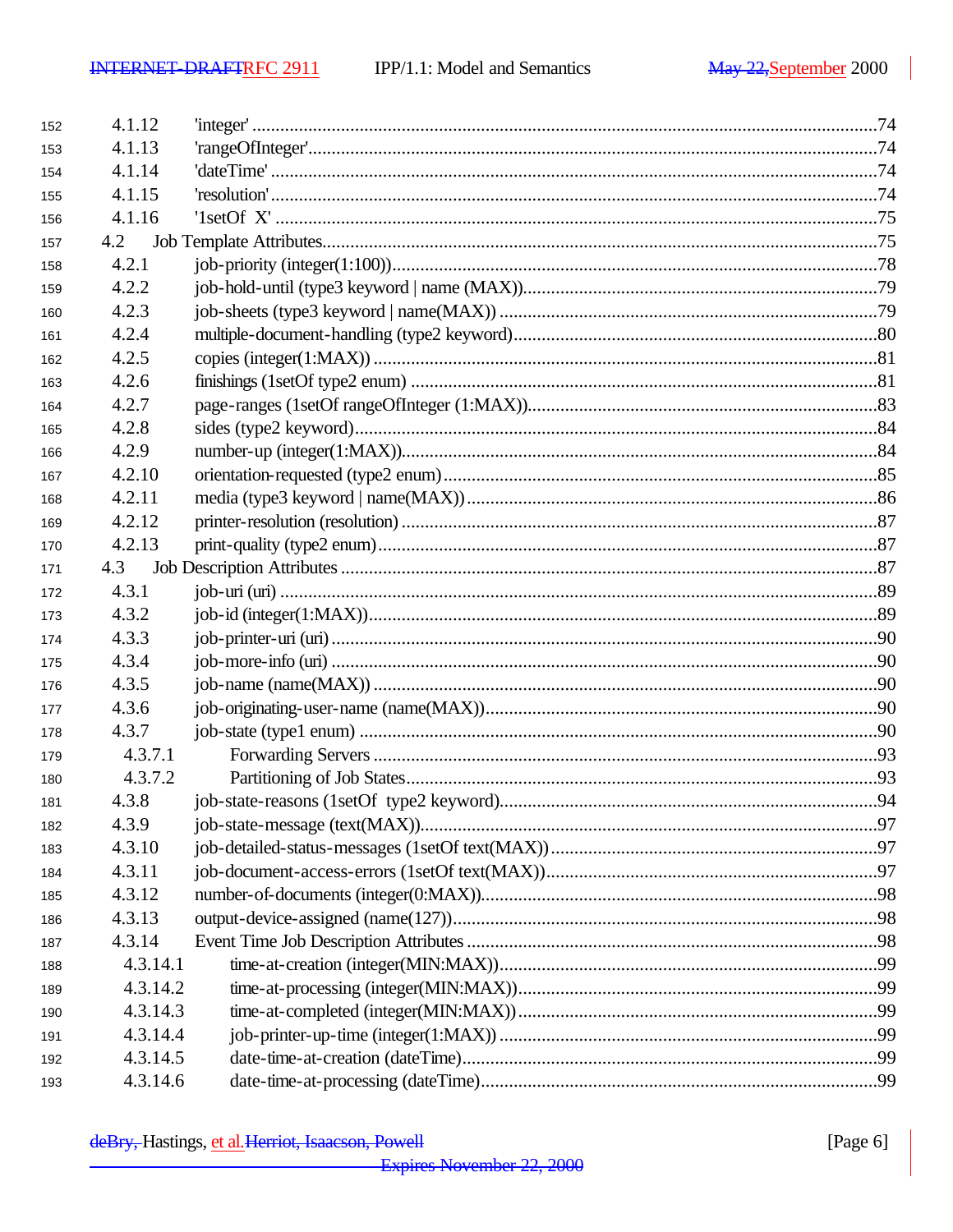| 194 | 4.3.14.7 |  |
|-----|----------|--|
| 195 | 4.3.15   |  |
| 196 | 4.3.16   |  |
| 197 | 4.3.17   |  |
| 198 | 4.3.17.1 |  |
| 199 | 4.3.17.2 |  |
| 200 | 4.3.17.3 |  |
| 201 | 4.3.18   |  |
| 202 | 4.3.18.1 |  |
| 203 | 4.3.18.2 |  |
| 204 | 4.3.18.3 |  |
| 205 | 4.3.19   |  |
| 206 | 4.3.20   |  |
| 207 |          |  |
| 208 | 4.4.1    |  |
| 209 | 4.4.2    |  |
| 210 | 4.4.3    |  |
| 211 | 4.4.4    |  |
| 212 | 4.4.5    |  |
| 213 | 4.4.6    |  |
| 214 | 4.4.7    |  |
| 215 | 4.4.8    |  |
| 216 | 4.4.9    |  |
| 217 | 4.4.10   |  |
| 218 | 4.4.11   |  |
| 219 | 4.4.12   |  |
| 220 | 4.4.13   |  |
| 221 | 4.4.14   |  |
| 222 | 4.4.15   |  |
| 223 | 4.4.16   |  |
| 224 | 4.4.17   |  |
| 225 | 4.4.18   |  |
| 226 | 4.4.19   |  |
| 227 | 4.4.20   |  |
| 228 | 4.4.21   |  |
| 229 | 4.4.22   |  |
| 230 | 4.4.23   |  |
| 231 | 4.4.24   |  |
| 232 | 4.4.25   |  |
| 233 | 4.4.26   |  |
| 234 | 4.4.27   |  |
| 235 | 4.4.28   |  |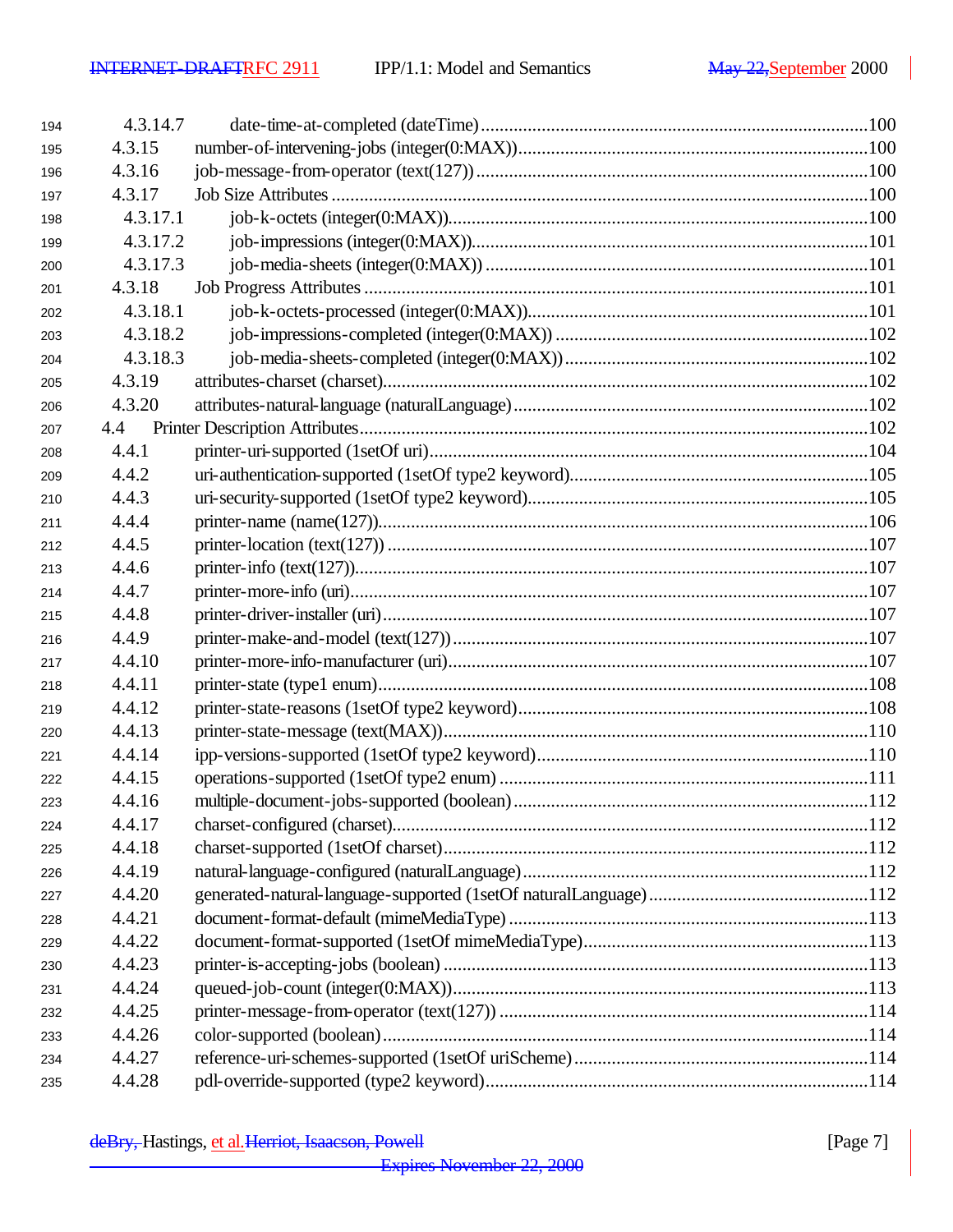| 236 | 4.4.29 |  |
|-----|--------|--|
| 237 | 4.4.30 |  |
| 238 | 4.4.31 |  |
| 239 | 4.4.32 |  |
| 240 | 4.4.33 |  |
| 241 | 4.4.34 |  |
| 242 | 4.4.35 |  |
| 243 | 4.4.36 |  |
| 244 | 4.4.37 |  |
| 245 | 5.     |  |
| 246 | 5.1    |  |
| 247 | 5.2    |  |
| 248 | 5.2.1  |  |
| 249 | 5.2.2  |  |
| 250 | 5.2.3  |  |
| 251 | 5.2.4  |  |
| 252 | 5.2.5  |  |
| 253 | 5.2.6  |  |
| 254 | 5.2.7  |  |
| 255 | 5.3    |  |
|     |        |  |
| 256 | 6.     |  |
| 257 | 6.1    |  |
| 258 | 6.2    |  |
| 259 | 6.3    |  |
| 260 | 6.4    |  |
| 261 | 6.5    |  |
| 262 | 6.6    |  |
| 263 | 6.7    |  |
| 264 | 6.8    |  |
| 265 | 6.9    |  |
| 266 | 7.     |  |
|     |        |  |
| 267 |        |  |
|     | 8.     |  |
| 268 | 8.1    |  |
| 269 | 8.1.1  |  |
| 270 | 8.1.2  |  |
| 271 | 8.1.3  |  |
| 272 | 8.2    |  |
| 273 | 8.3    |  |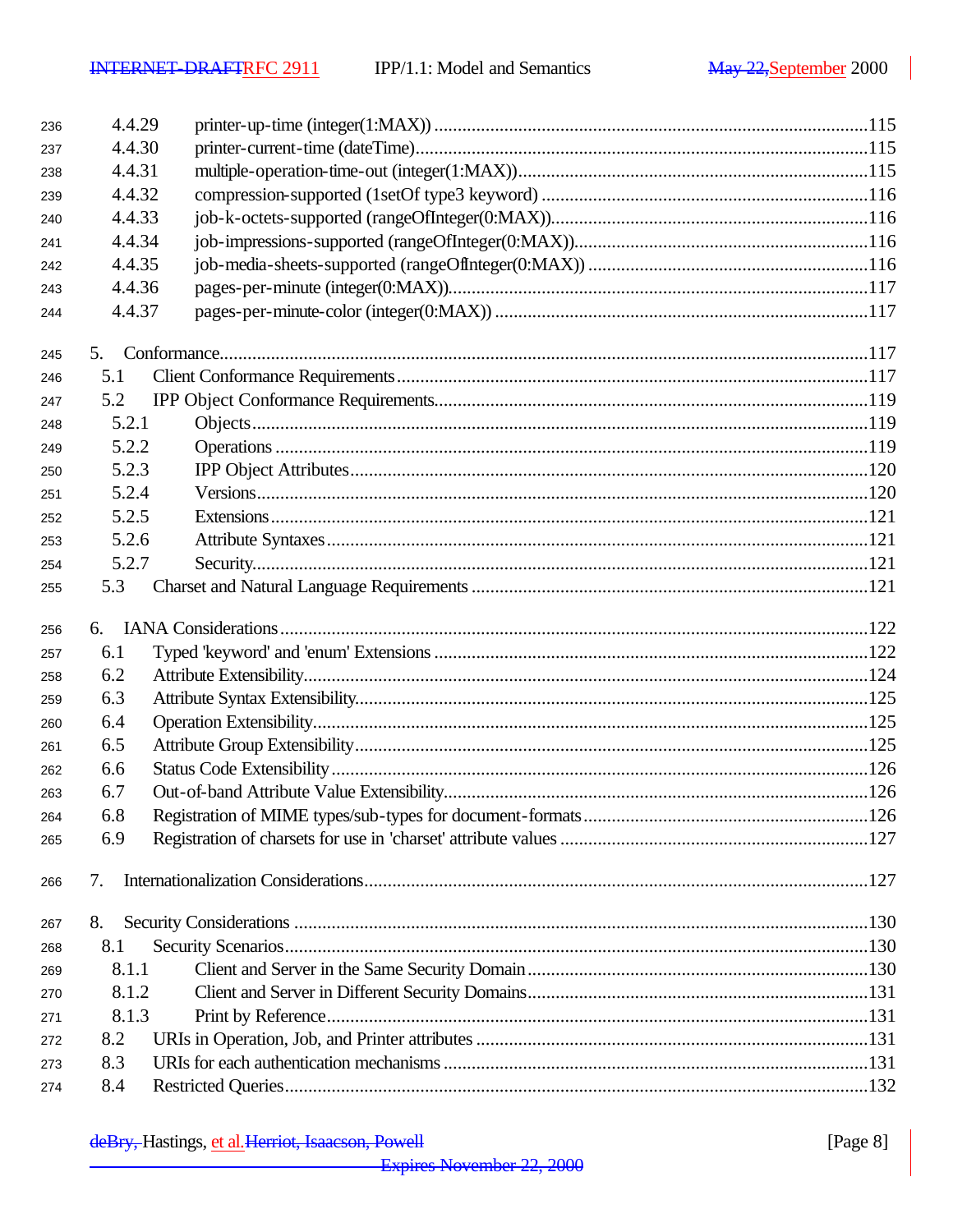| 8.6<br>276<br>9.<br>277<br>278<br>279<br>11.1<br>280<br>11.2<br>281<br>11.3<br>282<br>11.4<br>283<br>11.5<br>284<br>11.6<br>285<br>11.7<br>286<br>11.8<br>287<br>11.9<br>288<br>289<br>290<br>291<br>12.1.1<br>292<br>293<br>12.2.1<br>294<br>12.2.2<br>295<br>12.2.2.1<br>296<br>12.2.2.2<br>297<br>12.2.2.3<br>298<br>12.2.2.4<br>299<br>12.2.3<br>300<br>12.2.4<br>301<br>12.2.5<br>302<br>303<br>13.1<br>304<br>13.1.1<br>305<br>13.1.2<br>306<br>13.1.2.1<br>307<br>13.1.2.2<br>308<br>13.1.2.3<br>309<br>13.1.3<br>310<br>13.1.4<br>311 | 275 | 8.5      |  |  |
|-----------------------------------------------------------------------------------------------------------------------------------------------------------------------------------------------------------------------------------------------------------------------------------------------------------------------------------------------------------------------------------------------------------------------------------------------------------------------------------------------------------------------------------------------|-----|----------|--|--|
|                                                                                                                                                                                                                                                                                                                                                                                                                                                                                                                                               |     |          |  |  |
|                                                                                                                                                                                                                                                                                                                                                                                                                                                                                                                                               |     |          |  |  |
|                                                                                                                                                                                                                                                                                                                                                                                                                                                                                                                                               |     |          |  |  |
|                                                                                                                                                                                                                                                                                                                                                                                                                                                                                                                                               |     |          |  |  |
|                                                                                                                                                                                                                                                                                                                                                                                                                                                                                                                                               |     |          |  |  |
|                                                                                                                                                                                                                                                                                                                                                                                                                                                                                                                                               |     |          |  |  |
|                                                                                                                                                                                                                                                                                                                                                                                                                                                                                                                                               |     |          |  |  |
|                                                                                                                                                                                                                                                                                                                                                                                                                                                                                                                                               |     |          |  |  |
|                                                                                                                                                                                                                                                                                                                                                                                                                                                                                                                                               |     |          |  |  |
|                                                                                                                                                                                                                                                                                                                                                                                                                                                                                                                                               |     |          |  |  |
|                                                                                                                                                                                                                                                                                                                                                                                                                                                                                                                                               |     |          |  |  |
|                                                                                                                                                                                                                                                                                                                                                                                                                                                                                                                                               |     |          |  |  |
|                                                                                                                                                                                                                                                                                                                                                                                                                                                                                                                                               |     |          |  |  |
|                                                                                                                                                                                                                                                                                                                                                                                                                                                                                                                                               |     |          |  |  |
|                                                                                                                                                                                                                                                                                                                                                                                                                                                                                                                                               |     |          |  |  |
|                                                                                                                                                                                                                                                                                                                                                                                                                                                                                                                                               |     |          |  |  |
|                                                                                                                                                                                                                                                                                                                                                                                                                                                                                                                                               |     |          |  |  |
|                                                                                                                                                                                                                                                                                                                                                                                                                                                                                                                                               |     |          |  |  |
|                                                                                                                                                                                                                                                                                                                                                                                                                                                                                                                                               |     |          |  |  |
|                                                                                                                                                                                                                                                                                                                                                                                                                                                                                                                                               |     |          |  |  |
|                                                                                                                                                                                                                                                                                                                                                                                                                                                                                                                                               |     |          |  |  |
|                                                                                                                                                                                                                                                                                                                                                                                                                                                                                                                                               |     |          |  |  |
|                                                                                                                                                                                                                                                                                                                                                                                                                                                                                                                                               |     |          |  |  |
|                                                                                                                                                                                                                                                                                                                                                                                                                                                                                                                                               |     |          |  |  |
|                                                                                                                                                                                                                                                                                                                                                                                                                                                                                                                                               |     |          |  |  |
|                                                                                                                                                                                                                                                                                                                                                                                                                                                                                                                                               |     |          |  |  |
|                                                                                                                                                                                                                                                                                                                                                                                                                                                                                                                                               |     |          |  |  |
|                                                                                                                                                                                                                                                                                                                                                                                                                                                                                                                                               |     |          |  |  |
|                                                                                                                                                                                                                                                                                                                                                                                                                                                                                                                                               |     |          |  |  |
|                                                                                                                                                                                                                                                                                                                                                                                                                                                                                                                                               |     |          |  |  |
|                                                                                                                                                                                                                                                                                                                                                                                                                                                                                                                                               |     |          |  |  |
|                                                                                                                                                                                                                                                                                                                                                                                                                                                                                                                                               |     |          |  |  |
|                                                                                                                                                                                                                                                                                                                                                                                                                                                                                                                                               |     |          |  |  |
|                                                                                                                                                                                                                                                                                                                                                                                                                                                                                                                                               |     |          |  |  |
|                                                                                                                                                                                                                                                                                                                                                                                                                                                                                                                                               |     |          |  |  |
|                                                                                                                                                                                                                                                                                                                                                                                                                                                                                                                                               |     |          |  |  |
|                                                                                                                                                                                                                                                                                                                                                                                                                                                                                                                                               | 312 | 13.1.4.1 |  |  |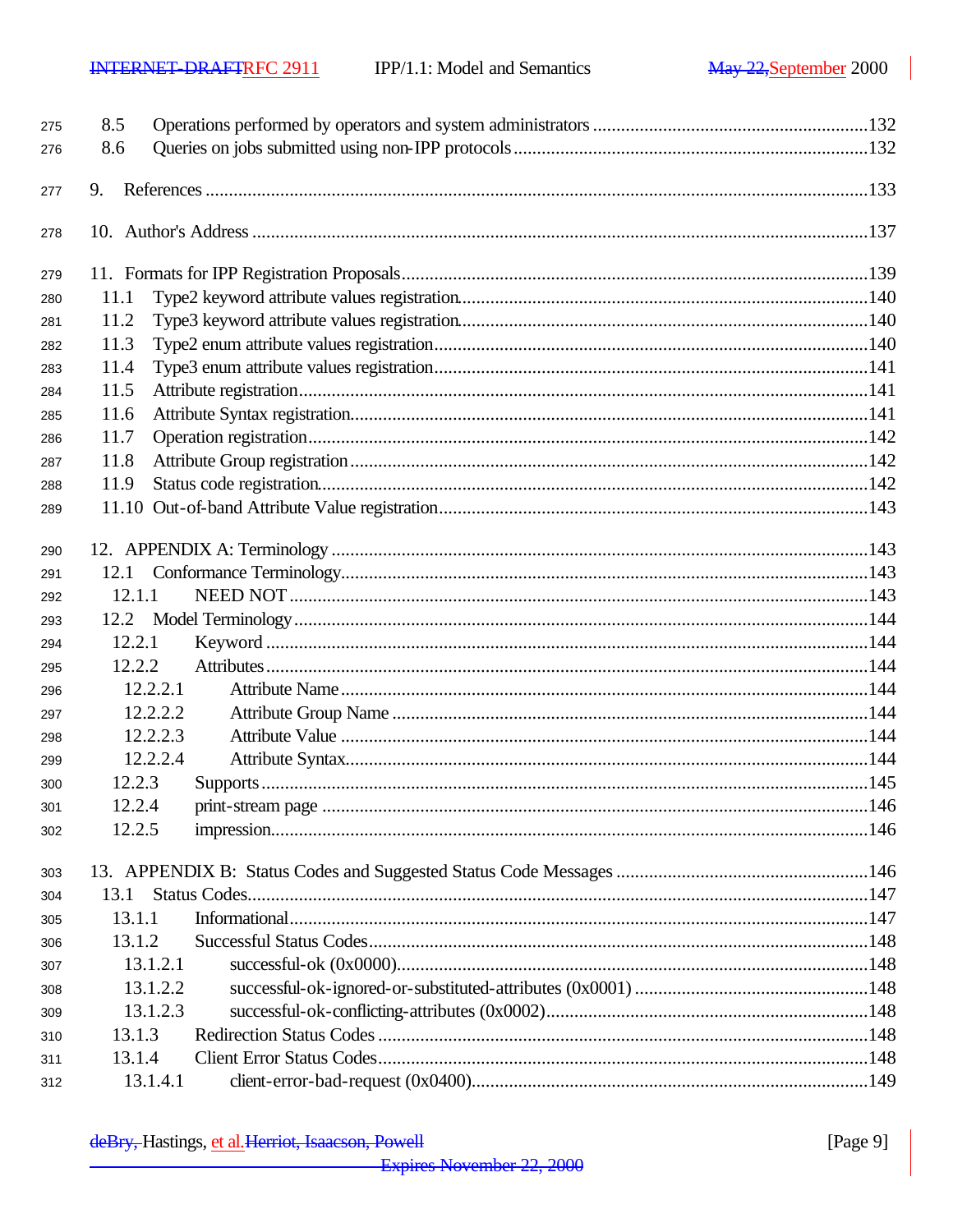| 313 | 13.1.4.2         |                                                                                                |  |
|-----|------------------|------------------------------------------------------------------------------------------------|--|
| 314 | 13.1.4.3         |                                                                                                |  |
| 315 | 13.1.4.4         |                                                                                                |  |
| 316 | 13.1.4.5         |                                                                                                |  |
| 317 | 13.1.4.6         |                                                                                                |  |
| 318 | 13.1.4.7         |                                                                                                |  |
| 319 | 13.1.4.8         |                                                                                                |  |
| 320 | 13.1.4.9         |                                                                                                |  |
| 321 | 13.1.4.10        |                                                                                                |  |
| 322 | 13.1.4.11        |                                                                                                |  |
| 323 | 13.1.4.12        |                                                                                                |  |
| 324 | 13.1.4.13        |                                                                                                |  |
| 325 | 13.1.4.14        |                                                                                                |  |
| 326 | 13.1.4.15        |                                                                                                |  |
| 327 | 13.1.4.16        |                                                                                                |  |
| 328 | 13.1.4.17        |                                                                                                |  |
| 329 | 13.1.4.18        |                                                                                                |  |
| 330 | 13.1.4.19        |                                                                                                |  |
| 331 | 13.1.5           |                                                                                                |  |
| 332 | 13.1.5.1         |                                                                                                |  |
| 333 | 13.1.5.2         |                                                                                                |  |
| 334 | 13.1.5.3         |                                                                                                |  |
| 335 | 13.1.5.4         |                                                                                                |  |
| 336 | 13.1.5.5         |                                                                                                |  |
| 337 | 13.1.5.6         |                                                                                                |  |
| 338 | 13.1.5.7         |                                                                                                |  |
| 339 | 13.1.5.8         |                                                                                                |  |
| 340 | 13.1.5.9         |                                                                                                |  |
| 341 | 13.1.5.10        |                                                                                                |  |
| 342 |                  |                                                                                                |  |
| 343 |                  |                                                                                                |  |
| 344 |                  |                                                                                                |  |
| 345 | Fidelity<br>15.1 | 177                                                                                            |  |
| 346 | 15.2             |                                                                                                |  |
| 347 | 15.3             |                                                                                                |  |
| 348 |                  |                                                                                                |  |
| 349 |                  | 17. APPENDIX F: Differences between the IPP/1.0 and IPP/1.1 "Model and Semantics" Documents183 |  |
| 350 |                  |                                                                                                |  |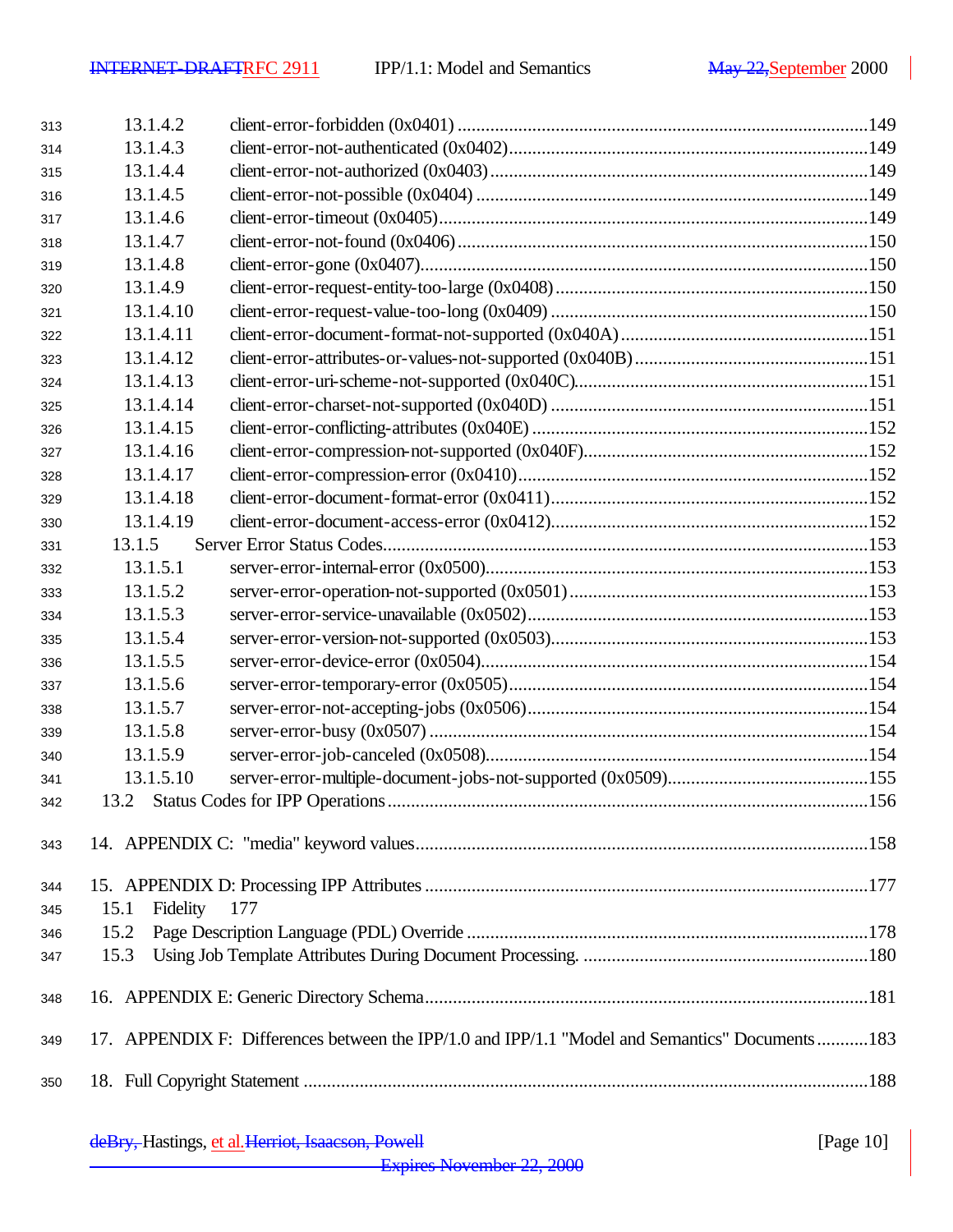# **1. Introduction**

 The Internet Printing Protocol (IPP) is an application level protocol that can be used for distributed printing using Internet tools and technologies. IPP version 1.1 (IPP/1.1) focuses primarily on end user functionality with a few administrative operations included. This document is just one of a suite of documents that fully define IPP. The full set of IPP documents includes:

- Design Goals for an Internet Printing Protocol [RFC2567]
- Rationale for the Structure and Model and Protocol for the Internet Printing Protocol [RFC2568]
- Internet Printing Protocol/1.1: Model and Semantics (this document)
- 360 Internet Printing Protocol/1.1: Encoding and Transport [IPP-PRORFC2910]
- Internet Printing Protocol/1.1: Implementer's Guide [IPP-IIG]
- Mapping between LPD and IPP Protocols [RFC2569]
- 

 Anyone reading these documents for the first time is strongly encouraged to read the IPP documents in the above order.

- This document is laid out as follows:
- The rest of Section 1 is an introduction to the IPP simplified model for distributed printing.
- Section 2 introduces the object types covered in the model with their basic behaviors, attributes, and interactions.
- Section 3 defines the operations included in IPP/1.1. IPP operations are synchronous, therefore, for each operation, there is a both request and a response.
- Section 4 defines the attributes (and their syntaxes) that are used in the model.
- Sections 5 6 summarizes the implementation conformance requirements for objects that support the protocol and IANA considerations, respectively.
- Sections 7 11 cover the Internationalization and Security considerations as well as References, Author contact information, and Formats for Registration Proposals.
- Sections 12 14 are appendices that cover Terminology, Status Codes and Messages, and "media" keyword values.
- Note: This document uses terms such as "attributes", "keywords", and "support". These terms have special meaning and are defined in the model terminology section 12.2. Capitalized terms, such as MUST, MUST NOT, REQUIRED, SHOULD, SHOULD NOT, MAY, NEED NOT, and OPTIONAL, have special meaning relating to conformance. These terms are defined in section 12.1 on conformance terminology, most of which is taken from RFC 2119 [RFC2119].
- Section 15 is an appendix that helps to clarify the effects of interactions between related attributes and their values.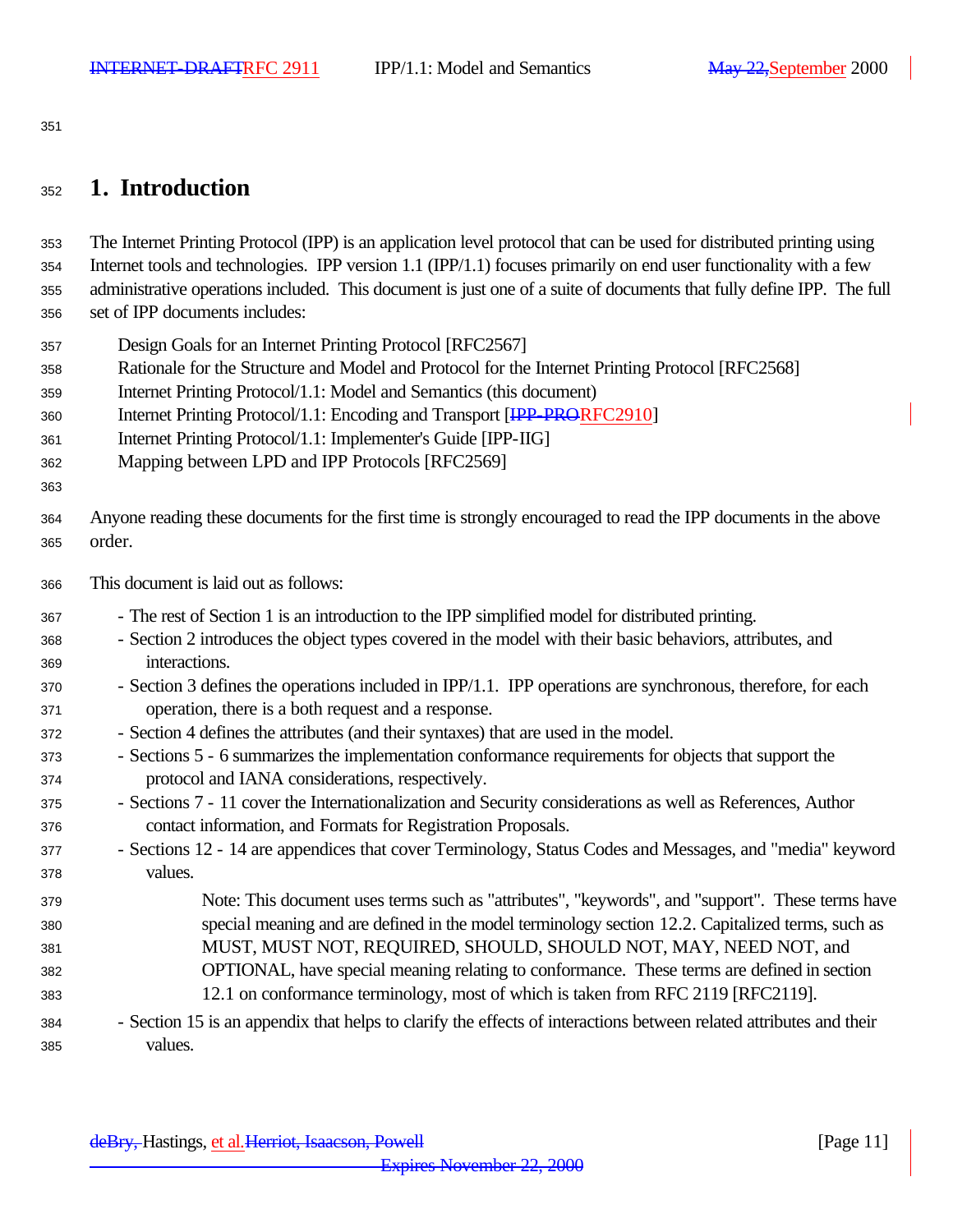- Section 16 is an appendix that enumerates the subset of Printer attributes that form a generic directory schema. These attributes are useful when registering a Printer so that a client can find the Printer not just by name, but by filtered searches as well.
- Section 17 is an appendix summarizing the additions and changes from the IPP/1.0 "Model and Semantics" document [RFC2566] to make this IPP/1.1 document.
- Section 18 is the full copyright notice.

# **1.1 Simplified Printing Model**

 In order to achieve its goal of realizing a workable printing protocol for the Internet, the Internet Printing Protocol (IPP) is based on a simplified printing model that abstracts the many components of real world printing solutions. The Internet is a distributed computing environment where requesters of print services (clients, applications, printer drivers, etc.) cooperate and interact with print service providers. This model and semantics document describes a simple, abstract model for IPP even though the underlying configurations may be complex "n-tier" client/server systems. An important simplifying step in the IPP model is to expose only the key objects and interfaces required for printing. The model described in this model document does not include features, interfaces, and relationships that are beyond the scope of the first version of IPP (IPP/1.1). IPP/1.1 incorporates many of the relevant ideas and lessons learned from other specification and development efforts [HTPP] [ISO10175] [LDPA] [P1387.4] [PSIS] [RFC1179] [SWP]. IPP is heavily influenced by the printing model introduced in the Document Printing Application (DPA) [ISO10175] standard. Although DPA specifies both end user and administrative features, IPP version 1.1 (IPP/1.1) focuses primarily on end user functionality with a few additional OPTIONAL operator operations.

The IPP/1.1 model encapsulates the important components of distributed printing into two object types:

- Printer (Section 2.1)
- Job (Section 2.2)
- 

Each object type has an associated set of operations (see section 3) and attributes (see section 4).

- It is important, however, to understand that in real system implementations (which lie underneath the abstracted
- IPP/1.1 model), there are other components of a print service which are not explicitly defined in the IPP/1.1 model.
- The following figure illustrates where IPP/1.1 fits with respect to these other components.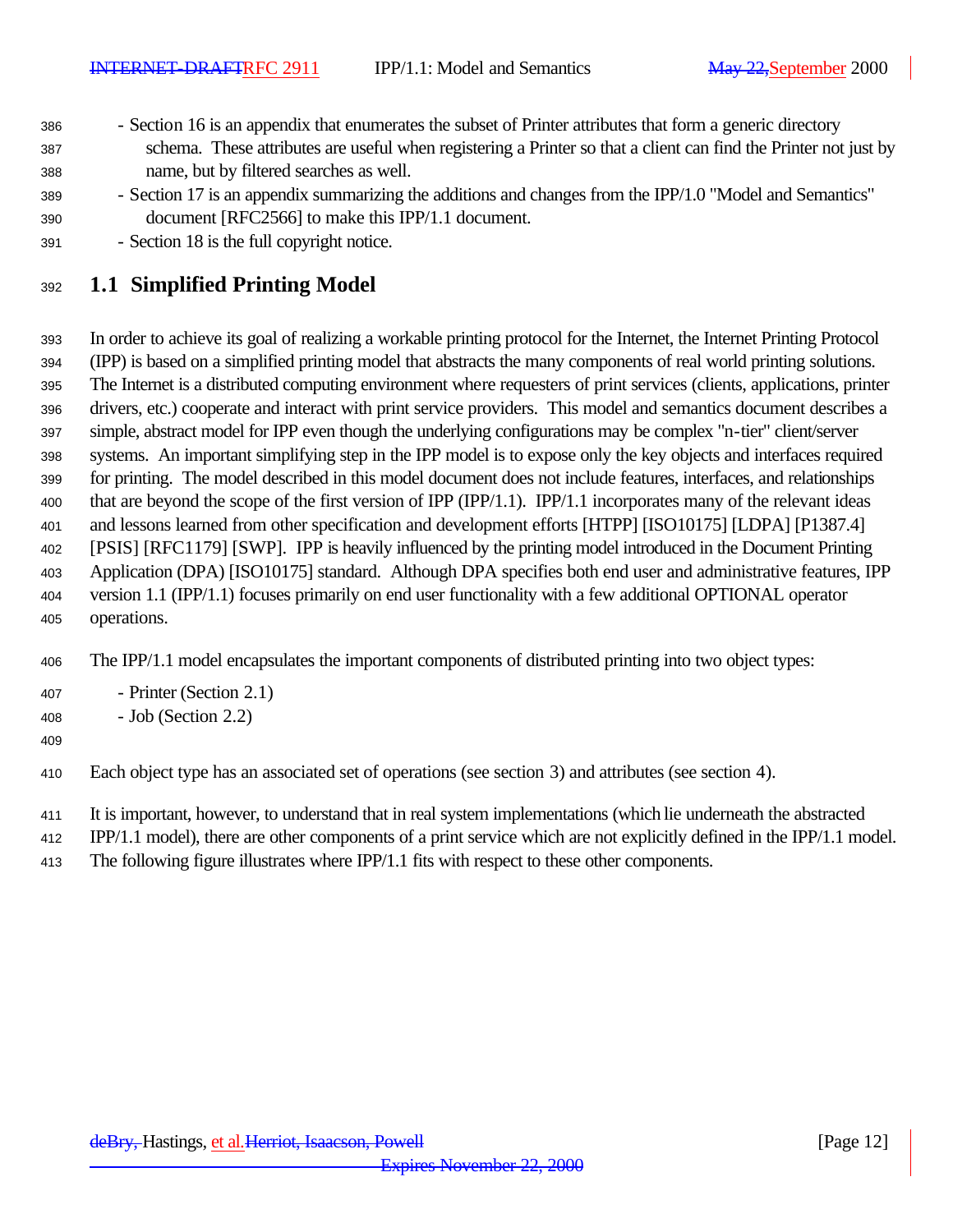

 An IPP Printer object encapsulates the functions normally associated with physical output devices along with the spooling, scheduling and multiple device management functions often associated with a print server. Printer objects are optionally registered as entries in a directory where end users find and select them based on some sort of filtered and context based searching mechanism (see section 16). The directory is used to store relatively static information about the Printer, allowing end users to search for and find Printers that match their search criteria, for example: name, context, printer capabilities, etc. The more dynamic information, such as state, currently loaded and ready media, number of jobs at the Printer, errors, warnings, and so forth, is directly associated with the Printer object itself rather than with the entry in the directory which only represents the Printer object.

 IPP clients implement the IPP protocol on the client side and give end users (or programs running on behalf of end users) the ability to query Printer objects and submit and manage print jobs. An IPP server is just that part of the Printer object that implements the server-side protocol. The rest of the Printer object implements (or gateways into) the application semantics of the print service itself. The Printer objects may be embedded in an output device or may be implemented on a host on the network that communicates with an output device.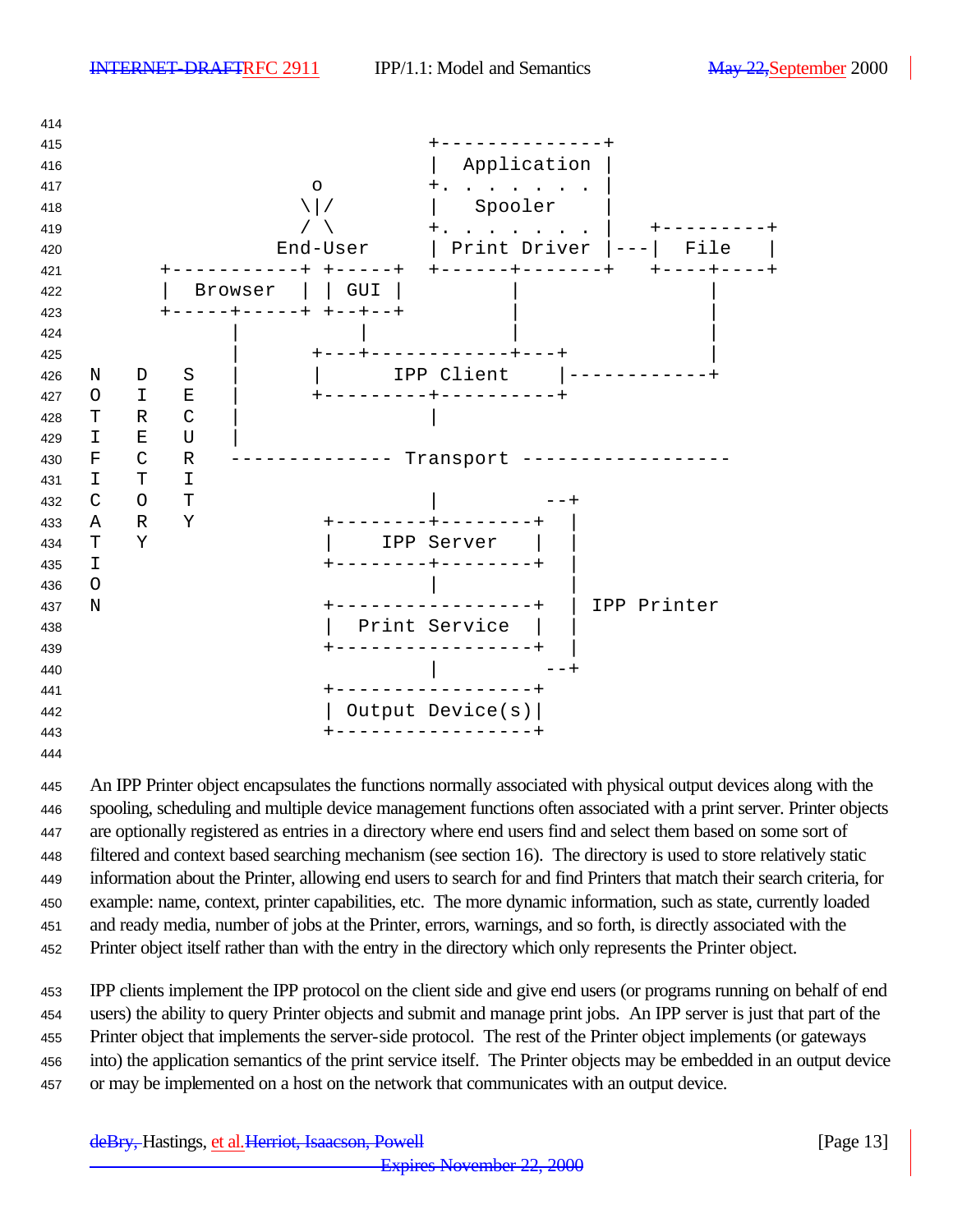When a job is submitted to the Printer object and the Printer object validates the attributes in the submission

request, the Printer object creates a new Job object. The end user then interacts with this new Job object to query

its status and monitor the progress of the job. An end user can also cancel their print jobs by using the Job object's

- Cancel-Job operation. An end-user can also hold, release, and restart their print jobs using the Job object's
- OPTIONAL Hold-Job, Release-Job, and Restart-Job operations, if implemented.

 A privileged operator or administrator of a Printer object can cancel, hold, release, and restart any user's job using the REQUIRED Cancel-Job and the OPTIONAL Hold-Job, Release-Job, and Restart-Job operations. In additional privileged operator or administrator of a Printer object can pause, resume, or purge (jobs from) a Printer object using the OPTIONAL Pause-Printer, Resume-Printer, and Purge-Jobs operations, if implemented.

The notification service is out of scope for this IPP/1.1 document, but using such a notification service, the end user

- is able to register for and receive Printer specific and Job specific events. An end user can query the status of
- Printer objects and can follow the progress of Job objects by polling using the Get-Printer-Attributes, Get-Jobs,
- and Get-Job-Attributes operations.

# **2. IPP Objects**

 The IPP/1.1 model introduces objects of type Printer and Job. Each type of object models relevant aspects of a real-world entity such as a real printer or real print job. Each object type is defined as a set of possible attributes that may be supported by instances of that object type. For each object (instance), the actual set of supported

attributes and values describe a specific implementation. The object's attributes and values describe its state,

capabilities, realizable features, job processing functions, and default behaviors and characteristics. For example,

- the Printer object type is defined as a set of attributes that each Printer object potentially supports. In the same
- manner, the Job object type is defined as a set of attributes that are potentially supported by each Job object.
- Each attribute included in the set of attributes defining an object type is labeled as:
- "REQUIRED": each object MUST support the attribute.
- 481 "RECOMMENDED": each object SHOULD support the attribute.
- "OPTIONAL": each object MAY support the attribute.
- 

 Some definitions of attribute values indicate that an object MUST or SHOULD support the value; otherwise, support of the value is OPTIONAL. However, if an implementation supports an attribute, it MUST support at least one of the possible values for that attribute.

# **2.1 Printer Object**

 The major component of the IPP/1.1 model is the Printer object. A Printer object implements the server-side of the IPP/1.1 protocol. Using the protocol, end users may query the attributes of the Printer object and submit print jobs to the Printer object. The actual implementation components behind the Printer abstraction may take on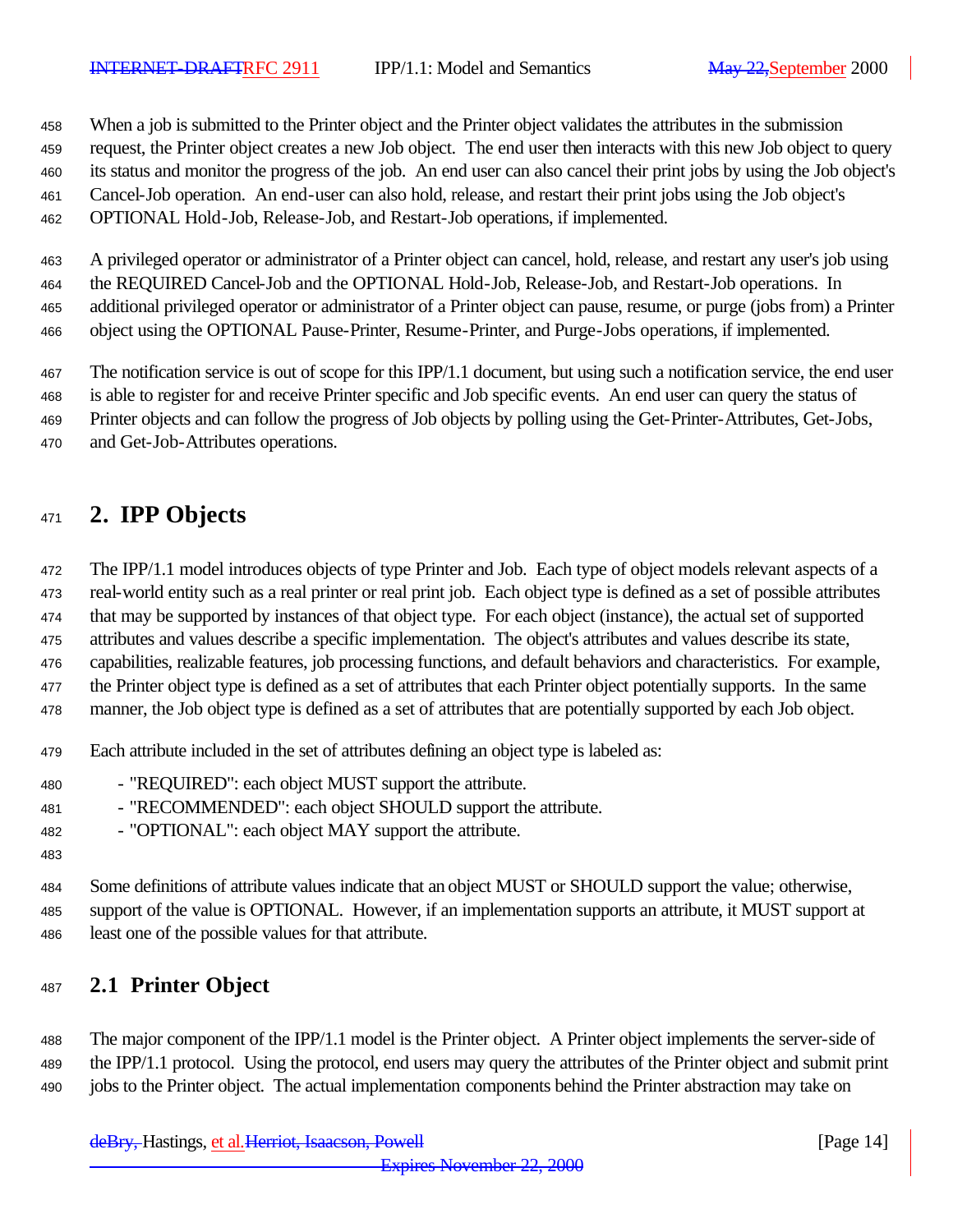| 491                                    | different forms and different configurations. However, the model abstraction allows the details of the configuration                                                                                                                                                                                                                                                         |
|----------------------------------------|------------------------------------------------------------------------------------------------------------------------------------------------------------------------------------------------------------------------------------------------------------------------------------------------------------------------------------------------------------------------------|
| 492                                    | of real components to remain opaque to the end user. Section 3 describes each of the Printer operations in detail.                                                                                                                                                                                                                                                           |
| 493                                    | The capabilities and state of a Printer object are described by its attributes. Printer attributes are divided into two                                                                                                                                                                                                                                                      |
| 494                                    | groups:                                                                                                                                                                                                                                                                                                                                                                      |
| 495<br>496<br>497<br>498<br>499        | - "job-template" attributes: These attributes describe supported job processing capabilities and defaults for the<br>Printer object. (See section 4.2)<br>- "printer-description" attributes: These attributes describe the Printer object's identification, state, location,<br>references to other sources of information about the Printer object, etc. (see section 4.4) |
| 500                                    | Since a Printer object is an abstraction of a generic document output device and print service provider, a Printer                                                                                                                                                                                                                                                           |
| 501                                    | object could be used to represent any real or virtual device with semantics consistent with the Printer object, such                                                                                                                                                                                                                                                         |
| 502                                    | as a fax device, an imager, or even a CD writer.                                                                                                                                                                                                                                                                                                                             |
| 503                                    | Some examples of configurations supporting a Printer object include:                                                                                                                                                                                                                                                                                                         |
| 504<br>505<br>506<br>507<br>508<br>509 | 1) An output device with no spooling capabilities<br>2) An output device with a built-in spooler<br>3) A print server supporting IPP with one or more associated output devices<br>3a) The associated output devices may or may not be capable of spooling jobs<br>3b) The associated output devices may or may not support IPP                                              |
| 510                                    | The following figures show some examples of how Printer objects can be realized on top of various distributed                                                                                                                                                                                                                                                                |
| 511                                    | printing configurations. The embedded case below represents configurations 1 and 2. The hosted and fan-out                                                                                                                                                                                                                                                                   |
| 512                                    | figures below represent configurations 3a and 3b.                                                                                                                                                                                                                                                                                                                            |
| 513                                    | In this document the term "client" refers to a software entity that sends IPP operation requests to an IPP Printer                                                                                                                                                                                                                                                           |
| 514                                    | object and accepts IPP operation responses. A client MAY be:                                                                                                                                                                                                                                                                                                                 |
| 515                                    | 1. contained within software controlled by an end user, e.g. activated by the "Print" menu item in an                                                                                                                                                                                                                                                                        |
| 516                                    | application or                                                                                                                                                                                                                                                                                                                                                               |
| 517                                    | 2. the print server component that sends IPP requests to either an output device or another "downstream"                                                                                                                                                                                                                                                                     |
| 518                                    | print server.                                                                                                                                                                                                                                                                                                                                                                |
| 519                                    | The term "IPP Printer" is a network entity that accepts IPP operation requests and returns IPP operation                                                                                                                                                                                                                                                                     |
| 520                                    | responses. As such, an IPP object MAY be:                                                                                                                                                                                                                                                                                                                                    |
| 521                                    | 1. an (embedded) device component that accepts IPP requests and controls the device or                                                                                                                                                                                                                                                                                       |
| 522<br>523<br>524                      | 2. a component of a print server that accepts IPP requests (where the print server controls one or more<br>networked devices using IPP or other protocols).                                                                                                                                                                                                                  |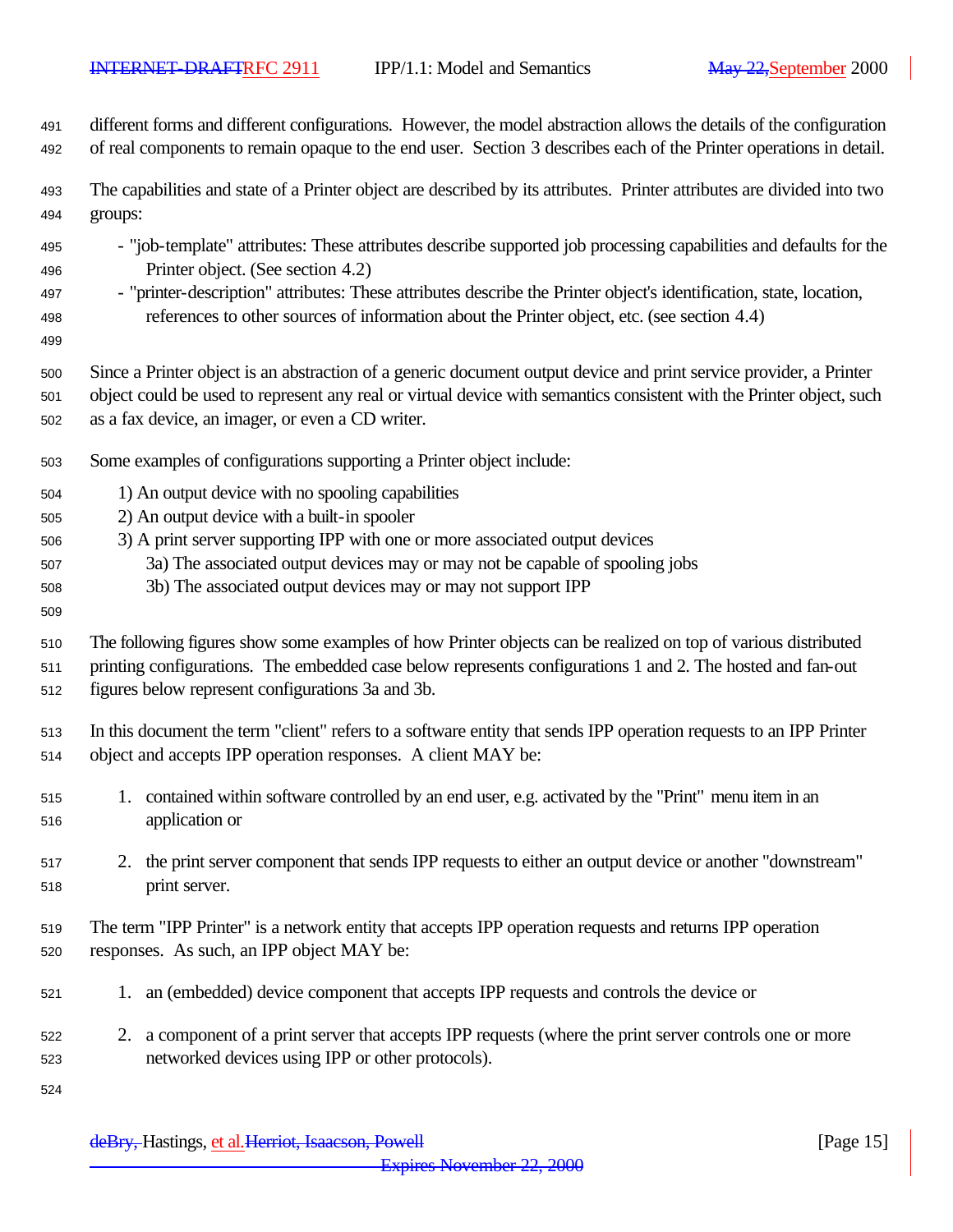Legend: ##### indicates a Printer object which is either embedded in an output device or is hosted in a server. The Printer object might or might not be capable of queuing/spooling. any indicates any network protocol or direct connect, including IPP embedded printer: output device +---------------+ O +--------+ | ########### | /|\ | client |------------IPP------------># Printer # | / \ +--------+ | # Object # | | ########### | +---------------+ hosted printer: +---------------+ O +--------+ ########### | | /|\ | client |--IPP--># Printer #-any->| output device | / \ +--------+ # Object # | | ########### +---------------+ +---------------+ fan out: +-->| output device |  $\texttt{any} \setminus$  O +--------+ ########### / +---------------+ /|\ | client |-IPP-># Printer #--\* / \ +--------+ # Object # \ +---------------+  $\# \# \# \# \# \# \# \# \# \# \# \# \text{ any } \setminus$  +-->| output device | +---------------+ 

## **2.2 Job Object**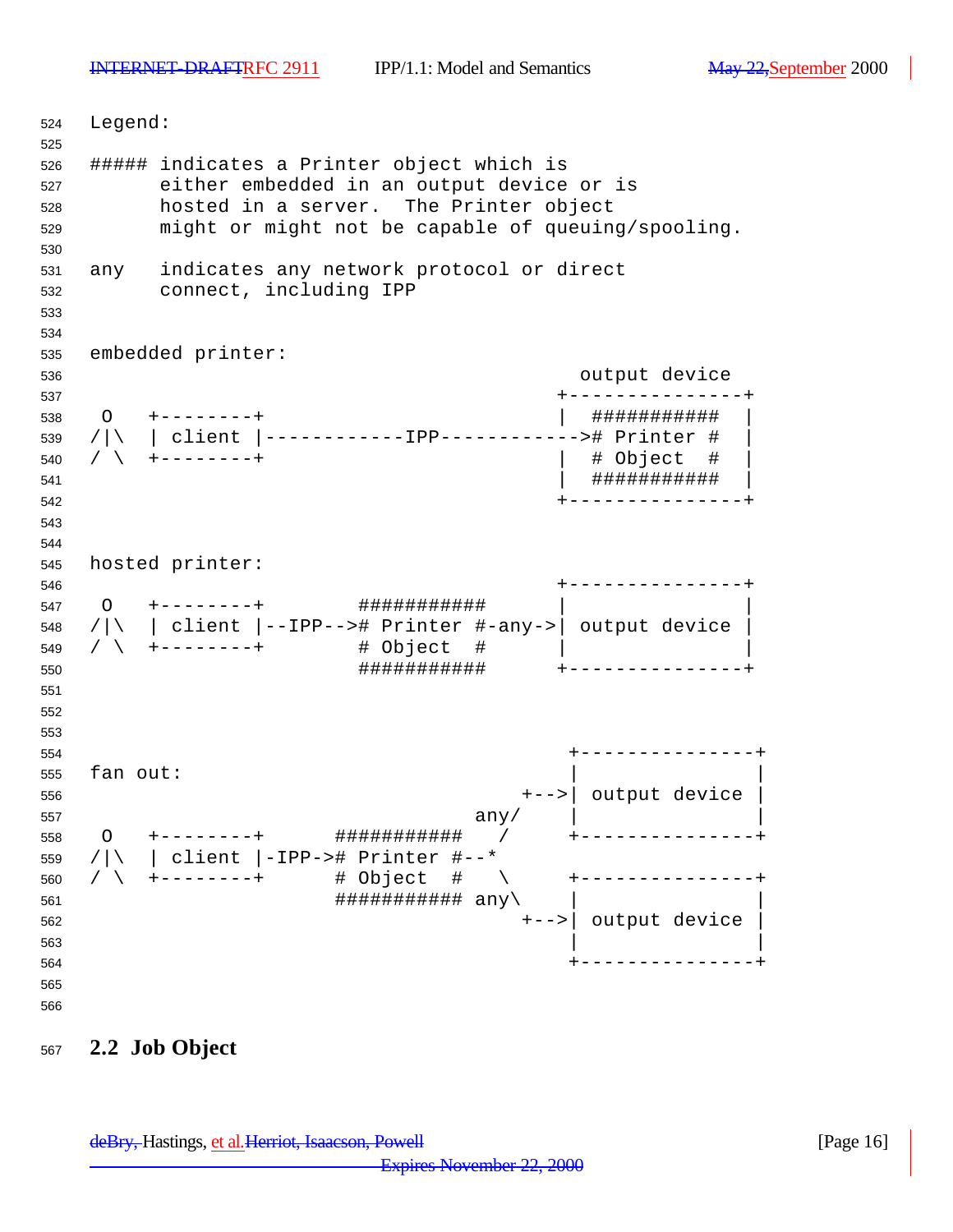A Job object is used to model a print job. A Job object contains documents. The information required to create a

Job object is sent in a create request from the end user via an IPP Client to the Printer object. The Printer object

validates the create request, and if the Printer object accepts the request, the Printer object creates the new Job

- object. Section 3 describes each of the Job operations in detail.
- The characteristics and state of a Job object are described by its attributes. Job attributes are grouped into two groups as follows:
- "job-template" attributes: These attributes can be supplied by the client or end user and include job processing instructions which are intended to override any Printer object defaults and/or instructions embedded within the document data. (See section 4.2)
- "job-description" attributes: These attributes describe the Job object's identification, state, size, etc. The client supplies some of these attributes, and the Printer object generates others. (See section 4.3)
- An implementation MUST support at least one document per Job object. An implementation MAY support multiple documents per Job object. A document is either:
- a stream of document data in a format supported by the Printer object (typically a Page Description Language - PDL), or
- a reference to such a stream of document data
- 

 In IPP/1.1, a document is not modeled as an IPP object, therefore it has no object identifier or associated attributes. All job processing instructions are modeled as Job object attributes. These attributes are called Job Template attributes and they apply equally to all documents within a Job object.

- **2.3 Object Relationships**
- IPP objects have relationships that are maintained persistently along with the persistent storage of the object attributes.
- A Printer object can represent either one or more physical output devices or a logical device which "processes"
- jobs but never actually uses a physical output device to put marks on paper. Examples of logical devices include a Web page publisher or a gateway into an online document archive or repository. A Printer object contains zero or more Job objects.
- A Job object is contained by exactly one Printer object, however the identical document data associated with a Job object could be sent to either the same or a different Printer object. In this case, a second Job object would be created which would be almost identical to the first Job object, however it would have new (different) Job object identifiers (see section 2.4).
- A Job object is either empty (before any documents have been added) or contains one or more documents. If the contained document is a stream of document data, that stream can be contained in only one document. However, there can be identical copies of the stream in other documents in the same or different Job objects. If the contained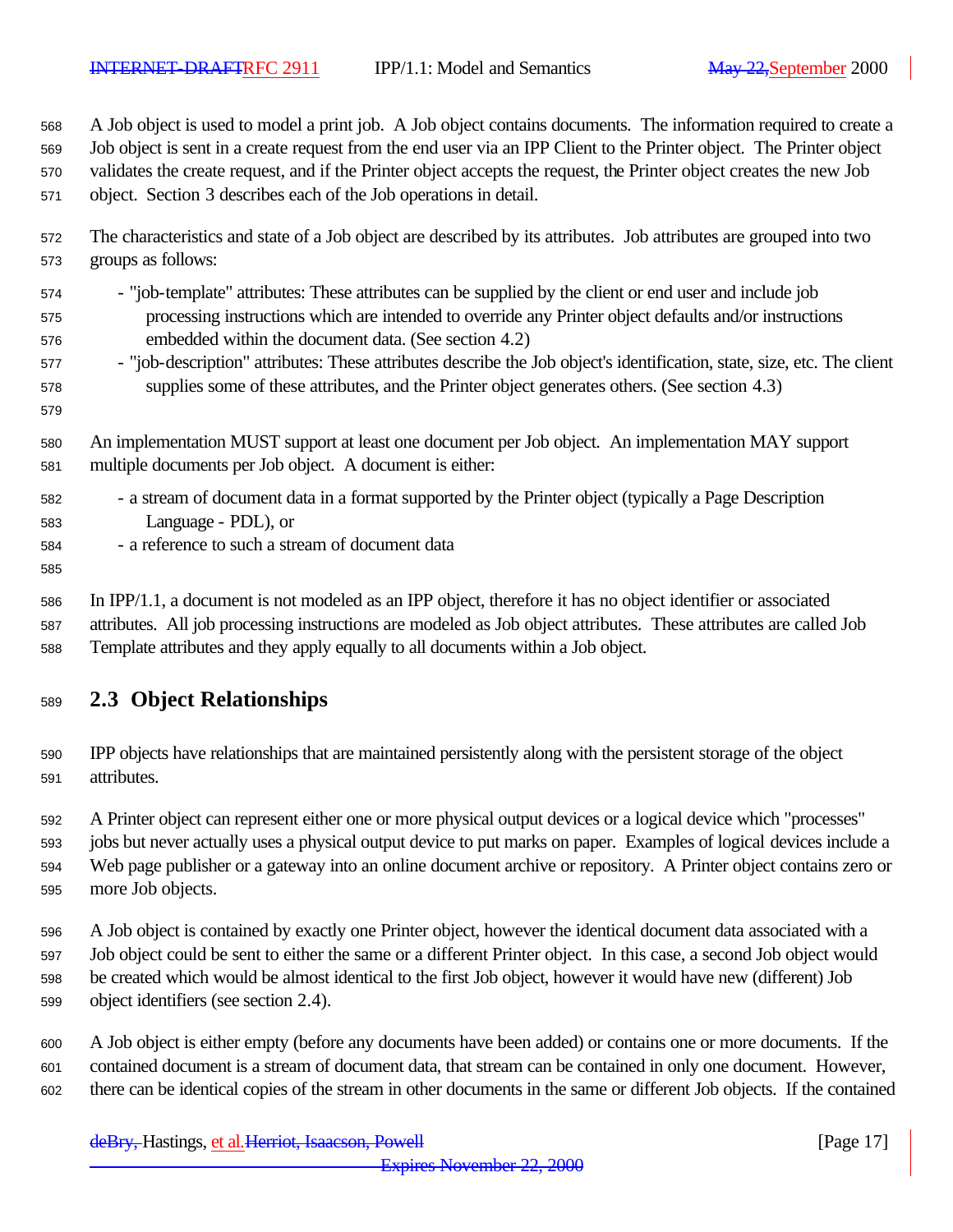document is just a reference to a stream of document data, other documents (in the same or different Job object(s)) may contain the same reference.

## **2.4 Object Identity**

 All Printer and Job objects are identified by a Uniform Resource Identifier (URI) [RFC2396] so that they can be persistently and unambiguously referenced. Since every URL is a specialized form of a URI, even though the more generic term URI is used throughout the rest of this document, its usage is intended to cover the more specific notion of URL as well.

 An administrator configures Printer objects to either support or not support authentication and/or message privacy using Transport Layer Security (TLS) [RFC2246] (the mechanism for security configuration is outside the scope of this IPP/1.1 document). In some situations, both types of connections (both authenticated and unauthenticated) can be established using a single communication channel that has some sort of negotiation mechanism. In other situations, multiple communication channels are used, one for each type of security configuration. Section 8 provides a full description of all security considerations and configurations.

 If a Printer object supports more than one communication channel, some or all of those channels might support and/or require different security mechanisms. In such cases, an administrator could expose the simultaneous support for these multiple communication channels as multiple URIs for a single Printer object where each URI represents one of the communication channels to the Printer object. To support this flexibility, the IPP Printer object type defines a multi-valued identification attribute called the "printer-uri-supported" attribute. It MUST contain at least one URI. It MAY contain more than one URI. That is, every Printer object will have at least one URI that identifies at least one communication channel to the Printer object, but it may have more than one URI where each URI identifies a different communication channel to the Printer object. The "printer-uri-supported" attribute has two companion attributes, the "uri-security-supported" attribute and the "uri-authentication- supported". Both have the same cardinality as "printer-uri-supported". The purpose of the "uri-security-supported" attribute is to indicate the security mechanisms (if any) used for each URI listed in "printer-uri-supported". The purpose of the "uri-authentication-supported" attribute is to indicate the authentication mechanisms (if any) used for each URI listed in "printer-uri-supported". These three attributes are fully described in sections 4.4.1, 4.4.2, and 4.4.3.

 When a job is submitted to the Printer object via a create request, the client supplies only a single Printer object URI. The client supplied Printer object URI MUST be one of the values in the "printer-uri-supported" Printer attribute.

 IPP/1.1 does not specify how the client obtains the client supplied URI, but it is RECOMMENDED that a Printer object be registered as an entry in a directory service. End-users and programs can then interrogate the directory searching for Printers. Section 16 defines a generic schema for Printer object entries in the directory service and describes how the entry acts as a bridge to the actual IPP Printer object. The entry in the directory that represents the IPP Printer object includes the possibly many URIs for that Printer object as values in one its attributes.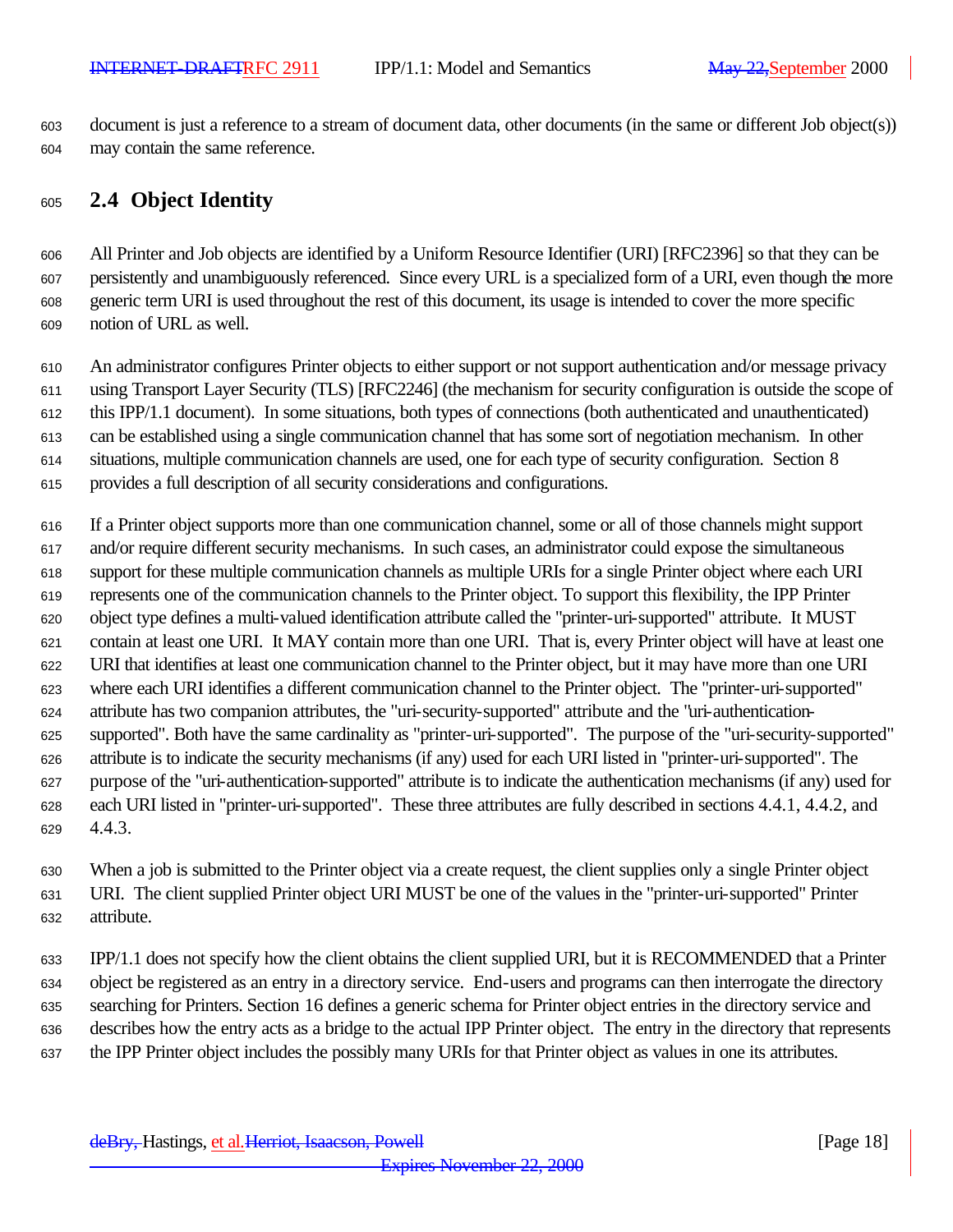When a client submits a create request to the Printer object, the Printer object validates the request and creates a

new Job object. The Printer object assigns the new Job object a URI which is stored in the "job-uri" Job attribute.

This URI is then used by clients as the target for subsequent Job operations. The Printer object generates a Job

URI based on its configured security policy and the URI used by the client in the create request.

 For example, consider a Printer object that supports both a communication channel secured by the use of SSL3 (using HTTP over SSL3 with an "https" schemed URI) and another open communication channel that is not secured with SSL3 (using a simple "http" schemed URI). If a client were to submit a job using the secure URI, the Printer object would assign the new Job object a secure URI as well. If a client were to submit a job using the open-channel URI, the Printer would assign the new Job object an open-channel URI.

- In addition, the Printer object also populates the Job object's "job-printer-uri" attribute. This is a reference back to the Printer object that created the Job object. If a client only has access to a Job object's "job-uri" identifier, the client can query the Job's "job-printer-uri" attribute in order to determine which Printer object created the Job object. If the Printer object supports more than one URI, the Printer object picks the one URI supplied by the client when creating the job to build the value for and to populate the Job's "job-printer-uri" attribute.
- Allowing Job objects to have URIs allows for flexibility and scalability. For example, in some implementations, the Printer object might create Jobs that are processed in the same local environment as the Printer object itself. In this case, the Job URI might just be a composition of the Printer's URI and some unique component for the Job object, such as the unique 32-bit positive integer mentioned later in this paragraph. In other implementations, the Printer object might be a central clearing-house for validating all Job object creation requests, but the Job object itself might be created in some environment that is remote from the Printer object. In this case, the Job object's URI may have no physical-location relationship at all to the Printer object's URI. Again, the fact that Job objects have URIs allows for flexibility and scalability, however, many existing printing systems have local models or interface constraints that force print jobs to be identified using only a 32-bit positive integer rather than an independent URI. This numeric Job ID is only unique within the context of the Printer object to which the create request was originally submitted. Therefore, in order to allow both types of client access to IPP Job objects (either by Job URI or by numeric Job ID), when the Printer object successfully processes a create request and creates a new Job object, the Printer object MUST generate both a Job URI and a Job ID. The Job ID (stored in the "job-id" attribute) only has meaning in the context of the Printer object to which the create request was originally submitted. This requirement to support both Job URIs and Job IDs allows all types of clients to access Printer objects and Job objects no matter the local constraints imposed on the client implementation.
- In addition to identifiers, Printer objects and Job objects have names ("printer-name" and "job-name"). An object name NEED NOT be unique across all instances of all objects. A Printer object's name is chosen and set by an administrator through some mechanism outside the scope of this IPP/1.1 document. A Job object's name is optionally chosen and supplied by the IPP client submitting the job. If the client does not supply a Job object name, the Printer object generates a name for the new Job object. In all cases, the name only has local meaning.
- To summarize:
- Each Printer object is identified with one or more URIs. The Printer's "printer-uri-supported" attribute contains the URI(s).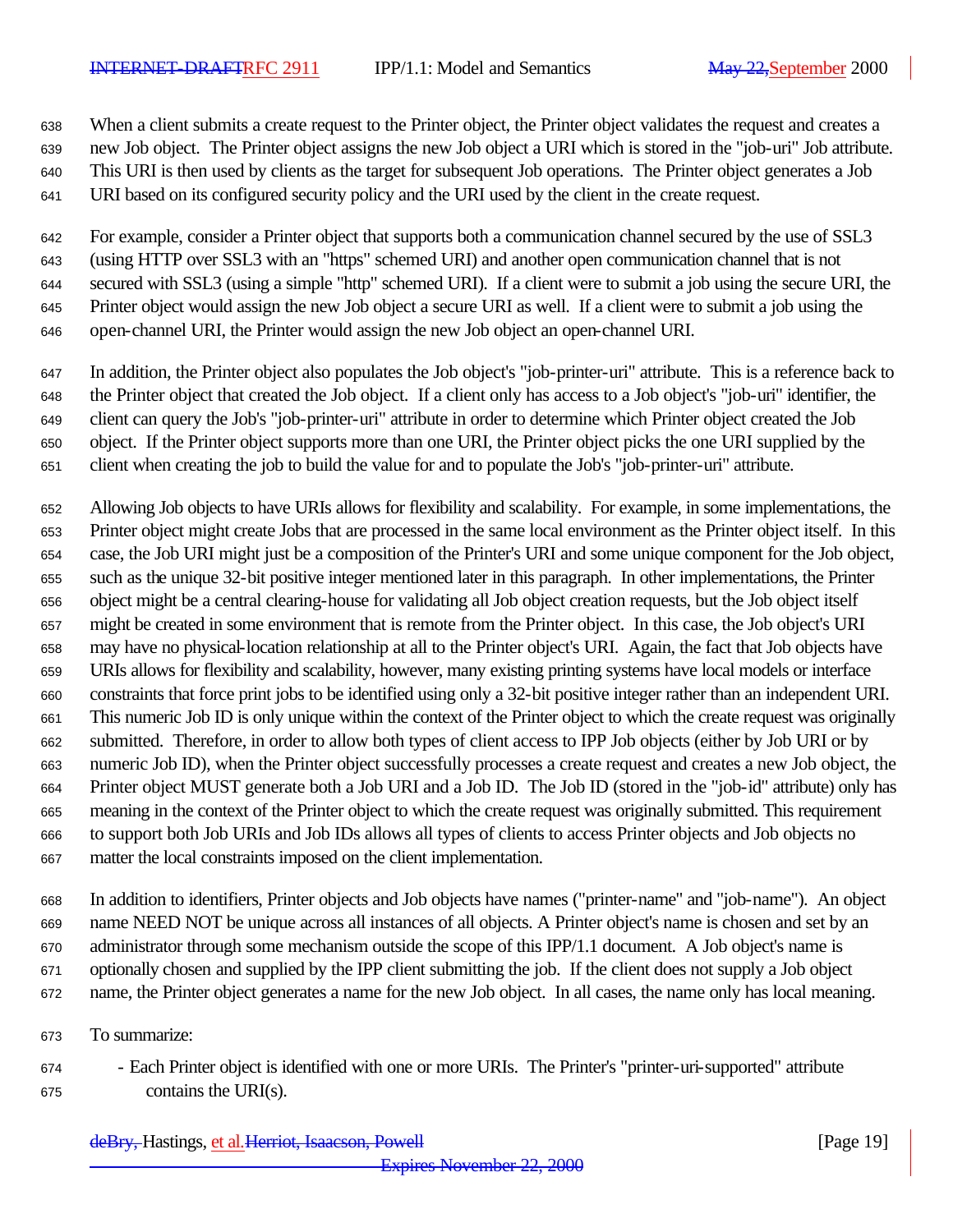- The Printer object's "uri-security-supported" attribute identifies the communication channel security protocols that may or may not have been configured for the various Printer object URIs (e.g., 'tls' or 'none').
- The Printer object's "uri-authentication-supported" attribute identifies the authentication mechanisms that may or may not have been configured for the various Printer object URIs (e.g., 'digest' or 'none').
- Each Job object is identified with a Job URI. The Job's "job-uri" attribute contains the URI.
- Each Job object is also identified with Job ID which is a 32-bit, positive integer. The Job's "job-id" attribute contains the Job ID. The Job ID is only unique within the context of the Printer object which created the Job object.
- Each Job object has a "job-printer-uri" attribute which contains the URI of the Printer object that was used to create the Job object. This attribute is used to determine the Printer object that created a Job object when given only the URI for the Job object. This linkage is necessary to determine the languages, charsets, and operations which are supported on that Job (the basis for such support comes from the creating Printer object).
- Each Printer object has a name (which is not necessarily unique). The administrator chooses and sets this name through some mechanism outside the scope of this IPP/1.1 document. The Printer object's "printer-name" attribute contains the name.
- Each Job object has a name (which is not necessarily unique). The client optionally supplies this name in the create request. If the client does not supply this name, the Printer object generates a name for the Job object. The Job object's "job-name" attribute contains the name.

# **3. IPP Operations**

 IPP objects support operations. An operation consists of a request and a response. When a client communicates with an IPP object, the client issues an operation request to the URI for that object. Operation requests and responses have parameters that identify the operation. Operations also have attributes that affect the run-time characteristics of the operation (the intended target, localization information, etc.). These operation-specific attributes are called operation attributes (as compared to object attributes such as Printer object attributes or Job object attributes). Each request carries along with it any operation attributes, object attributes, and/or document data required to perform the operation. Each request requires a response from the object. Each response indicates success or failure of the operation with a status code as a response parameter. The response contains any operation attributes, object attributes, and/or status messages generated during the execution of the operation request.

- This section describes the semantics of the IPP operations, both requests and responses, in terms of the parameters, attributes, and other data associated with each operation.
- The IPP/1.1 Printer operations are:
- Print-Job (section 3.2.1)
- Print-URI (section 3.2.2)
- Validate-Job (section 3.2.3)
- Create-Job (section 3.2.4)

deBry, Hastings, et al. Herriot, Isaacson, Powell [Page 20]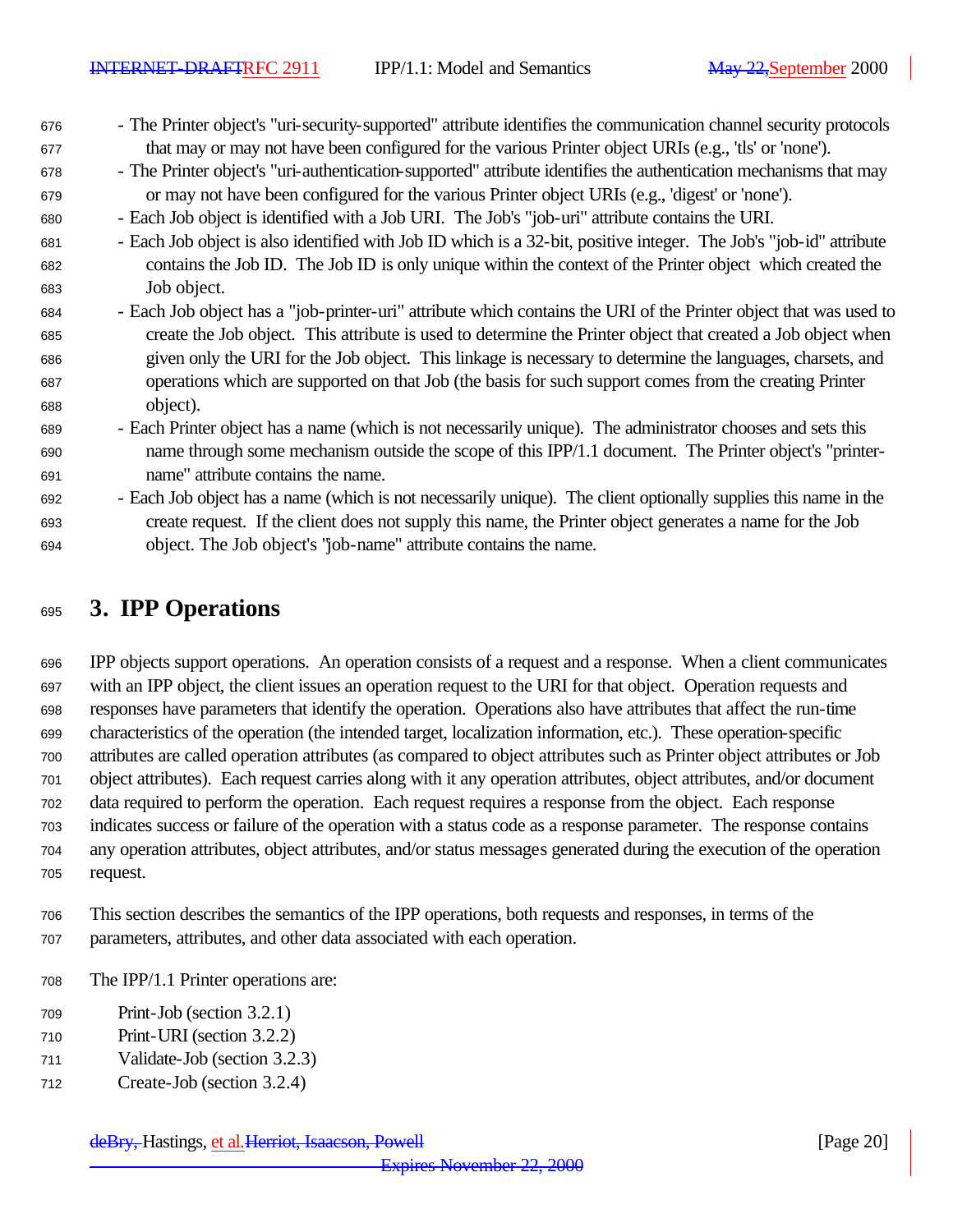| 713 | Get-Printer-Attributes (section 3.2.5) |  |
|-----|----------------------------------------|--|
|-----|----------------------------------------|--|

- Get-Jobs (section 3.2.6)
- Pause-Printer (section 3.3.5)
- Resume-Printer (section 3.3.6)
- Purge-Jobs (section 3.3.7)
- 
- The Job operations are:
- Send-Document (section 3.3.1)
- Send-URI (section 3.3.2)
- Cancel-Job (section 3.3.3)
- Get-Job-Attributes (section 3.3.4)
- Hold-Job (section 3.3.5)
- Release-Job (section 3.3.6)
- Restart-Job (section 3.3.7)
- 

 The Send-Document and Send-URI Job operations are used to add a new document to an existing multi-document Job object created using the Create-Job operation.

- **3.1 Common Semantics**
- All IPP operations require some common parameters and operation attributes. These common elements and their
- semantic characteristics are defined and described in more detail in the following sections.

### **3.1.1 Required Parameters**

- Every operation request contains the following REQUIRED parameters:
- a "version-number",
- an "operation-id",
- a "request-id", and
- the attributes that are REQUIRED for that type of request.
- 
- Every operation response contains the following REQUIRED parameters:
- a "version-number",
- a "status-code",
- the "request-id" that was supplied in the corresponding request, and
- 744 the attributes that are REQUIRED for that type of response.
- 
- 746 The "Encoding and Transport" document [IPP-PRORFC2910] defines special rules for the encoding of these
- parameters. All other operation elements are represented using the more generic encoding rules for attributes and groups of attributes.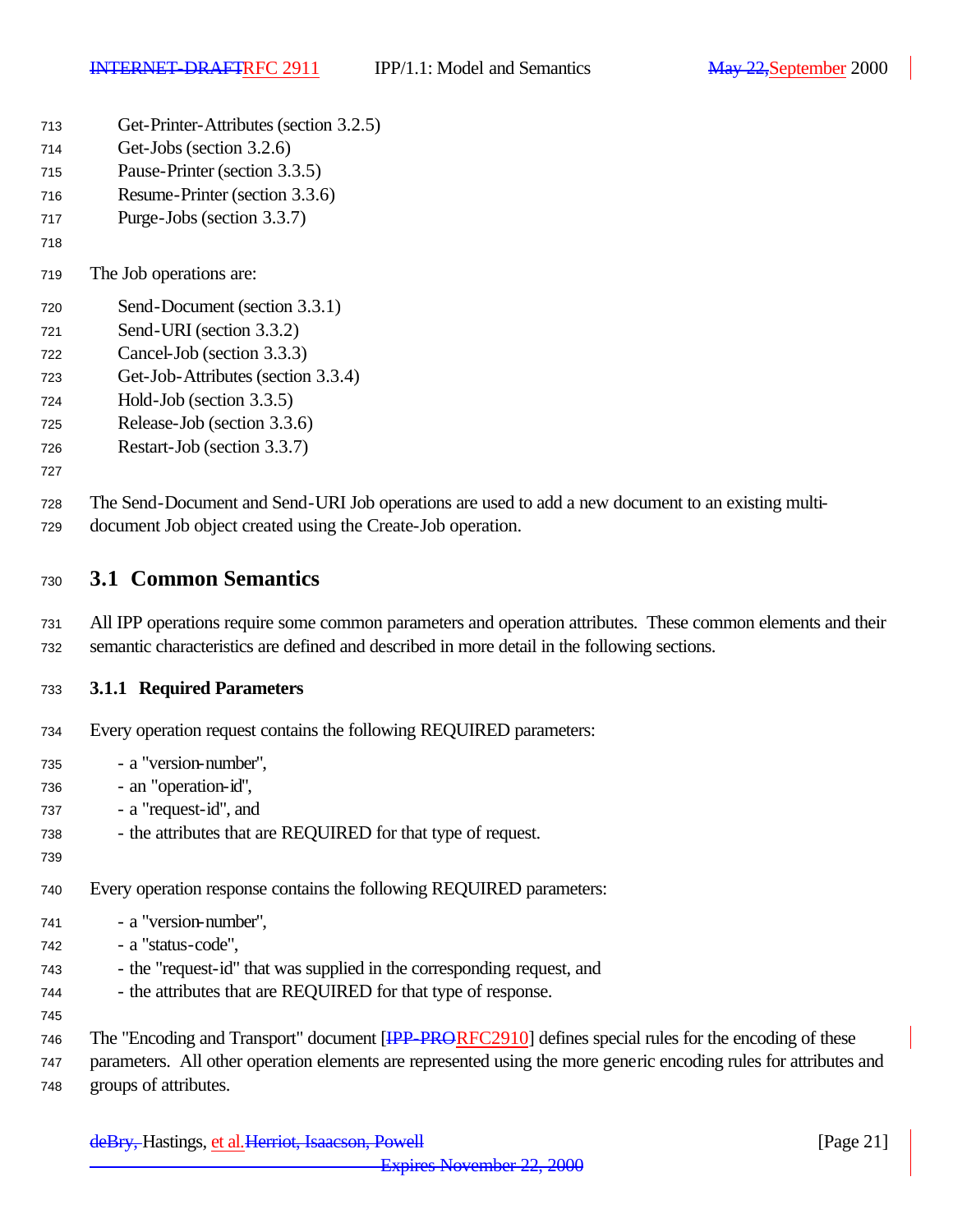#### **3.1.2 Operation IDs and Request IDs**

Each IPP operation request includes an identifying "operation-id" value. Valid values are defined in the

 "operations-supported" Printer attribute section (see section 4.4.15). The client specifies which operation is being requested by supplying the correct "operation-id" value.

 In addition, every invocation of an operation is identified by a "request-id" value. For each request, the client chooses the "request-id" which MUST be an integer (possibly unique depending on client requirements) in the range from 1 to 2\*\*31 - 1 (inclusive). This "request-id" allows clients to manage multiple outstanding requests. The receiving IPP object copies all 32-bits of the client-supplied "request-id" attribute into the response so that the client can match the response with the correct outstanding request, even if the "request-id" is out of range. If the request is terminated before the complete "request-id" is received, the IPP object rejects the request and returns a response with a "request-id" of 0.

 Note: In some cases, the transport protocol underneath IPP might be a connection oriented protocol that would make it impossible for a client to receive responses in any order other than the order in which the corresponding requests were sent. In such cases, the "request-id" attribute would not be essential for correct protocol operation. However, in other mappings, the operation responses can come back in any order. In these cases, the "request-id" would be essential.

#### **3.1.3 Attributes**

 Operation requests and responses are both composed of groups of attributes and/or document data. The attributes groups are:

- Operation Attributes: These attributes are passed in the operation and affect the IPP object's behavior while processing the operation request and may affect other attributes or groups of attributes. Some operation attributes describe the document data associated with the print job and are associated with new Job objects, however most operation attributes do not persist beyond the life of the operation. The description of each operation attribute includes conformance statements indicating which operation attributes are REQUIRED and which are OPTIONAL for an IPP object to support and which attributes a client MUST supply in a request and an IPP object MUST supply in a response.
- Job Template Attributes: These attributes affect the processing of a job. A client OPTIONALLY supplies Job Template Attributes in a create request, and the receiving object MUST be prepared to receive all supported attributes. The Job object can later be queried to find out what Job Template attributes were originally requested in the create request, and such attributes are returned in the response as Job Object Attributes. The Printer object can be queried about its Job Template attributes to find out what type of job processing capabilities are supported and/or what the default job processing behaviors are, though such attributes are returned in the response as Printer Object Attributes. The "ipp-attribute-fidelity" operation attribute affects processing of all client-supplied Job Template attributes (see sections 3.2.1.2 and 15 for a full description of "ipp-attribute-fidelity" and its relationship to other attributes).
- Job Object Attributes: These attributes are returned in response to a query operation directed at a Job object.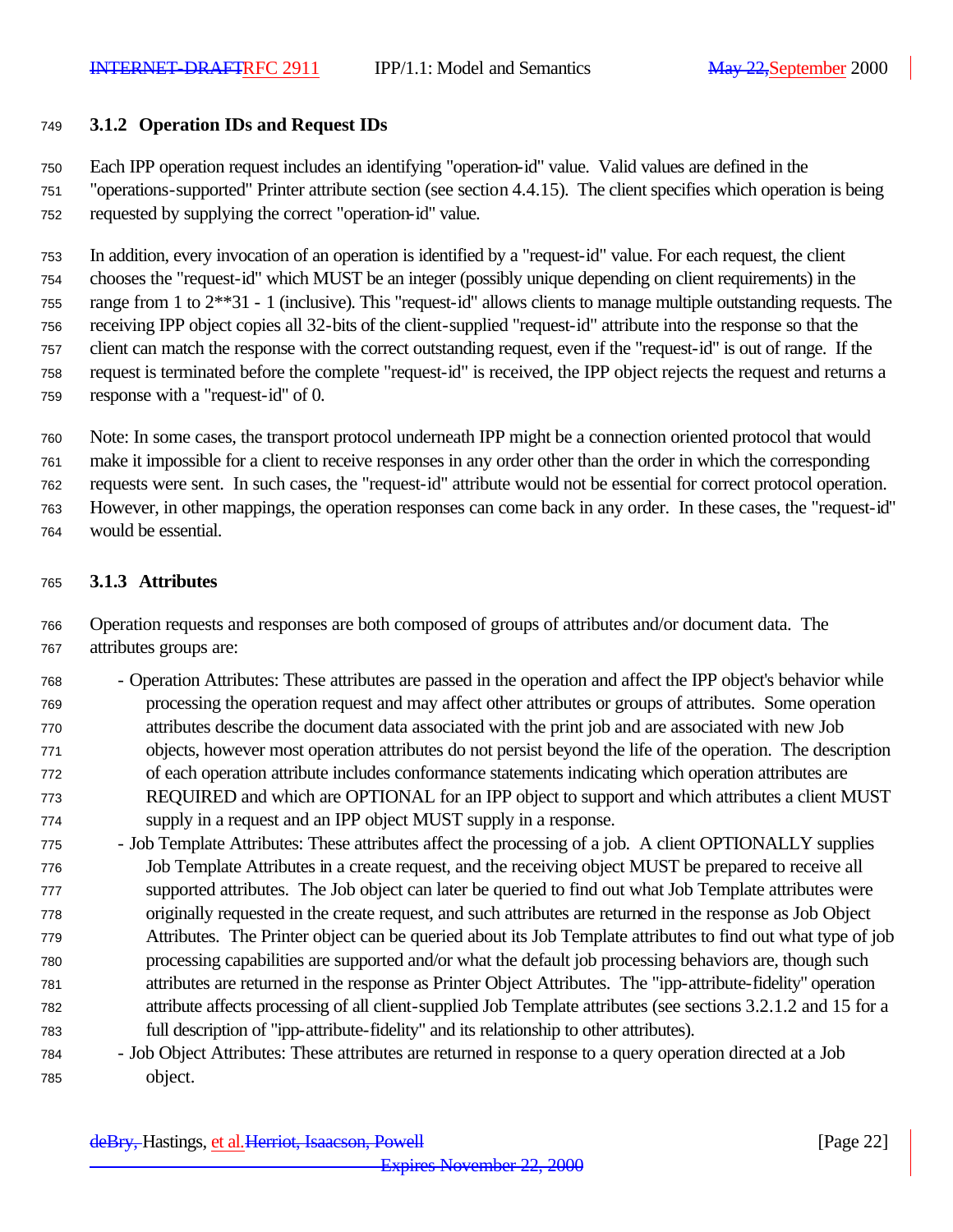- Printer Object Attributes: These attributes are returned in response to a query operation directed at a Printer object.
- Unsupported Attributes: In a create request, the client supplies a set of Operation and Job Template attributes. If any of these attributes or their values is unsupported by the Printer object, the Printer object returns the set of unsupported attributes in the response. Sections 3.1.7, 3.2.1.2, and 15 give a full description of how Job Template attributes supplied by the client in a create request are processed by the Printer object and how unsupported attributes are returned to the client. Because of extensibility, any IPP object might receive a request that contains new or unknown attributes or values for which it has no support. In such cases, the IPP object processes what it can and returns the unsupported attributes in the response. The Unsupported Attribute group is defined for all operation responses for returning unsupported attributes that the client supplied in the request.
- 

 Later in this section, each operation is formally defined by identifying the allowed and expected groups of attributes for each request and response. The model identifies a specific order for each group in each request or response, but the attributes within each group may be in any order, unless specified otherwise.

 The attributes within a group MUST be unique; if an attribute with the same name occurs more than once, the group is mal-formed. Clients MUST NOT submit such malformed requests and Printers MUST NOT return such malformed responses. If such a malformed request is submitted to a Printer, the Printer MUST either (1) reject the request with the 'client-error-bad-request' status code (see section 13.1.4.1) or (2) process the request normally after selecting only one of the attribute instances, depending on implementation. Which attribute is selected when there are duplicate attributes depends on implementation. The IPP Printer MUST NOT use the values from more than one such duplicate attribute instance.

 Each attribute definition includes the attribute's name followed by the name of its attribute syntax(es) in parenthesizes. In addition, each 'integer' attribute is followed by the allowed range in parentheses, (m:n), for values of that attribute. Each 'text' or 'name' attribute is followed by the maximum size in octets in parentheses, (size), for values of that attribute. For more details on attribute syntax notation, see the descriptions of these attributes syntaxes in section 4.1.

 Note: Document data included in the operation is not strictly an attribute, but it is treated as a special attribute group for ordering purposes. The only operations that support supplying the document data within an operation request are Print-Job and Send-Document. There are no operation responses that include document data.

816 Some operations are REQUIRED for IPP objects to support; the others are OPTIONAL (see section 5.2.2).

- Therefore, before using an OPTIONAL operation, a client SHOULD first use the REQUIRED Get-Printer-
- Attributes operation to query the Printer's "operations-supported" attribute in order to determine which
- OPTIONAL Printer and Job operations are actually supported. The client SHOULD NOT use an OPTIONAL
- operation that is not supported. When an IPP object receives a request to perform an operation it does not
- support, it returns the 'server-error-operation-not-supported' status code (see section 13.1.5.2). An IPP object is
- non-conformant if it does not support a REQUIRED operation.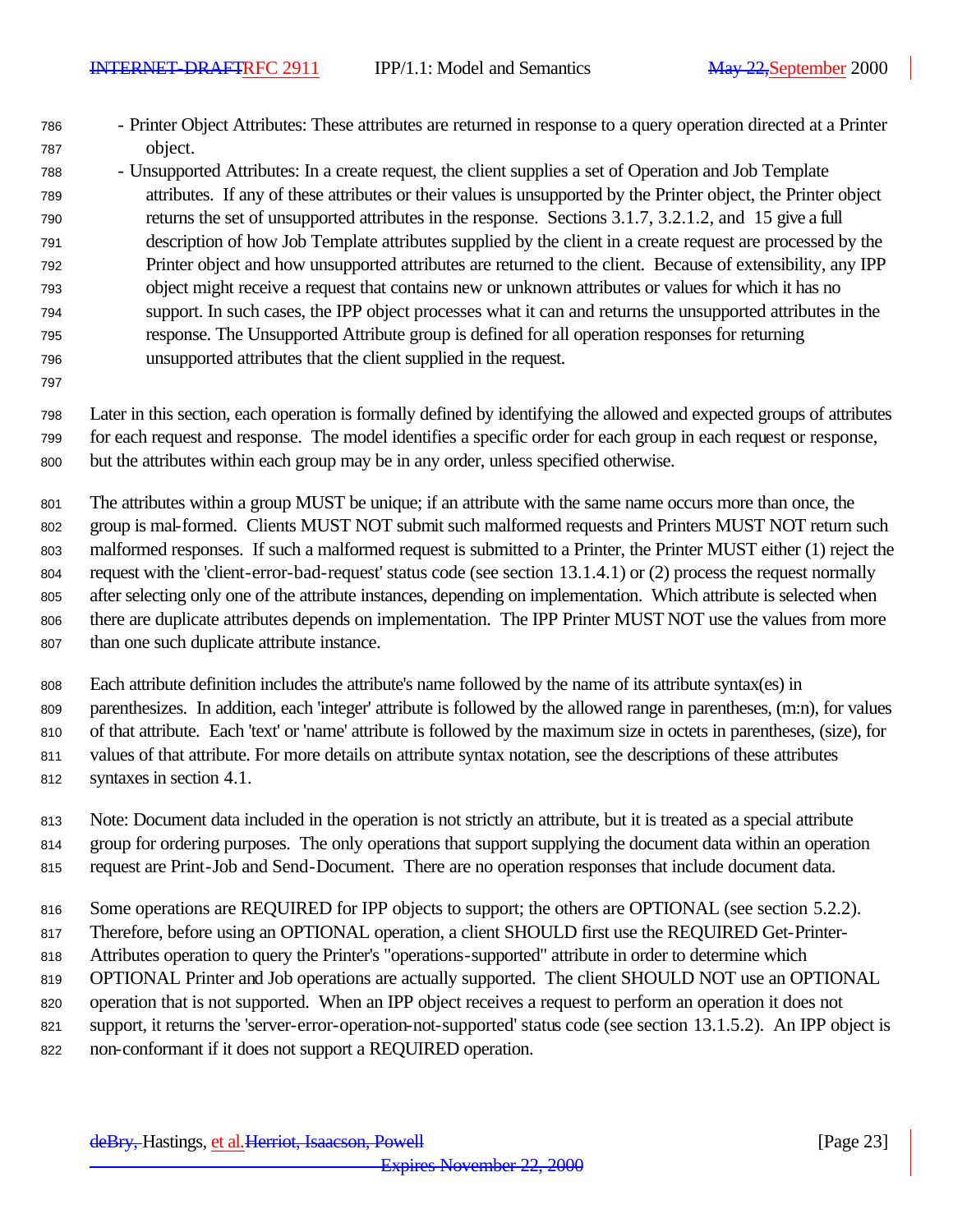#### **3.1.4 Character Set and Natural Language Operation Attributes**

 Some Job and Printer attributes have values that are text strings and names intended for human understanding rather than machine understanding (see the 'text' and 'name' attribute syntax descriptions in section 4.1). The 826 following sections describe two special Operation Attributes called "attributes-charset" and "attributes-natural- language". These attributes are always part of the Operation Attributes group. For most attribute groups, the order of the attributes within the group is not important. However, for these two attributes within the Operation Attributes group, the order is critical. The "attributes-charset" attribute MUST be the first attribute in the group and the "attributes-natural-language" attribute MUST be the second attribute in the group. In other words, these attributes MUST be supplied in every IPP request and response, they MUST come first in the group, and MUST come in the specified order. For job creation operations, the IPP Printer implementation saves these two attributes with the new Job object as Job Description attributes. For the sake of brevity in this document, these operation attribute descriptions are not repeated with every operation request and response, but have a reference back to this section instead.

#### **3.1.4.1 Request Operation Attributes**

 The client MUST supply and the Printer object MUST support the following REQUIRED operation attributes in every IPP/1.1 operation request:

"attributes-charset" (charset):

 This operation attribute identifies the charset (coded character set and encoding method) used by any 'text' and 'name' attributes that the client is supplying in this request. It also identifies the charset that the Printer object MUST use (if supported) for all 'text' and 'name' attributes and status messages that the Printer object returns in the response to this request. See Sections 4.1.1 and 4.1.2 for the definition of the 'text' and 'name' attribute syntaxes.

 All clients and IPP objects MUST support the 'utf-8' charset [RFC2279] and MAY support additional charsets provided that they are registered with IANA [IANA-CS]. If the Printer object does not support the client supplied charset value, the Printer object MUST reject the request, set the "attributes-charset" to 'utf-8' in the response, and return the 'client-error-charset-not-supported' status code and any 'text' or 'name' attributes using the 'utf-8' charset. The Printer NEED NOT return any attributes in the Unsupported Attributes Group (See sections 3.1.7 and 3.2.1.2). The Printer object MUST indicate the charset(s) supported as the values of the "charset-supported" Printer attribute (see Section 4.4.18), so that the client can query to determine which charset(s) are supported.

 Note to client implementers: Since IPP objects are only required to support the 'utf-8' charset, in order to maximize interoperability with multiple IPP object implementations, a client may want to supply 'utf-8' in the "attributes-charset" operation attribute, even though the client is only passing and able to present a simpler 858 charset, such as US-ASCII [ASCII] or ISO-8859-1 [ISO8859-1]. Then the client will have to filter out (or charset convert) those characters that are returned in the response that it cannot present to its user. On the other hand, if both the client and the IPP objects also support a charset in common besides utf-8, the 861 client may want to use that charset in order to avoid charset conversion or data loss.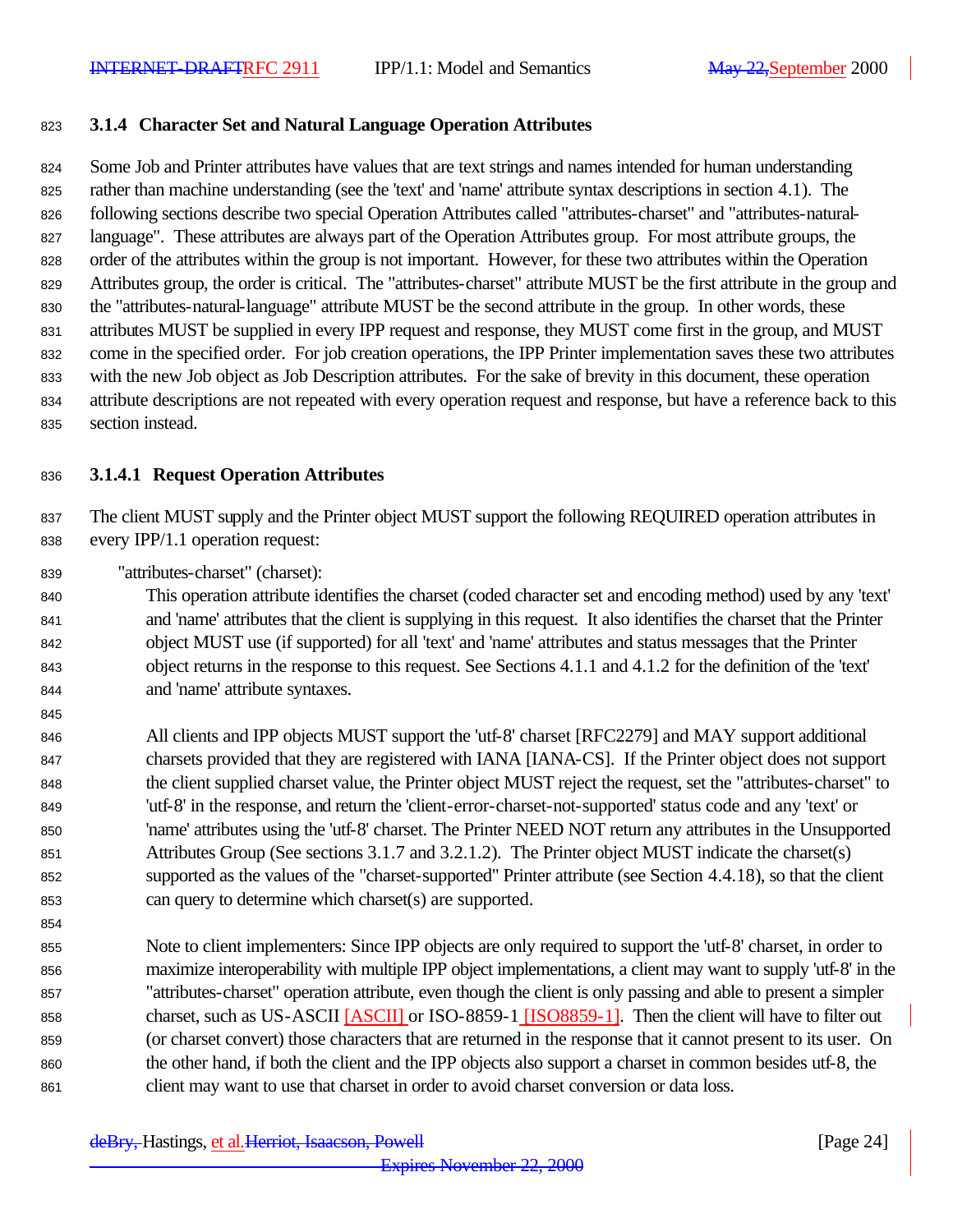See the 'charset' attribute syntax description in Section 4.1.7 for the syntax and semantic interpretation of the values of this attribute and for example values. "attributes-natural-language" (naturalLanguage): This operation attribute identifies the natural language used by any 'text' and 'name' attributes that the client is supplying in this request. This attribute also identifies the natural language that the Printer object SHOULD use for all 'text' and 'name' attributes and status messages that the Printer object returns in the response to this request. See the 'naturalLanguage' attribute syntax description in section 4.1.8 for the syntax and semantic interpretation of the values of this attribute and for example values. There are no REQUIRED natural languages required for the Printer object to support. However, the Printer object's "generated-natural-language-supported" attribute identifies the natural languages supported by the Printer object and any contained Job objects for all text strings generated by the IPP object. A client MAY query this attribute to determine which natural language(s) are supported for generated messages. For any of the attributes for which the Printer object generates text, i.e., for the "job-state-message", "printer-state-message", and status messages (see Section 3.1.6), the Printer object MUST be able to generate these text strings in any of its supported natural languages. If the client requests a natural language that is not supported, the Printer object MUST return these generated messages in the Printer's configured natural language as specified by the Printer's "natural-language-configured" attribute" (see Section 4.4.19). For other 'text' and 'name' attributes supplied by the client, authentication system, operator, system administrator, or manufacturer (i.e., for "job-originating-user-name", "printer-name" (name), "printer- location" (text), "printer-info" (text), and "printer-make-and-model" (text)), the Printer object is only required to support the configured natural language of the Printer identified by the Printer object's "natural- language-configured" attribute, though support of additional natural languages for these attributes is permitted. For any 'text' or 'name' attribute in the request that is in a different natural language than the value supplied in the "attributes-natural-language" operation attribute, the client MUST use the Natural Language Override mechanism (see sections 4.1.1.2 and 4.1.2.2) for each such attribute value supplied. The client MAY use the Natural Language Override mechanism redundantly, i.e., use it even when the value is in the same natural language as the value supplied in the "attributes-natural-language" operation attribute of the request. The IPP object MUST accept any natural language and any Natural Language Override, whether the IPP object supports that natural language or not (and independent of the value of the "ipp-attribute-fidelity" Operation attribute). That is the IPP object accepts all client supplied values no matter what the values are in the Printer object's "generated-natural-language-supported" attribute. That attribute, "generated-natural-language-supported", only applies to generated messages, not client supplied messages. The IPP object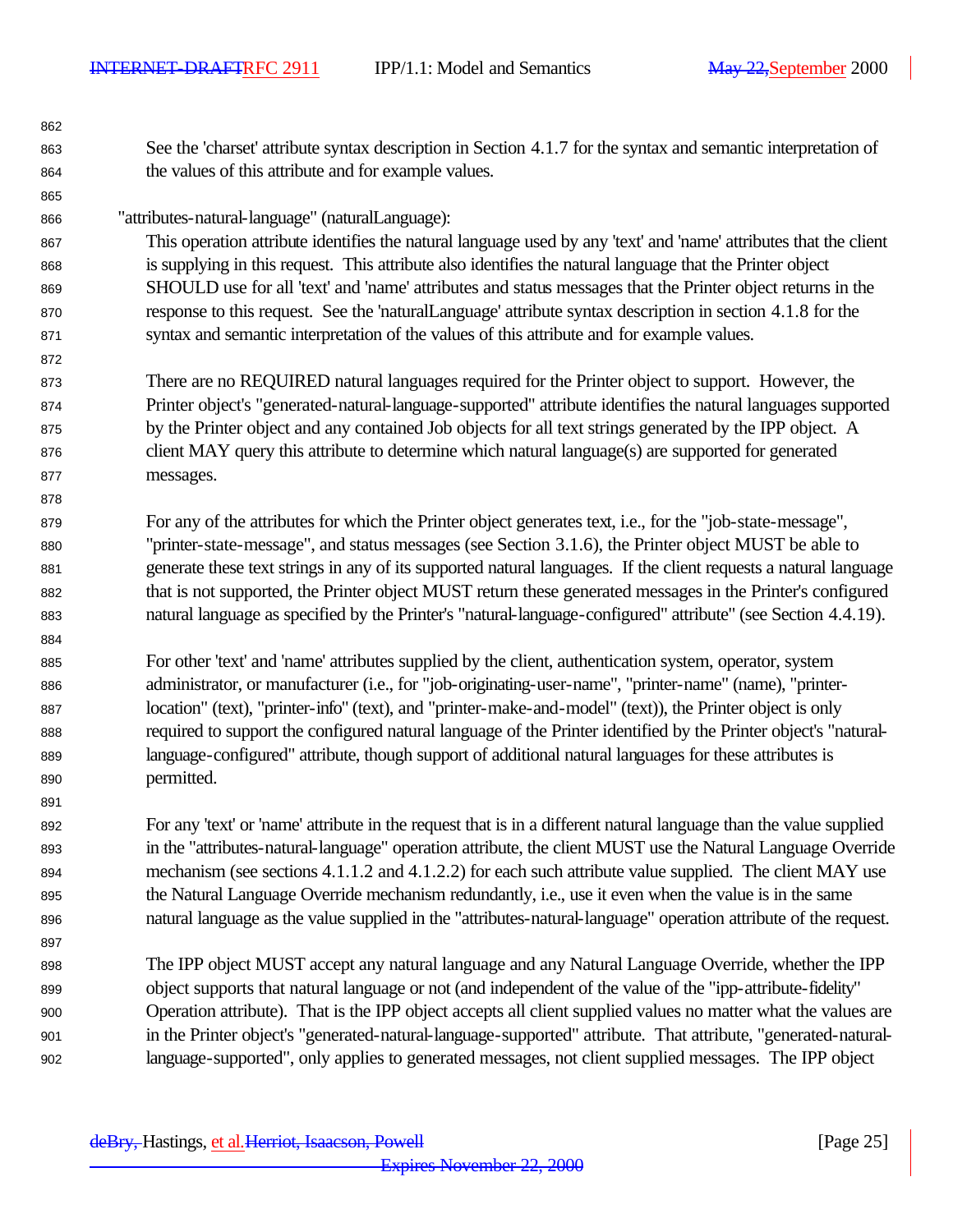MUST remember that natural language for all client-supplied attributes, and when returning those attributes in response to a query, the IPP object MUST indicate that natural language.

 Each value whose attribute syntax type is 'text' or 'name' (see sections 4.1.1 and 4.1.2) has an Associated Natural-Language. This document does not specify how this association is stored in a Printer or Job object. When such a value is encoded in a request or response, the natural language is either implicit or explicit:

- 911 − In the implicit case, the value contains only the text/name value, and the language is specified by the "attributes-natural-language" operation attribute in the request or response (see sections 4.1.1.1 textWithoutLanguage and 4.1.2.1 nameWithoutLanguage).
- − In the explicit case (also known as the Natural-Language Override case), the value contains both 916 the language and the text/name value (see sections 4.1.1.2 textWithLanguage and 4.1.2.2 nameWithLanguage).

 For example, the "job-name" attribute MAY be supplied by the client in a create request. The text value for this attribute will be in the natural language identified by the "attribute-natural-language" attribute, or if different, as identified by the Natural Language Override mechanism. If supplied, the IPP object will use the value of the "job-name" attribute to populate the Job object's "job-name" attribute. Whenever any client queries the Job object's "job-name" attribute, the IPP object returns the attribute as stored and uses the Natural Language Override mechanism to specify the natural language, if it is different from that reported in the "attributes-natural-language" operation attribute of the response. The IPP object MAY use the Natural Language Override mechanism redundantly, i.e., use it even when the value is in the same natural language as the value supplied in the "attributes-natural-language" operation attribute of the response.

- An IPP object MUST NOT reject a request based on a supplied natural language in an "attributes-natural-language" Operation attribute or in any attribute that uses the Natural Language Override.
- Clients SHOULD NOT supply 'text' or 'name' attributes that use an illegal combination of natural language and charset. For example, suppose a Printer object supports charsets 'utf-8', 'iso-8859-1', and 'iso-8859-7'. Suppose also, that it supports natural languages 'en' (English), 'fr' (French), and 'el' (Greek). Although the Printer object supports the charset 'iso-8859-1' and natural language 'el', it probably does not support the combination of Greek text strings using the 'iso-8859-1' charset. The Printer object handles this apparent incompatibility differently depending on the context in which it occurs:
- In a create request: If the client supplies a text or name attribute (for example, the "job-name" operation attribute) that uses an apparently incompatible combination, it is a client choice that does not affect the Printer object or its correct operation. Therefore, the Printer object simply accepts the client supplied value, stores it with the Job object, and responds back with the same combination whenever the client (or any client) queries for that attribute.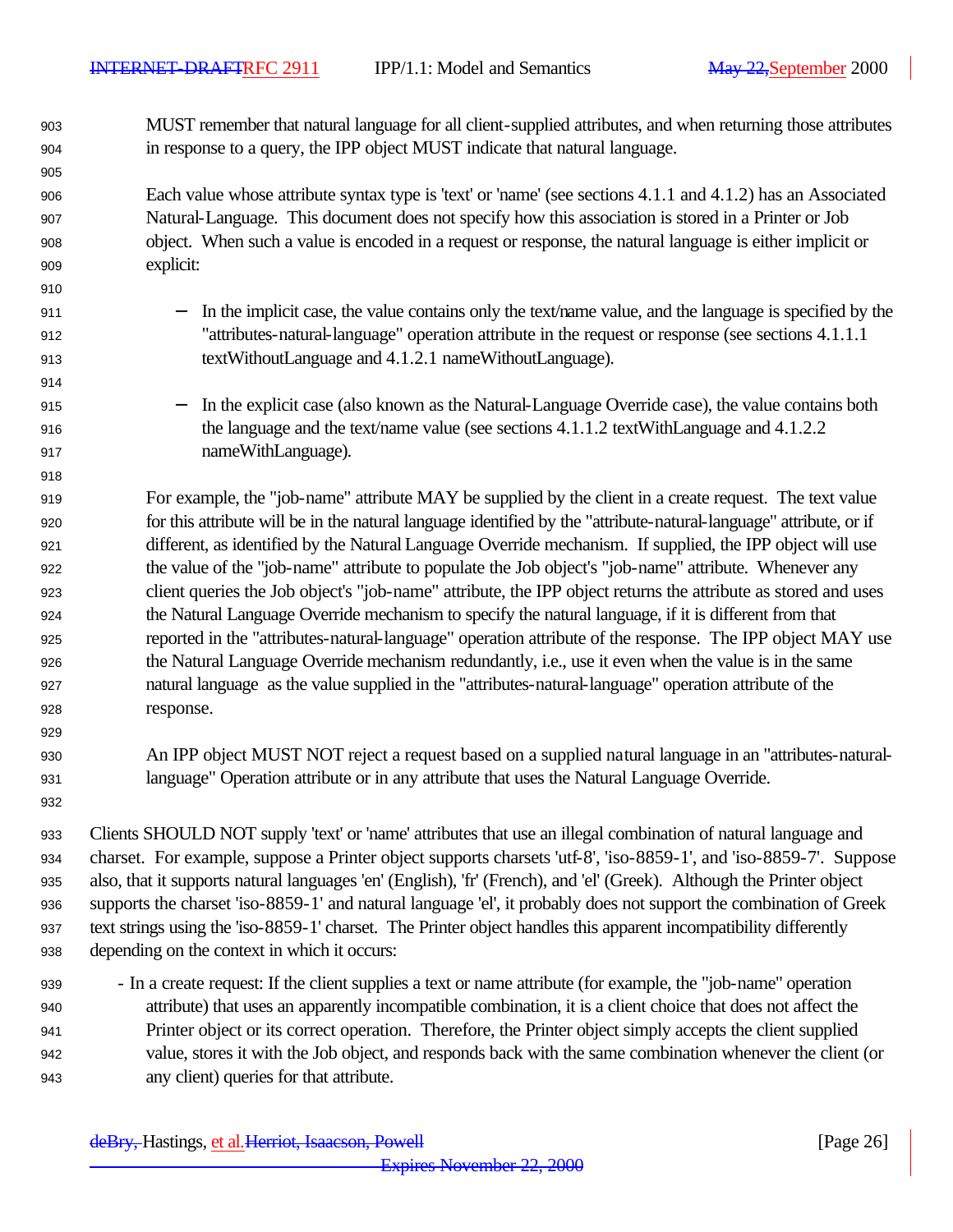- In a query-type operation, like Get-Printer-Attributes: If the client requests an apparently incompatible combination, the Printer object responds (as described in section 3.1.4.2) using the Printer's configured natural language rather than the natural language requested by the client.
- 

 In either case, the Printer object does not reject the request because of the apparent incompatibility. The potential incompatible combination of charset and natural language can occur either at the global operation level or at the Natural Language Override attribute-by-attribute level. In addition, since the response always includes explicit charset and natural language information, there is never any question or ambiguity in how the client interprets the response.

### **3.1.4.2 Response Operation Attributes**

 The Printer object MUST supply and the client MUST support the following REQUIRED operation attributes in every IPP/1.1 operation response:

"attributes-charset" (charset):

 This operation attribute identifies the charset used by any 'text' and 'name' attributes that the Printer object is returning in this response. The value in this response MUST be the same value as the "attributes-charset" operation attribute supplied by the client in the request. If this is not possible (i.e., the charset requested is not supported), the request would have been rejected. See "attributes-charset" described in Section 3.1.4.1 above.

 If the Printer object supports more than just the 'utf-8' charset, the Printer object MUST be able to code convert between each of the charsets supported on a highest fidelity possible basis in order to return the 'text' and 'name' attributes in the charset requested by the client. However, some information loss MAY occur during the charset conversion depending on the charsets involved. For example, the Printer object may convert from a UTF-8 'a' to a US-ASCII 'a' (with no loss of information), from an ISO Latin 1 CAPITAL LETTER A WITH ACUTE ACCENT to US-ASCII 'A' (losing the accent), or from a UTF-8 Japanese Kanji character to some ISO Latin 1 error character indication such as '?', decimal code equivalent, or to the absence of a character, depending on implementation.

 Whether an implementation that supports more than one charset stores the data in the charset supplied by the client or code converts to one of the other supported charsets, depends on implementation. The strategy should try to minimize loss of information during code conversion. On each response, such an implementation converts from its internal charset to that requested.

"attributes-natural-language" (naturalLanguage):

 This operation attribute identifies the natural language used by any 'text' and 'name' attributes that the IPP object is returning in this response. Unlike the "attributes-charset" operation attribute, the IPP object NEED NOT return the same value as that supplied by the client in the request. The IPP object MAY return the natural language of the Job object or the Printer's configured natural language as identified by the Printer object's "natural-language-configured" attribute, rather than the natural language supplied by the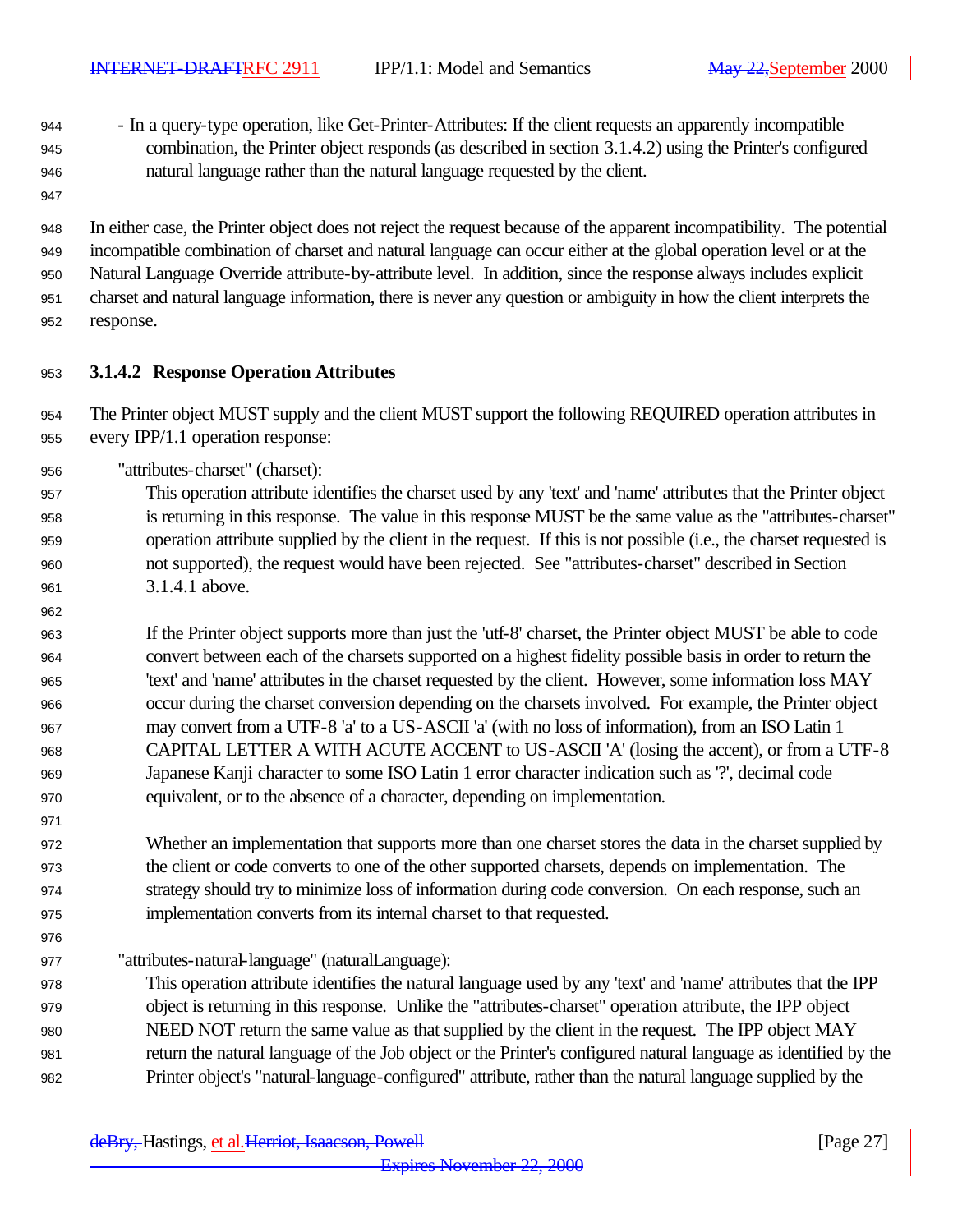client. For any 'text' or 'name' attribute or status message in the response that is in a different natural language than the value returned in the "attributes-natural-language" operation attribute, the IPP object MUST use the Natural Language Override mechanism (see sections 4.1.1.2 and 4.1.2.2) on each attribute value returned. The IPP object MAY use the Natural Language Override mechanism redundantly, i.e., use it even when the value is in the same natural language as the value supplied in the "attributes-natural-language" operation attribute of the response.

### **3.1.5 Operation Targets**

 All IPP operations are directed at IPP objects. For Printer operations, the operation is always directed at a Printer object using one of its URIs (i.e., one of the values in the Printer object's "printer-uri-supported" attribute). Even if the Printer object supports more than one URI, the client supplies only one URI as the target of the operation. The client identifies the target object by supplying the correct URI in the "printer-uri (uri)" operation attribute.

- For Job operations, the operation is directed at either:
- The Job object itself using the Job object's URI. In this case, the client identifies the target object by supplying the correct URI in the "job-uri (uri)" operation attribute.
- The Printer object that created the Job object using both the Printer objects URI and the Job object's Job ID. Since the Printer object that created the Job object generated the Job ID, it MUST be able to correctly associate the client supplied Job ID with the correct Job object. The client supplies the Printer object's URI in the "printer-uri (uri)" operation attribute and the Job object's Job ID in the "job-id (integer(1:MAX))" operation attribute.
- 
- If the operation is directed at the Job object directly using the Job object's URI, the client MUST NOT include the redundant "job-id" operation attribute.
- The operation target attributes are REQUIRED operation attributes that MUST be included in every operation request. Like the charset and natural language attributes (see section 3.1.4), the operation target attributes are specially ordered operation attributes. In all cases, the operation target attributes immediately follow the "attributes-charset" and "attributes-natural-language" attributes within the operation attribute group, however the specific ordering rules are:
- In the case where there is only one operation target attribute (i.e., either only the "printer-uri" attribute or only the "job-uri" attribute), that attribute MUST be the third attribute in the operation attributes group.
- In the case where Job operations use two operation target attributes (i.e., the "printer-uri" and "job-id" attributes), the "printer-uri" attribute MUST be the third attribute and the "job-id" attribute MUST be the fourth attribute.
- 

 In all cases, the target URIs contained within the body of IPP operation requests and responses must be in absolute format rather than relative format (a relative URL identifies a resource with the scope of the HTTP server, but does not include scheme, host or port).

The following rules apply to the use of port numbers in URIs that identify IPP objects: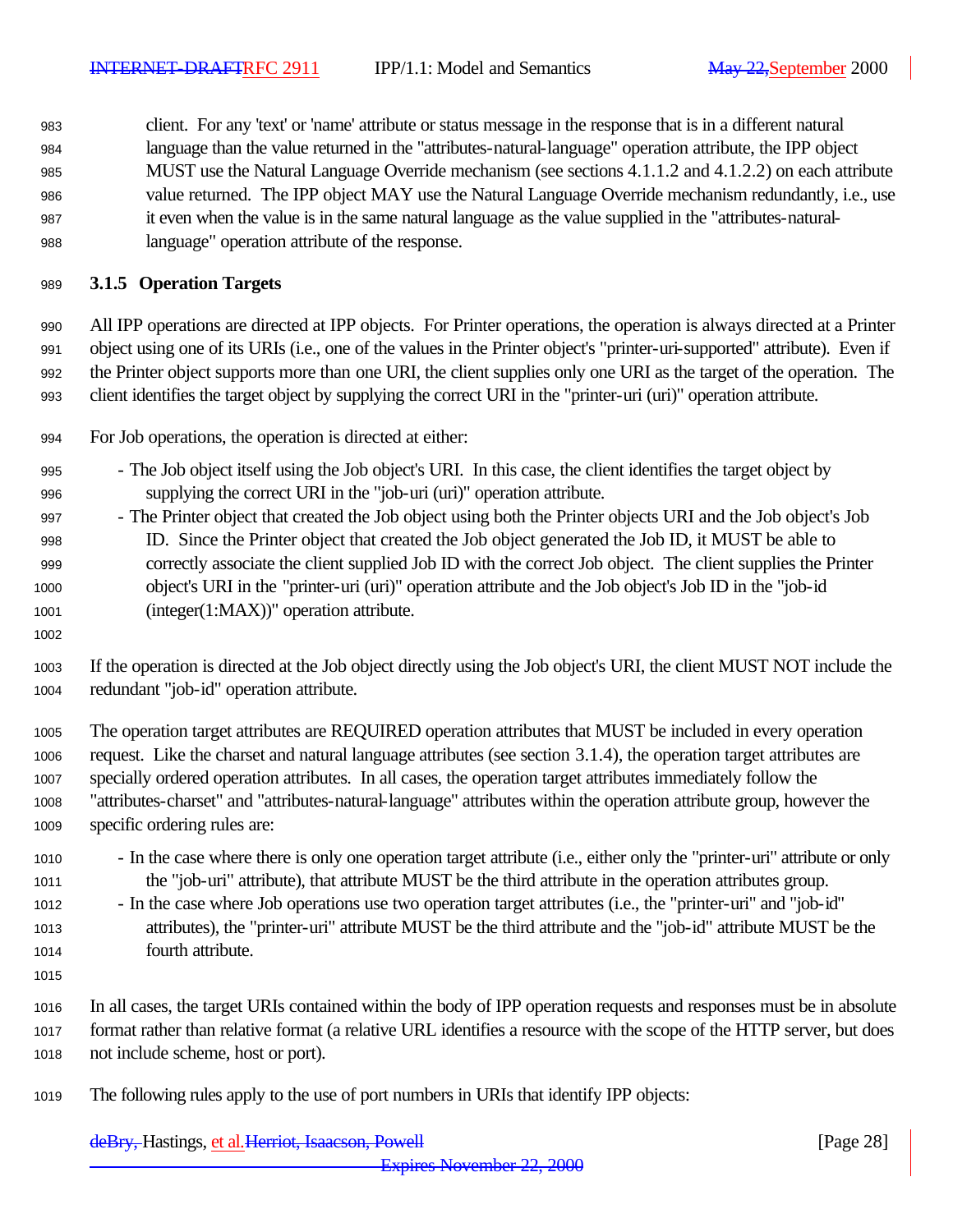- 1. If the URI scheme allows the port number to be explicitly included in the URI string, and a port number is specified within the URI, then that port number MUST be used by the client to contact the IPP object.
- 2. If the URI scheme allows the port number to be explicitly included in the URI string, and a port number is not specified within the URI, then default port number implied by that URI scheme MUST be used by the client to contact the IPP object.
- 3. If the URI scheme does not allow an explicit port number to be specified within the URI, then the default port number implied by that URI MUST be used by the client to contact the IPP object.
- 

1030 Note: The IPP "Encoding and Transport document [IPP-PRORFC2910] shows a mapping of IPP onto HTTP/1.1 [RFC2616] and defines a new default port number for using IPP over HTTP/1.1.

#### **3.1.6 Operation Response Status Codes and Status Messages**

Every operation response includes a REQUIRED "status-code" parameter and an OPTIONAL "status-message"

operation attribute, and an OPTIONAL "detailed-status-message" operation attribute. The Print-URI and Send-

URI response MAY include an OPTIONAL "document-access-error" operation attribute.

#### **3.1.6.1 "status-code" (type2 enum)**

The REQUIRED "status-code" parameter provides information on the processing of a request.

 The status code is intended for use by automata. A client implementation of IPP SHOULD convert status code values into any localized message that has semantic meaning to the end user.

The "status-code" value is a numeric value that has semantic meaning. The "status-code" syntax is similar to a

"type2 enum" (see section 4.1 on "Attribute Syntaxes") except that values can range only from 0x0000 to 0x7FFF.

Section 13 describes the status codes, assigns the numeric values, and suggests a corresponding status message for

each status code for use by the client when the user's natural language is English.

 If the Printer performs an operation with no errors and it encounters no problems, it MUST return the status code 'successful-ok' in the response. See section 13.

If the client supplies unsupported values for the following parameters or Operation attributes, the Printer object

MUST reject the operation, NEED NOT return the unsupported attribute value in the Unsupported Attributes

group, and MUST return the indicated status code: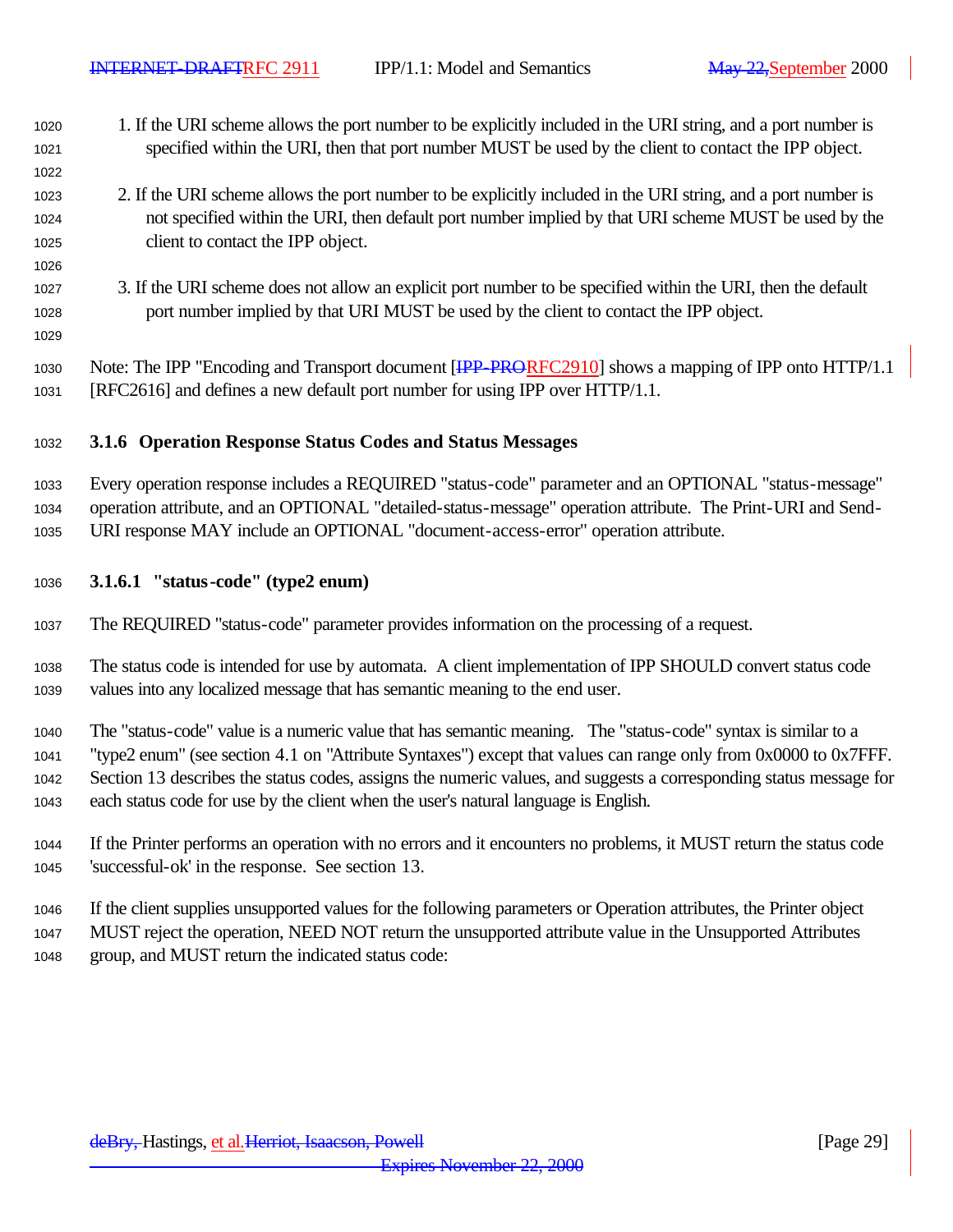| Parameter/Attribute                                                                                    | Status code                                                                                                                                                                                                                                                                              |
|--------------------------------------------------------------------------------------------------------|------------------------------------------------------------------------------------------------------------------------------------------------------------------------------------------------------------------------------------------------------------------------------------------|
| version-number<br>operation-id<br>attributes-charset<br>compression<br>document-format<br>document-uri | server-error-version-not-supported<br>server-error-operation-not-supported<br>client-error-charset-not-supported<br>client-error-compression-not-supported<br>client-error-document-format-not-supported<br>client-error-uri-scheme-not-supported,<br>client-error-document-access-error |

#### **3.1.6.2 "status-message" (text(255))**

 The OPTIONAL "status-message" operation attribute provides a short textual description of the status of the operation. The "status-message" attribute's syntax is "text(255)", so the maximum length is 255 octets (see section 4.1.1). The status message is intended for the human end user. If a response does include a "status-message" attribute, an IPP client NEED NOT examine or display the messages, however it SHOULD do so in some implementation specific manner. The "status-message" is especially useful for a later version of a Printer object to return as supplemental information for the human user to accompany a status code that an earlier version of a client might not understand.

 If the Printer object supports the "status-message" operation attribute, the Printer object MUST be able to generate this message in any of the natural languages identified by the Printer object's "generated-natural-language- supported" attribute (see the "attributes-natural-language" operation attribute specified in section 3.1.4.1. Section 13 suggests the text for the status message returned by the Printer for use with the English natural language.

 As described in section 3.1.4.1 for any returned 'text' attribute, if there is a choice for generating this message, the Printer object uses the natural language indicated by the value of the "attributes-natural-language" in the client request if supported, otherwise the Printer object uses the value in the Printer object's own "natural-language-configured" attribute.

 If the Printer object supports the "status-message" operation attribute, it SHOULD use the REQUIRED 'utf-8' charset to return a status message for the following error status codes (see section 13): 'client-error-bad-request', 'client-error-charset-not-supported', 'server-error-internal-error', 'server-error-operation-not-supported', and 'server-error-version-not-supported'. In this case, it MUST set the value of the "attributes-charset" operation attribute to 'utf-8' in the error response.

### **3.1.6.3 "detailed-status-message" (text(MAX))**

 The OPTIONAL "detailed-status-message" operation attribute provides additional more detailed technical and implementation-specific information about the operation. The "detailed-status-message" attribute's syntax is "text(MAX)", so the maximum length is 1023 octets (see section 4.1.1). If the Printer objects supports the

 If the client supplies unsupported values for other attributes, or unsupported attributes, the Printer returns the status code defined in section 3.1.7 on Unsupported Attributes.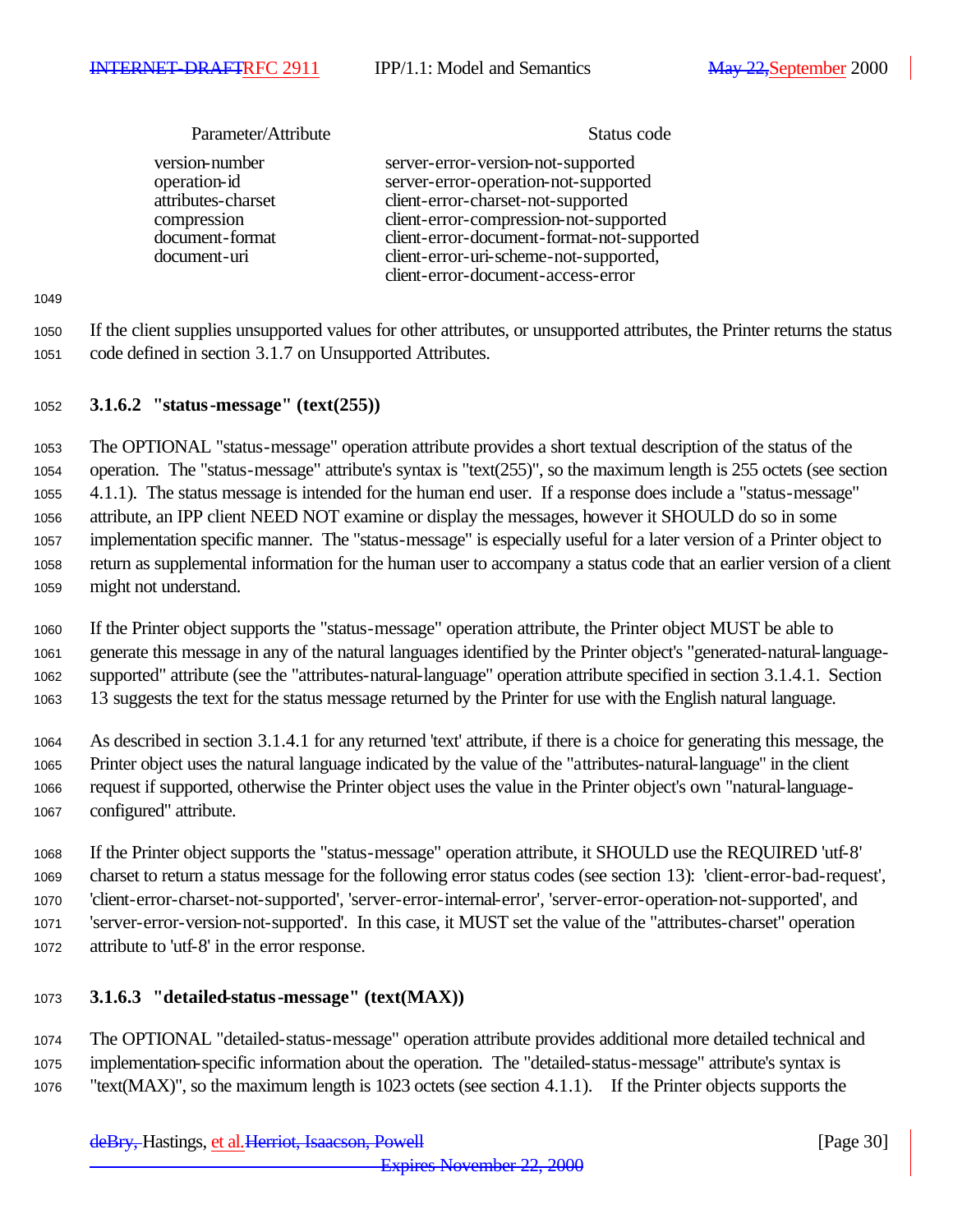"detailed-status-message" operation attribute, the Printer NEED NOT localize the message, since it is intended for use by the system administrator or other experienced technical persons. Localization might obscure the technical meaning of such messages. Clients MUST NOT attempt to parse the value of this attribute. See the "document-access-error" operation attribute (section 3.1.6.4) for additional errors that a program can process.

#### **3.1.6.4 "document-access-error" (text(MAX))**

 This OPTIONAL operation attribute provides additional information about any document access errors encountered by the Printer before it returned a response to the Print-URI (section 3.2.2) or Send-URI (section 3.3.1) operation. For errors in the protocol identified by the URI scheme in the "document-uri" operation attribute, such as 'http:' or 'ftp:', the error code is returned in parentheses, followed by the URI. For example:

(404) http://ftp.pwg.org/pub/pwg/ipp/new\_MOD/ipp-model-v11-990510.pdf

 Most Internet protocols use decimal error codes (unlike IPP), so the ASCII error code representation is in decimal.

#### **3.1.7 Unsupported Attributes**

 The Unsupported Attributes group contains attributes that are not supported by the operation. This group is primarily for the job creation operations, but all operations can return this group.

 A Printer object MUST include an Unsupported Attributes group in a response if the status code is one of the following: 'successful-ok-ignored-or-substituted-attributes', 'successful-ok-conflicting-attributes', 'client-error-attributes-or-values-not-supported' or 'client-error-conflicting-attributes'.

 If the status code is one of the four specified in the preceding paragraph, the Unsupported Attributes group MUST contain all of those attributes and only those attributes that are:

- a. an Operation or Job Template attribute supplied in the request, and
- b. unsupported by the printer. See below for details on the three categories "unsupported" attributes.
- If the status code is one of those in the table in section 3.1.6.1, the Unsupported Attributes group NEED NOT contain the unsupported parameter or attribute indicated in that table.
- If the Printer object is not returning any Unsupported Attributes in the response, the Printer object SHOULD omit Group 2 rather than sending an empty group. However, a client MUST be able to accept an empty group.
- Unsupported attributes fall into three categories:
- 1. The Printer object does not support the supplied attribute (no matter what the attribute syntax or value).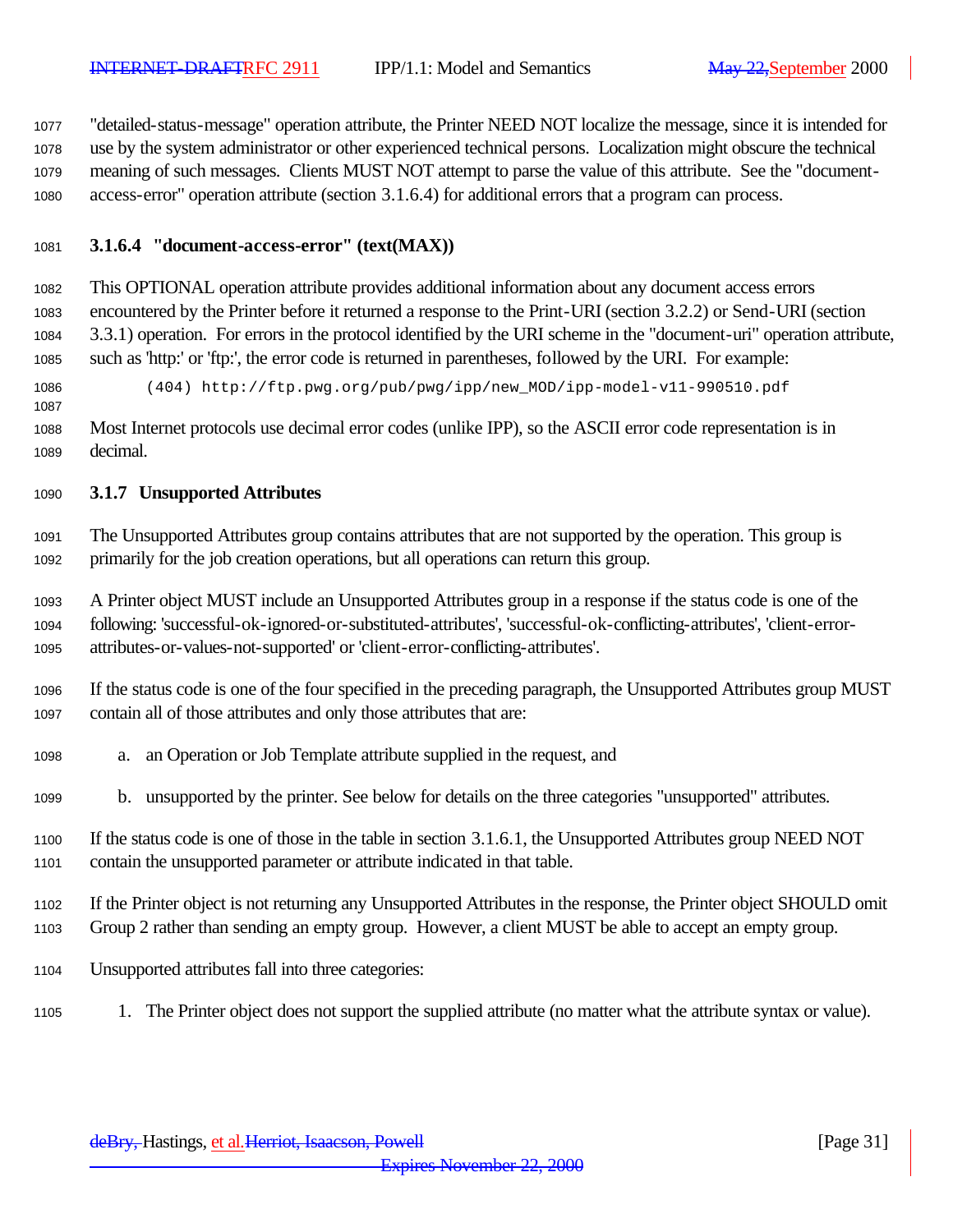- 2. The Printer object does support the attribute, but does not support some or all of the particular attribute syntaxes or values supplied by the client (i.e., the Printer object does not have those attribute syntaxes or values in its corresponding "xxx-supported" attribute).
- 3. The Printer object does support the attributes and values supplied, but the particular values are in conflict with one another, because they violate a constraint, such as not being able to staple transparencies.

 In the case of an unsupported attribute name, the Printer object returns the client-supplied attribute with a substituted value of 'unsupported'. This value's syntax type is "out-of-band" and its encoding is defined by special 1113 rules for "out-of-band" values in the "Encoding and Transport" document [IPP-PRORFC2910]. Its value indicates no support for the attribute itself (see the beginning of section 4.1).

- In the case of a supported attribute with one or more unsupported attribute syntaxes or values, the Printer object simply returns the client-supplied attribute with the unsupported attribute syntaxes or values as supplied by the client. This indicates support for the attribute, but no support for that particular attribute syntax or value. If the client supplies a multi-valued attribute with more than one value and the Printer object supports the attribute but only supports a subset of the client-supplied attribute syntaxes or values, the Printer object MUST return only
- those attribute syntaxes or values that are unsupported.

 In the case of two (or more) supported attribute values that are in conflict with one another (although each is supported independently, the values conflict when requested together within the same job), the Printer object MUST return all the values that it ignores or substitutes to resolve the conflict, but not any of the values that it is still using. The choice for exactly how to resolve the conflict is implementation dependent. See sections 3.2.1.2 and 15. See The Implementer's Guide [IPP-IIG] for an example.

### **3.1.8 Versions**

 Each operation request and response carries with it a "version-number" parameter. Each value of the "version-1128 number" is in the form "X.Y" where X is the major version number and Y is the minor version number. By including a version number in the client request, it allows the client to identify which version of IPP it is interested in using, i.e., the version whose conformance requirements the client may be depending upon the Printer to meet.

 If the IPP object does not support that major version number supplied by the client, i.e., the major version field of the "version-number" parameter does not match any of the values of the Printer's "ipp-versions-supported" (see section 4.4.14), the object MUST respond with a status code of 'server-error-version-not-supported' along with the closest version number that is supported (see section 13.1.5.4). If the major version number is supported, but the minor version number is not, the IPP object SHOULD accept and attempt to perform the request (or reject the request if the operation is not supported), else it rejects the request and returns the 'server-error-version-not- supported' status code. In all cases, the IPP object MUST return the "version-number" that it supports that is closest to the version number supplied by the client in the request.

 There is no version negotiation per se. However, if after receiving a 'server-error-version-not-supported' status code from an IPP object, a client SHOULD try again with a different version number. A client MAY also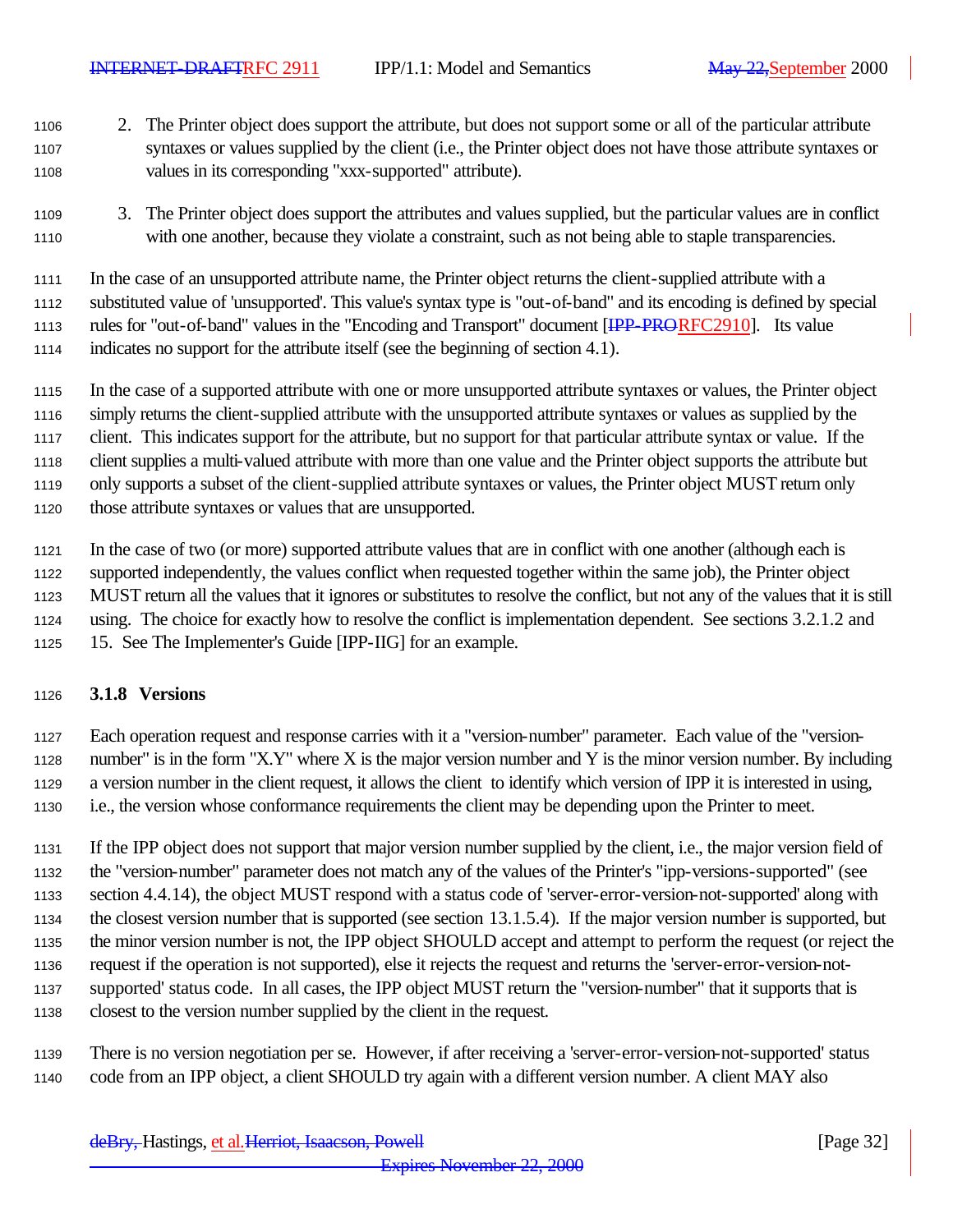determine the versions supported either from a directory that conforms to Appendix E (see section 16) or by

- querying the Printer object's "ipp-versions-supported" attribute (see section 4.4.14) to determine which versions
- are supported.

 An IPP object implementation MUST support version '1.1', i.e., meet the conformance requirements for IPP/1.1 1145 as specified in this document and [IPP-PRORFC2910]. It is recommended that IPP object implementations accept any request with the major version '1' (or reject the request if the operation is not supported).

- There is only one notion of "version number" that covers both IPP Model and IPP Protocol changes. Thus the
- version number MUST change when introducing a new version of the Model and Semantics document (this
- 1149 document) or a new version of the "Encoding and Transport" document [IPP-PRORFC2910].
- Changes to the major version number of the Model and Semantics document indicate structural or syntactic changes that make it impossible for older version of IPP clients and Printer objects to correctly parse and correctly process the new or changed attributes, operations and responses. If the major version number changes, the minor version numbers is set to zero. As an example, adding the REQUIRED "ipp-attribute-fidelity" attribute to version '1.1' (if it had not been part of version '1.0'), would have required a change to the major version number, since an IPP/1.0 Printer would not have processed a request with the correct semantics that contained the "ipp-attribute- fidelity" attribute that it did not know about. Items that might affect the changing of the major version number include any changes to the Model and Semantics document (this document) or the "Encoding and Transport" 1158 document [IPP-PRORFC2910] itself, such as:
- reordering of ordered attributes or attribute sets
- changes to the syntax of existing attributes
- adding REQUIRED (for an IPP object to support) operation attribute groups
- adding values to existing REQUIRED operation attributes
- adding REQUIRED operations
- 

 Changes to the minor version number indicate the addition of new features, attributes and attribute values that may not be understood by all IPP objects, but which can be ignored if not understood. Items that might affect the changing of the minor version number include any changes to the model objects and attributes but not the encoding 1168 and transport rules [IPP-PRORFC2910] (except adding attribute syntaxes). Examples of such changes are:

- grouping all extensions not included in a previous version into a new version
- adding new attribute values
- adding new object attributes
- adding OPTIONAL (for an IPP object to support) operation attributes (i.e., those attributes that an IPP object can ignore without confusing clients)
- adding OPTIONAL (for an IPP object to support) operation attribute groups (i.e., those attributes that an IPP object can ignore without confusing clients)
- adding new attribute syntaxes
- adding OPTIONAL operations
- changing Job Description attributes or Printer Description attributes from OPTIONAL to REQUIRED or vice versa.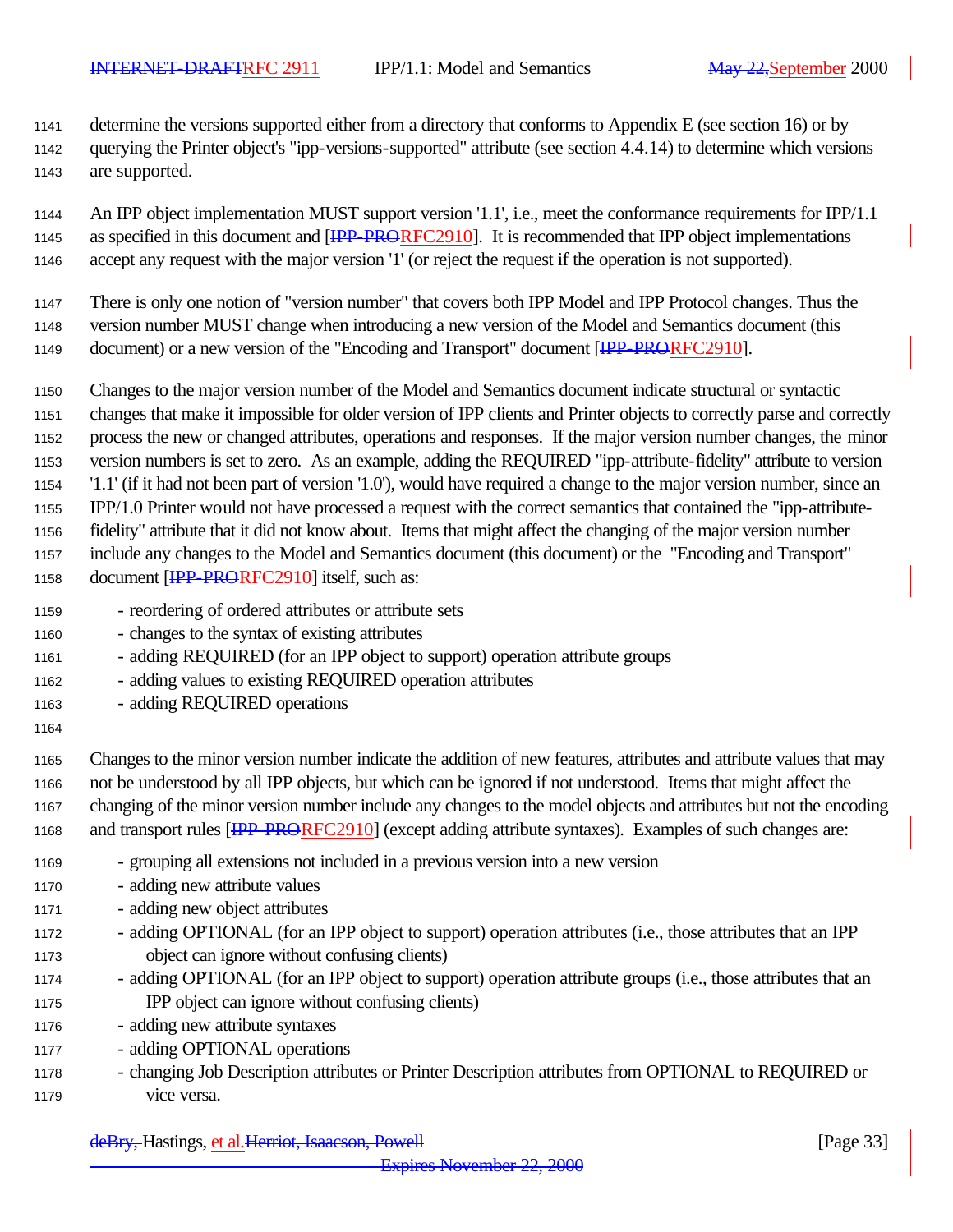- adding OPTIONAL attribute syntaxes to an existing attribute.

 The encoding of the "version-number" MUST NOT change over any version number (either major or minor). This rule guarantees that all future versions will be backwards compatible with all previous versions (at least for checking the "version-number"). In addition, any protocol elements (attributes, error codes, tags, etc.) that are not carried forward from one version to the next are deprecated so that they can never be reused with new semantics.

 Implementations that support a certain version NEED NOT support ALL previous versions. As each new version is defined (through the release of a new IPP specification document), that version will specify which previous versions MUST and which versions SHOULD be supported in compliant implementations.

#### **3.1.9 Job Creation Operations**

 In order to "submit a print job" and create a new Job object, a client issues a create request. A create request is any one of following three operation requests:

- The Print-Job Request: A client that wants to submit a print job with only a single document uses the Print- Job operation. The operation allows for the client to "push" the document data to the Printer object by including the document data in the request itself.
- The Print-URI Request: A client that wants to submit a print job with only a single document (where the Printer object "pulls" the document data instead of the client "pushing" the data to the Printer object) uses the Print-URI operation. In this case, the client includes in the request only a URI reference to the document data (not the document data itself).
- 1200 The Create-Job Request: A client that wants to submit a print job with multiple documents uses the Create- Job operation. This operation is followed by an arbitrary number (one or more) of Send-Document and/or Send-URI operations (each creating another document for the newly create Job object). The Send- Document operation includes the document data in the request (the client "pushes" the document data to the printer), and the Send-URI operation includes only a URI reference to the document data in the request (the Printer "pulls" the document data from the referenced location). The last Send-Document or Send- URI request for a given Job object includes a "last-document" operation attribute set to 'true' indicating that 1207 this is the last request.
- 

Throughout this model document, the term "create request" is used to refer to any of these three operation requests.

 A Create-Job operation followed by only one Send-Document operation is semantically equivalent to a Print-Job operation, however, for performance reasons, the client SHOULD use the Print-Job operation for all single document jobs. Also, Print-Job is a REQUIRED operation (all implementations MUST support it) whereas Create-Job is an OPTIONAL operation, hence some implementations might not support it.

 Job submission time is the point in time when a client issues a create request. The initial state of every Job object is the 'pending', 'pending-held', or 'processing' state (see section 4.3.7). When the Printer object begins processing the print job, the Job object's state moves to 'processing'. This is known as job processing time. There are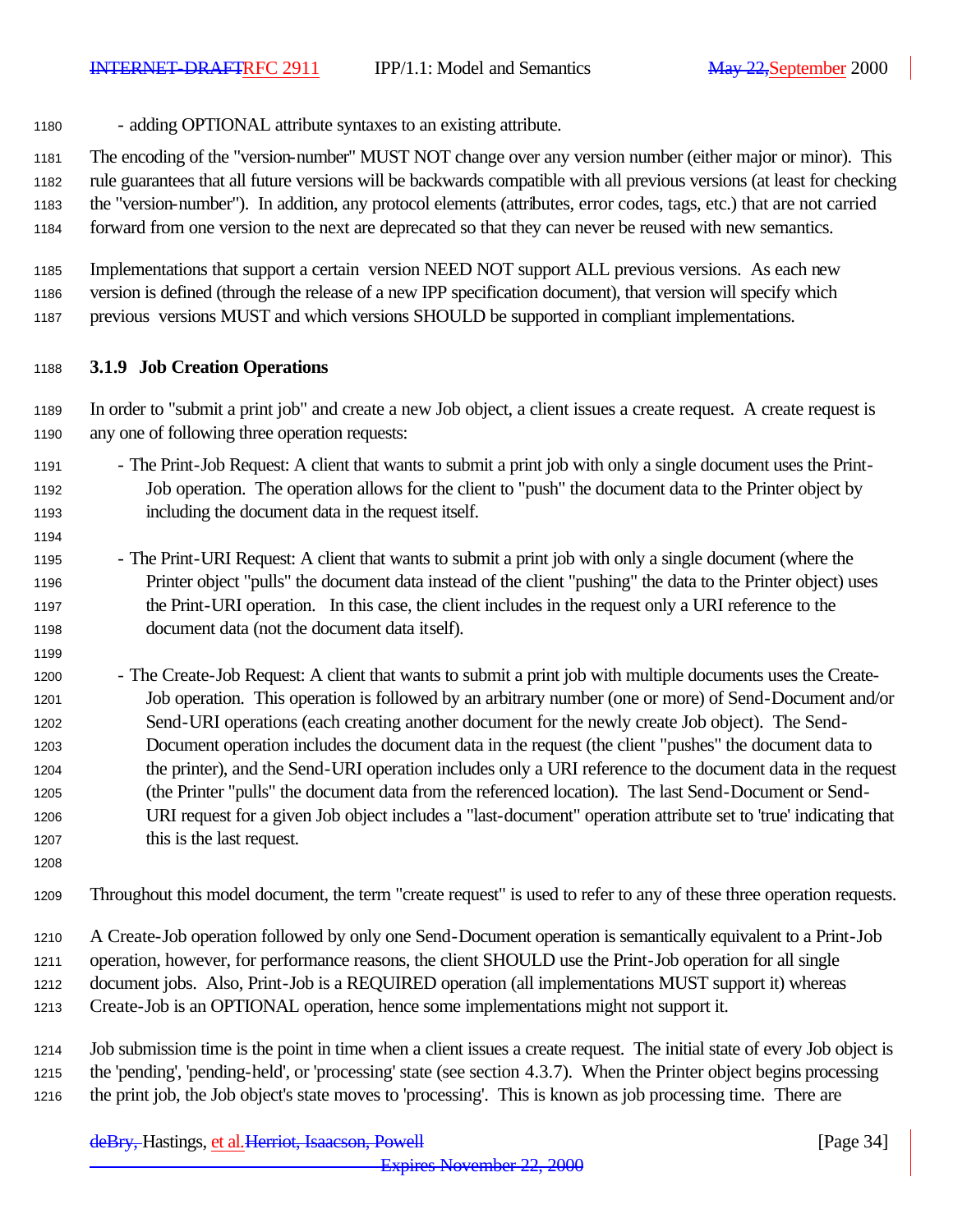- validation checks that must be done at job submission time and others that must be performed at job processing time.
- At job submission time and at the time a Validate-Job operation is received, the Printer MUST do the following:
- 1. Process the client supplied attributes and either accept or reject the request
- 2. Validate the syntax of and support for the scheme of any client supplied URI
- 

 At job submission time the Printer object MUST validate whether or not the supplied attributes, attribute syntaxes, and values are supported by matching them with the Printer object's corresponding "xxx-supported" attributes.

 See section 3.1.7 for details. [IPP-IIG] presents suggested steps for an IPP object to either accept or reject any request and additional steps for processing create requests.

- At job submission time the Printer object NEED NOT perform the validation checks reserved for job processing time such as:
- 1229 1. Validating the document data
- 2. Validating the actual contents of any client supplied URI (resolve the reference and follow the link to the document data)
- 

 At job submission time, these additional job processing time validation checks are essentially useless, since they require actually parsing and interpreting the document data, are not guaranteed to be 100% accurate, and MUST be done, yet again, at job processing time. Also, in the case of a URI, checking for availability at job submission time does not guarantee availability at job processing time. In addition, at job processing time, the Printer object might discover any of the following conditions that were not detectable at job submission time:

- runtime errors in the document data,
- nested document data that is in an unsupported format,
- the URI reference is no longer valid (i.e., the server hosting the document might be down), or
- any other job processing error
- 

 At job submission time, a Printer object, especially a non-spooling Printer, MAY accept jobs that it does not have enough space for. In such a situation, a Printer object MAY stop reading data from a client for an indefinite period of time. A client MUST be prepared for a write operation to block for an indefinite period of time (see section 5.1 on client conformance).

 When a Printer object has too little space for starting a new job, it MAY reject a new create request. In this case, a Printer object MUST return a response (in reply to the rejected request) with a status-code of 'server-error- busy' (see section 14.1.5.8) and it MAY close the connection before receiving all bytes of the operation. A Printer SHOULD indicate that it is temporarily unable to accept jobs by setting the 'spool-space-full' value in its "printer-state-reasons" attribute and removing the value when it can accept another job (see section 4.4.12).

 When receiving a 'server-error-busy' status-code in an operation response, a client MUST be prepared for the Printer object to close the connection before the client has sent all of the data (especially for the Print-Job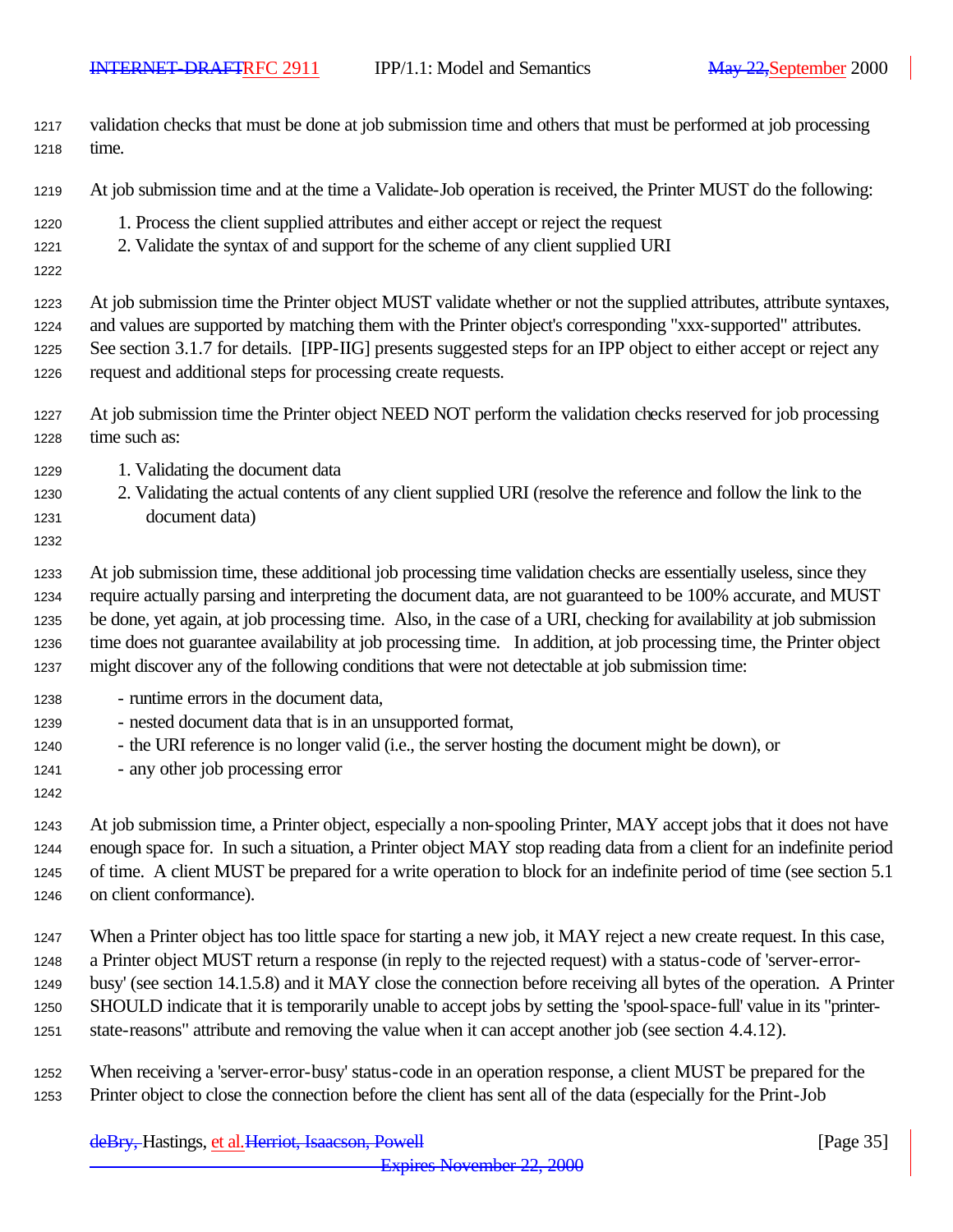operation). A client MUST be prepared to keep submitting a create request until the IPP Printer object accepts the create request.

 At job processing time, since the Printer object has already responded with a successful status code in the response to the create request, if the Printer object detects an error, the Printer object is unable to inform the end

 user of the error with an operation status code. In this case, the Printer, depending on the error, can set the job object's "job-state", "job-state-reasons", or "job-state-message" attributes to the appropriate value(s) so that later

- queries can report the correct job status.
- Note: Asynchronous notification of events is outside the scope of this IPP/1.1 document.

### **3.2 Printer Operations**

 All Printer operations are directed at Printer objects. A client MUST always supply the "printer-uri" operation attribute in order to identify the correct target of the operation.

#### **3.2.1 Print-Job Operation**

 This REQUIRED operation allows a client to submit a print job with only one document and supply the document data (rather than just a reference to the data). See Section 15 for the suggested steps for processing create operations and their Operation and Job Template attributes.

#### **3.2.1.1 Print-Job Request**

- The following groups of attributes are supplied as part of the Print-Job Request:
- Group 1: Operation Attributes
- Natural Language and Character Set:
- The "attributes-charset" and "attributes-natural-language" attributes as described in section 3.1.4.1. The Printer object MUST copy these values to the corresponding Job Description attributes described in sections 4.3.19 and 4.3.20.
- Target: The "printer-uri" (uri) operation attribute which is the target for this operation as described in section 3.1.5. Requesting User Name: The "requesting-user-name" (name(MAX)) attribute SHOULD be supplied by the client as described in
- section 8.3.
-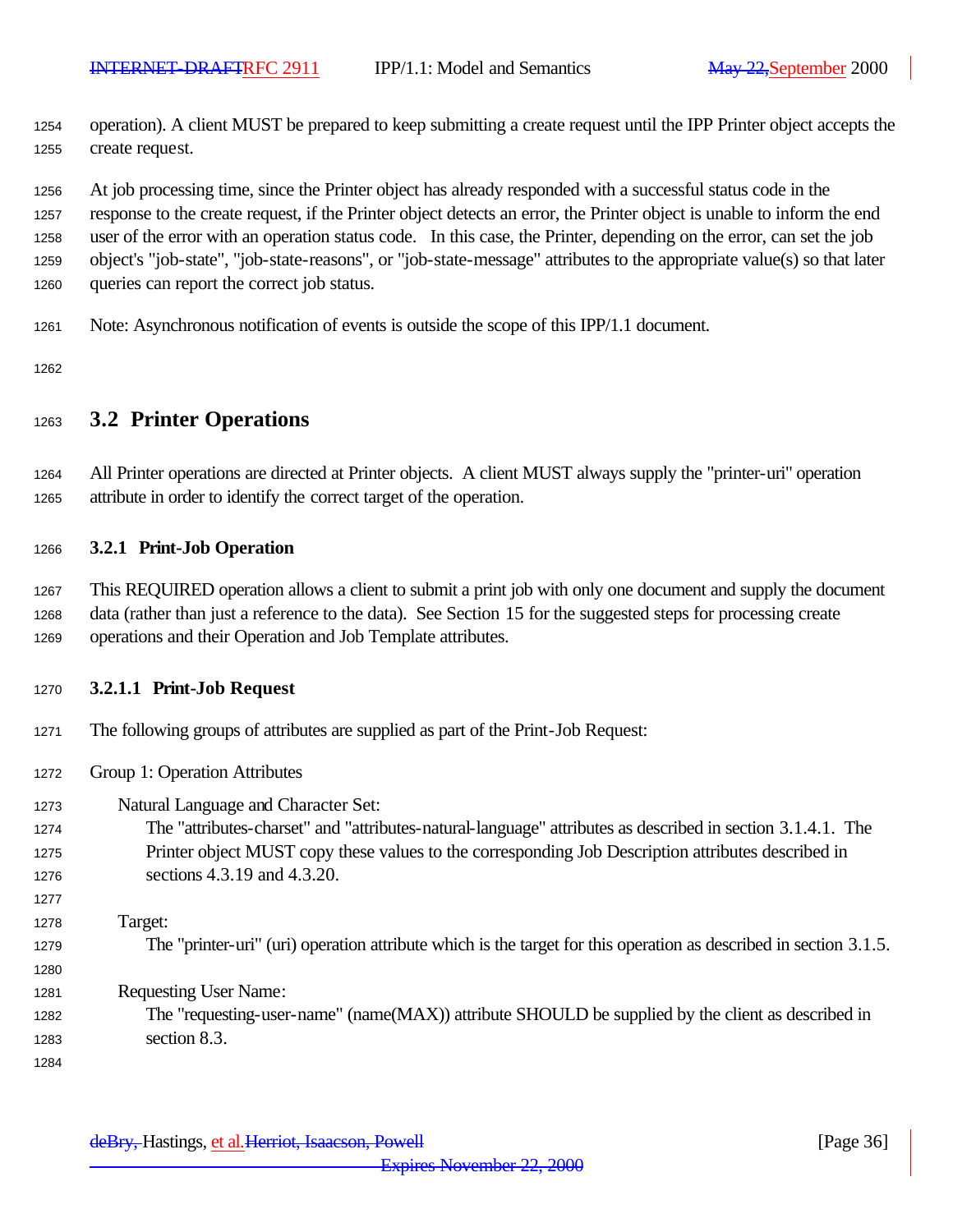"job-name" (name(MAX)):

 The client OPTIONALLY supplies this attribute. The Printer object MUST support this attribute. It contains the client supplied Job name. If this attribute is supplied by the client, its value is used for the "job- name" attribute of the newly created Job object. The client MAY automatically include any information that will help the end-user distinguish amongst his/her jobs, such as the name of the application program along with information from the document, such as the document name, document subject, or source file name. If this attribute is not supplied by the client, the Printer generates a name to use in the "job-name" attribute of the newly created Job object (see Section 4.3.5).

"ipp-attribute-fidelity" (boolean):

 The client OPTIONALLY supplies this attribute. The Printer object MUST support this attribute. The value 'true' indicates that total fidelity to client supplied Job Template attributes and values is required, else the Printer object MUST reject the Print-Job request. The value 'false' indicates that a reasonable attempt to print the Job object is acceptable and the Printer object MUST accept the Print-Job request. If not supplied, the Printer object assumes the value is 'false'. All Printer objects MUST support both types of 1300 job processing. See section 15 for a full description of "ipp-attribute-fidelity" and its relationship to other attributes, especially the Printer object's "pdl-override-supported" attribute.

## "document-name" (name(MAX)):

 The client OPTIONALLY supplies this attribute. The Printer object MUST support this attribute. It contains the client supplied document name. The document name MAY be different than the Job name. Typically, the client software automatically supplies the document name on behalf of the end user by using a file name or an application generated name. If this attribute is supplied, its value can be used in a manner defined by each implementation. Examples include: printed along with the Job (job start sheet, page adornments, etc.), used by accounting or resource tracking management tools, or even stored along with the document as a document level attribute. IPP/1.1 does not support the concept of document level attributes.

- "compression" (type3 keyword):
- The client OPTIONALLY supplies this attribute. The Printer object MUST support this attribute and the "compression-supported" attribute (see section 4.4.32). The client supplied "compression" operation attribute identifies the compression algorithm used on the document data. The following cases exist:
- a) If the client omits this attribute, the Printer object MUST assume that the data is not compressed (i.e. the Printer follows the rules below as if the client supplied the "compression" attribute with a value of 'none').
- b) If the client supplies this attribute, but the value is not supported by the Printer object, i.e., the value is not one of the values of the Printer object's "compression-supported" attribute, the Printer object MUST reject the request, and return the 'client-error-compression-not-supported' status code. See section 3.1.7 for returning unsupported attributes and values.
- c) If the client supplies the attribute and the Printer object supports the attribute value, the Printer object uses the corresponding decompression algorithm on the document data.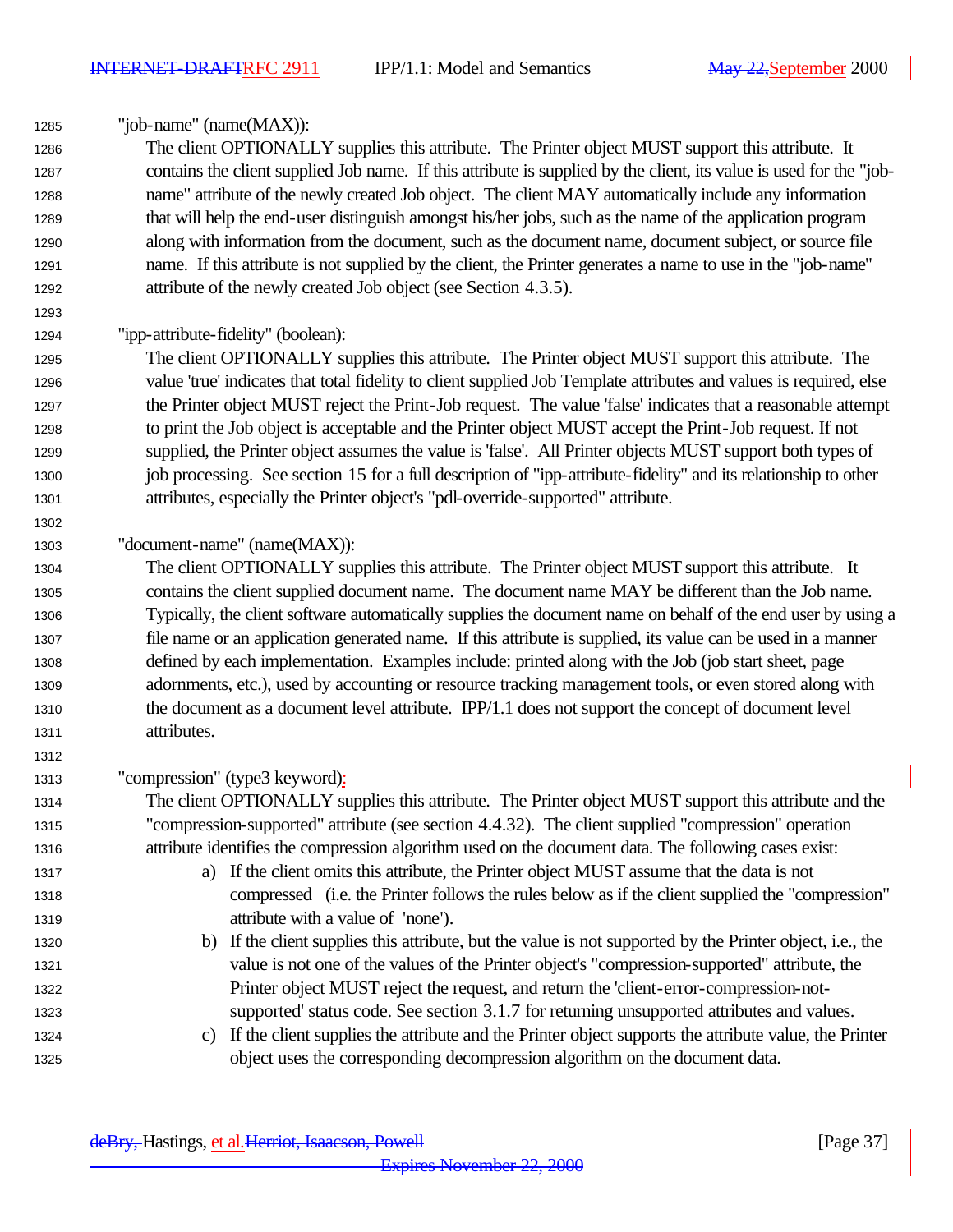$\overline{\phantom{a}}$ 

| 1326 |              | d) If the decompression algorithm fails before the Printer returns an operation response, the              |
|------|--------------|------------------------------------------------------------------------------------------------------------|
| 1327 |              | Printer object MUST reject the request and return the 'client-error-compression-error' status              |
| 1328 |              | code.                                                                                                      |
| 1329 | e)           | If the decompression algorithm fails after the Printer returns an operation response, the Printer          |
| 1330 |              | object MUST abort the job and add the 'compression-error' value to the job's "job-state-                   |
| 1331 |              | reasons" attribute.                                                                                        |
| 1332 | $\mathbf{f}$ | If the decompression algorithm succeeds, the document data MUST then have the format                       |
| 1333 |              | specified by the job's "document-format" attribute, if supplied (see "document-format"                     |
| 1334 |              | operation attribute definition below).                                                                     |
| 1335 |              |                                                                                                            |
| 1336 |              | "document-format" (mimeMediaType)-:                                                                        |
| 1337 |              | The client OPTIONALLY supplies this attribute. The Printer object MUST support this attribute. The         |
| 1338 |              | value of this attribute identifies the format of the supplied document data. The following cases exist:    |
| 1339 |              | a) If the client does not supply this attribute, the Printer object assumes that the document data is      |
| 1340 |              | in the format defined by the Printer object's "document-format-default" attribute. (i.e. the               |
| 1341 |              | Printer follows the rules below as if the client supplied the "document-format" attribute with a           |
| 1342 |              | value equal to the printer's default value).                                                               |
| 1343 | b)           | If the client supplies this attribute, but the value is not supported by the Printer object, i.e., the     |
| 1344 |              | value is not one of the values of the Printer object's "document-format-supported" attribute, the          |
| 1345 |              | Printer object MUST reject the request and return the 'client-error-document-format-not-                   |
| 1346 |              | supported' status code.                                                                                    |
| 1347 | c)           | If the client supplies this attribute and its value is 'application/octet-stream' (i.e. to be auto-        |
| 1348 |              | sensed, see Section 4.1.9.1), and the format is not one of the document-formats that the                   |
| 1349 |              | Printer can auto-sense, and this check occurs before the Printer returns an operation response,            |
| 1350 |              | then the Printer MUST reject the request and return the 'client-error-document-format-not-                 |
| 1351 |              | supported' status code.                                                                                    |
| 1352 |              | d) If the client supplies this attribute, and the value is supported by the Printer object, the Printer is |
| 1353 |              | capable of interpreting the document data.                                                                 |
| 1354 | e)           | If interpreting of the document data fails before the Printer returns an operation response, the           |
| 1355 |              | Printer object MUST reject the request and return the 'client-error-document-format-error'                 |
| 1356 |              | status code.                                                                                               |
| 1357 | $\mathbf{f}$ | If interpreting of the document data fails after the Printer returns an operation response, the            |
| 1358 |              | Printer object MUST abort the job and add the 'document-format-error' value to the job's                   |
| 1359 |              | "job-state-reasons" attribute.                                                                             |
| 1360 |              |                                                                                                            |
| 1361 |              | "document-natural-language" (naturalLanguage):                                                             |
| 1362 |              | The client OPTIONALLY supplies this attribute. The Printer object OPTIONALLY supports this                 |
| 1363 |              | attribute. This attribute specifies the natural language of the document for those document-formats that   |
| 1364 |              | require a specification of the natural language in order to image the document unambiguously. There are no |
| 1365 |              | particular values required for the Printer object to support.                                              |
| 1366 |              |                                                                                                            |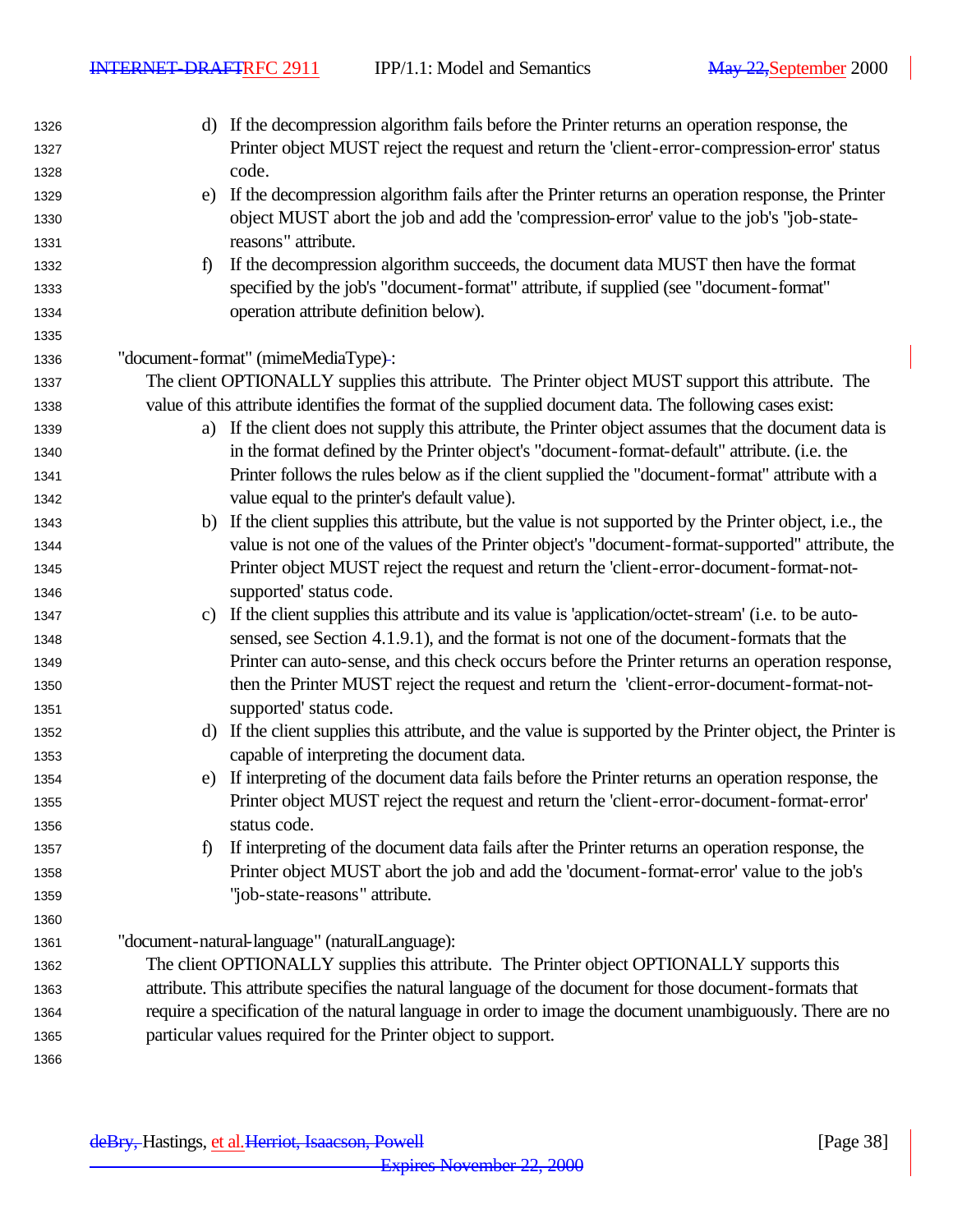| 1367         | "job-k-octets" (integer(0:MAX)):                                                                                                                                                                                      |
|--------------|-----------------------------------------------------------------------------------------------------------------------------------------------------------------------------------------------------------------------|
| 1368         | The client OPTIONALLY supplies this attribute. The Printer object OPTIONALLY supports this                                                                                                                            |
| 1369         | attribute and the "job-k-octets-supported" attribute (see section 4.4.33). The client supplied "job-k-                                                                                                                |
| 1370         | octets" operation attribute identifies the total size of the document(s) in K octets being submitted (see                                                                                                             |
| 1371         | section 4.3.17.1 for the complete semantics). If the client supplies the attribute and the Printer object                                                                                                             |
| 1372         | supports the attribute, the value of the attribute is used to populate the Job object's "job-k-octets" Job                                                                                                            |
| 1373         | Description attribute.                                                                                                                                                                                                |
| 1374         |                                                                                                                                                                                                                       |
| 1375         | For this attribute and the following two attributes ("job-impressions", and "job-media-sheets"), if the client                                                                                                        |
| 1376         | supplies the attribute, but the Printer object does not support the attribute, the Printer object ignores the                                                                                                         |
| 1377         | client-supplied value. If the client supplies the attribute and the Printer supports the attribute, and the value                                                                                                     |
| 1378         | is within the range of the corresponding Printer object's "xxx-supported" attribute, the Printer object                                                                                                               |
| 1379         | MUST use the value to populate the Job object's "xxx" attribute. If the client supplies the attribute and the                                                                                                         |
| 1380         | Printer supports the attribute, but the value is outside the range of the corresponding Printer object's "xxx-                                                                                                        |
| 1381         | supported" attribute, the Printer object MUST copy the attribute and its value to the Unsupported                                                                                                                     |
| 1382         | Attributes response group, reject the request, and return the 'client-error-attributes-or-values-not-                                                                                                                 |
| 1383         | supported' status code. If the client does not supply the attribute, the Printer object MAY choose to                                                                                                                 |
| 1384         | populate the corresponding Job object attribute depending on whether the Printer object supports the                                                                                                                  |
| 1385         | attribute and is able to calculate or discern the correct value.                                                                                                                                                      |
| 1386         |                                                                                                                                                                                                                       |
| 1387         | "job-impressions" (integer(0:MAX)):                                                                                                                                                                                   |
| 1388         | The client OPTIONALLY supplies this attribute. The Printer object OPTIONALLY supports this                                                                                                                            |
| 1389         | attribute and the "job-impressions-supported" attribute (see section 4.4.34). The client supplied "job-                                                                                                               |
| 1390         | impressions" operation attribute identifies the total size in number of impressions of the document(s) being                                                                                                          |
| 1391         | submitted (see section 4.3.17.2 for the complete semantics).                                                                                                                                                          |
| 1392         |                                                                                                                                                                                                                       |
| 1393         | See last paragraph under "job-k-octets".                                                                                                                                                                              |
| 1394         |                                                                                                                                                                                                                       |
| 1395         | "job-media-sheets" (integer(0:MAX)):                                                                                                                                                                                  |
| 1396         | The client OPTIONALLY supplies this attribute. The Printer object OPTIONALLY supports this                                                                                                                            |
| 1397         | attribute and the "job-media-sheets-supported" attribute (see section 4.4.35). The client supplied "job-<br>media-sheets" operation attribute identifies the total number of media sheets to be produced for this job |
| 1398         | (see section 4.3.17.3 for the complete semantics).                                                                                                                                                                    |
| 1399<br>1400 |                                                                                                                                                                                                                       |
| 1401         | See last paragraph under "job-k-octets".                                                                                                                                                                              |
| 1402         |                                                                                                                                                                                                                       |
|              |                                                                                                                                                                                                                       |
| 1403         | Group 2: Job Template Attributes                                                                                                                                                                                      |
| 1404         | The client OPTIONALLY supplies a set of Job Template attributes as defined in section 4.2. If the client                                                                                                              |
| 1405         | is not supplying any Job Template attributes in the request, the client SHOULD omit Group 2 rather than                                                                                                               |
| 1406         | sending an empty group. However, a Printer object MUST be able to accept an empty group.                                                                                                                              |
| 1407         |                                                                                                                                                                                                                       |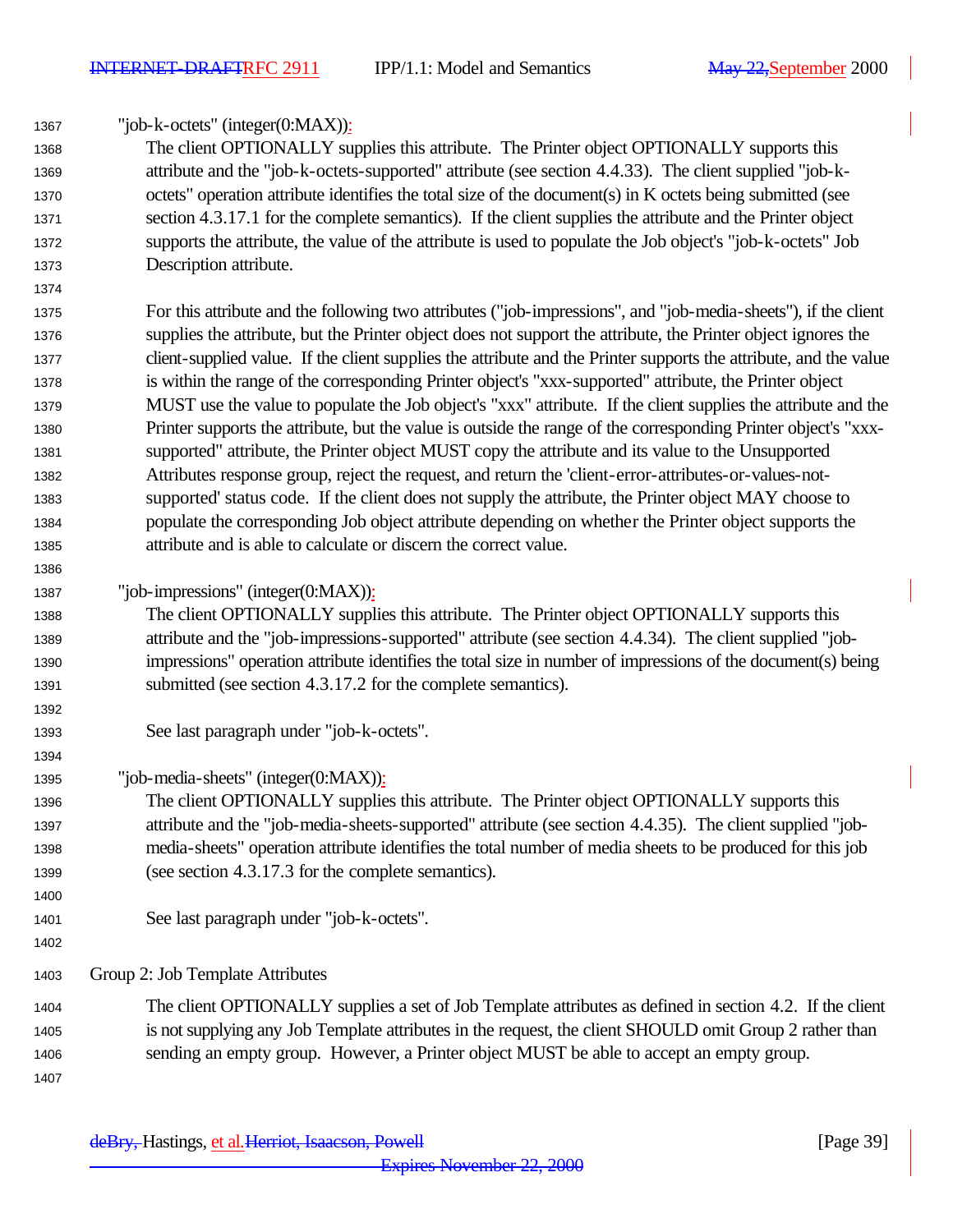| 1408 | Group 3: Document Content                                                                                                  |  |  |  |
|------|----------------------------------------------------------------------------------------------------------------------------|--|--|--|
| 1409 | The client MUST supply the document data to be processed.                                                                  |  |  |  |
| 1410 |                                                                                                                            |  |  |  |
| 1411 | In addition to the MANDATORY parameters required for every operation request, the simplest Print-Job Request               |  |  |  |
| 1412 | consists of just the "attributes-charset" and "attributes-natural-language" operation attributes; the "printer-uri" target |  |  |  |
| 1413 | operation attribute; the Document Content and nothing else. In this simple case, the Printer object:                       |  |  |  |
| 1414 | - creates a new Job object (the Job object contains a single document),                                                    |  |  |  |
| 1415 | - stores a generated Job name in the "job-name" attribute in the natural language and charset requested (see               |  |  |  |
| 1416 | Section 3.1.4.1) (if those are supported, otherwise using the Printer object's default natural language and                |  |  |  |
| 1417 | charset), and                                                                                                              |  |  |  |
| 1418 | - at job processing time, uses its corresponding default value attributes for the supported Job Template                   |  |  |  |
| 1419 | attributes that were not supplied by the client as IPP attribute or embedded instructions in the document                  |  |  |  |
| 1420 | data.                                                                                                                      |  |  |  |
| 1421 |                                                                                                                            |  |  |  |
| 1422 | 3.2.1.2 Print-Job Response                                                                                                 |  |  |  |
| 1423 | The Printer object MUST return to the client the following sets of attributes as part of the Print-Job Response:           |  |  |  |
| 1424 | Group 1: Operation Attributes                                                                                              |  |  |  |
| 1425 | <b>Status Message:</b>                                                                                                     |  |  |  |
| 1426 | In addition to the REQUIRED status code returned in every response, the response OPTIONALLY                                |  |  |  |
| 1427 | includes a "status-message" (text(255)) and/or a "detailed-status-message" (text(MAX)) operation attribute                 |  |  |  |
| 1428 | as described in sections 13 and 3.1.6. If the client supplies unsupported or conflicting Job Template                      |  |  |  |
| 1429 | attributes or values, the Printer object MUST reject or accept the Print-Job request depending on the                      |  |  |  |
| 1430 | whether the client supplied a 'true' or 'false' value for the "ipp-attribute-fidelity" operation attribute. See the        |  |  |  |
| 1431 | Implementer's Guide [IPP-IIG] for a complete description of the suggested steps for processing a create                    |  |  |  |
| 1432 | request.                                                                                                                   |  |  |  |
| 1433 |                                                                                                                            |  |  |  |
| 1434 | Natural Language and Character Set:                                                                                        |  |  |  |
| 1435 | The "attributes-charset" and "attributes-natural-language" attributes as described in section 3.1.4.2.                     |  |  |  |
| 1436 |                                                                                                                            |  |  |  |
| 1437 | Group 2: Unsupported Attributes                                                                                            |  |  |  |
| 1438 | See section 3.1.7 for details on returning Unsupported Attributes.                                                         |  |  |  |

 The value of the "ipp-attribute-fidelity" supplied by the client does not affect what attributes the Printer object returns in this group. The value of "ipp-attribute-fidelity" only affects whether the Print-Job operation is accepted or rejected. If the job is accepted, the client may query the job using the Get-Job-Attributes operation requesting the unsupported attributes that were returned in the create response to see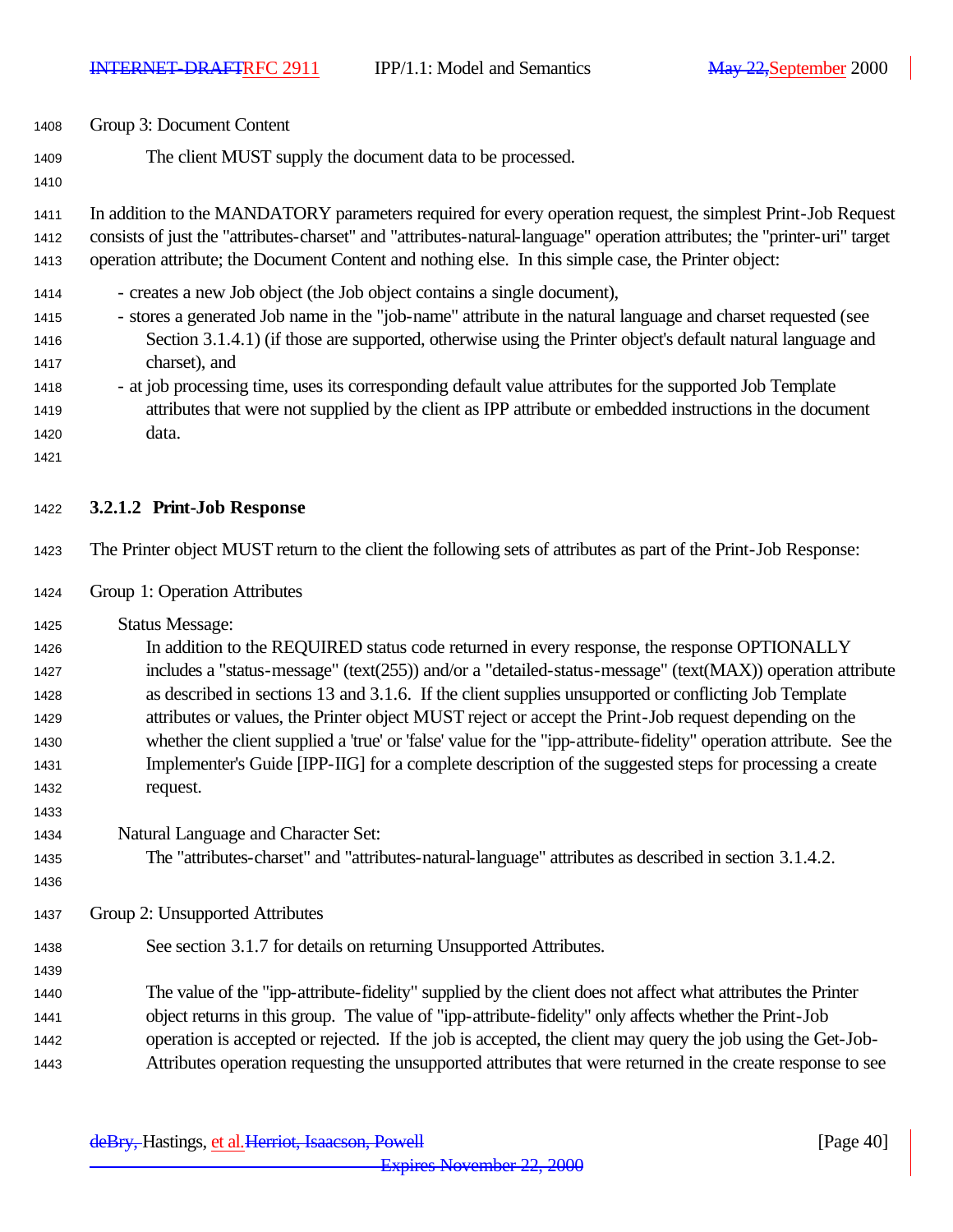- which attributes were ignored (not stored on the Job object) and which attributes were stored with other (substituted) values.
- 

Group 3: Job Object Attributes

"job-uri" (uri):

 The Printer object MUST return the Job object's URI by returning the contents of the REQUIRED "job- uri" Job object attribute. The client uses the Job object's URI when directing operations at the Job object. The Printer object always uses its configured security policy when creating the new URI. However, if the Printer object supports more than one URI, the Printer object also uses information about which URI was used in the Print-Job Request to generated the new URI so that the new URI references the correct access channel. In other words, if the Print-Job Request comes in over a secure channel, the Printer object MUST generate a Job URI that uses the secure channel as well.

"job-id" (integer(1:MAX)):

 The Printer object MUST return the Job object's Job ID by returning the REQUIRED "job-id" Job object attribute. The client uses this "job-id" attribute in conjunction with the "printer-uri" attribute used in the Print-Job Request when directing Job operations at the Printer object.

1462 "job-state" (type1 enum):

- The Printer object MUST return the Job object's REQUIRED "job-state" attribute. The value of this attribute (along with the value of the next attribute: "job-state-reasons") is taken from a "snapshot" of the new Job object at some meaningful point in time (implementation defined) between when the Printer object receives the Print-Job Request and when the Printer object returns the response.
- "job-state-reasons" (1setOf type2 keyword):

The Printer object MUST return the Job object's REQUIRED "job-state-reasons" attribute.

"job-state-message" (text(MAX)):

 The Printer object OPTIONALLY returns the Job object's OPTIONAL "job-state-message" attribute. If the Printer object supports this attribute then it MUST be returned in the response. If this attribute is not returned in the response, the client can assume that the "job-state-message" attribute is not supported and will not be returned in a subsequent Job object query.

"number-of-intervening-jobs" (integer(0:MAX)):

- The Printer object OPTIONALLY returns the Job object's OPTIONAL "number-of-intervening-jobs" attribute. If the Printer object supports this attribute then it MUST be returned in the response. If this attribute is not returned in the response, the client can assume that the "number-of-intervening-jobs" attribute is not supported and will not be returned in a subsequent Job object query.
-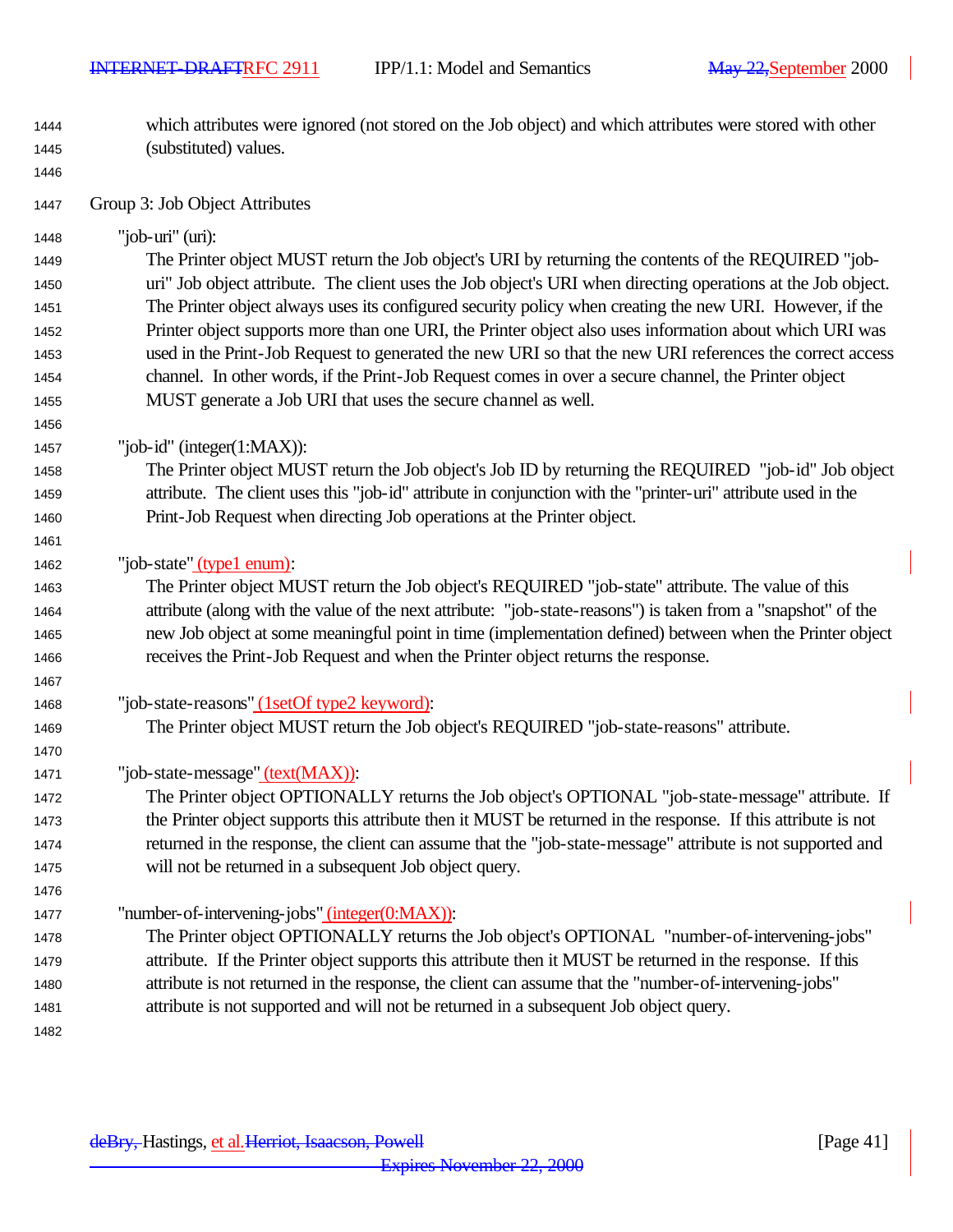- Note: Since any printer state information which affects a job's state is reflected in the "job-state" and "job- state-reasons" attributes, it is sufficient to return only these attributes and no specific printer status attributes.
- 

 Note: In addition to the MANDATORY parameters required for every operation response, the simplest response consists of the just the "attributes-charset" and "attributes-natural-language" operation attributes and the "job-uri", "job-id", and "job-state" Job Object Attributes. In this simplest case, the status code is 'successful-ok' and there is no "status-message" or "detailed-status-message" operation attribute.

## **3.2.2 Print-URI Operation**

 This OPTIONAL operation is identical to the Print-Job operation (section 3.2.1) except that a client supplies a URI reference to the document data using the "document-uri" (uri) operation attribute (in Group 1) rather than including the document data itself. Before returning the response, the Printer MUST validate that the Printer supports the retrieval method (e.g., http, ftp, etc.) implied by the URI, and MUST check for valid URI syntax. If the client-supplied URI scheme is not supported, i.e. the value is not in the Printer object's "referenced-uri-scheme- supported" attribute, the Printer object MUST reject the request and return the 'client-error-uri-scheme-not-supported' status code.

 The IPP Printer MAY validate the accessibility of the document as part of the operation or subsequently. If the Printer determines an accessibility problem before returning an operation response, it rejects the request and returns the 'client-error-document-access-error' status code. The Printer MAY also return a specific document access error code using the "document-access-error" operation attribute (see section 3.1.6.4).

 If the Printer determines this document accessibility problem after accepting the request and returning an operation response with one of the successful status codes, the Printer adds the 'document-access-error' value to the job's "job-state-reasons" attribute and MAY populate the job's "job-document-access-errors" Job Description attribute (see section 4.3.11). See The Implementer's Guide [IPP-IIG] for suggested additional checks.

- If the Printer object supports this operation, it MUST support the "reference-uri-schemes-supported" Printer attribute (see section 4.4.27).
- It is up to the IPP object to interpret the URI and subsequently "pull" the document from the source referenced by the URI string.

## **3.2.3 Validate-Job Operation**

This REQUIRED operation is similar to the Print-Job operation (section 3.2.1) except that a client supplies no

document data and the Printer allocates no resources (i.e., it does not create a new Job object). This operation is

used only to verify capabilities of a printer object against whatever attributes are supplied by the client in the

Validate-Job request. By using the Validate-Job operation a client can validate that an identical Print-Job

operation (with the document data) would be accepted. The Validate-Job operation also performs the same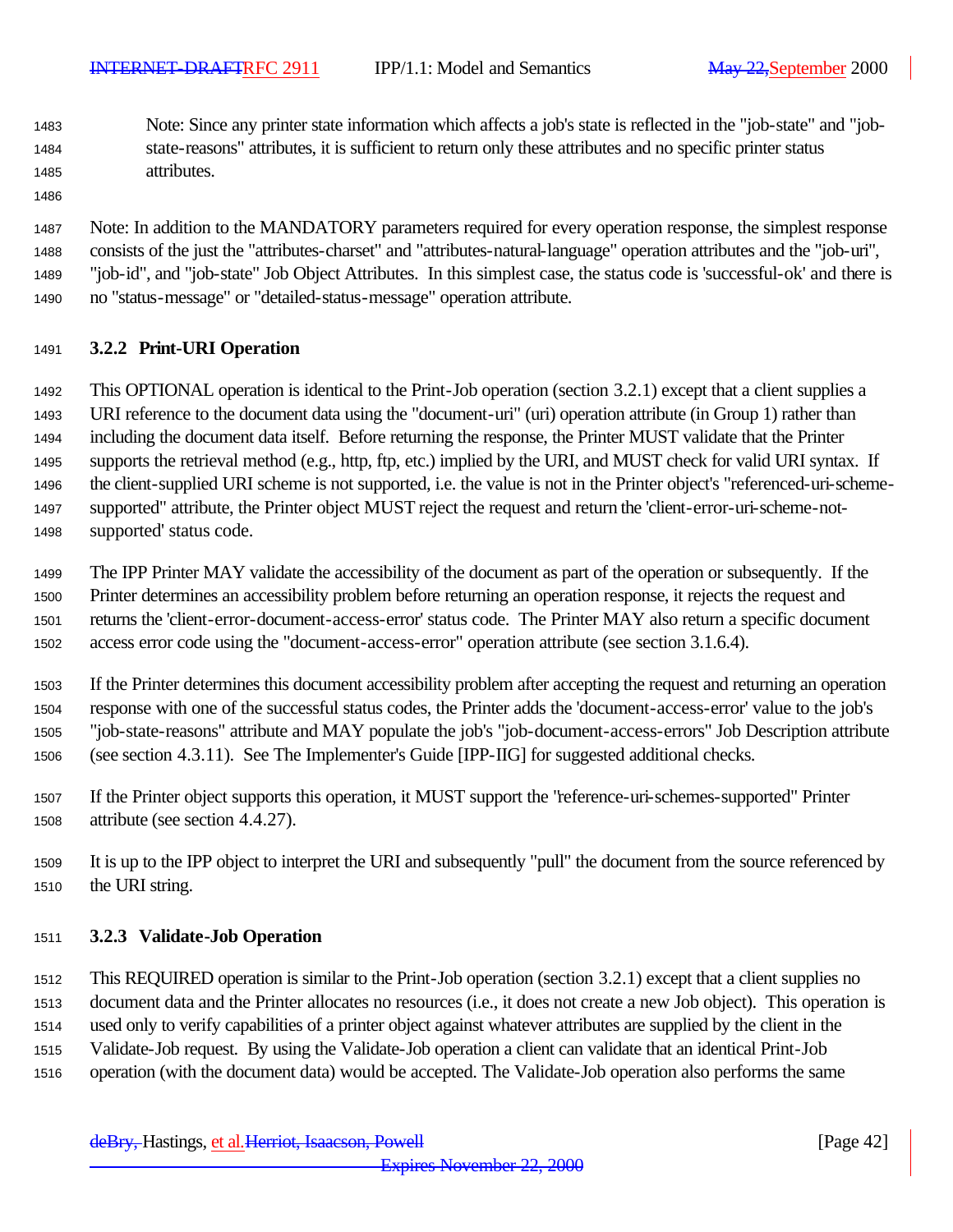security negotiation as the Print-Job operation (see section 8), so that a client can check that the client and Printer object security requirements can be met before performing a Print-Job operation.

 The Validate-Job operation does not accept a "document-uri" attribute in order to allow a client to check that the same Print-URI operation will be accepted, since the client doesn't send the data with the Print-URI operation. The client SHOULD just issue the Print-URI request.

The Printer object returns the same status codes, Operation Attributes (Group 1) and Unsupported Attributes

(Group 2) as the Print-Job operation. However, no Job Object Attributes (Group 3) are returned, since no Job

object is created.

#### **3.2.4 Create-Job Operation**

 This OPTIONAL operation is similar to the Print-Job operation (section 3.2.1) except that in the Create-Job request, a client does not supply document data or any reference to document data. Also, the client does not supply any of the "document-name", "document-format", "compression", or "document-natural-language" operation attributes. This operation is followed by one or more Send-Document or Send-URI operations. In each of those operation requests, the client OPTIONALLY supplies the "document-name", "document-format", and "document-natural-language" attributes for each document in the multi-document Job object.

 If a Printer object supports the Create-Job operation, it MUST also support the Send-Document operation and also MAY support the Send-URI operation.

 If the Printer object supports this operation, it MUST support the "multiple-operation-time-out" Printer attribute (see section 4.4.31).

 If the Printer object supports this operation, then it MUST support the "multiple-document-jobs-supported" Printer Description attribute (see section 4.4.16) and indicate whether or not it supports multiple-document jobs.

If the Printer object supports this operation and supports multiple documents in a job, then it MUST support the

"multiple-document-handling" Job Template job attribute with at least one value (see section 4.2.4) and the

associated "multiple-document-handling-default" and "multiple-document-handling-supported" Job Template

Printer attributes (see section 4.2).

 After the Create-Job operation has completed, the value of the "job-state" attribute is similar to the "job-state" after a Print-Job, even though no document-data has arrived. A Printer MAY set the 'job-data-insufficient' value of the job's "job-state-reason" attribute to indicate that processing cannot begin until sufficient data has arrived and set the "job-state" to either 'pending' or 'pending-held'. A non-spooling printer that doesn't implement the 'pending' job state may even set the "job-state" to 'processing', even though there is not yet any data to process. See sections 4.3.7 and 4.3.8.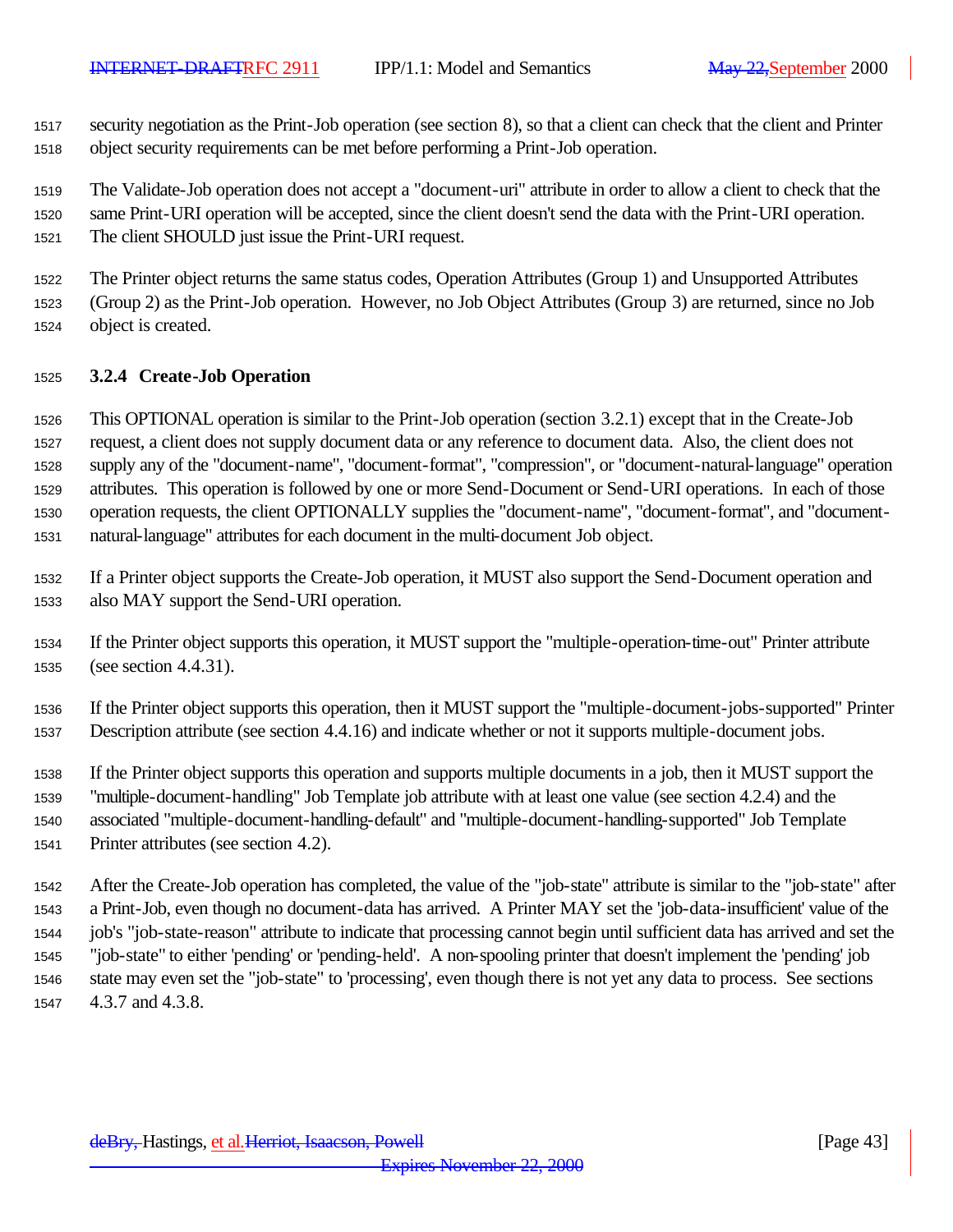## **3.2.5 Get-Printer-Attributes Operation**

 This REQUIRED operation allows a client to request the values of the attributes of a Printer object. In the request, the client supplies the set of Printer attribute names and/or attribute group names in which the requester is interested. In the response, the Printer object returns a corresponding attribute set with the appropriate attribute values filled in.

For Printer objects, the possible names of attribute groups are:

- 'job-template': the subset of the Job Template attributes that apply to a Printer object (the last two columns of the table in Section 4.2) that the implementation supports for Printer objects.
- 'printer-description': the subset of the attributes specified in Section 4.4 that the implementation supports for Printer objects.
- 1558 'all': the special group 'all' that includes all attributes that the implementation supports for Printer objects.
- Since a client MAY request specific attributes or named groups, there is a potential that there is some overlap. For example, if a client requests, 'printer-name' and 'all', the client is actually requesting the "printer-name" attribute twice: once by naming it explicitly, and once by inclusion in the 'all' group. In such cases, the Printer object NEED

NOT return each attribute only once in the response even if it is requested multiple times. The client SHOULD

NOT request the same attribute in multiple ways.

- It is NOT REQUIRED that a Printer object support all attributes belonging to a group (since some attributes are OPTIONAL). However, it is REQUIRED that each Printer object support all group names.
- **3.2.5.1 Get-Printer-Attributes Request**
- The following sets of attributes are part of the Get-Printer-Attributes Request:
- Group 1: Operation Attributes
- Natural Language and Character Set:
- The "attributes-charset" and "attributes-natural-language" attributes as described in section 3.1.4.1.
- 
- Target:

- The "printer-uri" (uri) operation attribute which is the target for this operation as described in section 3.1.5.
- Requesting User Name:
- The "requesting-user-name" (name(MAX)) attribute SHOULD be supplied by the client as described in section 8.3.
- "requested-attributes" (1setOf keyword) :
- The client OPTIONALLY supplies a set of attribute names and/or attribute group names in whose values the requester is interested. The Printer object MUST support this attribute. If the client omits this attribute, the Printer MUST respond as if this attribute had been supplied with a value of 'all'.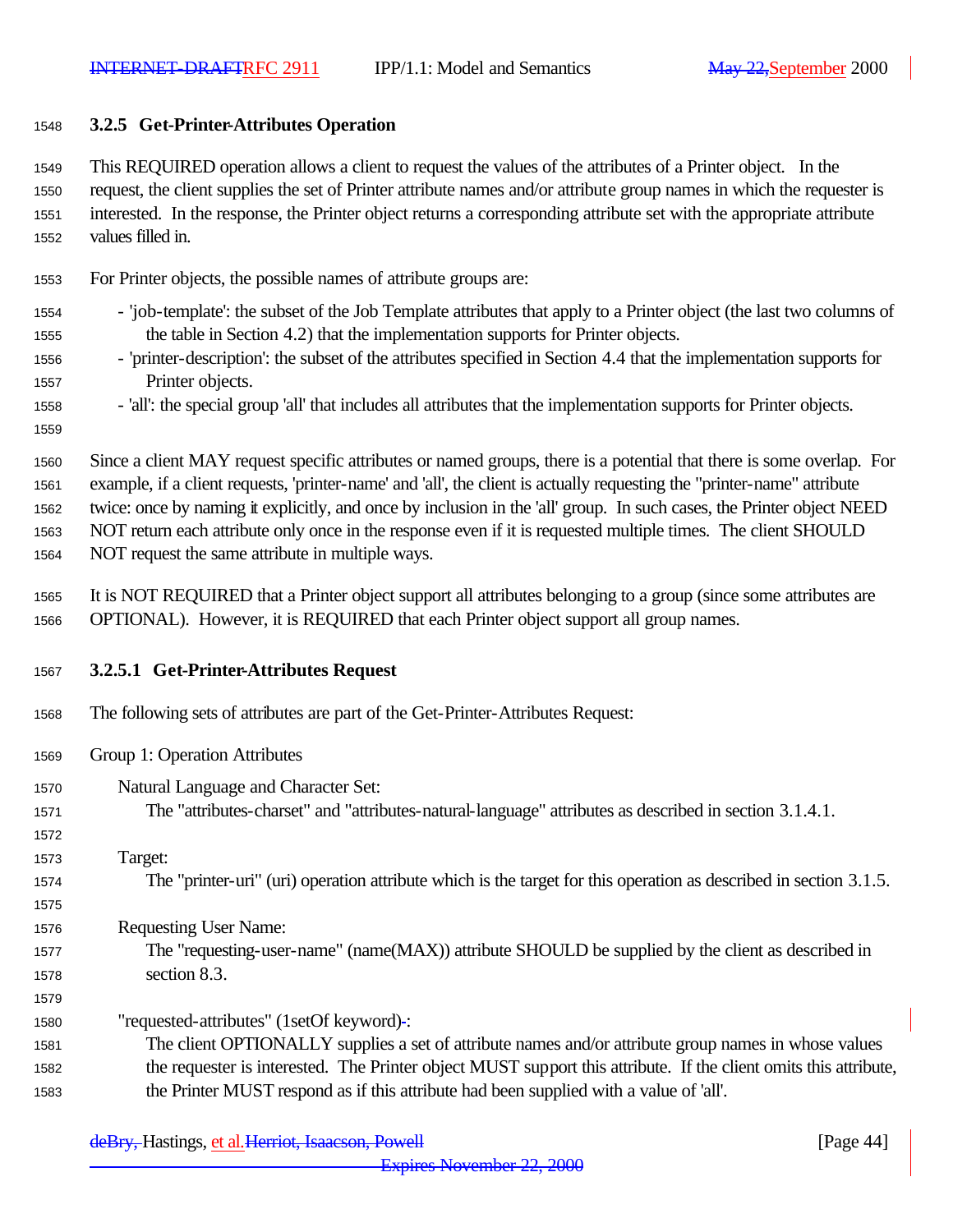"document-format" (mimeMediaType) :

 The client OPTIONALLY supplies this attribute. The Printer object MUST support this attribute. This attribute is useful for a Printer object to determine the set of supported attribute values that relate to the requested document format. The Printer object MUST return the attributes and values that it uses to validate a job on a create or Validate-Job operation in which this document format is supplied. The Printer object SHOULD return only (1) those attributes that are supported for the specified format and (2) the attribute values that are supported for the specified document format. By specifying the document format, the client can get the Printer object to eliminate the attributes and values that are not supported for a specific document format. For example, a Printer object might have multiple interpreters to support both 'application/postscript' (for PostScript) and 'text/plain' (for text) documents. However, for only one of those interpreters might the Printer object be able to support "number-up" with values of '1', '2', and '4'. For the other interpreter it might be able to only support "number-up" with a value of '1'. Thus a client can use the Get-Printer-Attributes operation to obtain the attributes and values that will be used to accept/reject a create job operation.

 If the Printer object does not distinguish between different sets of supported values for each different document format when validating jobs in the create and Validate-Job operations, it MUST NOT distinguish between different document formats in the Get-Printer-Attributes operation. If the Printer object does distinguish between different sets of supported values for each different document format specified by the client, this specialization applies only to the following Printer object attributes:

- Printer attributes that are Job Template attributes ("xxx-default" "xxx-supported", and "xxx-ready" in the Table in Section 4.2),
- "pdl-override-supported",
- "compression-supported",
- "job-k-octets-supported",
- "job-impressions-supported,
- "job-media-sheets-supported"
- "printer-driver-installer",
- 1614 "color-supported", and
- "reference-uri-schemes-supported"

 The values of all other Printer object attributes (including "document-format-supported") remain invariant with respect to the client supplied document format (except for new Printer description attribute as registered according to section 6.2).

 If the client omits this "document-format" operation attribute, the Printer object MUST respond as if the attribute had been supplied with the value of the Printer object's "document-format-default" attribute. It is RECOMMENDED that the client always supply a value for "document-format", since the Printer object's "document-format-default" may be 'application/octet-stream', in which case the returned attributes and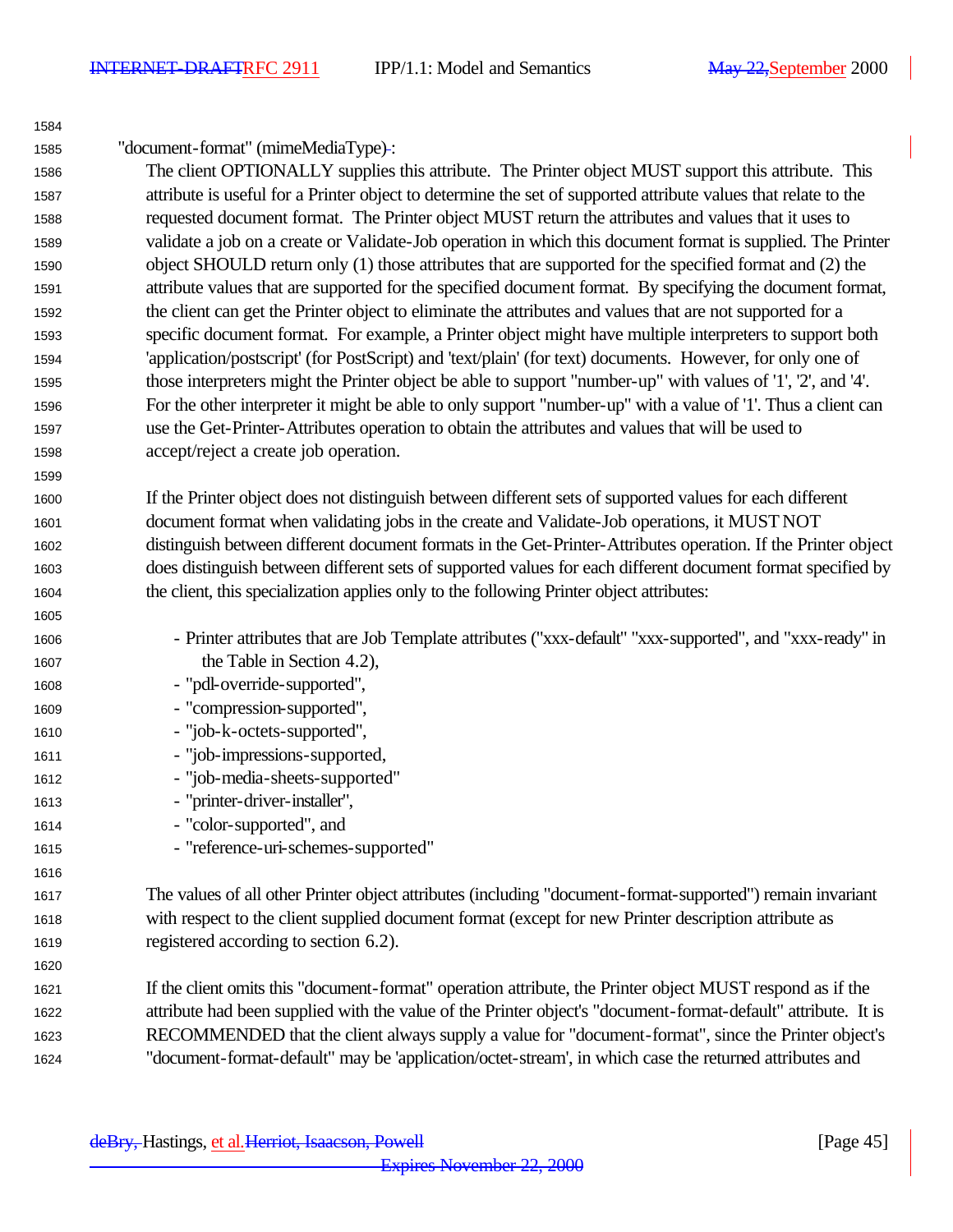values are for the union of the document formats that the Printer can automatically sense. For more details, see the description of the 'mimeMediaType' attribute syntax in section 4.1.9.

 If the client supplies a value for the "document-format" Operation attribute that is not supported by the Printer, i.e., is not among the values of the Printer object's "document-format-supported" attribute, the Printer object MUST reject the operation and return the 'client-error-document-format-not-supported' status code.

#### **3.2.5.2 Get-Printer-Attributes Response**

- The Printer object returns the following sets of attributes as part of the Get-Printer-Attributes Response:
- Group 1: Operation Attributes

Status Message:

- In addition to the REQUIRED status code returned in every response, the response OPTIONALLY includes a "status-message" (text(255)) and/or a "detailed-status-message" (text(MAX)) operation attribute as described in sections 13 and 3.1.6.
- Natural Language and Character Set:
- The "attributes-charset" and "attributes-natural-language" attributes as described in section 3.1.4.2.
- Group 2: Unsupported Attributes
- See section 3.1.7 for details on returning Unsupported Attributes.
- The response NEED NOT contain the "requested-attributes" operation attribute with any supplied values (attribute keywords) that were requested by the client but are not supported by the IPP object. If the 1649 Printer object does include return unsupported attributes referenced in the "requested-attributes" operation 1650 attribute and such that attributes included group names, such as 'all', the unsupported attributes MUST NOT include attributes described in the standard but not supported by the implementation.
- 

## Group 3: Printer Object Attributes

 This is the set of requested attributes and their current values. The Printer object ignores (does not respond with) any requested attribute which is not supported. The Printer object MAY respond with a subset of the supported attributes and values, depending on the security policy in force. However, the Printer object MUST respond with the 'unknown' value for any supported attribute (including all REQUIRED attributes) for which the Printer object does not know the value. Also the Printer object MUST respond with the 'no-value' for any supported attribute (including all REQUIRED attributes) for which the system administrator has not configured a value. See the description of the "out-of-band" values in the beginning of Section 4.1.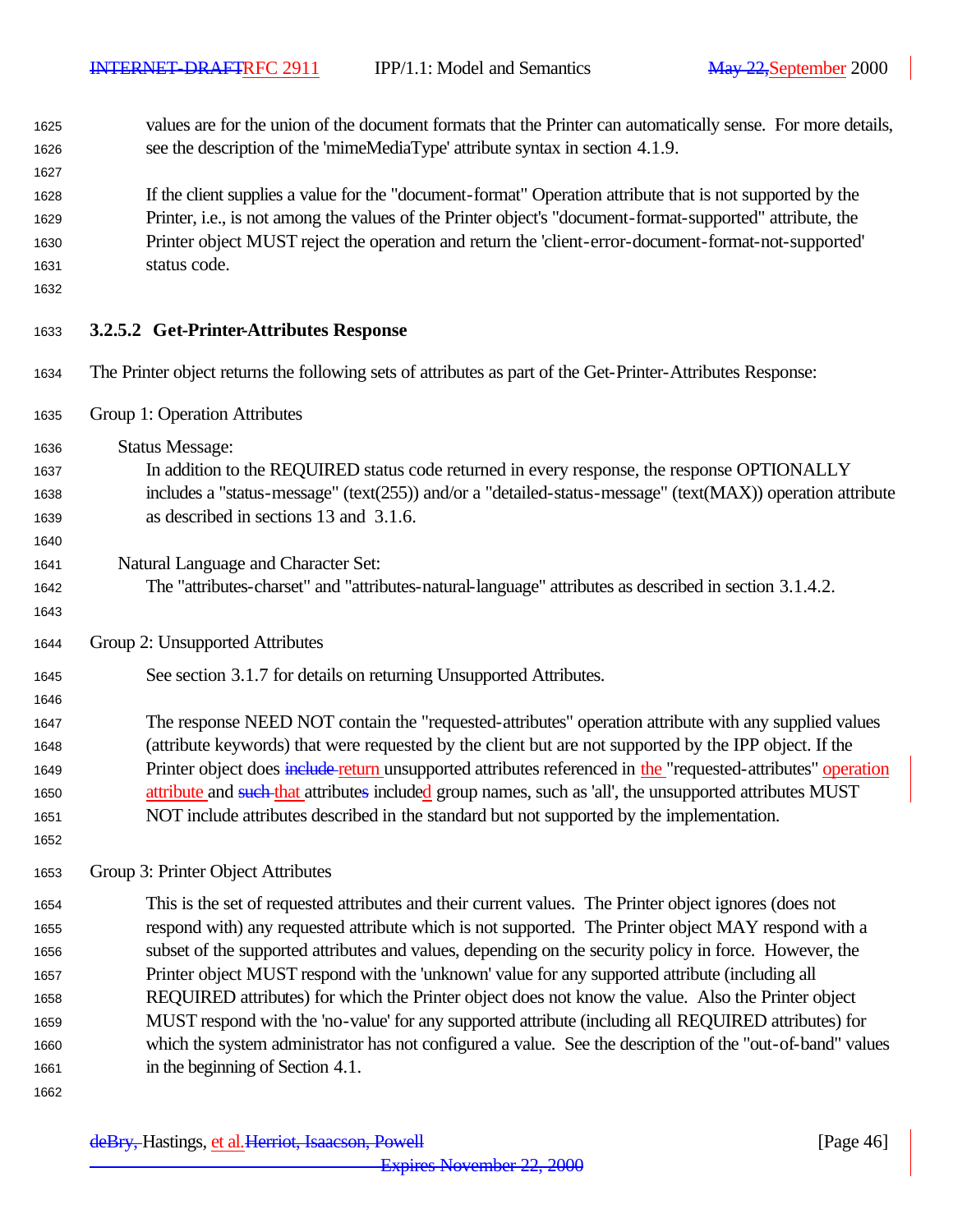#### **3.2.6 Get-Jobs Operation**

 This REQUIRED operation allows a client to retrieve the list of Job objects belonging to the target Printer object. The client may also supply a list of Job attribute names and/or attribute group names. A group of Job object attributes will be returned for each Job object that is returned.

 This operation is similar to the Get-Job-Attributes operation, except that this Get-Jobs operation returns attributes 1668 from possibly more than one object (see the description of Job attribute group names in section 3.3.4).

#### **3.2.6.1 Get-Jobs Request**

- The client submits the Get-Jobs request to a Printer object.
- The following groups of attributes are part of the Get-Jobs Request:
- Group 1: Operation Attributes
- Natural Language and Character Set: The "attributes-charset" and "attributes-natural-language" attributes as described in section 3.1.4.1.
- Target:

- The "printer-uri" (uri) operation attribute which is the target for this operation as described in section 3.1.5.
- Requesting User Name:
- The "requesting-user-name" (name(MAX)) attribute SHOULD be supplied by the client as described in section 8.3.

"limit" (integer(1:MAX)):

 The client OPTIONALLY supplies this attribute. The Printer object MUST support this attribute. It is an integer value that determines the maximum number of jobs that a client will receive from the Printer even if "which-jobs" or "my-jobs" constrain which jobs are returned. The limit is a "stateless limit" in that if the value supplied by the client is 'N', then only the first 'N' jobs are returned in the Get-Jobs Response. There is no mechanism to allow for the next 'M' jobs after the first 'N' jobs. If the client does not supply this attribute, the Printer object responds with all applicable jobs.

"requested-attributes" (1setOf type2 keyword):

 The client OPTIONALLY supplies this attribute. The Printer object MUST support this attribute. It is a set of Job attribute names and/or attribute groups names in whose values the requester is interested. This set of attributes is returned for each Job object that is returned. The allowed attribute group names are the same as those defined in the Get-Job-Attributes operation in section 3.3.4. If the client does not supply this attribute, the Printer MUST respond as if the client had supplied this attribute with two values: 'job-uri' and 'job-id'.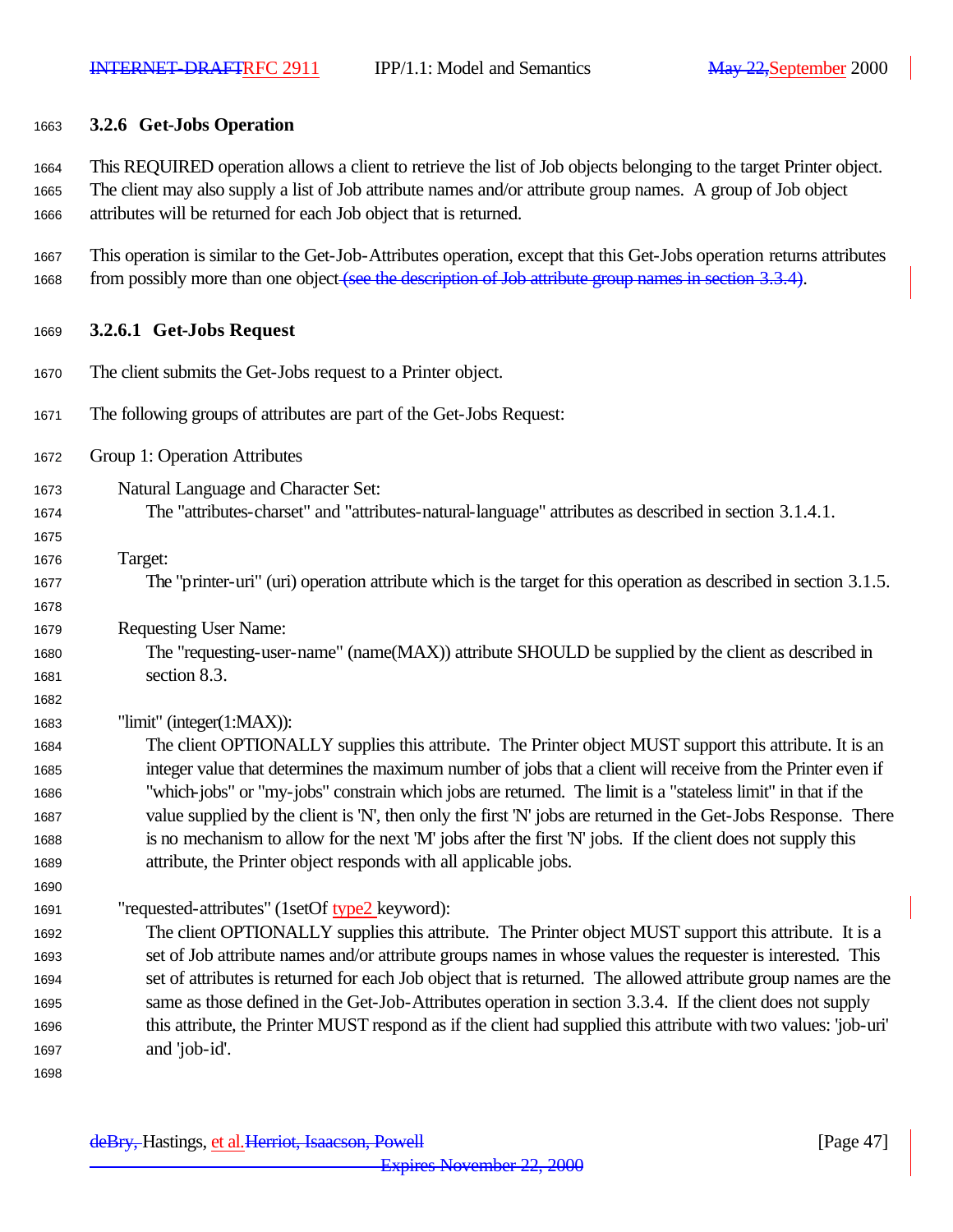"which-jobs" (type2 keyword): The client OPTIONALLY supplies this attribute. The Printer object MUST support this attribute. It indicates which Job objects MUST be returned by the Printer object. The values for this attribute are: 'completed': This includes any Job object whose state is 'completed', 'canceled', or 'aborted'. 'not-completed': This includes any Job object whose state is 'pending', 'processing', 'processing- stopped', or 'pending-held'. A Printer object MUST support both values. However, if the implementation does not keep jobs in the 'completed', 'canceled', and 'aborted' states, then it returns no jobs when the 'completed' value is supplied. 1710 If a client supplies some other value, the Printer object MUST copy the attribute and the unsupported value to the Unsupported Attributes response group, reject the request, and return the 'client-error-attributes-or- values-not-supported' status code. If the client does not supply this attribute, the Printer object MUST respond as if the client had supplied the attribute with a value of 'not-completed'. "my-jobs" (boolean): The client OPTIONALLY supplies this attribute. The Printer object MUST support this attribute. It indicates whether jobs from all users or just the jobs submitted by the requesting user of this request MUST be considered as candidate jobs to be returned by the Printer object. If the client does not supply this attribute, the Printer object MUST respond as if the client had supplied the attribute with a value of 'false', i.e., jobs from all users. The means for authenticating the requesting user and matching the jobs is described in section 8.

## **3.2.6.2 Get-Jobs Response**

 The Printer object returns all of the Job objects up to the number specified by the "limit" attribute that match the criteria as defined by the attribute values supplied by the client in the request. It is possible that no Job objects are returned since there may literally be no Job objects at the Printer, or there may be no Job objects that match the criteria supplied by the client. If the client requests any Job attributes at all, there is a set of Job Object Attributes returned for each Job object.

- It is not an error for the Printer to return 0 jobs. If the response returns 0 jobs because there are no jobs matching the criteria, and the request would have returned 1 or more jobs with a status code of 'successful-ok' if there had been jobs matching the criteria, then the status code for 0 jobs MUST be 'successful-ok'.
- Group 1: Operation Attributes
- Status Message:
- In addition to the REQUIRED status code returned in every response, the response OPTIONALLY includes a "status-message" (text(255)) and/or a "detailed-status-message" (text(MAX)) operation attribute as described in sections 13 and 3.1.6.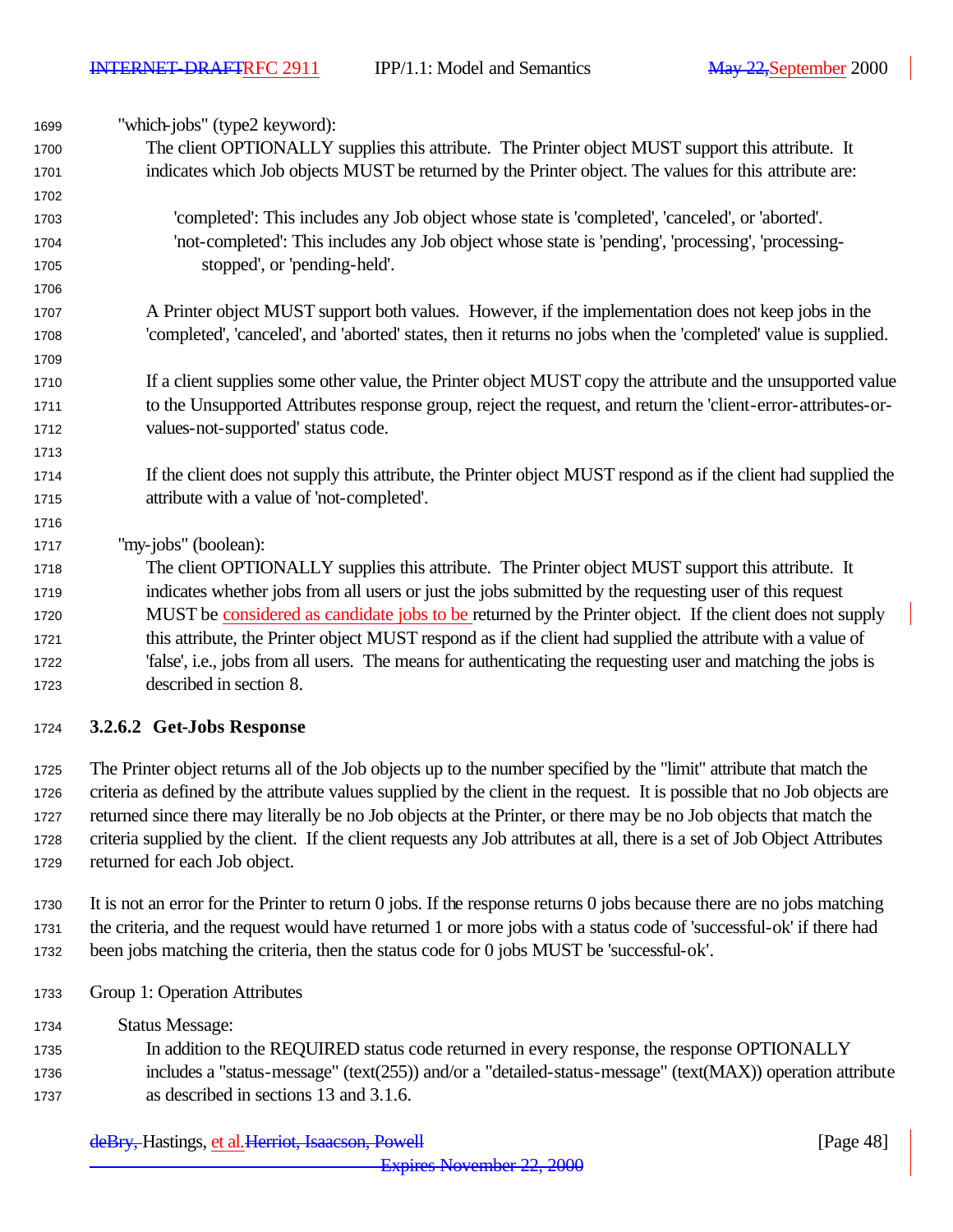| 1738<br>1739 | Natural Language and Character Set:                                                                            |
|--------------|----------------------------------------------------------------------------------------------------------------|
| 1740         | The "attributes-charset" and "attributes-natural-language" attributes as described in section 3.1.4.2.         |
| 1741         |                                                                                                                |
| 1742         | Group 2: Unsupported Attributes                                                                                |
| 1743         | See section 3.1.7 for details on returning Unsupported Attributes.                                             |
| 1744         |                                                                                                                |
| 1745         | The response NEED NOT contain the "requested-attributes" operation attribute with any supplied values          |
| 1746         | (attribute keywords) that were requested by the client but are not supported by the IPP object. If the         |
| 1747         | Printer object does include return unsupported attributes referenced in the "requested-attributes" operation   |
| 1748         | attribute and such that attributes included group names, such as 'all', the unsupported attributes MUST        |
| 1749         | NOT include attributes described in the standard but not supported by the implementation.                      |
| 1750         |                                                                                                                |
| 1751         | Groups 3 to N: Job Object Attributes                                                                           |
| 1752         | The Printer object responds with one set of Job Object Attributes for each returned Job object. The            |
| 1753         | Printer object ignores (does not respond with) any requested attribute or value which is not supported or      |
| 1754         | which is restricted by the security policy in force, including whether the requesting user is the user that    |
| 1755         | submitted the job (job originating user) or not (see section 8). However, the Printer object MUST              |
| 1756         | respond with the 'unknown' value for any supported attribute (including all REQUIRED attributes) for           |
| 1757         | which the Printer object does not know the value, unless it would violate the security policy. See the         |
| 1758         | description of the "out-of-band" values in the beginning of Section 4.1.                                       |
| 1759         |                                                                                                                |
| 1760         | Jobs are returned in the following order:                                                                      |
| 1761         | - If the client requests all 'completed' Jobs (Jobs in the 'completed', 'aborted', or 'canceled' states), then |
| 1762         | the Jobs are returned newest to oldest (with respect to actual completion time)                                |
| 1763         | - If the client requests all 'not-completed' Jobs (Jobs in the 'pending', 'processing', 'pending-held', and    |
| 1764         | 'processing-stopped' states), then Jobs are returned in relative chronological order of expected               |
| 1765         | time to complete (based on whatever scheduling algorithm is configured for the Printer object).                |
| 1766         | 3.2.7 Pause-Printer Operation                                                                                  |
|              |                                                                                                                |
|              |                                                                                                                |

 This OPTIONAL operation allows a client to stop the Printer object from scheduling jobs on all its devices. Depending on implementation, the Pause-Printer operation MAY also stop the Printer from processing the current 1769 job or jobs. Any job that is currently being printed is either stopped as soon as the implementation permits or is completed, depending on implementation. The Printer object MUST still accept create operations to create new jobs, but MUST prevent any jobs from entering the 'processing' state.

 If the Pause-Printer operation is supported, then the Resume-Printer operation MUST be supported, and vice-versa.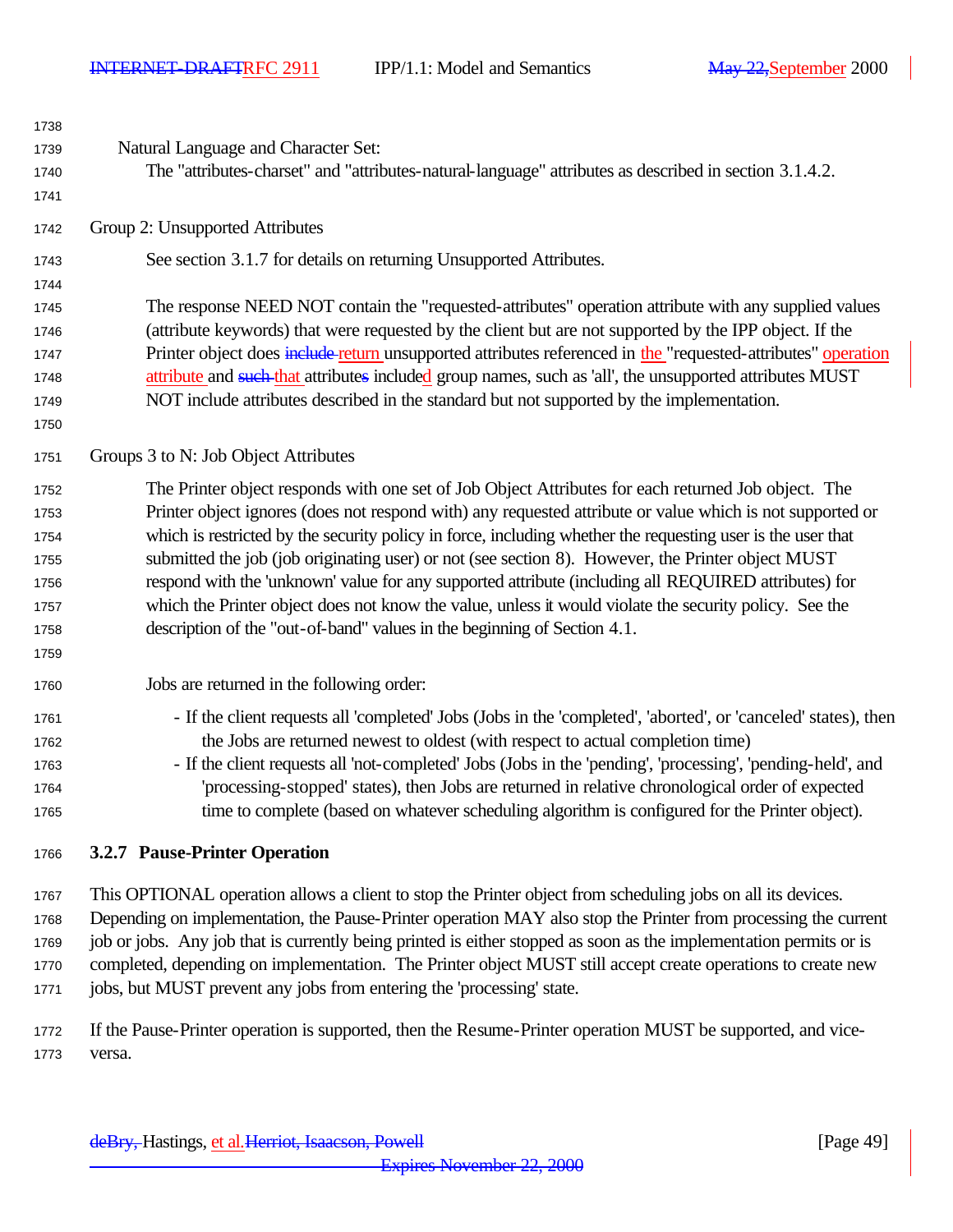<sup>1774</sup> The IPP Printer stops the current job(s) on its device(s) that were in the 'processing' or 'processing-stopped' states

- <sup>1775</sup> as soon as the implementation permits. If the implementation will take appreciable time to stop, the IPP Printer
- <sup>1776</sup> adds the 'moving-to-paused' value to the Printer object's "printer-state-reasons" attribute (see section 4.4.12).
- <sup>1777</sup> When the device(s) have all stopped, the IPP Printer transitions the Printer object to the 'stopped' state, removes
- <sup>1778</sup> the 'moving-to-paused' value, if present, and adds the 'paused' value to the Printer object's "printer-state-reasons" <sup>1779</sup> attribute.
- <sup>1780</sup> When the current job(s) complete that were in the 'processing' state, the IPP Printer transitions them to the

<sup>1781</sup> 'completed' state. When the current job(s) stop in mid processing that were in the 'processing' state, the IPP

<sup>1782</sup> Printer transitions them to the 'processing-stopped' state and adds the 'printer-stopped' value to the job's "job-

<sup>1783</sup> state-reasons" attribute.

<sup>1784</sup> For any jobs that are 'pending' or 'pending-held', the 'printer-stopped' value of the jobs' "job-state-reasons" <sup>1785</sup> attribute also applies. However, the IPP Printer NEED NOT update those jobs' "job-state-reasons" attributes and

<sup>1786</sup> only need return the 'printer-stopped' value when those jobs are queried (so-called "lazy evaluation").

<sup>1787</sup> Whether the Pause-Printer operation affects jobs that were submitted to the device from other sources than the

<sup>1788</sup> IPP Printer object in the same way that the Pause-Printer operation affects jobs that were submitted to the IPP

<sup>1789</sup> Printer object using IPP, depends on implementation, i.e., on whether the IPP protocol is being used as a universal

<sup>1790</sup> management protocol or just to manage IPP jobs, respectively.

<sup>1791</sup> The IPP Printer MUST accept the request in any state and transition the Printer to the indicated new "printer-state" <sup>1792</sup> before returning as follows:

| Current<br>"printer-state" | <b>New</b><br>"printer-state" | "printer-<br>state-<br>reasons" | IPP Printer's response status code and action:                                                                                                                                                                                  |
|----------------------------|-------------------------------|---------------------------------|---------------------------------------------------------------------------------------------------------------------------------------------------------------------------------------------------------------------------------|
| 'idle'                     | 'stopped'                     | 'paused'                        | 'successful-ok'                                                                                                                                                                                                                 |
| 'processing'               | 'processing'                  | 'moving-to-<br>paused'          | <b>OPTION 1:</b> 'successful-ok';<br>Later, when all output has stopped, the "printer-<br>state" becomes 'stopped', and the 'paused' value<br>replaces the 'moving-to-paused' value in the<br>"printer-state-reasons" attribute |
| 'processing'               | 'stopped'                     | 'paused'                        | OPTION 2: 'successful-ok';<br>all device output stopped immediately                                                                                                                                                             |
| 'stopped'                  | 'stopped'                     | 'paused'                        | 'successful-ok'                                                                                                                                                                                                                 |

<sup>1793</sup> *Access Rights:* The authenticated user (see section 8.3) performing this operation must be an operator or

<sup>1794</sup> administrator of the Printer object (see Sections 1 and 8.5). Otherwise, the IPP Printer MUST reject the <sup>1795</sup> operation and return: 'client-error-forbidden', 'client-error-not-authenticated', or 'client-error-not-authorized' as

<sup>1796</sup> appropriate.

## <sup>1797</sup> **3.2.7.1 Pause-Printer Request**

<sup>1798</sup> The following groups of attributes are part of the Pause-Printer Request: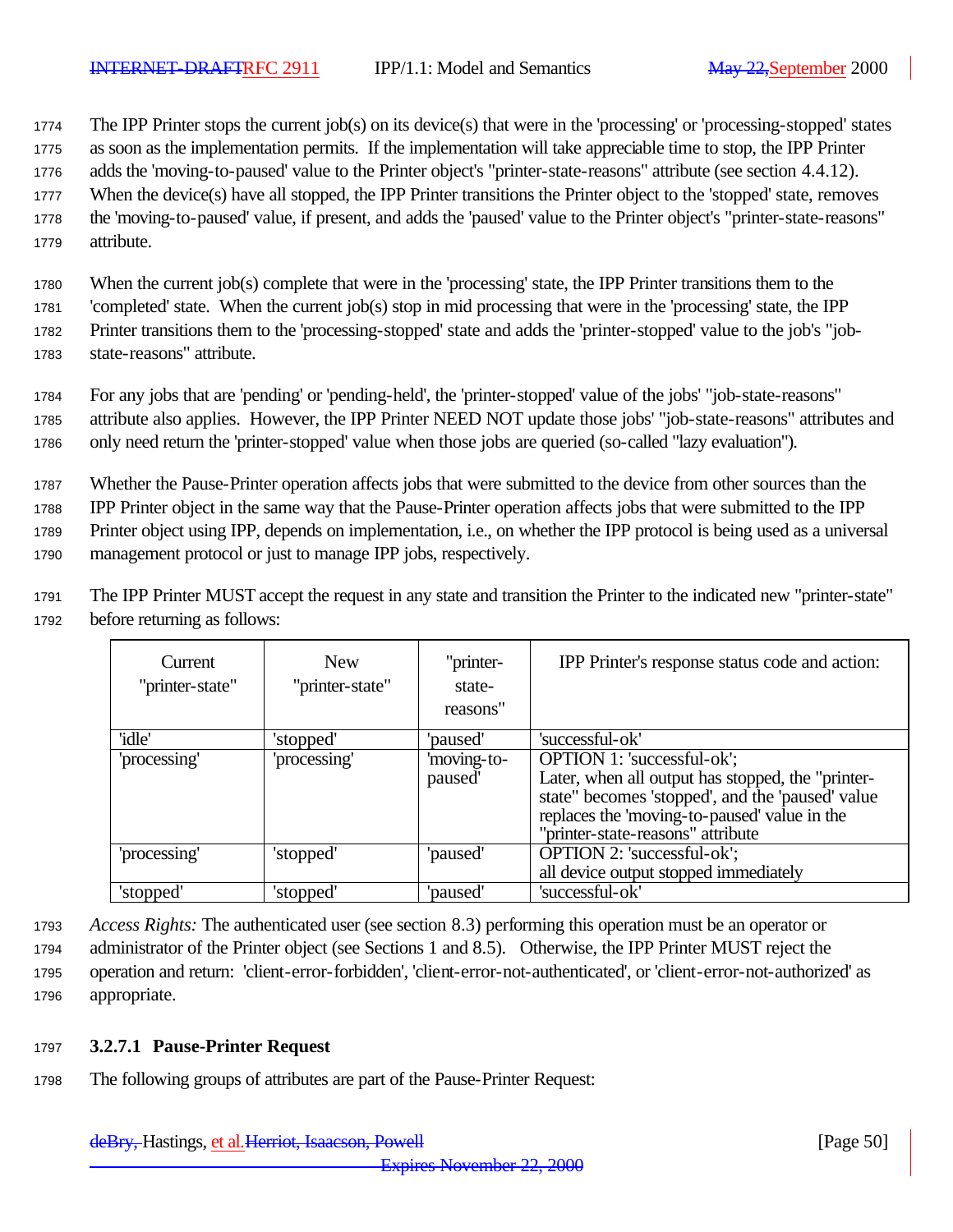| 1799    | Group 1: Operation Attributes                                                                                      |  |  |
|---------|--------------------------------------------------------------------------------------------------------------------|--|--|
| 1800    | Natural Language and Character Set:                                                                                |  |  |
| 1801    | The "attributes-charset" and "attributes-natural-language" attributes as described in section 3.1.4.1.             |  |  |
| 1802    |                                                                                                                    |  |  |
| 1803    | Target:                                                                                                            |  |  |
| 1804    | The "printer-uri" (uri) operation attribute which is the target for this operation as described in section 3.1.5.  |  |  |
| 1805    |                                                                                                                    |  |  |
| 1806    | <b>Requesting User Name:</b>                                                                                       |  |  |
| 1807    | The "requesting-user-name" (name(MAX)) attribute SHOULD be supplied by the client as described in                  |  |  |
| 1808    | section 8.3.                                                                                                       |  |  |
| 1809    | 3.2.7.2 Pause-Printer Response                                                                                     |  |  |
| 1810    | The following groups of attributes are part of the Pause-Printer Response:                                         |  |  |
| 1811    | Group 1: Operation Attributes                                                                                      |  |  |
| 1812    | <b>Status Message:</b>                                                                                             |  |  |
| 1813    | In addition to the REQUIRED status code returned in every response, the response OPTIONALLY                        |  |  |
| 1814    | includes a "status-message" (text(255)) and/or a "detailed-status-message" (text(MAX)) operation attribute         |  |  |
| 1815    | as described in sections 13 and 3.1.6.                                                                             |  |  |
| 1816    |                                                                                                                    |  |  |
| 1817    | Natural Language and Character Set:                                                                                |  |  |
| 1818    | The "attributes-charset" and "attributes-natural-language" attributes as described in section 3.1.4.2.             |  |  |
| 1819    |                                                                                                                    |  |  |
| 1820    | Group 2: Unsupported Attributes                                                                                    |  |  |
| 1821    | See section 3.1.7 for details on returning Unsupported Attributes.                                                 |  |  |
| 1822    |                                                                                                                    |  |  |
| 1823    | 3.2.8 Resume-Printer Operation                                                                                     |  |  |
| 1824    | This operation allows a client to resume the Printer object scheduling jobs on all its devices. The Printer object |  |  |
| $100 -$ | MITCT noncorre the beauced and because to more all reduce from the Drinton chicate lluminten atote moceanell       |  |  |

 MUST remove the 'paused' and 'moving-to-paused' values from the Printer object's "printer-state-reasons" attribute, if present. If there are no other reasons to keep a device paused (such as media-jam), the IPP Printer is free to transition itself to the 'processing' or 'idle' states, depending on whether there are jobs to be processed or not, respectively, and the device(s) resume processing jobs.

 If the Pause-Printer operation is supported, then the Resume-Printer operation MUST be supported, and vice-versa.

 The IPP Printer removes the 'printer-stopped' value from any job's "job-state-reasons" attributes contained in that Printer.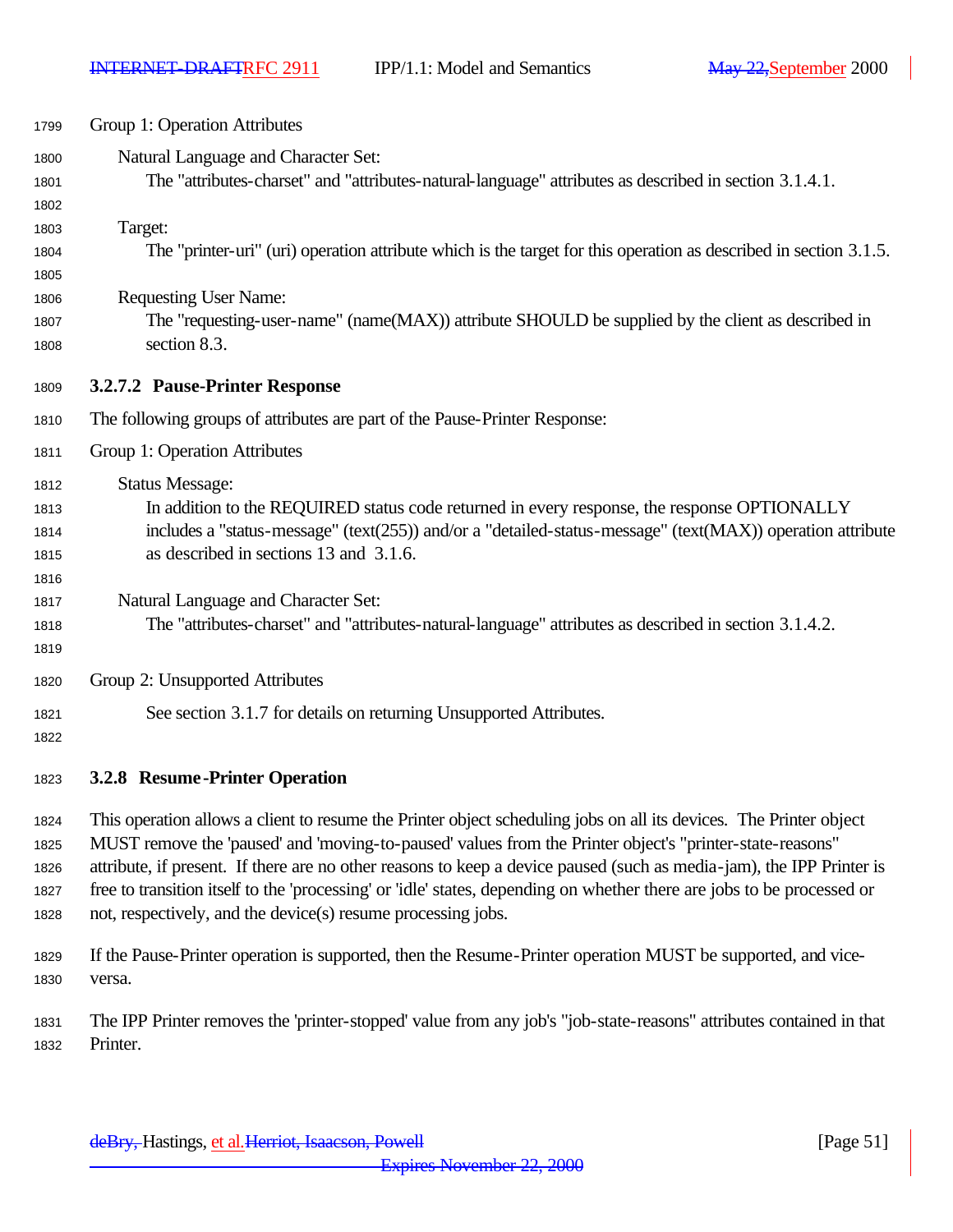The IPP Printer MUST accept the request in any state, transition the Printer object to the indicated new state as follows:

| Current<br>"printer-state" | New "printer-state" | IPP Printer's response status code and action: |  |
|----------------------------|---------------------|------------------------------------------------|--|
| 'idle'                     | 'idle'              | 'successful-ok'                                |  |
| 'processing'               | 'processing'        | 'successful-ok'                                |  |
| 'stopped'                  | 'processing'        | 'successful-ok';                               |  |
|                            |                     | when there are jobs to be processed            |  |
| 'stopped'                  | 'idle'              | 'successful-ok';                               |  |
|                            |                     | when there are no jobs to be processed.        |  |

 *Access Rights:* The authenticated user (see section 8.3) performing this operation must be an operator or administrator of the Printer object (see Sections 1 and 8.5). Otherwise, the IPP Printer MUST reject the operation and return: 'client-error-forbidden', 'client-error-not-authenticated', or 'client-error-not-authorized' as appropriate.

 The Resume-Printer Request and Resume-Printer Response have the same attribute groups and attributes as the Pause-Printer operation (see sections 3.2.7.1 and 3.2.7.2).

## **3.2.9 Purge-Jobs Operation**

 This OPTIONAL operation allows a client to remove all jobs from an IPP Printer object, regardless of their job states, including jobs in the Printer object's Job History (see Section 4.3.7.2). After a Purge-Jobs operation has been performed, a Printer object MUST return no jobs in subsequent Get-Job-Attributes and Get-Jobs responses (until new jobs are submitted).

 Whether the Purge-Jobs (and Get-Jobs) operation affects jobs that were submitted to the device from other sources than the IPP Printer object in the same way that the Purge-Jobs operation affects jobs that were submitted to the IPP Printer object using IPP, depends on implementation, i.e., on whether the IPP protocol is being used as a universal management protocol or just to manage IPP jobs, respectively.

- Note: if an operator wants to cancel all jobs without clearing out the Job History, the operator uses the Cancel-Job operation on each job instead of using the Purge-Jobs operation.
- The Printer object MUST accept this operation in any state and transition the Printer object to the 'idle' state.
- *Access Rights:* The authenticated user (see section 8.3) performing this operation must be an operator or administrator of the Printer object (see Sections 1 and 8.5). Otherwise, the IPP object MUST reject the operation and return: client-error-forbidden, client-error-not-authenticated, and client-error-not-authorized as appropriate.
- The Purge-Jobs Request and Purge-Jobs Response have the same attribute groups and attributes as the Pause-Printer operation (see sections 3.2.7.1 and 3.2.7.2).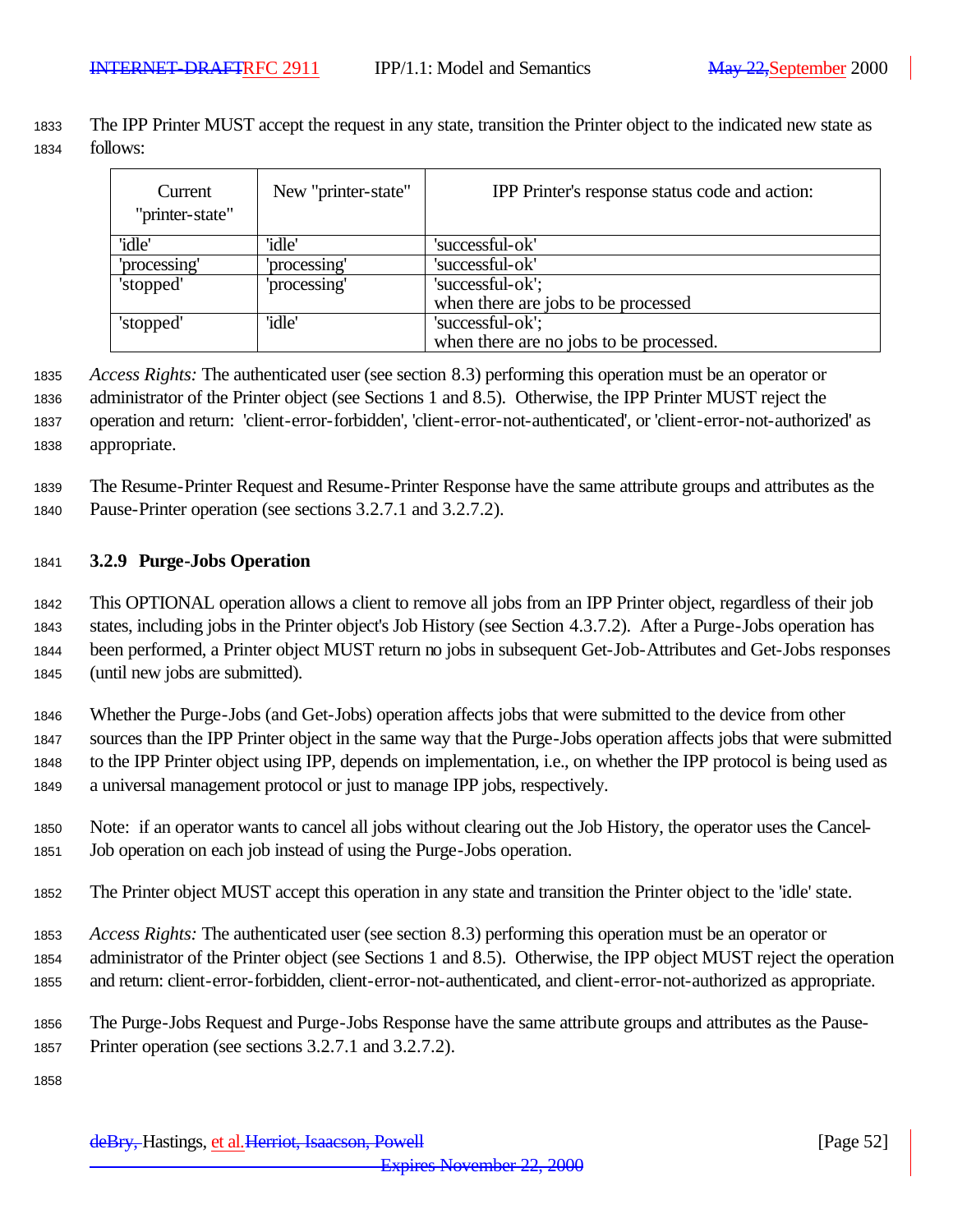## **3.3 Job Operations**

 All Job operations are directed at Job objects. A client MUST always supply some means of identifying the Job object in order to identify the correct target of the operation. That job identification MAY either be a single Job URI or a combination of a Printer URI with a Job ID. The IPP object implementation MUST support both forms of identification for every job.

## **3.3.1 Send-Document Operation**

 This OPTIONAL operation allows a client to create a multi-document Job object that is initially "empty" (contains no documents). In the Create-Job response, the Printer object returns the Job object's URI (the "job-uri" attribute) and the Job object's 32-bit identifier (the "job-id" attribute). For each new document that the client desires to add, the client uses a Send-Document operation. Each Send-Document Request contains the entire stream of document data for one document.

 If the Printer supports this operation but does not support multiple documents per job, the Printer MUST reject subsequent Send-Document operations supplied with data and return the 'server-error-multiple-document-jobs- not-supported'. However, the Printer MUST accept the first document with a 'true' or 'false' value for the "last- document" operation attribute (see below), so that clients MAY always submit one document jobs with a 'false' value for "last-document" in the first Send-Document and a 'true' for "last-document" in the second Send-

Document (with no data).

 Since the Create-Job and the send operations (Send-Document or Send-URI operations) that follow could occur over an arbitrarily long period of time for a particular job, a client MUST send another send operation within an IPP Printer defined minimum time interval after the receipt of the previous request for the job. If a Printer object supports the Create-Job and Send-Document operations, the Printer object MUST support the "multiple- operation-time-out" attribute (see section 4.4.31). This attribute indicates the minimum number of seconds the Printer object will wait for the next send operation before taking some recovery action.

 An IPP object MUST recover from an errant client that does not supply a send operation, sometime after the minimum time interval specified by the Printer object's "multiple-operation-time-out" attribute. Such recovery MAY include any of the following or other recovery actions:

- 1. Assume that the Job is an invalid job, start the process of changing the job state to 'aborted', add the 'aborted-by-system' value to the job's "job-state-reasons" attribute (see section 4.3.8), and clean up all resources associated with the Job. In this case, if another send operation is finally received, the Printer responds with an "client-error-not-possible" or "client-error-not-found" depending on whether or not the Job object is still around when the send operation finally arrives.
- 2. Assume that the last send operation received was in fact the last document (as if the "last-document" flag had been set to 'true'), close the Job object, and proceed to process it (i.e., move the Job's state to 'pending').
- 3. Assume that the last send operation received was in fact the last document, close the Job, but move it to the 'pending-held' and add the 'submission-interrupted' value to the job's "job-state-reasons" attribute (see section 4.3.8). This action allows the user or an operator to determine whether to continue processing the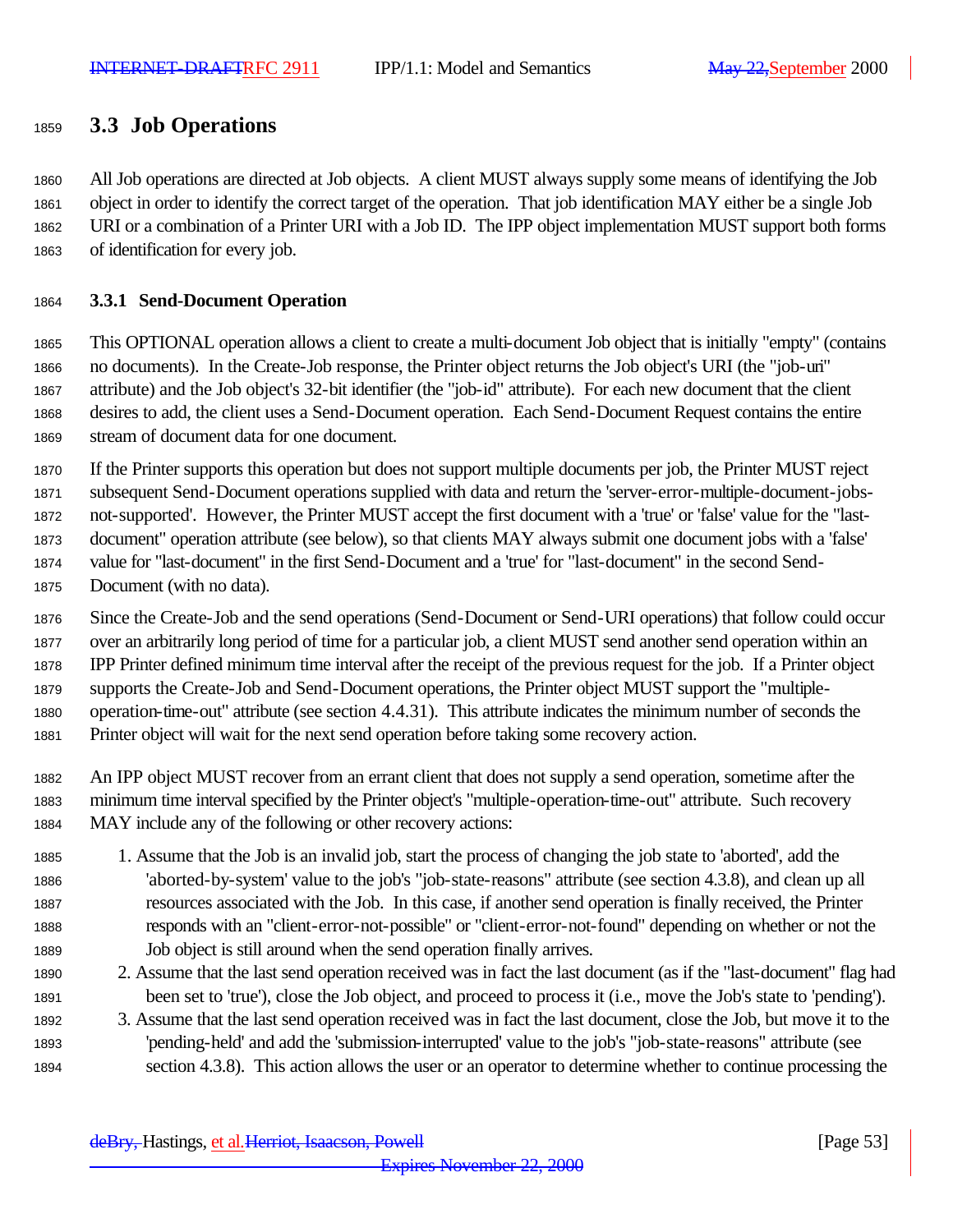Job by moving it back to the 'pending' state using the Release-Job operation (see section 3.3.6) or to cancel the job using the Cancel-Job operation (see section 3.3.3).

 Each implementation is free to decide the "best" action to take depending on local policy, whether any documents have been added, whether the implementation spools jobs or not, and/or any other piece of information available to it. If the choice is to abort the Job object, it is possible that the Job object may already have been processed to the point that some media sheet pages have been printed.

 *Access Rights:* The authenticated user (see section 8.3) performing this operation must either be the job owner (as determined in the Create-Job operation) or an operator or administrator of the Printer object (see Sections 1 and 8.5). Otherwise, the IPP object MUST reject the operation and return: 'client-error-forbidden', 'client-error-not-authenticated', or 'client-error-not-authorized' as appropriate.

- **3.3.1.1 Send-Document Request**
- The following attribute sets are part of the Send-Document Request:
- Group 1: Operation Attributes
- Natural Language and Character Set:
- The "attributes-charset" and "attributes-natural-language" attributes as described in section 3.1.4.1.
- Target:

- Either (1) the "printer-uri" (uri) plus "job-id" (integer(1:MAX))or (2) the "job-uri" (uri) operation attribute(s) which define the target for this operation as described in section 3.1.5.
- Requesting User Name:
- The "requesting-user-name" (name(MAX)) attribute SHOULD be supplied by the client as described in section 8.3.
- "document-name" (name(MAX)):

 The client OPTIONALLY supplies this attribute. The Printer object MUST support this attribute. It contains the client supplied document name. The document name MAY be different than the Job name. It might be helpful, but NEED NOT be unique across multiple documents in the same Job. Typically, the client software automatically supplies the document name on behalf of the end user by using a file name or an application generated name. See the description of the "document-name" operation attribute in the Print-Job Request (section 3.2.1.1) for more information about this attribute.

- "compression" (type3 keyword):
- See the description of "compression" for the Print-Job operation in Section 3.2.1.1.
- "document-format" (mimeMediaType) :
- See the description of "document-format" for the Print-Job operation in Section 3.2.1.1.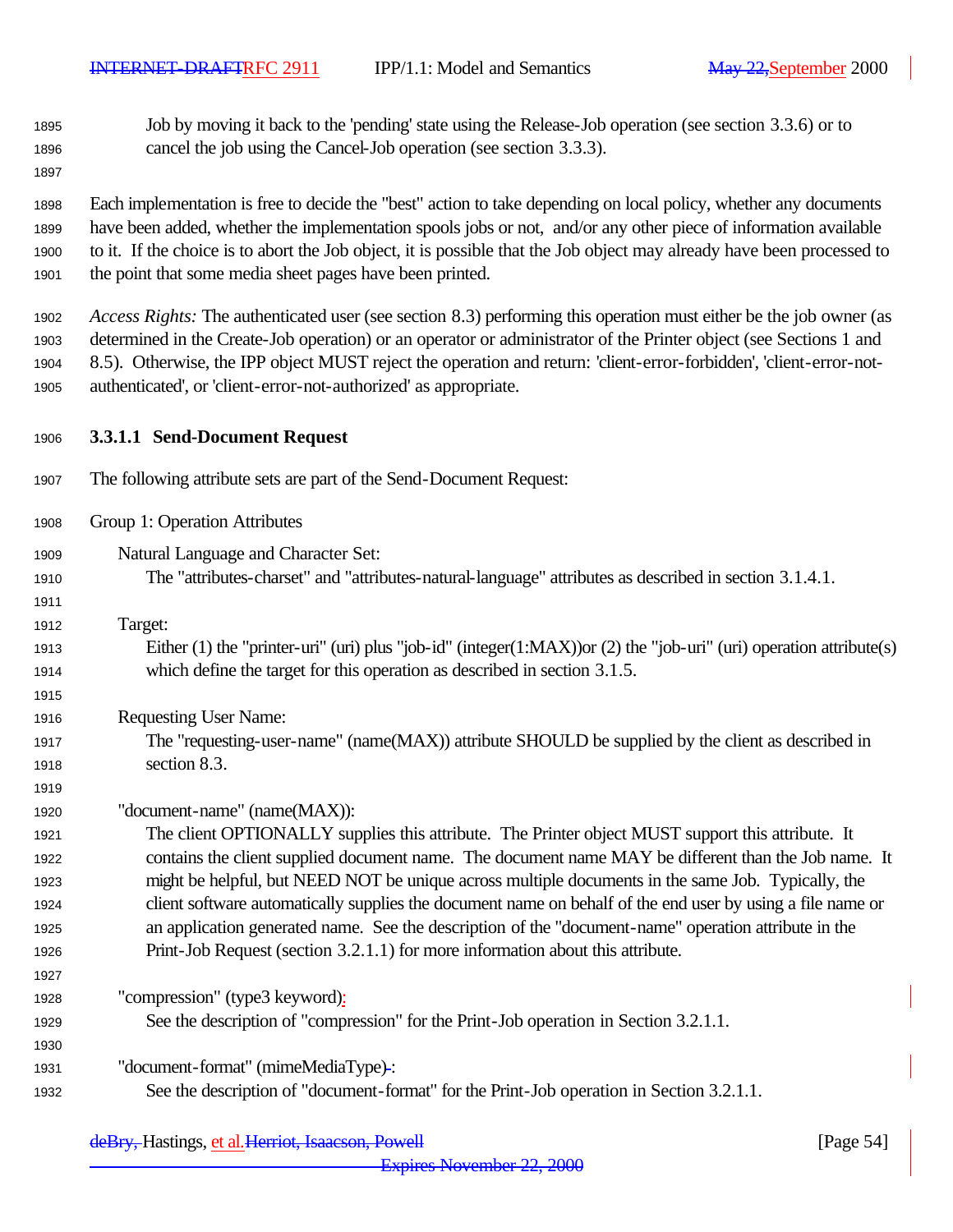| 1934 | "document-natural-language" (naturalLanguage):                                                                        |  |  |
|------|-----------------------------------------------------------------------------------------------------------------------|--|--|
| 1935 | The client OPTIONALLY supplies this attribute. The Printer object OPTIONALLY supports this                            |  |  |
| 1936 | attribute. This attribute specifies the natural language of the document for those document-formats that              |  |  |
| 1937 | require a specification of the natural language in order to image the document unambiguously. There are no            |  |  |
| 1938 | particular values required for the Printer object to support.                                                         |  |  |
| 1939 |                                                                                                                       |  |  |
| 1940 | "last-document" (boolean):                                                                                            |  |  |
| 1941 | The client MUST supply this attribute. The Printer object MUST support this attribute. It is a boolean flag           |  |  |
| 1942 | that is set to 'true' if this is the last document for the Job, 'false' otherwise.                                    |  |  |
| 1943 |                                                                                                                       |  |  |
| 1944 | Group 2: Document Content                                                                                             |  |  |
| 1945 | The client MUST supply the document data if the "last-document" flag is set to 'false'. However, since a              |  |  |
| 1946 | client might not know that the previous document sent with a Send-Document (or Send-URI) operation                    |  |  |
| 1947 | was the last document (i.e., the "last-document" attribute was set to 'false'), it is legal to send a Send-           |  |  |
| 1948 | Document request with no document data where the "last-document" flag is set to 'true'. Such a request                |  |  |
| 1949 | MUST NOT increment the value of the Job object's "number-of-documents" attribute, since no real                       |  |  |
| 1950 | document was added to the job. It is not an error for a client to submit a job with no actual document                |  |  |
| 1951 | data, i.e., only a single Create-Job and Send-Document request with a "last-document" operation attribute             |  |  |
| 1952 | set to 'true' with no document data.                                                                                  |  |  |
|      |                                                                                                                       |  |  |
| 1953 | 3.3.1.2 Send-Document Response                                                                                        |  |  |
| 1954 | The following sets of attributes are part of the Send-Document Response:                                              |  |  |
| 1955 | Group 1: Operation Attributes                                                                                         |  |  |
| 1956 |                                                                                                                       |  |  |
| 1957 | <b>Status Message:</b><br>In addition to the REQUIRED status code returned in every response, the response OPTIONALLY |  |  |
| 1958 | includes a "status-message" (text(255)) and/or a "detailed-status-message" (text(MAX)) operation attribute            |  |  |
| 1959 | as described in sections 13 and 3.1.6.                                                                                |  |  |
| 1960 |                                                                                                                       |  |  |
| 1961 | Natural Language and Character Set:                                                                                   |  |  |
| 1962 | The "attributes-charset" and "attributes-natural-language" attributes as described in section 3.1.4.2.                |  |  |
| 1963 |                                                                                                                       |  |  |
| 1964 | Group 2: Unsupported Attributes                                                                                       |  |  |
| 1965 | See section 3.1.7 for details on returning Unsupported Attributes.                                                    |  |  |
| 1966 | Group 3: Job Object Attributes                                                                                        |  |  |
| 1967 | This is the same set of attributes as described in the Print-Job response (see section 3.2.1.2).                      |  |  |
| 1968 |                                                                                                                       |  |  |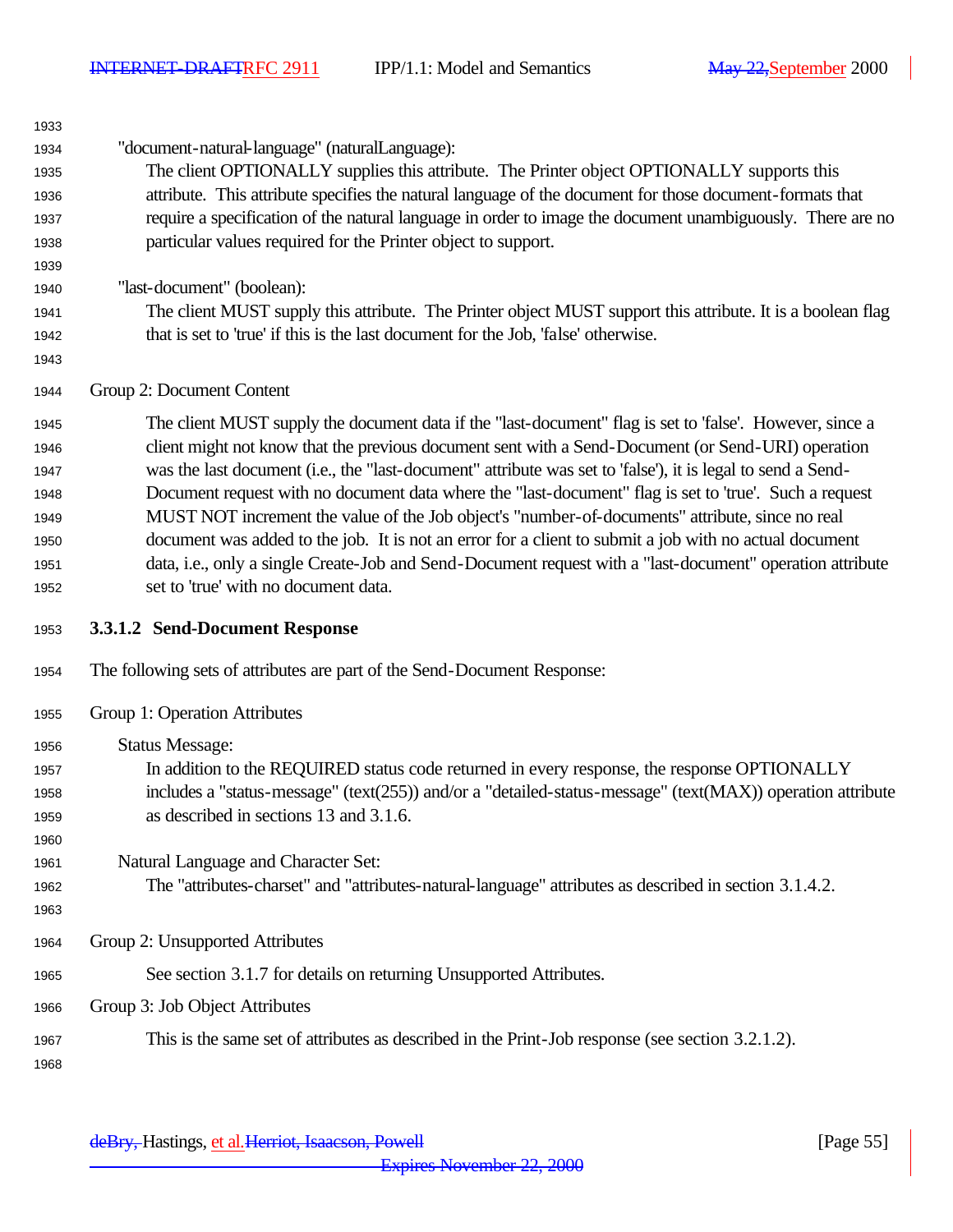#### <sup>1969</sup> **3.3.2 Send-URI Operation**

<sup>1970</sup> This OPTIONAL operation is identical to the Send-Document operation (see section 3.3.1) except that a client

<sup>1971</sup> MUST supply a URI reference ("document-uri" operation attribute) rather than the document data itself. If a

<sup>1972</sup> Printer object supports this operation, clients can use both Send-URI or Send-Document operations to add new

- <sup>1973</sup> documents to an existing multi-document Job object. However, if a client needs to indicate that the previous Send-<sup>1974</sup> URI or Send-Document was the last document, the client MUST use the Send-Document operation with no
- <sup>1975</sup> document data and the "last-document" flag set to 'true' (rather than using a Send-URI operation with no
- <sup>1976</sup> "document-uri" operation attribute).
- <sup>1977</sup> If a Printer object supports this operation, it MUST also support the Print-URI operation (see section 3.2.2).

<sup>1978</sup> The Printer object MUST validate the syntax and URI scheme of the supplied URI before returning a response, <sup>1979</sup> just as in the Print-URI operation. The IPP Printer MAY validate the accessibility of the document as part of the <sup>1980</sup> operation or subsequently (see section 3.2.2).

## <sup>1981</sup> **3.3.3 Cancel-Job Operation**

<sup>1982</sup> This REQUIRED operation allows a client to cancel a Print Job from the time the job is created up to the time it is <sup>1983</sup> completed, canceled, or aborted. Since a Job might already be printing by the time a Cancel-Job is received, <sup>1984</sup> some media sheet pages might be printed before the job is actually terminated.

<sup>1985</sup> The IPP object MUST accept or reject the request based on the job's current state and transition the job to the <sup>1986</sup> indicated new state as follows:

| Current "job-state"  | New "job-state"      | IPP object's response status code and action: |
|----------------------|----------------------|-----------------------------------------------|
| 'pending'            | 'canceled'           | 'successful-ok'                               |
| 'pending-held'       | 'canceled'           | 'successful-ok'                               |
| 'processing'         | 'canceled'           | 'successful-ok'                               |
| 'processing'         | 'processing'         | 'successful-ok' See Rule 1                    |
| 'processing'         | 'processing'         | 'client-error-not-possible'                   |
|                      |                      | See Rule 2                                    |
| 'processing-stopped' | 'canceled'           | 'successful-ok'                               |
| 'processing-stopped' | processing-stopped'  | 'successful-ok' See Rule 1                    |
| 'processing-stopped' | 'processing-stopped' | 'client-error-not-possible'                   |
|                      |                      | See Rule 2                                    |
| 'completed'          | 'completed'          | 'client-error-not-possible'                   |
| 'canceled'           | 'canceled'           | 'client-error-not-possible'                   |
| 'aborted'            | 'aborted'            | 'client-error-not-possible'                   |

<sup>1987</sup> Rule 1: If the implementation requires some measurable time to cancel the job in the 'processing' or 'processing-<sup>1988</sup> stopped' job states, the IPP object MUST add the 'processing-to-stop-point' value to the job's "job-state-reasons" <sup>1989</sup> attribute and then transition the job to the 'canceled' state when the processing ceases (see section 4.3.8).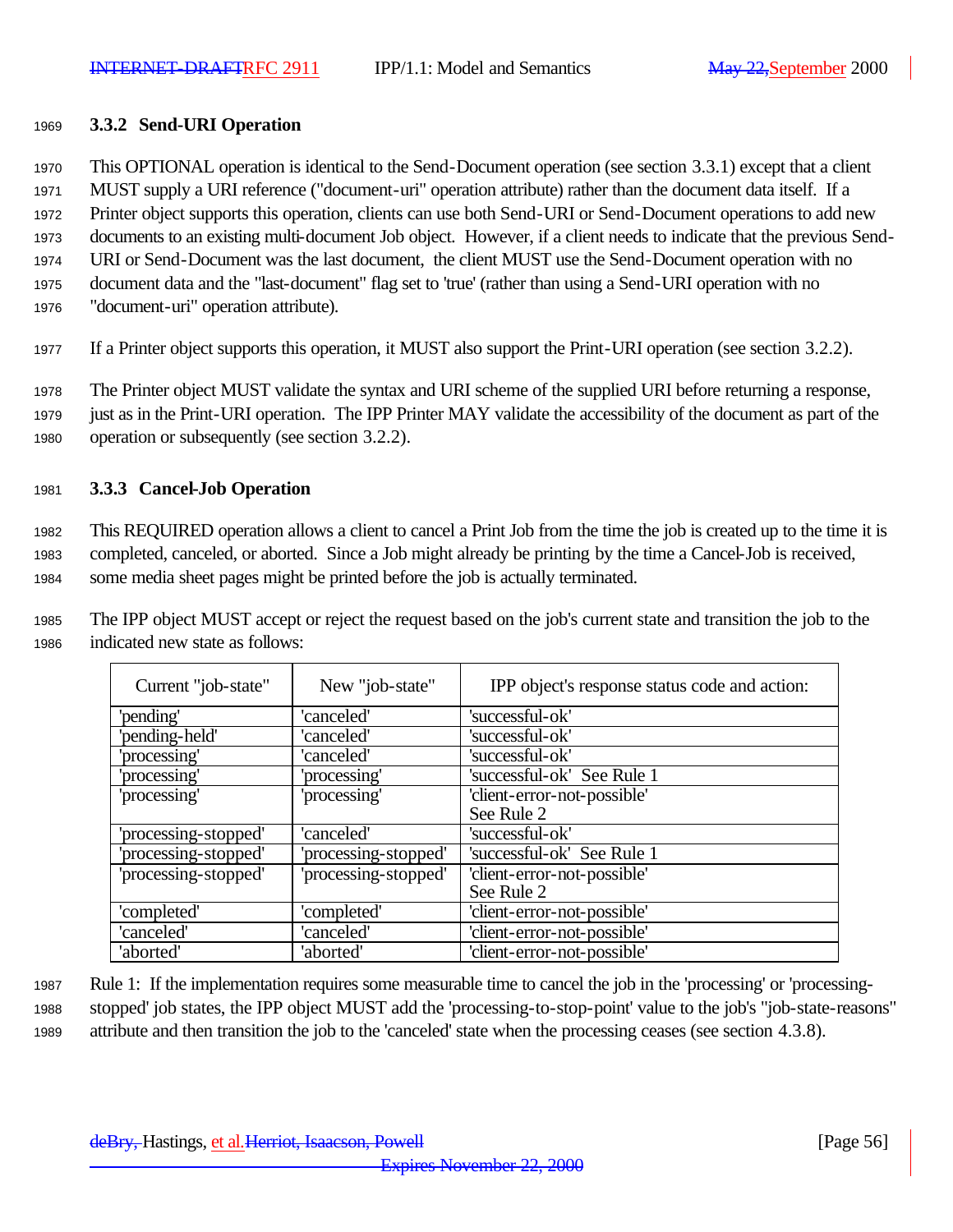Rule 2: If the Job object already has the 'processing-to-stop-point' value in its "job-state-reasons" attribute, then the Printer object MUST reject a Cancel-Job operation.

 *Access Rights:* The authenticated user (see section 8.3) performing this operation must either be the job owner or an operator or administrator of the Printer object (see Sections 1 and 8.5). Otherwise, the IPP object MUST reject the operation and return: 'client-error-forbidden', 'client-error-not-authenticated', or 'client-error-not-authorized' as appropriate.

#### **3.3.3.1 Cancel-Job Request**

- The following groups of attributes are part of the Cancel-Job Request: Group 1: Operation Attributes Natural Language and Character Set: The "attributes-charset" and "attributes-natural-language" attributes as described in section 3.1.4.1. Target: Either (1) the "printer-uri" (uri) plus "job-id" (integer(1:MAX))or (2) the "job-uri" (uri) operation attribute(s) which define the target for this operation as described in section 3.1.5. Requesting User Name: The "requesting-user-name" (name(MAX)) attribute SHOULD be supplied by the client as described in section 8.3. "message" (text(127)): The client OPTIONALLY supplies this attribute. The Printer object OPTIONALLY supports this attribute. It is a message to the operator. This "message" attribute is not the same as the "job-message- from-operator" attribute. That attribute is used to report a message from the operator to the end user that queries that attribute. This "message" operation attribute is used to send a message from the client to the operator along with the operation request. It is an implementation decision of how or where to display this message to the operator (if at all).
- **3.3.3.2 Cancel-Job Response**
- The following sets of attributes are part of the Cancel-Job Response:
- Group 1: Operation Attributes
- Status Message: In addition to the REQUIRED status code returned in every response, the response OPTIONALLY includes a "status-message" (text(255)) and/or a "detailed-status-message" (text(MAX)) operation attribute as described in sections 13 and 3.1.6.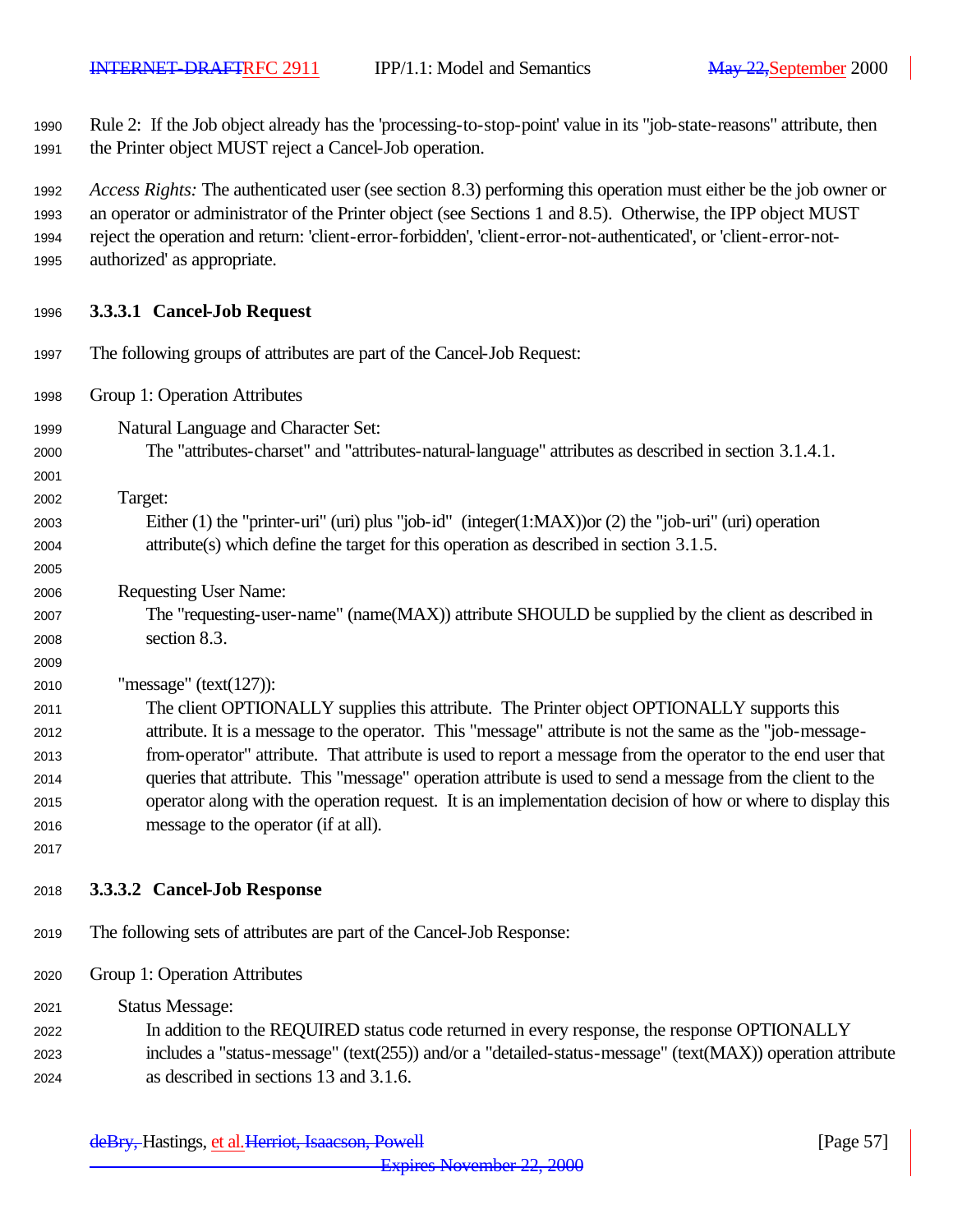| 2025                                 |                                                                                                                                                                                                                                                                                                                                                                                                                                                                                                                                         |
|--------------------------------------|-----------------------------------------------------------------------------------------------------------------------------------------------------------------------------------------------------------------------------------------------------------------------------------------------------------------------------------------------------------------------------------------------------------------------------------------------------------------------------------------------------------------------------------------|
| 2026                                 | Natural Language and Character Set:                                                                                                                                                                                                                                                                                                                                                                                                                                                                                                     |
| 2027                                 | The "attributes-charset" and "attributes-natural-language" attributes as described in section 3.1.4.2.                                                                                                                                                                                                                                                                                                                                                                                                                                  |
| 2028                                 |                                                                                                                                                                                                                                                                                                                                                                                                                                                                                                                                         |
| 2029                                 | Group 2: Unsupported Attributes                                                                                                                                                                                                                                                                                                                                                                                                                                                                                                         |
| 2030                                 | See section 3.1.7 for details on returning Unsupported Attributes.                                                                                                                                                                                                                                                                                                                                                                                                                                                                      |
| 2031                                 |                                                                                                                                                                                                                                                                                                                                                                                                                                                                                                                                         |
| 2032<br>2033<br>2034<br>2035<br>2036 | Once a successful response has been sent, the implementation guarantees that the Job will eventually end up in the<br>'canceled' state. Between the time of the Cancel-Job operation is accepted and when the job enters the 'canceled'<br>job-state (see section 4.3.7), the "job-state-reasons" attribute SHOULD contain the 'processing-to-stop-point'<br>value which indicates to later queries that although the Job might still be 'processing', it will eventually end up in the<br>'canceled' state, not the 'completed' state. |
| 2037                                 | 3.3.4 Get-Job-Attributes Operation                                                                                                                                                                                                                                                                                                                                                                                                                                                                                                      |
| 2038                                 | This REQUIRED operation allows a client to request the values of attributes of a Job object and it is almost                                                                                                                                                                                                                                                                                                                                                                                                                            |
| 2039                                 | identical to the Get-Printer-Attributes operation (see section 3.2.5). The only differences are that the operation is                                                                                                                                                                                                                                                                                                                                                                                                                   |
| 2040                                 | directed at a Job object rather than a Printer object, there is no "document-format" operation attribute used when                                                                                                                                                                                                                                                                                                                                                                                                                      |
| 2041                                 | querying a Job object, and the returned attribute group is a set of Job object attributes rather than a set of Printer                                                                                                                                                                                                                                                                                                                                                                                                                  |
| 2042                                 | object attributes.                                                                                                                                                                                                                                                                                                                                                                                                                                                                                                                      |
| 2043                                 | For Jobs, the possible names of attribute groups are:                                                                                                                                                                                                                                                                                                                                                                                                                                                                                   |
| 2044                                 | - 'job-template': the subset of the Job Template attributes that apply to a Job object (the first column of the                                                                                                                                                                                                                                                                                                                                                                                                                         |
| 2045                                 | table in Section 4.2) that the implementation supports for Job objects.                                                                                                                                                                                                                                                                                                                                                                                                                                                                 |
| 2046                                 | - 'job-description': the subset of the Job Description attributes specified in Section 4.3 that the implementation                                                                                                                                                                                                                                                                                                                                                                                                                      |
| 2047                                 | supports for Job objects.                                                                                                                                                                                                                                                                                                                                                                                                                                                                                                               |
| 2048                                 | - 'all': the special group 'all' that includes all attributes that the implementation supports for Job objects.                                                                                                                                                                                                                                                                                                                                                                                                                         |
| 2049                                 |                                                                                                                                                                                                                                                                                                                                                                                                                                                                                                                                         |
| 2050                                 | Since a client MAY request specific attributes or named groups, there is a potential that there is some overlap. For                                                                                                                                                                                                                                                                                                                                                                                                                    |
| 2051                                 | example, if a client requests, 'job-name' and 'job-description', the client is actually requesting the "job-name"<br>attribute once by naming it explicitly, and once by inclusion in the 'job-description' group. In such cases, the Printer                                                                                                                                                                                                                                                                                           |
| 2052<br>2053                         | object NEED NOT return the attribute only once in the response even if it is requested multiple times. The client                                                                                                                                                                                                                                                                                                                                                                                                                       |
| 2054                                 | SHOULD NOT request the same attribute in multiple ways.                                                                                                                                                                                                                                                                                                                                                                                                                                                                                 |
|                                      |                                                                                                                                                                                                                                                                                                                                                                                                                                                                                                                                         |
| 2055<br>2056                         | It is NOT REQUIRED that a Job object support all attributes belonging to a group (since some attributes are<br>OPTIONAL). However it is REQUIRED that each Job object support all these group names.                                                                                                                                                                                                                                                                                                                                    |
|                                      |                                                                                                                                                                                                                                                                                                                                                                                                                                                                                                                                         |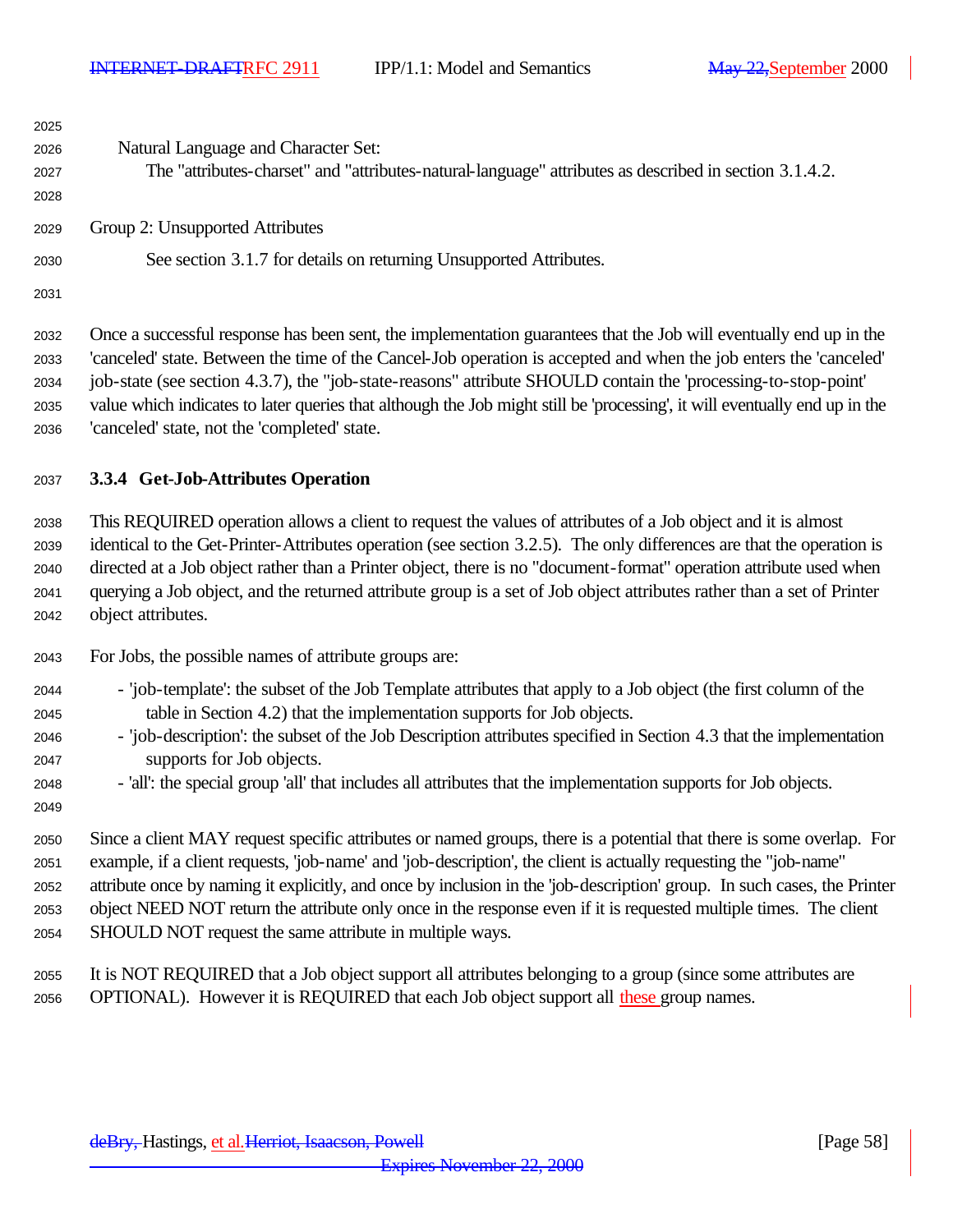**3.3.4.1 Get-Job-Attributes Request**

 The following groups of attributes are part of the Get-Job-Attributes Request when the request is directed at a Job object:

Group 1: Operation Attributes

- Natural Language and Character Set:
- The "attributes-charset" and "attributes-natural-language" attributes as described in section 3.1.4.1.
- Target:

- Either (1) the "printer-uri" (uri) plus "job-id" (integer(1:MAX)) or (2) the "job-uri" (uri) operation attribute(s) which define the target for this operation as described in section 3.1.5.
- Requesting User Name:
- The "requesting-user-name" (name(MAX)) attribute SHOULD be supplied by the client as described in section 8.3.
- "requested-attributes" (1setOf keyword) :
- The client OPTIONALLY supplies this attribute. The IPP object MUST support this attribute. It is a set of attribute names and/or attribute group names in whose values the requester is interested. If the client omits this attribute, the IPP object MUST respond as if this attribute had been supplied with a value of 'all'.
- 
- **3.3.4.2 Get-Job-Attributes Response**
- The Printer object returns the following sets of attributes as part of the Get-Job-Attributes Response:
- Group 1: Operation Attributes
- Status Message: In addition to the REQUIRED status code returned in every response, the response OPTIONALLY includes a "status-message" (text(255)) and/or a "detailed-status-message" (text(MAX)) operation attribute as described in sections 13 and 3.1.6.
- Natural Language and Character Set:
- The "attributes-charset" and "attributes-natural-language" attributes as described in section 3.1.4.2. The
	- "attributes-natural-language" MAY be the natural language of the Job object, rather than the one requested.
	- Group 2: Unsupported Attributes
	- See section 3.1.7 for details on returning Unsupported Attributes.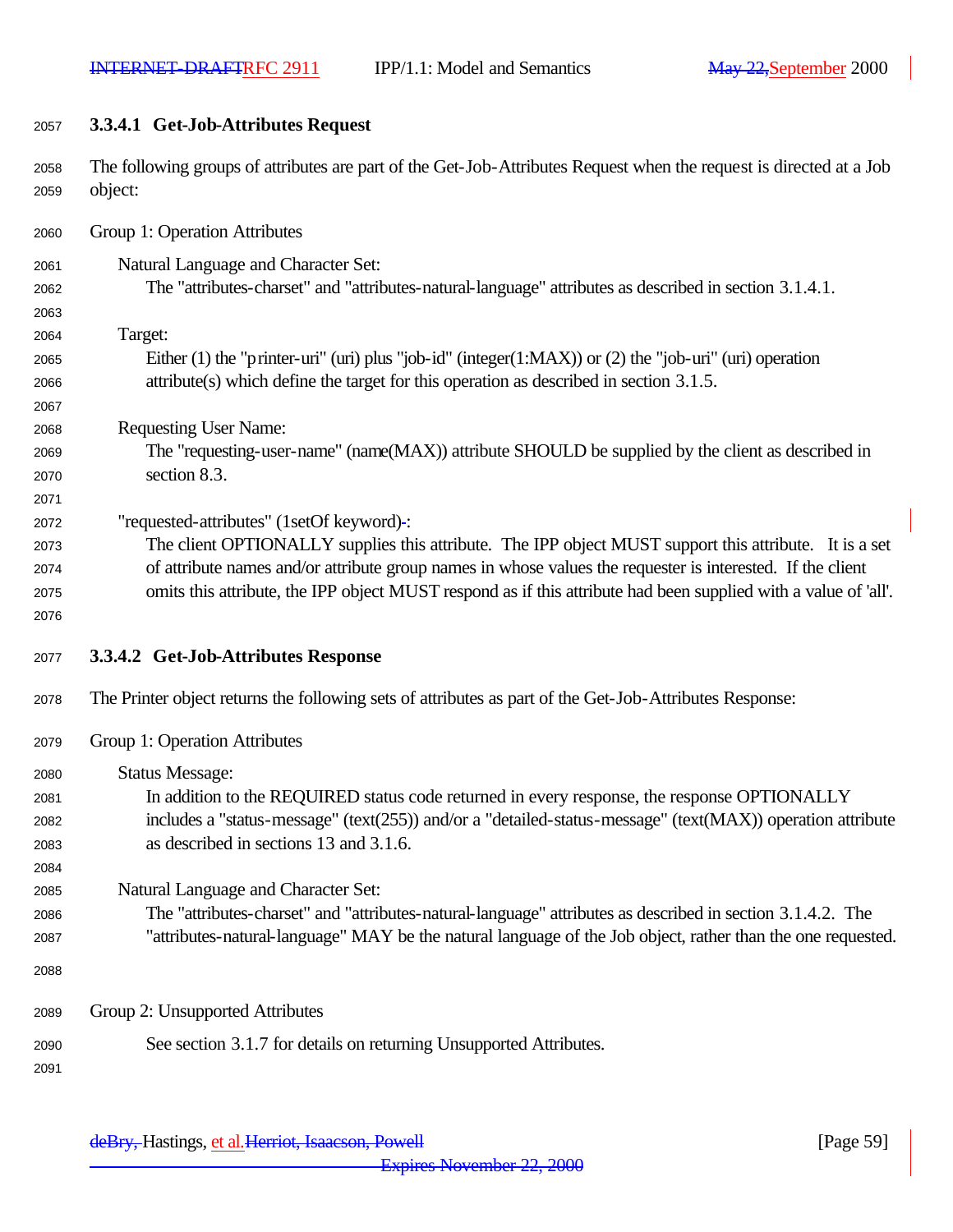The response NEED NOT contain the "requested-attributes" operation attribute with any supplied values (attribute keywords) that were requested by the client but are not supported by the IPP object. If the 2094 Printer object does include return unsupported attributes referenced in the "requested-attributes" operation 2095 attribute and such that attributes included group names, such as 'all', the unsupported attributes MUST NOT include attributes described in the standard but not supported by the implementation.

Group 3: Job Object Attributes

 This is the set of requested attributes and their current values. The IPP object ignores (does not respond with) any requested attribute or value which is not supported or which is restricted by the security policy in force, including whether the requesting user is the user that submitted the job (job originating user) or not (see section 8). However, the IPP object MUST respond with the 'unknown' value for any supported attribute (including all REQUIRED attributes) for which the IPP object does not know the value, unless it would violate the security policy. See the description of the "out-of-band" values in the beginning of Section 4.1.

## **3.3.5 Hold-Job Operation**

 This OPTIONAL operation allows a client to hold a pending job in the queue so that it is not eligible for scheduling. If the Hold-Job operation is supported, then the Release-Job operation MUST be supported, and vice-versa. The OPTIONAL "job-hold-until" operation attribute allows a client to specify whether to hold the job indefinitely or until a specified time period, if supported.

 The IPP object MUST accept or reject the request based on the job's current state and transition the job to the indicated new state as follows:

| Current "job-state"  | New "job-state"      | IPP object's response status code and action: |
|----------------------|----------------------|-----------------------------------------------|
| 'pending'            | 'pending-held'       | 'successful-ok' See Rule 1                    |
| 'pending'            | 'pending'            | 'successful-ok' See Rule 2                    |
| 'pending-held'       | 'pending-held'       | 'successful-ok' See Rule 1                    |
| 'pending-held'       | 'pending'            | 'successful-ok' See Rule 2                    |
| 'processing'         | 'processing'         | 'client-error-not-possible'                   |
| 'processing-stopped' | 'processing-stopped' | 'client-error-not-possible'                   |
| 'completed'          | 'completed'          | 'client-error-not-possible'                   |
| 'canceled'           | 'canceled'           | 'client-error-not-possible'                   |
| 'aborted'            | 'aborted'            | 'client-error-not-possible'                   |

- Rule 1: If the implementation supports multiple reasons for a job to be in the 'pending-held' state, the IPP object
- MUST add the 'job-hold-until-specified' value to the job's "job-state-reasons" attribute.
- Rule 2: If the IPP object supports the "job-hold-until" operation attribute, but the specified time period has already
- started (or is the 'no-hold' value) and there are no other reasons to hold the job, the IPP object MUST make the
- job be a candidate for processing immediately (see Section 4.2.2) by putting the job in the 'pending' state.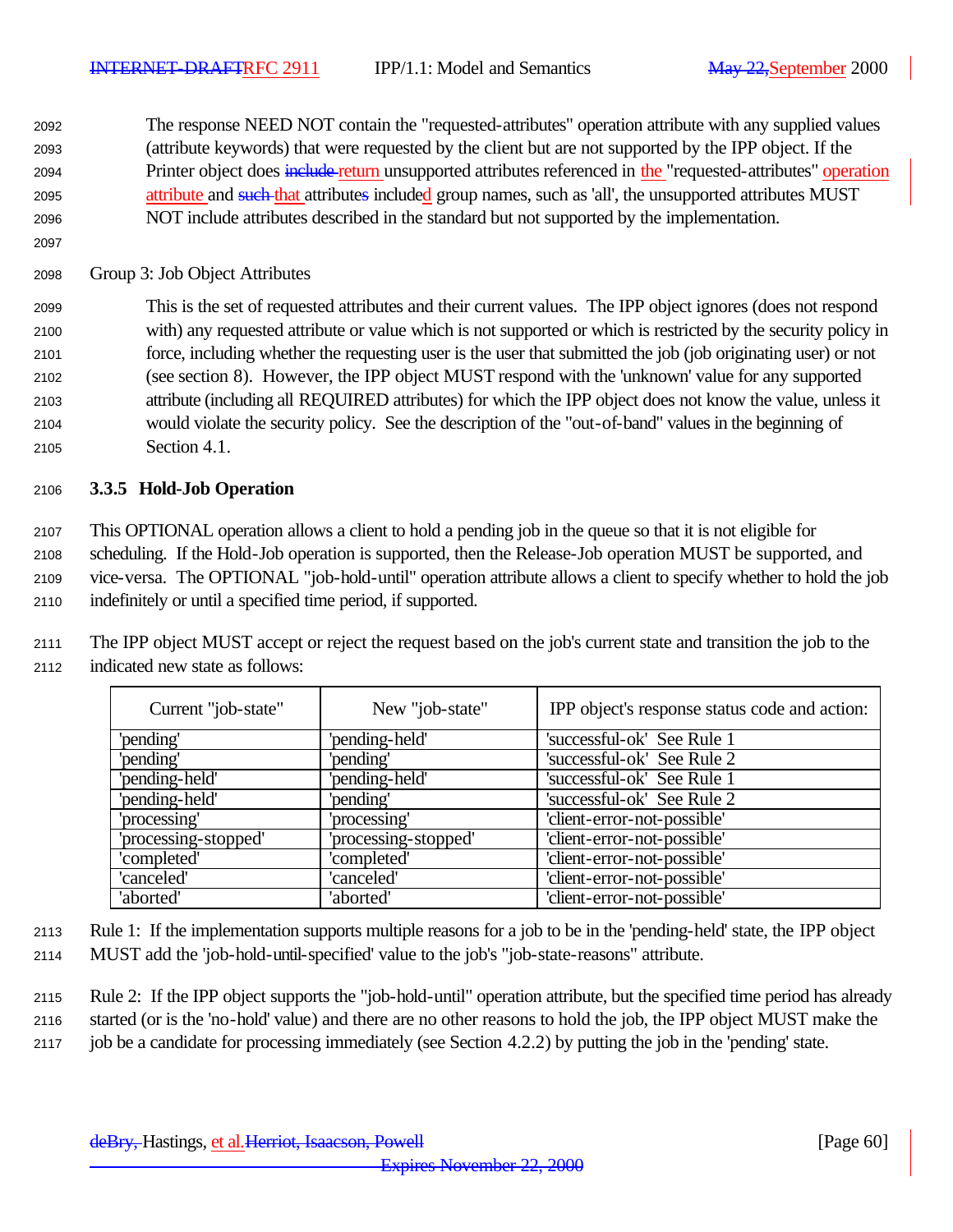Note: In order to keep the Hold-Job operation simple, such a request is rejected when the job is in the

'processing' or 'processing-stopped' states. If an operation is needed to hold jobs while in these states, it will be

 added as an additional operation, rather than overloading the Hold-Job operation. Then it is clear to clients by querying the Printer object's "operations-supported" (see Section 4.4.15) and the Job object's "job-state" (see

Section 4.3.7) attributes which operations are possible.

 *Access Rights:* The authenticated user (see section 8.3) performing this operation must either be the job owner or an operator or administrator of the Printer object (see Sections 1 and 8.5). Otherwise, the IPP object MUST reject the operation and return: 'client-error-forbidden', 'client-error-not-authenticated', or 'client-error-not-authorized' as appropriate.

## **3.3.5.1 Hold-Job Request**

 The groups and operation attributes are the same as for a Cancel-Job request (see section 3.3.3.1), with the addition of the following Group 1 Operation attribute:

- "job-hold-until" (type3 keyword | name(MAX)):
- The client OPTIONALLY supplies this Operation attribute. The IPP object MUST support this operation attribute in a Hold-Job request, if it supports the "job-hold-until" Job template attribute in create operations. See section 4.2.2. The IPP object SHOULD support the "job-hold-until" Job Template attribute for use in job create operations with at least the 'indefinite' value, if it supports the Hold-Job operation. Otherwise, a client cannot create a job and hold it immediately (without picking some supported time period in the future).
- If supplied and supported as specified in the Printer's "job-hold-until-supported" attribute, the IPP object copies the supplied operation attribute to the Job object, replacing the job's previous "job-hold-until" attribute, if present, and makes the job a candidate for scheduling during the supplied named time period.
- If supplied, but either the "job-hold-until" Operation attribute itself or the value supplied is not supported, the IPP object accepts the request, returns the unsupported attribute or value in the Unsupported Attributes Group according to section 3.1.7, returns the 'successful-ok-ignored-or-substituted-attributes, and holds the job indefinitely until a client performs a subsequent Release-Job operation.
- If the client (1) supplies a value that specifies a time period that has already started or the 'no-hold' value (meaning don't hold the job) and (2) the IPP object supports the "job-hold-until" operation attribute and there are no other reasons to hold the job, the IPP object MUST accept the operation and make the job be a candidate for processing immediately (see Section 4.2.2).
- If the client does not supply a "job-hold-until" Operation attribute in the request, the IPP object MUST populate the job object with a "job-hold-until" attribute with the 'indefinite' value (if IPP object supports the "job-hold-until" attribute) and hold the job indefinitely, until a client performs a Release-Job operation.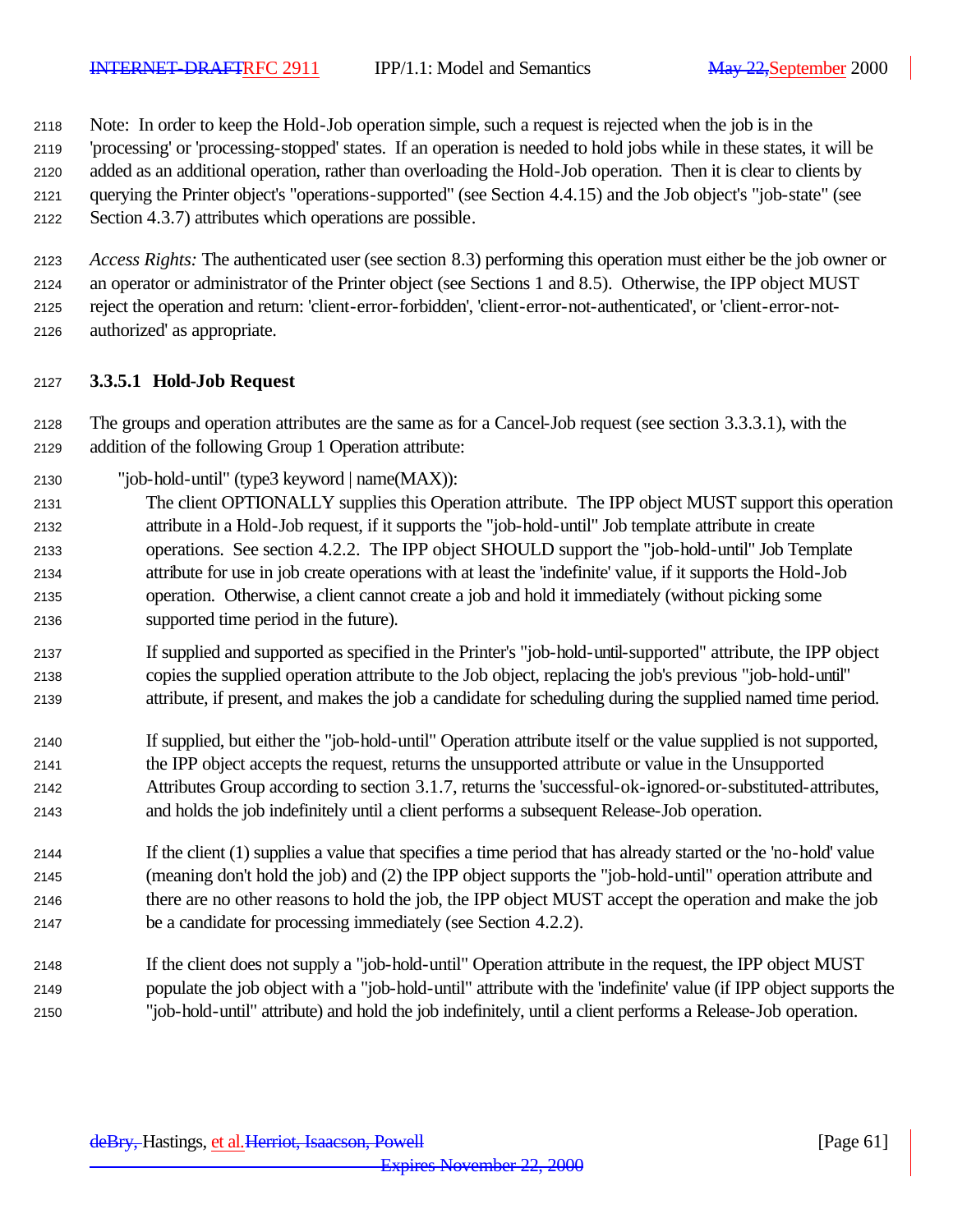#### <sup>2151</sup> **3.3.5.2 Hold-Job Response**

<sup>2152</sup> The groups and attributes are the same as for a Cancel-Job response (see section 3.3.3.2).

#### <sup>2153</sup> **3.3.6 Release-Job Operation**

<sup>2154</sup> This OPTIONAL operation allows a client to release a previously held job so that it is again eligible for scheduling. <sup>2155</sup> If the Hold-Job operation is supported, then the Release-Job operation MUST be supported, and vice-versa.

 This operation removes the "job-hold-until" job attribute, if present, from the job object that had been supplied in the create or most recent Hold-Job or Restart-Job operation and removes its effect on the job. The IPP object MUST remove the 'job-hold-until-specified' value from the job's "job-state-reasons" attribute, if present. See section 4.3.8.

<sup>2160</sup> The IPP object MUST accept or reject the request based on the job's current state and transition the job to the <sup>2161</sup> indicated new state as follows:

| Current "job-state"  | New "job-state"      | IPP object's response status code and action: |
|----------------------|----------------------|-----------------------------------------------|
| 'pending'            | 'pending'            | 'successful-ok'                               |
|                      |                      | No effect on the job.                         |
| 'pending-held'       | 'pending-held'       | 'successful-ok' See Rule 1                    |
| 'pending-held'       | 'pending'            | 'successful-ok'                               |
| 'processing'         | 'processing'         | 'successful-ok'                               |
|                      |                      | No effect on the job.                         |
| 'processing-stopped' | 'processing-stopped' | 'successful-ok'                               |
|                      |                      | No effect on the job.                         |
| 'completed'          | 'completed'          | 'client-error-not-possible'                   |
| 'canceled'           | 'canceled'           | 'client-error-not-possible'                   |
| 'aborted'            | 'aborted'            | 'client-error-not-possible'                   |

 Rule 1: If there are other reasons to keep the job in the 'pending-held' state, such as 'resources-are-not-ready', the job remains in the 'pending-held' state. Thus the 'pending-held' state is not just for jobs that have the 'job-hold- until' applied to them, but are for any reason to keep the job from being a candidate for scheduling and processing, such as 'resources-are-not-ready'. See the "job-hold-until" attribute (section 4.2.2).

 *Access Rights:* The authenticated user (see section 8.3) performing this operation must either be the job owner or an operator or administrator of the Printer object (see Sections 1 and 8.5). Otherwise, the IPP object MUST reject the operation and return: 'client-error-forbidden', 'client-error-not-authenticated', or 'client-error-not-authorized' as appropriate.

<sup>2170</sup> The Release-Job Request and Release-Job Response have the same attribute groups and attributes as the Cancel-<sup>2171</sup> Job operation (see section 3.3.3.1 and 3.3.3.2).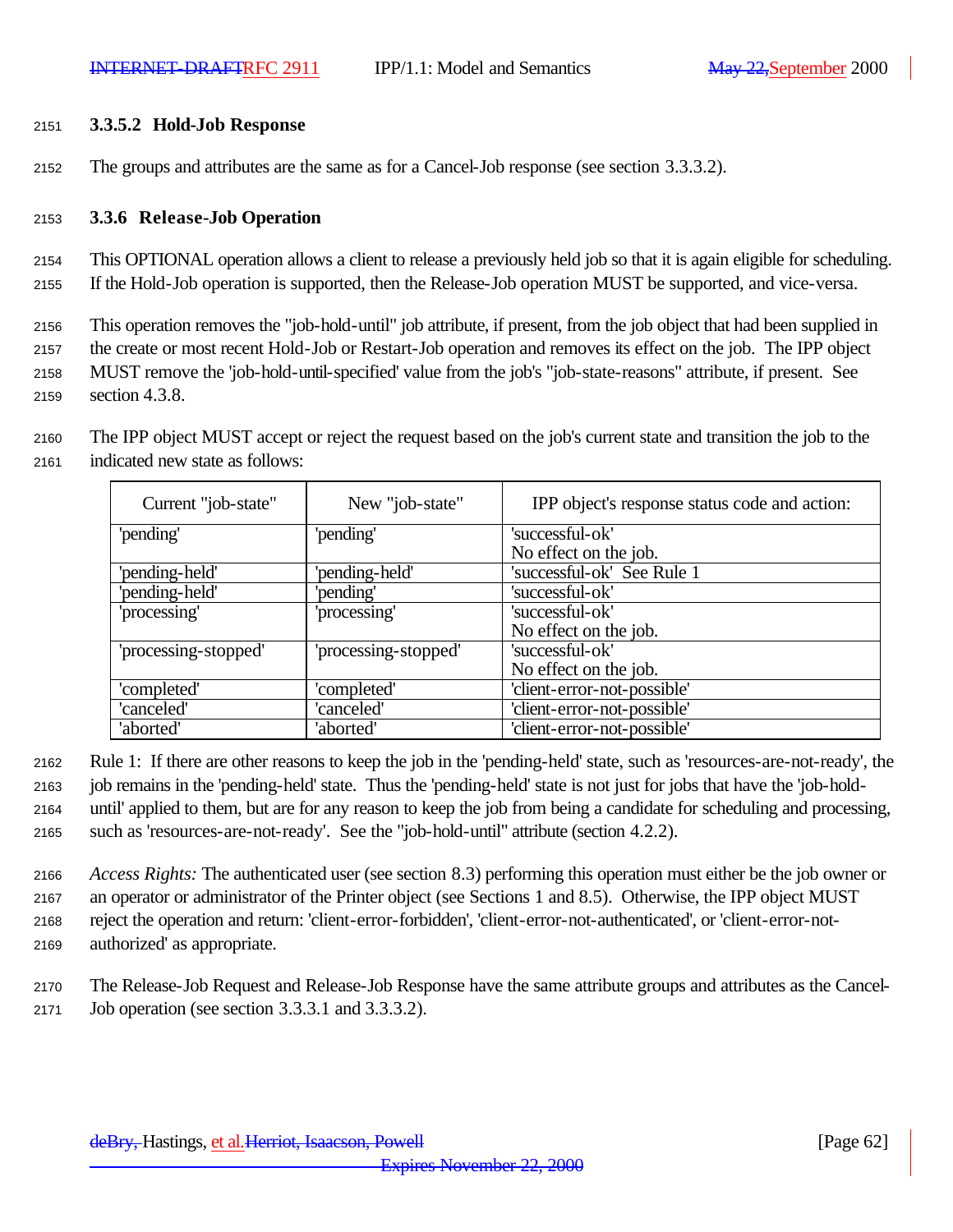#### <sup>2172</sup> **3.3.7 Restart-Job Operation**

<sup>2173</sup> This OPTIONAL operation allows a client to restart a job that is retained in the queue after processing has <sup>2174</sup> completed (see section 4.3.7.2).

 The job is moved to the 'pending' or 'pending-held' job state and restarts at the beginning on the same IPP Printer object with the same attribute values. If any of the documents in the job were passed by reference (Print-URI or Send-URI), the Printer MUST re-fetch the data, since the semantics of Restart-Job are to repeat all Job processing. The Job Description attributes that accumulate job progress, such as "job-impressions-completed", "job-media-sheets-completed", and "job-k-octets-processed", MUST be reset to 0 so that they give an accurate record of the job from its restart point. The job object MUST continue to use the same "job-uri" and "job-id" attribute values.

- <sup>2182</sup> Note: If in the future an operation is needed that does not reset the job progress attributes, then a new operation <sup>2183</sup> will be defined which makes a copy of the job, assigns a new "job-uri" and "job-id" to the copy and resets the job
- <sup>2184</sup> progress attributes in the new copy only.

<sup>2185</sup> The IPP object MUST accept or reject the request based on the job's current state, transition the job to the <sup>2186</sup> indicated new state as follows:

| Current "job-state"  | New "job-state"                 | IPP object's response status code and action: |
|----------------------|---------------------------------|-----------------------------------------------|
| 'pending'            | 'pending'                       | 'client-error-not-possible'                   |
| 'pending-held'       | 'pending-held'                  | 'client-error-not-possible'                   |
| 'processing'         | 'processing'                    | 'client-error-not-possible'                   |
| 'processing-stopped' | processing-stopped'             | 'client-error-not-possible'                   |
| 'completed'          | 'pending' or 'pending-<br>held' | 'successful-ok' - job is started over.        |
| 'completed'          | 'completed'                     | 'client-error-not-possible' - see Rule 1      |
| 'canceled'           | 'pending' or 'pending-<br>held' | 'successful-ok' - job is started over.        |
| 'canceled'           | 'canceled'                      | 'client-error-not-possible' - see Rule 1      |
| 'aborted'            | 'pending' or 'pending-<br>held' | 'successful-ok' - job is started over.        |
| 'aborted'            | 'aborted'                       | 'client-error-not-possible' - see Rule 1      |

2187

<sup>2188</sup> Rule 1: If the Job Retention Period has expired for the job in this state, then the IPP object rejects the operation. <sup>2189</sup> See section 4.3.7.2.

- <sup>2190</sup> Note: In order to prevent a user from inadvertently restarting a job in the middle, the Restart-Job request is <sup>2191</sup> rejected when the job is in the 'processing' or 'processing-stopped' states. If in the future an operation is needed to <sup>2192</sup> hold or restart jobs while in these states, it will be added as an additional operation, rather than overloading the <sup>2193</sup> Restart-Job operation, so that it is clear that the user intended that the current job not be completed.
- <sup>2194</sup> *Access Rights:* The authenticated user (see section 8.3) performing this operation must either be the job owner or <sup>2195</sup> an operator or administrator of the Printer object (see Sections 1 and 8.5). Otherwise, the IPP object MUST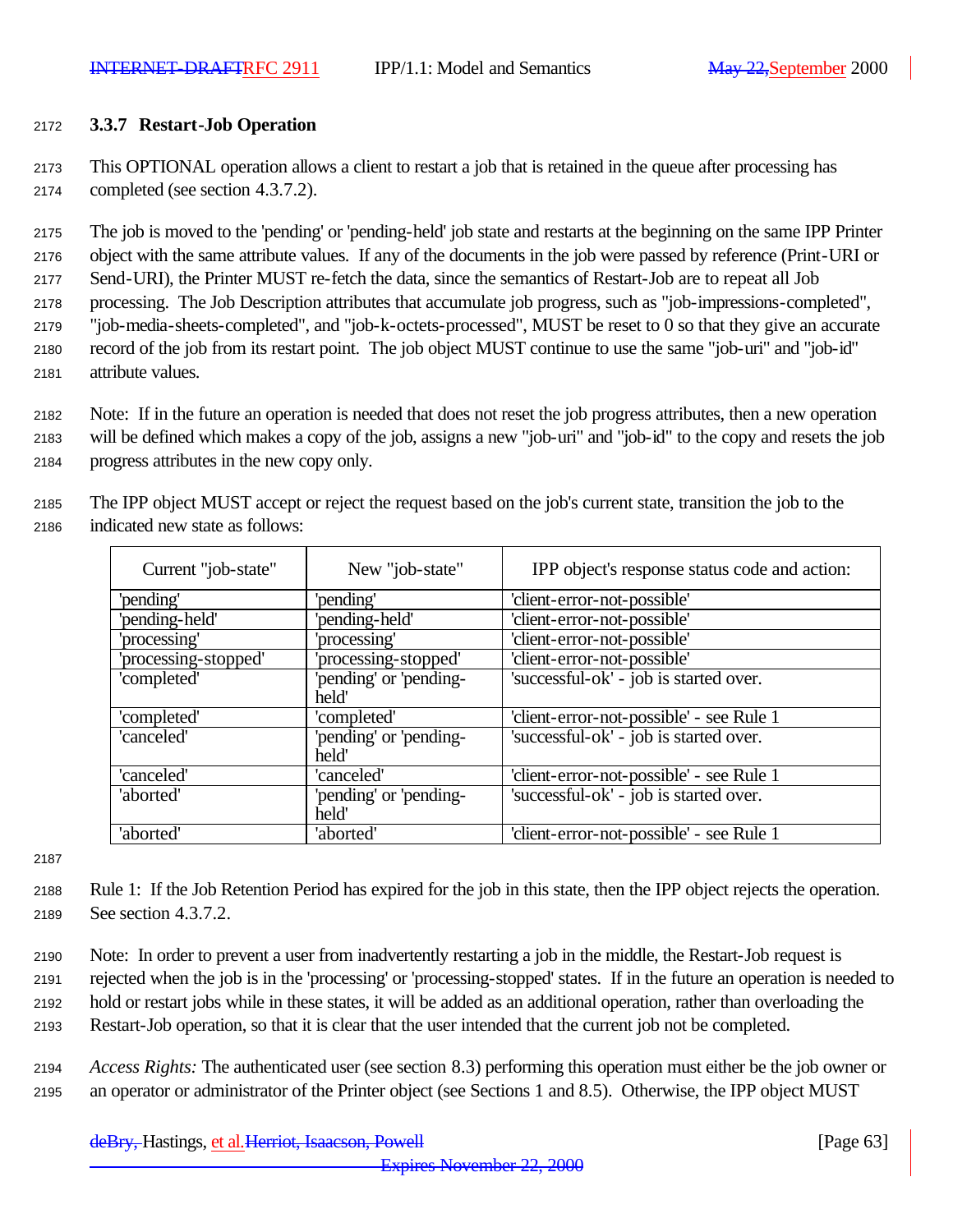reject the operation and return: 'client-error-forbidden', 'client-error-not-authenticated', or 'client-error-not-authorized' as appropriate.

#### **3.3.7.1 Restart-Job Request**

- The groups and attributes are the same as for a Cancel-Job request (see section 3.3.3.1), with the addition of the following Group 1 Operation attribute:
- "job-hold-until" (type3 keyword | name(MAX)):
- The client OPTIONALLY supplies this attribute. The IPP object MUST support this Operation attribute in a Restart-Job request, if it supports the "job-hold-until" Job Template attribute in create operations. See section 4.2.2. Otherwise, the IPP object NEED NOT support the "job-hold-until" Operation attribute in a Restart-Job request.
- If supplied and supported as specified in the Printer's "job-hold-until-supported" attribute, the IPP object copies the supplied Operation attribute to the Job object, replacing the job's previous "job-hold-until" attribute, if present, and makes the job a candidate for scheduling during the supplied named time period. See section 4.2.2.
- If supplied, but the value is not supported, the IPP object accepts the request, returns the unsupported attribute or value in the Unsupported Attributes Group according to section 3.1.7, returns the 'successful- ok-ignored-or-substituted-attributes' status code, and holds the job indefinitely until a client performs a subsequent Release-Job operation.
- If supplied, but the "job-hold-until" Operation attribute itself is not supported, the IPP object accepts the request, returns the unsupported attribute with the out-of-band 'unsupported' value in the Unsupported Attributes Group according to section 3.1.7, returns the 'successful-ok-ignored-or-substituted-attributes' status code, and restarts the job, i.e., ignores the "job-hold-until" attribute.
- If the client (1) supplies a value that specifies a time period that has already started or the 'no-hold' value (meaning don't hold the job) and (2) the IPP object supports the "job-hold-until" operation attribute and there are no other reasons to hold the job, the IPP object makes the job a candidate for processing immediately (see Section 4.2.2).
- If the client does not supply a "job-hold-until" operation attribute in the request, the IPP object removes the "job-hold-until" attribute, if present, from the job. If there are no other reasons to hold the job, the Restart-Job operation makes the job a candidate for processing immediately (see Section 4.2.2).
- **3.3.7.2 Restart-Job Response**
- The groups and attributes are the same as for a Cancel-Job response (see section 3.3.3.2).
- Note: In the future an OPTIONAL Modify-Job or Set-Job-Attributes operation may be specified that allows the client to modify other attributes before releasing the restarted job.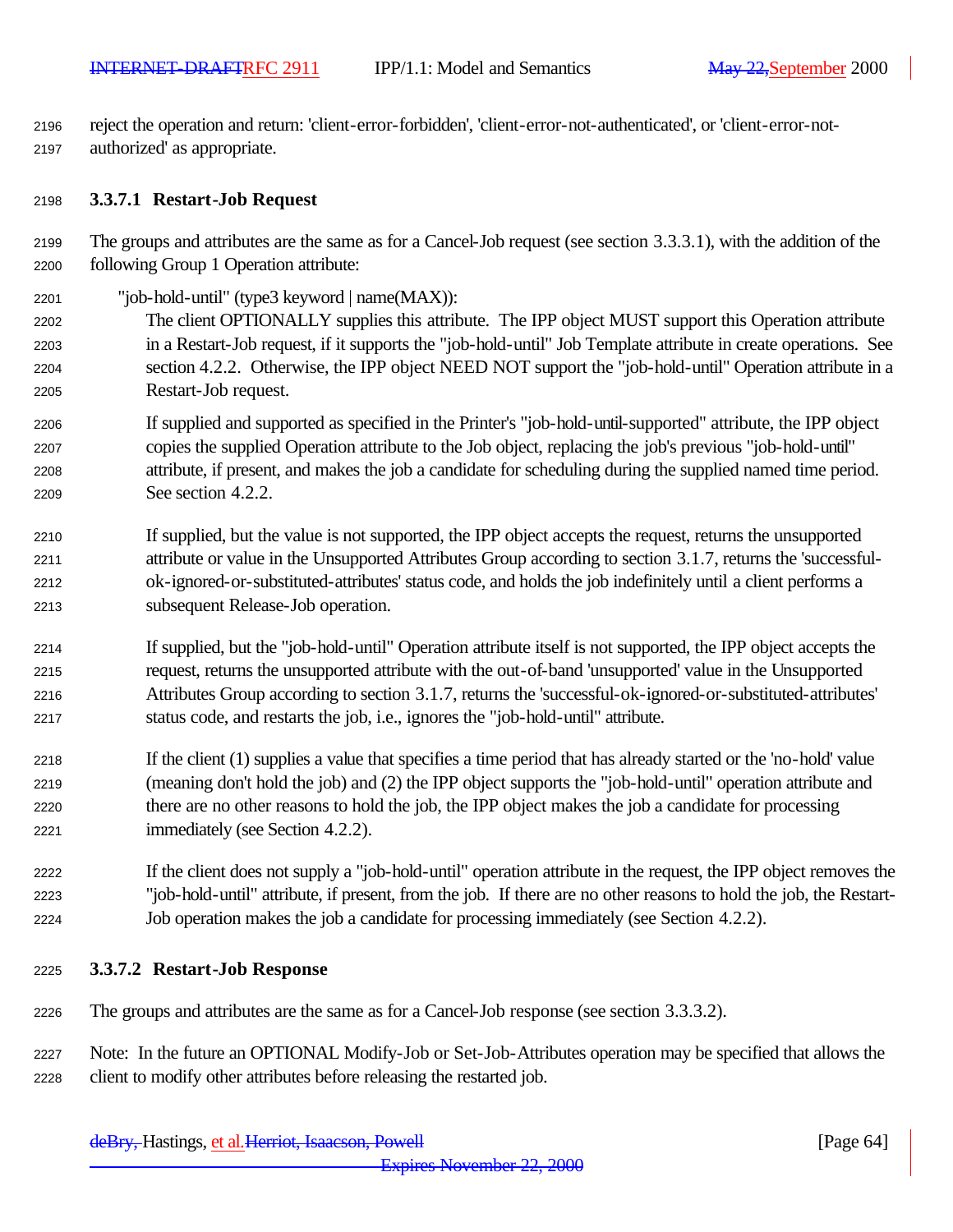# **4. Object Attributes**

 This section describes the attributes with their corresponding attribute syntaxes and values that are part of the IPP model. The sections below show the objects and their associated attributes which are included within the scope of this protocol. Many of these attributes are derived from other relevant documents:

- Document Printing Application (DPA) [ISO10175]
- RFC 1759 Printer MIB [RFC1759]

 Each attribute is uniquely identified in this document using a "keyword" (see section 12.2.1) which is the name of the attribute. The keyword is included in the section header describing that attribute.

 Note: Not only are keywords used to identify attributes, but one of the attribute syntaxes described below is "keyword" so that some attributes have keyword values. Therefore, these attributes are defined as having an attribute syntax that is a set of keywords.

## **4.1 Attribute Syntaxes**

 This section defines the basic attribute syntax types that all clients and IPP objects MUST be able to accept in responses and accept in requests, respectively. Each attribute description in sections 3 and 4 includes the name of attribute syntax(es) in the heading (in parentheses). A conforming implementation of an attribute MUST include the semantics of the attribute syntax(es) so identified. Section 6.3 describes how the protocol can be extended with new attribute syntaxes.

 The attribute syntaxes are specified in the following sub-sections, where the sub-section heading is the keyword name of the attribute syntax inside the single quotes. In operation requests and responses each attribute value MUST be represented as one of the attribute syntaxes specified in the sub-section heading for the attribute. In addition, the value of an attribute in a response (but not in a request) MAY be one of the "out-of-band" values 2250 whose special encoding rules are defined in the "Encoding and Transport" document [IPP-PRORFC2910]. Standard "out-of-band" values are:

- 'unknown': The attribute is supported by the IPP object, but the value is unknown to the IPP object for some reason.
- 'unsupported': The attribute is unsupported by the IPP object. This value MUST be returned only as the value of an attribute in the Unsupported Attributes Group.
- 'no-value': The attribute is supported by the Printer object, but the administrator has not yet configured a value.

 All attributes in a request MUST have one or more values as defined in Sections 4.2 to 4.4. Thus clients MUST NOT supply attributes with "out-of-band" values for operations defined in this document. All attributes in a response MUST have one or more values as defined in Sections 4.2 to 4.4 or a single "out-of-band" value.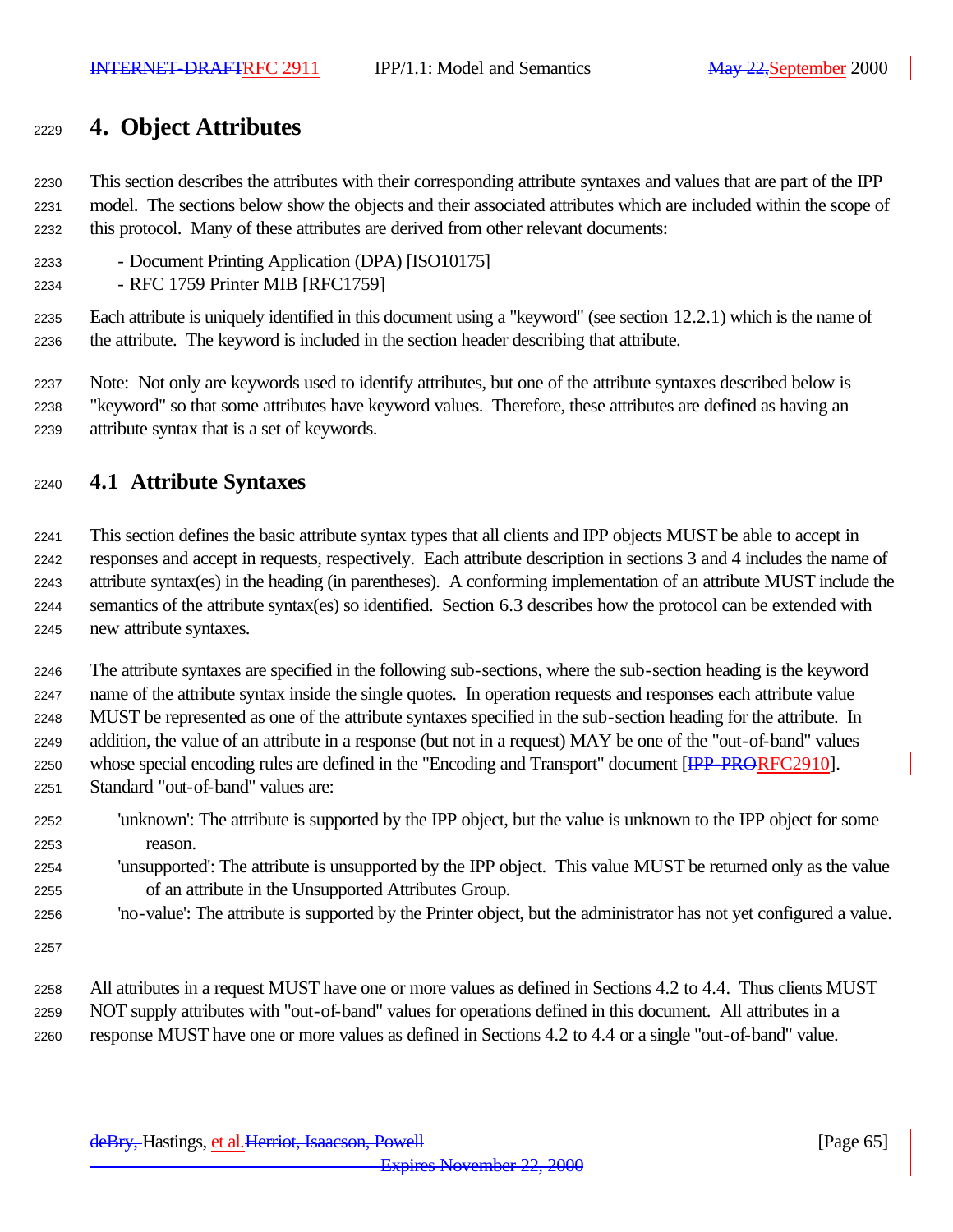Most attributes are defined to have a single attribute syntax. However, a few attributes (e.g., "job-sheet", "media", "job-hold-until") are defined to have several attribute syntaxes, depending on the value. These multiple attribute syntaxes are separated by the "|" character in the sub-section heading to indicate the choice. Since each value MUST be tagged as to its attribute syntax in the protocol, a single-valued attribute instance may have any one of its attribute syntaxes and a multi-valued attribute instance may have a mixture of its defined attribute syntaxes.

## **4.1.1 'text'**

 A text attribute is an attribute whose value is a sequence of zero or more characters encoded in a maximum of 1023 ('MAX') octets. MAX is the maximum length for each value of any text attribute. However, if an attribute will always contain values whose maximum length is much less than MAX, the definition of that attribute will include a qualifier that defines the maximum length for values of that attribute. For example: the "printer-location" attribute is specified as "printer-location (text(127))". In this case, text values for "printer-location" MUST NOT exceed 127 octets; if supplied with a longer text string via some external interface (other than the protocol),

implementations are free to truncate to this shorter length limitation.

 In this document, all text attributes are defined using the 'text' syntax. However, 'text' is used only for brevity; the formal interpretation of 'text' is: 'textWithoutLanguage | textWithLanguage'. That is, for any attribute defined in this document using the 'text' attribute syntax, all IPP objects and clients MUST support both the

- 'textWithoutLanguage' and 'textWithLanguage' attribute syntaxes. However, in actual usage and protocol
- execution, objects and clients accept and return only one of the two syntax per attribute. The syntax 'text' never appears "on-the-wire".

 Both 'textWithoutLanguage' and 'textWithLanguage' are needed to support the real world needs of interoperability between sites and systems that use different natural languages as the basis for human communication. Generally, one natural language applies to all text attributes in a given request or response. The language is indicated by the "attributes-natural-language" operation attribute defined in section 3.1.4 or "attributes-natural-language" job attribute defined in section 4.3.20, and there is no need to identify the natural language for each text string on a value-by-value basis. In these cases, the attribute syntax 'textWithoutLanguage' is used for text attributes. In other cases, the client needs to supply or the Printer object needs to return a text value in a natural language that is different from the rest of the text values in the request or response. In these cases, the client or Printer object uses the attribute syntax 'textWithLanguage' for text attributes (this is the Natural Language Override mechanism described in section 3.1.4).

 The 'textWithoutLanguage' and 'textWithLanguage' attribute syntaxes are described in more detail in the following sections.

## **4.1.1.1 'textWithoutLanguage'**

 The 'textWithoutLanguage' syntax indicates a value that is sequence of zero or more characters encoded in a maximum of 1023 (MAX) octets. Text strings are encoded using the rules of some charset. The Printer object MUST support the UTF-8 charset [RFC2279] and MAY support additional charsets to represent 'text' values,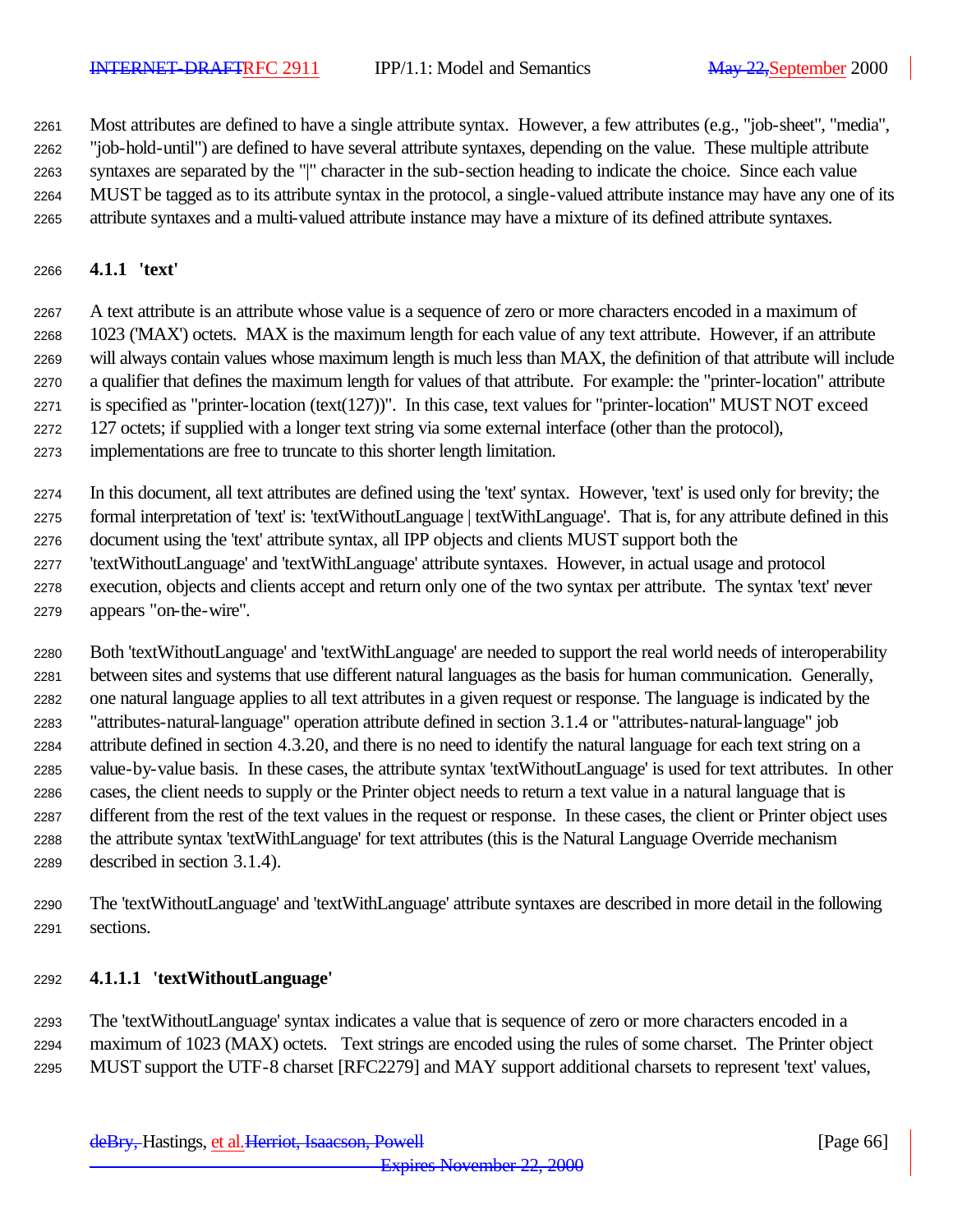provided that the charsets are registered with IANA [IANA-CS]. See Section 4.1.7 for the definition of the 'charset' attribute syntax, including restricted semantics and examples of charsets.

#### **4.1.1.2 'textWithLanguage'**

 The 'textWithLanguage' attribute syntax is a compound attribute syntax consisting of two parts: a 'textWithoutLanguage' part encoded in a maximum of 1023 (MAX) octets plus an additional 'naturalLanguage' (see section 4.1.8) part that overrides the natural language in force. The 'naturalLanguage' part explicitly identifies the natural language that applies to the text part of that value and that value alone. For any give text attribute, the 'textWithoutLanguage' part is limited to the maximum length defined for that 'text' attribute, and the 'naturalLanguage' part is always limited to 63 (additional) octets. Using the 'textWithLanguage' attribute syntax rather than the normal 'textWithoutLanguage' syntax is the so-called Natural Language Override mechanism and MUST be supported by all IPP objects and clients.

 If the attribute is multi-valued (1setOf text), then the 'textWithLanguage' attribute syntax MUST be used to explicitly specify each attribute value whose natural language needs to be overridden. Other values in a multi-valued 'text' attribute in a request or a response revert to the natural language of the operation attribute.

 In a create request, the Printer object MUST accept and store with the Job object any natural language in the "attributes-natural-language" operation attribute, whether the Printer object supports that natural language or not. Furthermore, the Printer object MUST accept and store any 'textWithLanguage' attribute value, whether the Printer object supports that natural language or not. These requirements are independent of the value of the "ipp-attribute-fidelity" operation attribute that the client MAY supply.

 Example: If the client supplies the "attributes-natural-language" operation attribute with the value: 'en' indicating English, but the value of the "job-name" attribute is in French, the client MUST use the 'textWithLanguage' attribute syntax with the following two values:

- 'fr': Natural Language Override indicating French
- 'Rapport Mensuel': the job name in French
- 

2321 See the "Encoding and Transport" document [<del>IPP-PRO</del>RFC2910] section 3.944 for the encoding of the two parts and Appendix A for a detailed example of the 'textWithLanguage' attribute syntax.

## **4.1.2 'name'**

 This syntax type is used for user-friendly strings, such as a Printer name, that, for humans, are more meaningful than identifiers. Names are never translated from one natural language to another. The 'name' attribute syntax is essentially the same as 'text', including the REQUIRED support of UTF-8 except that the sequence of characters is limited so that its encoded form MUST NOT exceed 255 (MAX) octets.

 Also like 'text', 'name' is really an abbreviated notation for either 'nameWithoutLanguage' or 'nameWithLanguage'. That is, all IPP objects and clients MUST support both the 'nameWithoutLanguage' and 'nameWithLanguage'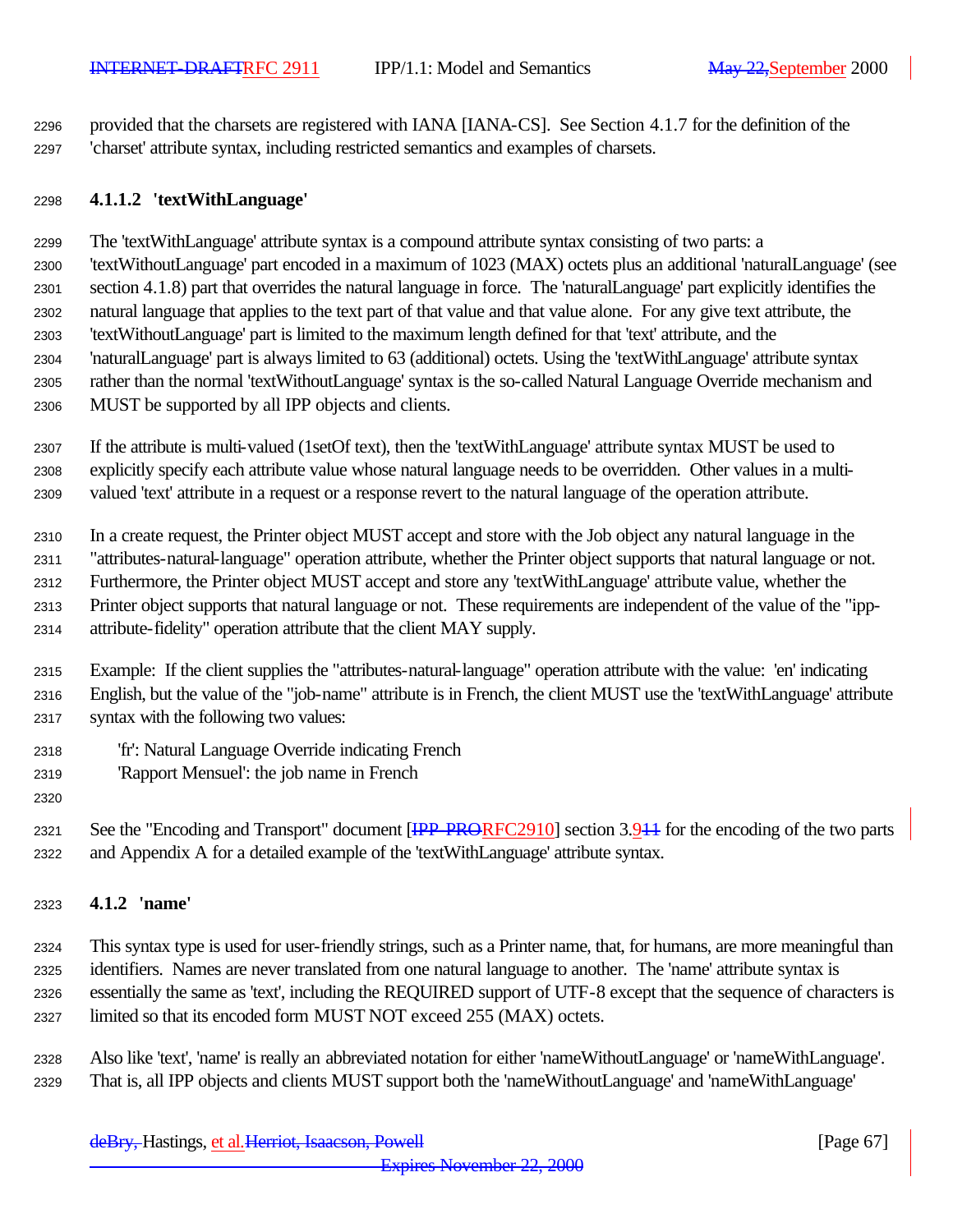attribute syntaxes. However, in actual usage and protocol execution, objects and clients accept and return only one of the two syntax per attribute. The syntax 'name' never appears "on-the-wire".

Only the 'text' and 'name' attribute syntaxes permit the Natural Language Override mechanism.

 Some attributes are defined as 'type3 keyword | name'. These attributes support values that are either type3 keywords or names. This dual-syntax mechanism enables a site administrator to extend these attributes to legally include values that are locally defined by the site administrator. Such names are not registered with IANA.

#### **4.1.2.1 'nameWithoutLanguage'**

 The nameWithoutLanguage' syntax indicates a value that is sequence of zero or more characters encoded in a maximum of 255 (MAX) octets.

#### **4.1.2.2 'nameWithLanguage'**

The 'nameWithLanguage' attribute syntax is a compound attribute syntax consisting of two parts: a

 'nameWithoutLanguage' part encoded in a maximum of 1023 (MAX) octets plus an additional 'naturalLanguage' (see section 4.1.8) part that overrides the natural language in force. The 'naturalLanguage' part explicitly identifies

 the natural language that applies to that name value and that name value alone. For any give text attribute, the 'textWithoutLanguage' part is limited to the maximum length defined for that 'text' attribute, and the

'naturalLanguage' part is always limited to 63 (additional) octets. Using the 'textWithLanguage' attribute syntax

 rather than the normal 'textWithoutLanguage' syntax is the so-called Natural Language Override mechanism and MUST be supported by all IPP objects and clients.

The 'nameWithLanguage' attribute syntax behaves the same as the 'textWithLanguage' syntax. Using the

 'textWithLanguage' attribute syntax rather than the normal 'textWithoutLanguage' syntax is the so-called Natural Language Override mechanism and MUST be supported by all IPP objects and clients. If a name is in a language that is different than the rest of the object or operation, then this 'nameWithLanguage' syntax is used rather than the generic 'nameWithoutLanguage' syntax.

 If the attribute is multi-valued (1setOf text), then the 'nameWithLanguage' attribute syntax MUST be used to explicitly specify each attribute value whose natural language needs to be overridden. Other values in a multi-valued 'name' attribute in a request or a response revert to the natural language of the operation attribute.

 In a create request, the Printer object MUST accept and store with the Job object any natural language in the "attributes-natural-language" operation attribute, whether the Printer object supports that natural language or not. Furthermore, the Printer object MUST accept and store any 'nameWithLanguage' attribute value, whether the Printer object supports that natural language or not. These requirements are independent of the value of the "ipp-attribute-fidelity" operation attribute that the client MAY supply.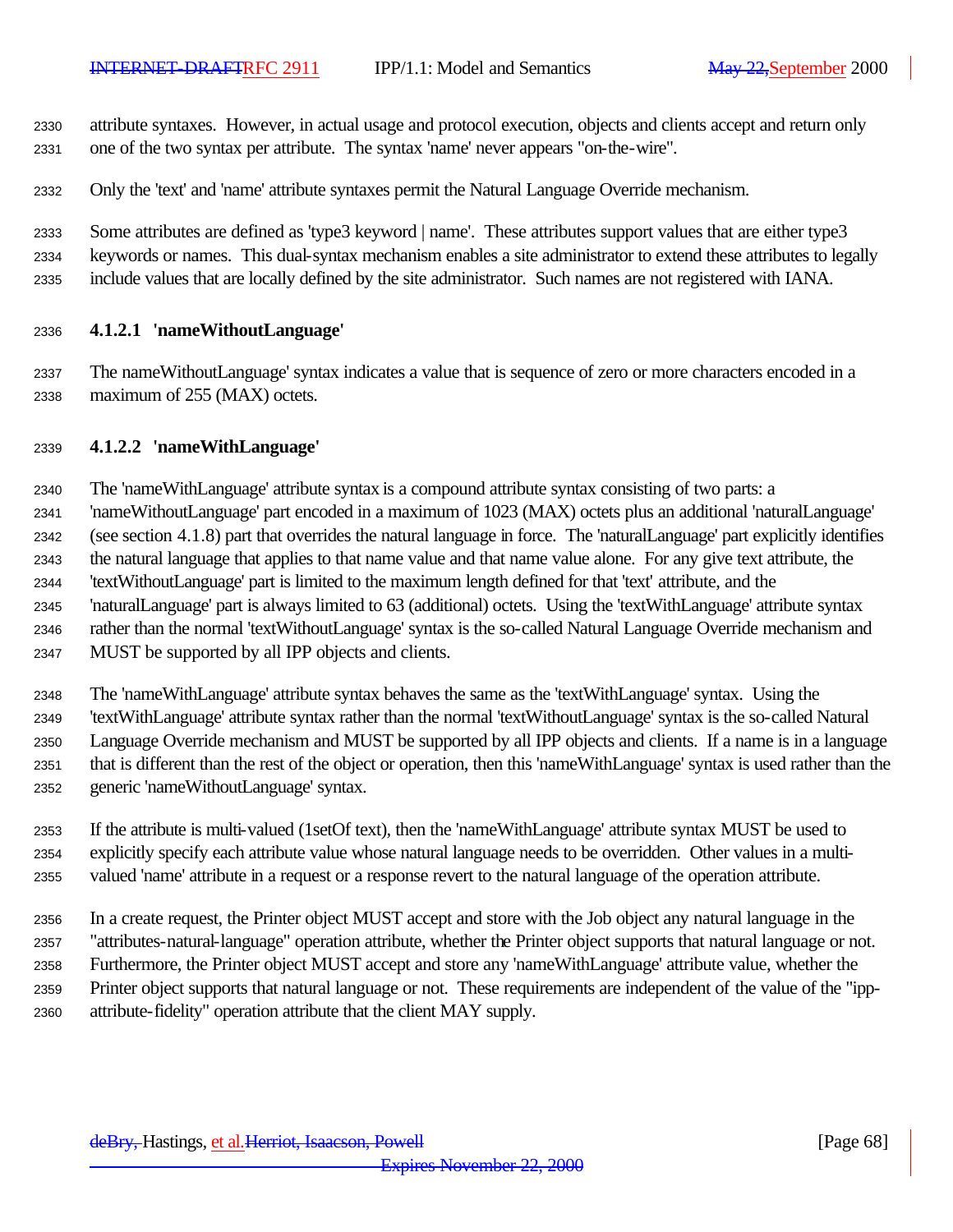Example: If the client supplies the "attributes-natural-language" operation attribute with the value: 'en' indicating

- English, but the "printer-name" attribute is in German, the client MUST use the 'nameWithLanguage' attribute syntax as follows:
- 'de': Natural Language Override indicating German
- 'Farbdrucker': the Printer name in German
- 

2367 See the "Encoding and Transport" document [<del>IPP-PRORFC2910]</del> section 3.944 for the encoding of the two parts and Appendix A for a detailed example of the 'nameWithLanguage' attribute syntax.

## **4.1.2.3 Matching 'name' attribute values**

 For purposes of matching two 'name' attribute values for equality, such as in job validation (where a client-supplied value for attribute "xxx" is checked to see if the value is among the values of the Printer object's corresponding "xxx-supported" attribute), the following match rules apply:

- 1. 'keyword' values never match 'name' values.
- 2. 'name' (nameWithoutLanguage and nameWithLanguage) values match if (1) the name parts match and
- (2) the Associated Natural-Language parts (see section 3.1.4.1) match. The matching rules are:
- a. the name parts match if the two names are identical character by character, except it is RECOMMENDED that case be ignored. For example: 'Ajax-letter-head-white' MUST match 'Ajax-letter-head-white' and SHOULD match 'ajax-letter-head-white' and 'AJAX-LETTER-HEAD-WHITE'.
- b. the Associated Natural-Language parts match if the shorter of the two meets the syntactic requirements of RFC 1766 [RFC1766] and matches byte for byte with the longer. For example, 'en' matches 'en', 'en-us' and 'en-gb', but matches neither 'fr' nor 'e'.

## **4.1.3 'keyword'**

 The 'keyword' attribute syntax is a sequence of characters, length: 1 to 255, containing only the US-ASCII [ASCII] encoded values for lowercase letters ("a" - "z"), digits ("0" - "9"), hyphen ("-"), dot ("."), and underscore ("\_"). The first character MUST be a lowercase letter. Furthermore, keywords MUST be in U.S. English.

 This syntax type is used for enumerating semantic identifiers of entities in the abstract protocol, i.e., entities identified in this document. Keywords are used as attribute names or values of attributes. Unlike 'text' and 'name' attribute values, 'keyword' values MUST NOT use the Natural Language Override mechanism, since they MUST always be US-ASCII and U.S. English.

 Keywords are for use in the protocol. A user interface will likely provide a mapping between protocol keywords and displayable user-friendly words and phrases which are localized to the natural language of the user. While the keywords specified in this document MAY be displayed to users whose natural language is U.S. English, they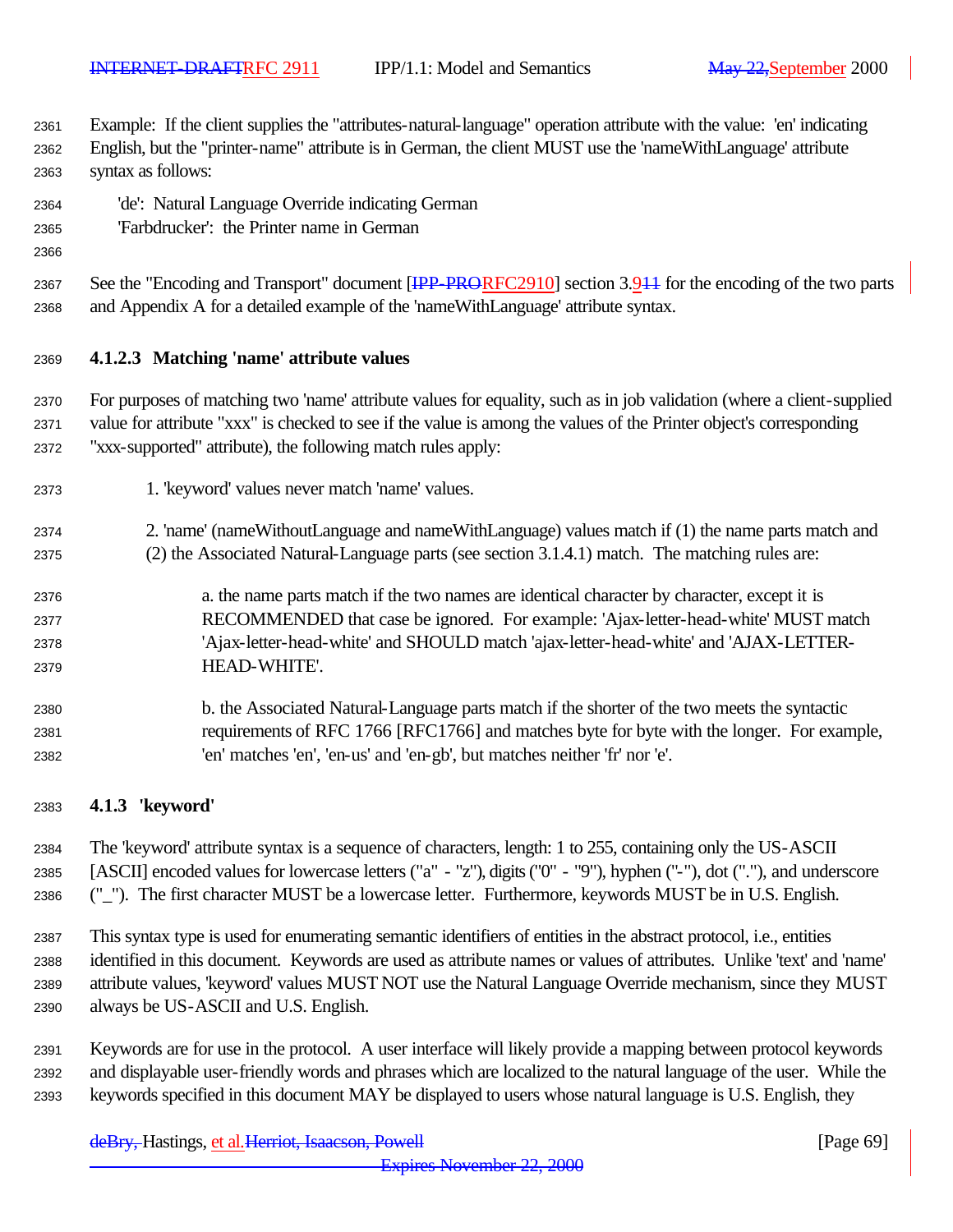MAY be mapped to other U.S. English words for U.S. English users, since the user interface is outside the scope of this document.

 In the definition for each attribute of this syntax type, the full set of defined keyword values for that attribute are listed.

 When a keyword is used to represent an attribute (its name), it MUST be unique within the full scope of all IPP objects and attributes. When a keyword is used to represent a value of an attribute, it MUST be unique just within the scope of that attribute. That is, the same keyword MUST NOT be used for two different values within the same attribute to mean two different semantic ideas. However, the same keyword MAY be used across two or more attributes, representing different semantic ideas for each attribute. Section 6.1 describes how the protocol can be extended with new keyword values. Examples of attribute name keywords:

- "job-name"
- "attributes-charset"
- 

 Note: This document uses "type1", "type2", and "type3" prefixes to the "keyword" basic syntax to indicate different levels of review for extensions (see section 6.1).

#### **4.1.4 'enum'**

2410 The 'enum' attribute syntax is an enumerated integer value that is in the range from 1 to  $2^{**}31 - 1$  (MAX). Each value has an associated 'keyword' name. In the definition for each attribute of this syntax type, the full set of possible values for that attribute are listed. This syntax type is used for attributes for which there are enum values assigned by other standards, such as SNMP MIBs. A number of attribute enum values in this document are also used for corresponding attributes in other standards [RFC1759]. This syntax type is not used for attributes to which the administrator may assign values. Section 6.1 describes how the protocol can be extended with new enum values.

 Enum values are for use in the protocol. A user interface will provide a mapping between protocol enum values and displayable user-friendly words and phrases which are localized to the natural language of the user. While the enum symbols specified in this document MAY be displayed to users whose natural language is U.S. English, they MAY be mapped to other U.S. English words for U.S. English users, since the user interface is outside the scope of this document.

 Note: SNMP MIBs use '2' for 'unknown' which corresponds to the IPP "out-of-band" value 'unknown'. See the description of the "out-of-band" values at the beginning of Section 4.1. Therefore, attributes of type 'enum' start at '3'.

 Note: This document uses "type1", "type2", and "type3" prefixes to the "enum" basic syntax to indicate different levels of review for extensions (see section 6.1).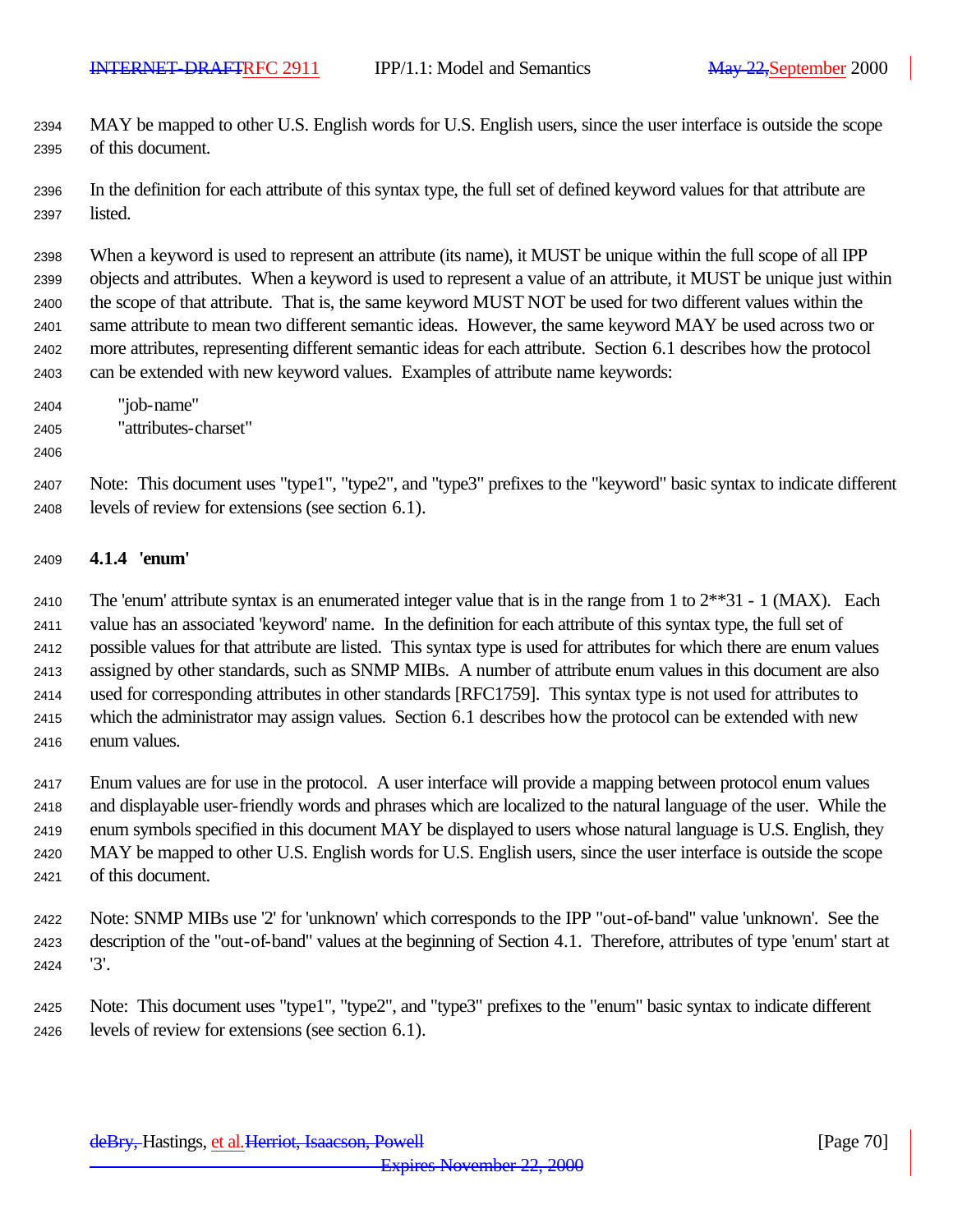## **4.1.5 'uri'**

The 'uri' attribute syntax is any valid Uniform Resource Identifier or URI [RFC2396]. Most often, URIs are simply

Uniform Resource Locators or URLs. The maximum length of URIs used as values of IPP attributes is 1023

octets. Although most other IPP attribute syntax types allow for only lower-cased values, this attribute syntax type

- conforms to the case-sensitive and case-insensitive rules specified in [RFC2396]. See also [IPP-IIG] for a
- discussion of case in URIs.

## **4.1.6 'uriScheme'**

 The 'uriScheme' attribute syntax is a sequence of characters representing a URI scheme according to RFC 2396 [RFC2396]. Though RFC 2396 requires that the values be case-insensitive, IPP requires all lower case values in IPP attributes to simplify comparing by IPP clients and Printer objects.

- Standard values for this syntax type are the following keywords:
- 'ipp': for IPP schemed URIs (e.g., "ipp:...") 'http': for HTTP schemed URIs (e.g., "http:...") 'https': for use with HTTPS schemed URIs (e.g., "https:...") (not on IETF standards track) 'ftp': for FTP schemed URIs (e.g., "ftp:...") 'mailto': for SMTP schemed URIs (e.g., "mailto:...") 'file': for file schemed URIs (e.g., "file:...")
- A Printer object MAY support any URI 'scheme' that has been registered with IANA [IANA-MT]. The maximum length of URI 'scheme' values used to represent IPP attribute values is 63 octets.

## **4.1.7 'charset'**

 The 'charset' attribute syntax is a standard identifier for a charset. A charset is a coded character set and encoding scheme. Charsets are used for labeling certain document contents and 'text' and 'name' attribute values. The syntax and semantics of this attribute syntax are specified in RFC 2046 [RFC2046] and contained in the IANA character-set Registry [IANA-CS] according to the IANA procedures [RFC2278]. Though RFC 2046 requires 2452 that the values be case-insensitive US-ASCII [ASCII], IPP requires all lower case values in IPP attributes to simplify comparing by IPP clients and Printer objects. When a character-set in the IANA registry has more than one name (alias), the name labeled as "(preferred MIME name)", if present, MUST be used.

- The maximum length of 'charset' values used to represent IPP attribute values is 63 octets.
- Some examples are:
- 'utf-8': ISO 10646 Universal Multiple-Octet Coded Character Set (UCS) represented as the UTF-8 [RFC2279] transfer encoding scheme in which US-ASCII [ASCII] is a subset charset.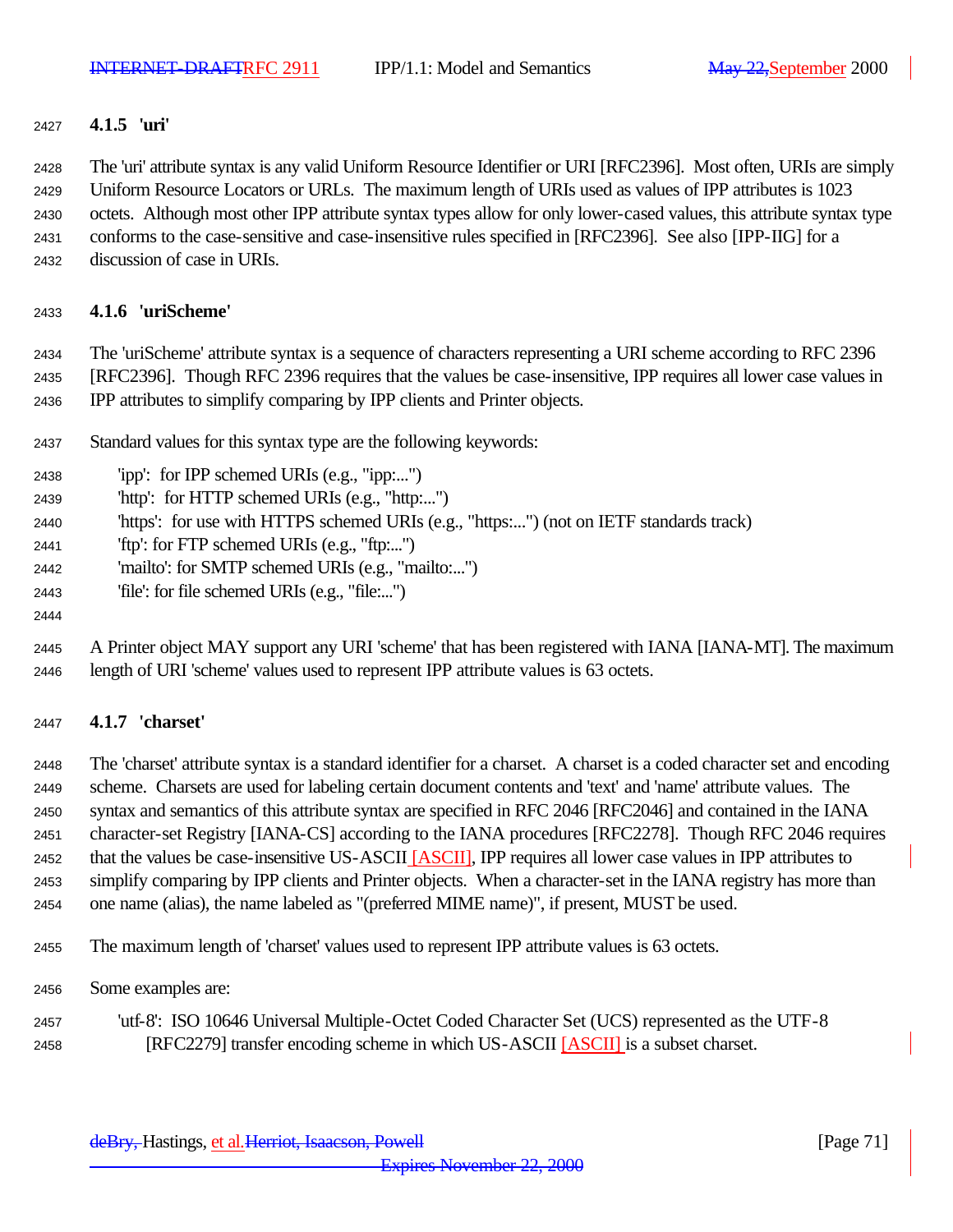- 'us-ascii': 7-bit American Standard Code for Information Interchange (ASCII), ANSI X3.4-1986 [ASCII]. That standard defines US-ASCII, but RFC 2045 [RFC2045] eliminates most of the control characters from conformant usage in MIME and IPP.
- 'iso-8859-1': 8-bit One-Byte Coded Character Set, Latin Alphabet Nr 1 [ISO8859-1]. That standard defines a coded character set that is used by Latin languages in the Western Hemisphere and Western Europe. US-ASCII is a subset charset.
- 

 Some attribute descriptions MAY place additional requirements on charset values that may be used, such as REQUIRED values that MUST be supported or additional restrictions, such as requiring that the charset have US-ASCII as a subset charset.

## **4.1.8 'naturalLanguage'**

The 'naturalLanguage' attribute syntax is a standard identifier for a natural language and optionally a country. The

values for this syntax type are defined by RFC 1766 [RFC1766]. Though RFC 1766 requires that the values be

case-insensitive US-ASCII, IPP requires all lower case to simplify comparing by IPP clients and Printer objects.

- Examples include:
- 'en': for English
- 'en-us': for US English
- 'fr': for French
- 'de': for German

#### 

The maximum length of 'naturalLanguage' values used to represent IPP attribute values is 63 octets.

#### **4.1.9 'mimeMediaType'**

 The 'mimeMediaType' attribute syntax is the Internet Media Type (sometimes called MIME type) as defined by RFC 2046 [RFC2046] and registered according to the procedures of RFC 2048 [RFC2048] for identifying a document format. The value MAY include a charset, or other, parameter, depending on the specification of the Media Type in the IANA Registry [IANA-MT]. Although most other IPP syntax types allow for only lower-cased values, this syntax type allows for mixed-case values which are case-insensitive.

- Examples are:
- 'text/html': An HTML document 'text/plain': A plain text document in US-ASCII (RFC 2046 indicates that in the absence of the charset parameter MUST mean US-ASCII rather than simply unspecified) [RFC2046]. 2490 'text/plain; charset=US-ASCII': A plain text document in US-ASCII  $[52, 56]$ . 'text/plain; charset=ISO-8859-1': A plain text document in ISO 8859-1 (Latin 1) [ISO8859-1]. 'text/plain; charset=utf-8': A plain text document in ISO 10646 represented as UTF-8 [RFC2279] 'application/postscript': A PostScript document [RFC2046]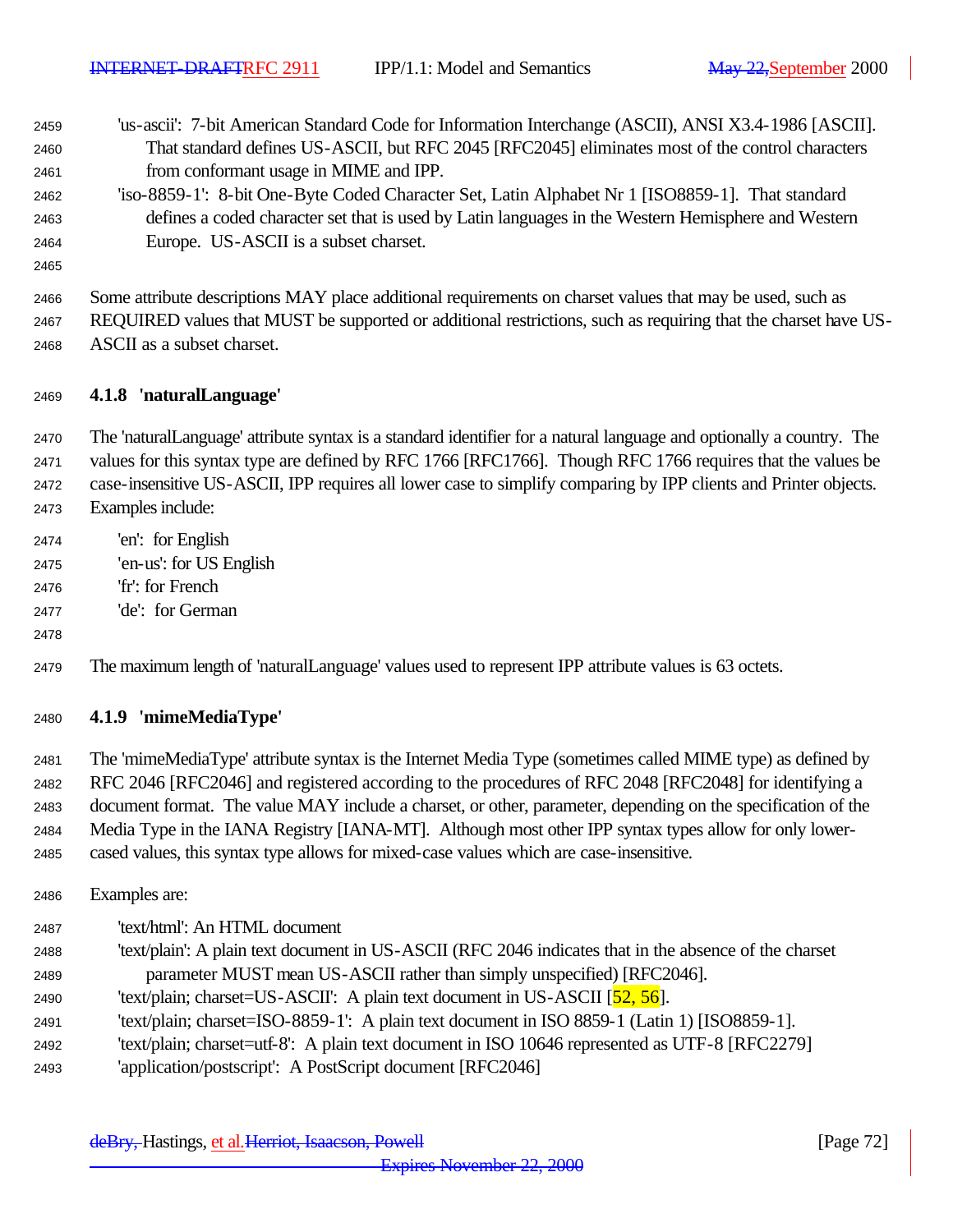| 2494          | 'application/vnd.hp-PCL': A PCL document [IANA-MT] (charset escape sequence embedded in the                                                                                                                                            |
|---------------|----------------------------------------------------------------------------------------------------------------------------------------------------------------------------------------------------------------------------------------|
| 2495          | document data)                                                                                                                                                                                                                         |
| 2496          | 'application/pdf': Portable Document Format - see IANA MIME Media Type registry                                                                                                                                                        |
| 2497          | 'application/octet-stream': Auto-sense - see section 4.1.9.1                                                                                                                                                                           |
| 2498          | The maximum length of a 'mimeMediaType' value to represent IPP attribute values is 255 octets.                                                                                                                                         |
| 2499          | 4.1.9.1 Application/octet-stream -- Auto-Sensing the document format                                                                                                                                                                   |
| 2500<br>0.001 | One special type is 'application/octet-stream'. If the Printer object supports this value, the Printer object MUST be<br>copela of outo conging the formet of the document dete using on implementation dependent method that exemines |

 capable of auto-sensing the format of the document data using an implementation-dependent method that examines some number of octets of the document data, either as part of the create operation and/or at document processing time. During auto-sensing, a Printer may determine that the document-data has a format that the Printer doesn't recognize. If the Printer determines this problem before returning an operation response, it rejects the request and returns the 'client-error-document-format-not-supported' status code. If the Printer determines this problem after accepting the request and returning an operation response with one of the successful status codes, the Printer adds the 'unsupported-document-format' value to the job's "job-state-reasons" attribute.

 If the Printer object's default value attribute "document-format-default" is set to 'application/octet-stream', the Printer object not only supports auto-sensing of the document format, but will depend on the result of applying its auto-sensing when the client does not supply the "document-format" attribute. If the client supplies a document format value, the Printer MUST rely on the supplied attribute, rather than trust its auto-sensing algorithm. To summarize:

- 1. If the client does not supply a document format value, the Printer MUST rely on its default value setting (which may be 'application/octet-stream' indicating an auto-sensing mechanism).
- 2. If the client supplies a value other than 'application/octet-stream', the client is supplying valid information about the format of the document data and the Printer object MUST trust the client supplied value more than the outcome of applying an automatic format detection mechanism. For example, the client may be requesting the printing of a PostScript file as a 'text/plain' document. The Printer object MUST print a text representation of the PostScript commands rather than interpret the stream of PostScript commands and print the result.
- 3. If the client supplies a value of 'application/octet-stream', the client is indicating that the Printer object MUST use its auto-sensing mechanism on the client supplied document data whether auto-sensing is the Printer object's default or not.
- 

 Note: Since the auto-sensing algorithm is probabilistic, if the client requests both auto-sensing ("document-format" set to 'application/octet-stream') and true fidelity ("ipp-attribute-fidelity" set to 'true'), the Printer object might not be able to guarantee exactly what the end user intended (the auto-sensing algorithm might mistake one document format for another), but it is able to guarantee that its auto-sensing mechanism be used.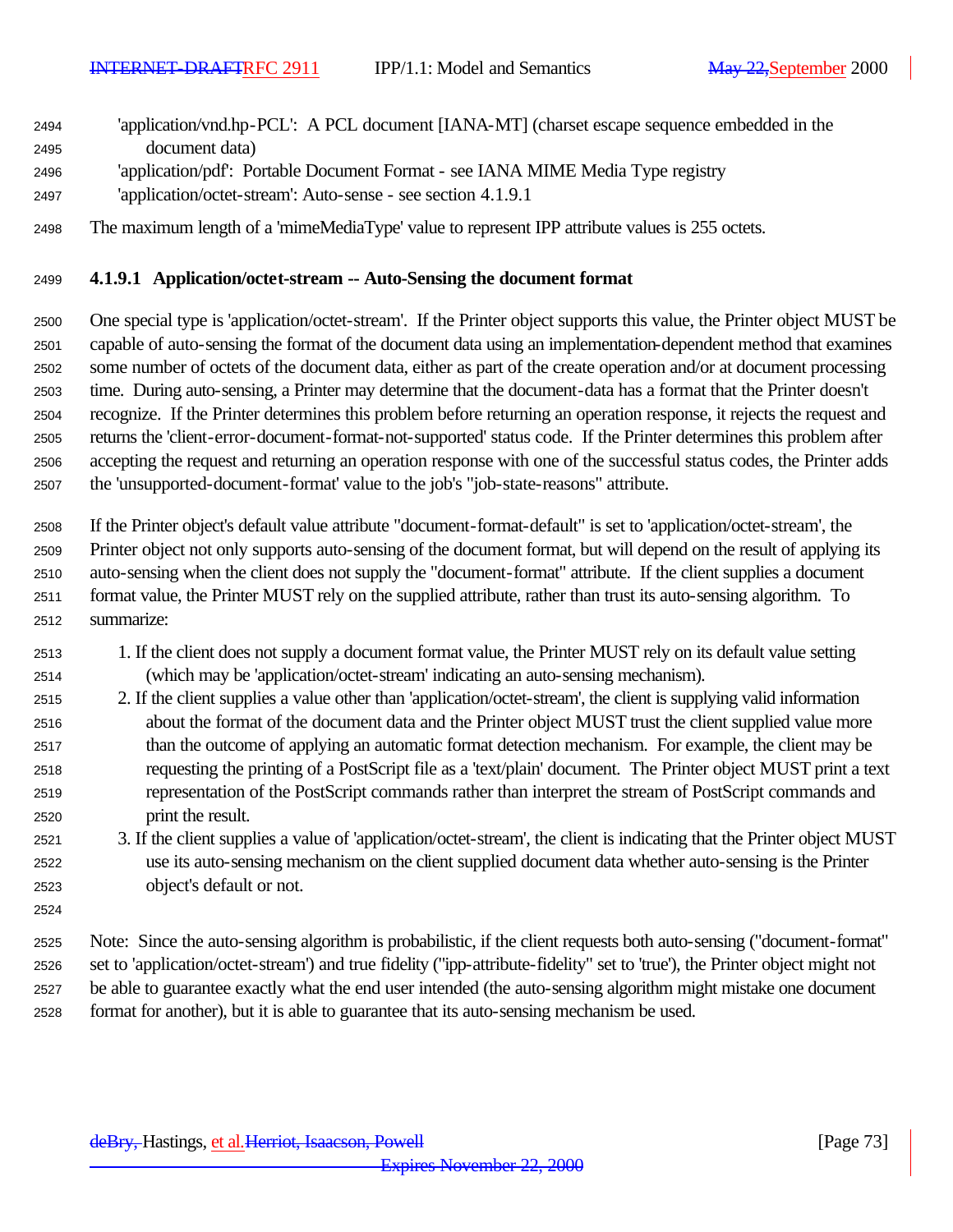When a Printer performs auto-sensing of a document in a submitted job, it is RECOMMENDED that the Printer

 indicate to the user that such auto-sensing has occurred and which document-format was auto-sensed by printing that information on the job's job-start-sheet.

# **4.1.10 'octetString'**

 The 'octetString' attribute syntax is a sequence of octets encoded in a maximum of 1023 octets which is indicated in sub-section headers using the notation: octetString(MAX). This syntax type is used for opaque data.

# **4.1.11 'boolean'**

The 'boolean' attribute syntax has only two values: 'true' and 'false'.

# **4.1.12 'integer'**

2538 The 'integer' attribute syntax is an integer value that is in the range from  $-2**31$  (MIN) to  $2**31$  - 1 (MAX). Each

 individual attribute may specify the range constraint explicitly in sub-section headers if the range is different from the full range of possible integer values. For example: job-priority (integer(1:100)) for the "job-priority" attribute.

However, the enforcement of that additional constraint is up to the IPP objects, not the protocol.

# **4.1.13 'rangeOfInteger'**

 The 'rangeOfInteger' attribute syntax is an ordered pair of integers that defines an inclusive range of integer values. The first integer specifies the lower bound and the second specifies the upper bound. If a range constraint is

specified in the header description for an attribute in this document whose attribute syntax is 'rangeOfInteger' (i.e.,

'X:Y' indicating X as a minimum value and Y as a maximum value), then the constraint applies to both integers.

# **4.1.14 'dateTime'**

 The 'dateTime' attribute syntax is a standard, fixed length, 11 octet representation of the "DateAndTime" syntax as defined in RFC 2579 [RFC2579]. RFC 2579 also identifies an 8 octet representation of a "DateAndTime" value, but IPP objects MUST use the 11 octet representation. A user interface will provide a mapping between protocol dateTime values and displayable user-friendly words or presentation values and phrases which are localized to the natural language and date format of the user, including time zone.

# **4.1.15 'resolution'**

 The 'resolution' attribute syntax specifies a two-dimensional resolution in the indicated units. It consists of 3 values: a cross feed direction resolution (positive integer value), a feed direction resolution (positive integer value), and a

- units value. The semantics of these three components are taken from the Printer MIB [RFC1759] suggested
- values. That is, the cross feed direction component resolution component is the same as the
- prtMarkerAddressabilityXFeedDir object in the Printer MIB, the feed direction component resolution component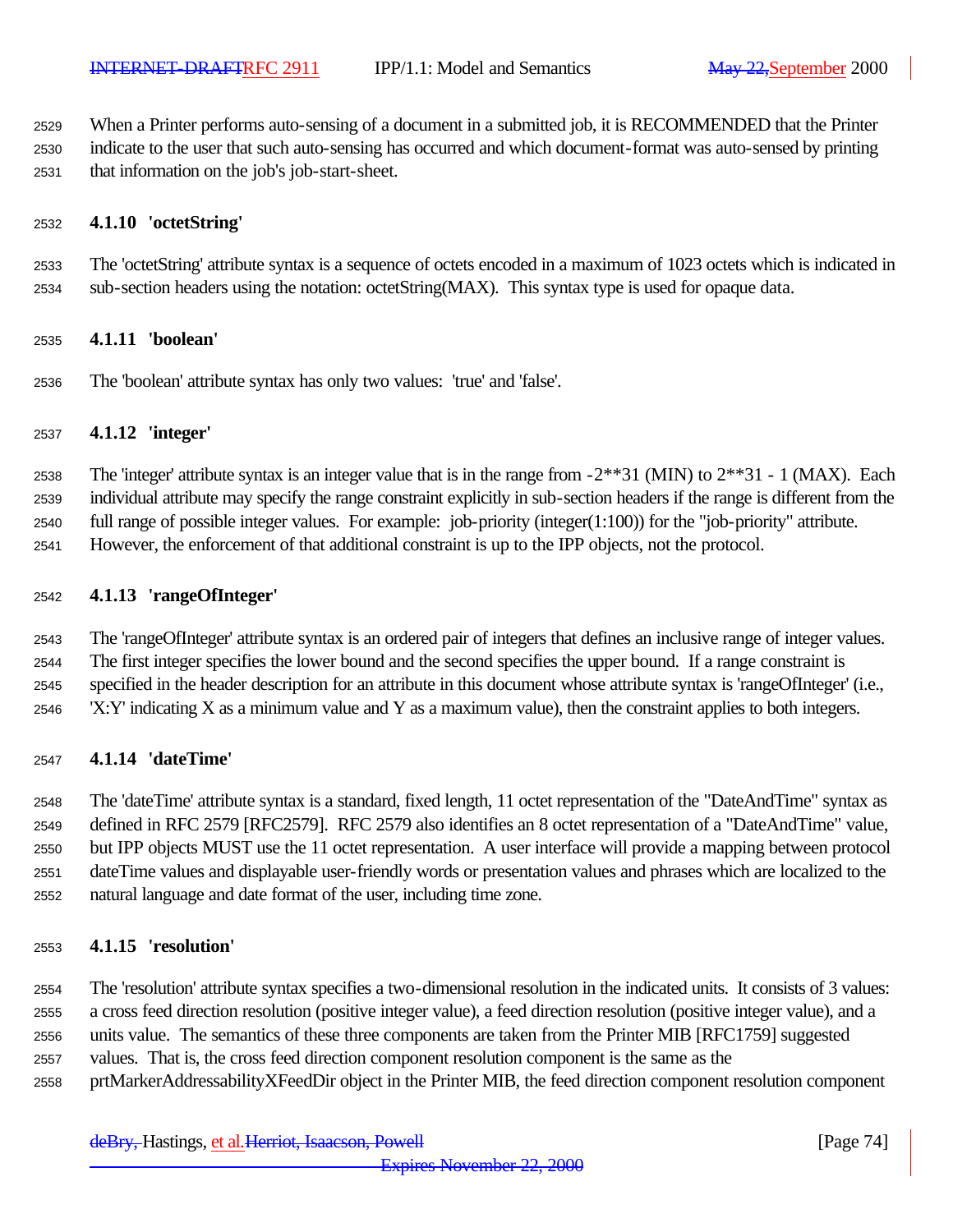is the same as the prtMarkerAddressabilityFeedDir in the Printer MIB, and the units component is the same as the prtMarkerAddressabilityUnit object in the Printer MIB (namely, '3' indicates dots per inch and '4' indicates dots per centimeter). All three values MUST be present even if the first two values are the same. Example: '300', '600', '3' indicates a 300 dpi cross-feed direction resolution, a 600 dpi feed direction resolution, since a '3'

indicates dots per inch (dpi).

# **4.1.16 '1setOf X'**

 The '1setOf X' attribute syntax is 1 or more values of attribute syntax type X. This syntax type is used for multi- valued attributes. The syntax type is called '1setOf' rather than just 'setOf' as a reminder that the set of values MUST NOT be empty (i.e., a set of size 0). Sets are normally unordered. However each attribute description of this type may specify that the values MUST be in a certain order for that attribute.

# **4.2 Job Template Attributes**

 Job Template attributes describe job processing behavior. Support for Job Template attributes by a Printer object is OPTIONAL (see section 12.2.3 for a description of support for OPTIONAL attributes). Also, clients

OPTIONALLY supply Job Template attributes in create requests.

Job Template attributes conform to the following rules. For each Job Template attribute called "xxx":

 1. If the Printer object supports "xxx" then it MUST support both a "xxx-default" attribute (unless there is a "No" in the table below) and a "xxx-supported" attribute. If the Printer object doesn't support "xxx", then it MUST support neither an "xxx-default" attribute nor an "xxx-supported" attribute, and it MUST treat an attribute "xxx" supplied by a client as unsupported. An attribute "xxx" may be supported for some document formats and not supported for other document formats. For example, it is expected that a Printer object would only support "orientation-requested" for some document formats (such as 'text/plain' or 'text/html') but not others (such as 'application/postscript').

- 2. "xxx" is OPTIONALLY supplied by the client in a create request. If "xxx" is supplied, the client is indicating a desired job processing behavior for this Job. When "xxx" is not supplied, the client is indicating that the Printer object apply its default job processing behavior at job processing time if the document content does not contain an embedded instruction indicating an xxx-related behavior.
- Since an administrator MAY change the default value attribute after a Job object has been submitted but before it has been processed, the default value used by the Printer object at job processing time may be different that the default value in effect at job submission time.
- 3. The "xxx-supported" attribute is a Printer object attribute that describes which job processing behaviors are supported by that Printer object. A client can query the Printer object to find out what xxx-related behaviors are supported by inspecting the returned values of the "xxx-supported" attribute.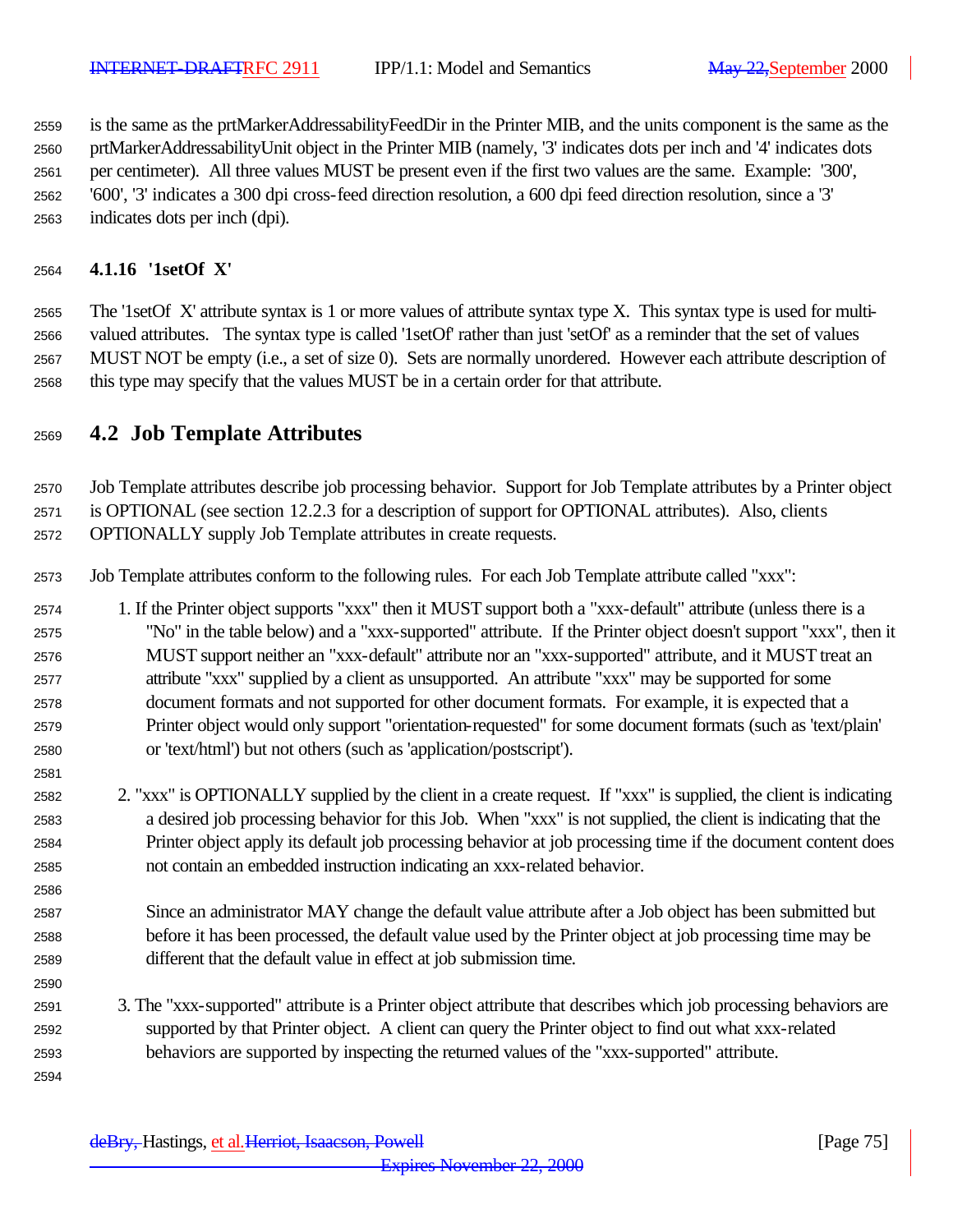Note: The "xxx" in each "xxx-supported" attribute name is singular, even though an "xxx-supported" attribute usually has more than one value, such as "job-sheet-supported", unless the "xxx" Job Template attribute is plural, such as "finishings" or "sides". In such cases the "xxx-supported" attribute names are: "finishings-supported" and "sides-supported".

 4. The "xxx-default" default value attribute describes what will be done at job processing time when no other job processing information is supplied by the client (either explicitly as an IPP attribute in the create request or implicitly as an embedded instruction within the document data).

 If an application wishes to present an end user with a list of supported values from which to choose, the application SHOULD query the Printer object for its supported value attributes. The application SHOULD also query the default value attributes. If the application then limits selectable values to only those value that are supported, the application can guarantee that the values supplied by the client in the create request all fall within the set of supported values at the Printer. When querying the Printer, the client MAY enumerate each attribute by name in the Get-Printer-Attributes Request, or the client MAY just name the "job-template" group in order to get the complete set of supported attributes (both supported and default attributes).

 The "finishings" attribute is an example of a Job Template attribute. It can take on a set of values such as 'staple', 'punch', and/or 'cover'. A client can query the Printer object for the "finishings-supported" attribute and the "finishings-default" attribute. The supported attribute contains a set of supported values. The default value attribute contains the finishing value(s) that will be used for a new Job if the client does not supply a "finishings" attribute in the create request and the document data does not contain any corresponding finishing instructions. If the client does supply the "finishings" attribute in the create request, the IPP object validates the value or values to make sure that they are a subset of the supported values identified in the Printer object's "finishings-supported" attribute. See section 3.1.7.

 The table below summarizes the names and relationships for all Job Template attributes. The first column of the table (labeled "Job Attribute") shows the name and syntax for each Job Template attribute in the Job object. These are the attributes that can optionally be supplied by the client in a create request. The last two columns (labeled "Printer: Default Value Attribute" and "Printer: Supported Values Attribute") show the name and syntax for each Job Template attribute in the Printer object (the default value attribute and the supported values attribute). A "No" in the table means the Printer MUST NOT support the attribute (that is, the attribute is simply not applicable). For brevity in the table, the 'text' and 'name' entries do not show the maximum length for each attribute.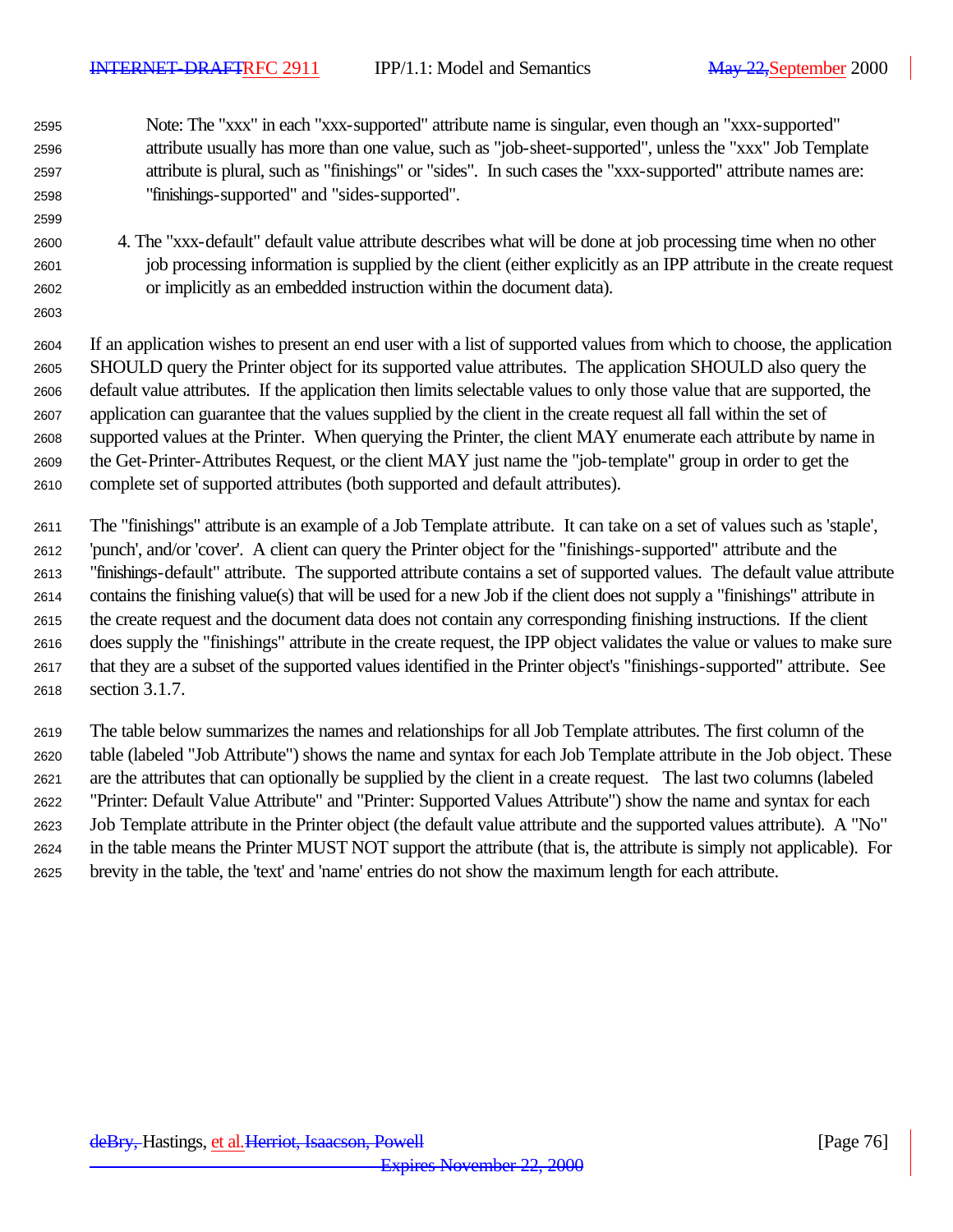$\overline{\phantom{a}}$ 

| Job Attribute<br>+=================                     | Printer: Default Value<br>Attribute<br>======             | Printer: Supported<br>Values Attribute<br>===========                                |
|---------------------------------------------------------|-----------------------------------------------------------|--------------------------------------------------------------------------------------|
| job-priority<br>(integer 1:100)                         | job-priority-default<br>(integer 1:100)                   | job-priority-supported<br>(integer 1:100)                                            |
| job-hold-until<br>(type3 keyword<br>name)               | job-hold-until-<br>default<br>(type3 keyword<br>name)     | job-hold-until-<br>supported<br>(1setOf)<br>type3 keyword  <br>name))                |
| job-sheets<br>(type3 keyword<br>name)                   | job-sheets-default<br>(type3 keyword<br>name)             | job-sheets-supported<br>(1setOf)<br>type3 keyword  <br>name))                        |
| multiple-document-<br>handling<br>(type2 keyword)       | multiple-document-<br>handling-default<br>(type2 keyword) | multiple-document-<br>handling-supported<br>(1setOf type2 keyword)                   |
| copies<br>(integer (1:MAX))                             | copies-default<br>(integer (1:MAX))                       | copies-supported<br>(rangeOfInteger<br>$(1:MAX)$ )                                   |
| finishings<br>(lsetOf type2 enum) (lsetOf type2 enum)   | finishings-default                                        | finishings-supported<br>(1setOf type2 enum)                                          |
| page-ranges<br>(1setOf<br>rangeOfInteger<br>$(1:MAX)$ ) | Νo                                                        | page-ranges-<br>supported (boolean)                                                  |
| sides<br>(type2 keyword)                                | sides-default<br>(type2 keyword)                          | sides-supported<br>(1setOf type2 keyword)                                            |
| number-up<br>(integer (1:MAX))                          | number-up-default<br>(integer (1:MAX))                    | number-up-supported<br>(1setOf (integer<br>(1:MAX)<br>rangeOfInteger<br>$(1:MAX)$ )) |
| orientation-<br>requested<br>(type2 enum)               | default<br>(type2 enum)                                   | orientation-requested- orientation-requested-<br>supported<br>(1setOf type2 enum)    |
| media<br>(type3 keyword                                 | media-default<br>(type3 keyword                           | media-supported<br>(1setOf (                                                         |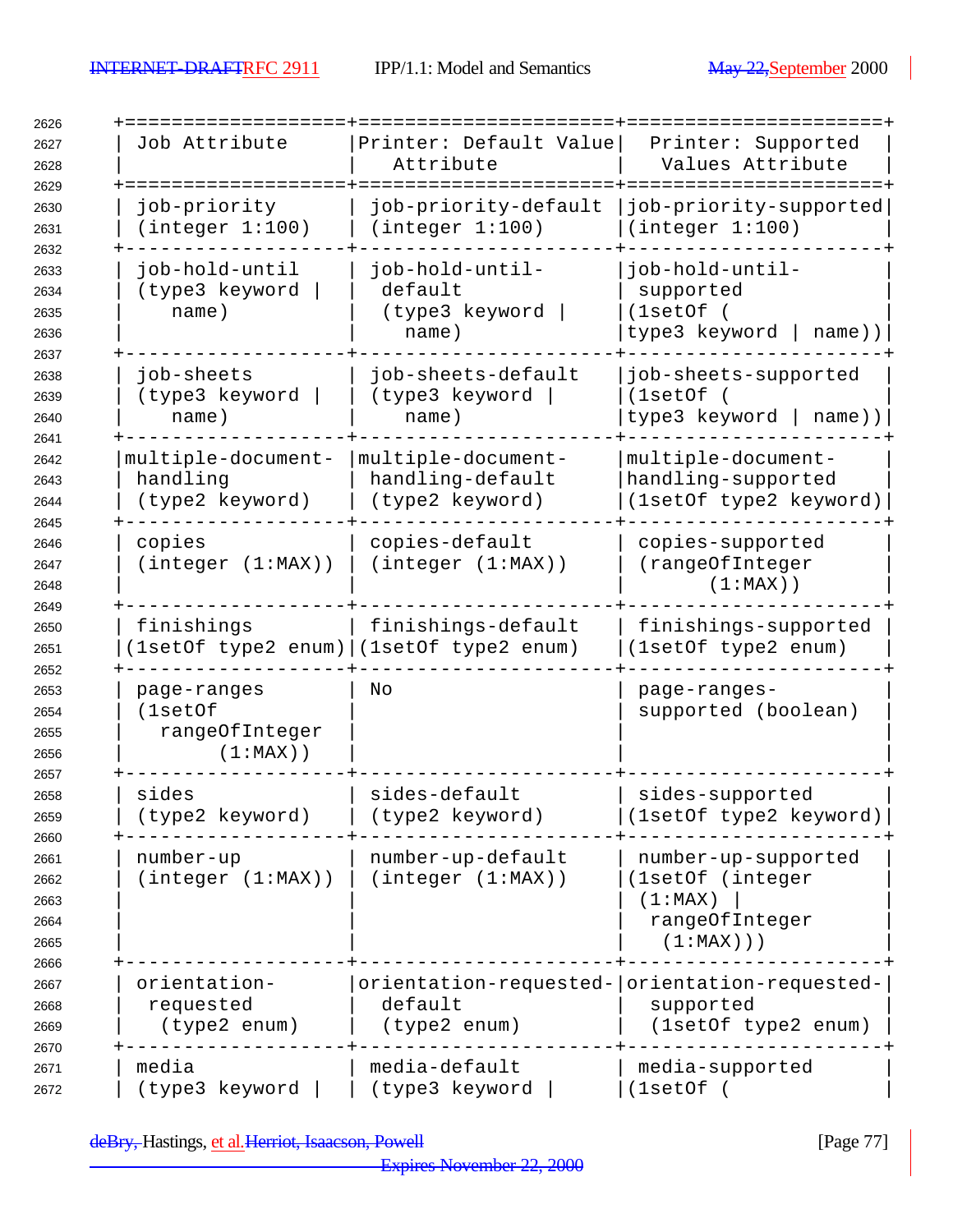| 2673 | name)              | name)                 | type3 keyword<br>name)) |
|------|--------------------|-----------------------|-------------------------|
| 2674 |                    |                       |                         |
| 2675 |                    |                       | media-ready             |
| 2676 |                    |                       | (lsetOf                 |
| 2677 |                    |                       | type3 keyword<br>name)) |
| 2678 |                    |                       |                         |
| 2679 | printer-resolution | printer-resolution-   | printer-resolution-     |
| 2680 | (resolution)       | default               | supported               |
| 2681 |                    | (resolution)          | (1setOf resolution)     |
| 2682 |                    |                       |                         |
| 2683 | print-quality      | print-quality-default | print-quality-          |
| 2684 | (type2 enum)       | (type2 enum)          | supported               |
| 2685 |                    |                       | (1setOf type2 enum)     |
| 2686 |                    |                       |                         |
| 2687 |                    |                       |                         |

# **4.2.1 job-priority (integer(1:100))**

 This attribute specifies a priority for scheduling the Job. A higher value specifies a higher priority. The value 1 indicates the lowest possible priority. The value 100 indicates the highest possible priority. Among those jobs that are ready to print, a Printer MUST print all jobs with a priority value of n before printing those with a priority value of n-1 for all n.

 If the Printer object supports this attribute, it MUST always support the full range from 1 to 100. No administrative restrictions are permitted. This way an end-user can always make full use of the entire range with any Printer object. If privileged jobs are implemented outside IPP/1.1, they MUST have priorities higher than 100, rather than restricting the range available to end-users.

 If the client does not supply this attribute and this attribute is supported by the Printer object, the Printer object MUST use the value of the Printer object's "job-priority-default" at job submission time (unlike most Job Template attributes that are used if necessary at job processing time).

 The syntax for the "job-priority-supported" is also integer(1:100). This single integer value indicates the number of priority levels supported. The Printer object MUST take the value supplied by the client and map it to the closest integer in a sequence of n integers values that are evenly distributed over the range from 1 to 100 using the formula:

- roundToNearestInt( $(100x+50)/n$ )
- where n is the value of "job-priority-supported" and x ranges from 0 through n-1.

2706 For example, if n=1 the sequence of values is 50; if n=2, the sequence of values is: 25 and 75; if n = 3, the 2707 sequence of values is:  $17, 50$  and  $83$ ; if  $n = 10$ , the sequence of values is:  $5, 15, 25, 35, 45, 55, 65, 75, 85$ , and 2708 95; if  $n = 100$ , the sequence of values is: 1, 2, 3, ... 100.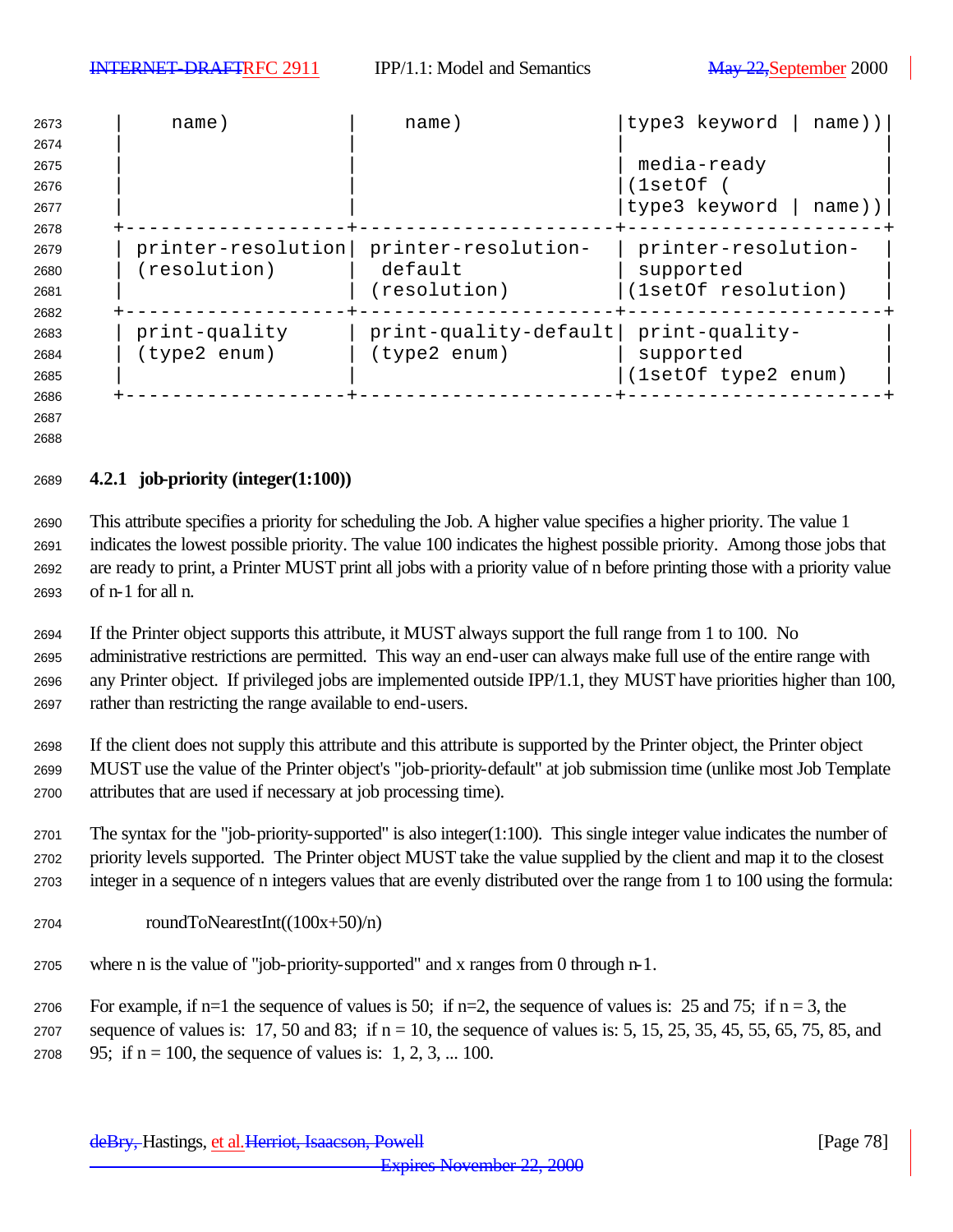If the value of the Printer object's "job-priority-supported" is 10 and the client supplies values in the range 1 to 10, the Printer object maps them to 5, in the range 11 to 20, the Printer object maps them to 15, etc.

# **4.2.2 job-hold-until (type3 keyword | name (MAX))**

- This attribute specifies the named time period during which the Job MUST become a candidate for printing.
- Standard keyword values for named time periods are:
- 'no-hold': immediately, if there are not other reasons to hold the job
- 'indefinite': the job is held indefinitely, until a client performs a Release-Job (section 3.3.6)
- 'day-time': during the day
- 'evening': evening
- 'night': night
- 'weekend': weekend
- 'second-shift': second-shift (after close of business)
- 'third-shift': third-shift (after midnight)
- 

 An administrator MUST associate allowable print times with a named time period (by means outside the scope of this IPP/1.1 document). An administrator is encouraged to pick names that suggest the type of time period. An administrator MAY define additional values using the 'name' or 'keyword' attribute syntax, depending on implementation.

 If the value of this attribute specifies a time period that is in the future, the Printer SHOULD add the 'job-hold-until- specified' value to the job's "job-state-reasons" attribute, MUST move the job to the 'pending-held' state, and MUST NOT schedule the job for printing until the specified time-period arrives.

 When the specified time period arrives, the Printer MUST remove the 'job-hold-until-specified' value from the job's "job-state-reason" attribute, if present. If there are no other job state reasons that keep the job in the 'pending-held' state, the Printer MUST consider the job as a candidate for processing by moving the job to the 'pending' state.

- If this job attribute value is the named value 'no-hold', or the specified time period has already started, the job MUST be a candidate for processing immediately.
- If the client does not supply this attribute and this attribute is supported by the Printer object, the Printer object MUST use the value of the Printer object's "job-hold-until-default" at job submission time (unlike most Job Template attributes that are used if necessary at job processing time).

# **4.2.3 job-sheets (type3 keyword | name(MAX))**

This attribute determines which job start/end sheet(s), if any, MUST be printed with a job.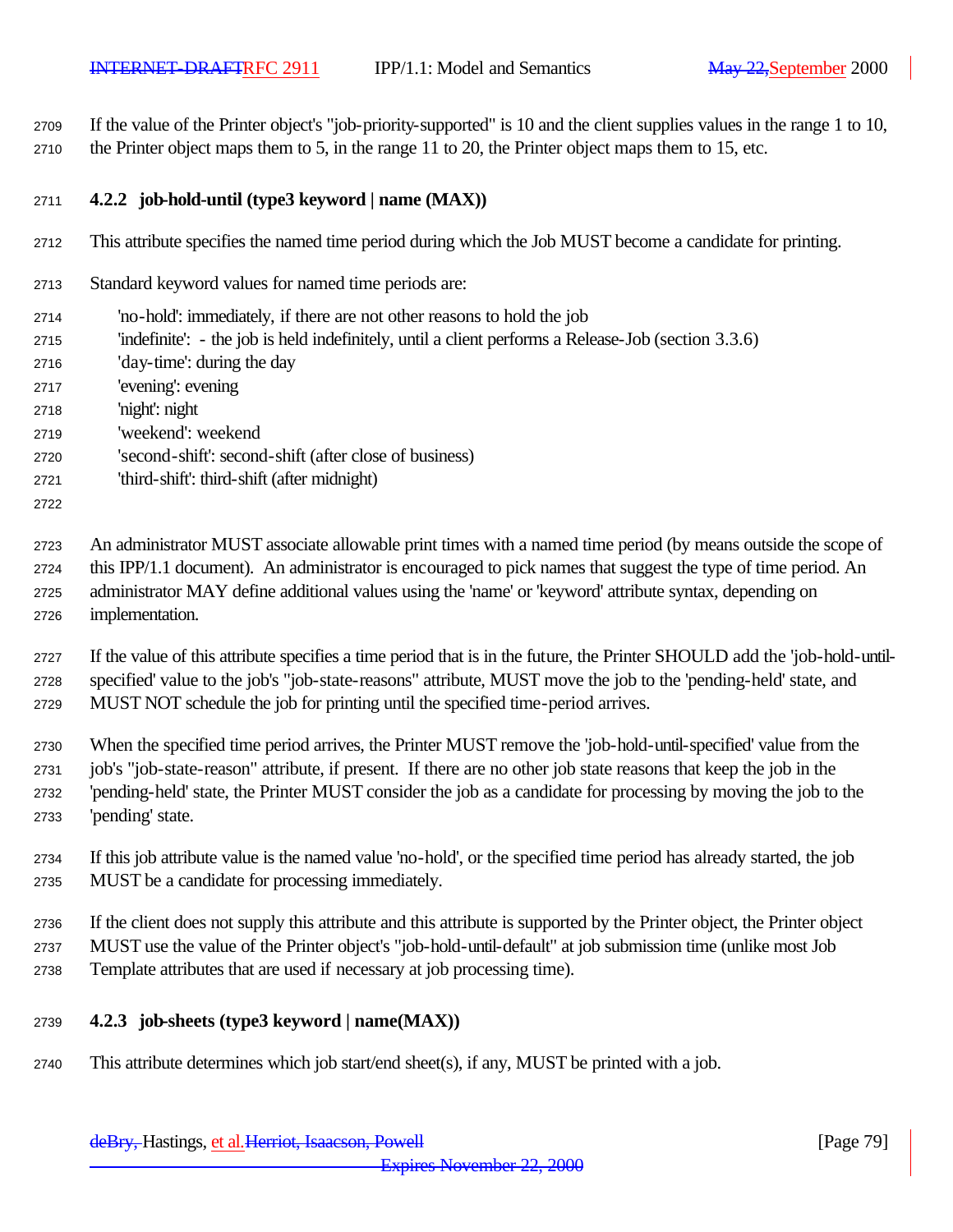Standard keyword values are: 'none': no job sheet is printed 'standard': one or more site specific standard job sheets are printed, e.g. a single start sheet or both start and end sheet is printed An administrator MAY define additional values using the 'name' or 'keyword' attribute syntax, depending on implementation.

 The effect of this attribute on jobs with multiple documents MAY be affected by the "multiple-document-handling" job attribute (section 4.2.4), depending on the job sheet semantics.

# **4.2.4 multiple-document-handling (type2 keyword)**

2751 This attribute is relevant only if a job consists of two or more documents. This attribute MUST be supported with at least one value if the Printer supports multiple documents per job (see sections 3.2.4 and 3.3.1). The attribute controls finishing operations and the placement of one or more print-stream pages into impressions and onto media sheets. When the value of the "copies" attribute exceeds 1, it also controls the order in which the copies that result from processing the documents are produced. For the purposes of this explanations, if "a" represents an instance of document data, then the result of processing the data in document "a" is a sequence of media sheets represented by 2757  $"a(*)"$ .

Standard keyword values are:

 'single-document': If a Job object has multiple documents, say, the document data is called a and b, then the result of processing all the document data (a and then b) MUST be treated as a single sequence of media sheets for finishing operations; that is, finishing would be performed on the concatenation of the sequences  $a(*)$ , b(\*). The Printer object MUST NOT force the data in each document instance to be formatted onto a new print-stream page, nor to start a new impression on a new media sheet. If more than one copy is made, the ordering of the sets of media sheets resulting from processing the document data MUST be a(\*), 2765 b(\*),  $a$ (\*),  $b$ (\*), ..., and the Printer object MUST force each copy  $(a$ (\*), $b$ (\*)) to start on a new media sheet.

 'separate-documents-uncollated-copies': If a Job object has multiple documents, say, the document data is called a and b, then the result of processing the data in each document instance MUST be treated as a 2769 single sequence of media sheets for finishing operations; that is, the sets  $a(*)$  and  $b(*)$  would each be finished separately. The Printer object MUST force each copy of the result of processing the data in a single document to start on a new media sheet. If more than one copy is made, the ordering of the sets of 2772 media sheets resulting from processing the document data MUST be  $a(*)$ ,  $a(*)$ , ...,  $b(*)$ ,  $b(*)$  ...

 'separate-documents-collated-copies': If a Job object has multiple documents, say, the document data is called a and b, then the result of processing the data in each document instance MUST be treated as a single 2775 sequence of media sheets for finishing operations; that is, the sets  $a(*)$  and  $b(*)$  would each be finished separately. The Printer object MUST force each copy of the result of processing the data in a single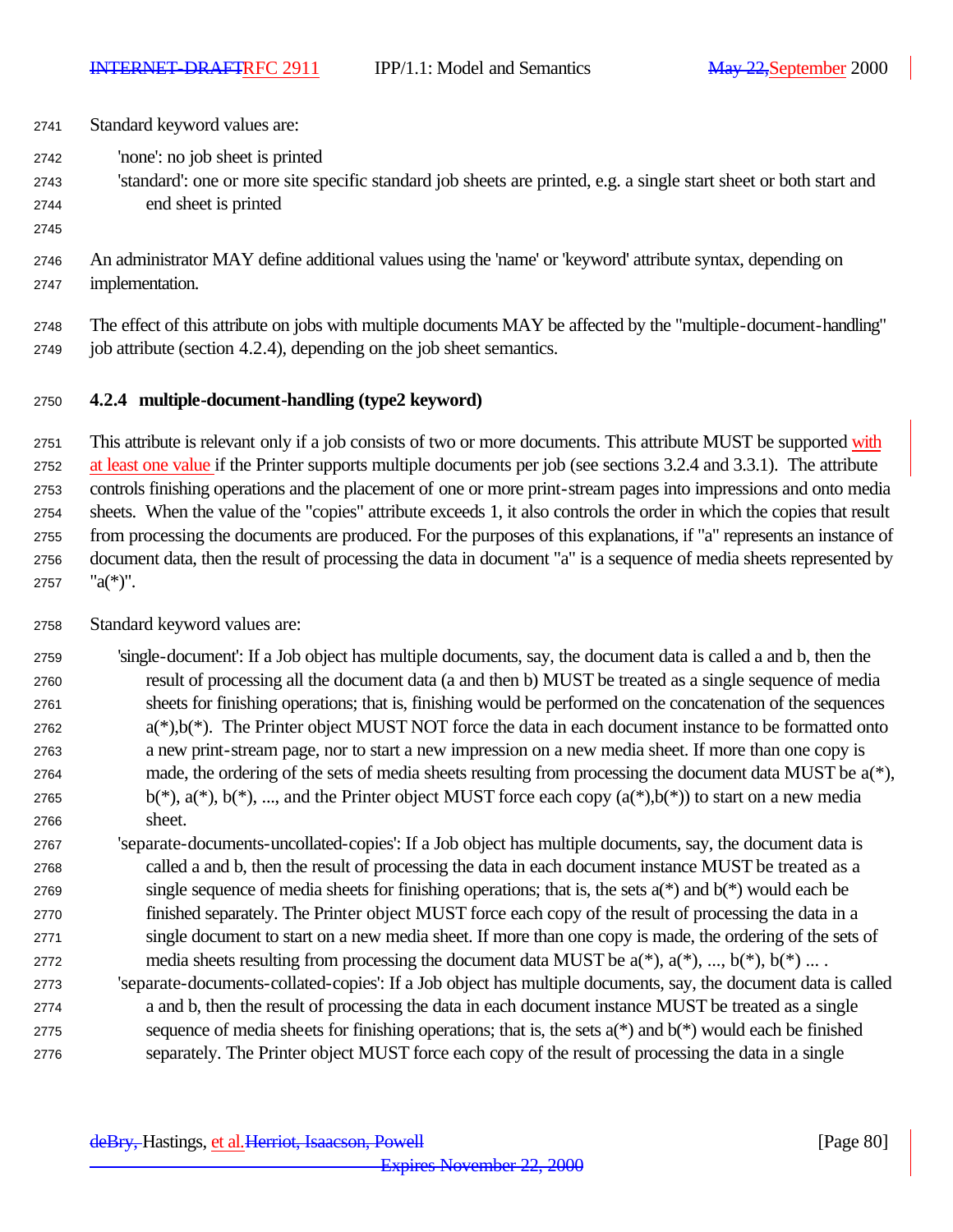document to start on a new media sheet. If more than one copy is made, the ordering of the sets of media 2778 sheets resulting from processing the document data MUST be  $a(*)$ ,  $b(*)$ ,  $a(*)$ ,  $b(*)$ , ...

- 'single-document-new-sheet': Same as 'single-document', except that the Printer object MUST ensure that the first impression of each document instance in the job is placed on a new media sheet. This value allows multiple documents to be stapled together with a single staple where each document starts on a new sheet.
- 

 The 'single-document' value is the same as 'separate-documents-collated-copies' with respect to ordering of print- stream pages, but not media sheet generation, since 'single-document' will put the first page of the next document on the back side of a sheet if an odd number of pages have been produced so far for the job, while 'separate- documents-collated-copies' always forces the next document or document copy on to a new sheet. In addition, if the "finishings" attribute specifies 'staple', then with 'single-document', documents a and b are stapled together as a single document with no regard to new sheets, with 'single-document-new-sheet', documents a and b are stapled together as a single document, but document b starts on a new sheet, but with 'separate-documents-uncollated-copies' and 'separate-documents-collated-copies', documents a and b are stapled separately.

 Note: None of these values provide means to produce uncollated sheets within a document, i.e., where multiple copies of sheet n are produced before sheet n+1 of the same document.

 The relationship of this attribute and the other attributes that control document processing is described in section 15.3.

# **4.2.5 copies (integer(1:MAX))**

This attribute specifies the number of copies to be printed.

 On many devices the supported number of collated copies will be limited by the number of physical output bins on the device, and may be different from the number of uncollated copies which can be supported.

 Note: The effect of this attribute on jobs with multiple documents is controlled by the "multiple-document-handling" job attribute (section 4.2.4) and the relationship of this attribute and the other attributes that control document processing is described in section 15.3.

# **4.2.6 finishings (1setOf type2 enum)**

 This attribute identifies the finishing operations that the Printer uses for each copy of each printed document in the Job. For Jobs with multiple documents, the "multiple-document-handling" attribute determines what constitutes a "copy" for purposes of finishing.

Standard enum values are:

Value Symbolic Name and Description

'3' 'none': Perform no finishing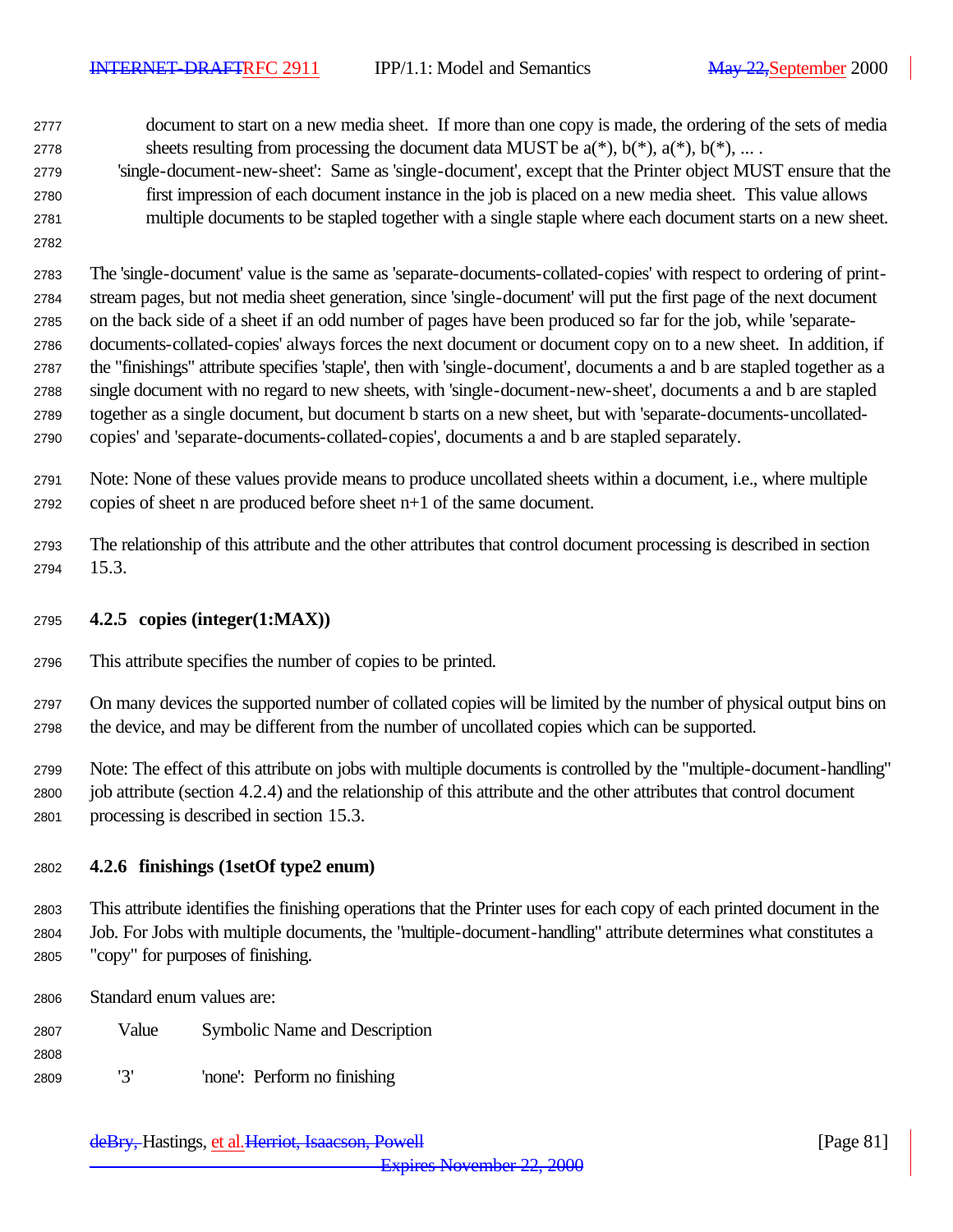$\overline{\phantom{a}}$ 

| 2810<br>2811 | '4'                   | 'staple': Bind the document(s) with one or more staples. The exact number and placement of the<br>staples is site-defined. |
|--------------|-----------------------|----------------------------------------------------------------------------------------------------------------------------|
|              | '5'                   | 'punch': This value indicates that holes are required in the finished document. The exact number                           |
| 2812<br>2813 |                       | and placement of the holes is site-defined The punch specification MAY be satisfied (in a                                  |
| 2814         |                       | site- and implementation-specific manner) either by drilling/punching, or by substituting pre-                             |
| 2815         |                       | drilled media.                                                                                                             |
| 2816         | '6'                   | 'cover': This value is specified when it is desired to select a non-printed (or pre-printed) cover for                     |
| 2817         |                       | the document. This does not supplant the specification of a printed cover (on cover stock                                  |
| 2818         |                       | medium) by the document itself.                                                                                            |
| 2819         | '7'                   | "bind": This value indicates that a binding is to be applied to the document; the type and placement                       |
| 2820         |                       | of the binding is site-defined.                                                                                            |
| 2821         |                       |                                                                                                                            |
| 2822         | '8'                   | 'saddle-stitch': Bind the document(s) with one or more staples (wire stitches) along the middle fold.                      |
| 2823         |                       | The exact number and placement of the staples and the middle fold is implementation                                        |
| 2824         |                       | and/or site-defined.                                                                                                       |
| 2825         | '9'                   | 'edge-stitch': Bind the document(s) with one or more staples (wire stitches) along one edge. The                           |
| 2826         |                       | exact number and placement of the staples is implementation and/or site-defined.                                           |
| 2827         | $'10'$ -'19'          | reserved for future generic finishing enum values.                                                                         |
| 2828         |                       | The following values are more specific; they indicate a corner or an edge as if the document were a portrait               |
| 2829         | document (see below): |                                                                                                                            |
| 2830         | '20'                  | 'staple-top-left': Bind the document(s) with one or more staples in the top left corner.                                   |
| 2831         | '21'                  | 'staple-bottom-left': Bind the document(s) with one or more staples in the bottom left corner.                             |
| 2832         | '22'                  | 'staple-top-right': Bind the document(s) with one or more staples in the top right corner.                                 |
| 2833         | '23'                  | 'staple-bottom-right': Bind the document(s) with one or more staples in the bottom right corner.                           |
| 2834         | '24'                  | 'edge-stitch-left': Bind the document(s) with one or more staples (wire stitches) along the left edge.                     |
| 2835         |                       | The exact number and placement of the staples is implementation and/or site-defined.                                       |
| 2836         | '25'                  | 'edge-stitch-top': Bind the document(s) with one or more staples (wire stitches) along the top                             |
| 2837         |                       | edge. The exact number and placement of the staples is implementation and/or site-                                         |
| 2838         |                       | defined.                                                                                                                   |
| 2839         | '26'                  | 'edge-stitch-right': Bind the document(s) with one or more staples (wire stitches) along the right                         |
| 2840         |                       | edge. The exact number and placement of the staples is implementation and/or site-                                         |
| 2841         |                       | defined.                                                                                                                   |
| 2842         | '27'                  | 'edge-stitch-bottom': Bind the document(s) with one or more staples (wire stitches) along the                              |
| 2843         |                       | bottom edge. The exact number and placement of the staples is implementation and/or                                        |
| 2844         |                       | site-defined.                                                                                                              |
| 2845         | '28'                  | 'staple-dual-left': Bind the document(s) with two staples (wire stitches) along the left edge                              |
| 2846         |                       | assuming a portrait document (see above).                                                                                  |
| 2847         | '29'                  | 'staple-dual-top': Bind the document(s) with two staples (wire stitches) along the top edge                                |
| 2848         |                       | assuming a portrait document (see above).                                                                                  |
| 2849         | '30'                  | 'staple-dual-right': Bind the document(s) with two staples (wire stitches) along the right edge                            |
| 2850         |                       | assuming a portrait document (see above).                                                                                  |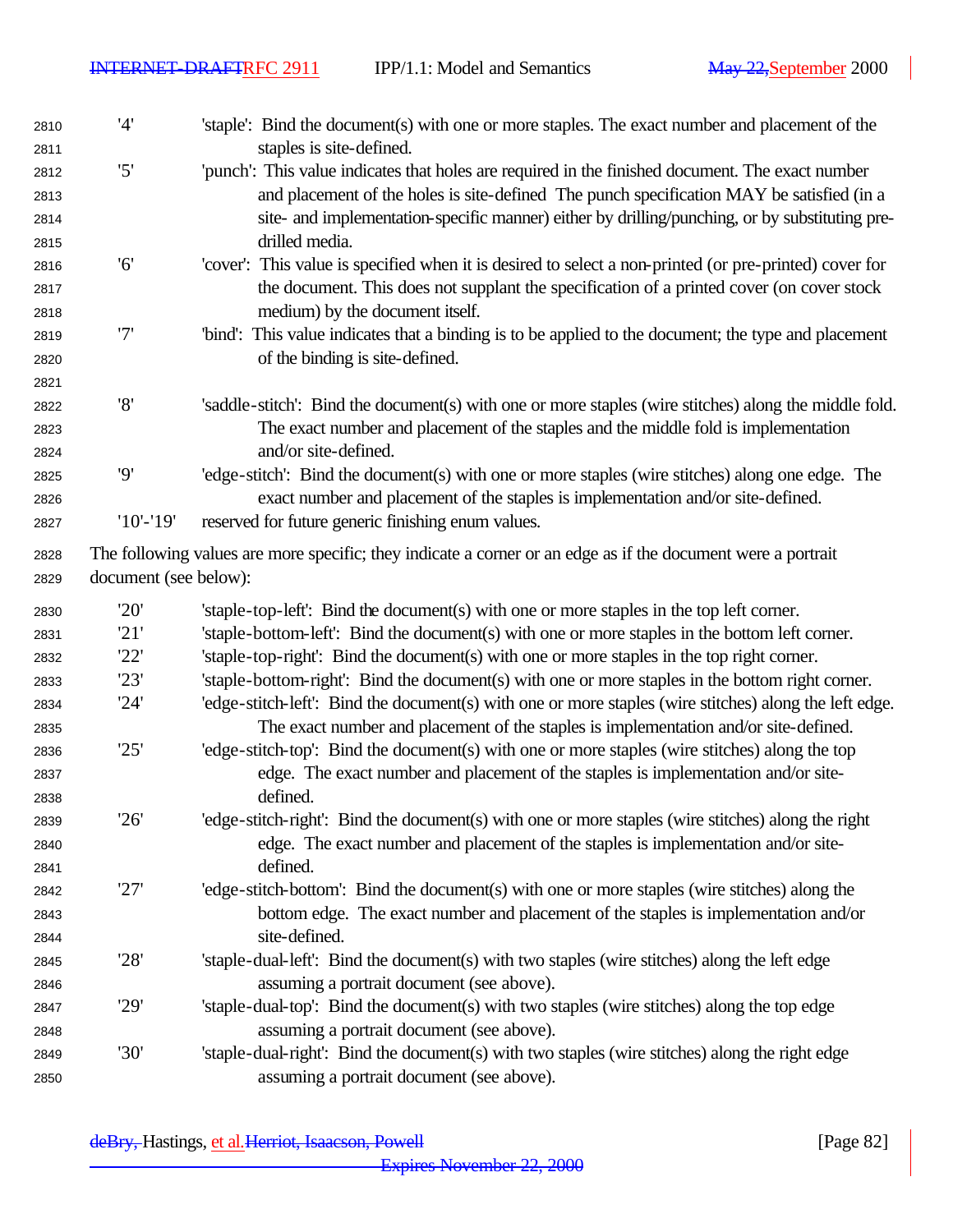'31' 'staple-dual-bottom': Bind the document(s) with two staples (wire stitches) along the bottom edge assuming a portrait document (see above).

 The 'staple-xxx' values are specified with respect to the document as if the document were a portrait document. If the document is actually a landscape or a reverse-landscape document, the client supplies the appropriate transformed value. For example, to position a staple in the upper left hand corner of a landscape document when held for reading, the client supplies the 'staple-bottom-left' value (since landscape is defined as a +90 degree rotation of the image with respect to the media from portrait, i.e., anti-clockwise). On the other hand, to position a staple in the upper left hand corner of a reverse-landscape document when held for reading, the client supplies the 'staple-top-right' value (since reverse-landscape is defined as a -90 degree rotation of the image with respect to the media from portrait, i.e., clockwise).

 The angle (vertical, horizontal, angled) of each staple with respect to the document depends on the implementation which may in turn depend on the value of the attribute.

 Note: The effect of this attribute on jobs with multiple documents is controlled by the "multiple-document-handling" job attribute (section 4.2.4) and the relationship of this attribute and the other attributes that control document processing is described in section 15.3.

 If the client supplies a value of 'none' along with any other combination of values, it is the same as if only that other combination of values had been supplied (that is the 'none' value has no effect).

# **4.2.7 page-ranges (1setOf rangeOfInteger (1:MAX))**

 This attribute identifies the range(s) of print-stream pages that the Printer object uses for each copy of each document which are to be printed. Nothing is printed for any pages identified that do not exist in the document(s). Ranges MUST be in ascending order, for example: 1-3, 5-7, 15-19 and MUST NOT overlap, so that a non- spooling Printer object can process the job in a single pass. If the ranges are not ascending or are overlapping, the IPP object MUST reject the request and return the 'client-error-bad-request' status code. The attribute is associated with print-stream pages not application-numbered pages (for example, the page numbers found in the headers and or footers for certain word processing applications).

 For Jobs with multiple documents, the "multiple-document-handling" attribute determines what constitutes a "copy" for purposes of the specified page range(s). When "multiple-document-handling" is 'single-document', the Printer object MUST apply each supplied page range once to the concatenation of the print-stream pages. For example, if there are 8 documents of 10 pages each, the page-range '41:60' prints the pages in the 5th and 6th documents as a single document and none of the pages of the other documents are printed. When "multiple-document-handling" is 'separate-documents-uncollated-copies' or 'separate-documents-collated-copies', the Printer object MUST apply each supplied page range repeatedly to each document copy. For the same job, the page-range '1:3, 10:10' would print the first 3 pages and the 10th page of each of the 8 documents in the Job, as 8 separate documents.

 In most cases, the exact pages to be printed will be generated by a device driver and this attribute would not be required. However, when printing an archived document which has already been formatted, the end user may elect to print just a subset of the pages contained in the document. In this case, if page-range = n.m is specified, the first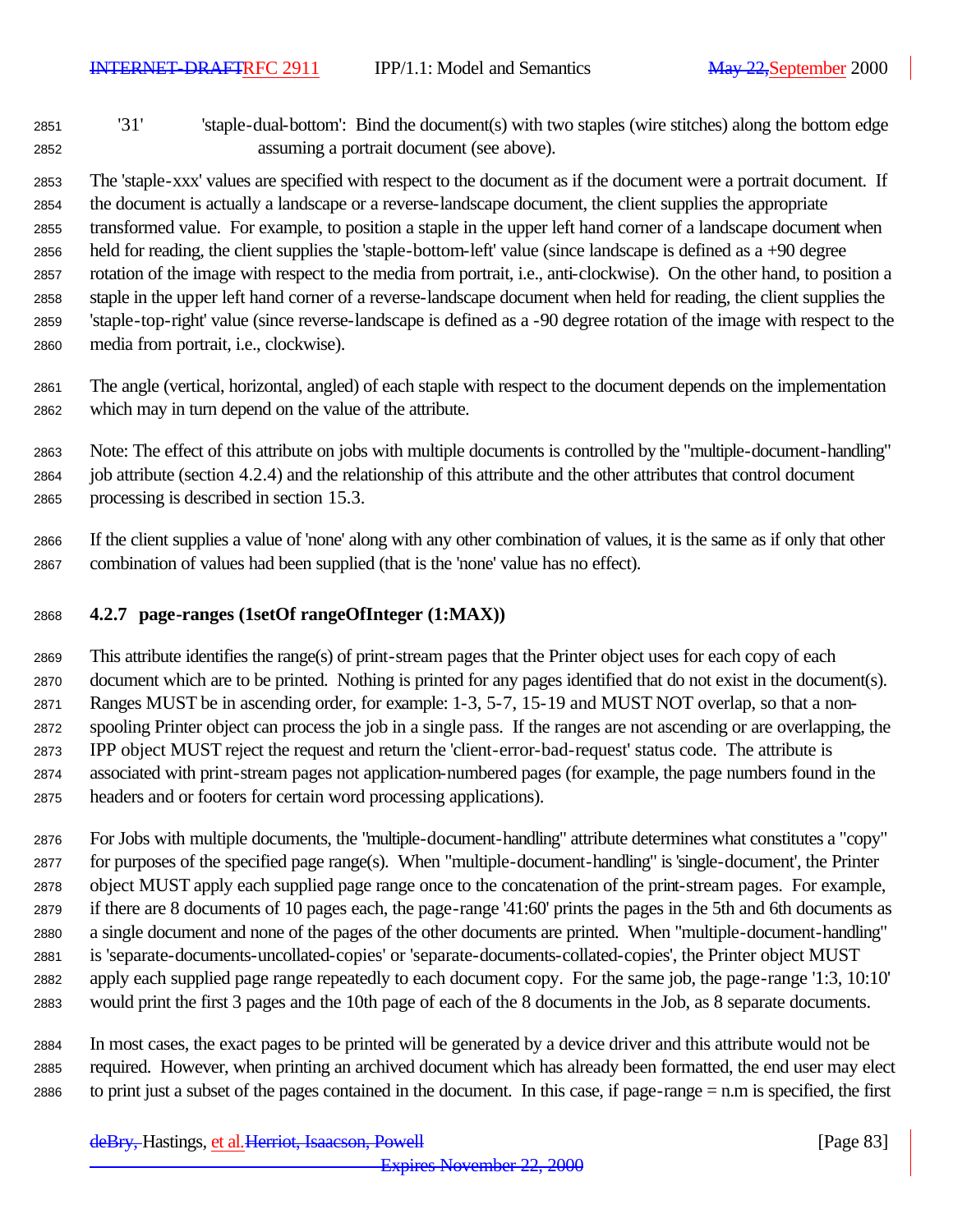page to be printed will be page n. All subsequent pages of the document will be printed through and including page m.

 "page-ranges-supported" is a boolean value indicating whether or not the printer is capable of supporting the printing of page ranges. This capability may differ from one PDL to another. There is no "page-ranges-default" attribute. If the "page-ranges" attribute is not supplied by the client, all pages of the document will be printed.

 Note: The effect of this attribute on jobs with multiple documents is controlled by the "multiple-document-handling" job attribute (section 4.2.4) and the relationship of this attribute and the other attributes that control document processing is described in section 15.3.

# **4.2.8 sides (type2 keyword)**

 This attribute specifies how print-stream pages are to be imposed upon the sides of an instance of a selected medium, i.e., an impression.

- The standard keyword values are:
- 'one-sided': imposes each consecutive print-stream page upon the same side of consecutive media sheets. 'two-sided-long-edge': imposes each consecutive pair of print-stream pages upon front and back sides of consecutive media sheets, such that the orientation of each pair of print-stream pages on the medium would be correct for the reader as if for binding on the long edge. This imposition is sometimes called 'duplex' or 'head-to-head'.
- 'two-sided-short-edge': imposes each consecutive pair of print-stream pages upon front and back sides of consecutive media sheets, such that the orientation of each pair of print-stream pages on the medium would be correct for the reader as if for binding on the short edge. This imposition is sometimes called 'tumble' or 'head-to-toe'.
- 

 'two-sided-long-edge', 'two-sided-short-edge', 'tumble', and 'duplex' all work the same for portrait or landscape. However 'head-to-toe' is 'tumble' in portrait but 'duplex' in landscape. 'head-to-head' also switches between 'duplex' and 'tumble' when using portrait and landscape modes.

 Note: The effect of this attribute on jobs with multiple documents is controlled by the "multiple-document-handling" job attribute (section 4.2.4) and the relationship of this attribute and the other attributes that control document processing is described in section 15.3.

# **4.2.9 number-up (integer(1:MAX))**

 This attribute specifies the number of print-stream pages to impose upon a single side of an instance of a selected medium. For example, if the value is:

- Value Description
-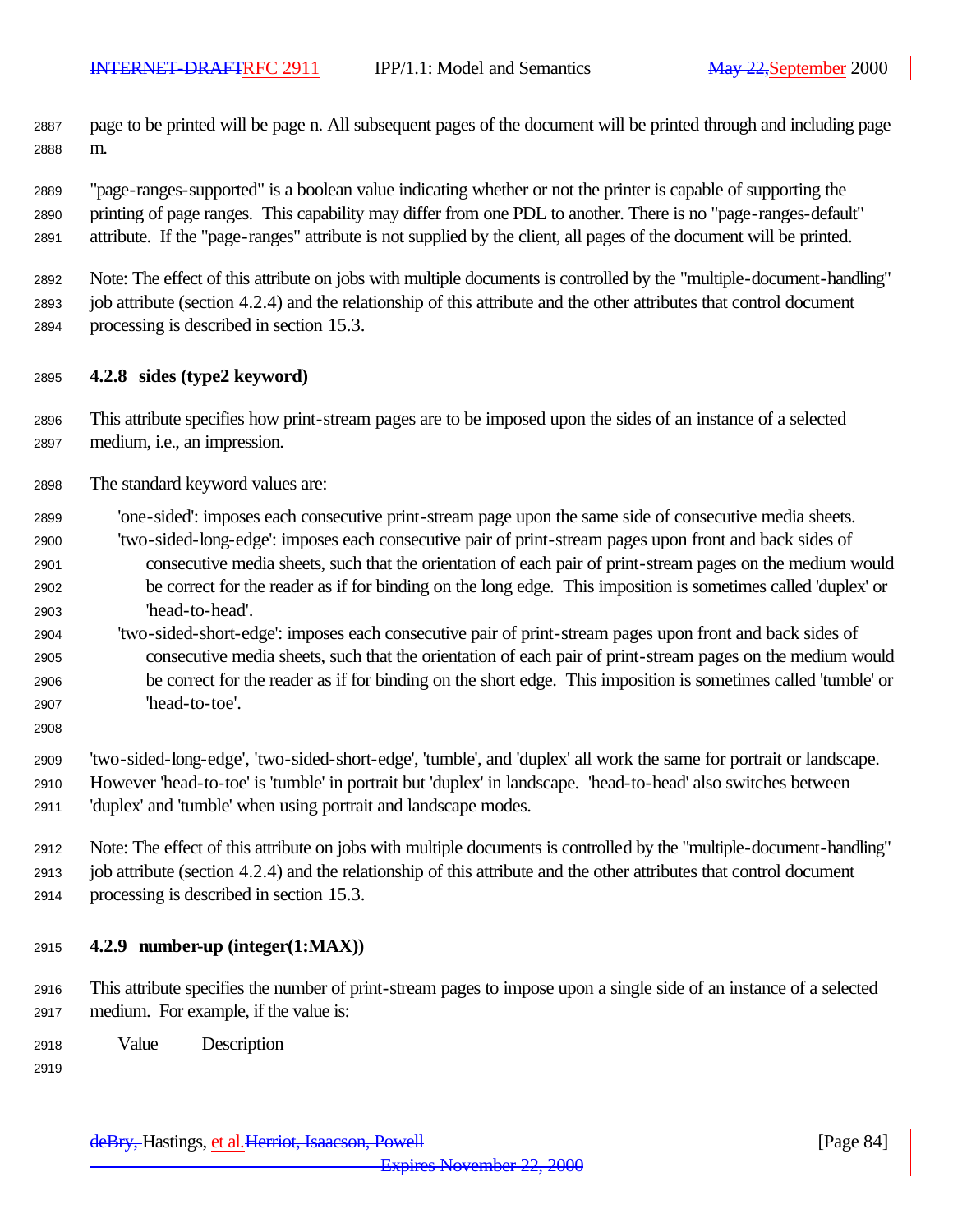'1' the Printer MUST place one print-stream page on a single side of an instance of the selected medium (MAY add some sort of translation, scaling, or rotation). '2' the Printer MUST place two print-stream pages on a single side of an instance of the selected medium (MAY add some sort of translation, scaling, or rotation). '4' the Printer MUST place four print-stream pages on a single side of an instance of the selected medium (MAY add some sort of translation, scaling, or rotation). 

This attribute primarily controls the translation, scaling and rotation of print-stream pages.

 Note: The effect of this attribute on jobs with multiple documents is controlled by the "multiple-document-handling" job attribute (section 4.2.4) and the relationship of this attribute and the other attributes that control document processing is described in section 15.3.

**4.2.10 orientation-requested (type2 enum)**

 This attribute indicates the desired orientation for printed print-stream pages; it does not describe the orientation of the client-supplied print-stream pages.

 For some document formats (such as 'application/postscript'), the desired orientation of the print-stream pages is specified within the document data. This information is generated by a device driver prior to the submission of the print job. Other document formats (such as 'text/plain') do not include the notion of desired orientation within the document data. In the latter case it is possible for the Printer object to bind the desired orientation to the document data after it has been submitted. It is expected that a Printer object would only support "orientations-requested" for some document formats (e.g., 'text/plain' or 'text/html') but not others (e.g., 'application/postscript'). This is no different than any other Job Template attribute since section 4.2, item 1, points out that a Printer object may support or not support any Job Template attribute based on the document format supplied by the client. However, a special mention is made here since it is very likely that a Printer object will support "orientation-requested" for only a subset of the supported document formats.

Standard enum values are:

| 2945 | Value | Symbolic Name and Description                                                                   |
|------|-------|-------------------------------------------------------------------------------------------------|
| 2946 |       |                                                                                                 |
| 2947 | '3'   | 'portrait': The content will be imaged across the short edge of the medium.                     |
| 2948 | '4'   | landscape': The content will be imaged across the long edge of the medium. Landscape is defined |
| 2949 |       | to be a rotation of the print-stream page to be imaged by $+90$ degrees with respect to the     |
| 2950 |       | medium (i.e. anti-clockwise) from the portrait orientation. Note: The +90 direction was         |
| 2951 |       | chosen because simple finishing on the long edge is the same edge whether portrait or           |
| 2952 |       | landscape                                                                                       |
| 2953 | '5'   | 'reverse-landscape': The content will be imaged across the long edge of the medium. Reverse-    |
| 2954 |       | landscape is defined to be a rotation of the print-stream page to be imaged by -90 degrees      |
| 2955 |       | with respect to the medium (i.e. clockwise) from the portrait orientation. Note: The            |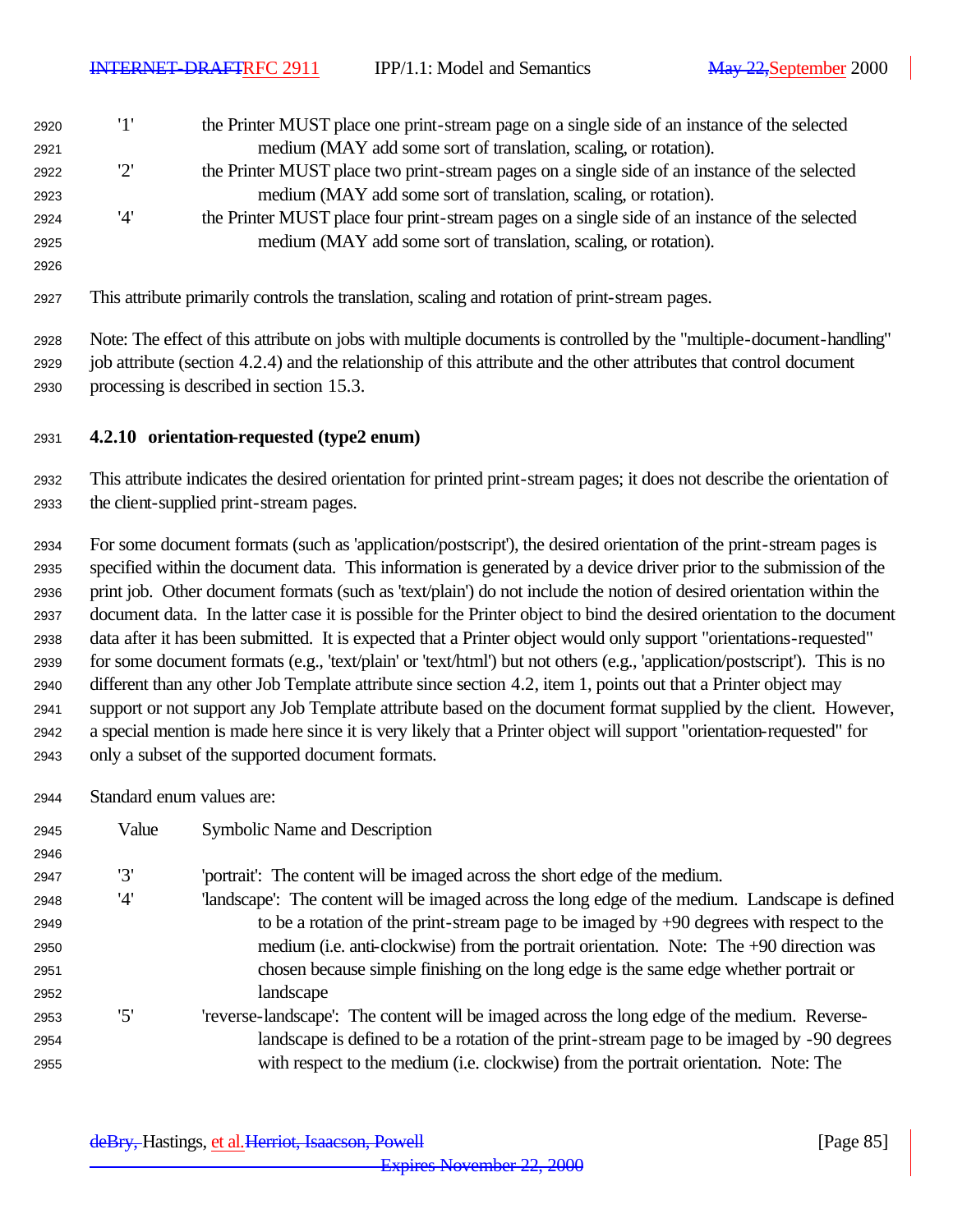'reverse-landscape' value was added because some applications rotate landscape -90 degrees from portrait, rather than +90 degrees. '6' 'reverse-portrait': The content will be imaged across the short edge of the medium. Reverse-

- portrait is defined to be a rotation of the print-stream page to be imaged by 180 degrees with respect to the medium from the portrait orientation. Note: The 'reverse-portrait' value was added for use with the "finishings" attribute in cases where the opposite edge is desired for finishing a portrait document on simple finishing devices that have only one finishing position. Thus a 'text'/plain' portrait document can be stapled "on the right" by a simple finishing device as is common use with some middle eastern languages such as Hebrew.
- 

 Note: The effect of this attribute on jobs with multiple documents is controlled by the "multiple-document-handling" job attribute (section 4.2.4) and the relationship of this attribute and the other attributes that control document processing is described in section 15.3.

# **4.2.11 media (type3 keyword | name(MAX))**

This attribute identifies the medium that the Printer uses for all impressions of the Job.

 The values for "media" include medium-names, medium-sizes, input-trays and electronic forms so that one attribute specifies the media. If a Printer object supports a medium name as a value of this attribute, such a medium name implicitly selects an input-tray that contains the specified medium. If a Printer object supports a medium size as a value of this attribute, such a medium size implicitly selects a medium name that in turn implicitly selects an input- tray that contains the medium with the specified size. If a Printer object supports an input-tray as the value of this attribute, such an input-tray implicitly selects the medium that is in that input-tray at the time the job prints. This case includes manual-feed input-trays. If a Printer object supports an electronic form as the value of this attribute, such an electronic form implicitly selects a medium-name that in turn implicitly selects an input-tray that contains the medium specified by the electronic form. The electronic form also implicitly selects an image that the Printer MUST merge with the document data as its prints each page.

- Standard keyword values are taken from ISO DPA [ISO10175], the Printer MIB [RFC1759], and ASME- Y14.1M [ASME-Y14.1M] and are listed in section 14. An administrator MAY define additional values using the 'name' or 'keyword' attribute syntax, depending on implementation.
- There is also an additional Printer attribute named "media-ready" which differs from "media-supported" in that legal values only include the subset of "media-supported" values that are physically loaded and ready for printing with no operator intervention required. If an IPP object supports "media-supported", it NEED NOT support "media-ready".
- The relationship of this attribute and the other attributes that control document processing is described in section 15.3.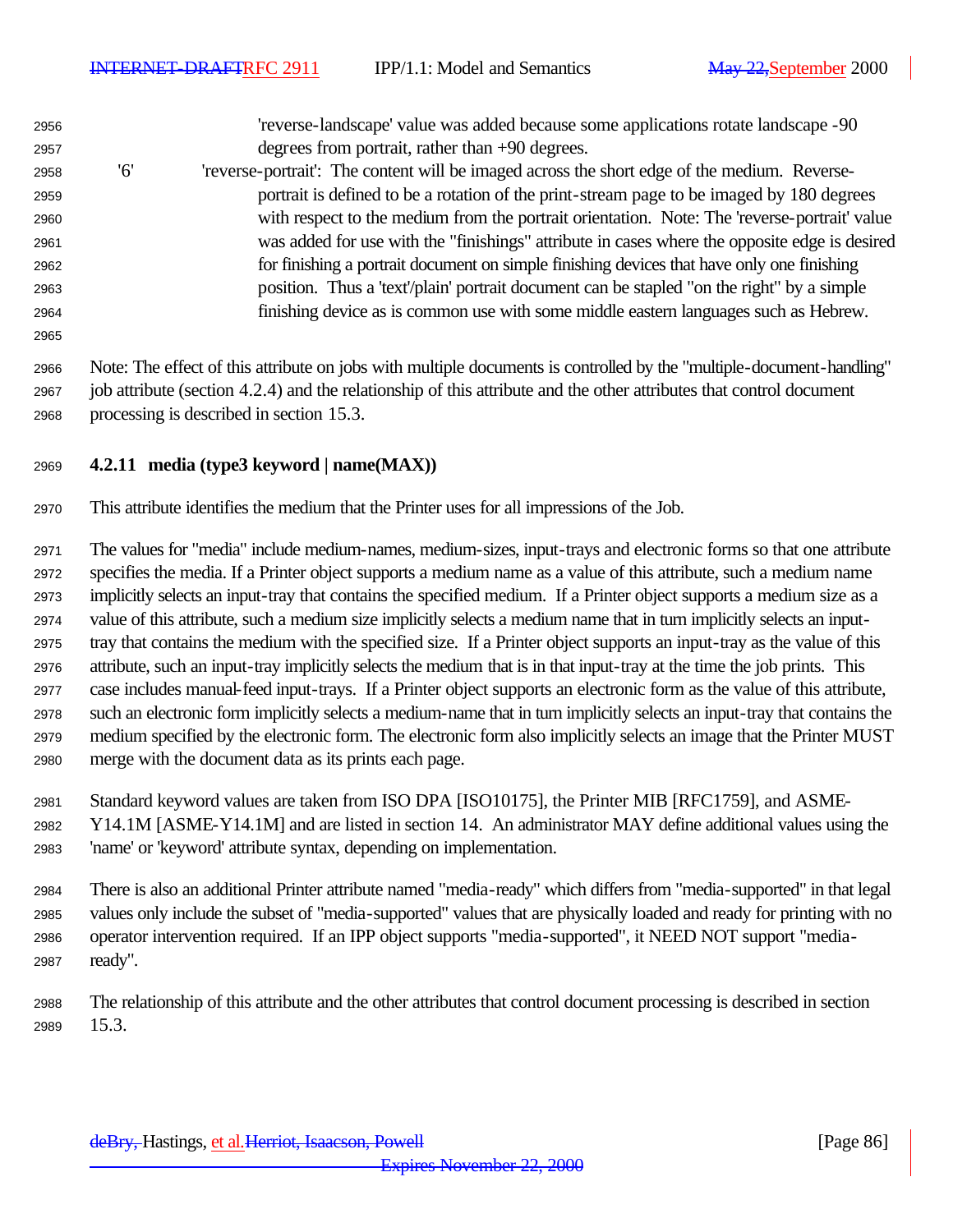| 2990 |       | 4.2.12 printer-resolution (resolution)                                        |
|------|-------|-------------------------------------------------------------------------------|
| 2991 |       | This attribute identifies the resolution that Printer uses for the Job.       |
| 2992 |       | 4.2.13 print-quality (type2 enum)                                             |
| 2993 |       | This attribute specifies the print quality that the Printer uses for the Job. |
| 2994 |       | The standard enum values are:                                                 |
| 2995 | Value | <b>Symbolic Name and Description</b>                                          |
| 2996 |       |                                                                               |
| 2997 | '3'   | 'draft': lowest quality available on the printer                              |
| 2998 | '4'   | 'normal': normal or intermediate quality on the printer                       |
| 2999 | '5'   | "high": highest quality available on the printer                              |
| 3000 |       |                                                                               |
|      |       |                                                                               |

# **4.3 Job Description Attributes**

 The attributes in this section form the attribute group called "job-description". The following table summarizes these attributes. The third column indicates whether the attribute is a REQUIRED attribute that MUST be supported by Printer objects. If it is not indicated as REQUIRED, then it is OPTIONAL. The maximum size in octets for 'text' and 'name' attributes is indicated in parenthesizes.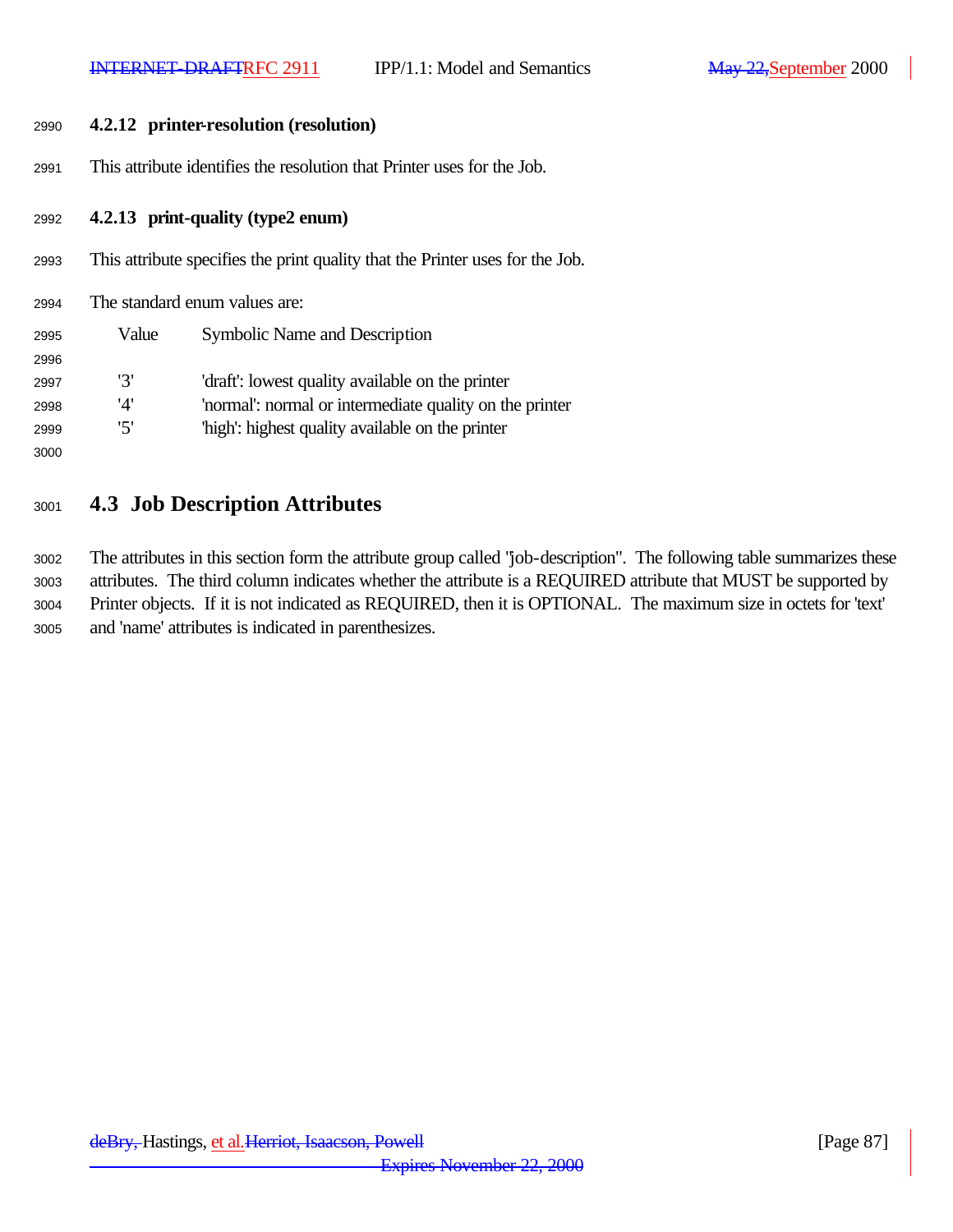$\overline{\phantom{a}}$ 

| Attribute                        | Syntax               | REQUIRED? |
|----------------------------------|----------------------|-----------|
| job-uri                          | uri                  | REQUIRED  |
| job-id                           | integer(1:MAX)       | REQUIRED  |
| job-printer-uri                  | uri                  | REQUIRED  |
| job-more-info                    | uri                  |           |
| job-name                         | name (MAX)           | REQUIRED  |
| job-originating-user-name        | name (MAX)           | REQUIRED  |
| job-state                        | type1 enum           | REQUIRED  |
| job-state-reasons                | 1setOf type2 keyword | REQUIRED  |
| job-state-message                | text (MAX)           |           |
| job-detailed-status-<br>messages | 1setOf text (MAX)    |           |
| job-document-access-errors       | 1setOf text (MAX)    |           |
| number-of-documents              | integer (0:MAX)      |           |
| output-device-assigned           | name (127)           |           |
| time-at-creation                 | (MIN:MAX)<br>integer | REQUIRED  |
| time-at-processing               | integer (MIN:MAX)    | REQUIRED  |
| time-at-completed                | integer (MIN: MAX)   | REQUIRED  |
| job-printer-up-time              | integer (1:MAX)      | REQUIRED  |
| date-time-at-creation            | dateTime             |           |
| date-time-at-processing          | dateTime             |           |
| date-time-at-completed           | dateTime             |           |
| number-of-intervening-jobs       | integer (0:MAX)      |           |
| job-message-from-operator        | text (127)           |           |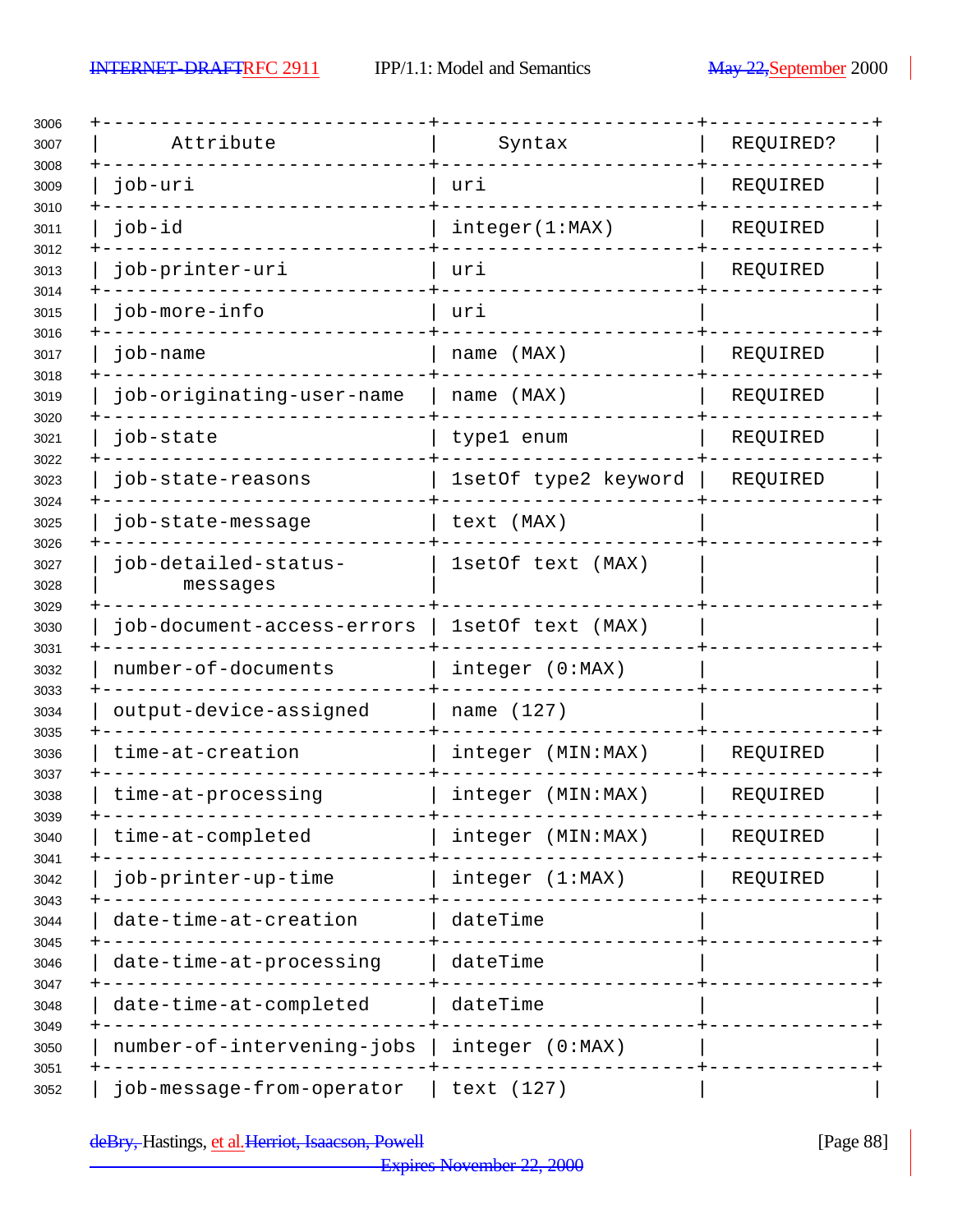| 3053         |                             |                 |          |
|--------------|-----------------------------|-----------------|----------|
| 3054<br>3055 | job-k-octets                | integer (0:MAX) |          |
| 3056         | job-impressions             | integer (0:MAX) |          |
| 3057<br>3058 | job-media-sheets            | integer (0:MAX) |          |
| 3059<br>3060 | job-k-octets-processed      | integer (0:MAX) |          |
| 3061<br>3062 | job-impressions-completed   | integer (0:MAX) |          |
| 3063<br>3064 | job-media-sheets-completed  | integer (0:MAX) |          |
| 3065<br>3066 | attributes-charset          | charset         | REQUIRED |
| 3067<br>3068 | attributes-natural-language | naturalLanguage | REQUIRED |
| 3069<br>3070 |                             |                 |          |

# **4.3.1 job-uri (uri)**

 This REQUIRED attribute contains the URI for the job. The Printer object, on receipt of a new job, generates a URI which identifies the new Job. The Printer object returns the value of the "job-uri" attribute as part of the response to a create request. The precise format of a Job URI is implementation dependent. If the Printer object supports more than one URI and there is some relationship between the newly formed Job URI and the Printer object's URI, the Printer object uses the Printer URI supplied by the client in the create request. For example, if the create request comes in over a secure channel, the new Job URI MUST use the same secure channel. This can be guaranteed because the Printer object is responsible for generating the Job URI and the Printer object is aware of its security configuration and policy as well as the Printer URI used in the create request.

 For a description of this attribute and its relationship to "job-id" and "job-printer-uri" attribute, see the discussion in section 2.4 on "Object Identity".

# **4.3.2 job-id (integer(1:MAX))**

 This REQUIRED attribute contains the ID of the job. The Printer, on receipt of a new job, generates an ID which identifies the new Job on that Printer. The Printer returns the value of the "job-id" attribute as part of the response to a create request. The 0 value is not included to allow for compatibility with SNMP index values which also cannot be 0.

 For a description of this attribute and its relationship to "job-uri" and "job-printer-uri" attribute, see the discussion in section 2.4 on "Object Identity".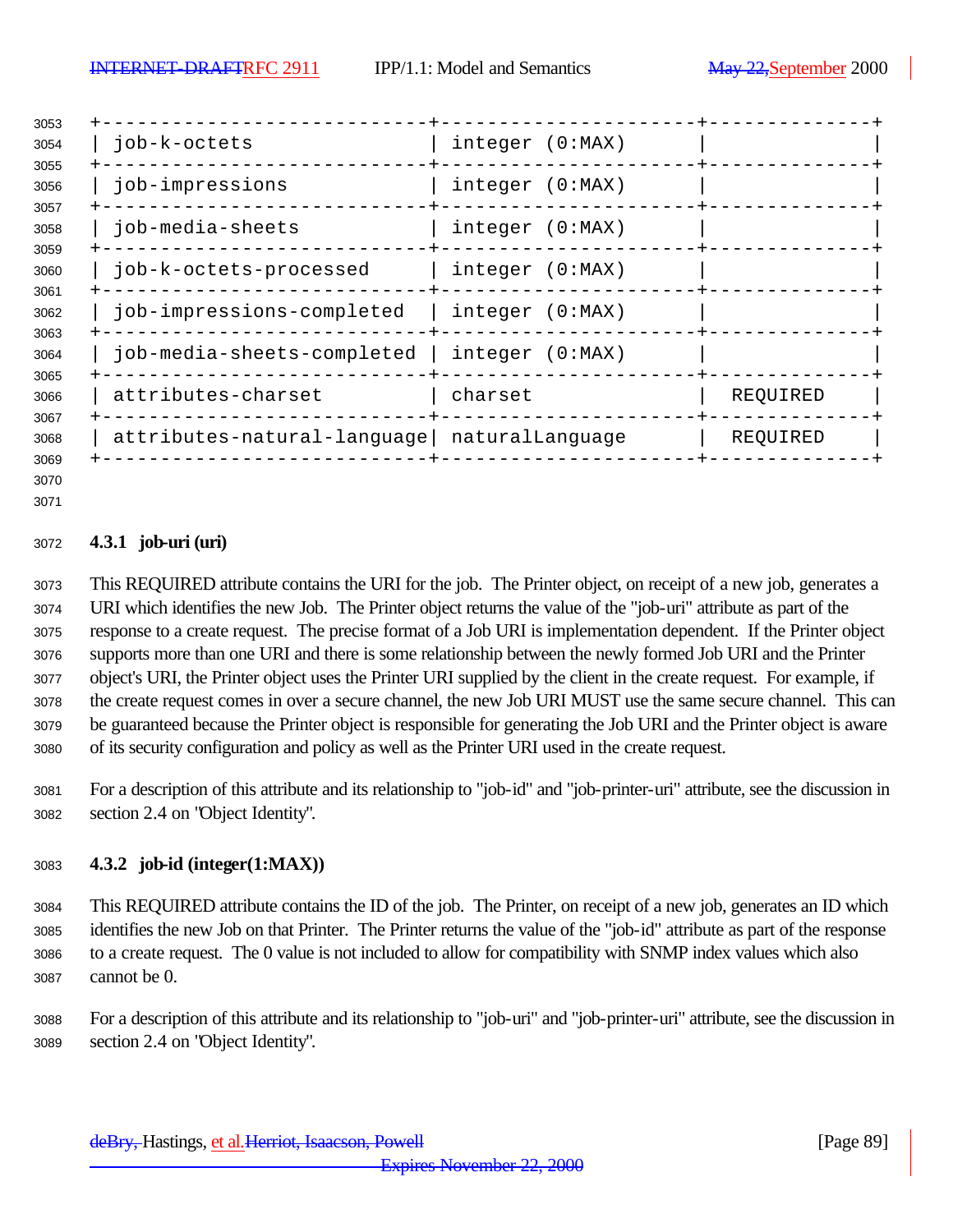# **4.3.3 job-printer-uri (uri)**

 This REQUIRED attribute identifies the Printer object that created this Job object. When a Printer object creates a Job object, it populates this attribute with the Printer object URI that was used in the create request. This attribute permits a client to identify the Printer object that created this Job object when only the Job object's URI is available to the client. The client queries the creating Printer object to determine which languages, charsets, operations, are supported for this Job.

 For a description of this attribute and its relationship to "job-uri" and "job-id" attribute, see the discussion in section 2.4 on "Object Identity".

# **4.3.4 job-more-info (uri)**

 Similar to "printer-more-info", this attribute contains the URI referencing some resource with more information about this Job object, perhaps an HTML page containing information about the Job.

# **4.3.5 job-name (name(MAX))**

 This REQUIRED attribute is the name of the job. It is a name that is more user friendly than the "job-uri" attribute value. It does not need to be unique between Jobs. The Job's "job-name" attribute is set to the value supplied by the client in the "job-name" operation attribute in the create request (see Section 3.2.1.1). If, however, the "job- name" operation attribute is not supplied by the client in the create request, the Printer object, on creation of the Job, MUST generate a name. The printer SHOULD generate the value of the Job's "job-name" attribute from the first of the following sources that produces a value: 1) the "document-name" operation attribute of the first (or only) document, 2) the "document-URI" attribute of the first (or only) document, or 3) any other piece of Job specific and/or Document Content information.

# **4.3.6 job-originating-user-name (name(MAX))**

 This REQUIRED attribute contains the name of the end user that submitted the print job. The Printer object sets this attribute to the most authenticated printable name that it can obtain from the authentication service over which the IPP operation was received. Only if such is not available, does the Printer object use the value supplied by the client in the "requesting-user-name" operation attribute of the create operation (see Sections 4.4.2, 4.4.3, and 8).

 Note: The Printer object needs to keep an internal originating user id of some form, typically as a credential of a principal, with the Job object. Since such an internal attribute is implementation-dependent and not of interest to clients, it is not specified as a Job Description attribute. This originating user id is used for authorization checks (if any) on all subsequent operations.

# **4.3.7 job-state (type1 enum)**

 This REQUIRED attribute identifies the current state of the job. Even though the IPP protocol defines seven values for job states (plus the out-of-band 'unknown' value - see Section 4.1), implementations only need to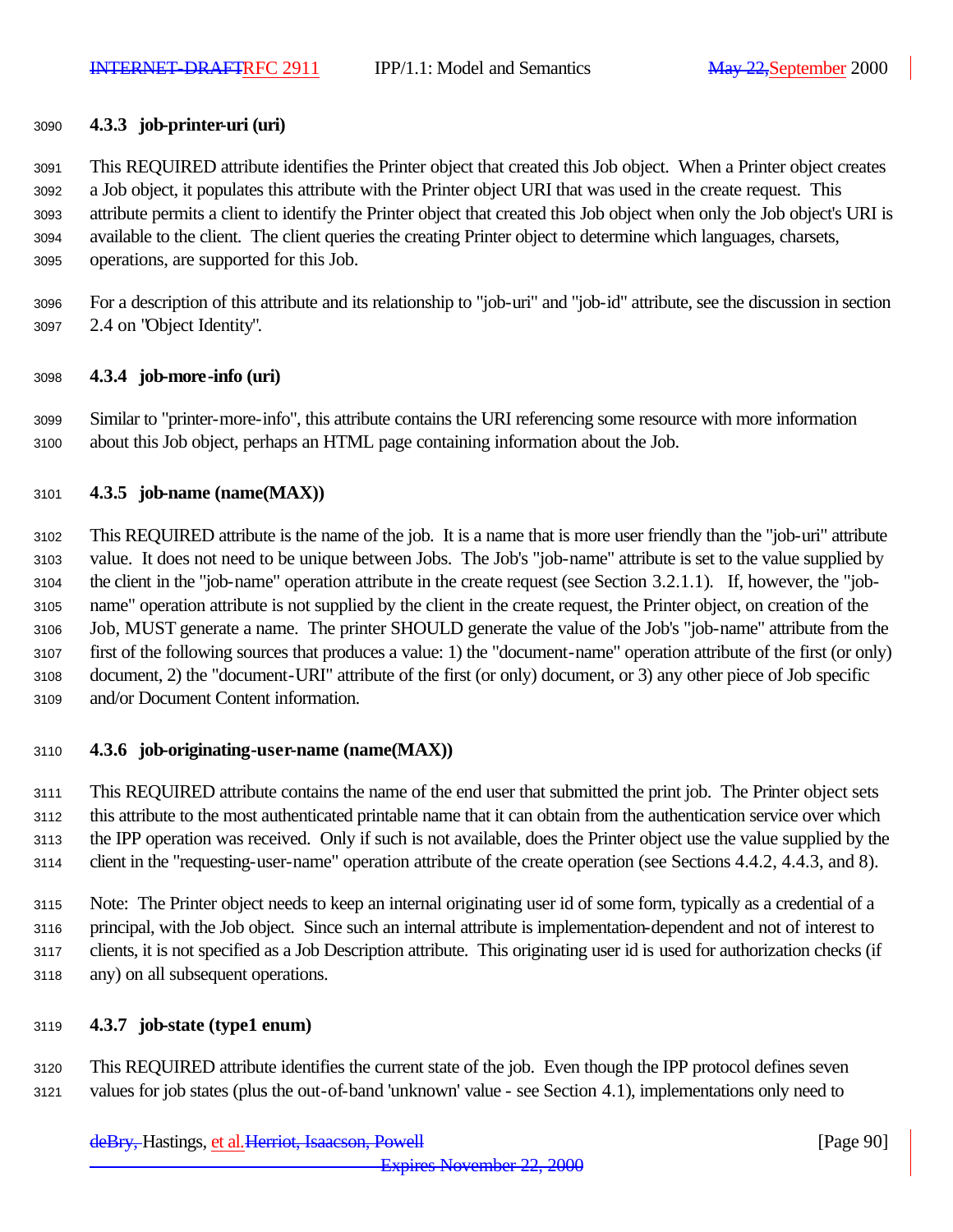support those states which are appropriate for the particular implementation. In other words, a Printer supports only those job states implemented by the output device and available to the Printer object implementation.

Standard enum values are:

| 3125<br>3126 | Values | Symbolic Name and Description                                                                                                                                                                     |
|--------------|--------|---------------------------------------------------------------------------------------------------------------------------------------------------------------------------------------------------|
| 3127         | '3'    | 'pending': The job is a candidate to start processing, but is not yet processing.                                                                                                                 |
| 3128         |        |                                                                                                                                                                                                   |
| 3129<br>3130 | '4'    | 'pending-held': The job is not a candidate for processing for any number of reasons but will return<br>to the 'pending' state as soon as the reasons are no longer present. The job's "job-state- |
| 3131         |        | reason" attribute MUST indicate why the job is no longer a candidate for processing.                                                                                                              |
| 3132         |        |                                                                                                                                                                                                   |
| 3133         | '5'    | 'processing': One or more of:                                                                                                                                                                     |
| 3134         |        |                                                                                                                                                                                                   |
| 3135         |        | 1. the job is using, or is attempting to use, one or more purely software processes that are                                                                                                      |
| 3136         |        | analyzing, creating, or interpreting a PDL, etc.,                                                                                                                                                 |
| 3137         |        | 2. the job is using, or is attempting to use, one or more hardware devices that are                                                                                                               |
| 3138         |        | interpreting a PDL, making marks on a medium, and/or performing finishing, such as                                                                                                                |
| 3139         |        | stapling, etc.,                                                                                                                                                                                   |
| 3140         |        | 3. the Printer object has made the job ready for printing, but the output device is not yet                                                                                                       |
| 3141         |        | printing it, either because the job hasn't reached the output device or because the job is                                                                                                        |
| 3142         |        | queued in the output device or some other spooler, awaiting the output device to print it.                                                                                                        |
| 3143         |        |                                                                                                                                                                                                   |
| 3144         |        | When the job is in the 'processing' state, the entire job state includes the detailed status                                                                                                      |
| 3145<br>3146 |        | represented in the Printer object's "printer-state", "printer-state-reasons", and "printer-<br>state-message" attributes.                                                                         |
| 3147         |        | Implementations MAY, though they NEED NOT, include additional values in the job's                                                                                                                 |
| 3148         |        | "job-state-reasons" attribute to indicate the progress of the job, such as adding the 'job-                                                                                                       |
| 3149         |        | printing' value to indicate when the output device is actually making marks on paper and/or                                                                                                       |
| 3150         |        | the 'processing-to-stop-point' value to indicate that the IPP object is in the process of                                                                                                         |
| 3151         |        | canceling or aborting the job. Most implementations won't bother with this nuance.                                                                                                                |
| 3152         |        |                                                                                                                                                                                                   |
| 3153         | '6'    | 'processing-stopped': The job has stopped while processing for any number of reasons and will                                                                                                     |
| 3154         |        | return to the 'processing' state as soon as the reasons are no longer present.                                                                                                                    |
| 3155         |        |                                                                                                                                                                                                   |
| 3156         |        | The job's "job-state-reason" attribute MAY indicate why the job has stopped processing.                                                                                                           |
| 3157         |        | For example, if the output device is stopped, the 'printer-stopped' value MAY be included                                                                                                         |
| 3158         |        | in the job's "job-state-reasons" attribute.                                                                                                                                                       |
| 3159         |        |                                                                                                                                                                                                   |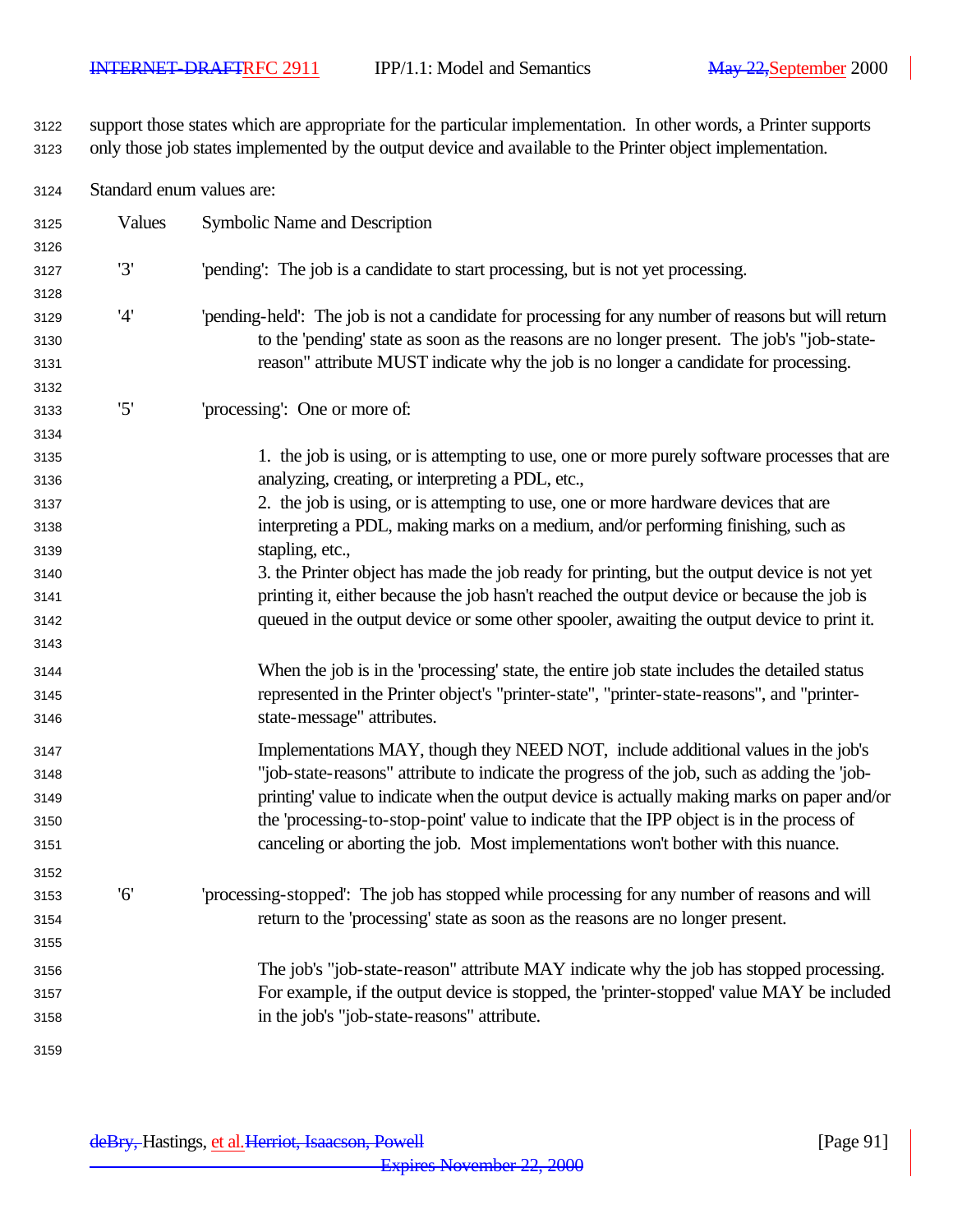Note: When an output device is stopped, the device usually indicates its condition in human readable form locally at the device. A client can obtain more complete device status remotely by querying the Printer object's "printer-state", "printer-state-reasons" and "printer-state-message" attributes. '7' 'canceled': The job has been canceled by a Cancel-Job operation and the Printer object has completed canceling the job and all job status attributes have reached their final values for the job. While the Printer object is canceling the job, the job remains in its current state, but the job's "job-state-reasons" attribute SHOULD contain the 'processing-to-stop-point' value and one of the 'canceled-by-user', 'canceled-by-operator', or 'canceled-at-device' value. When the job moves to the 'canceled' state, the 'processing-to-stop-point' value, if present, MUST be removed, but the 'canceled-by-xxx', if present, MUST remain. '8' 'aborted': The job has been aborted by the system, usually while the job was in the 'processing' or 'processing-stopped' state and the Printer has completed aborting the job and all job status attributes have reached their final values for the job. While the Printer object is aborting the job, the job remains in its current state, but the job's "job-state-reasons" attribute SHOULD contain the 'processing-to-stop-point' and 'aborted-by-system' values. When the job moves to the 'aborted' state, the 'processing-to-stop-point' value, if present, MUST be removed, but the 'aborted-by-system' value, if present, MUST remain. '9' 'completed': The job has completed successfully or with warnings or errors after processing and all of the job media sheets have been successfully stacked in the appropriate output bin(s) and all job status attributes have reached their final values for the job. The job's "job-state- reasons" attribute SHOULD contain one of: 'completed-successfully', 'completed-with- warnings', or 'completed-with-errors' values. The final value for this attribute MUST be one of: 'completed', 'canceled', or 'aborted' before the Printer removes the job altogether. The length of time that jobs remain in the 'canceled', 'aborted', and 'completed' states depends on implementation. See section 4.3.7.2.

The following figure shows the normal job state transitions.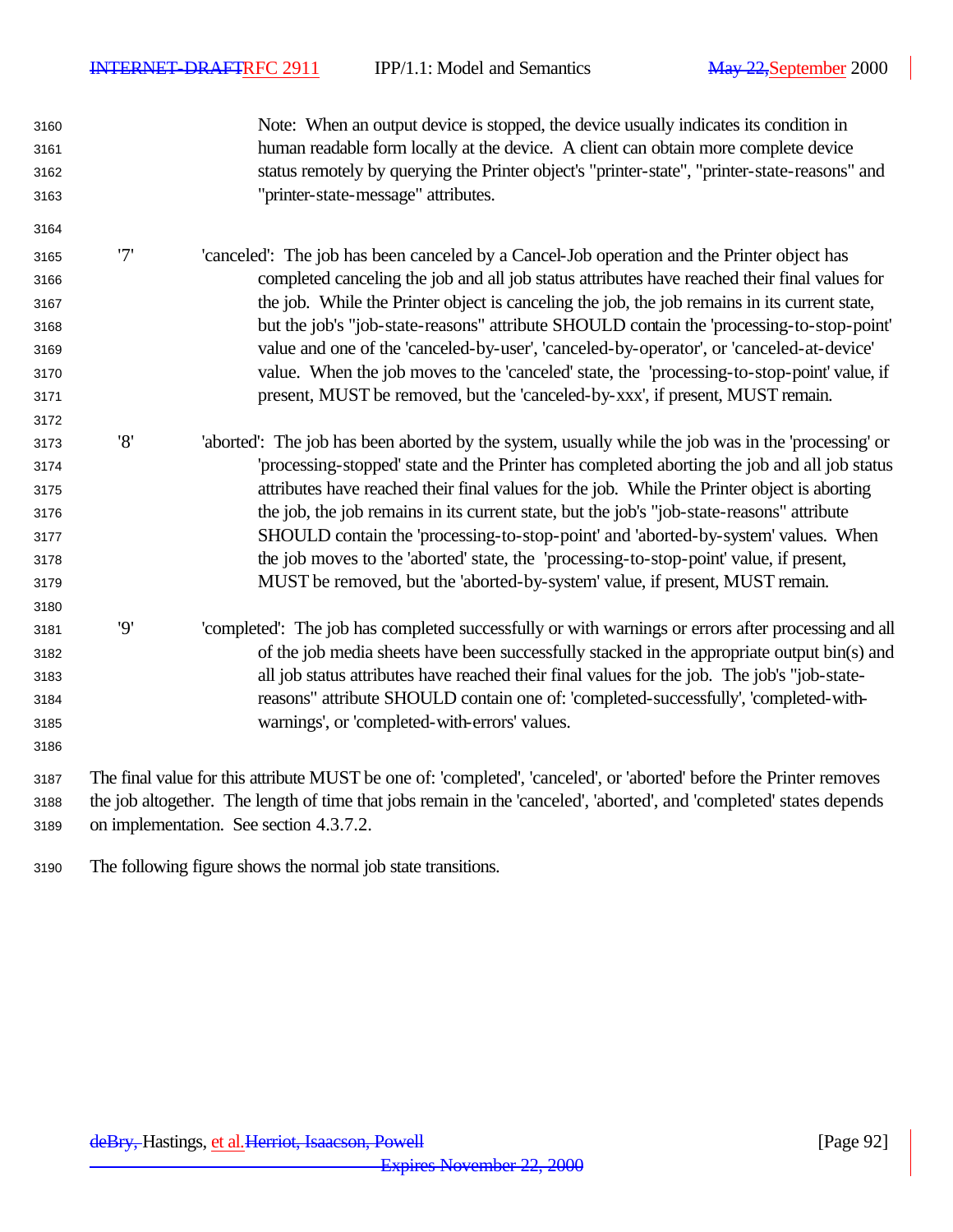| 3191 |                     |                         |  | +----> canceled |
|------|---------------------|-------------------------|--|-----------------|
| 3192 |                     |                         |  |                 |
| 3193 | $+--->$ pending     | $------>$ processing    |  | > completed     |
| 3194 | ㅅ                   | ᄉ                       |  |                 |
| 3195 |                     |                         |  | +----> aborted  |
| 3196 | v                   | ٦T                      |  |                 |
| 3197 | +----> pending-held | processing-stopped ---+ |  |                 |
| 3198 |                     |                         |  |                 |

 Normally a job progresses from left to right. Other state transitions are unlikely, but are not forbidden. Not shown are the transitions to the 'canceled' state from the 'pending', 'pending-held', and 'processing-stopped' states.

 Jobs reach one of the three terminal states: 'completed', 'canceled', or 'aborted', after the jobs have completed all activity, including stacking output media, after the jobs have completed all activity, and all job status attributes have reached their final values for the job.

# **4.3.7.1 Forwarding Servers**

 As with all other IPP attributes, if the implementation cannot determine the correct value for this attribute, it SHOULD respond with the out-of-band value 'unknown' (see section 4.1) rather than try to guess at some possibly incorrect value and give the end user the wrong impression about the state of the Job object. For example, if the implementation is just a gateway into some printing system from which it can normally get status, but temporarily is unable, then the implementation should return the 'unknown' value. However, if the implementation is a gateway to a printing system that never provides detailed status about the print job, the implementation MAY set the IPP Job object's state to 'completed', provided that it also sets the 'queued-in-device' value in the job's "job-state-reasons" attribute (see section 4.3.8).

# **4.3.7.2 Partitioning of Job States**

 This section partitions the 7 job states into phases: Job Not Completed, Job Retention, Job History, and Job Removal. This section also explains the 'job-restartable' value of the "job-state-reasons" Job Description attribute for use with the Restart-Job operation.

 Job Not Completed: When a job is in the 'pending', 'pending-held', 'processing', or 'processing-stopped' states, the job is not completed.

 Job Retention: When a job enters one of the three terminal job states: 'completed', 'canceled', or 'aborted', the IPP Printer object MAY "retain" the job in a restartable condition for an implementation-defined time period. This time period MAY be zero seconds and MAY depend on the terminal job state. This phase is called Job Retention. While in the Job Retention phase, the job's document data is retained and a client may restart the job using the Restart-Job operation. If the IPP object supports the Restart-Job operation, then it SHOULD indicate that the job is restartable by adding the 'job-restartable' value to the job's "job-state-reasons" attribute (see Section 4.3.8) during the Job Retention phase.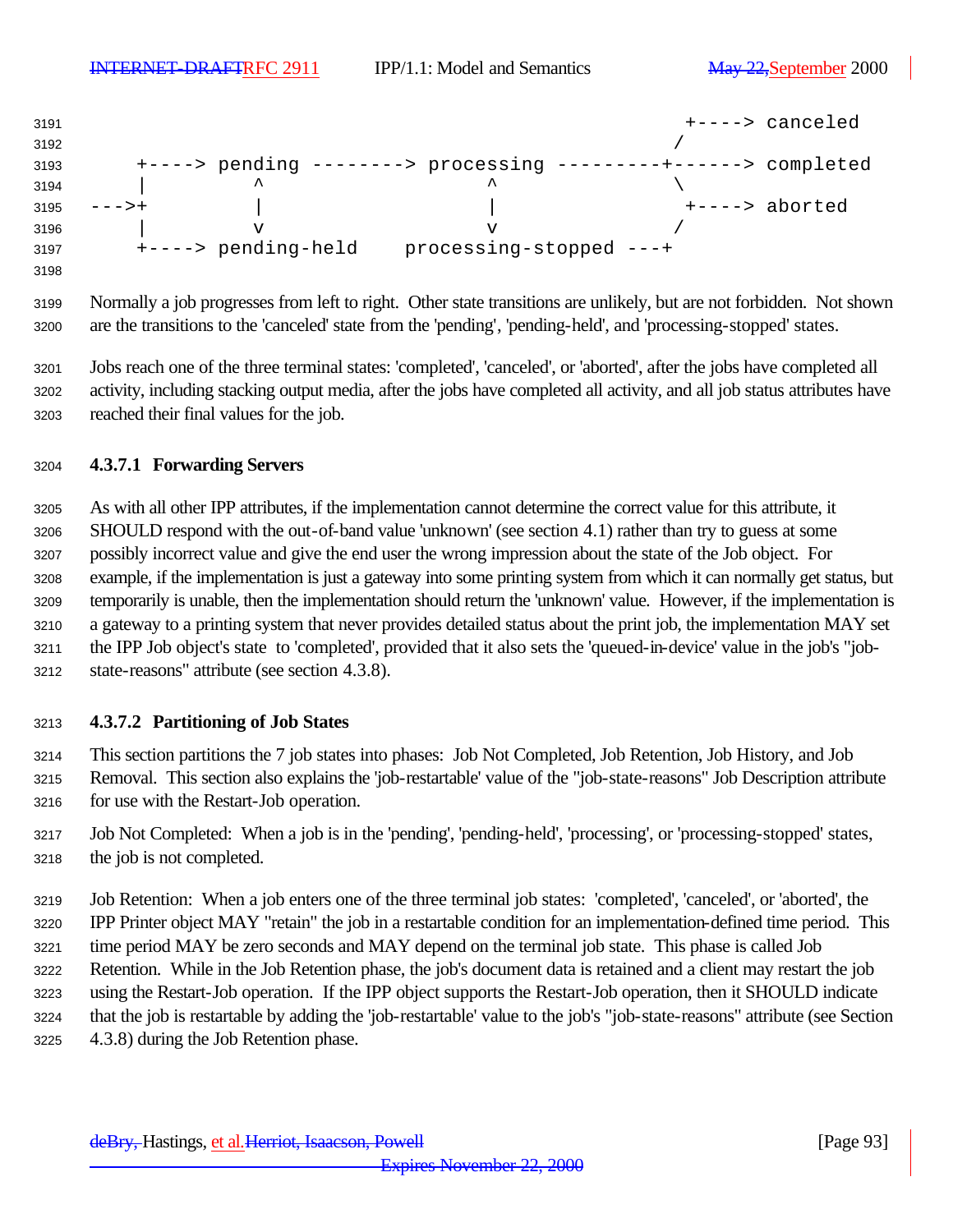Job History: After the Job Retention phase expires for a job, the Printer object deletes the document data for the job and the job becomes part of the Job History. The Printer object MAY also delete any number of the job attributes. Since the job is no longer restartable, the Printer object MUST remove the 'job-restartable' value from the job's "job-state-reasons" attribute, if present.

 Job Removal: After the job has remained in the Job History for an implementation-defined time, such as when the number of jobs exceeds a fixed number or after a fixed time period (which MAY be zero seconds), the IPP Printer removes the job from the system.

 Using the Get-Jobs operation and supplying the 'not-completed' value for the "which-jobs" operation attribute, a client is requesting jobs in the Job Not Completed phase. Using the Get-Jobs operation and supplying the 'completed' value for the "which-jobs" operation attribute, a client is requesting jobs in the Job Retention and Job History phases. Using the Get-Job-Attributes operation, a client is requesting a job in any phase except Job Removal. After Job Removal, the Get-Job-Attributes and Get-Jobs operations no longer are capable of returning any information about a job.

# **4.3.8 job-state-reasons (1setOf type2 keyword)**

 This REQUIRED attribute provides additional information about the job's current state, i.e., information that augments the value of the job's "job-state" attribute.

 These values MAY be used with any job state or states for which the reason makes sense. Some of these value definitions indicate conformance requirements; the rest are OPTIONAL. Furthermore, when implemented, the Printer MUST return these values when the reason applies and MUST NOT return them when the reason no longer applies whether the value of the Job's "job-state" attribute changed or not. When the Job does not have any reasons for being in its current state, the value of the Job's "job-state-reasons" attribute MUST be 'none'.

 Note: While values cannot be added to the 'job-state' attribute without impacting deployed clients that take actions upon receiving "job-state" values, it is the intent that additional "job-state-reasons" values can be defined and registered without impacting such deployed clients. In other words, the "job-state-reasons" attribute is intended to be extensible.

- The following standard keyword values are defined. For ease of understanding, the values are presented in the order in which the reasons are likely to occur (if implemented), starting with the 'job-incoming' value:
- 'none': There are no reasons for the job's current state. This state reason is semantically equivalent to "job- state-reasons" without any value and MUST be used when there is no other value, since the 1setOf attribute syntax requires at least one value.
- 'job-incoming': Either (1) the Printer has accepted the Create-Job operation and is expecting additional Send- Document and/or Send-URI operations, or (2) the Printer is retrieving/accepting document data as a result of a Print-Job, Print-URI, Send-Document or Send-URI operation.
- 'job-data-insufficient': The Create-Job operation has been accepted by the Printer, but the Printer is expecting additional document data before it can move the job into the 'processing' state. If a Printer starts processing before it has received all data, the Printer removes the 'job-data-insufficient' reason, but the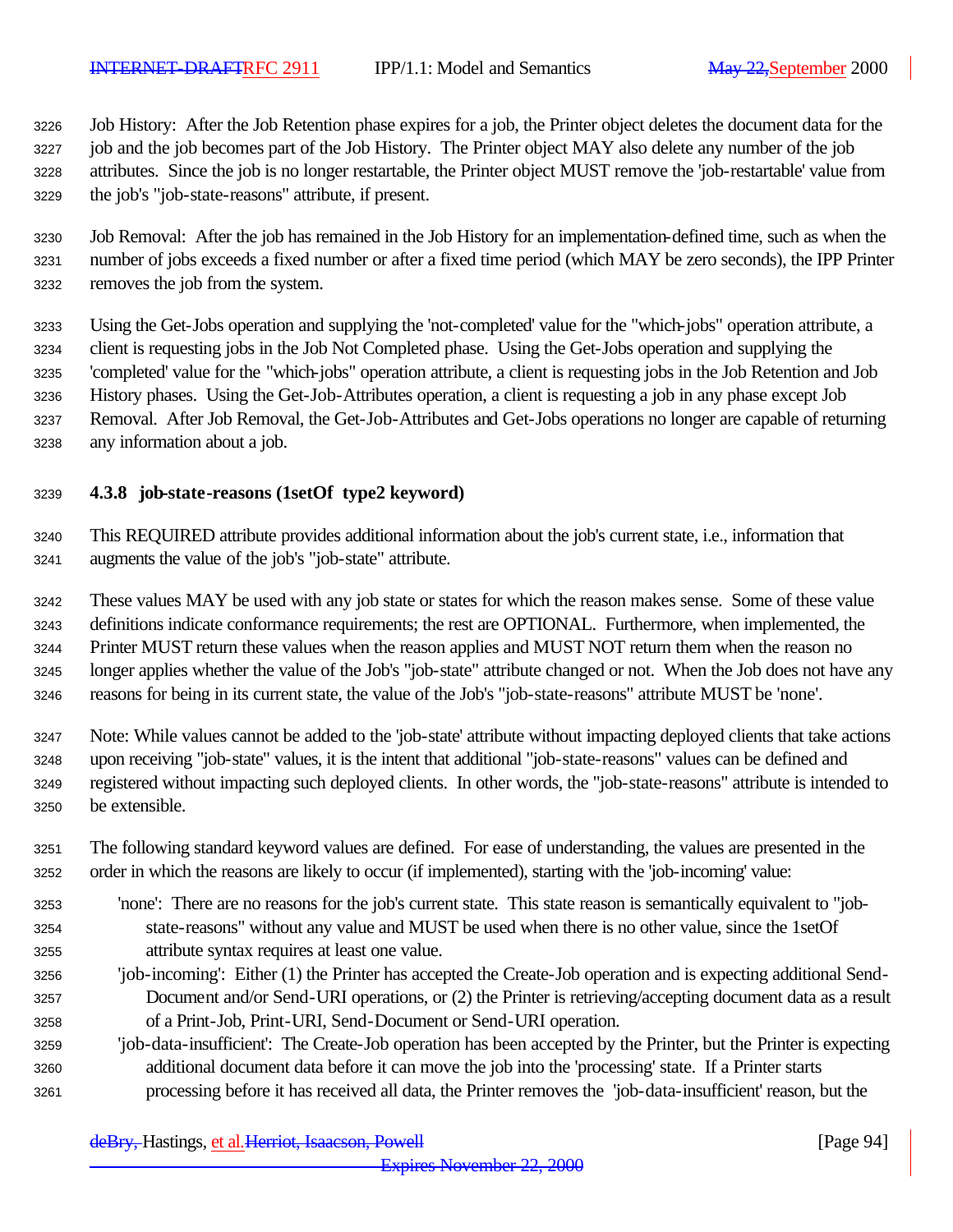- 'job-incoming' remains. If a Printer starts processing after it has received all data, the Printer removes the 'job-data-insufficient' reason and the 'job-incoming' at the same time.
- 'document-access-error': After accepting a Print-URI or Send-URI request, the Printer could not access one or more documents passed by reference. This reason is intended to cover any file access problem, including file does not exist and access denied because of an access control problem. The Printer MAY also indicate the document access error using the "job-document-access-errors" Job Description attribute (see section 4.3.11). Whether the Printer aborts the job and moves the job to the 'aborted' job state or prints all documents that are accessible and moves the job to the 'completed' job state and adds the 'completed-with-errors' value in the job's "job-state-reasons" attribute depends on implementation and/or site policy. This value SHOULD be supported if the Print-URI or Send-URI operations are supported.
- 'submission-interrupted': The job was not completely submitted for some unforeseen reason, such as: (1) the Printer has crashed before the job was closed by the client, (2) the Printer or the document transfer method has crashed in some non-recoverable way before the document data was entirely transferred to the Printer, (3) the client crashed or failed to close the job before the time-out period. See section 4.4.31.
- 'job-outgoing': The Printer is transmitting the job to the output device.
- 'job-hold-until-specified': The value of the job's "job-hold-until" attribute was specified with a time period that is still in the future. The job MUST NOT be a candidate for processing until this reason is removed and there are no other reasons to hold the job. This value SHOULD be supported if the "job-hold-until" Job Template attribute is supported.
- 'resources-are-not-ready': At least one of the resources needed by the job, such as media, fonts, resource objects, etc., is not ready on any of the physical printer's for which the job is a candidate. This condition MAY be detected when the job is accepted, or subsequently while the job is pending or processing, depending on implementation. The job may remain in its current state or be moved to the 'pending-held' state, depending on implementation and/or job scheduling policy.
- 'printer-stopped-partly': The value of the Printer's "printer-state-reasons" attribute contains the value 'stopped-partly'.
- 'printer-stopped': The value of the Printer's "printer-state" attribute is 'stopped'.
- 'job-interpreting': Job is in the 'processing' state, but more specifically, the Printer is interpreting the document data.
- 'job-queued': Job is in the 'processing' state, but more specifically, the Printer has queued the document data.
- 'job-transforming': Job is in the 'processing' state, but more specifically, the Printer is interpreting document data and producing another electronic representation.
- 'job-queued-for-marker': Job is in any of the 'pending-held', 'pending', or 'processing' states, but more specifically, the Printer has completed enough processing of the document to be able to start marking and the job is waiting for the marker. Systems that require human intervention to release jobs using the Release-Job operation, put the job into the 'pending-held' job state. Systems that automatically select a job to use the marker put the job into the 'pending' job state or keep the job in the 'processing' job state while waiting for the marker, depending on implementation. All implementations put the job into (or back into) the 'processing' state when marking does begin.
- 'job-printing': The output device is marking media. This value is useful for Printers which spend a great deal of time processing (1) when no marking is happening and then want to show that marking is now happening or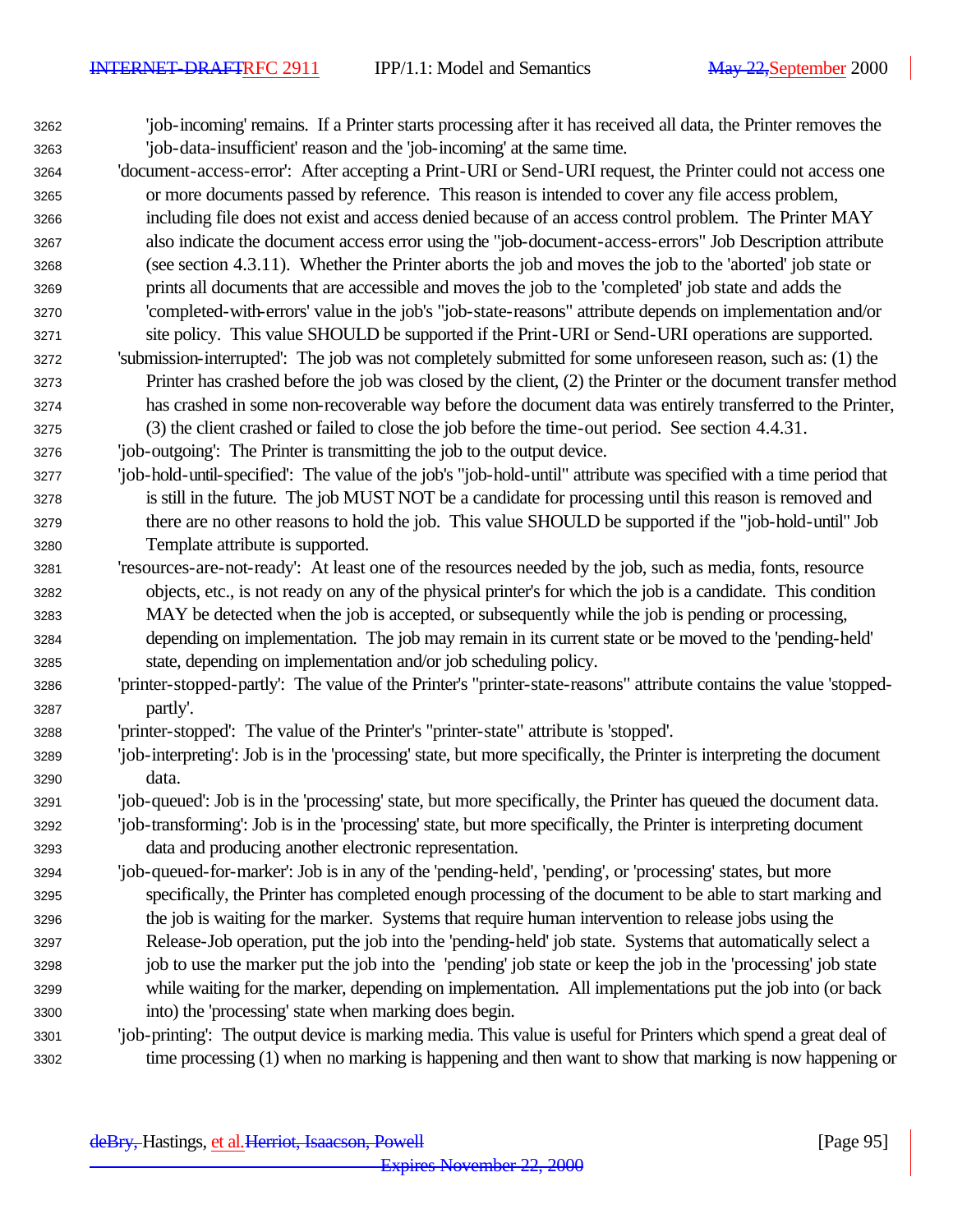(2) when the job is in the process of being canceled or aborted while the job remains in the 'processing' state, but the marking has not yet stopped so that impression or sheet counts are still increasing for the job. 'job-canceled-by-user': The job was canceled by the owner of the job using the Cancel-Job request, i.e., by a user whose authenticated identity is the same as the value of the originating user that created the Job object, or by some other authorized end-user, such as a member of the job owner's security group. This value SHOULD be supported.

- 'job-canceled-by-operator': The job was canceled by the operator using the Cancel-Job request, i.e., by a user who has been authenticated as having operator privileges (whether local or remote). If the security policy is to allow anyone to cancel anyone's job, then this value may be used when the job is canceled by other than the owner of the job. For such a security policy, in effect, everyone is an operator as far as canceling jobs with IPP is concerned. This value SHOULD be supported if the implementation permits canceling by other than the owner of the job.
- 'job-canceled-at-device': The job was canceled by an unidentified local user, i.e., a user at a console at the device. This value SHOULD be supported if the implementation supports canceling jobs at the console. 'aborted-by-system': The job (1) is in the process of being aborted, (2) has been aborted by the system and
- placed in the 'aborted' state, or (3) has been aborted by the system and placed in the 'pending-held' state, so that a user or operator can manually try the job again. This value SHOULD be supported.
- 'unsupported-compression': The job was aborted by the system because the Printer determined while attempting to decompress the document-data's that the compression is actually not among those supported by the Printer. This value MUST be supported, since "compressions is a REQUIRED operation attribute. 'compression-error': The job was aborted by the system because the Printer encountered an error in the
- document-data while decompressing it. If the Printer posts this reason, the document-data has already passed any tests that would have led to the 'unsupported-compression' job-state-reason.
- 'unsupported-document-format': The job was aborted by the system because the document-data's document- format is not among those supported by the Printer. If the client specifies the document-format as 'application/octet-stream', the printer MAY abort the job and post this reason even though the format is a member of the "document-format-supported" printer attribute, but not among the auto-sensed document-formats. This value MUST be supported, since "document-format" is a REQUIRED operation attribute.
- 'document-format-error': The job was aborted by the system because the Printer encountered an error in the document-data while processing it. If the Printer posts this reason, the document-data has already passed any tests that would have led to the 'unsupported-document-format' job-state-reason.
- 'processing-to-stop-point': The requester has issued a Cancel-Job operation or the Printer object has aborted the job, but is still performing some actions on the job until a specified stop point occurs or job termination/cleanup is completed.
- If the implementation requires some measurable time to cancel the job in the 'processing' or 'processing- stopped' job states, the IPP object MUST use this value to indicate that the Printer object is still performing some actions on the job while the job remains in the 'processing' or 'processing-stopped' state. After all the job's job description attributes have stopped incrementing, the Printer object moves the job from the 'processing' state to the 'canceled' or 'aborted' job states.
- 'service-off-line': The Printer is off-line and accepting no jobs. All 'pending' jobs are put into the 'pending-held' state. This situation could be true if the service's or document transform's input is impaired or broken. 'job-completed-successfully': The job completed successfully. This value SHOULD be supported.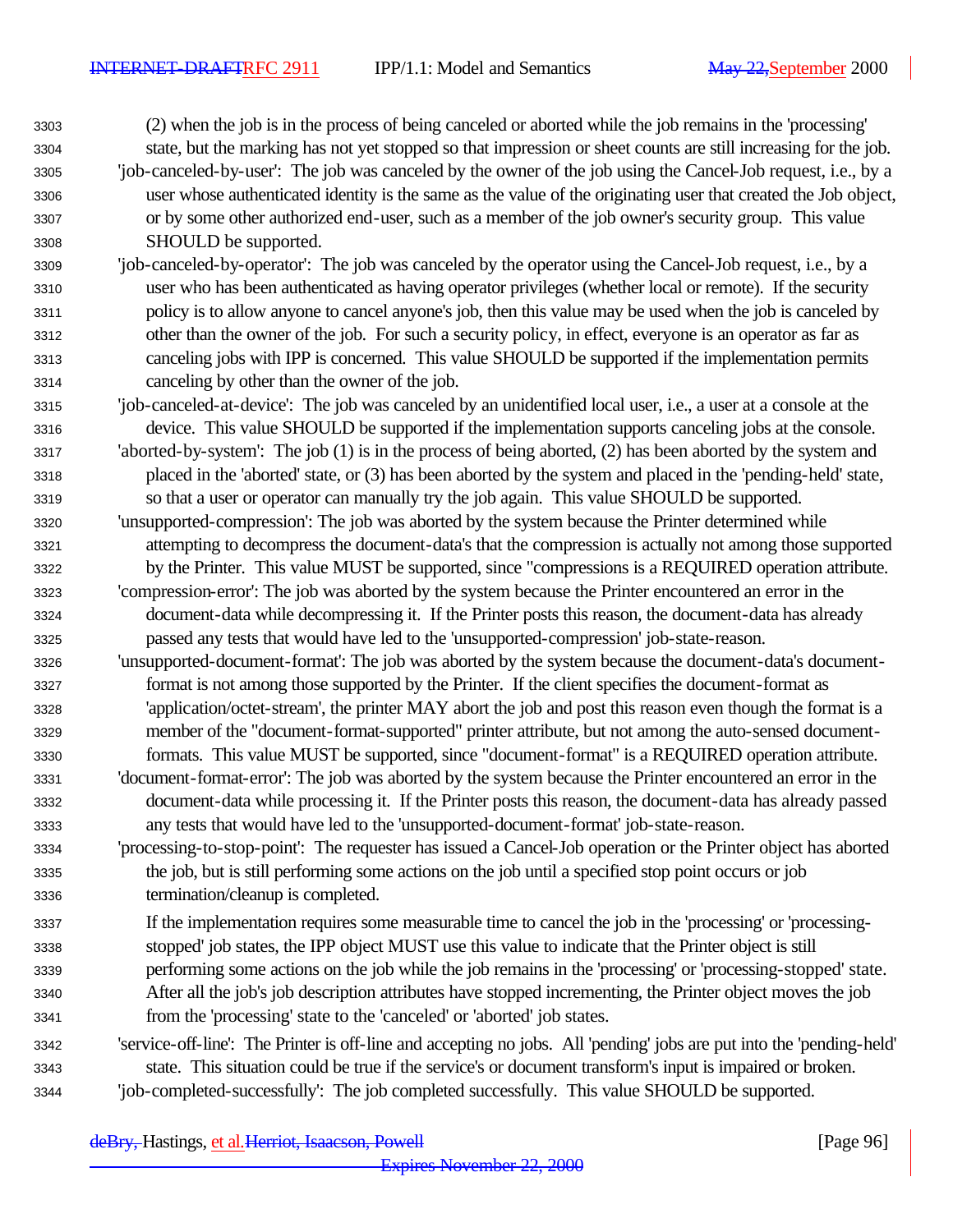- 'job-completed-with-warnings': The job completed with warnings. This value SHOULD be supported if the implementation detects warnings.
- 'job-completed-with-errors': The job completed with errors (and possibly warnings too). This value SHOULD be supported if the implementation detects errors.
- 'job-restartable' This job is retained (see section 4.3.7.2) and is currently able to be restarted using the Restart-Job operation (see section 3.3.7). If 'job-restartable' is a value of the job's 'job-state-reasons' attribute, then the IPP object MUST accept a Restart-Job operation for that job. This value SHOULD be supported if the Restart-Job operation is supported.
- 'queued-in-device': The job has been forwarded to a device or print system that is unable to send back status. The Printer sets the job's "job-state " attribute to 'completed' and adds the 'queued-in-device' value to the job's "job-state-reasons" attribute to indicate that the Printer has no additional information about the job and never will have any better information. See section 4.3.7.1.

# **4.3.9 job-state-message (text(MAX))**

 This attribute specifies information about the "job-state" and "job-state-reasons" attributes in human readable text. If the Printer object supports this attribute, the Printer object MUST be able to generate this message in any of the natural languages identified by the Printer's "generated-natural-language-supported" attribute (see the "attributes-natural-language" operation attribute specified in Section 3.1.4.1).

 The value SHOULD NOT contain additional information not contained in the values of the "job-state" and "job- states-reasons" attributes, such as interpreter error information. Otherwise, application programs might attempt to parse the (localized text). For such additional information such as interpreter errors for application program consumption or specific document access errors, new attributes with keyword values, needs to be developed and registered.

# **4.3.10 job-detailed-status-messages (1setOf text(MAX))**

 This attribute specifies additional detailed and technical information about the job. The Printer NEED NOT localize the message(s), since they are intended for use by the system administrator or other experienced technical persons. Localization might obscure the technical meaning of such messages. Clients MUST NOT attempt to parse the value of this attribute. See "job-document-access-errors" (section 4.3.11) for additional errors that a program can process.

# **4.3.11 job-document-access-errors (1setOf text(MAX))**

 This attribute provides additional information about each document access error for this job encountered by the Printer after it returned a response to the Print-URI or Send-URI operation and subsequently attempted to access document(s) supplied in the Print-URI or Send-URI operation. For errors in the protocol that is identified by the URI scheme in the "document-uri" operation attribute, such as 'http:' or 'ftp:', the error code is returned in parentheses, followed by the URI. For example:

(404) http://ftp.pwg.org/pub/pwg/ipp/new\_MOD/ipp-model-v11-990510.pdf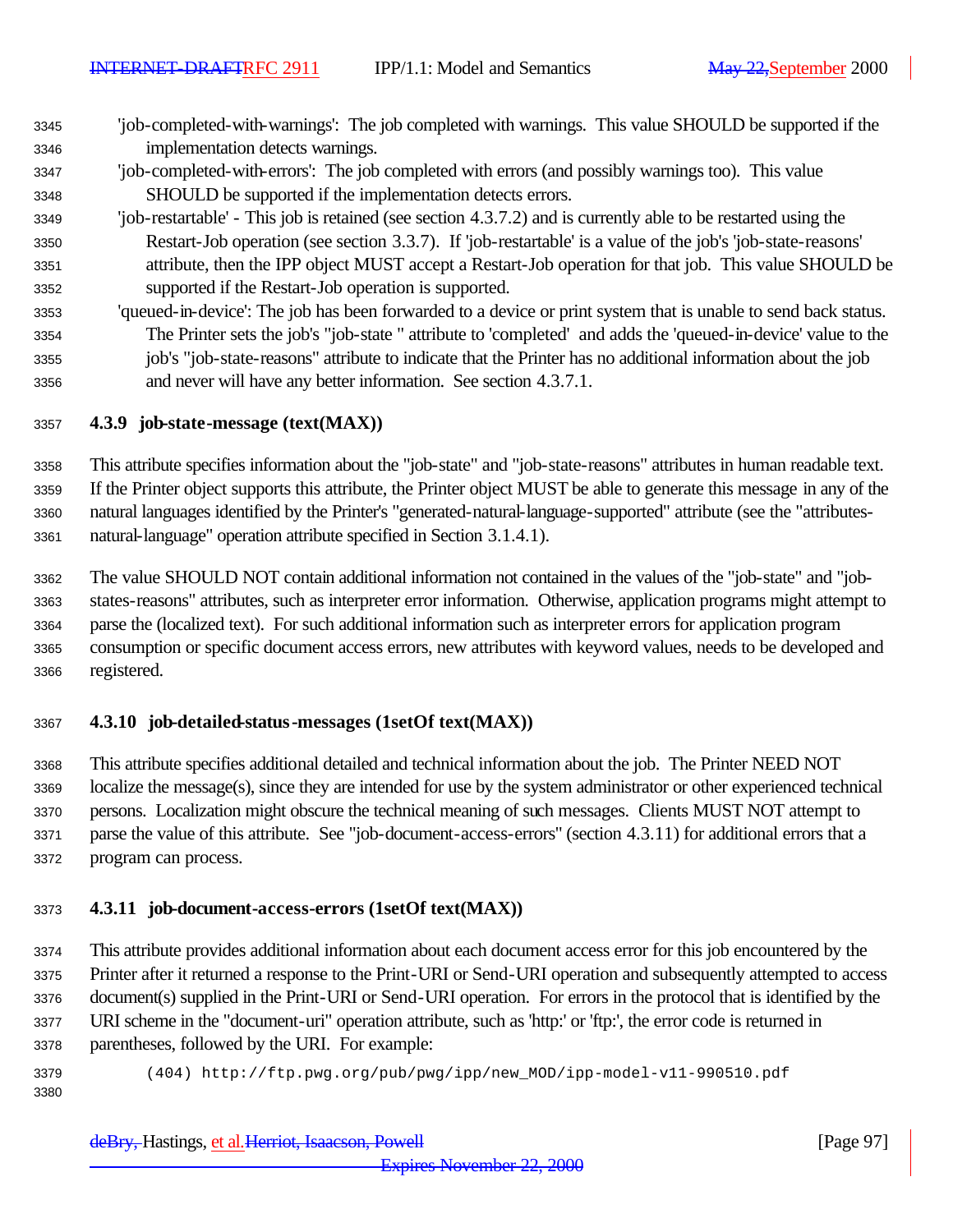Most Internet protocols use decimal error codes (unlike IPP), so the ASCII error code representation is in decimal.

### **4.3.12 number-of-documents (integer(0:MAX))**

 This attribute indicates the number of documents in the job, i.e., the number of Send-Document, Send-URI, Print- Job, or Print-URI operations that the Printer has accepted for this job, regardless of whether the document data has reached the Printer object or not.

 Implementations supporting the OPTIONAL Create-Job/Send-Document/Send-URI operations SHOULD support this attribute so that clients can query the number of documents in each job.

#### **4.3.13 output-device-assigned (name(127))**

 This attribute identifies the output device to which the Printer object has assigned this job. If an output device implements an embedded Printer object, the Printer object NEED NOT set this attribute. If a print server implements a Printer object, the value MAY be empty (zero-length string) or not returned until the Printer object assigns an output device to the job. This attribute is particularly useful when a single Printer object supports multiple devices (so called "fan-out" - see section 2.1).

#### **4.3.14 Event Time Job Description Attributes**

 This section defines the Job Description attributes that indicate the time at which certain events occur for a job. If the job event has not yet occurred, then the IPP object MUST return the 'no-value' out-of-band value (see the beginning of Section 4.1). The "time-at-xxx(integer)" attributes represent time as an 'integer' representing the number of seconds since the device was powered up (informally called "time ticks"). The "date-time-at-xxx(dateTime)" attributes represent time as 'dateTime' representing date and time (including an offset from UTC).

 In order to populate these attributes, the Printer object copies the value(s) of the following Printer Description attributes at the time the event occurs:

- 1. the value in the Printer's "printer-up-time" attribute for the "time-at-xxx(integer)" attributes
- 2. the value in the Printer's "printer-current-time" attribute for the "date-time-at-xxx(dateTime)" attributes.

 If the Printer resets its "printer-up-time" attribute to 1 on power-up (see section 4.4.29) and has persistent jobs, then it MUST change all of jobs' "time-at-xxx(integer)" (time tick) job attributes whose events have occurred either to:

- 1. 0 to indicate that the event happened before the most recent power up OR
- 2. the negative of the number of seconds before the most recent power-up that the event took place, though the negative number NEED NOT reflect the exact number of seconds.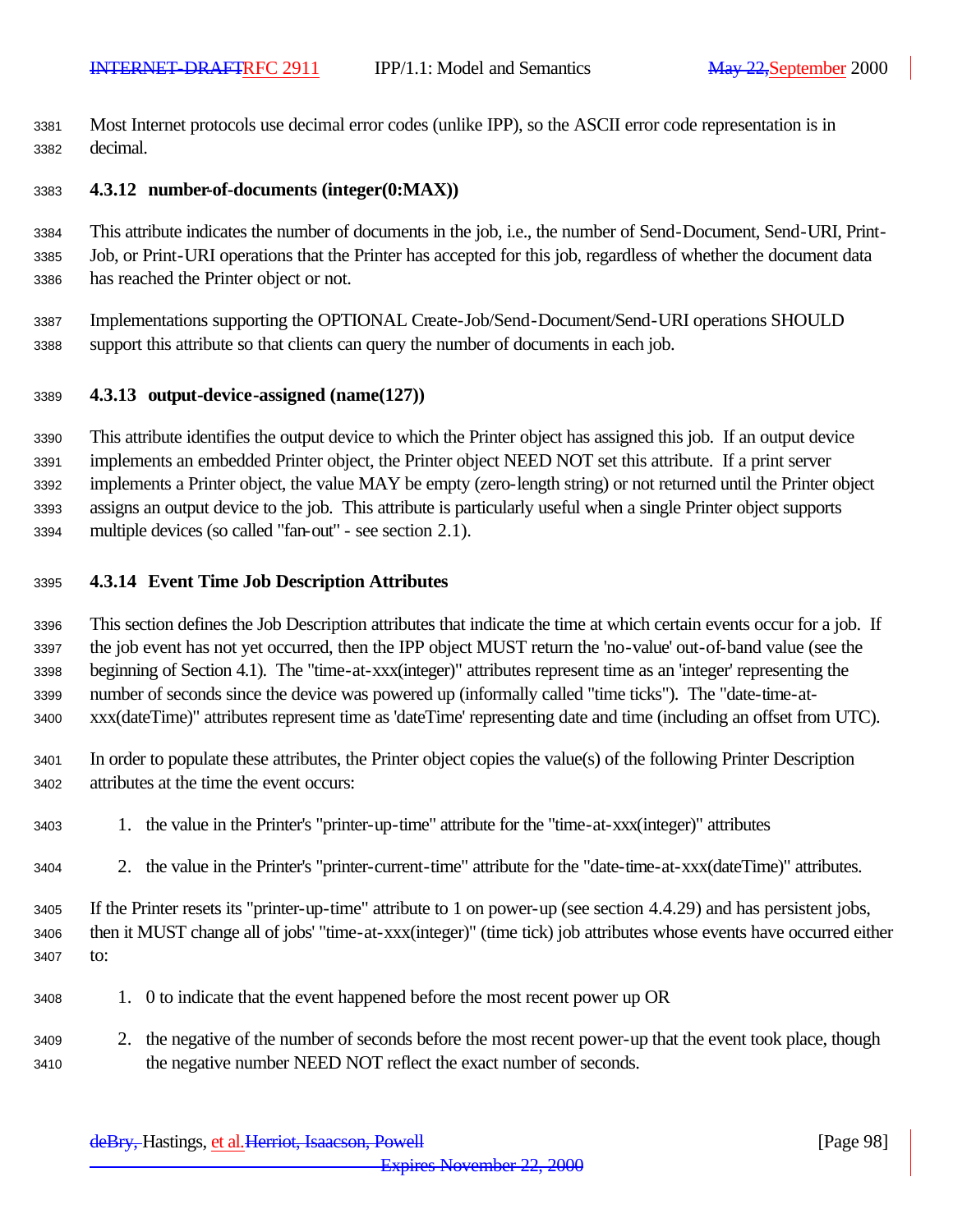If a client queries a "time-at-xxx(integer)" time tick Job attribute and finds the value to be 0 or negative, the client MUST assume that the event occurred in some life other than the Printer's current life.

Note: A Printer does not change the values of any "date-time-at-xxx(dateTime)" job attributes on power-up.

#### **4.3.14.1 time-at-creation (integer(MIN:MAX))**

This REQUIRED attribute indicates the time at which the Job object was created.

#### **4.3.14.2 time-at-processing (integer(MIN:MAX))**

 This REQUIRED attribute indicates the time at which the Job object first began processing after the create operation or the most recent Restart-Job operation. The out-of-band 'no-value' value is returned if the job has not yet been in the 'processing' state (see the beginning of Section 4.1).

# **4.3.14.3 time-at-completed (integer(MIN:MAX))**

 This REQUIRED attribute indicates the time at which the Job object completed (or was canceled or aborted). The out-of-band 'no-value' value is returned if the job has not yet completed, been canceled, or aborted (see the beginning of Section 4.1).

- **4.3.14.4 job-printer-up-time (integer(1:MAX))**
- This REQUIRED Job Description attribute indicates the amount of time (in seconds) that the Printer implementation has been up and running. This attribute is an alias for the "printer-up-time" Printer Description attribute (see Section 4.4.29).

 A client MAY request this attribute in a Get-Job-Attributes or Get-Jobs request and use the value returned in combination with other requested Event Time Job Description Attributes in order to display time attributes to a user. The difference between this attribute and the 'integer' value of a "time-at-xxx" attribute is the number of seconds ago that the "time-at-xxx" event occurred. A client can compute the wall-clock time at which the "time-at-xxx" event occurred by subtracting this difference from the client's wall-clock time.

#### **4.3.14.5 date-time-at-creation (dateTime)**

This attribute indicates the date and time at which the Job object was created.

#### **4.3.14.6 date-time-at-processing (dateTime)**

 This attribute indicates the date and time at which the Job object first began processing after the create operation or the most recent Restart-Job operation.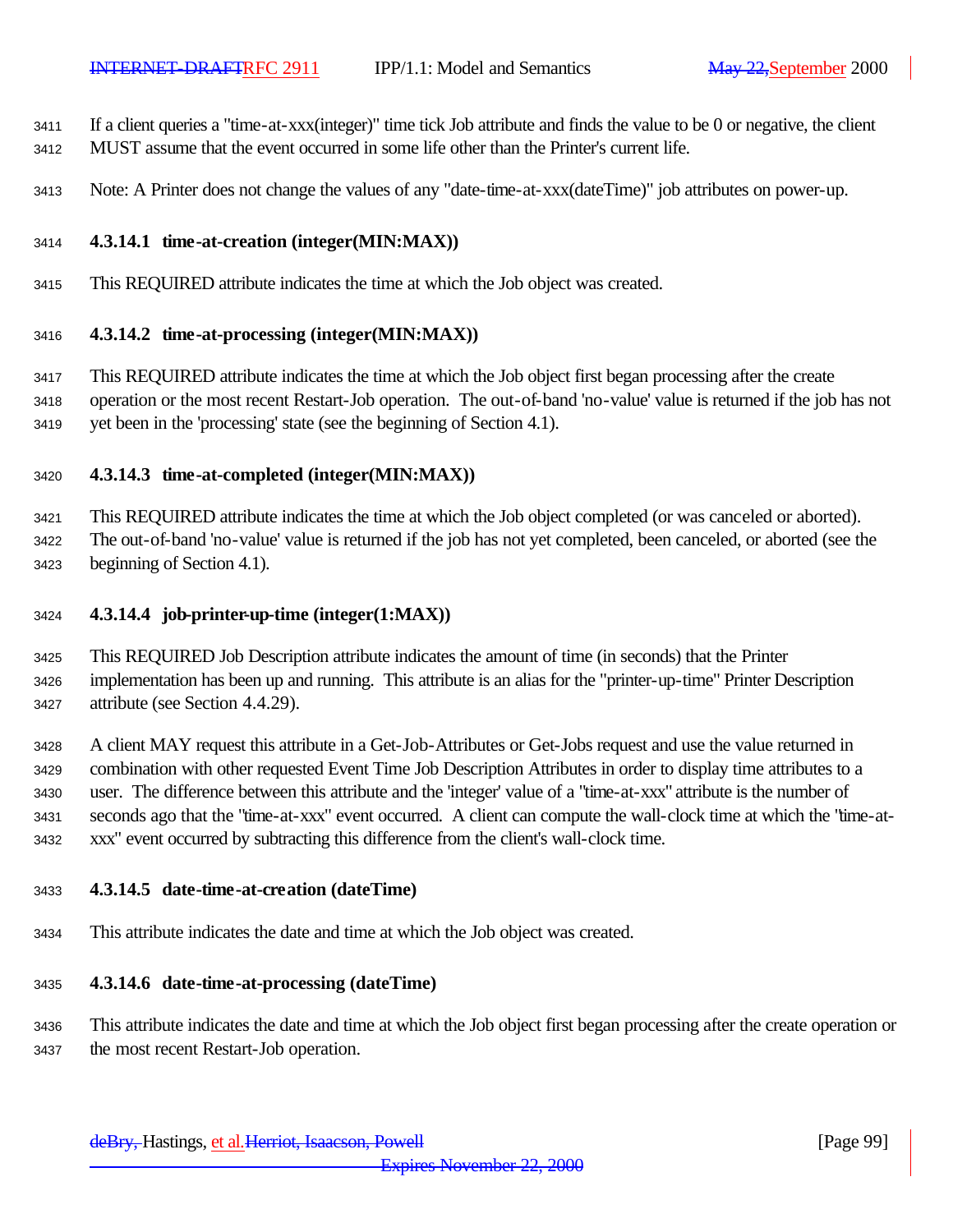### **4.3.14.7 date-time-at-completed (dateTime)**

This attribute indicates the date and time at which the Job object completed (or was canceled or aborted).

# **4.3.15 number-of-intervening-jobs (integer(0:MAX))**

 This attribute indicates the number of jobs that are "ahead" of this job in the relative chronological order of expected time to complete (i.e., the current scheduled order). For efficiency, it is only necessary to calculate this value when an operation is performed that requests this attribute.

# **4.3.16 job-message-from-operator (text(127))**

 This attribute provides a message from an operator, system administrator or "intelligent" process to indicate to the end user the reasons for modification or other management action taken on a job.

# **4.3.17 Job Size Attributes**

 This sub-section defines job attributes that describe the size of the job. These attributes are not intended to be counters; they are intended to be useful routing and scheduling information if known. For these attributes, the Printer object may try to compute the value if it is not supplied in the create request. Even if the client does supply a value for these three attributes in the create request, the Printer object MAY choose to change the value if the Printer object is able to compute a value which is more accurate than the client supplied value. The Printer object may be able to determine the correct value for these attributes either right at job submission time or at any later point in time.

# **4.3.17.1 job-k-octets (integer(0:MAX))**

 This attribute specifies the total size of the document(s) in K octets, i.e., in units of 1024 octets requested to be processed in the job. The value MUST be rounded up, so that a job between 1 and 1024 octets MUST be indicated as being 1, 1025 to 2048 MUST be 2, etc.

 This value MUST NOT include the multiplicative factors contributed by the number of copies specified by the "copies" attribute, independent of whether the device can process multiple copies without making multiple passes over the job or document data and independent of whether the output is collated or not. Thus the value is independent of the implementation and indicates the size of the document(s) measured in K octets independent of the number of copies.

 This value MUST also not include the multiplicative factor due to a copies instruction embedded in the document data. If the document data actually includes replications of the document data, this value will include such replication. In other words, this value is always the size of the source document data, rather than a measure of the hardcopy output to be produced.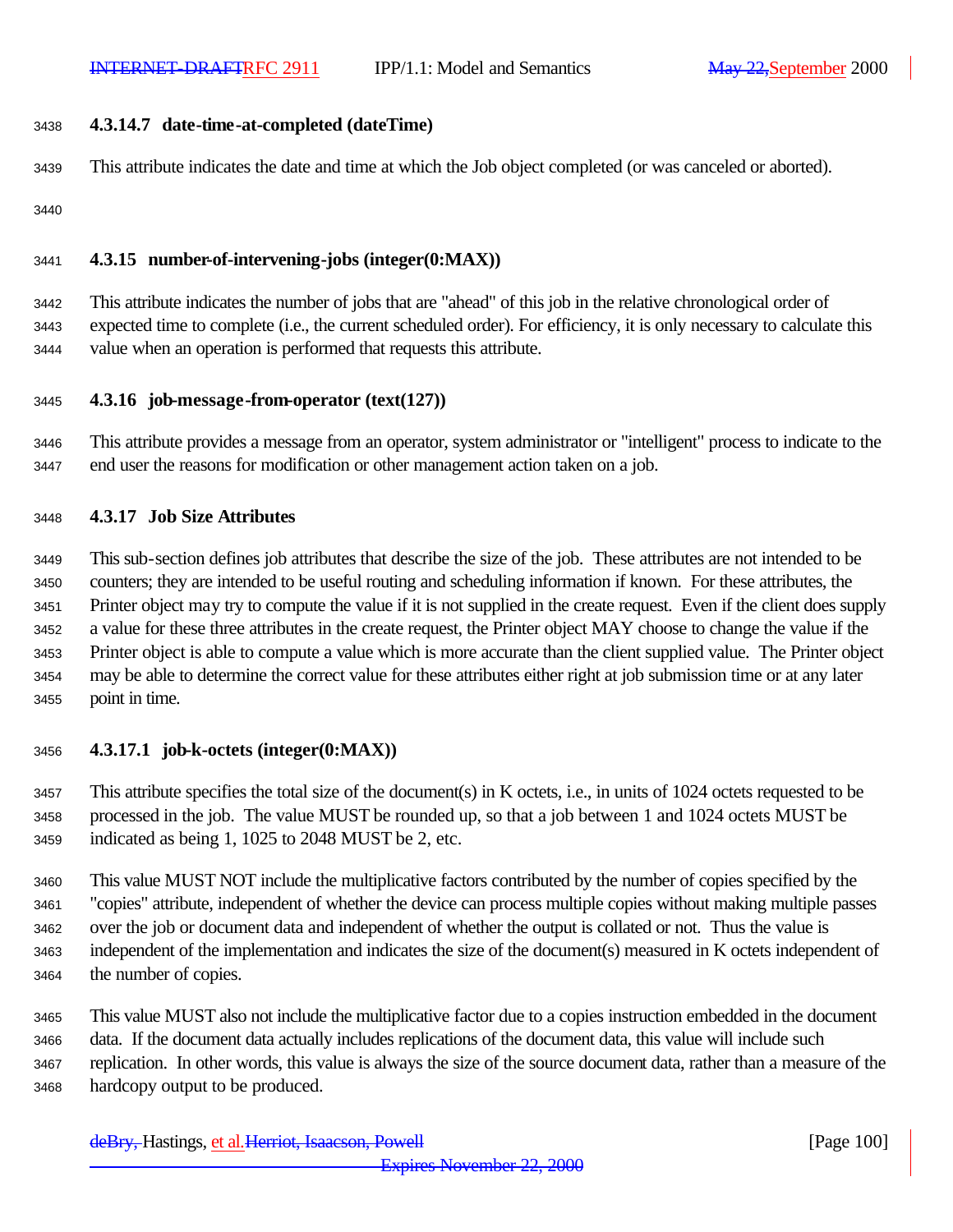# **4.3.17.2 job-impressions (integer(0:MAX))**

 This attribute specifies the total size in number of impressions of the document(s) being submitted (see the definition of impression in section 12.2.5).

 As with "job-k-octets", this value MUST NOT include the multiplicative factors contributed by the number of copies specified by the "copies" attribute, independent of whether the device can process multiple copies without making multiple passes over the job or document data and independent of whether the output is collated or not. Thus the value is independent of the implementation and reflects the size of the document(s) measured in impressions independent of the number of copies.

 As with "job-k-octets", this value MUST also not include the multiplicative factor due to a copies instruction embedded in the document data. If the document data actually includes replications of the document data, this value will include such replication. In other words, this value is always the number of impressions in the source document data, rather than a measure of the number of impressions to be produced by the job.

#### **4.3.17.3 job-media-sheets (integer(0:MAX))**

This attribute specifies the total number of media sheets to be produced for this job.

 Unlike the "job-k-octets" and the "job-impressions" attributes, this value MUST include the multiplicative factors contributed by the number of copies specified by the "copies" attribute and a 'number of copies' instruction embedded in the document data, if any. This difference allows the system administrator to control the lower and upper bounds of both (1) the size of the document(s) with "job-k-octets-supported" and "job-impressions-supported" and (2) the size of the job with "job-media-sheets-supported".

# **4.3.18 Job Progress Attributes**

 This sub-section defines job attributes that describe the progress of the job. These attributes are intended to be counters. That is, the value for a job that has not started processing MUST be 0. When the job's "job-state" is 'processing' or 'processing-stopped', this value is intended to contain the amount of the job that has been processed to the time at which the attributes are requested. When the job enters the 'completed', 'canceled', or 'aborted' states, these values are the final values for the job.

# **4.3.18.1 job-k-octets-processed (integer(0:MAX))**

 This attribute specifies the total number of octets processed in K octets, i.e., in units of 1024 octets so far. The value MUST be rounded up, so that a job between 1 and 1024 octets inclusive MUST be indicated as being 1, 1025 to 2048 inclusive MUST be 2, etc.

 For implementations where multiple copies are produced by the interpreter with only a single pass over the data, the final value MUST be equal to the value of the "job-k-octets" attribute. For implementations where multiple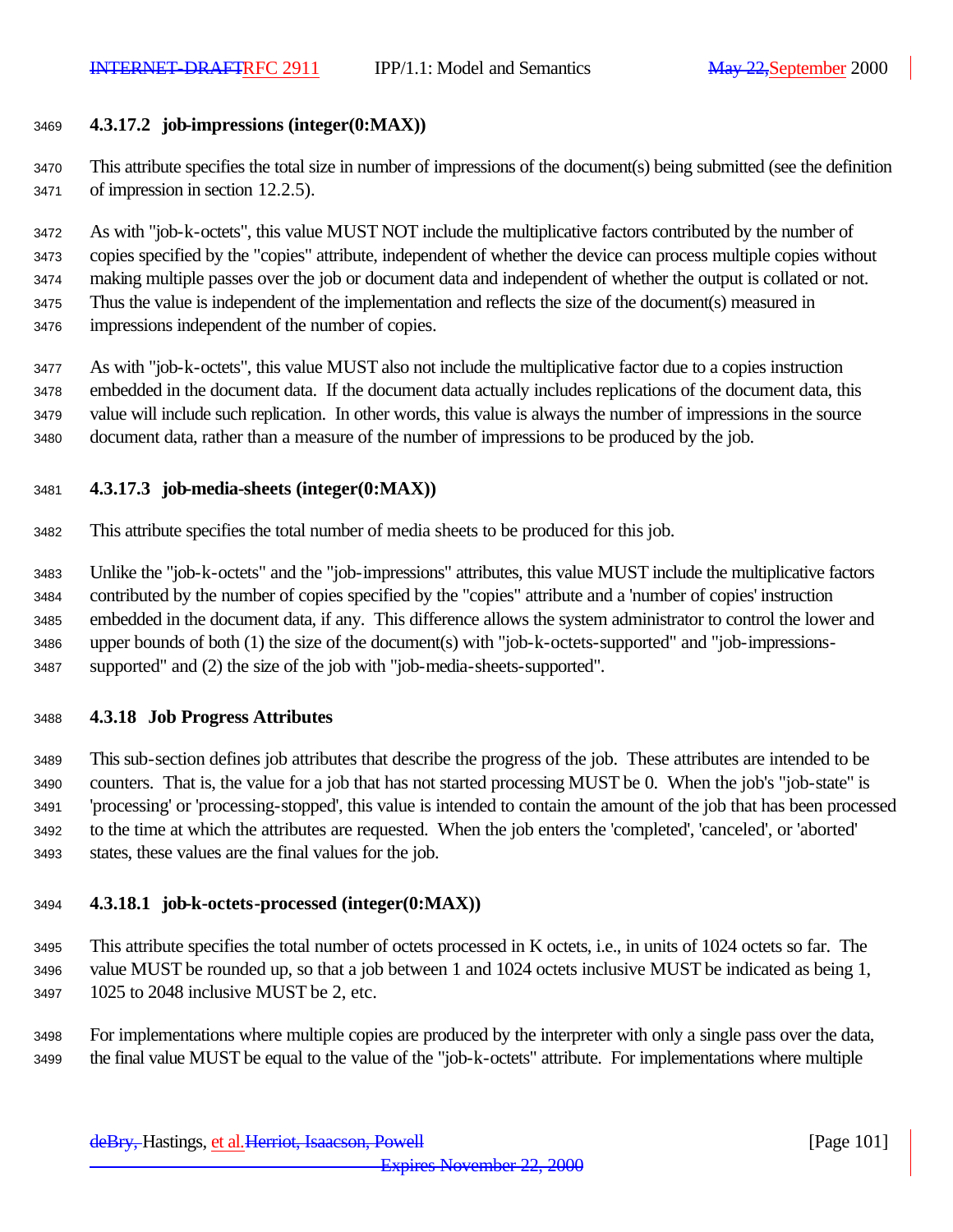copies are produced by the interpreter by processing the data for each copy, the final value MUST be a multiple of the value of the "job-k-octets" attribute.

# **4.3.18.2 job-impressions-completed (integer(0:MAX))**

 This job attribute specifies the number of impressions completed for the job so far. For printing devices, the impressions completed includes interpreting, marking, and stacking the output.

#### **4.3.18.3 job-media-sheets-completed (integer(0:MAX))**

 This job attribute specifies the media-sheets completed marking and stacking for the entire job so far whether those sheets have been processed on one side or on both.

#### **4.3.19 attributes-charset (charset)**

 This REQUIRED attribute is populated using the value in the client supplied "attributes-charset" attribute in the create request. It identifies the charset (coded character set and encoding method) used by any Job attributes with attribute syntax 'text' and 'name' that were supplied by the client in the create request. See Section 3.1.4 for a complete description of the "attributes-charset" operation attribute.

 This attribute does not indicate the charset in which the 'text' and 'name' values are stored internally in the Job object. The internal charset is implementation-defined. The IPP object MUST convert from whatever the internal charset is to that being requested in an operation as specified in Section 3.1.4.

#### **4.3.20 attributes-natural-language (naturalLanguage)**

 This REQUIRED attribute is populated using the value in the client supplied "attributes-natural-language" attribute in the create request. It identifies the natural language used for any Job attributes with attribute syntax 'text' and 'name' that were supplied by the client in the create request. See Section 3.1.4 for a complete description of the "attributes-natural-language" operation attribute. See Sections 4.1.1.2 and 4.1.2.2 for how a Natural Language Override may be supplied explicitly for each 'text' and 'name' attribute value that differs from the value identified by the "attributes-natural-language" attribute.

# **4.4 Printer Description Attributes**

 These attributes form the attribute group called "printer-description". The following table summarizes these attributes, their syntax, and whether or not they are REQUIRED for a Printer object to support. If they are not indicated as REQUIRED, they are OPTIONAL. The maximum size in octets for 'text' and 'name' attributes is indicated in parenthesizes.

Note: How these attributes are set by an Administrator is outside the scope of this IPP/1.1 document.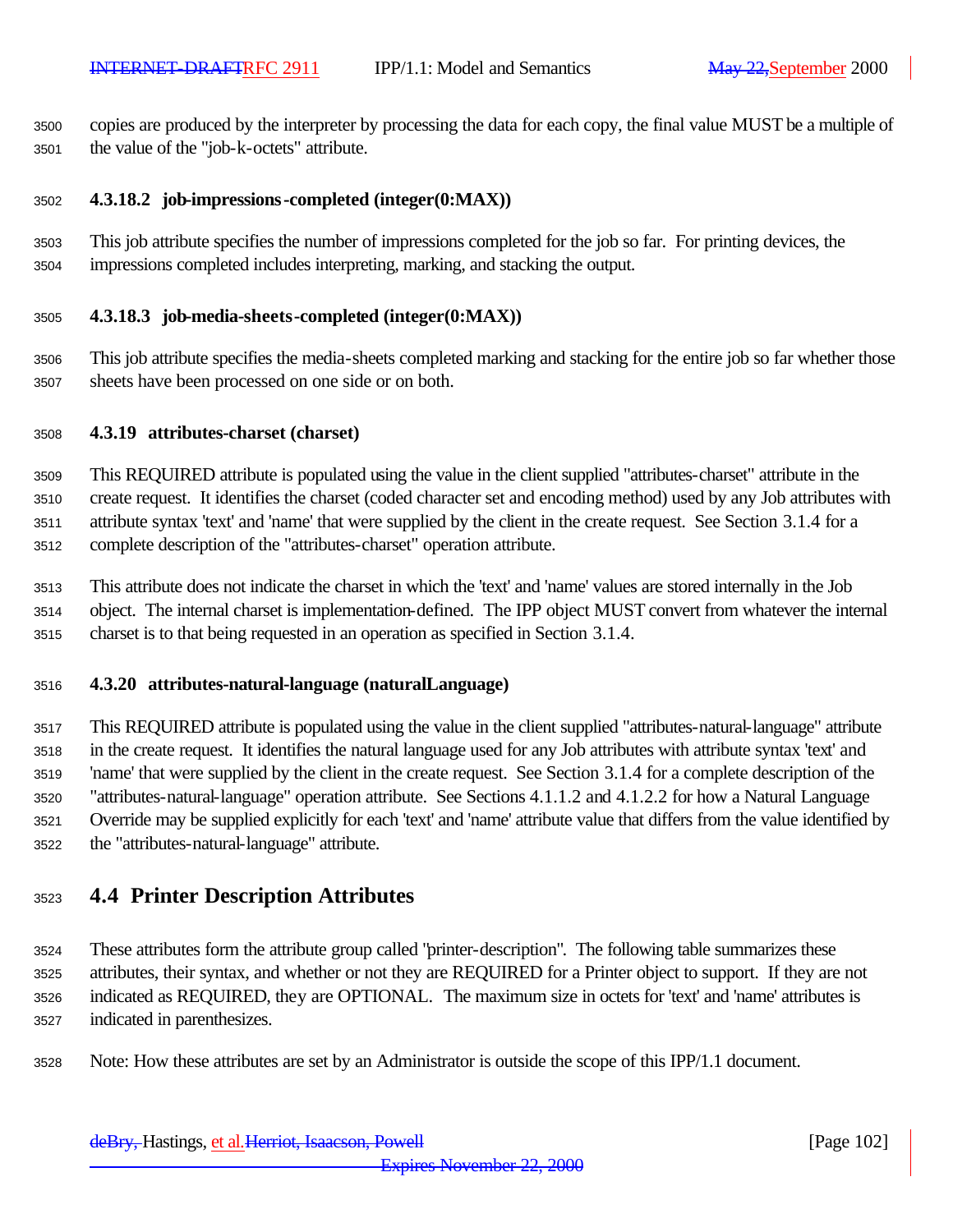$\overline{\phantom{a}}$ 

| Attribute<br>Syntax<br>printer-uri-supported<br>1setOf uri<br>1setOf type2 keyword<br>uri-security-supported<br>uri-authentication-<br>1setOf type2 keyword<br>supported<br>name (127)<br>printer-name<br>printer-location<br>text (127)<br>printer-info<br>text (127)<br>printer-more-info<br>uri<br>printer-driver-installer<br>uri<br>printer-make-and-model<br>text (127)<br>printer-more-info-<br>uri<br>manufacturer<br>printer-state<br>type1 enum<br>1setOf type2 keyword<br>printer-state-reasons<br>text (MAX)<br>printer-state-message<br>1setOf type2 keyword<br>ipp-versions-supported<br>1setOf type2 enum<br>operations-supported<br>multiple-document-jobs-<br>boolean<br>supported<br>charset-configured<br>charset<br>charset-supported<br>1setOf charset<br>natural-language-configured   naturalLanguage |                        |           |
|------------------------------------------------------------------------------------------------------------------------------------------------------------------------------------------------------------------------------------------------------------------------------------------------------------------------------------------------------------------------------------------------------------------------------------------------------------------------------------------------------------------------------------------------------------------------------------------------------------------------------------------------------------------------------------------------------------------------------------------------------------------------------------------------------------------------------|------------------------|-----------|
|                                                                                                                                                                                                                                                                                                                                                                                                                                                                                                                                                                                                                                                                                                                                                                                                                              |                        | REQUIRED? |
|                                                                                                                                                                                                                                                                                                                                                                                                                                                                                                                                                                                                                                                                                                                                                                                                                              |                        | REQUIRED  |
|                                                                                                                                                                                                                                                                                                                                                                                                                                                                                                                                                                                                                                                                                                                                                                                                                              |                        | REQUIRED  |
|                                                                                                                                                                                                                                                                                                                                                                                                                                                                                                                                                                                                                                                                                                                                                                                                                              |                        | REQUIRED  |
|                                                                                                                                                                                                                                                                                                                                                                                                                                                                                                                                                                                                                                                                                                                                                                                                                              |                        | REQUIRED  |
|                                                                                                                                                                                                                                                                                                                                                                                                                                                                                                                                                                                                                                                                                                                                                                                                                              |                        |           |
|                                                                                                                                                                                                                                                                                                                                                                                                                                                                                                                                                                                                                                                                                                                                                                                                                              |                        |           |
|                                                                                                                                                                                                                                                                                                                                                                                                                                                                                                                                                                                                                                                                                                                                                                                                                              |                        |           |
|                                                                                                                                                                                                                                                                                                                                                                                                                                                                                                                                                                                                                                                                                                                                                                                                                              |                        |           |
|                                                                                                                                                                                                                                                                                                                                                                                                                                                                                                                                                                                                                                                                                                                                                                                                                              |                        |           |
|                                                                                                                                                                                                                                                                                                                                                                                                                                                                                                                                                                                                                                                                                                                                                                                                                              |                        |           |
|                                                                                                                                                                                                                                                                                                                                                                                                                                                                                                                                                                                                                                                                                                                                                                                                                              |                        | REQUIRED  |
|                                                                                                                                                                                                                                                                                                                                                                                                                                                                                                                                                                                                                                                                                                                                                                                                                              |                        | REQUIRED  |
|                                                                                                                                                                                                                                                                                                                                                                                                                                                                                                                                                                                                                                                                                                                                                                                                                              |                        |           |
|                                                                                                                                                                                                                                                                                                                                                                                                                                                                                                                                                                                                                                                                                                                                                                                                                              |                        | REQUIRED  |
|                                                                                                                                                                                                                                                                                                                                                                                                                                                                                                                                                                                                                                                                                                                                                                                                                              |                        | KEÕNTKED  |
|                                                                                                                                                                                                                                                                                                                                                                                                                                                                                                                                                                                                                                                                                                                                                                                                                              |                        |           |
|                                                                                                                                                                                                                                                                                                                                                                                                                                                                                                                                                                                                                                                                                                                                                                                                                              |                        | REQUIRED  |
|                                                                                                                                                                                                                                                                                                                                                                                                                                                                                                                                                                                                                                                                                                                                                                                                                              |                        | REQUIRED  |
|                                                                                                                                                                                                                                                                                                                                                                                                                                                                                                                                                                                                                                                                                                                                                                                                                              |                        | REQUIRED  |
| generated-natural-language-<br>supported                                                                                                                                                                                                                                                                                                                                                                                                                                                                                                                                                                                                                                                                                                                                                                                     | 1setOf naturalLanguage | REQUIRED  |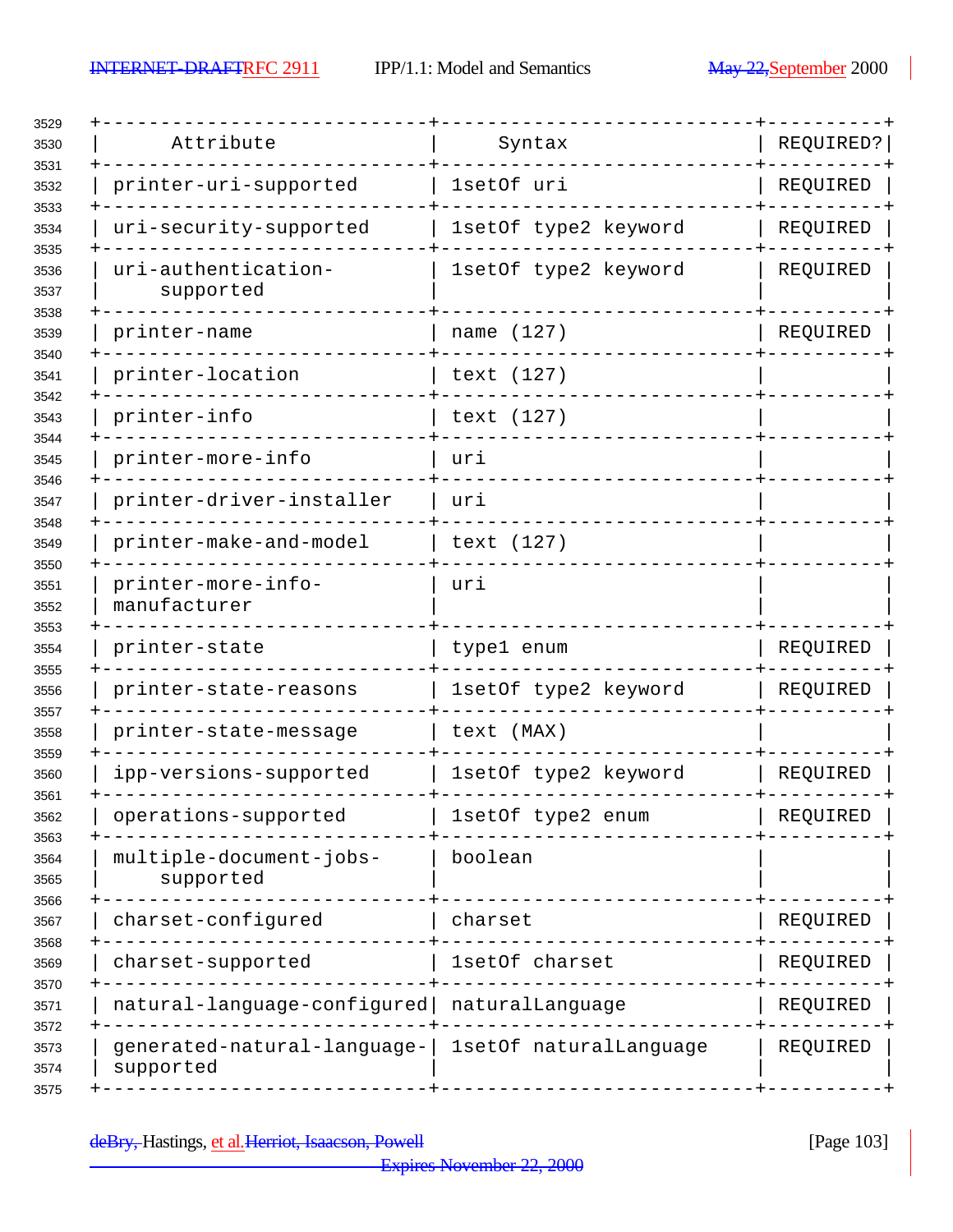| document-format-default             | mimeMediaType          | REQUIRED                      |
|-------------------------------------|------------------------|-------------------------------|
| document-format-supported           | 1setOf mimeMediaType   | REQUIRED                      |
| printer-is-accepting-jobs           | boolean                | REQUIRED                      |
| queued-job-count                    | integer (0:MAX)        | REQUIRED                      |
| printer-message-from-<br>operator   | text (127)             |                               |
| color-supported                     | boolean                |                               |
| reference-uri-schemes-<br>supported | 1setOf uriScheme       |                               |
| pdl-override-supported              | type2 keyword          | REQUIRED                      |
| printer-up-time                     | integer (1:MAX)        | REQUIRED                      |
| printer-current-time                | dateTime               |                               |
|                                     | integer (1:MAX)        |                               |
| compression-supported               | 1setOf type3 keyword   | REQUIRED                      |
| job-k-octets-supported              | rangeOfInteger (0:MAX) |                               |
| job-impressions-supported           | rangeOfInteger (0:MAX) |                               |
| job-media-sheets-supported          | rangeOfInteger (0:MAX) |                               |
| pages-per-minute                    | integer(0:MAX)         |                               |
| pages-per-minute-color              | integer(0:MAX)         |                               |
|                                     |                        | $multiple-operation-time-out$ |

# **4.4.1 printer-uri-supported (1setOf uri)**

 This REQUIRED Printer attribute contains at least one URI for the Printer object. It OPTIONALLY contains more than one URI for the Printer object. An administrator determines a Printer object's URI(s) and configures this attribute to contain those URIs by some means outside the scope of this IPP/1.1 document. The precise format of this URI is implementation dependent and depends on the protocol. See the next two sections for a description of the "uri-security-supported" and "uri-authentication-supported" attributes, both of which are the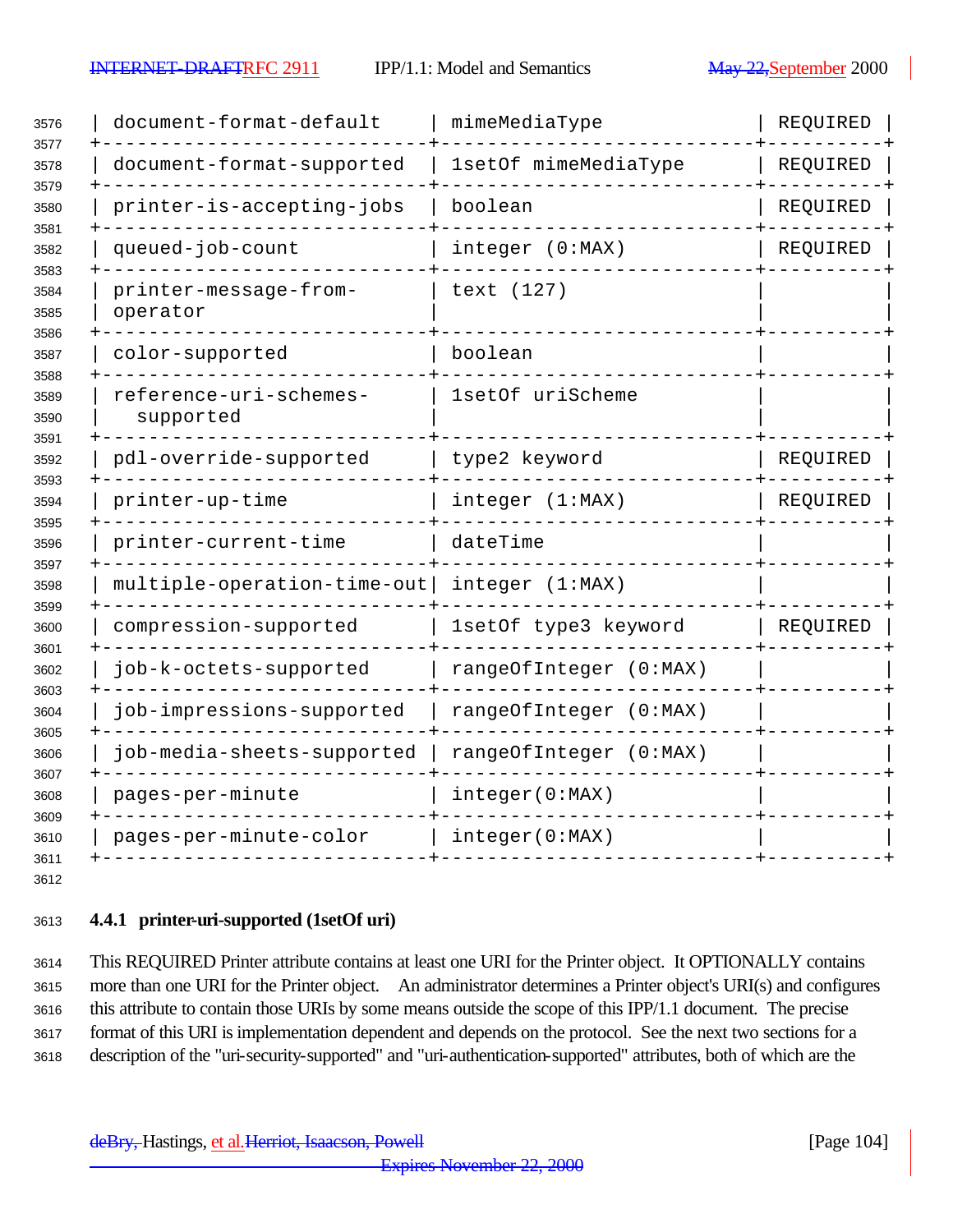REQUIRED companion attributes to this "printer-uri-supported" attribute. See section 2.4 on Printer object identity and section 8.2 on security and URIs for more information.

# **4.4.2 uri-authentication-supported (1setOf type2 keyword)**

 This REQUIRED Printer attribute MUST have the same cardinality (contain the same number of values) as the "printer-uri-supported" attribute. This attribute identifies the Client Authentication mechanism associated with each URI listed in the "printer-uri-supported" attribute. The Printer object uses the specified mechanism to identify the authenticated user (see section 8.3) . The "i th" value in "uri-authentication-supported" corresponds to the "i th" value in "printer-uri-supported" and it describes the authentication mechanisms used by the Printer when accessed 3627 via that URI. See [IPP-PRORFC2910] for more details on Client Authentication.

- The following standard keyword values are defined:
- 'none': There is no authentication mechanism associated with the URI. The Printer object assumes that the authenticated user is "anonymous".
- 'requesting-user-name': When a client performs an operation whose target is the associated URI, the Printer object assumes that the authenticated user is specified by the "requesting-user-name" Operation attribute (see section 8.3). If the "requesting-user-name" attribute is absent in a request, the Printer object assumes that the authenticated user is "anonymous".
- 'basic': When a client performs an operation whose target is the associated URI, the Printer object challenges the client with HTTP basic authentication [RFC2617]. The Printer object assumes that the authenticated user is the name received via the basic authentication mechanism.
- 'digest': When a client performs an operation whose target is the associated URI, the Printer object challenges the client with HTTP digest authentication [RFC2617]. The Printer object assumes that the authenticated user is the name received via the digest authentication mechanism.
- 'certificate': When a client performs an operation whose target is the associated URI, the Printer object expects the client to provide a certificate. The Printer object assumes that the authenticated user is the textual name contained within the certificate.

# **4.4.3 uri-security-supported (1setOf type2 keyword)**

 This REQUIRED Printer attribute MUST have the same cardinality (contain the same number of values) as the "printer-uri-supported" attribute. This attribute identifies the security mechanisms used for each URI listed in the "printer-uri-supported" attribute. The "i th" value in "uri-security-supported" corresponds to the "i th" value in "printer-uri-supported" and it describes the security mechanisms used for accessing the Printer object via that URI. 3649 See [IPP-PRORFC2910] for more details on security mechanisms.

- The following standard keyword values are defined:
- 'none': There are no secure communication channel protocols in use for the given URI.
- 'ssl3': SSL3 [SSL] is the secure communications channel protocol in use for the given URI.
- 'tls': TLS [RFC2246] is the secure communications channel protocol in use for the given URI.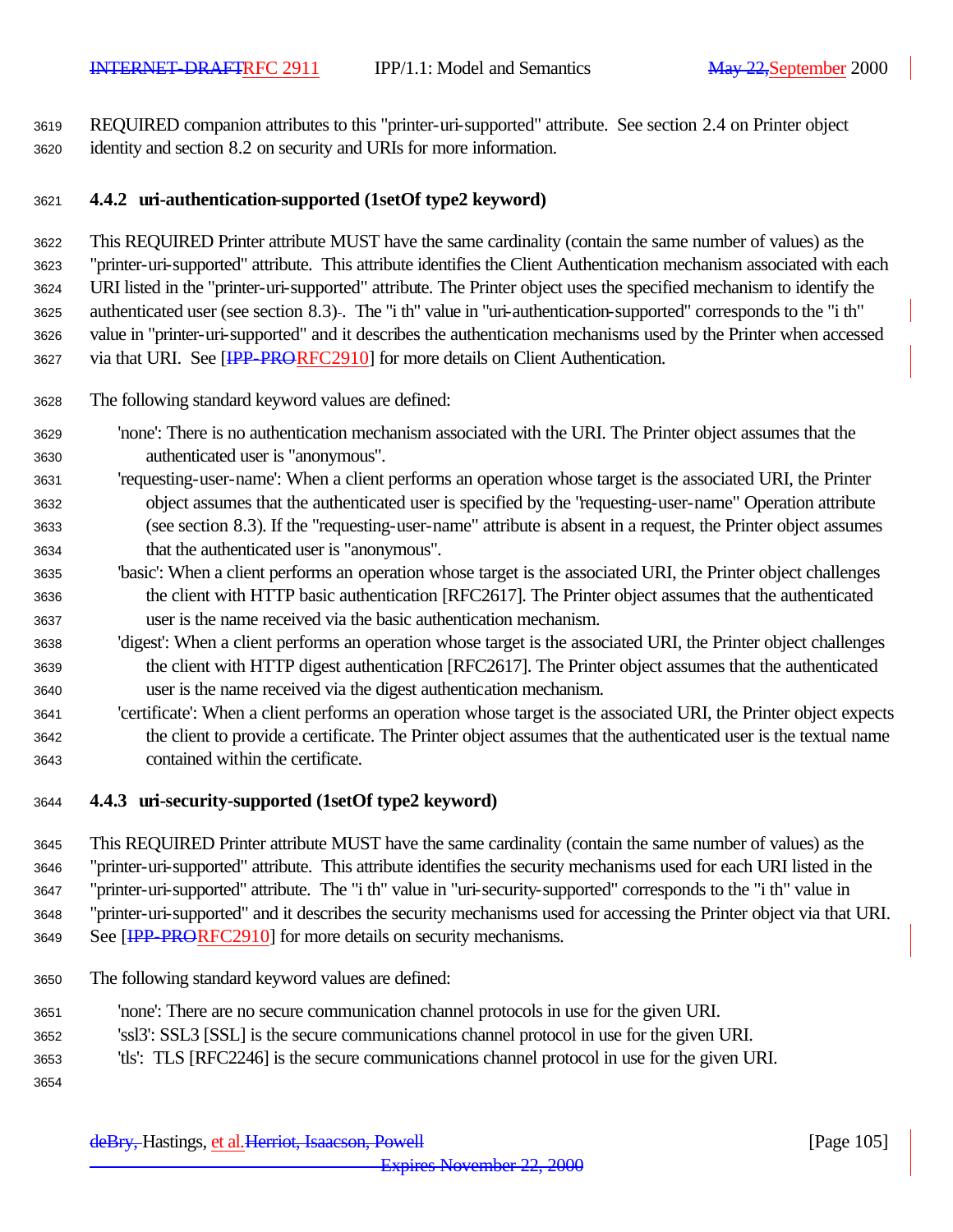This attribute is orthogonal to the definition of a Client Authentication mechanism. Specifically, 'none' does not exclude Client Authentication. See section 4.4.2.

 Consider the following example. For a single Printer object, an administrator configures the "printer-uri-supported", "uri-authentication-supported" and "uri-security-supported" attributes as follows:

- "printer-uri-supported": 'xxx://acme.com/open-use-printer', 'xxx://acme.com/restricted-use-printer', 'xxx://acme.com/private-printer'
- "uri-authentication-supported": 'none', 'digest', 'basic'
- "uri-security-supported": 'none', 'none', 'tls'

- 3664 Note: 'xxx' is not a valid scheme. See the IPP/1.1 "Transport and Encoding" document [IPP-PRORFC2910] for the actual URI schemes to be used in object target attributes.
- In this case, one Printer object has three URIs.
- For the first URI, 'xxx://acme.com/open-use-printer', the value 'none' in "uri-security-supported" indicates that there is no secure channel protocol configured to run under HTTP. The value of 'none' in "uri- authentication-supported" indicates that all users are 'anonymous'. There will be no challenge and the Printer will ignore "requesting-user-name".
- For the second URI, 'xxx://acme.com/restricted-use-printer', the value 'none' in "uri-security-supported" indicates that there is no secure channel protocol configured to run under HTTP. The value of 'digest' in "uri-authentication-supported" indicates that the Printer will issue a challenge and that the Printer will use the name supplied by the digest mechanism to determine the authenticated user (see section 8.3).
- For the third URI, 'xxx://acme.com/private-printer', the value 'tls' in "uri-security-supported" indicates that TLS is being used to secure the channel. The client SHOULD be prepared to use TLS framing to negotiate an acceptable ciphersuite to use while communicating with the Printer object. In this case, the name implies the use of a secure communications channel, but the fact is made explicit by the presence of the 'tls' value in "uri-security-supported". The client does not need to resort to understanding which security it must use by following naming conventions or by parsing the URI to determine which security mechanisms are implied. The value of 'basic' in "uri-authentication-supported" indicates that the Printer will issue a challenge and that the Printer will use the name supplied by the digest mechanism to determine the authenticated user (see section 8.3) . Because this challenge occurs in a tls session, the channel is secure.
- It is expected that many IPP Printer objects will be configured to support only one channel (either configured to use TLS access or not) and only one authentication mechanism. Such Printer objects only have one URI listed in the "printer-uri-supported" attribute. No matter the configuration of the Printer object (whether it has only one URI or more than one URI), a client MUST supply only one URI in the target "printer-uri" operation attribute.
- **4.4.4 printer-name (name(127))**

 This REQUIRED Printer attribute contains the name of the Printer object. It is a name that is more end-user friendly than a URI. An administrator determines a printer's name and sets this attribute to that name. This name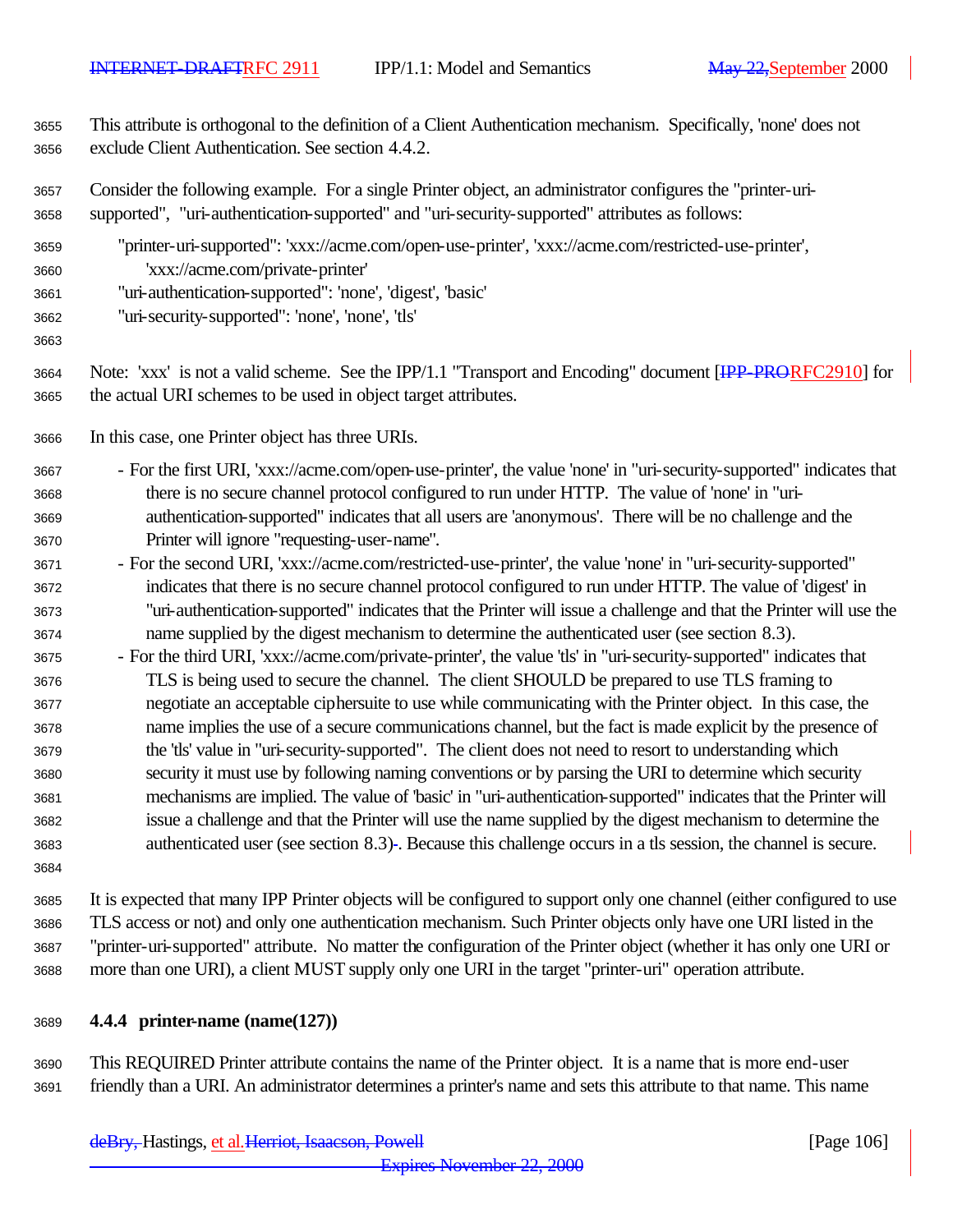may be the last part of the printer's URI or it may be unrelated. In non-US-English locales, a name may contain characters that are not allowed in a URI.

#### **4.4.5 printer-location (text(127))**

 This Printer attribute identifies the location of the device. This could include things like: "in Room 123A, second floor of building XYZ".

#### **4.4.6 printer-info (text(127))**

 This Printer attribute identifies the descriptive information about this Printer object. This could include things like: "This printer can be used for printing color transparencies for HR presentations", or "Out of courtesy for others, please print only small (1-5 page) jobs at this printer", or even "This printer is going away on July 1, 1997, please find a new printer".

#### **4.4.7 printer-more-info (uri)**

 This Printer attribute contains a URI used to obtain more information about this specific Printer object. For example, this could be an HTTP type URI referencing an HTML page accessible to a Web Browser. The information obtained from this URI is intended for end user consumption. Features outside the scope of IPP can be accessed from this URI. The information is intended to be specific to this printer instance and site specific services (e.g. job pricing, services offered, end user assistance). The device manufacturer may initially populate this attribute.

#### **4.4.8 printer-driver-installer (uri)**

 This Printer attribute contains a URI to use to locate the driver installer for this Printer object. This attribute is intended for consumption by automata. The mechanics of print driver installation is outside the scope of this IPP/1.1 document. The device manufacturer may initially populate this attribute.

#### **4.4.9 printer-make-and-model (text(127))**

 This Printer attribute identifies the make and model of the device. The device manufacturer may initially populate this attribute.

#### **4.4.10 printer-more-info-manufacturer (uri)**

This Printer attribute contains a URI used to obtain more information about this type of device. The information

obtained from this URI is intended for end user consumption. Features outside the scope of IPP can be accessed

from this URI (e.g., latest firmware, upgrades, print drivers, optional features available, details on color support).

The information is intended to be germane to this printer without regard to site specific modifications or services.

The device manufacturer may initially populate this attribute.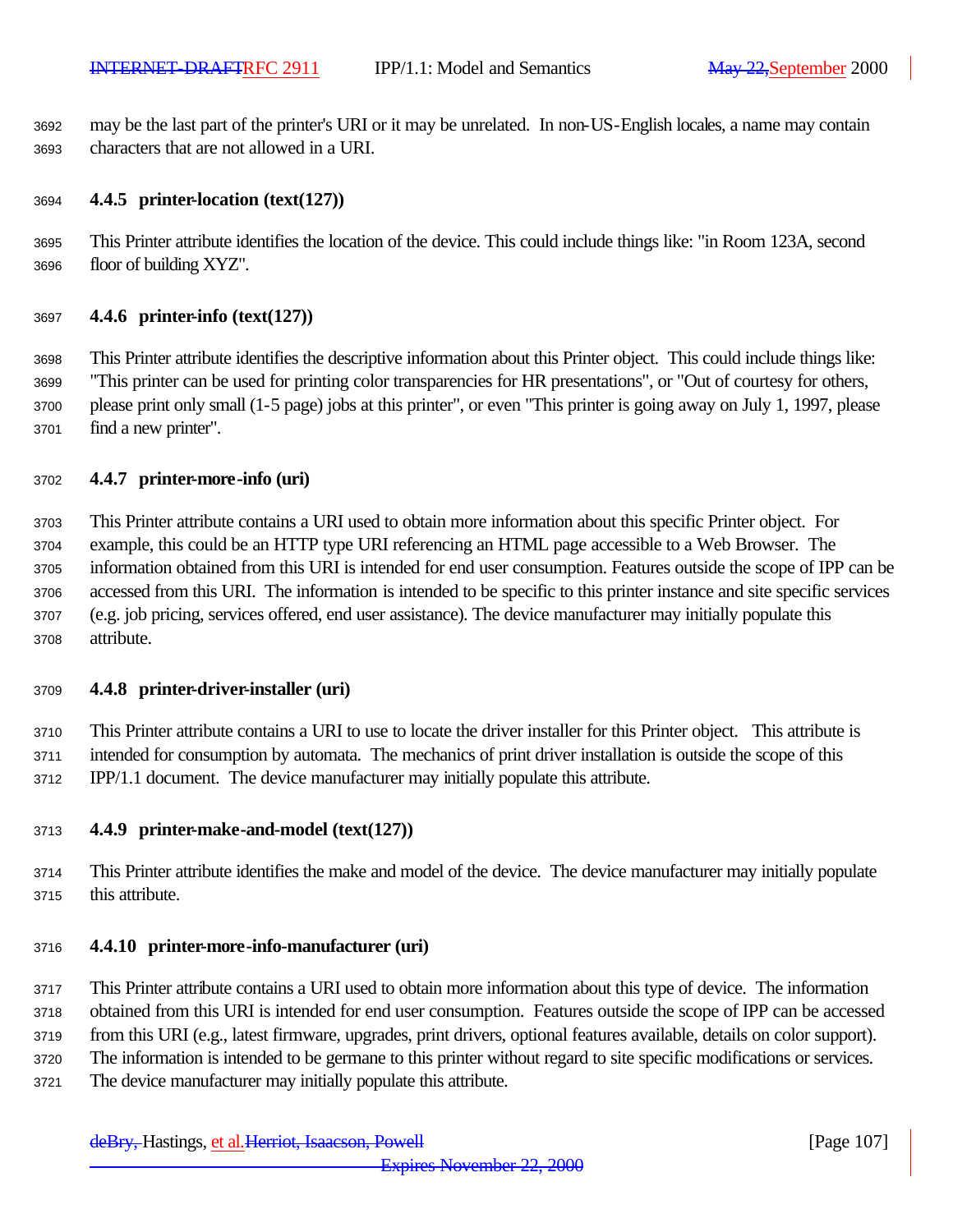### **4.4.11 printer-state (type1 enum)**

 This REQUIRED Printer attribute identifies the current state of the device. The "printer-state reasons" attribute augments the "printer-state" attribute to give more detailed information about the Printer in the given printer state.

 A Printer object need only update this attribute before responding to an operation which requests the attribute; the Printer object NEED NOT update this attribute continually, since asynchronous event notification is not part of IPP/1.1. A Printer NEED NOT implement all values if they are not applicable to a given implementation.

The following standard enum values are defined:

Value Symbolic Name and Description

'3' 'idle': Indicates that new jobs can start processing without waiting.

'4' 'processing': Indicates that jobs are processing; new jobs will wait before processing.

'5' 'stopped': Indicates that no jobs can be processed and intervention is required.

 Values of "printer-state-reasons", such as 'spool-area-full' and 'stopped-partly', MAY be used to provide further information.

# **4.4.12 printer-state-reasons (1setOf type2 keyword)**

 This REQUIRED Printer attribute supplies additional detail about the device's state. Some of the these value definitions indicate conformance requirements; the rest are OPTIONAL.

 Each keyword value MAY have a suffix to indicate its level of severity. The three levels are: report (least severe), warning, and error (most severe).

- '-report': This suffix indicates that the reason is a "report". An implementation may choose to omit some or all reports. Some reports specify finer granularity about the printer state; others serve as a precursor to a warning. A report MUST contain nothing that could affect the printed output.
- '-warning': This suffix indicates that the reason is a "warning". An implementation may choose to omit some or all warnings. Warnings serve as a precursor to an error. A warning MUST contain nothing that prevents a job from completing, though in some cases the output may be of lower quality.
- '-error': This suffix indicates that the reason is an "error". An implementation MUST include all errors. If this attribute contains one or more errors, printer MUST be in the stopped state.
- 

 If the implementation does not add any one of the three suffixes, all parties MUST assume that the reason is an "error".

 If a Printer object controls more than one output device, each value of this attribute MAY apply to one or more of the output devices. An error on one output device that does not stop the Printer object as a whole MAY appear as a warning in the Printer's "printer-state-reasons attribute". If the "printer-state" for such a Printer has a value of 'stopped', then there MUST be an error reason among the values in the "printer-state-reasons" attribute.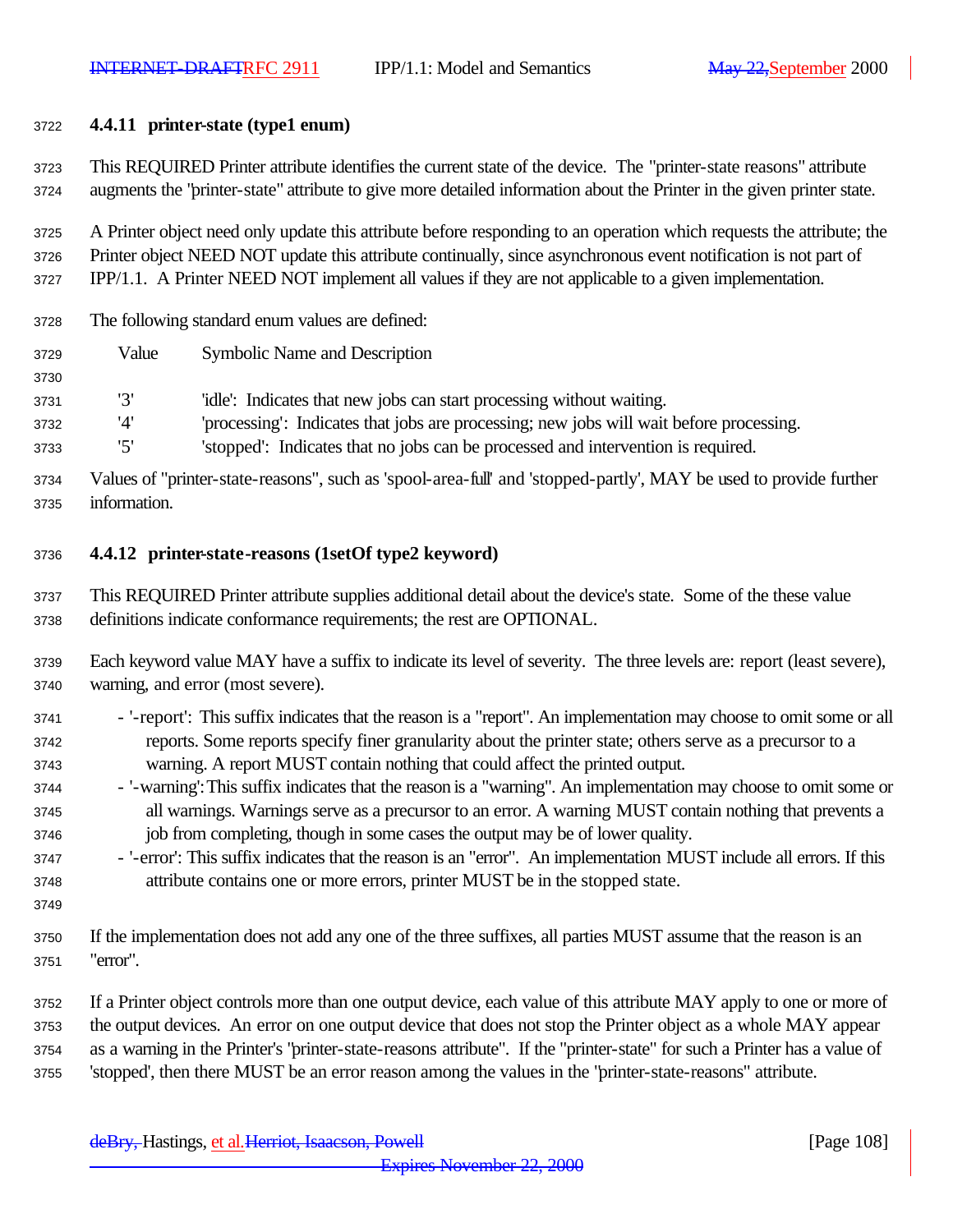- The following standard keyword values are defined:
- 'other': The device has detected an error other than one listed in this document.
- 'none': There are not reasons. This state reason is semantically equivalent to "printer-state-reasons" without any value and MUST be used, since the 1setOf attribute syntax requires at least one value.
- 'media-needed': A tray has run out of media.
- 'media-jam': The device has a media jam.
- 'moving-to-paused': Someone has paused the Printer object using the Pause-Printer operation (see section 3.2.7) or other means, but the device(s) are taking an appreciable time to stop. Later, when all output has stopped, the "printer-state" becomes 'stopped', and the 'paused' value replaces the 'moving-to-paused' value in the "printer-state-reasons" attribute. This value MUST be supported, if the Pause-Printer operation is supported and the implementation takes significant time to pause a device in certain circumstances.
- 'paused': Someone has paused the Printer object using the Pause-Printer operation (see section 3.2.7) or other means and the Printer object's "printer-state" is 'stopped'. In this state, a Printer MUST NOT produce printed output, but it MUST perform other operations requested by a client. If a Printer had been printing a job when the Printer was paused, the Printer MUST resume printing that job when the Printer is no longer paused and leave no evidence in the printed output of such a pause. This value MUST be supported, if the Pause-Printer operation is supported.
- 'shutdown': Someone has removed a Printer object from service, and the device may be powered down or physically removed. In this state, a Printer object MUST NOT produce printed output, and unless the Printer object is realized by a print server that is still active, the Printer object MUST perform no other operations requested by a client, including returning this value. If a Printer object had been printing a job when it was shutdown, the Printer NEED NOT resume printing that job when the Printer is no longer shutdown. If the Printer resumes printing such a job, it may leave evidence in the printed output of such a shutdown, e.g. the part printed before the shutdown may be printed a second time after the shutdown.
- 'connecting-to-device': The Printer object has scheduled a job on the output device and is in the process of connecting to a shared network output device (and might not be able to actually start printing the job for an arbitrarily long time depending on the usage of the output device by other servers on the network).
- 'timed-out': The server was able to connect to the output device (or is always connected), but was unable to get a response from the output device.
- 'stopping': The Printer object is in the process of stopping the device and will be stopped in a while. When the device is stopped, the Printer object will change the Printer object's state to 'stopped'. The 'stopping- warning' reason is never an error, even for a Printer with a single output device. When an output-device ceases accepting jobs, the Printer will have this reason while the output device completes printing.
- 'stopped-partly': When a Printer object controls more than one output device, this reason indicates that one or more output devices are stopped. If the reason is a report, fewer than half of the output devices are stopped. If the reason is a warning, fewer than all of the output devices are stopped.
- 'toner-low': The device is low on toner.

'toner-empty': The device is out of toner.

 'spool-area-full': The limit of persistent storage allocated for spooling has been reached. The Printer is temporarily unable to accept more jobs. The Printer will remove this value when it is able to accept more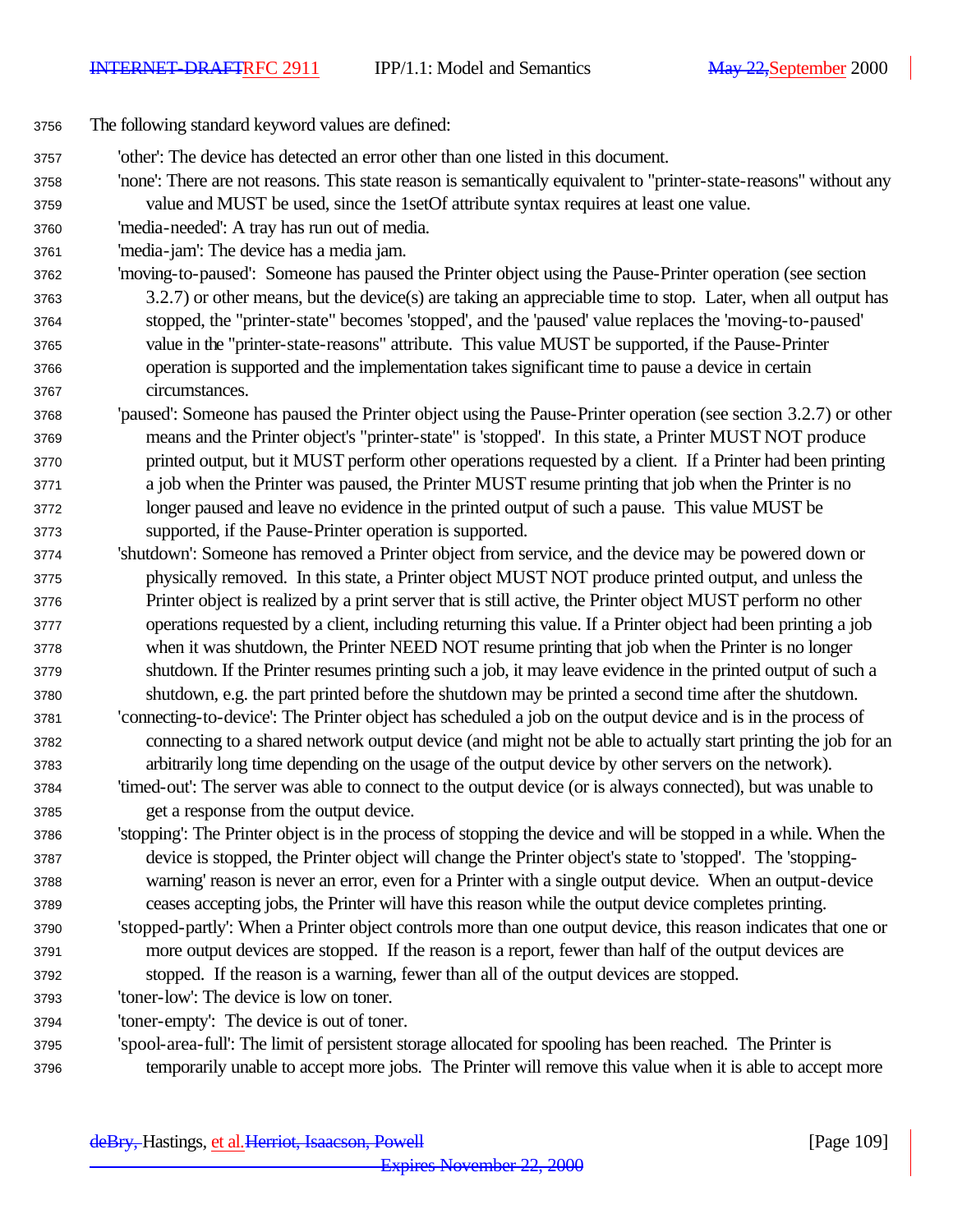| 3798 | jobs at a time or a spooling Printer that has filled the spool space.                             |
|------|---------------------------------------------------------------------------------------------------|
| 3799 | 'cover-open': One or more covers on the device are open.                                          |
| 3800 | 'interlock-open': One or more interlock devices on the printer are unlocked.                      |
| 3801 | 'door-open': One or more doors on the device are open.                                            |
| 3802 | 'input-tray-missing': One or more input trays are not in the device.                              |
| 3803 | 'media-low': At least one input tray is low on media.                                             |
| 3804 | 'media-empty': At least one input tray is empty.                                                  |
| 3805 | 'output-tray-missing': One or more output trays are not in the device                             |
| 3806 | 'output-area-almost-full': One or more output area is almost full (e.g. tray, stacker, collator). |
| 3807 | 'output-area-full': One or more output area is full. (e.g. tray, stacker, collator)               |
| 3808 | 'marker-supply-low': The device is low on at least one marker supply. (e.g. toner, ink, ribbon)   |
| 3809 | 'marker-supply-empty: The device is out of at least one marker supply. (e.g. toner, ink, ribbon)  |
| 3810 | 'marker-waste-almost-full': The device marker supply waste receptacle is almost full.             |
| 3811 | 'marker-waste-full': The device marker supply waste receptacle is full.                           |
| 3812 | 'fuser-over-temp': The fuser temperature is above normal.                                         |
| 3813 | 'fuser-under-temp': The fuser temperature is below normal.                                        |
| 3814 | 'opc-near-eol': The optical photo conductor is near end of life.                                  |
| 3815 | 'opc-life-over': The optical photo conductor is no longer functioning.                            |
| 3816 | 'developer-low': The device is low on developer.                                                  |
| 3817 | 'developer-empty: The device is out of developer.                                                 |
| 3818 | 'interpreter-resource-unavailable': An interpreter resource is unavailable (i.e. font, form)      |

### **4.4.13 printer-state-message (text(MAX))**

 This Printer attribute specifies information about the "printer-state" and "printer-state-reasons" attributes in human readable text. If the Printer object supports this attribute, the Printer object MUST be able to generate this message in any of the natural languages identified by the Printer's "generated-natural-language-supported" attribute (see the "attributes-natural-language" operation attribute specified in Section 3.1.4.1).

### **4.4.14 ipp-versions-supported (1setOf type2 keyword)**

 This REQUIRED attribute identifies the IPP protocol version(s) that this Printer supports, including major and minor versions, i.e., the version numbers for which this Printer implementation meets the conformance requirements. For version number validation, the Printer matches the (two-octet binary) "version-number" parameter supplied by the client in each request (see sections 3.1.1 and 3.1.8) with the (US-ASCII) keyword values of this attribute.

The following standard keyword values are defined:

 '1.0': Meets the conformance requirement of IPP version 1.0 as specified in RFC 2566 [RFC2566] and RFC 2565 [RFC2565] including any extensions registered according to Section 6 and any extension defined in this version or any future version of the IPP "Model and Semantics" document or the IPP "Encoding and Transport" document following the rules, if any, when the "version-number" parameter is '1.0'.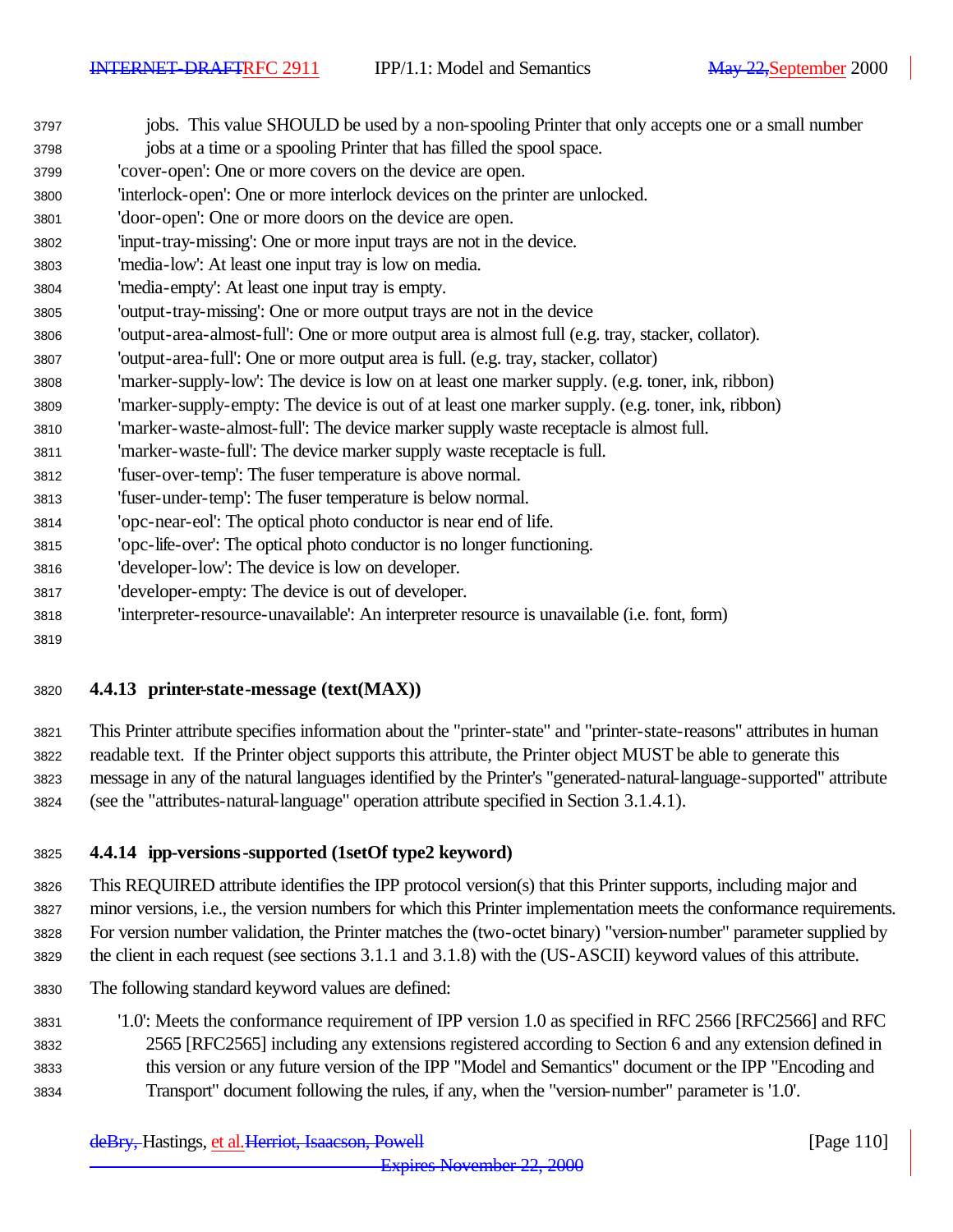3835 '1.1': Meets the conformance requirement of IPP version 1.1 as specified in this document and [IPP- PRORFC2910] including any extensions registered according to Section 6 and any extension defined in any future versions of the IPP "Model and Semantics" document or the IPP Encoding and Transport document following the rules, if any, when the "version-number" parameter is '1.1'.

### **4.4.15 operations-supported (1setOf type2 enum)**

 This REQUIRED Printer attribute specifies the set of supported operations for this Printer object and contained Job objects.

3842 This attribute is encoded as any other enum attribute syntax according to [IPP-PRORFC2910] as 32-bits. However, all 32-bit enum values for this attribute MUST NOT exceed 0x00008FFF, since these same values are also passed in two octets in the "operation-id" parameter (see section 3.1.1) in each Protocol request with the two 3845 high order octets omitted in order to indicate the operation being performed [IPP-PRORFC2910].

The following standard enum and "operation-id" (see section 3.1.2) values are defined:

| 3847 | Value         | <b>Operation Name</b>                                                 |
|------|---------------|-----------------------------------------------------------------------|
| 3848 |               |                                                                       |
| 3849 |               |                                                                       |
| 3850 | 0x0000        | reserved, not used                                                    |
| 3851 | 0x0001        | reserved, not used                                                    |
| 3852 | 0x0002        | Print-Job                                                             |
| 3853 | 0x0003        | Print-URI                                                             |
| 3854 | 0x0004        | Validate-Job                                                          |
| 3855 | 0x0005        | Create-Job                                                            |
| 3856 | 0x0006        | Send-Document                                                         |
| 3857 | 0x0007        | Send-URI                                                              |
| 3858 | 0x0008        | Cancel-Job                                                            |
| 3859 | 0x0009        | Get-Job-Attributes                                                    |
| 3860 | 0x000A        | Get-Jobs                                                              |
| 3861 | 0x000B        | Get-Printer-Attributes                                                |
| 3862 | 0x000C        | Hold-Job                                                              |
| 3863 | 0x000D        | Release-Job                                                           |
| 3864 | 0x000E        | Restart-Job                                                           |
| 3865 | 0x000F        | reserved for a future operation                                       |
| 3866 | 0x0010        | Pause-Printer                                                         |
| 3867 | 0x0011        | <b>Resume-Printer</b>                                                 |
| 3868 | 0x0012        | Purge-Jobs                                                            |
| 3869 | 0x0013-0x3FFF | reserved for future IETF standards track operations (see section 6.4) |
| 3870 | 0x4000-0x8FFF | reserved for vendor extensions (see section 6.4)                      |
| 3871 |               |                                                                       |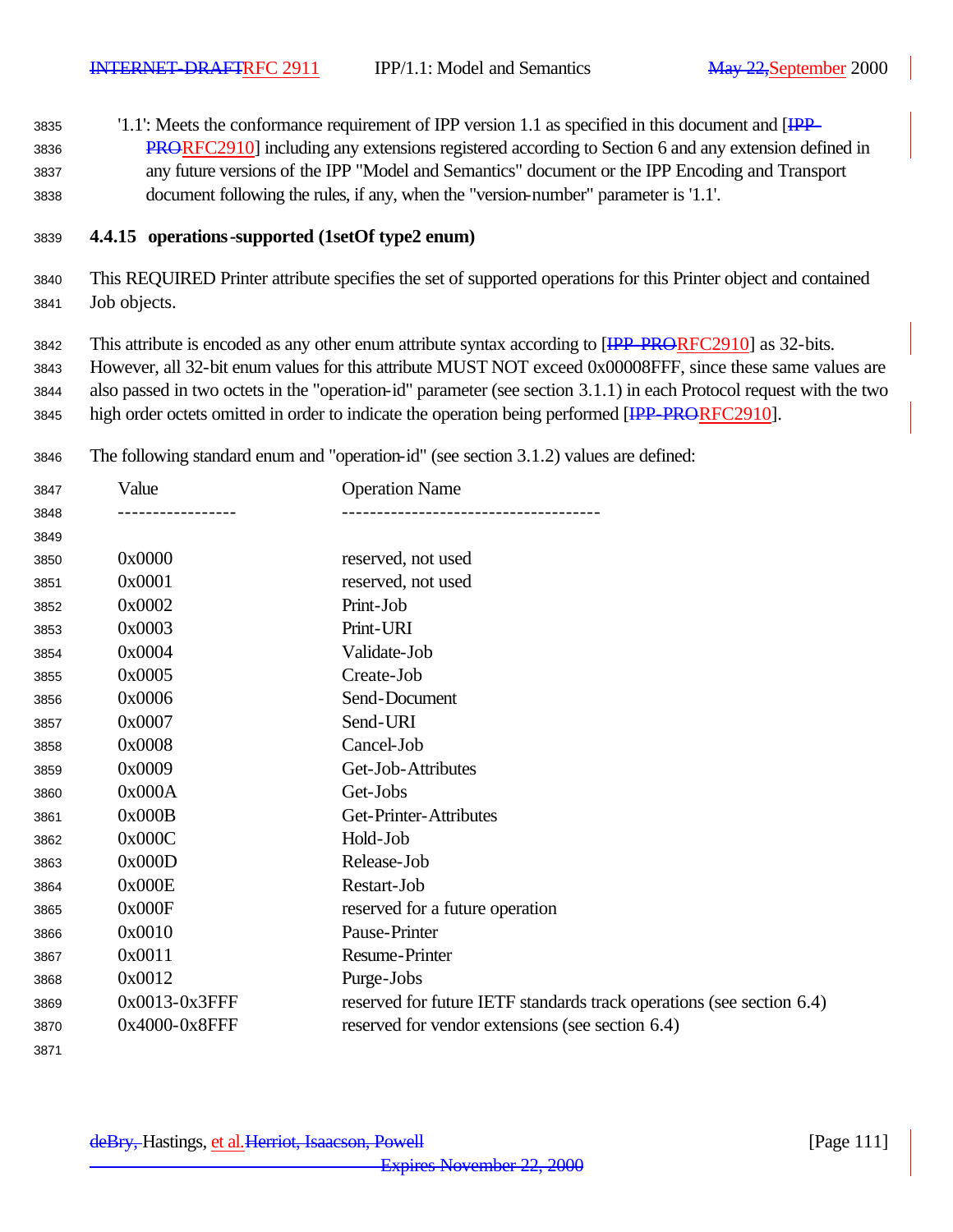### **4.4.16 multiple-document-jobs-supported (boolean)**

 This Printer attribute indicates whether or not the Printer supports more than one document per job, i.e., more than one Send-Document or Send-Data operation with document data. If the Printer supports the Create-Job and Send-Document operations (see section 3.2.4 and 3.3.1), it MUST support this attribute.

#### **4.4.17 charset-configured (charset)**

 This REQUIRED Printer attribute identifies the charset that the Printer object has been configured to represent 'text' and 'name' Printer attributes that are set by the operator, system administrator, or manufacturer, i.e., for "printer-name" (name), "printer-location" (text), "printer-info" (text), and "printer-make-and-model" (text). Therefore, the value of the Printer object's "charset-configured" attribute MUST also be among the values of the Printer object's "charset-supported" attribute.

### **4.4.18 charset-supported (1setOf charset)**

 This REQUIRED Printer attribute identifies the set of charsets that the Printer and contained Job objects support in attributes with attribute syntax 'text' and 'name'. At least the value 'utf-8' MUST be present, since IPP objects MUST support the UTF-8 [RFC2279] charset. If a Printer object supports a charset, it means that for all attributes of syntax 'text' and 'name' the IPP object MUST (1) accept the charset in requests and return the charset in responses as needed.

 If more charsets than UTF-8 are supported, the IPP object MUST perform charset conversion between the charsets as described in Section 3.1.4.2.

#### **4.4.19 natural-language-configured (naturalLanguage)**

 This REQUIRED Printer attribute identifies the natural language that the Printer object has been configured to represent 'text' and 'name' Printer attributes that are set by the operator, system administrator, or manufacturer, i.e., for "printer-name" (name), "printer-location" (text), "printer-info" (text), and "printer-make-and-model" (text). When returning these Printer attributes, the Printer object MAY return them in the configured natural language specified by this attribute, instead of the natural language requested by the client in the "attributes-natural-language" operation attribute. See Section 3.1.4.1 for the specification of the OPTIONAL multiple natural language support. Therefore, the value of the Printer object's "natural-language-configured" attribute MUST also be among the values of the Printer object's "generated-natural-language-supported" attribute.

### **4.4.20 generated-natural-language-supported (1setOf naturalLanguage)**

 This REQUIRED Printer attribute identifies the natural language(s) that the Printer object and contained Job objects support in attributes with attribute syntax 'text' and 'name'. The natural language(s) supported depends on implementation and/or configuration. Unlike charsets, IPP objects MUST accept requests with any natural language or any Natural Language Override whether the natural language is supported or not.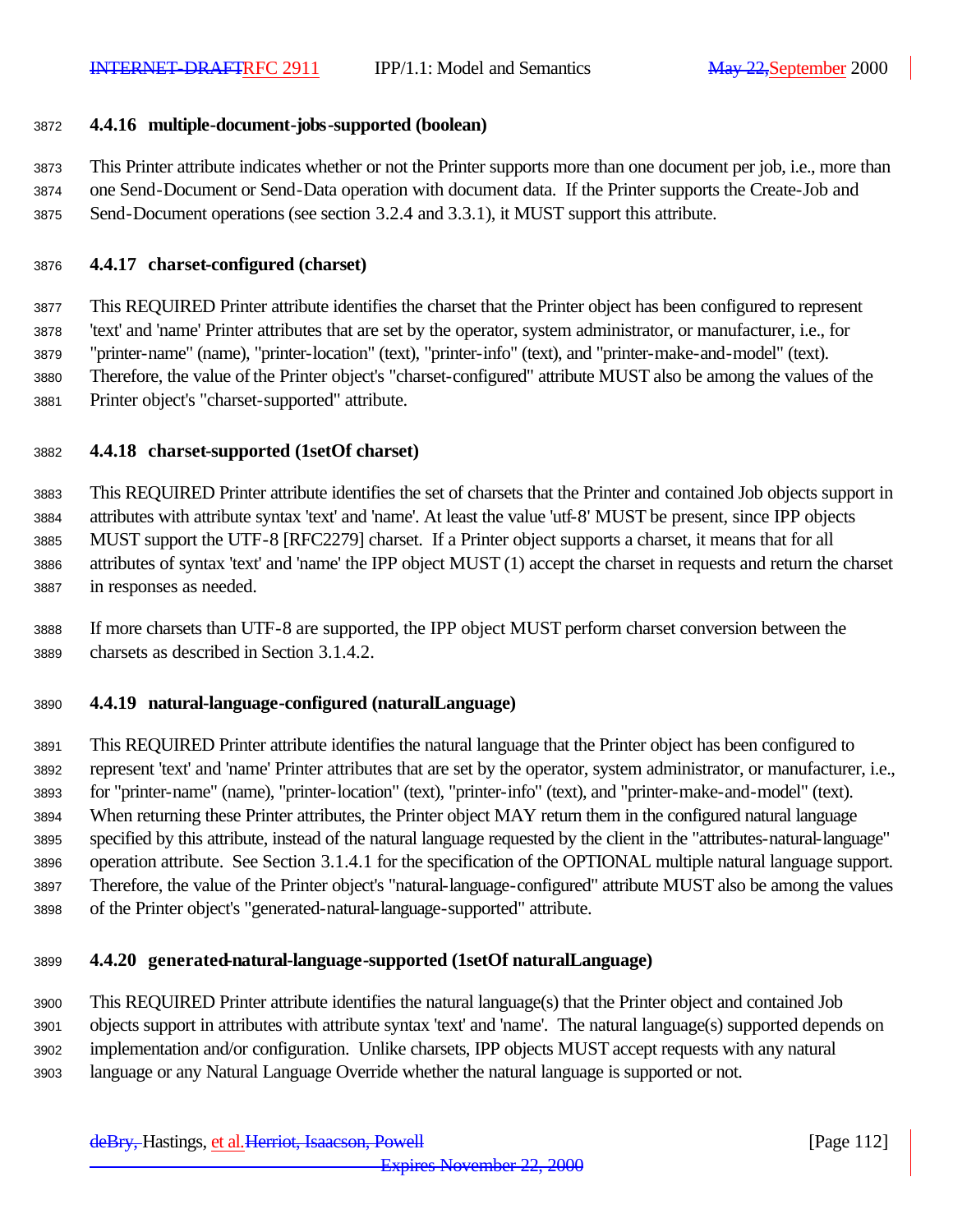If a Printer object supports a natural language, it means that for any of the attributes for which the Printer or Job object generates messages, i.e., for the "job-state-message" and "printer-state-message" attributes and Operation Messages (see Section 3.1.5) in operation responses, the Printer and Job objects MUST be able to generate messages in any of the Printer's supported natural languages. See section 3.1.4 for the definition of 'text' and 'name' attributes in operation requests and responses.

 Note: A Printer object that supports multiple natural languages, often has separate catalogs of messages, one for each natural language supported.

### **4.4.21 document-format-default (mimeMediaType)**

 This REQUIRED Printer attribute identifies the document format that the Printer object has been configured to assume if the client does not supply a "document-format" operation attribute in any of the operation requests that supply document data. The standard values for this attribute are Internet Media types (sometimes called MIME types). For further details see the description of the 'mimeMediaType' attribute syntax in Section 4.1.9.

### **4.4.22 document-format-supported (1setOf mimeMediaType)**

 This REQUIRED Printer attribute identifies the set of document formats that the Printer object and contained Job objects can support. For further details see the description of the 'mimeMediaType' attribute syntax in Section 4.1.9.

### **4.4.23 printer-is-accepting-jobs (boolean)**

 This REQUIRED Printer attribute indicates whether the printer is currently able to accept jobs, i.e., is accepting Print-Job, Print-URI, and Create-Job requests. If the value is 'true', the printer is accepting jobs. If the value is 'false', the Printer object is currently rejecting any jobs submitted to it. In this case, the Printer object returns the 'server-error-not-accepting-jobs' status code.

 This value is independent of the "printer-state" and "printer-state-reasons" attributes because its value does not affect the current job; rather it affects future jobs. This attribute, when 'false', causes the Printer to reject jobs even when the "printer-state" is 'idle' or, when 'true', causes the Printer object to accepts jobs even when the "printer-state" is 'stopped'.

### **4.4.24 queued-job-count (integer(0:MAX))**

 This REQUIRED Printer attribute contains a count of the number of jobs that are either 'pending', 'processing', 'pending-held', or 'processing-stopped' and is set by the Printer object.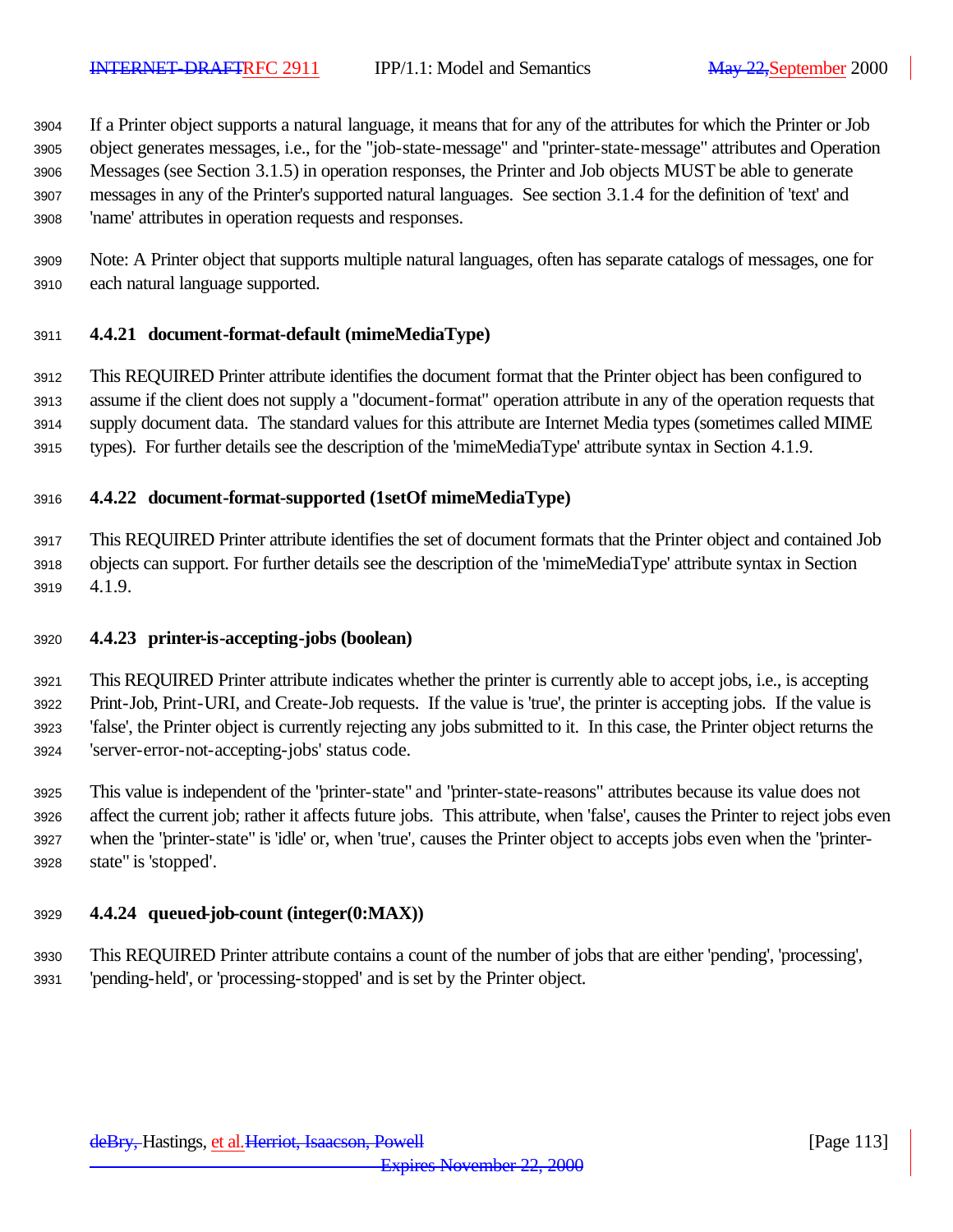#### **4.4.25 printer-message-from-operator (text(127))**

 This Printer attribute provides a message from an operator, system administrator or "intelligent" process to indicate to the end user information or status of the printer, such as why it is unavailable or when it is expected to be available.

#### **4.4.26 color-supported (boolean)**

 This Printer attribute identifies whether the device is capable of any type of color printing at all, including highlight color. All document instructions having to do with color are embedded within the document PDL (none are external IPP attributes in IPP/1.1).

 Note: end-users are able to determine the nature and details of the color support by querying the "printer-more-info-manufacturer" Printer attribute.

### **4.4.27 reference-uri-schemes-supported (1setOf uriScheme)**

 This Printer attribute specifies which URI schemes are supported for use in the "document-uri" operation attribute of the Print-URI or Send-URI operation. If a Printer object supports these optional operations, it MUST support the "reference-uri-schemes-supported" Printer attribute with at least the following schemed URI value:

 'ftp': The Printer object will use an FTP 'get' operation as defined in RFC 2228 [RFC2228] using FTP URLs as defined by [RFC2396] and[RFC2316].

- The Printer object MAY OPTIONALLY support other URI schemes (see section 4.1.6).
- **4.4.28 pdl-override-supported (type2 keyword)**
- This REQUIRED Printer attribute expresses the ability for a particular Printer implementation to either attempt to override document data instructions with IPP attributes or not.
- This attribute takes on the following keyword values:
- 'attempted': This value indicates that the Printer object attempts to make the IPP attribute values take precedence over embedded instructions in the document data, however there is no guarantee.
- 'not-attempted': This value indicates that the Printer object makes no attempt to make the IPP attribute values take precedence over embedded instructions in the document data.
- 

 Section 15 contains a full description of how this attribute interacts with and affects other IPP attributes, especially the "ipp-attribute-fidelity" attribute.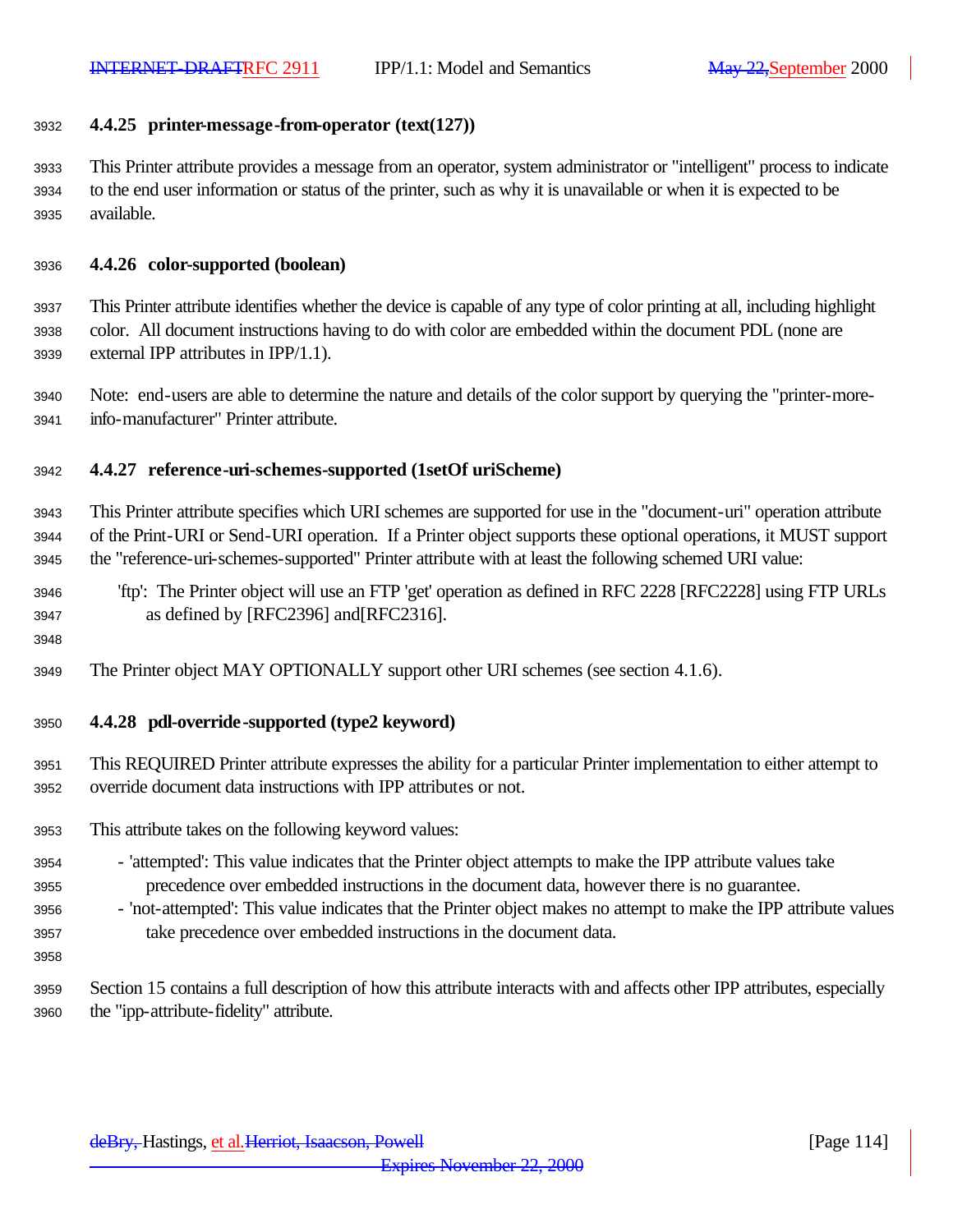### **4.4.29 printer-up-time (integer(1:MAX))**

 This REQUIRED Printer attribute indicates the amount of time (in seconds) that this Printer instance has been up and running. The value is a monotonically increasing value starting from 1 when the Printer object is started-up (initialized, booted, etc.). This value is used to populate the Event Time Job Description Job attributes "time-at-creation", "time-at-processing", and "time-at-completed" (see section 4.3.14).

If the Printer object goes down at some value 'n', and comes back up, the implementation MAY:

1. Know how long it has been down, and resume at some value greater than 'n', or

2. Restart from 1.

In other words, if the device or devices that the Printer object is representing are restarted or power cycled, the

Printer object MAY continue counting this value or MAY reset this value to 1 depending on implementation.

However, if the Printer object software ceases running, and restarts without knowing the last value for "printer-up-

time", the implementation MUST reset this value to 1. If this value is reset and the Printer has persistent jobs, the

- Printer MUST reset the "time-at-xxx(integer) Event Time Job Description attributes according to Section 4.3.14.
- An implementation MAY use both implementation alternatives, depending on warm versus cold start, respectively.

### **4.4.30 printer-current-time (dateTime)**

 This Printer attribute indicates the current date and time. This value is used to populate the Event Time Job 3977 Description attributes: "date-time-at-creation", "date-time-at-processing", and "date-time-at-completed" (see Section 4.3.14).

 The date and time is obtained on a "best efforts basis" and does not have to be that precise in order to work in practice. A Printer implementation sets the value of this attribute by obtaining the date and time via some implementation-dependent means, such as getting the value from a network time server, initialization at time of manufacture, or setting by an administrator. See [IPP-IIG] for examples. If an implementation supports this attribute and the implementation knows that it has not yet been set, then the implementation MUST return the value of this attribute using the out-of-band 'no-value' meaning not configured. See the beginning of section 4.1.

 The time zone of this attribute NEED NOT be the time zone used by people located near the Printer object or device. The client MUST NOT expect that the time zone of any received 'dateTime' value to be in the time zone of the client or in the time zone of the people located near the printer.

 The client SHOULD display any dateTime attributes to the user in client local time by converting the 'dateTime' value returned by the server to the time zone of the client, rather than using the time zone returned by the Printer in attributes that use the 'dateTime' attribute syntax.

### **4.4.31 multiple-operation-time-out (integer(1:MAX))**

 This Printer attributes identifies the minimum time (in seconds) that the Printer object waits for additional Send-Document or Send-URI operations to follow a still-open Job object before taking any recovery actions, such as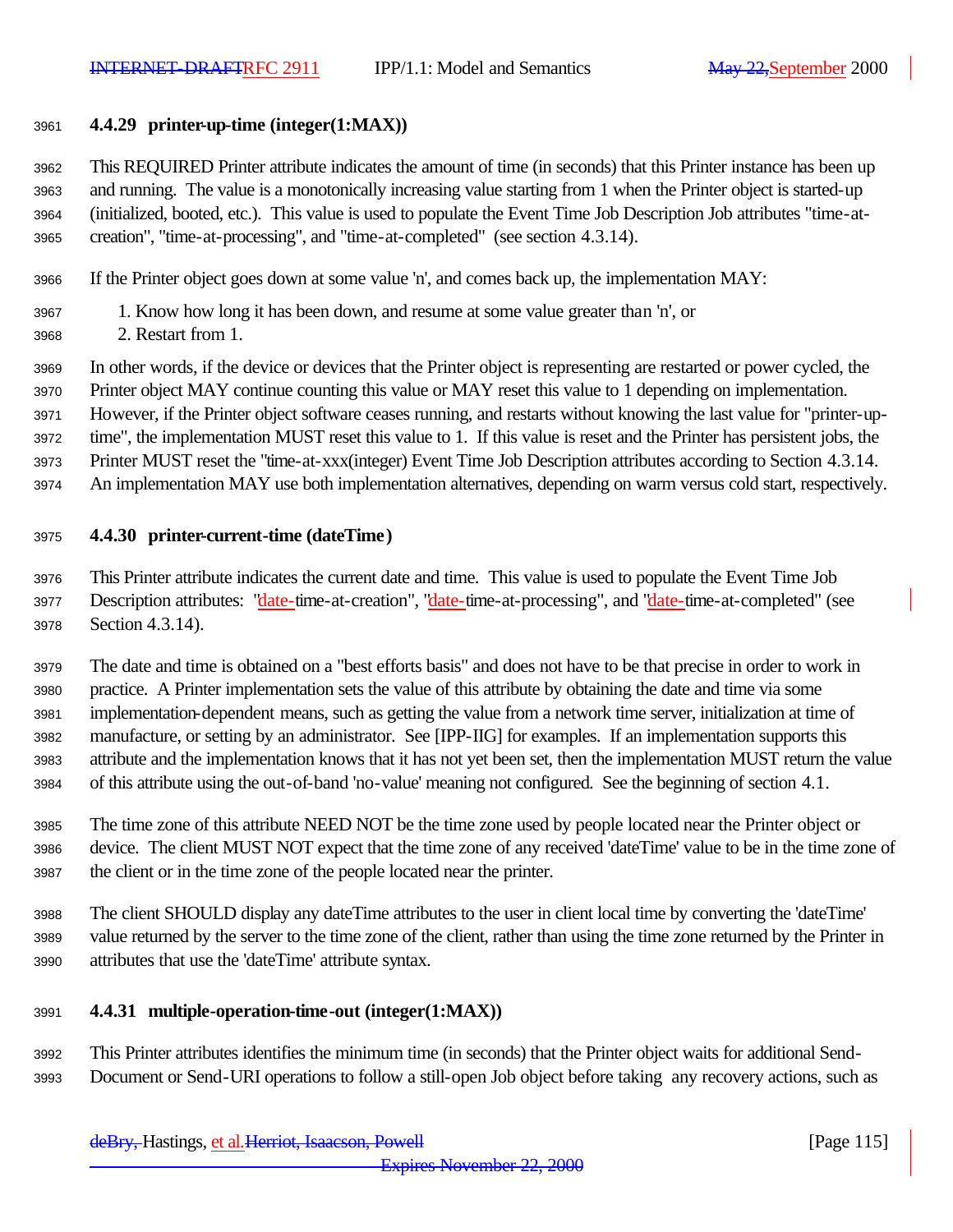the ones indicated in section 3.3.1. If the Printer object supports the Create-Job and Send-Document operations (see section 3.2.4 and 3.3.1), it MUST support this attribute.

 It is RECOMMENDED that vendors supply a value for this attribute that is between 60 and 240 seconds. An implementation MAY allow a system administrator to set this attribute (by means outside this IPP/1.1 document). If so, the system administrator MAY be able to set values outside this range.

### **4.4.32 compression-supported (1setOf type3 keyword)**

 This REQUIRED Printer attribute identifies the set of supported compression algorithms for document data. Compression only applies to the document data; compression does not apply to the encoding of the IPP operation itself. The supported values are used to validate the client supplied "compression" operation attributes in Print-Job,

Send-Document, and Send-URI requests.

Standard keyword values are :

'none': no compression is used.

'deflate': ZIP public domain inflate/deflate) compression technology in RFC 1951 [RFC1951]

'gzip' GNU zip compression technology described in RFC 1952 [RFC1952].

'compress': UNIX compression technology in RFC 1977 [RFC1977]

### **4.4.33 job-k-octets-supported (rangeOfInteger(0:MAX))**

 This Printer attribute specifies the upper and lower bounds of total sizes of jobs in K octets, i.e., in units of 1024 octets. The supported values are used to validate the client supplied "job-k-octets" operation attributes in create requests. The corresponding job description attribute "job-k-octets" is defined in section 4.3.17.1.

### **4.4.34 job-impressions-supported (rangeOfInteger(0:MAX))**

 This Printer attribute specifies the upper and lower bounds for the number of impressions per job. The supported values are used to validate the client supplied "job-impressions" operation attributes in create requests. The corresponding job description attribute "job-impressions" is defined in section 4.3.17.2.

### **4.4.35 job-media-sheets-supported (rangeOfInteger(0:MAX))**

 This Printer attribute specifies the upper and lower bounds for the number of media sheets per job. The supported values are used to validate the client supplied "job-media-sheets" operation attributes in create requests. The corresponding Job attribute "job-media-sheets" is defined in section 4.3.17.3.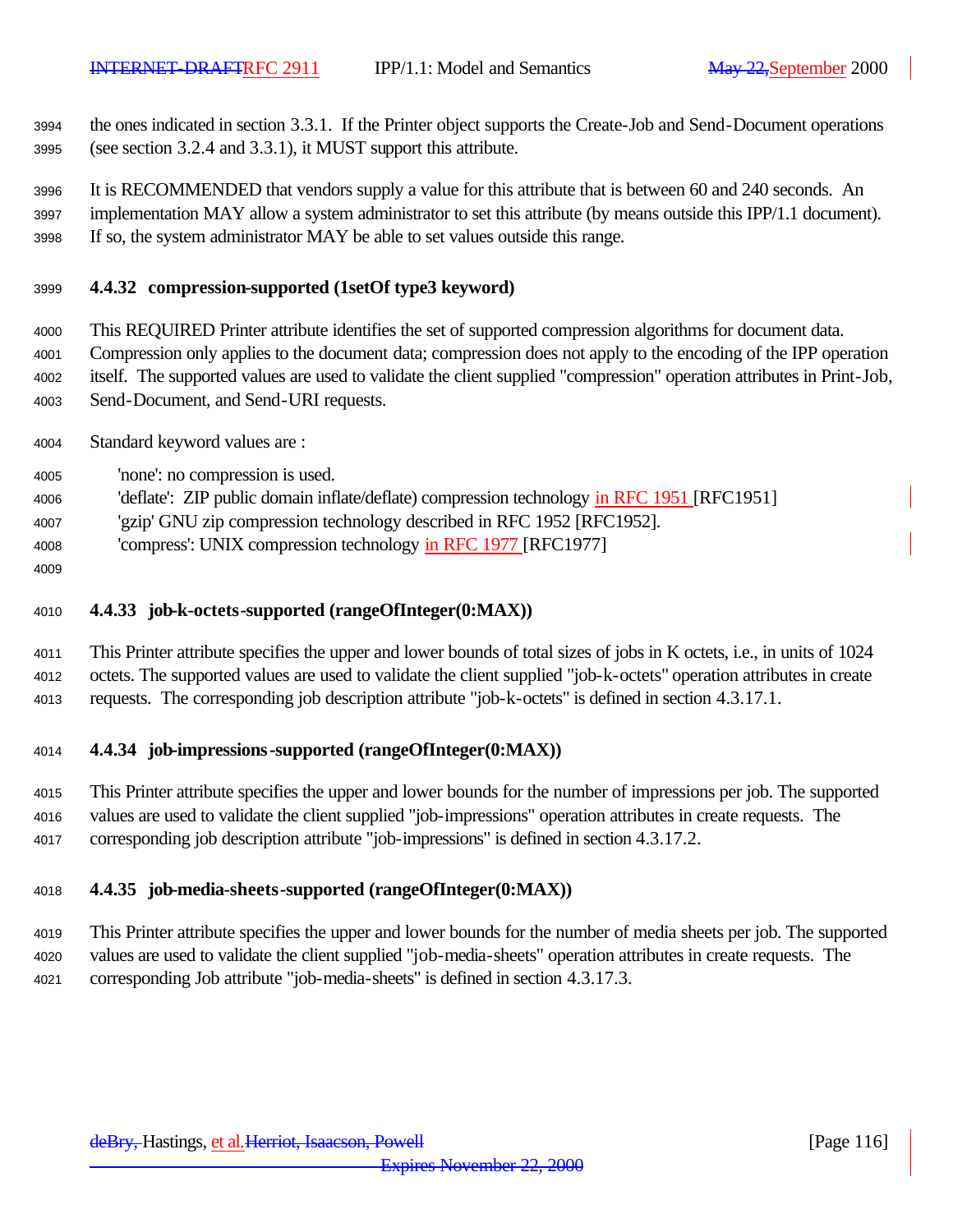#### **4.4.36 pages-per-minute (integer(0:MAX))**

 This Printer attributes specifies the nominal number of pages per minute to the nearest whole number which may be generated by this printer (e.g., simplex, black-and-white). This attribute is informative, not a service guarantee. Generally, it is the value used in the marketing literature to describe the device.

A value of 0 indicates a device that takes more than two minutes to process a page.

#### **4.4.37 pages-per-minute-color (integer(0:MAX))**

 This Printer attributes specifies the nominal number of pages per minute to the nearest whole number which may be generated by this printer when printing color (e.g., simplex, color). For purposes of this attribute, "color" means the same as for the "color-supported" attribute, namely, the device is capable of any type of color printing at all, including highlight color. This attribute is informative, not a service guarantee. Generally, it is the value used in the marketing literature to describe the color capabilities of this device.

- A value of 0 indicates a device that takes more than two minutes to process a page.
- If a color device has several color modes, it MAY use the pages-per-minute value for this attribute that corresponds to the mode that produces the highest number.
- Black and white only printers MUST NOT support this attribute. If this attribute is present, then the "color-supported" Printer description attribute MUST be present and have a 'true' value.

 The values of these two attributes returned by the Get-Printer-Attributes operation MAY be affected by the "document-format" attribute supplied by the client in the Get-Printer-Attributes request. In other words, the implementation MAY have different speeds depending on the document format being processed. See section 3.2.5.1 Get-Printer-Attributes.

# **5. Conformance**

 This section describes conformance issues and requirements. This document introduces model entities such as objects, operations, attributes, attribute syntaxes, and attribute values. These conformance sections describe the conformance requirements which apply to these model entities.

### **5.1 Client Conformance Requirements**

- This section describes the conformance requirements for a client (see section 2.1), whether it be:
- 1. contained within software controlled by an end user, e.g. activated by the "Print" menu item in an application that sends IPP requests or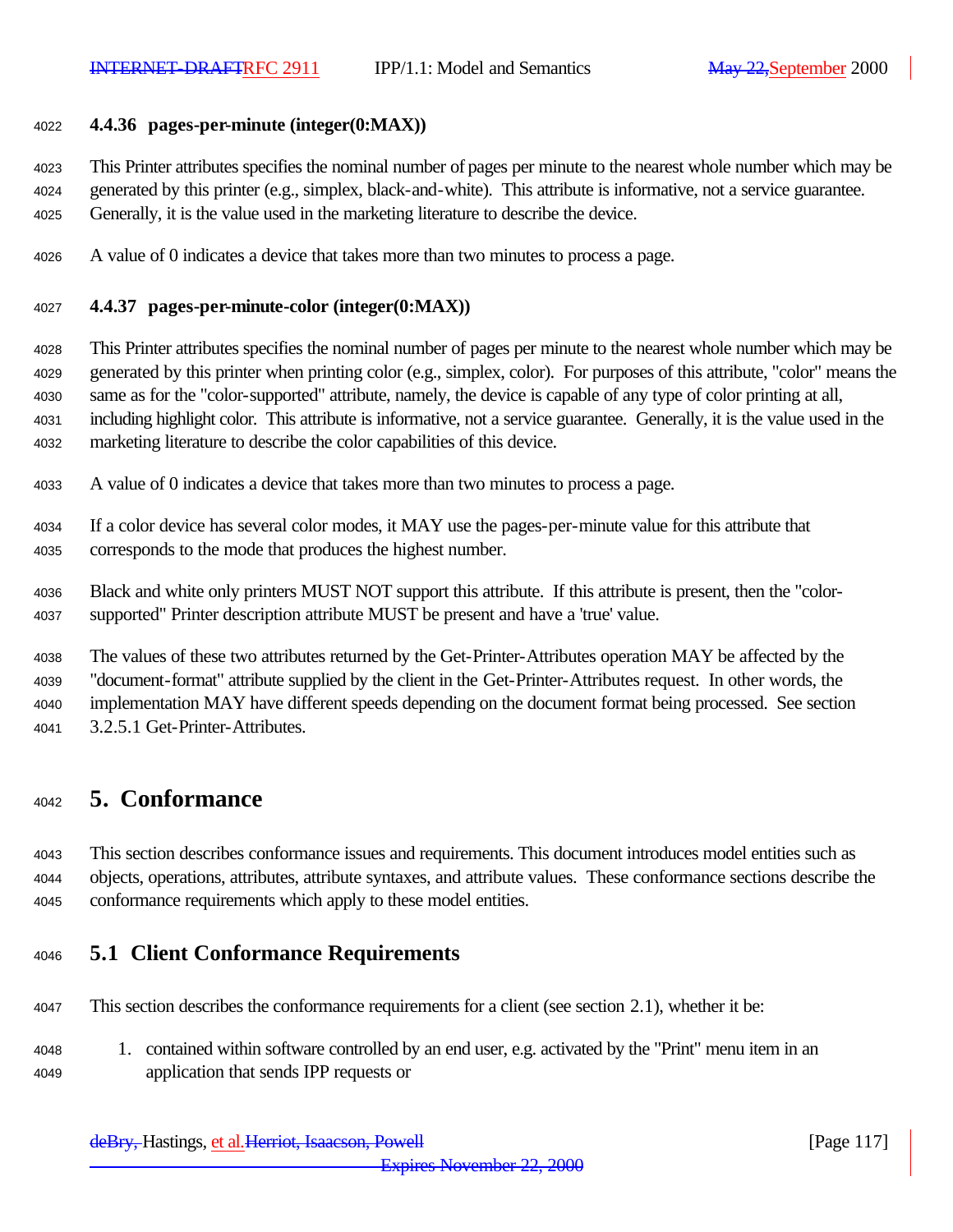2. the print server component that sends IPP requests to either an output device or another "downstream" print server.

 A conforming client MUST support all REQUIRED operations as defined in this document. For each attribute included in an operation request, a conforming client MUST supply a value whose type and value syntax conforms to the requirements of the Model document as specified in Sections 3 and 4. A conforming client MAY supply any IETF standards track extensions and/or vendor extensions in an operation request, as long as the extensions meet the requirements in Section 6.

 Otherwise, there are no conformance requirements placed on the user interfaces provided by IPP clients or their applications. For example, one application might not allow an end user to submit multiple documents per job, while another does. One application might first query a Printer object in order to supply a graphical user interface (GUI) dialogue box with supported and default values whereas a different implementation might not.

 When sending a request, an IPP client NEED NOT supply any attributes that are indicated as OPTIONALLY supplied by the client.

 A client MUST be able to accept any of the attribute syntaxes defined in Section 4.1, including their full range, that may be returned to it in a response from a Printer object. In particular for each attribute that the client supports whose attribute syntax is 'text', the client MUST accept and process both the 'textWithoutLanguage' and 'textWithLanguage' forms. Similarly, for each attribute that the client supports whose attribute syntax is 'name', the client MUST accept and process both the 'nameWithoutLanguage' and 'nameWithLanguage' forms. For presentation purposes, truncation of long attribute values is not recommended. A recommended approach would be for the client implementation to allow the user to scroll through long attribute values.

 A response MAY contain attribute groups, attributes, attribute syntaxes, values, and status codes that the client does not expect. Therefore, a client implementation MUST gracefully handle such responses and not refuse to inter-operate with a conforming Printer that is returning IETF standards track extension or vendor extensions, including attribute groups, attributes, attribute syntaxes, attribute values, status codes, and out-of-band attribute 4074 values that conform to Section 6. Clients may choose to ignore any parameters, attribute groups, attributes, attribute syntaxes, or values that they do not understand.

 While a client is sending data to a printer, it SHOULD do its best to prevent a channel from being closed by a lower layer when the channel is blocked (i.e. flow-controlled off) for whatever reason, e.g. 'out of paper' or 'job ahead hasn't freed up enough memory'. However, the layer that launched the print submission (e.g. an end user) MAY close the channel in order to cancel the job. When a client closes a channel, a Printer MAY print all or part 4080 of the received portion of the document. See the "Encoding and Transport" document [IPP-PRORFC2910] for more details.

<sup>4082</sup> A client MUST support Client Authentication as defined in the IPP/1.1 Encoding and Transport document [IPP-4083 PRORFC2910]. A client SHOULD support Operation Privacy and Server Authentication as defined in the 4084 IPP/1.1 Encoding and Transport document [IPP-PRORFC2910]. See also section 8 of this document.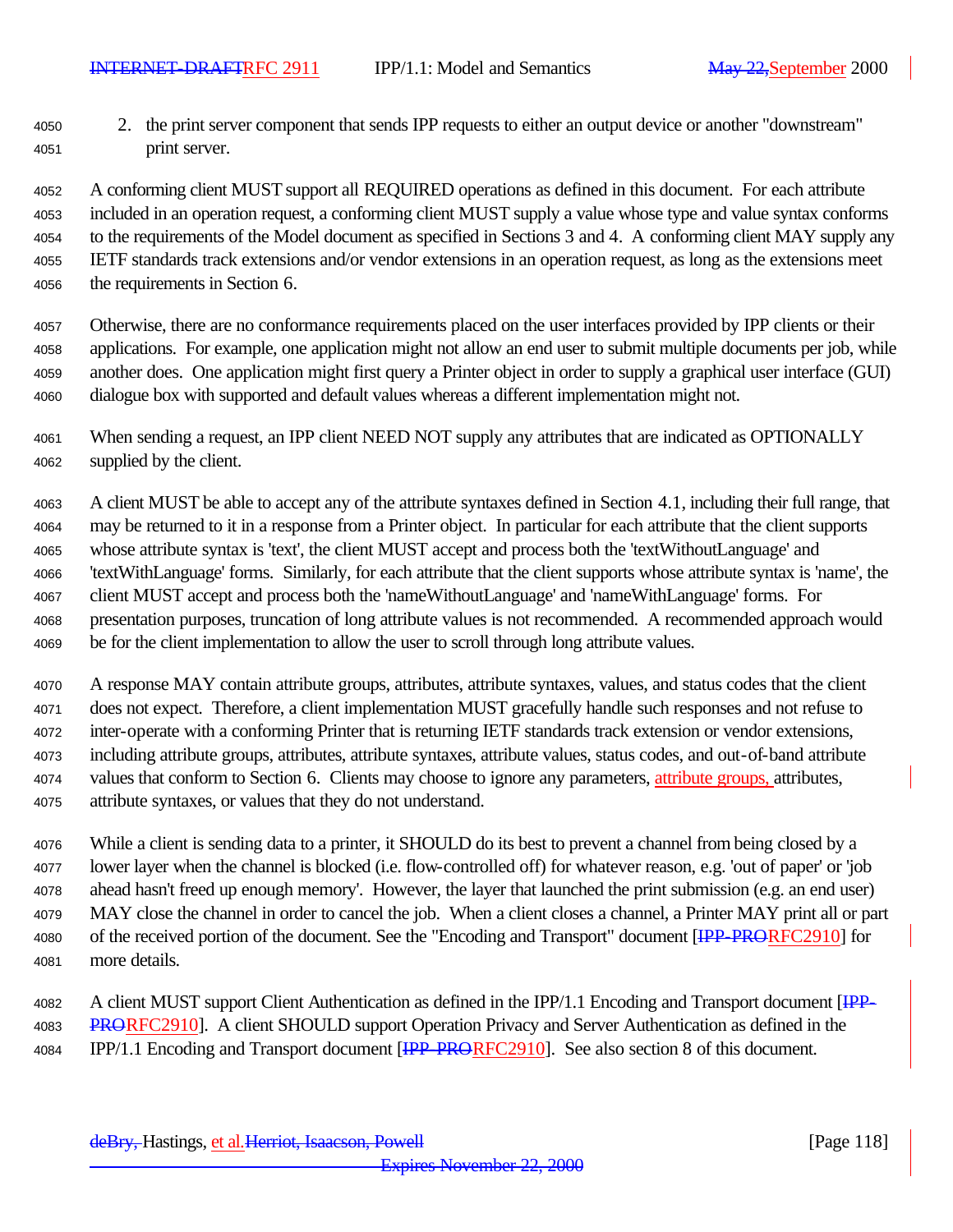# **5.2 IPP Object Conformance Requirements**

 This section specifies the conformance requirements for conforming implementations of IPP objects (see section 2). These requirements apply to an IPP object whether it is:

- (1) an (embedded) device component that accepts IPP requests and controls the device or
- (2) a component of a print server that accepts IPP requests (where the print server control one or more networked devices using IPP or other protocols).

### **5.2.1 Objects**

 Conforming implementations MUST implement all of the model objects as defined in this document in the indicated sections:

Section 2.1 - Printer Object

Section 2.2 - Job Object

### **5.2.2 Operations**

 Conforming IPP object implementations MUST implement all of the REQUIRED model operations, including REQUIRED responses, as defined in this document in the indicated sections:

| 4099 | For a Printer object:                  |                 |
|------|----------------------------------------|-----------------|
| 4100 | Print-Job (section $3.2.1$ )           | <b>REQUIRED</b> |
| 4101 | Print-URI (section 3.2.2)              | <b>OPTIONAL</b> |
| 4102 | Validate-Job (section 3.2.3)           | <b>REQUIRED</b> |
| 4103 | Create-Job (section 3.2.4)             | <b>OPTIONAL</b> |
| 4104 | Get-Printer-Attributes (section 3.2.5) | <b>REQUIRED</b> |
| 4105 | Get-Jobs (section 3.2.6)               | <b>REQUIRED</b> |
| 4106 | Pause-Printer (section 3.2.7)          | <b>OPTIONAL</b> |
| 4107 | Resume-Printer (section 3.2.8)         | <b>OPTIONAL</b> |
| 4108 | Purge-Jobs (section 3.2.9)             | <b>OPTIONAL</b> |
| 4109 |                                        |                 |
| 4110 | For a Job object:                      |                 |
| 4111 | Send-Document (section 3.3.1)          | <b>OPTIONAL</b> |
| 4112 | Send-URI (section 3.3.2)               | <b>OPTIONAL</b> |
| 4113 | Cancel-Job (section 3.3.3)             | <b>REQUIRED</b> |
| 4114 | Get-Job-Attributes (section 3.3.4)     | <b>REQUIRED</b> |
| 4115 | Hold-Job (section $3.3.5$ )            | <b>OPTIONAL</b> |
| 4116 | Release-Job (section 3.3.6)            | <b>OPTIONAL</b> |
| 4117 | Restart-Job (section 3.3.7)            | <b>OPTIONAL</b> |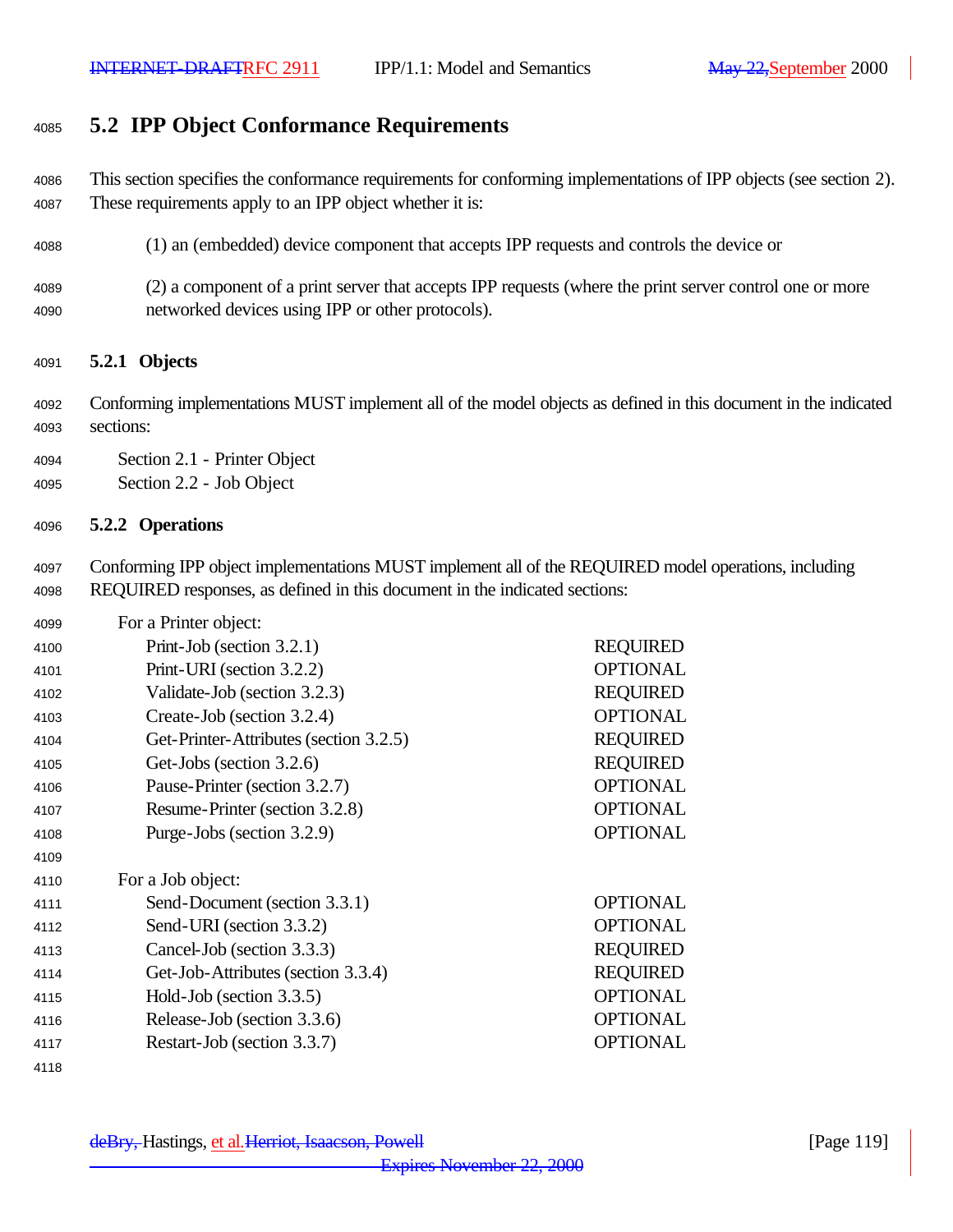Conforming IPP objects MUST support all REQUIRED operation attributes and all values of such attributes if so

 indicated in the description. Conforming IPP objects MUST ignore all unsupported or unknown operation attributes or operation attribute groups received in a request, but MUST reject a request that contains a supported

operation attribute that contains an unsupported value.

- Conforming IPP objects MAY return operation responses that contain attributes groups, attributes names,
- attribute syntaxes, attribute values, and status codes that are extensions to this standard. The additional attribute

groups MAY occur in any order.

The following section on object attributes specifies the support required for object attributes.

### **5.2.3 IPP Object Attributes**

 Conforming IPP objects MUST support all of the REQUIRED object attributes, as defined in this document in the indicated sections.

If an object supports an attribute, it MUST support only those values specified in this document or through the

extension mechanism described in section 5.2.4. It MAY support any non-empty subset of these values. That is, it

MUST support at least one of the specified values and at most all of them.

### **5.2.4 Versions**

 IPP/1.1 clients MUST meet the conformance requirements for clients specified in this document and [IPP-4135 PRORFC2910]. IPP/1.1 clients MUST send requests containing a "version-number" parameter with a '1.1' value.

 IPP/1.1 Printer and Job objects MUST meet the conformance requirements for IPP objects specified in this 4137 document and [IPP-PRORFC2910]. IPP/1.1 objects MUST accept requests containing a "version-number"

parameter with a '1.1' value (or reject the request if the operation is not supported).

It is beyond the scope of this specification to mandate conformance with previous versions. IPP/1.1 was

 deliberately designed, however, to make supporting previous versions easy. It is worth noting that, at the time of composing this specification (1999), we would expect IPP/1.1 Printer implementations to:

- understand any valid request in the format of IPP/1.0, or 1.1;
- respond appropriately with a response containing the same "version-number" parameter value used by the client in the request.
- And we would expect IPP/1.1 clients to:
- understand any valid response in the format of IPP/1.0, or 1.1.
- It is recommended that IPP/1.1 clients try supplying alternate version numbers if they receive a 'server-error-version-not-supported' error return in a response.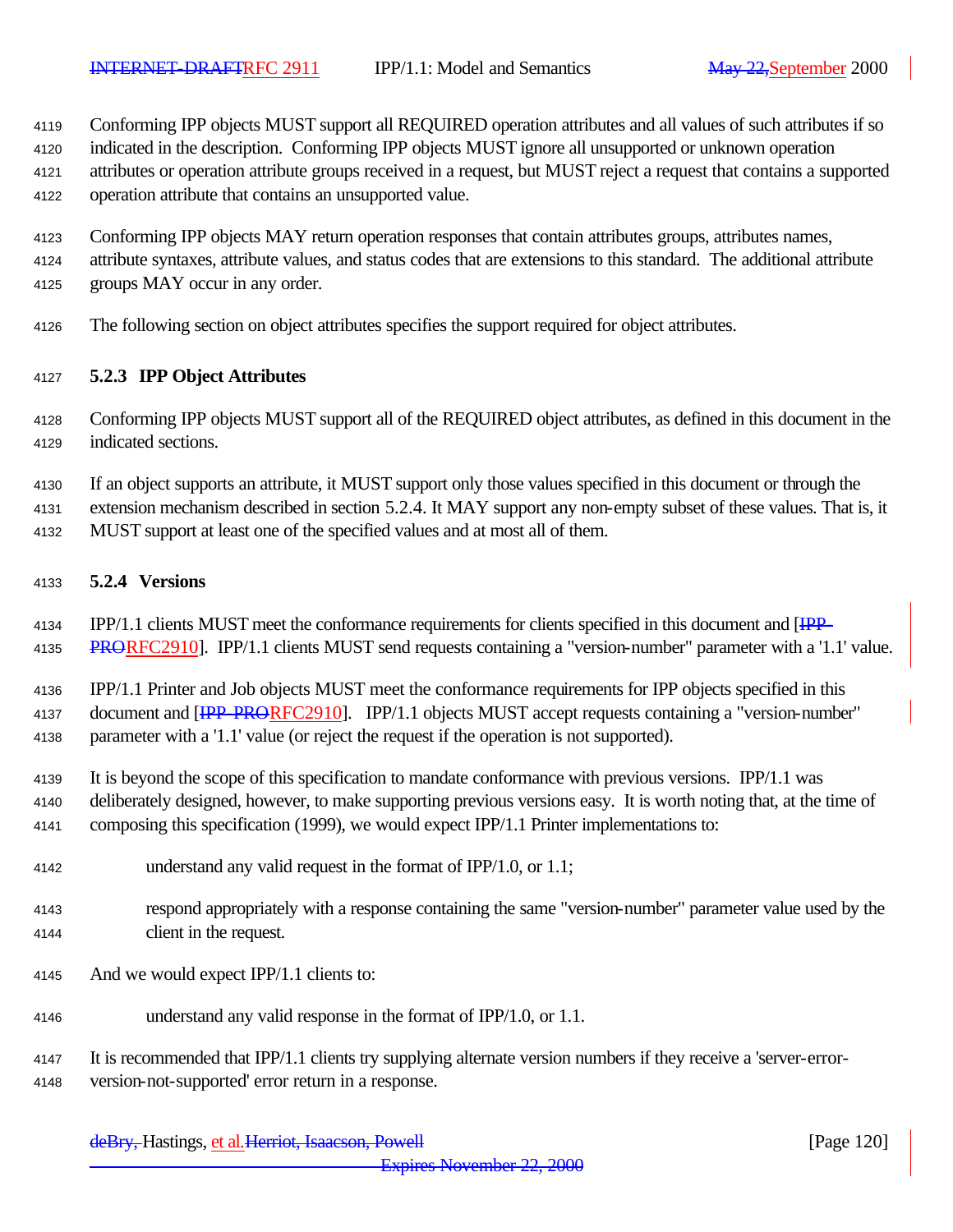### **5.2.5 Extensions**

 A conforming IPP object MAY support IETF standards track extensions and vendor extensions, as long as the extensions meet the requirements specified in Section 6.

 For each attribute included in an operation response, a conforming IPP object MUST return a value whose type and value syntax conforms to the requirement of the Model document as specified in Sections 3 and 4.

### **5.2.6 Attribute Syntaxes**

 An IPP object MUST be able to accept any of the attribute syntaxes defined in Section 4.1, including their full range, in any operation in which a client may supply attributes or the system administrator may configure attributes (by means outside the scope of this IPP/1.1 document). In particular for each attribute that the IPP object supports whose attribute syntax is 'text', the IPP object MUST accept and process both the 'textWithoutLanguage' and 'textWithLanguage' forms. Similarly, for each attribute that the IPP object supports whose attribute syntax is 'name', the IPP object MUST accept and process both the 'nameWithoutLanguage' and 'nameWithLanguage' forms. Furthermore, an IPP object MUST return attributes to the client in operation responses that conform to the syntax specified in Section 4.1, including their full range if supplied previously by a client.

### **5.2.7 Security**

 An IPP Printer implementation SHOULD contain support for Client Authentication as defined in the IPP/1.1 4165 Encoding and Transport document [HPP-PRORFC2910]. A Printer implementation MAY allow an administrator to configure the Printer so that all, some, or none of the users are authenticated. See also section 8 of this document.

An IPP Printer implementation SHOULD contain support for Operation Privacy and Server Authentication as

4169 defined in the IPP/1.1 Encoding and Transport document [IPP-PRORFC2910]. A Printer implementation MAY

 allow an administrator to configure the degree of support for Operation Privacy and Server Authentication. See also section 8 of this document.

- Security MUST NOT be compromised when a client supplies a lower "version-number" parameter in a request.
- For example, if an IPP/1.1 conforming Printer object accepts version '1.0' requests and is configured to enforce
- Digest Authentication, it MUST do the same for a version '1.0' request.

# **5.3 Charset and Natural Language Requirements**

All clients and IPP objects MUST support the 'utf-8' charset as defined in section 4.1.7.

IPP objects MUST be able to accept any client request which correctly uses the "attributes-natural-language"

operation attribute or the Natural Language Override mechanism on any individual attribute whether or not the

natural language is supported by the IPP object. If an IPP object supports a natural language, then it MUST be

able to translate (perhaps by table lookup) all generated 'text' or 'name' attribute values into one of the supported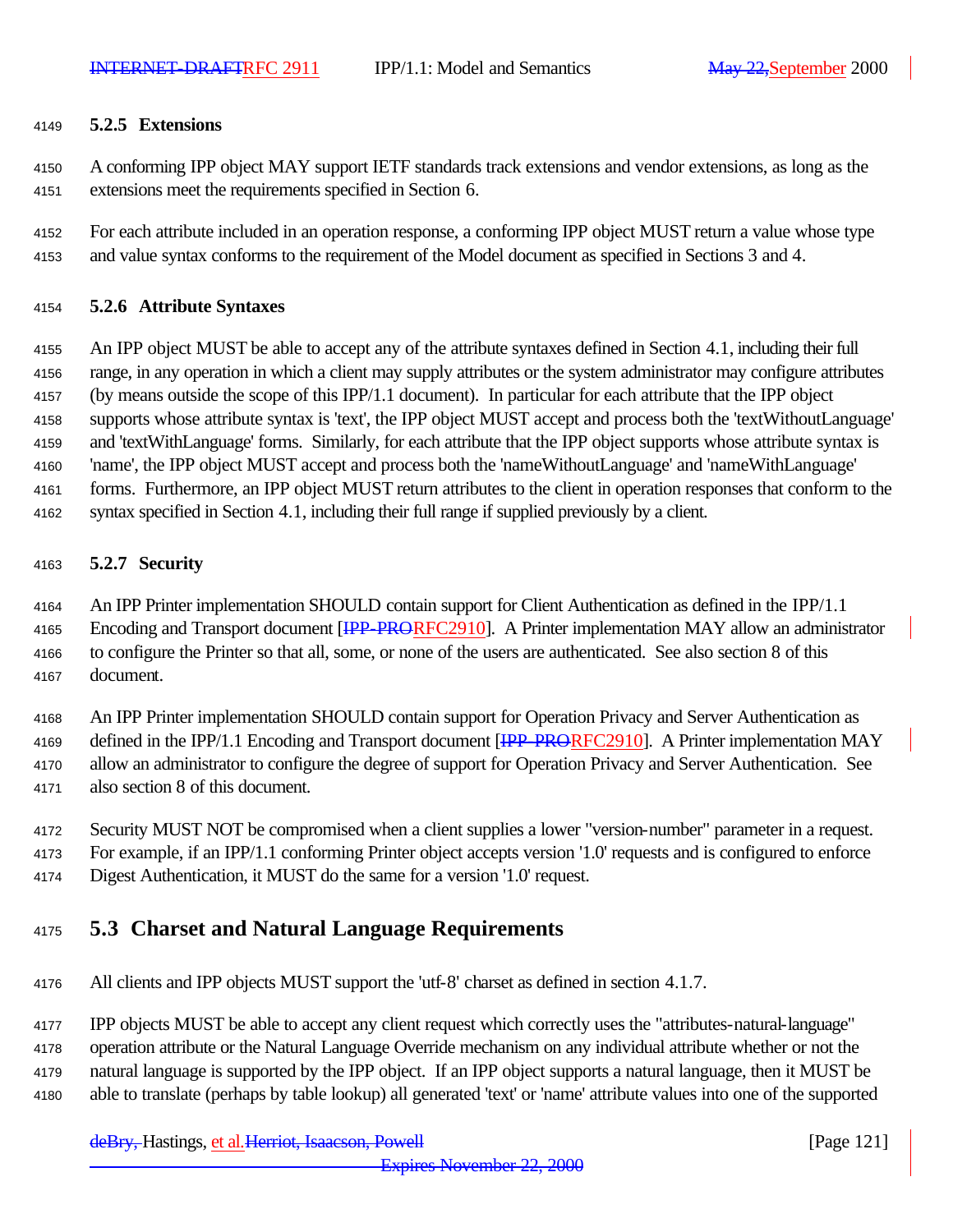languages (see section 3.1.4). That is, the IPP object that supports a natural language NEED NOT be a general

purpose translator of any arbitrary 'text' or 'name' value supplied by the client into that natural language. However,

 the object MUST be able to translate (automatically generate) any of its own attribute values and messages into that natural language.

# **6. IANA Considerations**

 This section describes the procedures for defining semantics for the following IETF standards track extensions and vendor extensions to the IPP/1.1 Model and Semantics document:

- 1. keyword attribute values
- 2. enum attribute values
- 3. attributes
- 4. attribute syntaxes
- 5. operations
- 6. attribute groups
- 7. status codes
- 8. out-of-band attribute values
- 

 Extensions registered for use with IPP/1.1 are OPTIONAL for client and IPP object conformance to the IPP/1.1 "Model and Semantics" document (this document).

 These extension procedures are aligned with the guidelines as set forth by the IESG [IANA-CON]. Section 11 describes how to propose new registrations for consideration. IANA will reject registration proposals that leave out required information or do not follow the appropriate format described in Section 11. The IPP/1.1 Model and Semantics document may also be extended by an appropriate RFC that specifies any of the above extensions.

# **6.1 Typed 'keyword' and 'enum' Extensions**

 IPP allows for 'keyword' and 'enum' extensions (see sections 4.1.2.3 and 4.1.4). This document uses prefixes to the 'keyword' and 'enum' basic attribute syntax type in order to communicate extra information to the reader through its name. This extra information is not represented in the protocol because it is unimportant to a client or Printer object. The list below describes the prefixes and their meaning.

- "type1": This IPP specification document must be revised (or another IETF standards track document which augments this document) to add a new keyword or a new enum. No vendor defined keywords or enums are allowed.
- 

 "type2": Implementers can, at any time, add new keyword or enum values by proposing the complete specification to IANA: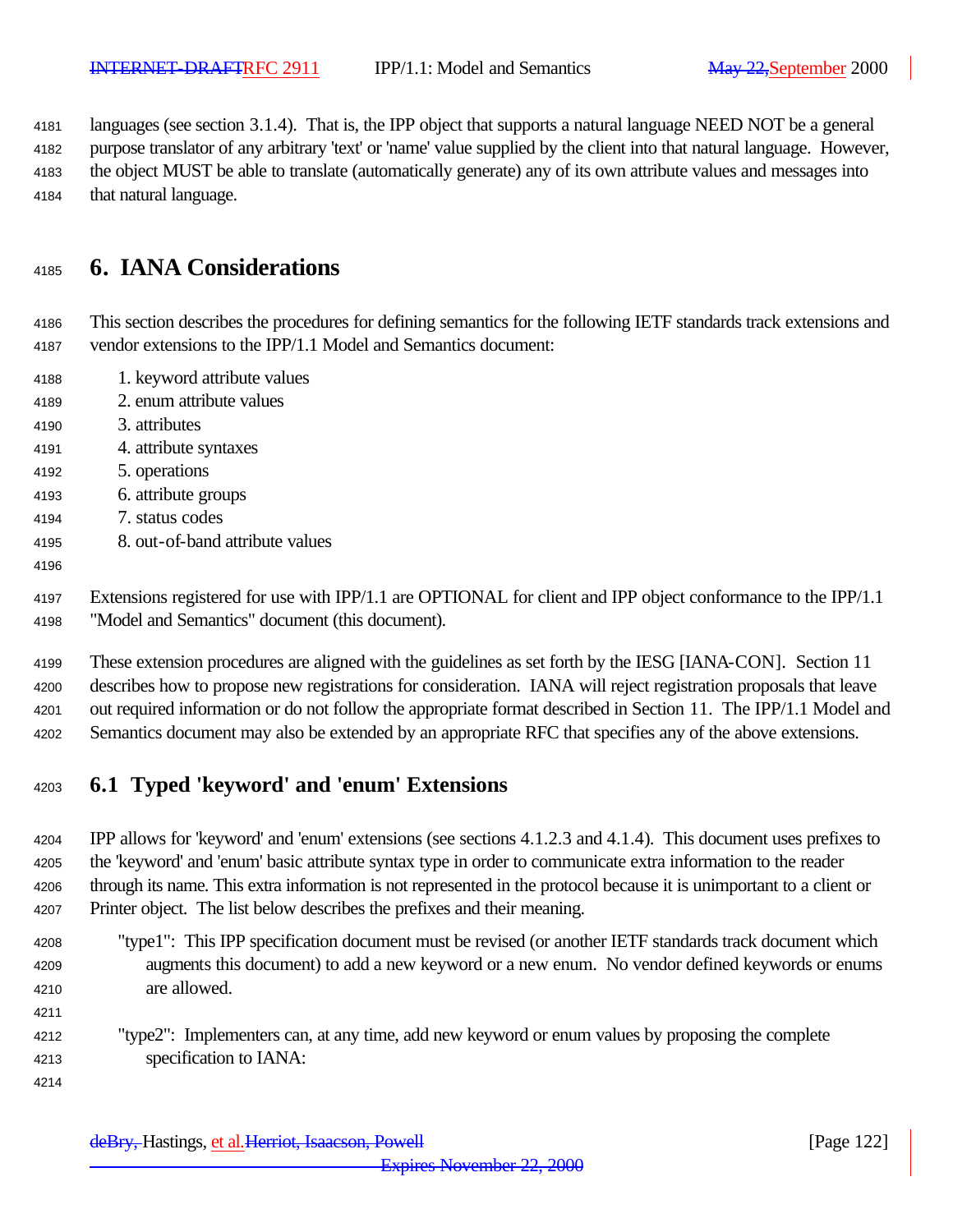$\overline{\phantom{a}}$ 

| 4215 | iana@iana.org                                                                                                              |
|------|----------------------------------------------------------------------------------------------------------------------------|
| 4216 |                                                                                                                            |
| 4217 | IANA will forward the registration proposal to the IPP Designated Expert who will review the proposal                      |
| 4218 | with a mailing list that the Designated Expert keeps for this purpose. Initially, that list will be the mailing list       |
| 4219 | used by the IPP WG:                                                                                                        |
| 4220 |                                                                                                                            |
| 4221 | ipp@pwg.org                                                                                                                |
| 4222 |                                                                                                                            |
| 4223 | even after the IPP WG is disbanded as permitted by [IANA-CON]. The IPP Designated Expert is                                |
| 4224 | appointed by the IESG Area Director responsible for IPP, according to [IANA-CON].                                          |
| 4225 |                                                                                                                            |
| 4226 | When a type2 keyword or enum is approved, the IPP Designated Expert becomes the point of contact for                       |
| 4227 | any future maintenance that might be required for that registration.                                                       |
| 4228 |                                                                                                                            |
| 4229 | "type3": Implementers can, at any time, add new keyword and enum values by submitting the complete                         |
| 4230 | specification to IANA as for type2 who will forward the proposal to the IPP Designated Expert. While no                    |
| 4231 | additional technical review is required, the IPP Designated Expert may, at his/her discretion, forward the                 |
| 4232 | proposal to the same mailing list as for type2 registrations for advice and comment.                                       |
| 4233 |                                                                                                                            |
| 4234 | When a type3 keyword or enum is approved by the IPP Designated Expert, the original proposer                               |
| 4235 | becomes the point of contact for any future maintenance that might be required for that registration.                      |
| 4236 |                                                                                                                            |
| 4237 | For type2 and type3 keywords, the proposer includes the name of the keyword in the registration proposal and the           |
| 4238 | name is part of the technical review.                                                                                      |
|      |                                                                                                                            |
| 4239 | After type2 and type3 enums specifications are approved, the IPP Designated Expert in consultation with IANA               |
| 4240 | assigns the next available enum number for each enum value.                                                                |
|      |                                                                                                                            |
| 4241 | IANA will publish approved type2 and type3 keyword and enum attributes value registration specifications in:               |
| 4242 | ftp.isi.edu/iana/assignments/ipp/attribute-values/xxx/yyy.txt                                                              |
| 4243 | where xxx is the attribute name that specifies the initial values and yyy.txt is a descriptive file name that contains one |
| 4244 | or more enums or keywords approved at the same time. For example, if several additional enums for stapling are             |
| 4245 | approved for use with the "finishings" attribute (and "finishings-default" and "finishings-supported" attributes), IANA    |
| 4246 | will publish the additional values in the file:                                                                            |
| 4247 | ftp.isi.edu/iana/assignments/ipp/attribute-values/finishings/stapling.txt                                                  |
| 4248 | Note: Some attributes are defined to be: 'type3 keywords'   'name' which allows for attribute values to be extended        |
| 4249 | by a site administrator with administrator defined names. Such names are not registered with IANA.                         |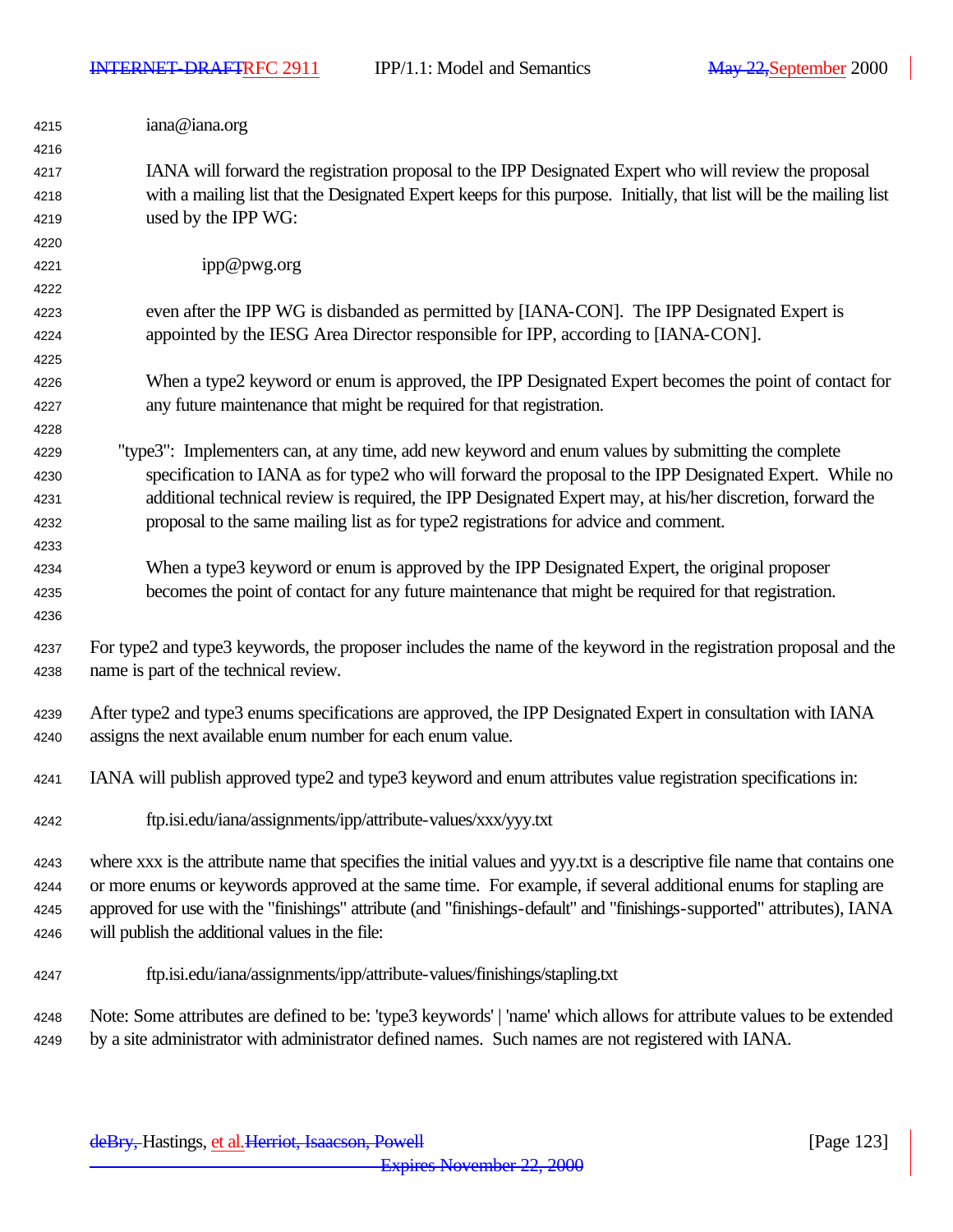By definition, each of the three types above assert some sort of registry or review process in order for extensions to be considered valid. Each higher numbered level (1, 2, 3) tends to be decreasingly less stringent than the previous level. Therefore, any typeN value MAY be registered using a process for some typeM where M is less than N, however such registration is NOT REQUIRED. For example, a type3 value MAY be registered in a type 1 manner (by being included in a future version of an IPP specification), however, it is NOT REQUIRED.

This document defines keyword and enum values for all of the above types, including type3 keywords.

 For vendor keyword extensions, implementers SHOULD use keywords with a suitable distinguishing prefix, such as "xxx-" where xxx follows the syntax rules for keywords (see section 4.1.3) and is the (lowercase) fully qualified company name registered with IANA for use in domain names [RFC1035]. For example, if the company XYZ Corp. had obtained the domain name "XYZ.com", then a vendor keyword 'abc' would be: 'xyz.com-abc'.

 Note: RFC 1035 [RFC1035] indicates that while upper and lower case letters are allowed in domain names, no significance is attached to the case. That is, two names with the same spelling but different case are to be treated as if identical. Also, the labels in a domain name must follow the rules for ARPANET host names: They must start with a letter, end with a letter or digit, and have as interior characters only letters, digits, and hyphen. Labels must be 63 characters or less. Labels are separated by the "." character.

4265 For vendor enum extensions, implementers MUST use values in the reserved integer range which is  $2^{**}30$  to 2\*\*31-1.

# **6.2 Attribute Extensibility**

 Attribute names (see section 4.1.3) are type2 keywords. Therefore, new attributes may be registered and have the same status as attributes in this document by following the type2 extension rules. For vendor attribute extensions, implementers SHOULD use keywords with a suitable distinguishing prefix as described in Section 6.1.

- IANA will publish approved attribute registration specifications as separate files:
- ftp.isi.edu/iana/assignments/ipp/attributes/xxx-yyy.txt
- where "xxx-yyy" is the new attribute name.

 If a new Printer object attribute is defined and its values can be affected by a specific document format, its specification needs to contain the following sentence:

 "The value of this attribute returned in a Get-Printer-Attributes response MAY depend on the "document-format" attribute supplied (see Section 3.2.5.1)."

If the specification does not, then its value in the Get-Printer-Attributes response MUST NOT depend on the

"document-format" supplied in the request. When a new Job Template attribute is registered, the value of the

 Printer attributes MAY vary with "document-format" supplied in the request without the specification having to indicate so.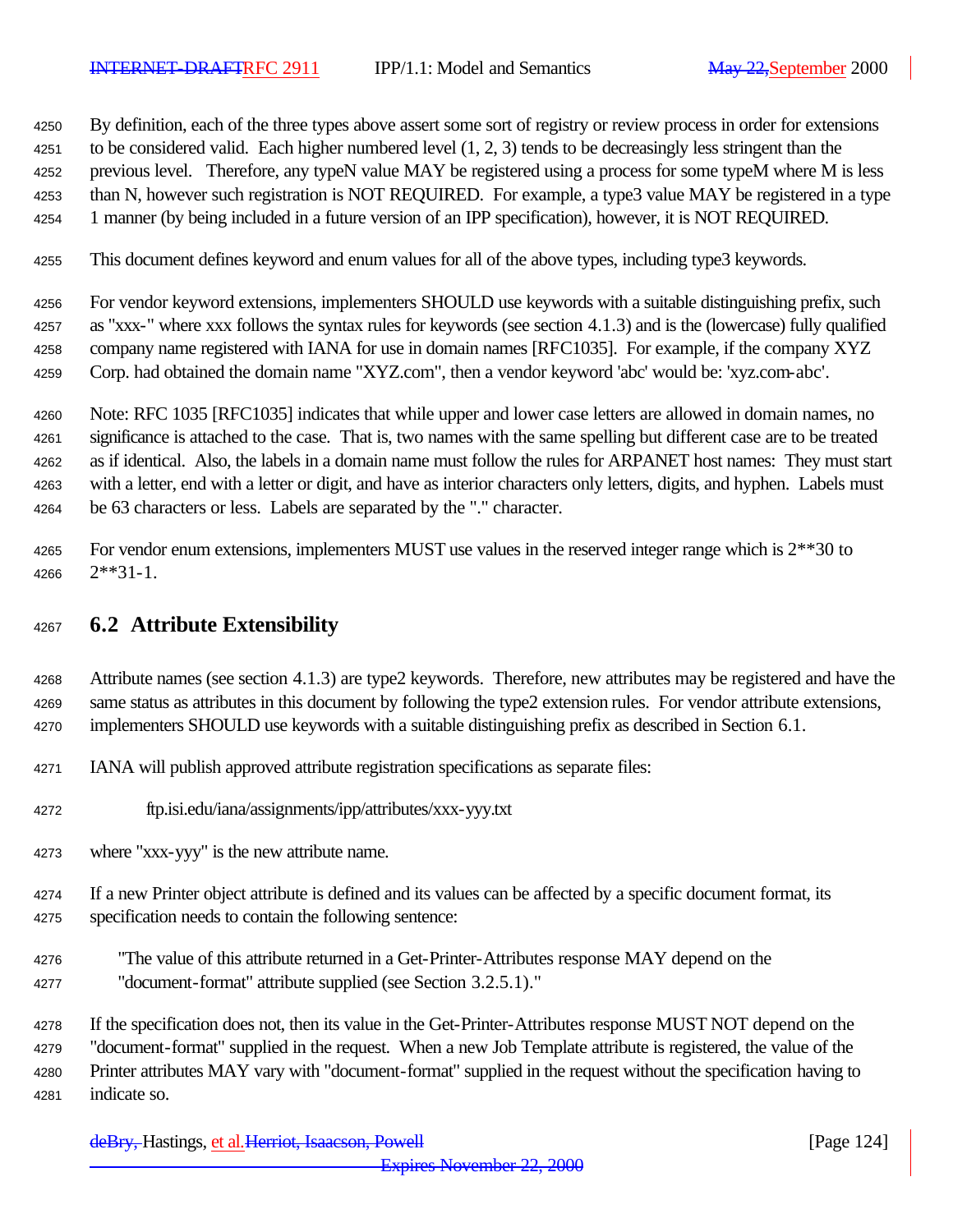# **6.3 Attribute Syntax Extensibility**

 Attribute syntaxes (see section 4.1) are like type2 enums. Therefore, new attribute syntaxes may be registered and have the same status as attribute syntaxes in this document by following the type2 extension rules described in Section 6.1. The initial set of value codes that identify each of the attribute syntaxes have been assigned in the 4286 "Encoding and Transport" document [IPP-PRORFC2910], including a designated range for vendor extension.

 For attribute syntaxes, the IPP Designated Expert in consultation with IANA assigns the next attribute syntax code 4288 in the appropriate range as specified in [IPP-PRORFC2910]. IANA will publish approved attribute syntax registration specifications as separate files:

- ftp.isi.edu/iana/assignments/ipp/attribute-syntaxes/xxx-yyy.txt
- where 'xxx-yyy' is the new attribute syntax name.

### **6.4 Operation Extensibility**

 Operations (see section 3) may also be registered following the type2 procedures described in Section 6.1, though major new operations will usually be done by a new standards track RFC that augments this document. For vendor operation extensions, implementers MUST use the range for the "operation-id" in requests specified in Section 4.4.15 "operations-supported" Printer attribute.

- For operations, the IPP Designated Expert in consultation with IANA assigns the next operation-id code as specified in Section 4.4.15. IANA will publish approved operation registration specifications as separate files:
- ftp.isi.edu/iana/assignments/ipp/operations/Xxx-Yyy.txt
- where "Xxx-Yyy" is the new operation name.

### **6.5 Attribute Group Extensibility**

 Attribute groups (see section 3.1.3) passed in requests and responses may be registered following the type2 procedures described in Section 6.1. The initial set of attribute group tags have been assigned in the "Encoding and 4304 Transport" document [HPP-PRORFC2910], including a designated range for vendor extension.

 For attribute groups, the IPP Designated Expert in consultation with IANA assigns the next attribute group tag 4306 code in the appropriate range as specified in [**IPP-PRORFC2910**]. IANA will publish approved attribute group registration specifications as separate files:

- ftp.isi.edu/iana/assignments/ipp/attribute-group-tags/xxx-yyy-tag.txt
- where 'xxx-yyy-tag' is the new attribute group tag name.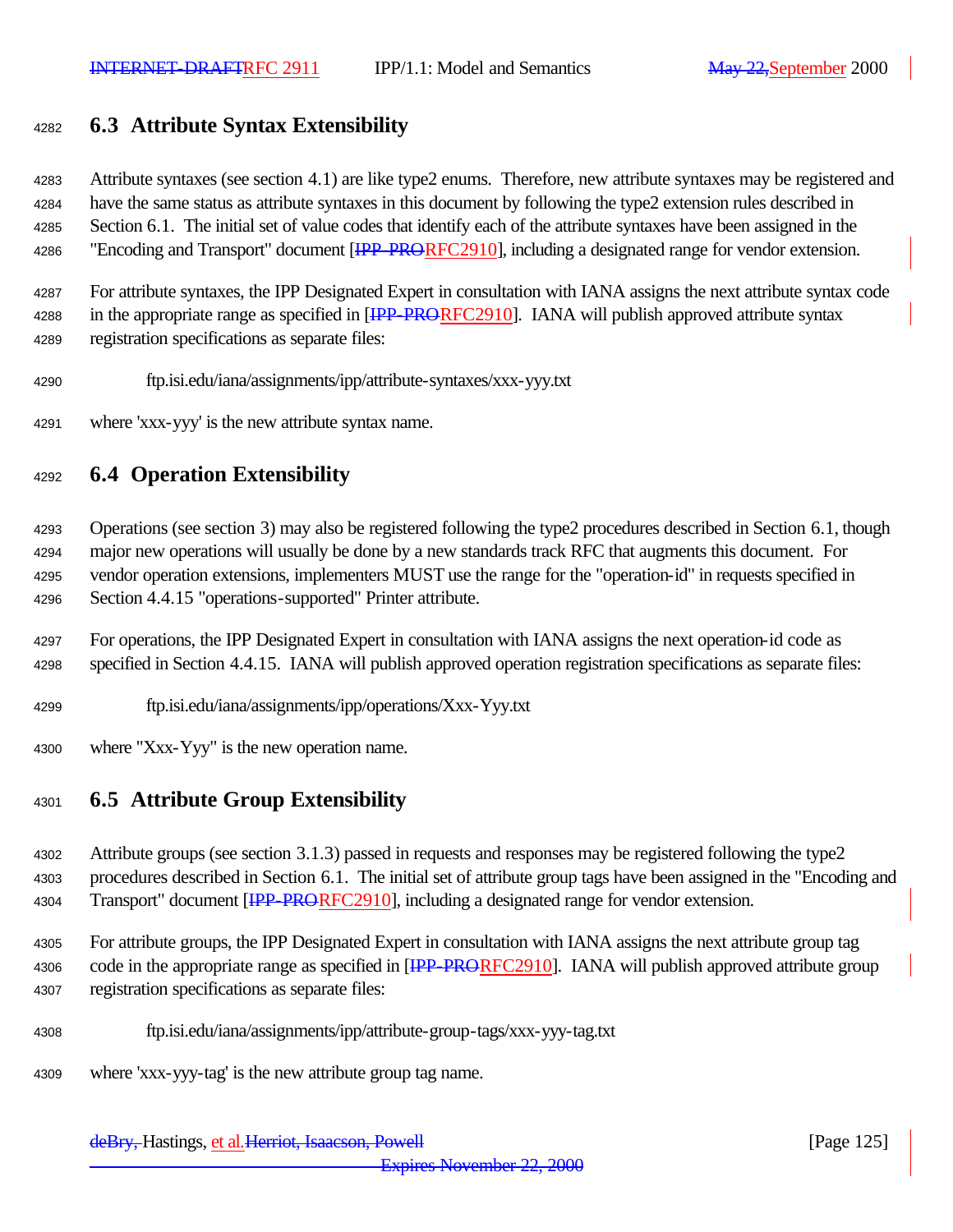# **6.6 Status Code Extensibility**

| 4311 | Operation status codes (see section $3.1.6.1$ ) may also be registered following the type2 procedures described in |
|------|--------------------------------------------------------------------------------------------------------------------|
| 4312 | Section 6.1. The values for status codes are allocated in ranges as specified in Section 14 for each status code   |
| 4313 | class:                                                                                                             |
| 4314 | "informational" - Request received, continuing process                                                             |
| 4315 | "successful" - The action was successfully received, understood, and accepted                                      |
| 4316 | "redirection" - Further action must be taken in order to complete the request                                      |
| 4317 | "client-error" - The request contains bad syntax or cannot be fulfilled                                            |
| 4318 | "server-error" - The IPP object failed to fulfill an apparently valid request                                      |
| 4319 |                                                                                                                    |
| 4320 | For vendor operation status code extensions, implementers MUST use the top of each range as specified in           |
| 4321 | Section 13.                                                                                                        |
| 4322 | For operation status codes, the IPP Designated Expert in consultation with IANA assigns the next status code in    |
| 4323 | the appropriate class range as specified in Section 13. IANA will publish approved status code registration        |
| 4324 | specifications as separate files:                                                                                  |
| 4325 | ftp.isi.edu/iana/assignments/ipp/status-codes/xxx-yyy.txt                                                          |
| 4326 | where "xxx-yyy" is the new operation status code keyword.                                                          |
| 4327 | <b>6.7 Out-of-band Attribute Value Extensibility</b>                                                               |

# Out-of-band attribute values (see the beginning of section 4.1) passed in requests and responses may be registered following the type2 procedures described in Section 6.1. The initial set of out-of-band attribute value tags have

4330 been assigned in the "Encoding and Transport" document **[IPP-PRORFC2910]**.

 For out-of-band attribute value tags, the IPP Designated Expert in consultation with IANA assigns the next out-of-4332 band attribute value tag code in the appropriate range as specified in [<del>IPP-PRORF</del>C2910]. IANA will publish approved out-of-band attribute value tags registration specifications as separate files:

- ftp.isi.edu/iana/assignments/ipp/out-of-band-attribute-value-tags/xxx-yyy-tag.txt
- where 'xxx-yyy-tag' is the new out-of-band attribute value tag name.

# **6.8 Registration of MIME types/sub-types for document-formats**

 The "document-format" attribute's syntax is 'mimeMediaType'. This means that valid values are Internet Media Types (see Section 4.1.9). RFC 2045 [RFC2045] defines the syntax for valid Internet media types. IANA is the registry for all Internet media types.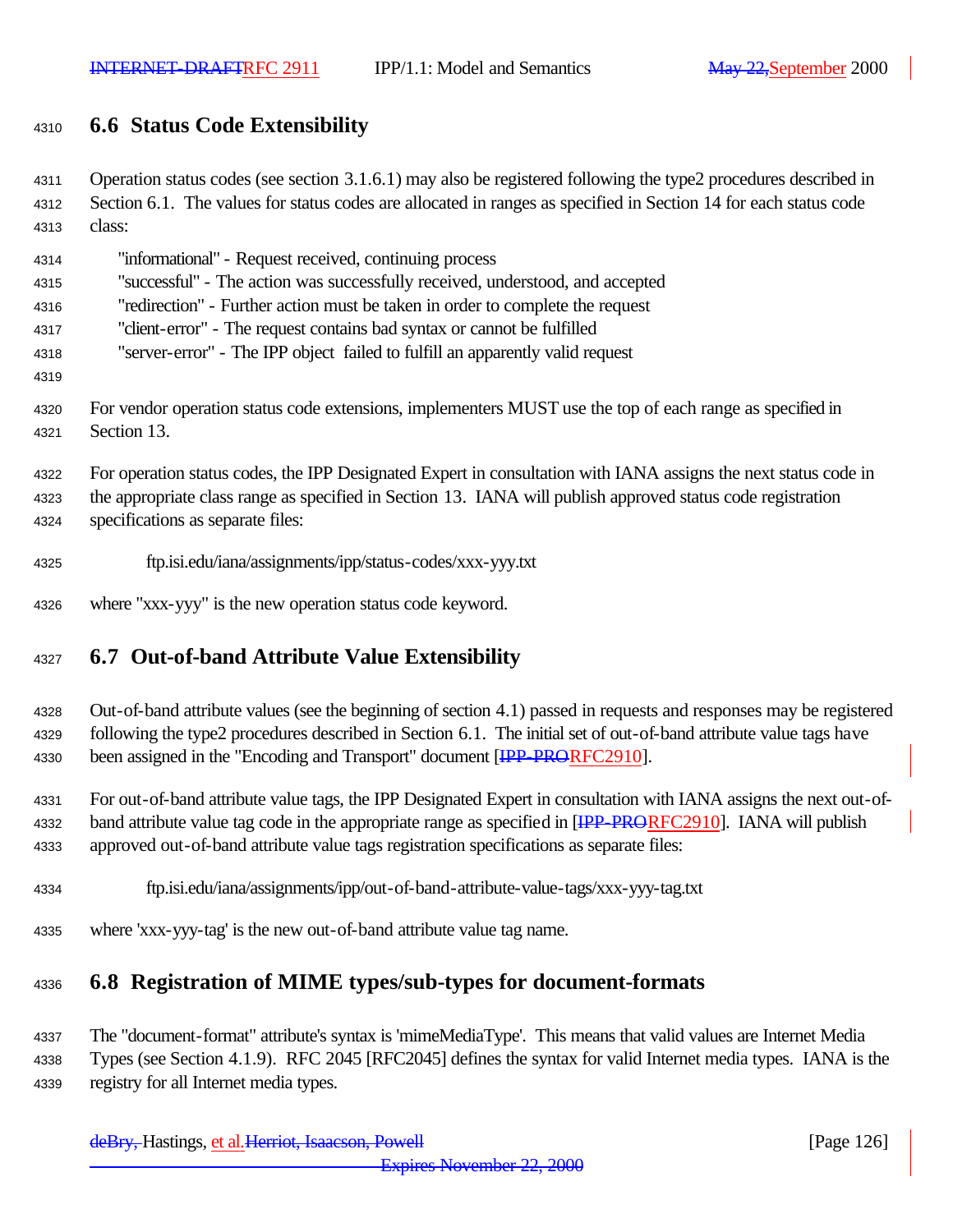# **6.9 Registration of charsets for use in 'charset' attribute values**

 The "attributes-charset" attribute's syntax is 'charset'. This means that valid values are charsets names. When a charset in the IANA registry has more than one name (alias), the name labeled as "(preferred MIME name)", if present, MUST be used (see Section 4.1.7). IANA is the registry for charsets following the procedures of [RFC2278].

# **7. Internationalization Considerations**

 Some of the attributes have values that are text strings and names which are intended for human understanding rather than machine understanding (see the 'text' and 'name' attribute syntaxes in Sections 4.1.1 and 4.1.2).

In each operation request, the client

- identifies the charset and natural language of the request which affects each supplied 'text' and 'name' attribute value, and
- requests the charset and natural language for attributes returned by the IPP object in operation responses (as described in Section 3.1.4.1).
- 

 In addition, the client MAY separately and individually identify the Natural Language Override of a supplied 'text' or 'name' attribute using the 'textWithLanguage' and 'nameWithLanguage' technique described section 4.1.1.2 and 4.1.2.2 respectively.

 All IPP objects MUST support the UTF-8 [RFC2279] charset in all 'text' and 'name' attributes supported. If an IPP object supports more than the UTF-8 charset, the object MUST convert between them in order to return the requested charset to the client according to Section 3.1.4.2. If an IPP object supports more than one natural language, the object SHOULD return 'text' and 'name' values in the natural language requested where those values are generated by the Printer (see Section 3.1.4.1).

 For Printers that support multiple charsets and/or multiple natural languages in 'text' and 'name' attributes, different jobs may have been submitted in differing charsets and/or natural languages. All responses MUST be returned in the charset requested by the client. However, the Get-Jobs operation uses the 'textWithLanguage' and 'nameWithLanguage' mechanism to identify the differing natural languages with each job attribute returned.

 The Printer object also has configured charset and natural language attributes. The client can query the Printer object to determine the list of charsets and natural languages supported by the Printer object and what the Printer object's configured values are. See the "charset-configured", "charset-supported", "natural-language-configured", and "generated-natural-language-supported" Printer description attributes for more details.

- The "charset-supported" attributed identifies the supported charsets. If a charset is supported, the IPP object
- MUST be capable of converting to and from that charset into any other supported charset. In many cases, an IPP
- object will support only one charset and it MUST be the UTF-8 charset.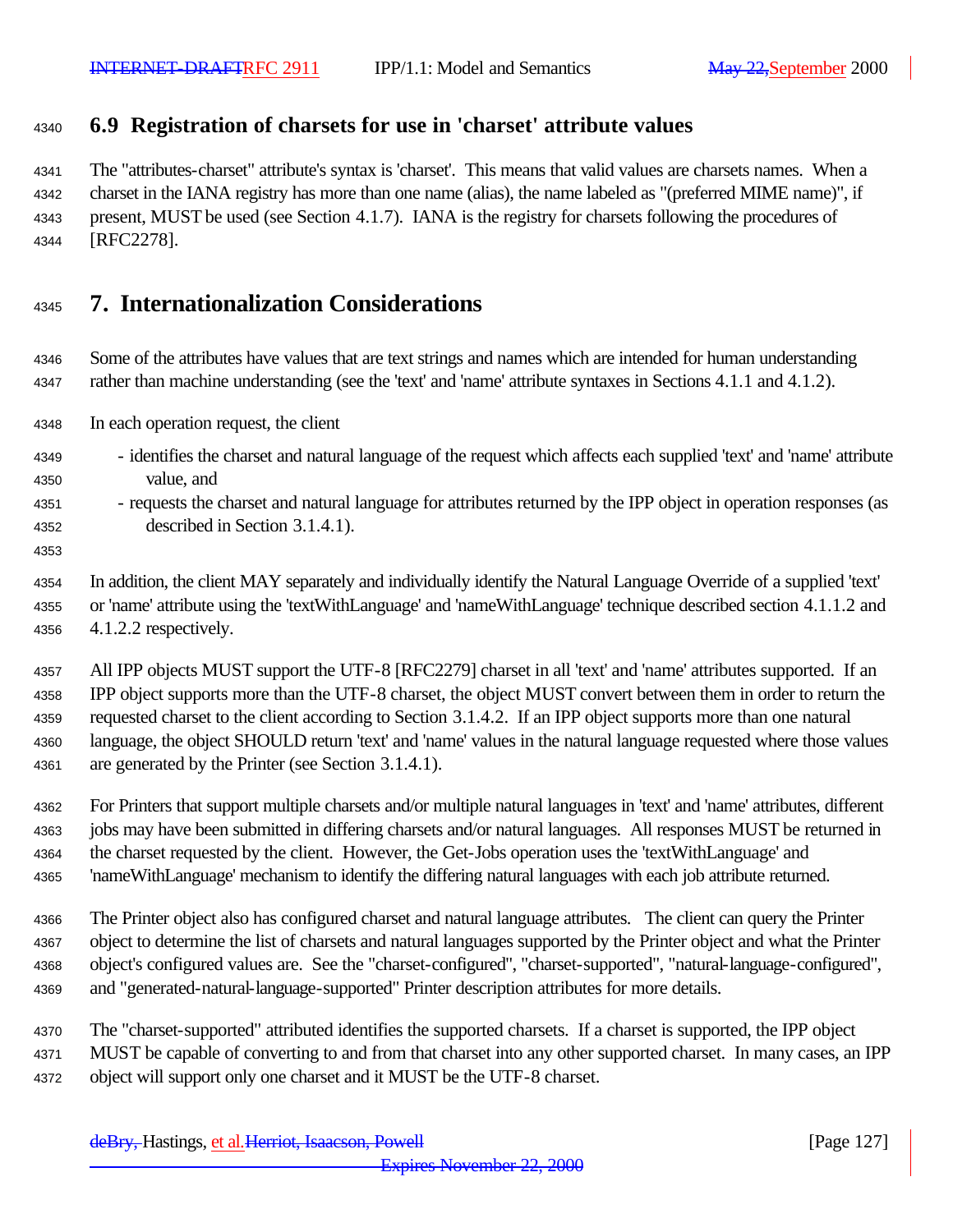The "charset-configured" attribute identifies the one supported charset which is the native charset given the current configuration of the IPP object (administrator defined).

The "generated-natural-language-supported" attribute identifies the set of supported natural languages for generated

messages; it is not related to the set of natural languages that must be accepted for client supplied 'text' and 'name'

attributes. For client supplied 'text' and 'name' attributes, an IPP object MUST accept ALL supplied natural

languages. Just because a Printer object is currently configured to support 'en-us' natural language does not mean

- that the Printer object should reject a job if the client supplies a job name that is in 'fr-ca'.
- The "natural-language-configured" attribute identifies the one supported natural language for generated messages which is the native natural language given the current configuration of the IPP object (administrator defined).
- Attributes of type 'text' and 'name' are populated from different sources. These attributes can be categorized into following groups (depending on the source of the attribute):
- 1. Some attributes are supplied by the client (e.g., the client supplied "job-name", "document-name", and "requesting-user-name" operation attributes along with the corresponding Job object's "job-name" and "job-originating-user-name" attributes). The IPP object MUST accept these attributes in any natural language no matter what the set of supported languages for generated messages
- 2. Some attributes are supplied by the system administrator (e.g., the Printer object's "printer-name" and "printer-location" attributes). These too can be in any natural language. If the natural language for these attributes is different than what a client requests, then they must be reported using the Natural Language Override mechanism.
- 3. Some attributes are supplied by the device manufacturer (e.g., the Printer object's "printer-make-and- model" attribute). These too can be in any natural language. If the natural language for these attributes is different than what a client requests, then they must be reported using the Natural Language Override mechanism.
- 4. Some attributes are supplied by the operator (e.g., the Job object's "job-message-from-operator" attribute). These too can be in any natural language. If the natural language for these attributes is different than what a client requests, then they must be reported using the Natural Language Override mechanism.
- 5. Some attributes are generated by the IPP object (e.g., the Job object's "job-state-message" attribute, the Printer object's "printer-state-message" attribute, and the "status-message" operation attribute). These attributes can only be in one of the "generated-natural-language-supported" natural languages. If a client requests some natural language for these attributes other than one of the supported values, the IPP object SHOULD respond using the value of the "natural-language-configured" attribute (using the Natural Language Override mechanism if needed).
- 

 The 'text' and 'name' attributes specified in this version of this document (additional ones will be registered according to the procedures in Section 6) are: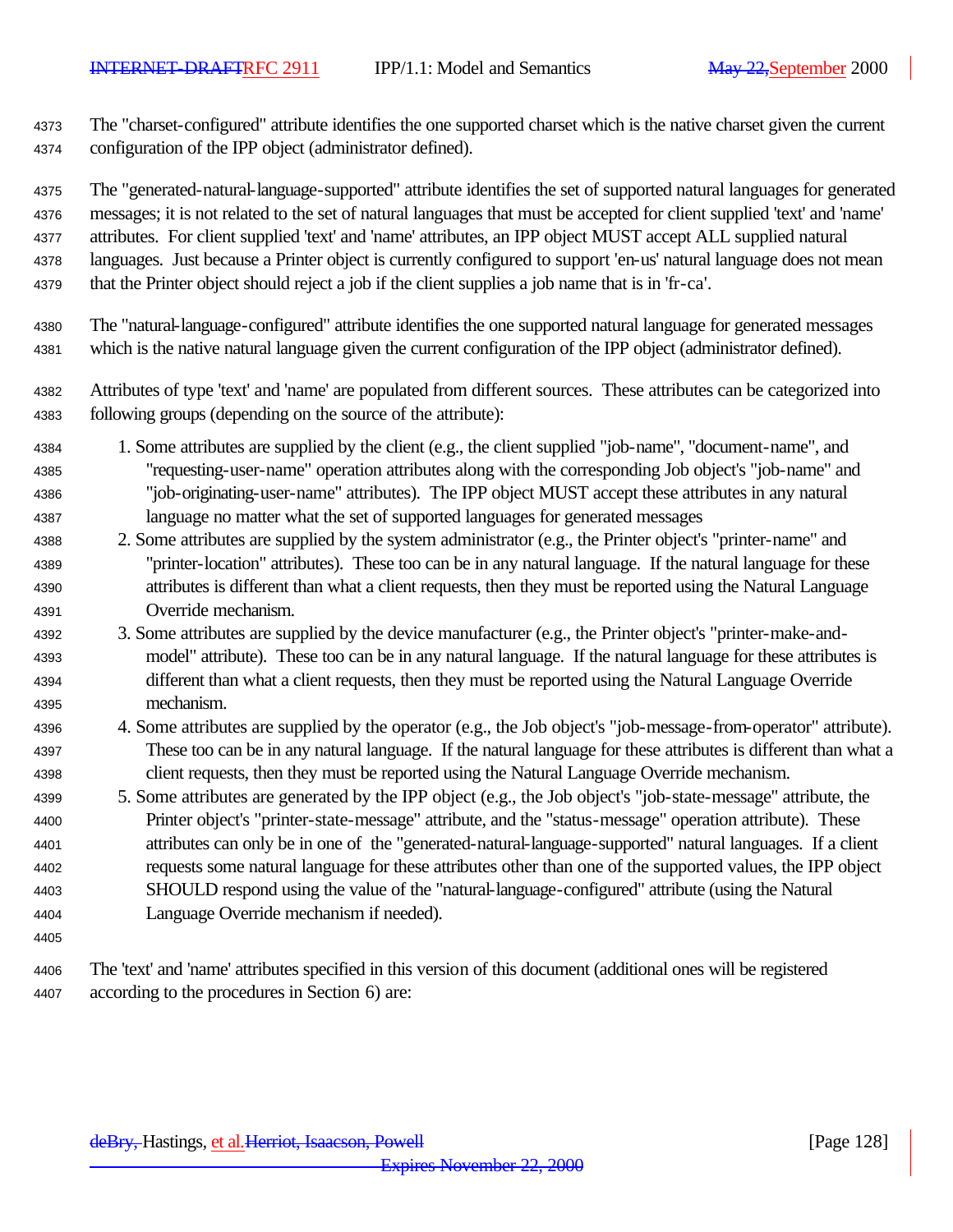| <b>Attributes</b>                           | Source                                  |
|---------------------------------------------|-----------------------------------------|
|                                             |                                         |
| <b>Operation Attributes:</b>                |                                         |
| job-name (name)                             | client                                  |
| document-name (name)                        | $\overline{client}$                     |
| requesting-user-name (name)                 | client                                  |
| status-message (text)                       | Job or Printer object                   |
| detailed-status-message (text)              | Job or Printer object - see rule 1      |
| document-access-error (text)                | Job or Printer object - see rule 1      |
|                                             |                                         |
| <b>Job Template Attributes:</b>             |                                         |
| job-hold-until (keyword   name)             | client matches administrator-configured |
| job-hold-until-default (keyword   name)     | client matches administrator-configured |
| job-hold-until-supported (keyword   name)   | client matches administrator-configured |
| job-sheets (keyword   name)                 | client matches administrator-configured |
| job-sheets-default (keyword   name)         | client matches administrator-configured |
| job-sheets-supported (keyword   name)       | client matches administrator-configured |
| media (keyword   name)                      | client matches administrator-configured |
| media-default (keyword   name)              | client matches administrator-configured |
| media-supported (keyword   name)            | client matches administrator-configured |
| media-ready (keyword   name)                | client matches administrator-configured |
| <b>Job Description Attributes:</b>          |                                         |
| job-name (name)                             | client or Printer object                |
| job-originating-user-name (name)            | Printer object                          |
| job-state-message (text)                    | Job or Printer object                   |
| output-device-assigned ( $name(127)$ )      | administrator                           |
| job-message-from-operator $(text(127))$     | operator                                |
| job-detailed-status-messages (1setOf text)  | Job or Printer object - see rule 1      |
| job-document-access-errors (1setOf text)    | Job or Printer object - see rule 1      |
|                                             |                                         |
| <b>Printer Description Attributes:</b>      |                                         |
| printer-name (name $(127)$ )                | administrator                           |
| printer-location (text(127))                | administrator                           |
| printer-info $(text(127))$                  | administrator                           |
| printer-make-and-model (text(127))          | administrator or manufacturer           |
| printer-state-message (text)                | Printer object                          |
| printer-message-from-operator $(text(127))$ | operator                                |

<sup>4408</sup> Rule 1 - Neither the Printer nor the client localizes these message attributes, since they are intended for use by the <sup>4409</sup> system administrator or other experienced technical persons.

4410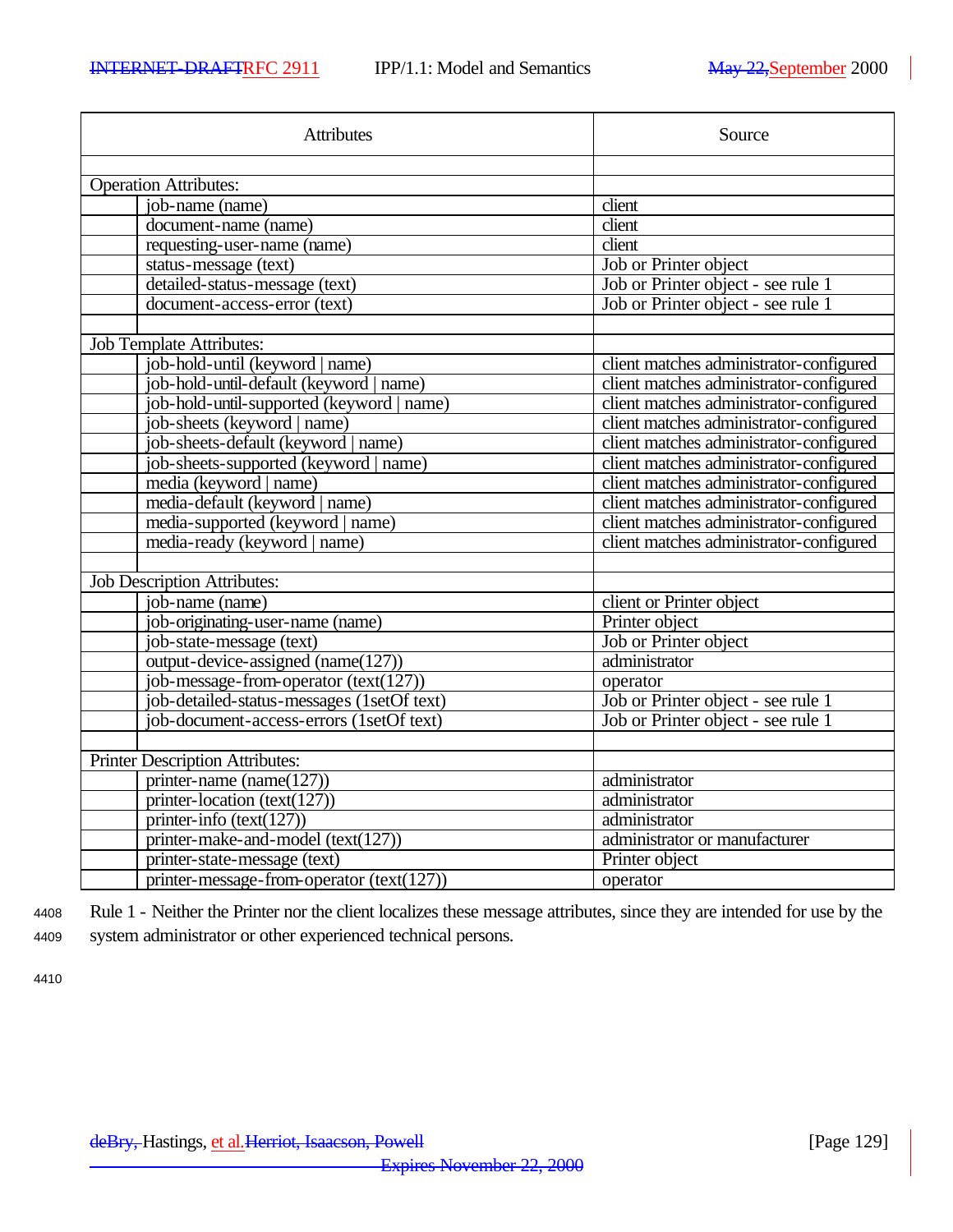# **8. Security Considerations**

 It is difficult to anticipate the security risks that might exist in any given IPP environment. For example, if IPP is used within a given corporation over a private network, the risks of exposing document data may be low enough that the corporation will choose not to use encryption on that data. However, if the connection between the client and the IPP object is over a public network, the client may wish to protect the content of the information during transmission through the network with encryption.

 Furthermore, the value of the information being printed may vary from one IPP environment to the next. Printing payroll checks, for example, would have a different value than printing public information from a file. There is also the possibly of denial-of-service attacks, but denial-of-service attacks against printing resources are not well understood and there is no published precedents regarding this scenario.

 Once the authenticated identity of the requester has been supplied to the IPP object, the object uses that identity to enforce any authorization policy that might be in place. For example, one site's policy might be that only the job owner is allowed to cancel a job. The details and mechanisms to set up a particular access control policy are not part of IPP/1.1, and must be established via some other type of administrative or access control framework. However, there are operation status codes that allow an IPP server to return information back to a client about any

potential access control violations for an IPP object.

 During a create operation, the client's identity is recorded in the Job object in an implementation-defined attribute. This information can be used to verify a client's identity for subsequent operations on that Job object in order to enforce any access control policy that might be in effect. See section 8.3 below for more details.

 Since the security levels or the specific threats that an IPP system administrator may be concerned with cannot be anticipated, IPP MUST be capable of operating with different security mechanisms and security policies as required by the individual installation. Security policies might vary from very strong, to very weak, to none at all, and corresponding security mechanisms will be required.

### **8.1 Security Scenarios**

 The following sections describe specific security attacks for IPP environments. Where examples are provided they should be considered illustrative of the environment and not an exhaustive set. Not all of these environments will necessarily be addressed in initial implementations of IPP.

### **8.1.1 Client and Server in the Same Security Domain**

 This environment is typical of internal networks where traditional office workers print the output of personal productivity applications on shared work-group printers, or where batch applications print their output on large production printers. Although the identity of the user may be trusted in this environment, a user might want to protect the content of a document against such attacks as eavesdropping, replaying or tampering.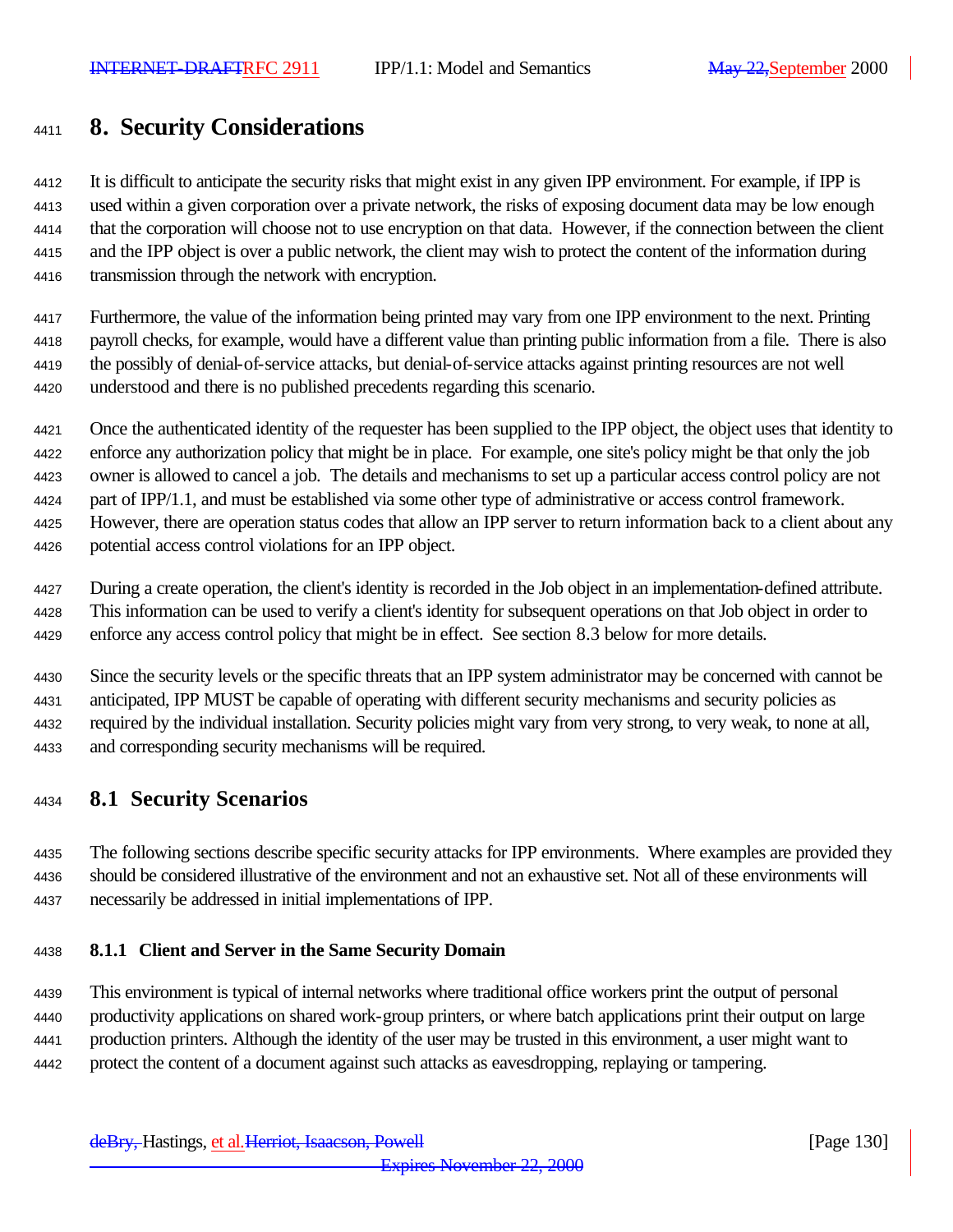#### **8.1.2 Client and Server in Different Security Domains**

 Examples of this environment include printing a document created by the client on a publicly available printer, such as at a commercial print shop; or printing a document remotely on a business associate's printer. This latter operation is functionally equivalent to sending the document to the business associate as a facsimile. Printing sensitive information on a Printer in a different security domain requires strong security measures. In this environment authentication of the printer is required as well as protection against unauthorized use of print resources. Since the document crosses security domains, protection against eavesdropping and document tampering are also required. It will also be important in this environment to protect Printers against "spamming" and malicious document content.

#### **8.1.3 Print by Reference**

 When the document is not stored on the client, printing can be done by reference. That is, the print request can contain a reference, or pointer, to the document instead of the actual document itself (see sections 3.2.2 and 3.3.2). Standard methods currently do not exist for remote entities to "assume" the credentials of a client for forwarding requests to a 3rd party. It is anticipated that Print-By-Reference will be used to access "public" documents and that sophisticated methods for authenticating "proxies" is not specified in this document.

### **8.2 URIs in Operation, Job, and Printer attributes**

 The "printer-uri-supported" attribute contains the Printer object's URI(s). Its companion attribute, "uri-security- supported", identifies the security mechanism used for each URI listed in the "printer-uri-supported" attribute. For each Printer operation request, a client MUST supply only one URI in the "printer-uri" operation attribute. In other words, even though the Printer supports more than one URI, the client only interacts with the Printer object using one if its URIs. This duality is not needed for Job objects, since the Printer objects is the factory for Job objects, and the Printer object will generate the correct URI for new Job objects depending on the Printer object's security configuration.

### **8.3 URIs for each authentication mechanisms**

 Each URI has an authentication mechanism associated with it. If the URI is the i'th element of "printer-uri- supported", then authentication mechanism is the "i th" element of "uri-authentication-supported". For a list of possible authentication mechanisms, see section 4.4.2.

 The Printer object uses an authentication mechanism to determine the name of the user performing an operation. This user is called the "authenticated user". The credibility of authentication depends on the mechanism that the Printer uses to obtain the user's name. When the authentication mechanism is 'none', all authenticated users are "anonymous".

 During job creation operations, the Printer initializes the value of the "job-originating-user-name" attribute (see section 4.3.6) to be the authenticated user. The authenticated user is this case is called the "job owner".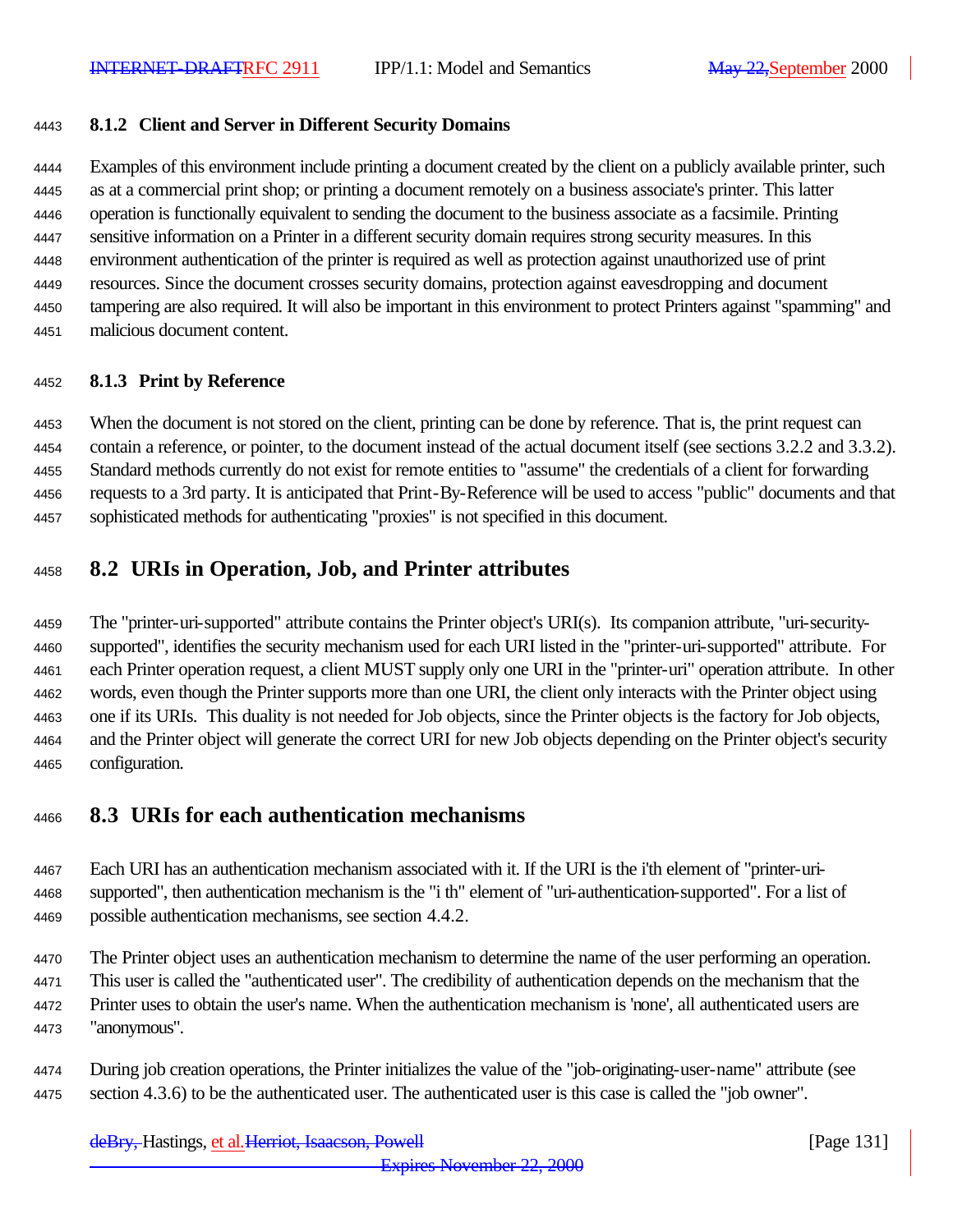If an implementation can be configured to support more than one authentication mechanism (see section 4.4.2), then it MUST implement rules for determining equality of authenticated user names which have been authenticated via different authentication mechanisms. One possible policy is that identical names that are authenticated via different mechanisms are different. For example, a user can cancel his job only if he uses the same authentication mechanism for both Cancel-Job and Print-Job. Another policy is that identical names that are authenticated via different mechanism are the same if the authentication mechanism for the later operation is not less strong than the authentication mechanism for the earlier job creation operation. For example, a user can cancel his job only if he uses the same or stronger authentication mechanism for Cancel-Job and Print-Job. With this second policy a job submitted via 'requesting-user-name' authentication could be canceled via 'digest' authentication. With the first policy, the job could not be canceled in this way.

 A client is able to determine the authentication mechanism used to create a job. It is the i'th value of the Printer's "uri-authentication-supported" attribute (see section 4.4.2), where i is the index of the element of the Printer's "printer-uri-supported" attribute (see section 4.4.1) equal to the job's "job-printer-uri" attribute (see section 4.3.3).

# **8.4 Restricted Queries**

 In many IPP operations, a client supplies a list of attributes to be returned in the response. For security reasons, an IPP object may be configured not to return all attributes (or all values) that a client requests. The job attributes returned MAY depend on whether the requesting user is the same as the user that submitted the job. The IPP object MAY even return none of the requested attributes. In such cases, the status returned is the same as if the object had returned all requested attributes. The client cannot tell by such a response whether the requested attribute was present or absent on the object.

# **8.5 Operations performed by operators and system administrators**

 For the three printer operations Pause-Printer, Resume-Printer, and Purge-Jobs (see sections 3.2.7, 3.2.8 and 3.2.9), the requesting user is intended to be an operator or administrator of the Printer object (see section 1). Otherwise, the IPP Printer MUST reject the operation and return: 'client-error-forbidden', 'client-error-not- authenticated', or 'client-error-not-authorized' as appropriate. For operations on jobs, the requesting user is intended to be the job owner or may be an operator or administrator of the Printer object. The means for authorizing an operator or administrator of the Printer object are not specified in this document.

# **8.6 Queries on jobs submitted using non-IPP protocols**

 If the device that an IPP Printer is representing is able to accept jobs using other job submission protocols in addition to IPP, it is RECOMMENDED that such an implementation at least allow such "foreign" jobs to be queried using Get-Jobs returning "job-id" and "job-uri" as 'unknown'. Such an implementation NEED NOT support all of the same IPP job attributes as for IPP jobs. The IPP object returns the 'unknown' out-of-band value for any requested attribute of a foreign job that is supported for IPP jobs, but not for foreign jobs.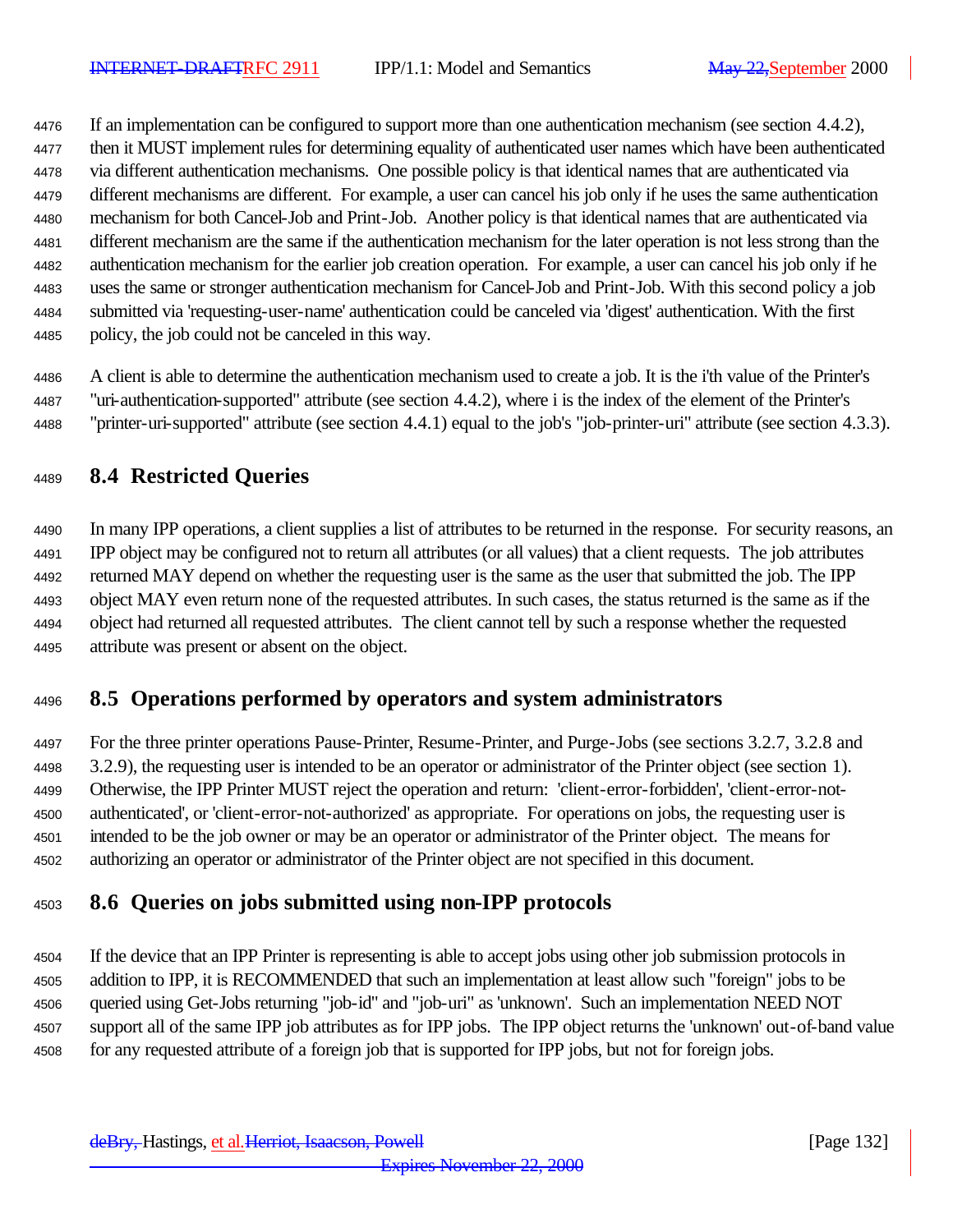It is further RECOMMENDED, that the IPP Printer generate "job-id" and "job-uri" values for such "foreign jobs", if possible, so that they may be targets of other IPP operations, such as Get-Job-Attributes and Cancel-Job. Such an implementation also needs to deal with the problem of authentication of such foreign jobs. One approach would be to treat all such foreign jobs as belonging to users other than the user of the IPP client. Another approach would be for the foreign job to belong to 'anonymous'. Only if the IPP client has been authenticated as an operator or administrator of the IPP Printer object, could the foreign jobs be queried by an IPP request. Alternatively, if the security policy is to allow users to query other users' jobs, then the foreign jobs would also be visible to an end-user IPP client using Get-Jobs and Get-Job-Attributes.

# **9. References**

- [ASME-Y14.1M]
- Metric Drawing Sheet Size and Format, ASME Y14.1M-1995. This standard defines metric sheet sizes and formats for engineering drawings.

#### [ASCII]

 Coded Character Set - 7-bit American Standard Code for Information Interchange (ASCII), ANSI X3.4- 1986. This standard is the specification of the US-ASCII charset.

### [BCP-11]

 Bradner S., Hovey R., "The Organizations Involved in the IETF Standards Process", 1996/10/29 (RFC 2028)

### [HTPP]

 J. Barnett, K. Carter, R. DeBry, "Initial Draft - Hypertext Printing Protocol - HTPP/1.0", October 1996, ftp://ftp.pwg.org/pub/pwg/ipp/historic/htpp/overview.ps.gz

### [IANA-CON]

4531 Narten, T. and Alvestrand, H.T.: Guidelines for Writing an IANA Considerations Section in RFCs, Work in Progress, draft-iesg-iana-considerations-04.txt, May 21, 1998.

# [IANA-CS]

IANA Registry of Coded Character Sets: ftp://ftp.isi.edu/in-notes/iana/assignments/character-sets

### [IANA-MT]

IANA Registry of Media Types: ftp://ftp.isi.edu/in-notes/iana/assignments/media-types/

### [IPP-IIG]

 Hastings, T., Manros, C., Kugler, C., Holst, H., and P. Zehler, "Internet Printing Protocol/1.1: draft-ietf-4539 ipp-implementers-guide-v11-010.txt, work in progress, September 27, 1999May 30, 2000.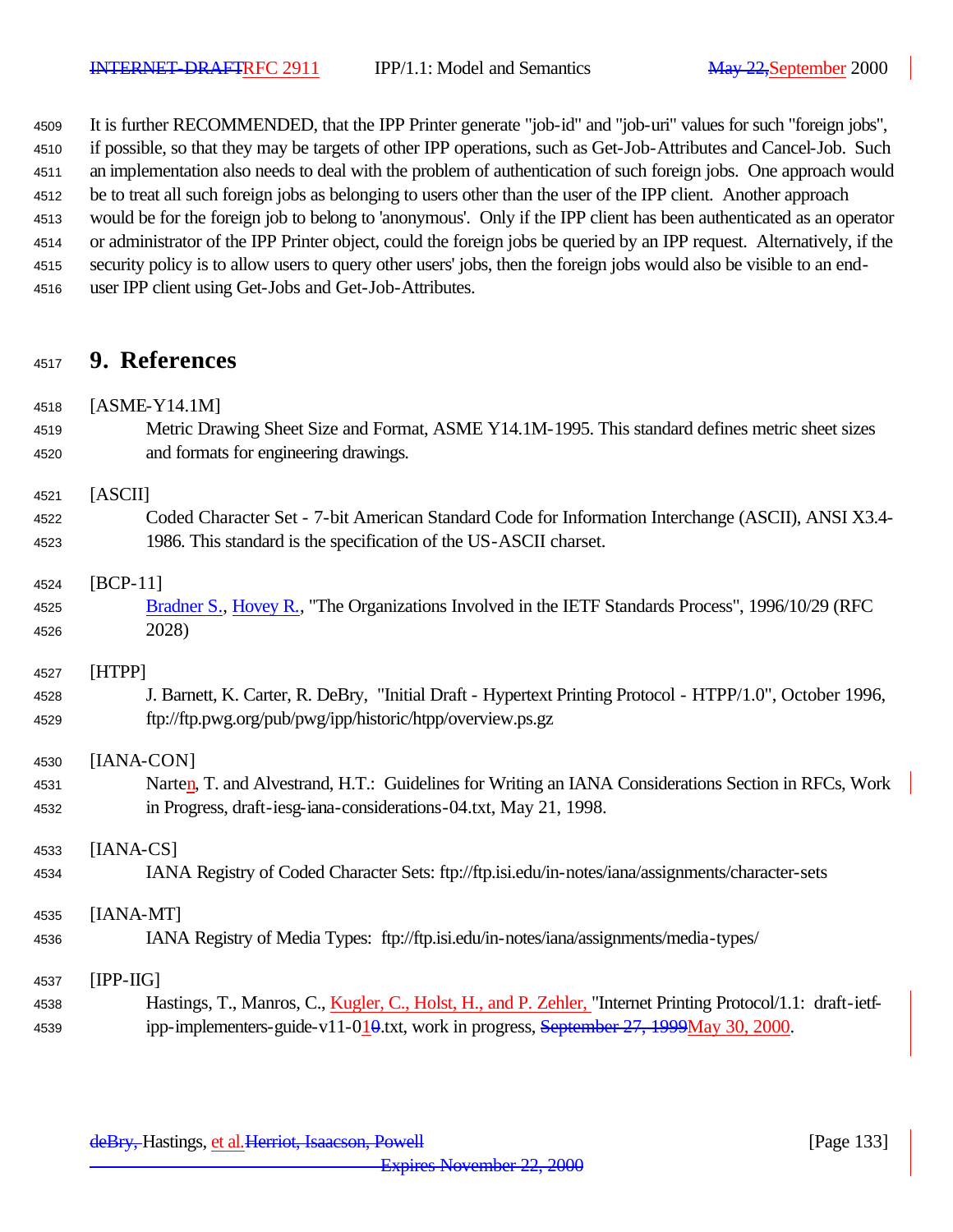| 4540 | HPP PRO                                                                                                   |
|------|-----------------------------------------------------------------------------------------------------------|
| 4541 | Herriot, R., Butler, S., Moore, P., Tuner, R., "Internet Printing Protocol/1.1: Encoding and Transport",  |
| 4542 | draft ietf ipp protocol v11 05.txt, March 1, 2000.                                                        |
| 4543 | $[ISO10646-1]$                                                                                            |
| 4544 | ISO/IEC 10646-1:1993, "Information technology -- Universal Multiple-Octet Coded Character Set             |
| 4545 | (UCS) - Part 1: Architecture and Basic Multilingual Plane, JTC1/SC2."                                     |
| 4546 | $[ISO8859-1]$                                                                                             |
| 4547 | ISO/IEC 8859-1:1987, "Information technology -- 8-bit One-Byte Coded Character Set - Part 1: Latin        |
| 4548 | Alphabet Nr 1", 1987, JTC1/SC2.                                                                           |
| 4549 | $[ISO10175]$                                                                                              |
| 4550 | ISO/IEC 10175 Document Printing Application (DPA), June 1996.                                             |
| 4551 | [LDPA]                                                                                                    |
| 4552 | T. Hastings, S. Isaacson, M. MacKay, C. Manros, D. Taylor, P. Zehler, "LDPA - Lightweight                 |
| 4553 | Document Printing Application", October 1996, ftp://ftp.pwg.org/pub/pwg/ipp/historic/ldpa/ldpa8.pdf.gz    |
| 4554 | [P1387.4]                                                                                                 |
| 4555 | Kirk, M. (editor), POSIX System Administration - Part 4: Printing Interfaces, POSIX 1387.4 D8, 1994.      |
| 4556 | [PSIS] Herriot, R. (editor), X/Open A Printing System Interoperability Specification (PSIS), August 1995. |
| 4557 | [PWG]                                                                                                     |
| 4558 | Printer Working Group, http://www.pwg.org.                                                                |
| 4559 | [RFC1035]                                                                                                 |
| 4560 | P. Mockapetris, "DOMAIN NAMES - IMPLEMENTATION AND SPECIFICATION", RFC 1035,                              |
| 4561 | November 1987.                                                                                            |
| 4562 | [RFC1179]                                                                                                 |
| 4563 | McLaughlin, L. III, (editor), "Line Printer Daemon Protocol" RFC 1179, August 1990.                       |
| 4564 | [RFC1759]                                                                                                 |
| 4565 | Smith, R., Wright, F., Hastings, T., Zilles, S., and Gyllenskog, J., "Printer MIB", RFC 1759, March 1995. |
| 4566 | [RFC1766]                                                                                                 |
| 4567 | H. Alvestrand, "Tags for the Identification of Languages", RFC 1766, March 1995.                          |
| 4568 | [RFC1951]                                                                                                 |
| 4569 | P. Deutsch, "DEFLATE Compressed Data Format Specification version 1.3", RFC 1951, May 1996.               |
| 4570 | [RFC1952]                                                                                                 |
| 4571 | P. Deutsch, "GZIP file format specification version 4.3", RFC 1952, May 1996.                             |
|      |                                                                                                           |

deBry, Hastings, et al. Herriot, Isaacson, Powell [Page 134]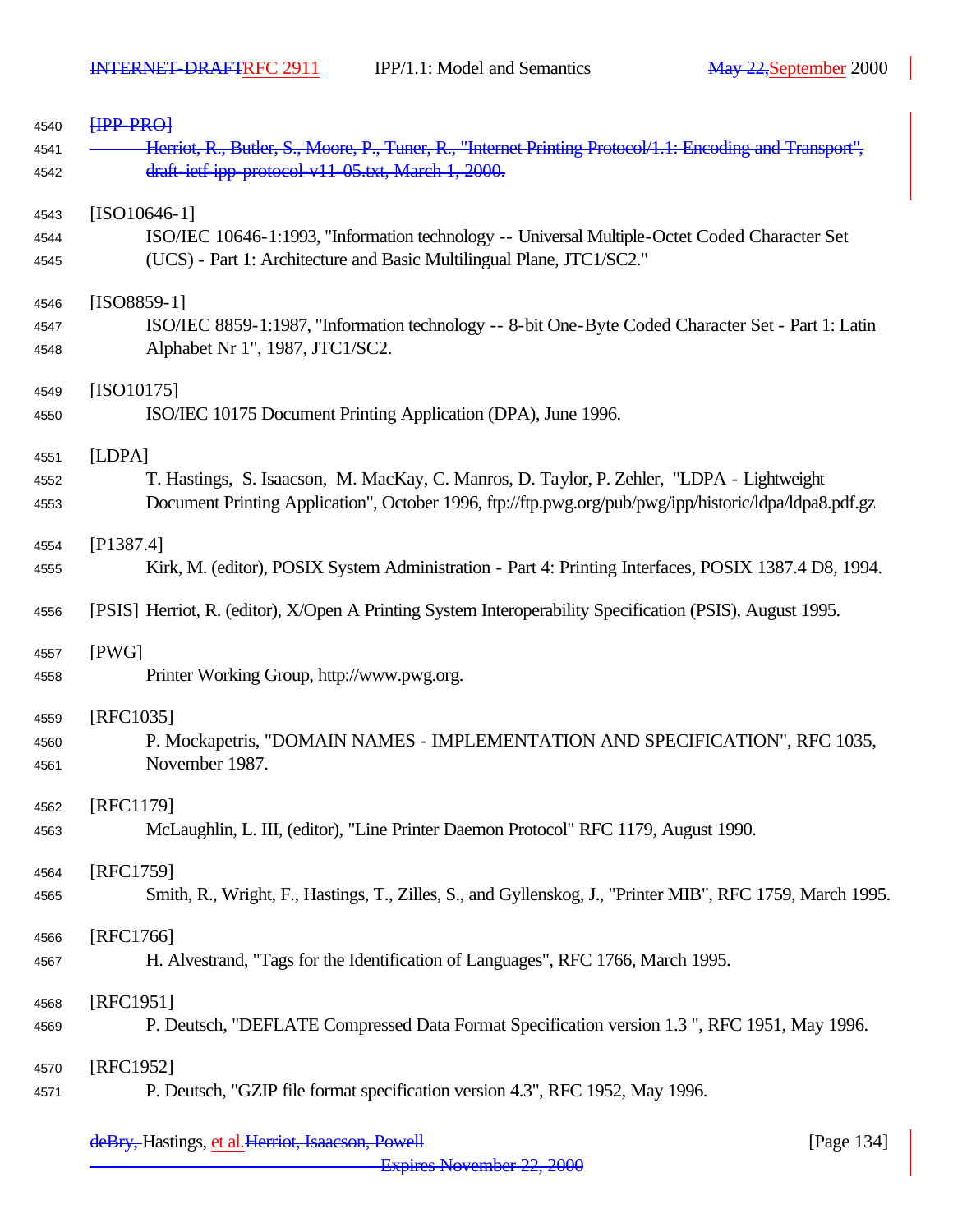$\overline{\phantom{a}}$ 

| 4572         | [RFC1977]                                                                                                                                                        |
|--------------|------------------------------------------------------------------------------------------------------------------------------------------------------------------|
| 4573         | V. Schryver, "PPP BSD Compression Protocol", RFC 1977, August 1996.                                                                                              |
| 4574         | [RFC2026]                                                                                                                                                        |
| 4575         | S. Bradner, "The Internet Standards Process -- Revision 3", RFC 2026, October 1996.                                                                              |
| 4576         | [RFC2045]                                                                                                                                                        |
| 4577         | N. Fried, N. Borenstein, ", Multipurpose Internet Mail Extensions (MIME) Part One: Format of Internet                                                            |
| 4578         | Message Bodies " RFC 2045, November 1996.                                                                                                                        |
| 4579         | [RFC2046]                                                                                                                                                        |
| 4580<br>4581 | Multipurpose Internet Mail Extensions (MIME) Part Two: Media Types. N. Freed & N. Borenstein.<br>November 1996. (Obsoletes RFC1521, RFC1522, RFC1590), RFC 2046. |
| 4582         | [RFC2048]                                                                                                                                                        |
| 4583         | N. Freed, J. Klensin & J. Postel, "Multipurpose Internet Mail Extension (MIME) Part Four: Registration                                                           |
| 4584         | Procedures". RFC 2048, November 1996.                                                                                                                            |
| 4585         | [RFC2119]                                                                                                                                                        |
| 4586         | S. Bradner, "Key words for use in RFCs to Indicate Requirement Levels", RFC 2119, March 1997                                                                     |
| 4587         | [RFC2228]                                                                                                                                                        |
| 4588         | M. Horowitz, S. Lunt, "FTP Security Extensions", RFC 2228, October 1997.                                                                                         |
| 4589         | [RFC2246]                                                                                                                                                        |
| 4590         | T. Dierks, C. Allen, 'The TLS Protocol Version 1.0", RFC 2246, January 1999.                                                                                     |
| 4591         | [RFC2277]                                                                                                                                                        |
| 4592         | H. Alvestrand, "IETF Policy on Character Sets and Languages" RFC 2277, January 1998.                                                                             |
| 4593         | [RFC2278]                                                                                                                                                        |
| 4594         | N. Freed, J. Postel: "IANA CharSet Registration Procedures", RFC 2278, January 1998.                                                                             |
| 4595         | [RFC2279]                                                                                                                                                        |
| 4596         | F. Yergeau, "UTF-8, a transformation format of ISO 10646", RFC 2279. January 1998.                                                                               |
| 4597         | [RFC2316]                                                                                                                                                        |
| 4598         | S. Bellovin, "Report of the IAB Security Architecture Workshop", RFC 2316, April 1998.                                                                           |
| 4599         | [RFC2396]                                                                                                                                                        |
| 4600         | Berners-Lee, T., Fielding, R., Masinter, L., "Uniform Resource Identifiers (URI): Generic Syntax", RFC                                                           |
| 4601         | 2396, August 1998.                                                                                                                                               |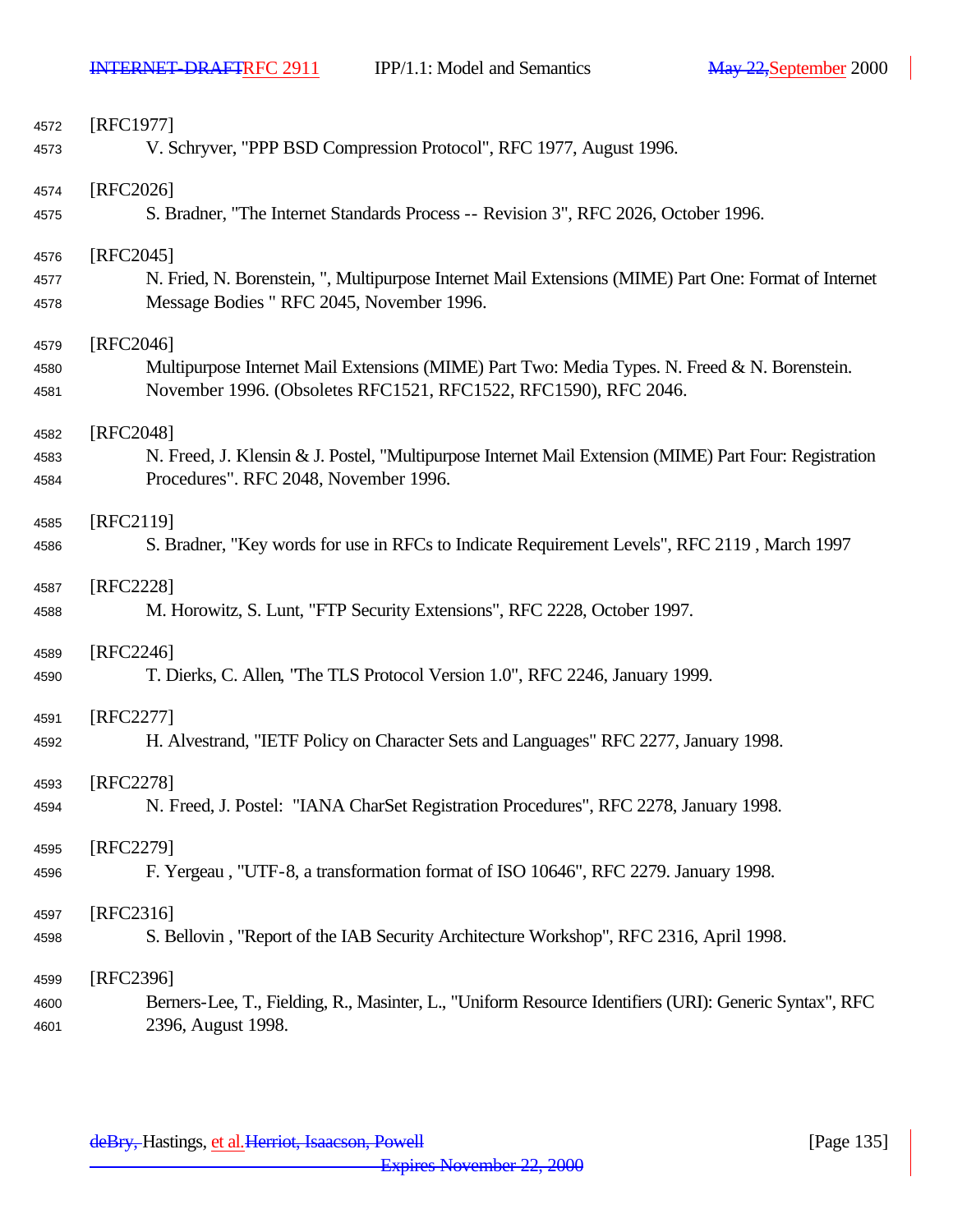| 4602 | [RFC2565]                                                                                                 |
|------|-----------------------------------------------------------------------------------------------------------|
| 4603 | Herriot, R., Butler, S., Moore, P., and R. Turner, R., "Internet Printing Protocol/1.0: Encoding and      |
| 4604 | Transport", RFC 2565, April 1999.                                                                         |
| 4605 | [RFC2566]                                                                                                 |
| 4606 | R. deBry, T. Hastings, R. Herriot, S. Isaacson, and P. Powell, "Internet Printing Protocol/1.0: Model and |
| 4607 | Semantics", RFC 2566, April 1999.                                                                         |
| 4608 | [RFC2567]                                                                                                 |
| 4609 | Wright, D., "Design Goals for an Internet Printing Protocol", RFC 2567, April 1999.                       |
| 4610 | [RFC2568]                                                                                                 |
| 4611 | Zilles, S., "Rationale for the Structure and Model and Protocol for the Internet Printing Protocol", RFC  |
| 4612 | 2568, April 1999.                                                                                         |
| 4613 | [RFC2569]                                                                                                 |
| 4614 | Herriot, R., Hastings, T., Jacobs, N., Martin, J., "Mapping between LPD and IPP Protocols", RFC 2569,     |
| 4615 | April 1999.                                                                                               |
| 4616 | [RFC2579]                                                                                                 |
| 4617 | K. McCloghrie, D. Perkins, J. Schoenwaelder, "Textual Conventions for SMIv2" RFC 2579 (Also               |
| 4618 | STD0058), April 1999.                                                                                     |
| 4619 | [RFC2616]                                                                                                 |
| 4620 | R. Fielding, J. Gettys, J. Mogul, H. Frystyk, L. Masinter, P. Leach, T. Berners-Lee, "Hypertext Transfer  |
| 4621 | Protocol - HTTP/1.1", RFC 2616, June 1999.                                                                |
| 4622 | [RFC2617]                                                                                                 |
| 4623 | J. Franks, P. Hallam-Baker, J. Hostetler, S. Lawrence, P. Leach, A. Luotonen, L. Stewart, "HTTP           |
| 4624 | Authentication: Basic and Digest Access Authentication", RFC 2617, June 1999.                             |
| 4625 | [RFC2639]                                                                                                 |
| 4626 | Hastings, T., and C. Manros, "Internet Printing Protocol/1.0: Encoding and Transport", RFC 2639, July     |
| 4627 | 1999.                                                                                                     |
| 4628 | [RFC2910]                                                                                                 |
| 4629 | Herriot, R., Butler, S., Moore, P., Turner, R., "Internet Printing Protocol/1.1: Encoding and Transport", |
| 4630 | RFC 2910, September 2000.                                                                                 |
| 4631 | [SSL]                                                                                                     |
| 4632 | Netscape, The SSL Protocol, Version 3, (Text version 3.02), November 1996.                                |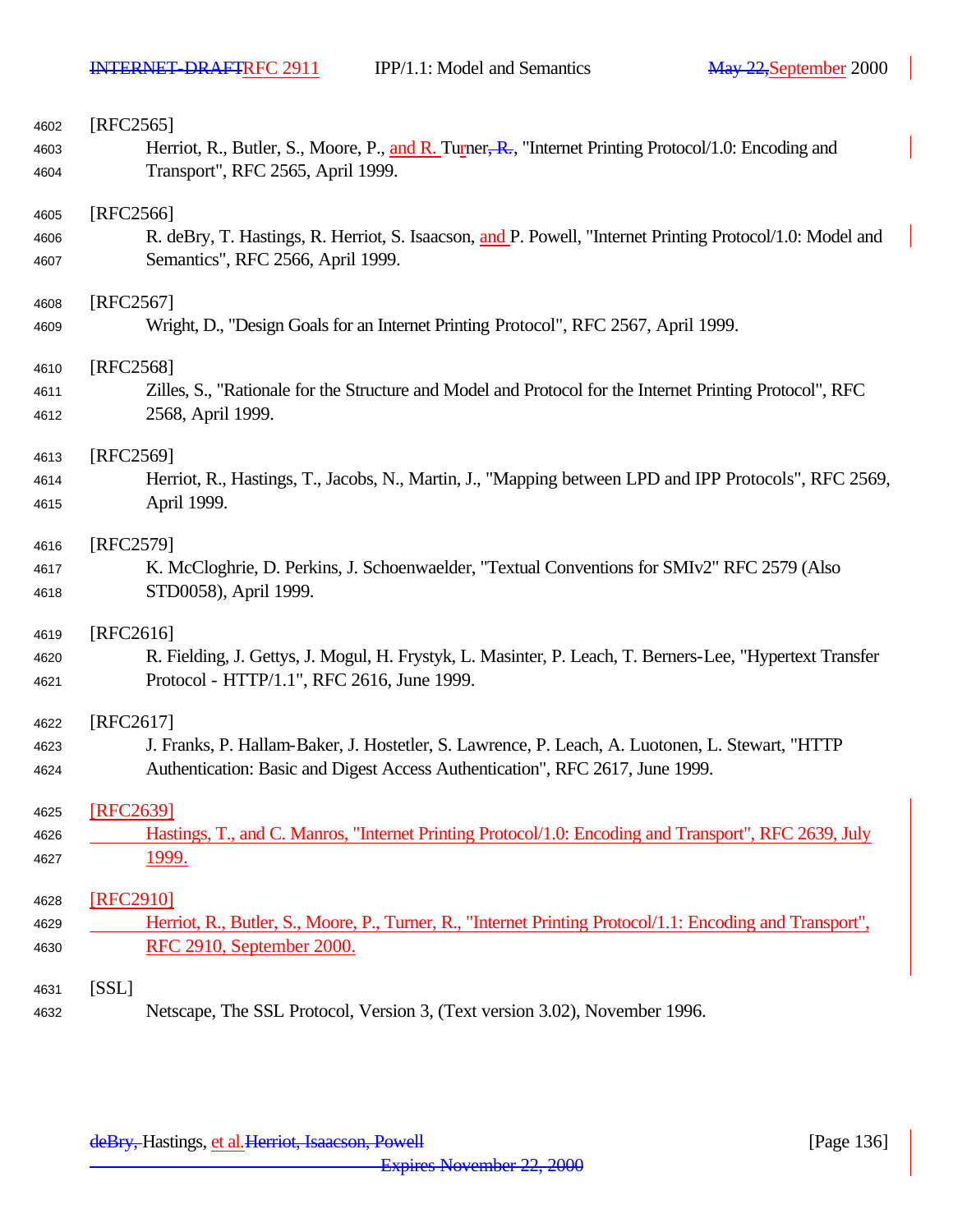### [SWP]

 P. Moore, B. Jahromi, S. Butler, "Simple Web Printing SWP/1.0", May 7, 1997, ftp://ftp.pwg.org/pub/pwg/ipp/new\_PRO/swp9705.pdf

# **10. Author's Address**

| 4637 | Scott A. Isaacson (Editor)            |
|------|---------------------------------------|
| 4638 | Novell, Inc.                          |
| 4639 | 122 E 1700 S                          |
| 4640 | Provo, UT 84606                       |
| 4641 |                                       |
| 4642 | Phone: 801-861-7366                   |
| 4643 | Fax: 801-861-2517                     |
| 4644 | e-mail: sisaacson@novell.com          |
| 4645 |                                       |
| 4646 | <b>Tom Hastings</b>                   |
| 4647 | <b>Xerox Corporation</b>              |
| 4648 | 737 Hawaii St. ESAE 231               |
| 4649 | El Segundo, CA 90245                  |
| 4650 |                                       |
| 4651 | Phone: 310-333-6413                   |
| 4652 | Fax: 310-333-5514                     |
| 4653 | e-mail: hastings@cp10.es.xerox.com    |
| 4654 |                                       |
|      |                                       |
| 4655 | <b>Robert Herriot</b>                 |
| 4656 | Xerox Corp.                           |
| 4657 | 3400 Hill View Ave, Building 1        |
| 4658 | Palo Alto, CA 94304                   |
| 4659 |                                       |
| 4660 | Phone: 650-813-7696                   |
| 4661 | 650-813-6860<br>Fax:                  |
| 4662 | e-mail: robert.herriot@pahv.xerox.com |
| 4663 |                                       |
| 4664 | Roger deBry                           |
| 4665 | <b>Utah Valley State College</b>      |
| 4666 | Orem, UT 84058                        |
| 4667 |                                       |
| 4668 | Phone: (801) 222-8000                 |
| 4669 | EMail: debryro@uvsc.edu               |
| 4670 |                                       |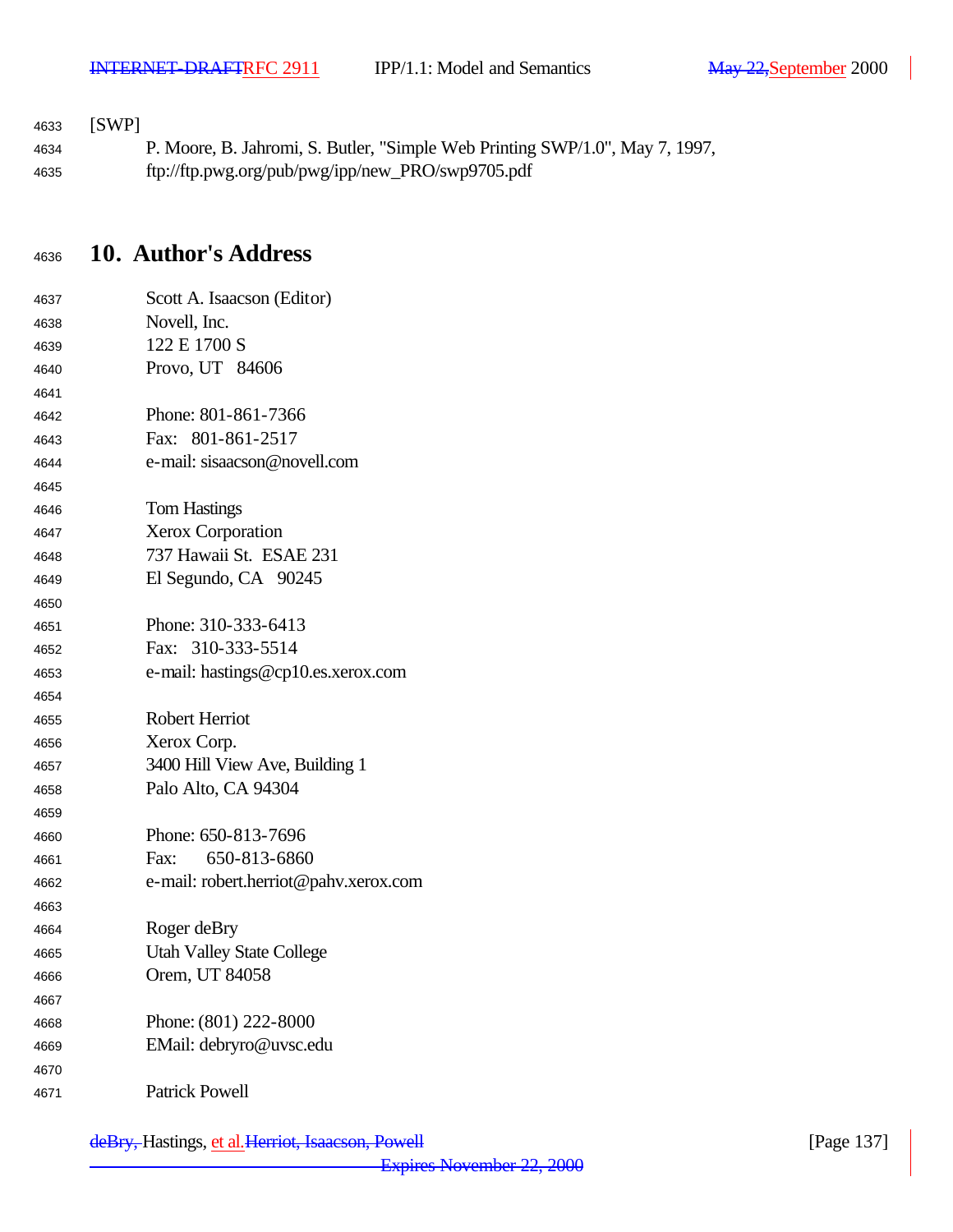| 4672 | <b>Astart Technologies</b>                                      |
|------|-----------------------------------------------------------------|
| 4673 | 9475 Chesapeake Dr., Suite D                                    |
| 4674 | San Diego, CA 95123                                             |
| 4675 |                                                                 |
| 4676 | Phone: (619) 874-6543                                           |
| 4677 | Fax: (619) 279-8424                                             |
| 4678 | e-mail: papowell@astart.com                                     |
| 4679 |                                                                 |
| 4680 | <b>IPP Web Page: http://www.pwg.org/ipp/</b>                    |
| 4681 | IPP Mailing List: ipp@pwg.org                                   |
| 4682 | <b>IPP Mailing List Subscription: ipp-request@pwg.org</b>       |
| 4683 | IPP Web Page: http://www.pwg.org/ipp/                           |
| 4684 |                                                                 |
| 4685 | To subscribe to the ipp mailing list, send the following email: |
| 4686 | 1) send it to majordomo@pwg.org                                 |
| 4687 | 2) leave the subject line blank                                 |
| 4688 | 3) put the following two lines in the message body:             |
| 4689 | subscribe ipp                                                   |
| 4690 | end                                                             |
| 4691 |                                                                 |

<sup>4692</sup> Implementers of this specification document are encouraged to join IPP Mailing List in order to participate in any <sup>4693</sup> discussions of clarification issues and review of registration proposals for additional attributes and values.

4694

<sup>4695</sup> Other Participants:

| <b>Chuck Adams - Tektronix</b>             | Shivaun Albright - HP                |
|--------------------------------------------|--------------------------------------|
| Stefan Andersson - Axis                    | Jeff Barnett - IBM                   |
| Ron Bergman - Hitachi Koki Imaging Systems | Dennis Carney - IBM                  |
| Keith Carter - IBM                         | Angelo Caruso - Xerox                |
| Rajesh Chawla - TR Computing Solutions     | Nancy Chen - Okidata                 |
| Josh Cohen - Microsoft                     | Jeff Copeland - OMS                  |
| Andy Davidson - Tektronix                  | Roger deBry - IBM                    |
| Maulik Desai - Auco                        | Mabry Dozier - QMS                   |
| Lee Farrell - Canon Information Systems    | Satoshi Fujitami - Ricoh             |
| Steve Gebert - IBM                         | Sue Gleeson - Digital                |
| <b>Charles Gordon - Osicom</b>             | Brian Grimshaw - Apple               |
| Jerry Hadsell - IBM                        | Richard Hart - Digital               |
| Tom Hastings - Xerox                       | Henrik Holst - I-data                |
| Stephen Holmstead                          | Zhi-Hong Huang - Zenographics        |
| Scott Isaacson - Novell                    | Babek Jahromi - Microsoft            |
| Swen Johnson - Xerox                       | David Kellerman - Northlake Software |
| Robert Kline - TrueSpectra                 | Charles Kong - Panasonic             |
| Carl Kugler - IBM                          | Dave Kuntz - Hewlett-Packard         |
| Takami Kurono - Brother                    | Rick Landau - Digital                |
| Scott Lawrence - Agranot Systems           | Greg LeClair - Epson                 |
| Dwight Lewis - Lexmark                     | Harry Lewis - IBM                    |

deBry, Hastings, et al. Herriot, Isaacson, Powell [Page 138]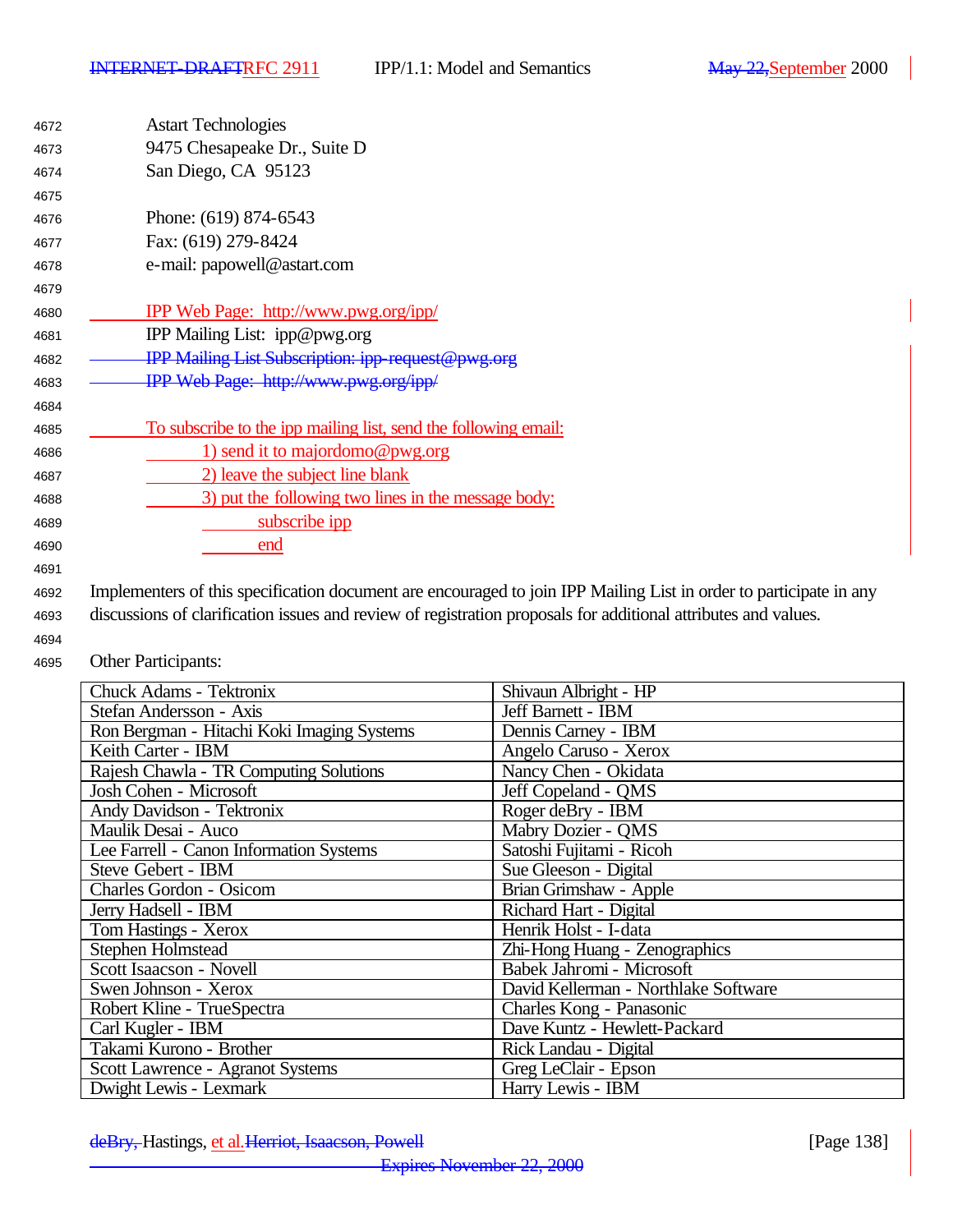| Tony Liao - Vivid Image                           | Roy Lomicka - Digital                          |
|---------------------------------------------------|------------------------------------------------|
| Pete Loya - HP                                    | Ray Lutz - Cognisys                            |
| Mike MacKay - Novell, Inc.                        | David Manchala - Xerox                         |
| Carl-Uno Manros - Xerox                           | Jay Martin - Underscore                        |
| Stan McConnell - Xerox                            | Larry Masinter - Xerox                         |
| Sandra Matts - Hewlett Packard                    | Peter Michalek - Shinesoft                     |
| Ira McDonald - High North Inc.                    | Mike Moldovan - G3 Nova                        |
| Tetsuya Morita - Ricoh                            | Yuichi Niwa - Ricoh                            |
| Pat Nogay - IBM                                   | <b>Ron Norton - Printronics</b>                |
| Hugo Parra, Novell                                | <b>Bob Pentecost - Hewlett-Packard</b>         |
| Patrick Powell - Astart Technologies              | Jeff Rackowitz - Intermec                      |
| Eric Random - Peerless                            | Rob Rhoads - Intel                             |
| Xavier Riley - Xerox                              | Gary Roberts - Ricoh                           |
| David Roach - Unisys                              | Stuart Rowley - Kyocera                        |
| Yuji Sasaki - Japan Computer Industry             | Richard Schneider - Epson                      |
| Kris Schoff - HP                                  | Katsuaki Sekiguchi - Canon Information Systems |
| Bob Setterbo - Adobe                              | Gail Songer - Peerless                         |
| Hideki Tanaka - Cannon Information Systems        | Devon Taylor - Novell, Inc.                    |
| Mike Timperman - Lexmark                          | Atsushi Uchino - Epson                         |
| Shigeru Ueda - Canon                              | Bob Von Andel - Allegro Software               |
| William Wagner - NetSilicon/DPI                   | Jim Walker - DAZEL                             |
| Chris Wellens - Interworking Labs                 | Trevor Wells - Hewlett Packard                 |
| Craig Whittle - Sharp Labs                        | Rob Whittle - Novell, Inc.                     |
| Jasper Wong - Xionics                             | Don Wright - Lexmark                           |
| Michael Wu - Heidelberg Digital                   | Rick Yardumian - Xerox                         |
| Michael Yeung - Canon Information Systems Toshiba | Lloyd Young - Lexmark                          |
| Atsushi Yuki - Kyocera                            | Peter Zehler - Xerox                           |
| William Zhang- Canon Information Systems          | Frank Zhao - Panasonic                         |
| Steve Zilles - Adobe                              | Rob Zirnstein - Canon Information Systems      |

4696

# <sup>4697</sup> **11. Formats for IPP Registration Proposals**

 In order to propose an IPP extension for registration, the proposer must submit an application to IANA by email to "iana@iana.org" or by filling out the appropriate form on the IANA web pages (http://www.iana.org). This section specifies the required information and the formats for proposing registrations of extensions to IPP as provided in Section 6 for:

- 4702
- <sup>4703</sup> 1. type2 'keyword' attribute values
- <sup>4704</sup> 2. type3 'keyword' attribute values
- <sup>4705</sup> 3. type2 'enum' attribute values
- <sup>4706</sup> 4. type3 'enum' attribute values
- <sup>4707</sup> 5. attributes
- <sup>4708</sup> 6. attribute syntaxes
- <sup>4709</sup> 7. operations
- <sup>4710</sup> 8. status codes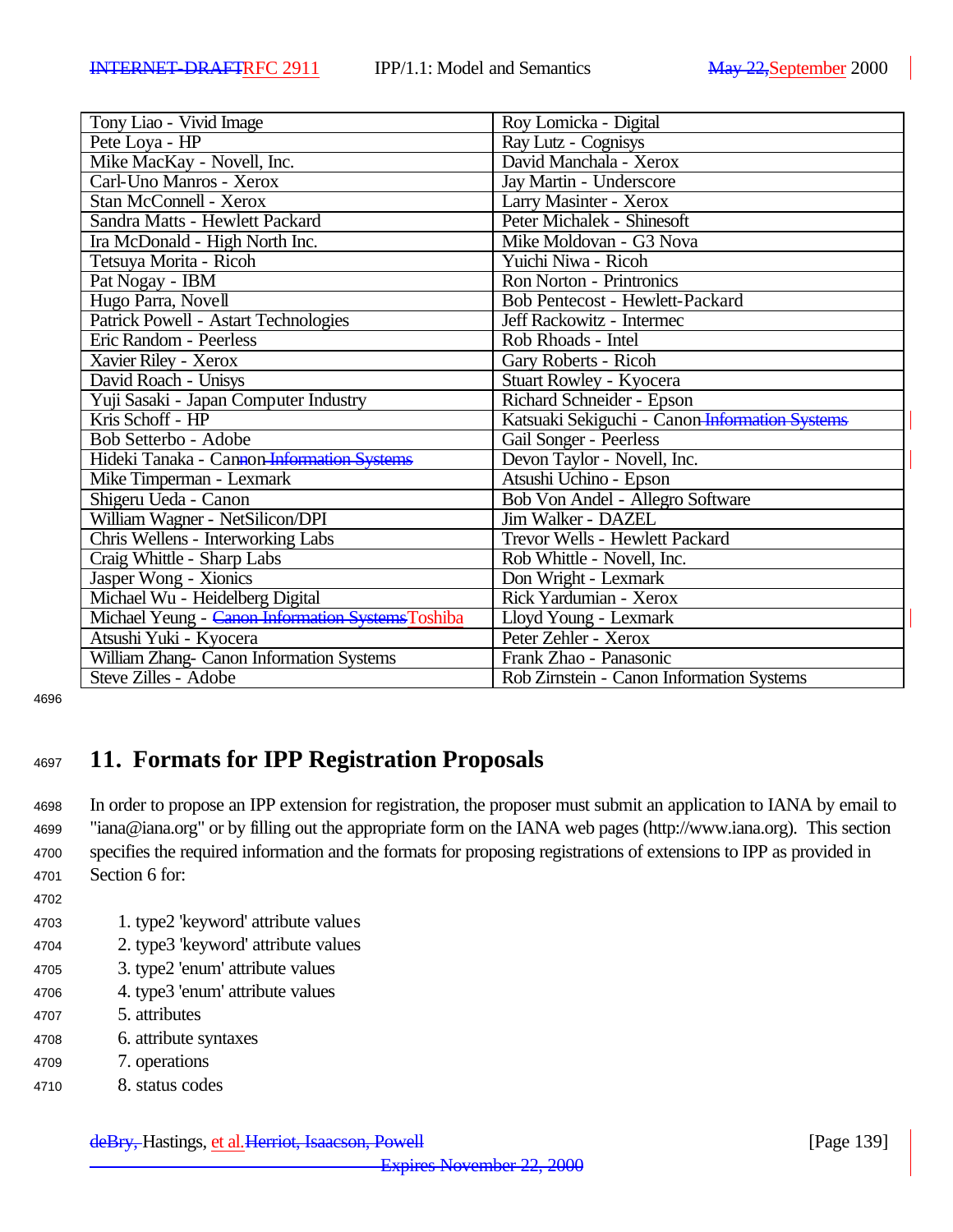9. out-of-band attribute values

### **11.1 Type2 keyword attribute values registration**

- Type of registration: type2 keyword attribute value
- Name of attribute to which this keyword specification is to be added:
- Proposed keyword name of this keyword value:
- Specification of this keyword value (follow the style of IPP Model Section 4.1.2.3):
- Name of proposer:
- Address of proposer:
- Email address of proposer:
- 

Note: For type2 keywords, the Designated Expert will be the point of contact for the approved registration

specification, if any maintenance of the registration specification is needed.

# **11.2 Type3 keyword attribute values registration**

- Type of registration: type3 keyword attribute value
- Name of attribute to which this keyword specification is to be added:
- Proposed keyword name of this keyword value:
- Specification of this keyword value (follow the style of IPP Model Section 4.1.2.3):
- Name of proposer:
- Address of proposer:
- Email address of proposer:
- 
- Note: For type3 keywords, the proposer will be the point of contact for the approved registration specification, if any maintenance of the registration specification is needed.

# **11.3 Type2 enum attribute values registration**

- Type of registration: type2 enum attribute value
- Name of attribute to which this enum specification is to be added:
- Keyword symbolic name of this enum value:
- Numeric value (to be assigned by the IPP Designated Expert in consultation with IANA):
- Specification of this enum value (follow the style of IPP Model Section 4.1.4):
- Name of proposer:
- Address of proposer:
- Email address of proposer:
- 
- Note: For type2 enums, the Designated Expert will be the point of contact for the approved registration
- specification, if any maintenance of the registration specification is needed.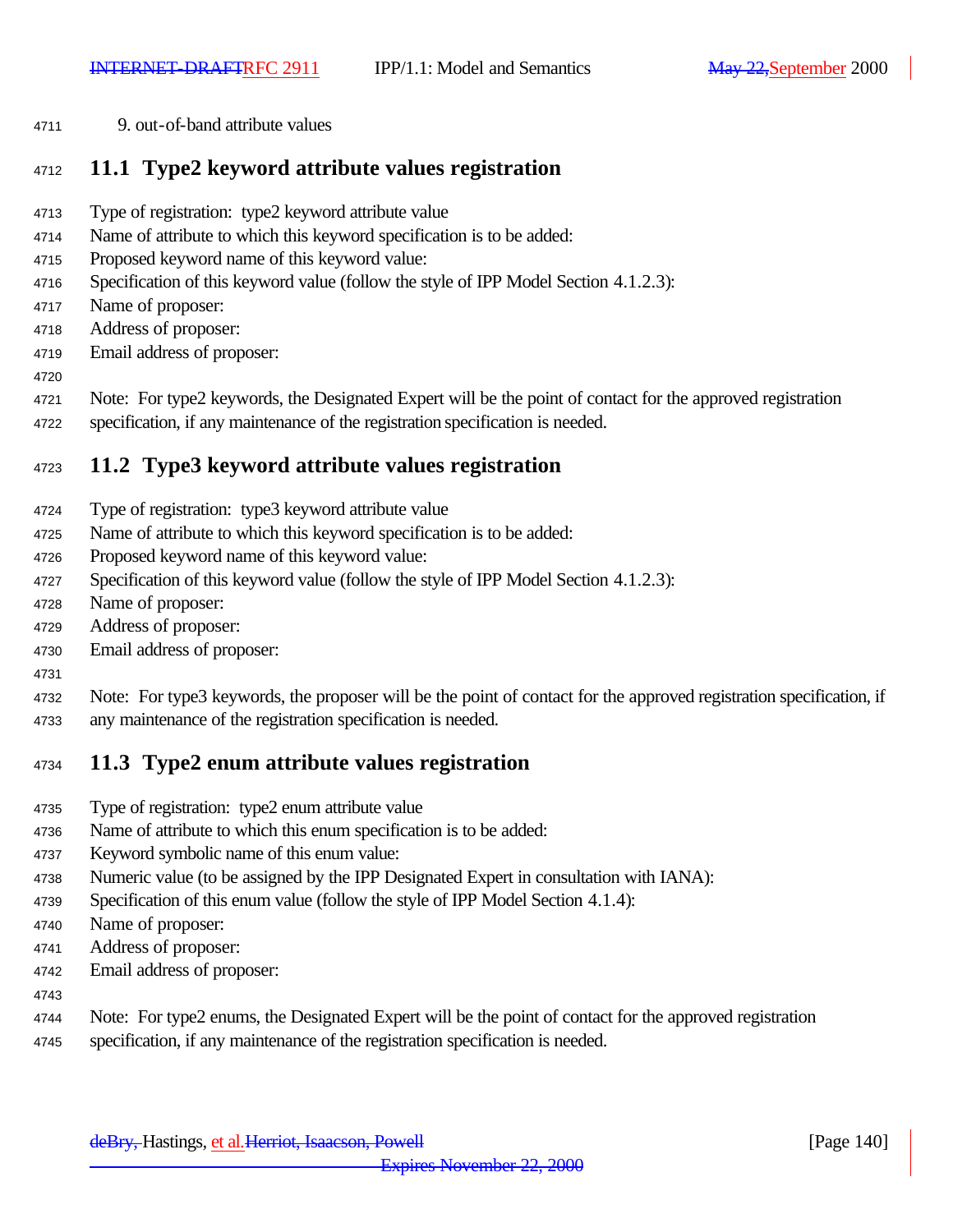# **11.4 Type3 enum attribute values registration**

- Type of registration: type3 enum attribute value
- Name of attribute to which this enum specification is to be added:
- Keyword symbolic name of this enum value:
- Numeric value (to be assigned by the IPP Designated Expert in consultation with IANA):
- Specification of this enum value (follow the style of IPP Model Section 4.1.4):
- Name of proposer:
- Address of proposer:
- Email address of proposer:
- 
- Note: For type3 enums, the proposer will be the point of contact for the approved registration specification, if any maintenance of the registration specification is needed.

# **11.5 Attribute registration**

- Type of registration: attribute
- Proposed keyword name of this attribute:
- Types of attribute (Operation, Job Template, Job Description, Printer Description):
- Operations to be used with if the attribute is an operation attribute:
- Object (Job, Printer, etc. if bound to an object):
- Attribute syntax(es) (include 1setOf and range as in Section 4.2):
- If attribute syntax is 'keyword' or 'enum', is it type2 or type3:
- If this is a Printer attribute, MAY the value returned depend on "document-format" (See Section 6.2):
- If this is a Job Template attribute, how does its specification depend on the value of the "multiple-document-
- handling" attribute:
- Specification of this attribute (follow the style of IPP Model Section 4.2):
- Name of proposer:
- Address of proposer:
- Email address of proposer:
- 

Note: For attributes, the IPP Designated Expert will be the point of contact for the approved registration

specification, if any maintenance of the registration specification is needed.

# **11.6 Attribute Syntax registration**

- Type of registration: attribute syntax
- Proposed name of this attribute syntax:
- 4779 Type of attribute syntax (integer, octetString, character-string, see [IPP-PRORFC2910]):
- 4780 Numeric tag according to [<del>IPP-PRORF</del>C2910] (to be assigned by the IPP Designated Expert in consultation with IANA):
- Specification of this attribute (follow the style of IPP Model Section 4.1):
- Name of proposer: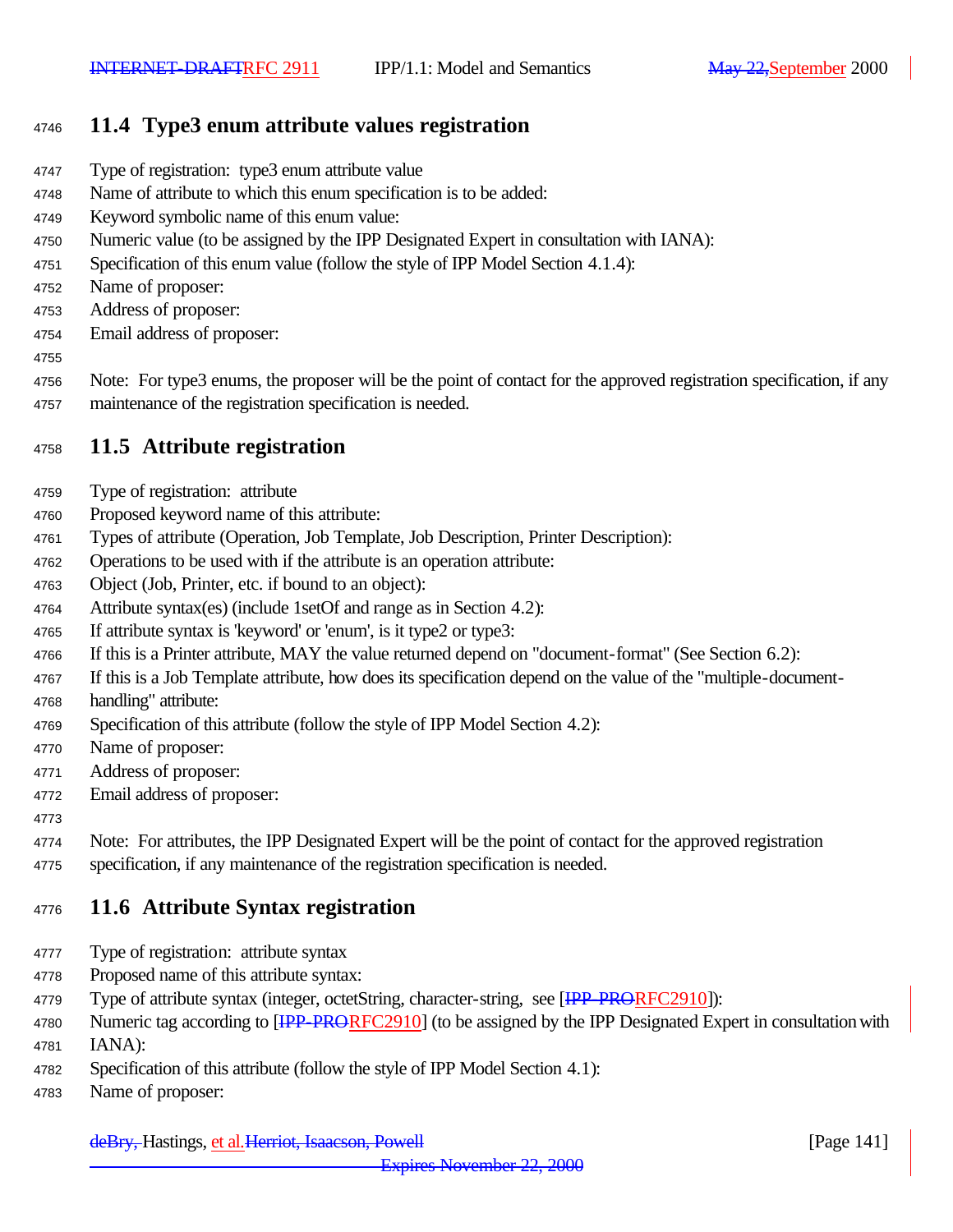Address of proposer:

Email address of proposer:

 Note: For attribute syntaxes, the IPP Designated Expert will be the point of contact for the approved registration specification, if any maintenance of the registration specification is needed.

# **11.7 Operation registration**

- Type of registration: operation
- Proposed name of this operation:
- Numeric operation-id value according to section 4.4.15 (to be assigned by the IPP Designated Expert in
- consultation with IANA):
- Object Target (Job, Printer, etc. that operation is upon):
- Specification of this operation (follow the style of IPP Model Section 3):
- Name of proposer:
- Address of proposer:
- Email address of proposer:
- 
- Note: For operations, the IPP Designated Expert will be the point of contact for the approved registration
- specification, if any maintenance of the registration specification is needed.

### **11.8 Attribute Group registration**

- Type of registration: attribute group
- Proposed name of this attribute group:
- 4805 Numeric tag according to [HPP-PRORFC2910] (to be assigned by the IPP Designated Expert in consultation with IANA):
- Operation requests and group number for each operation in which the attribute group occurs:
- Operation responses and group number for each operation in which the attribute group occurs:
- Specification of this attribute group (follow the style of IPP Model Section 3):
- Name of proposer:
- Address of proposer:
- Email address of proposer:
- 

 Note: For attribute groups, the IPP Designated Expert will be the point of contact for the approved registration specification, if any maintenance of the registration specification is needed.

### **11.9 Status code registration**

- Type of registration: status code
- Keyword symbolic name of this status code value:
- Numeric value (to be assigned by the IPP Designated Expert in consultation with IANA):
- Operations that this status code may be used with: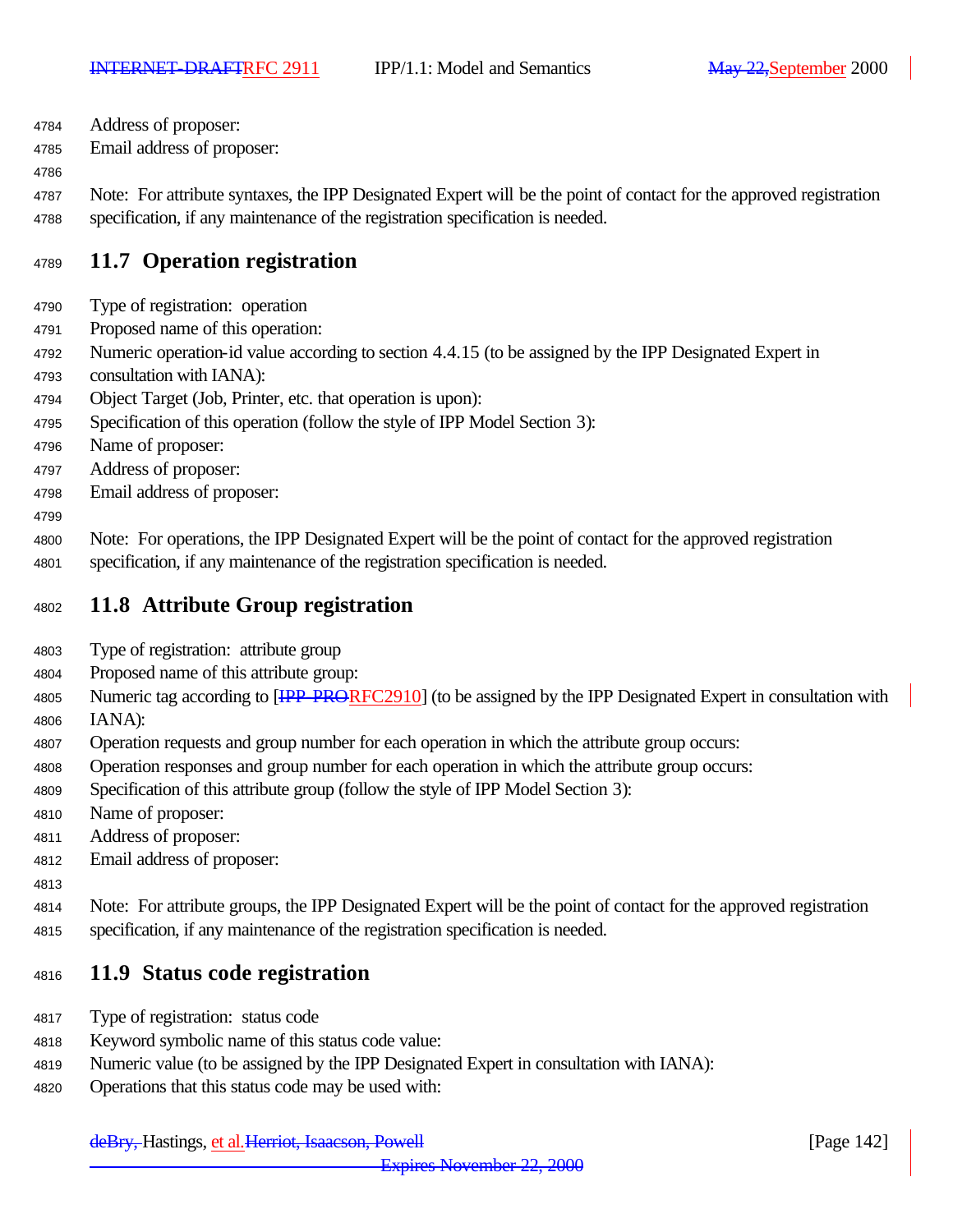- Specification of this status code (follow the style of IPP Model Section 13 APPENDIX B: Status Codes and
- Suggested Status Code Messages):
- Name of proposer:
- Address of proposer:
- Email address of proposer:
- 
- Note: For status codes, the Designated Expert will be the point of contact for the approved registration
- specification, if any maintenance of the registration specification is needed.

# **11.10 Out-of-band Attribute Value registration**

- Type of registration: out-of-band attribute value
- Proposed name of this out-of-band attribute value:
- 4832 Numeric tag according to [<del>IPP-PROR</del>FC2910] (to be assigned by the IPP Designated Expert in consultation with
- IANA):

- Operations that this out-of-band attribute value may be used with:
- Attributes that this out-of-band attribute value may be used with:
- Specification of this out-of-band attribute value (follow the style of the beginning of IPP Model Section 4.1):
- Name of proposer:
- Address of proposer:
- Email address of proposer:
- Note: For out-of-band attribute values, the IPP Designated Expert will be the point of contact for the approved
- registration specification, if any maintenance of the registration specification is needed.

# **12. APPENDIX A: Terminology**

This specification document uses the terminology defined in this section.

# **12.1 Conformance Terminology**

 The key words "MUST", "MUST NOT", "REQUIRED", "SHOULD", "SHOULD NOT", "RECOMMENDED", "MAY", and "OPTIONAL" in this document are to be interpreted as described in RFC 2119 [RFC2119].

### **12.1.1 NEED NOT**

 This term is not included in RFC 2119. The verb "NEED NOT" indicates an action that the subject of the sentence does not have to implement in order to claim conformance to the standard. The verb "NEED NOT" is used

instead of "MAY NOT" since "MAY NOT" sounds like a prohibition.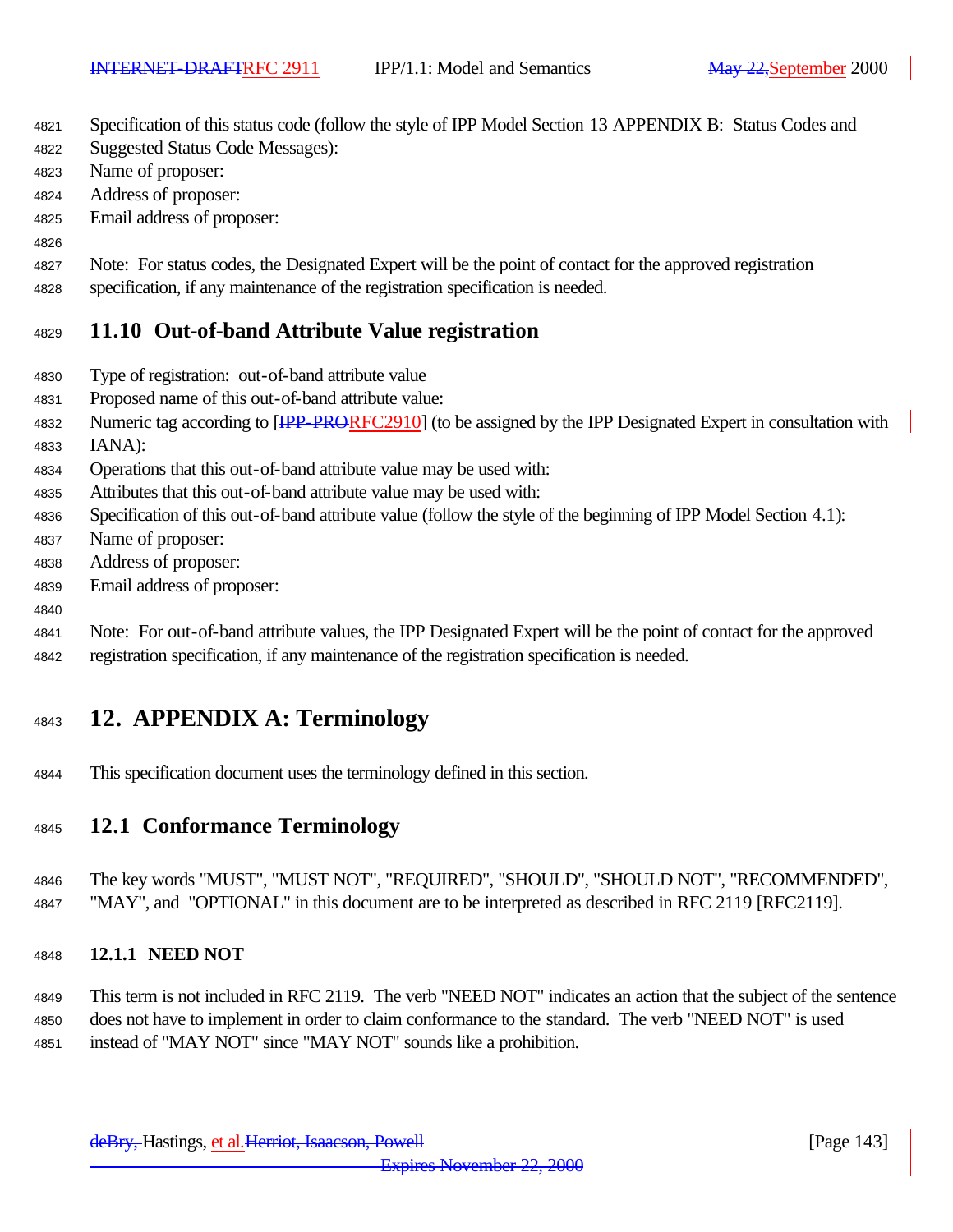# **12.2 Model Terminology**

### **12.2.1 Keyword**

 Keywords are used within this document as identifiers of semantic entities within the abstract model (see section 4.1.2.3). Attribute names, some attribute values, attribute syntaxes, and attribute group names are represented as keywords.

### **12.2.2 Attributes**

 An attribute is an item of information that is associated with an instance of an IPP object. An attribute consists of an attribute name and one or more attribute values. Each attribute has a specific attribute syntax. All object attributes are defined in section 4 and all operation attributes are defined in section 3.

 Job Template Attributes are described in section 4.2. The client optionally supplies Job Template attributes in a create request (operation requests that create Job objects). The Printer object has associated attributes which define supported and default values for the Printer.

#### **12.2.2.1 Attribute Name**

 Each attribute is uniquely identified in this document by its attribute name. An attribute name is a keyword. The keyword attribute name is given in the section header describing that attribute. In running text in this document, attribute names are indicated inside double quotation marks (") where the quotation marks are not part of the keyword itself.

#### **12.2.2.2 Attribute Group Name**

 Related attributes are grouped into named groups. The name of the group is a keyword. The group name may be used in place of naming all the attributes in the group explicitly. Attribute groups are defined in section 3.

### **12.2.2.3 Attribute Value**

 Each attribute has one or more values. Attribute values are represented in the syntax type specified for that attribute. In running text in this document, attribute values are indicated inside single quotation marks ('), whether their attribute syntax is keyword, integer, text, etc. where the quotation marks are not part of the value itself.

### **12.2.2.4 Attribute Syntax**

 Each attribute is defined using an explicit syntax type. In this document, each syntax type is defined as a keyword 4878 with specific meaning. The "Encoding and Transport" document [IPP-PRORFC2910] indicates the actual "on-the-wire" encoding rules for each syntax type. Attribute syntax types are defined in section 4.1.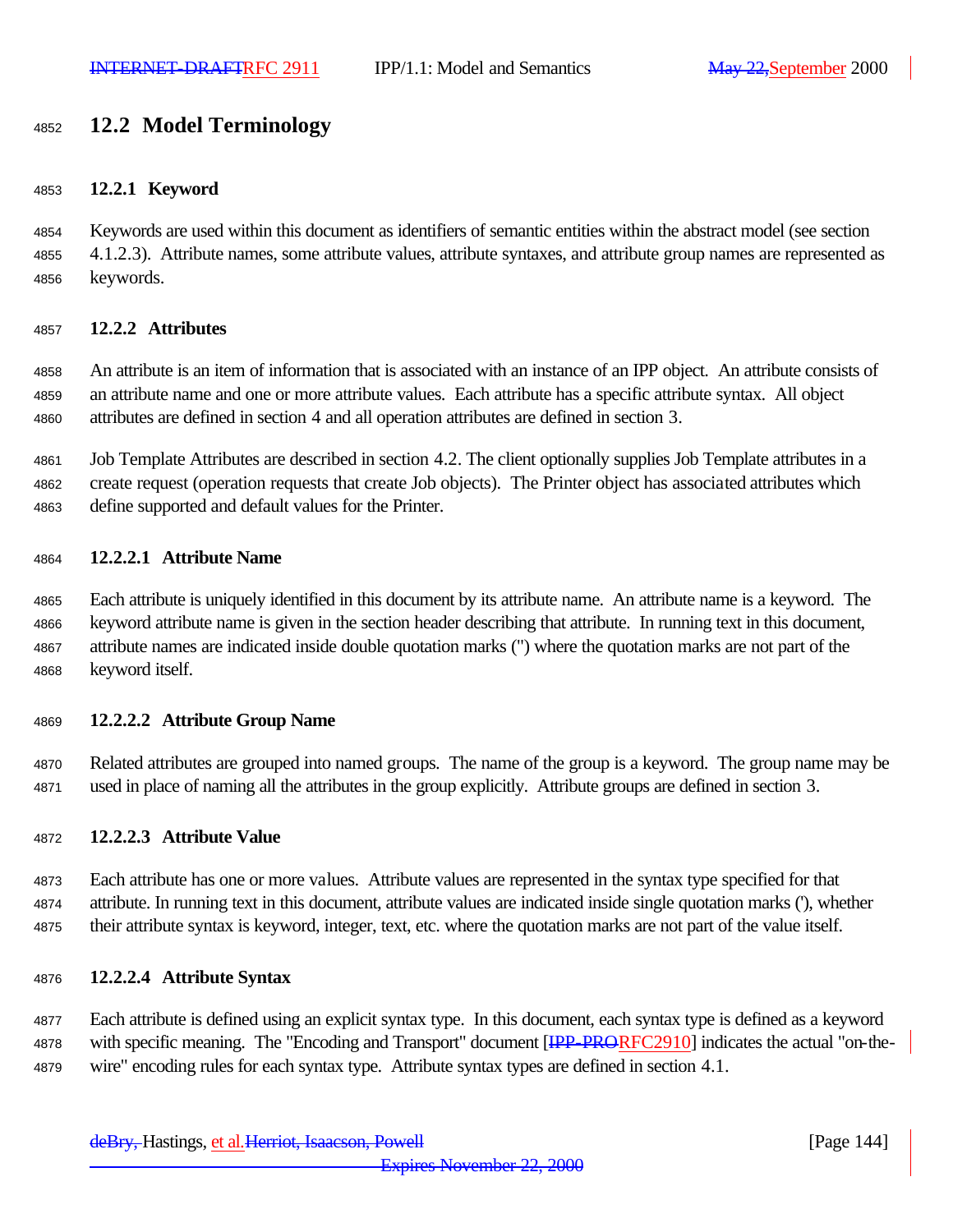#### **12.2.3 Supports**

 By definition, a Printer object supports an attribute only if that Printer object responds with the corresponding attribute populated with some value(s) in a response to a query for that attribute. A Printer object supports an attribute value if the value is one of the Printer object's "supported values" attributes. The device behind a Printer object may exhibit a behavior that corresponds to some IPP attribute, but if the Printer object, when queried for that attribute, doesn't respond with the attribute, then as far as IPP is concerned, that implementation does not support that feature. If the Printer object's "xxx-supported" attribute is not populated with a particular value (even if that value is a legal value for that attribute), then that Printer object does not support that particular value.

 A conforming implementation MUST support all REQUIRED attributes. However, even for REQUIRED attributes, conformance to IPP does not mandate that all implementations support all possible values representing all possible job processing behaviors and features. For example, if a given instance of a Printer supports only certain document formats, then that Printer responds with the "document-format-supported" attribute populated with a set of values, possibly only one, taken from the entire set of possible values defined for that attribute. This limited set of values represents the Printer's set of supported document formats. Supporting an attribute and some set of values for that attribute enables IPP end users to be aware of and make use of those features associated with that attribute and those values. If an implementation chooses to not support an attribute or some specific value, then IPP end users would have no ability to make use of that feature within the context of IPP itself. However, due to existing practice and legacy systems which are not IPP aware, there might be some other mechanism outside the scope of IPP to control or request the "unsupported" feature (such as embedded instructions within the document data itself).

For example, consider the "finishings-supported" attribute.

- 1) If a Printer object is not physically capable of stapling, the "finishings-supported" attribute MUST NOT be populated with the value of 'staple'.
- 2) A Printer object is physically capable of stapling, however an implementation chooses not to support stapling in the IPP "finishings" attribute. In this case, 'staple' MUST NOT be a value in the "finishings- supported" Printer object attribute. Without support for the value 'staple', an IPP end user would have no means within the protocol itself to request that a Job be stapled. However, an existing document data formatter might be able to request that the document be stapled directly with an embedded instruction within the document data. In this case, the IPP implementation does not "support" stapling, however the end user is still able to have some control over the stapling of the completed job.
- 3) A Printer object is physically capable of stapling, and an implementation chooses to support stapling in the IPP "finishings" attribute. In this case, 'staple' MUST be a value in the "finishings-supported" Printer object attribute. Doing so, would enable end users to be aware of and make use of the stapling feature using IPP attributes.
- 

 Even though support for Job Template attributes by a Printer object is OPTIONAL, it is RECOMMENDED that if the device behind a Printer object is capable of realizing any feature or function that corresponds to an IPP attribute and some associated value, then that implementation SHOULD support that IPP attribute and value.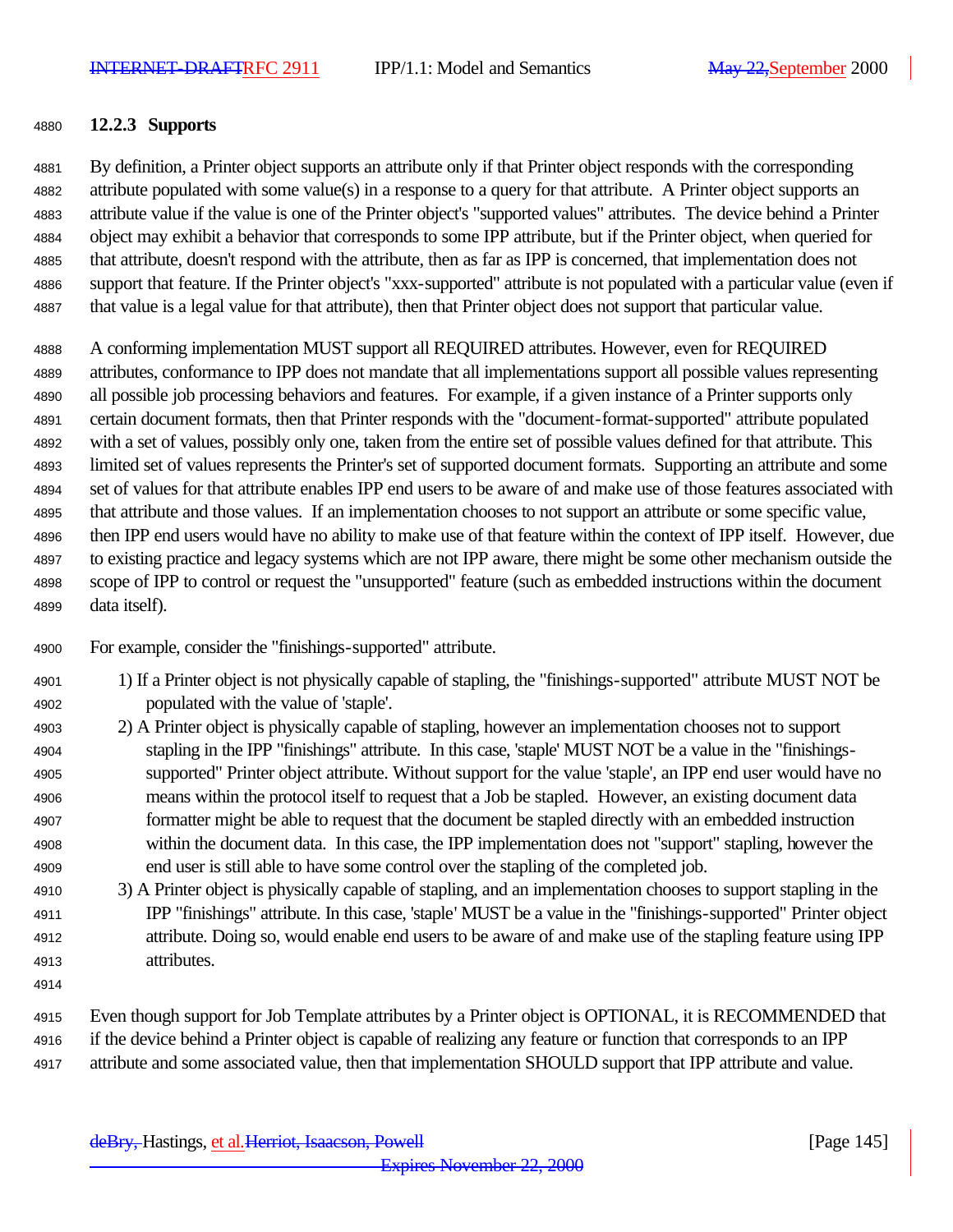The set of values in any of the supported value attributes is set (populated) by some administrative process or automatic sensing mechanism that is outside the scope of this IPP/1.1 document. For administrative policy and control reasons, an administrator may choose to make only a subset of possible values visible to the end user. In this case, the real output device behind the IPP Printer abstraction may be capable of a certain feature, however an administrator is specifying that access to that feature not be exposed to the end user through the IPP protocol. Also, since a Printer object may represent a logical print device (not just a physical device) the actual process for supporting a value is undefined and left up to the implementation. However, if a Printer object supports a value, some manual human action may be needed to realize the semantic action associated with the value, but no end user action is required.

 For example, if one of the values in the "finishings-supported" attribute is 'staple', the actual process might be an automatic staple action by a physical device controlled by some command sent to the device. Or, the actual process of stapling might be a manual action by an operator at an operator attended Printer object.

 For another example of how supported attributes function, consider a system administrator who desires to control all print jobs so that no job sheets are printed in order to conserve paper. To force no job sheets, the system administrator sets the only supported value for the "job-sheets-supported" attribute to 'none'. In this case, if a client requests anything except 'none', the create request is rejected or the "job-sheets" value is ignored (depending on the value of "ipp-attribute-fidelity"). To force the use of job start/end sheets on all jobs, the administrator does not include the value 'none' in the "job-sheets-supported" attribute. In this case, if a client requests 'none', the create request is rejected or the "job-sheets" value is ignored (again depending on the value of "ipp-attribute-fidelity").

#### **12.2.4 print-stream page**

 A "print-stream page" is a page according to the definition of pages in the language used to express the document data.

#### **12.2.5 impression**

 An "impression" is the image (possibly many print-stream pages in different configurations) imposed onto a single media page.

# **13. APPENDIX B: Status Codes and Suggested Status Code Messages**

 This section defines status code enum keywords and values that are used to provide semantic information on the results of an operation request. Each operation response MUST include a status code. The response MAY also contain a status message that provides a short textual description of the status. The status code is intended for use by automata, and the status message is intended for the human end user. Since the status message is an OPTIONAL component of the operation response, an IPP application (i.e., a browser, GUI, print driver or gateway) is NOT REQUIRED to examine or display the status message, since it MAY not be returned to the application.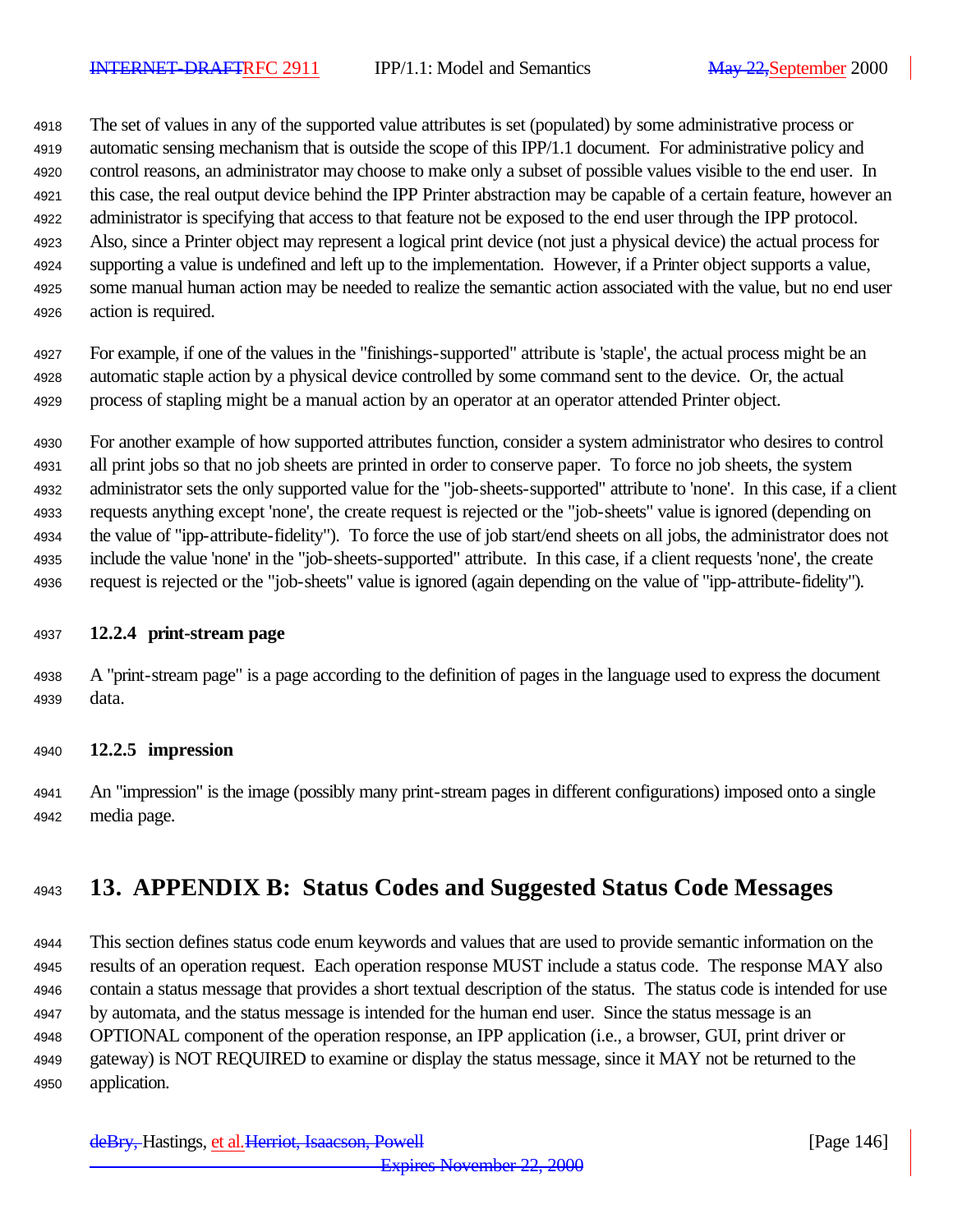- The prefix of the status keyword defines the class of response as follows:
- "informational" Request received, continuing process
- "successful" The action was successfully received, understood, and accepted
- "redirection" Further action must be taken in order to complete the request
- "client-error" The request contains bad syntax or cannot be fulfilled
- "server-error" The IPP object failed to fulfill an apparently valid request
- 

 As with type2 enums, IPP status codes are extensible. IPP clients are NOT REQUIRED to understand the meaning of all registered status codes, though such understanding is obviously desirable. However, IPP clients MUST understand the class of any status code, as indicated by the prefix, and treat any unrecognized response as being equivalent to the first status code of that class, with the exception that an unrecognized response MUST NOT be cached. For example, if an unrecognized status code of "client-error-xxx-yyy" is received by the client, it can safely assume that there was something wrong with its request and treat the response as if it had received a "client-error-bad-request" status code. In such cases, IPP applications SHOULD present the OPTIONAL message (if present) to the end user since the message is likely to contain human readable information which will help to explain the unusual status. The name of the enum is the suggested status message for US English.

- The status code values range from 0x0000 to 0x7FFF. The value ranges for each status code class are as follows:
- "successful" 0x0000 to 0x00FF
- "informational" 0x0100 to 0x01FF
- "redirection" 0x0200 to 0x02FF
- "client-error" 0x0400 to 0x04FF
- "server-error" 0x0500 to 0x05FF
- 

4974 The top half (128 values) of each range (0x0n40 to 0x0nFF, for  $n = 0$  to 5) is reserved for vendor use within each status code class. Values 0x0600 to 0x7FFF are reserved for future assignment by IETF standards track documents and MUST NOT be used.

## **13.1 Status Codes**

 Each status code is described below. Section 13.1.5.9 contains a table that indicates which status codes apply to which operations. The Implementer's Guide [IPP-IIG] describe the suggested steps for processing IPP attributes for all operations, including returning status codes.

### **13.1.1 Informational**

- This class of status code indicates a provisional response and is to be used for informational purposes only.
- There are no status codes defined in IPP/1.1 for this class of status code.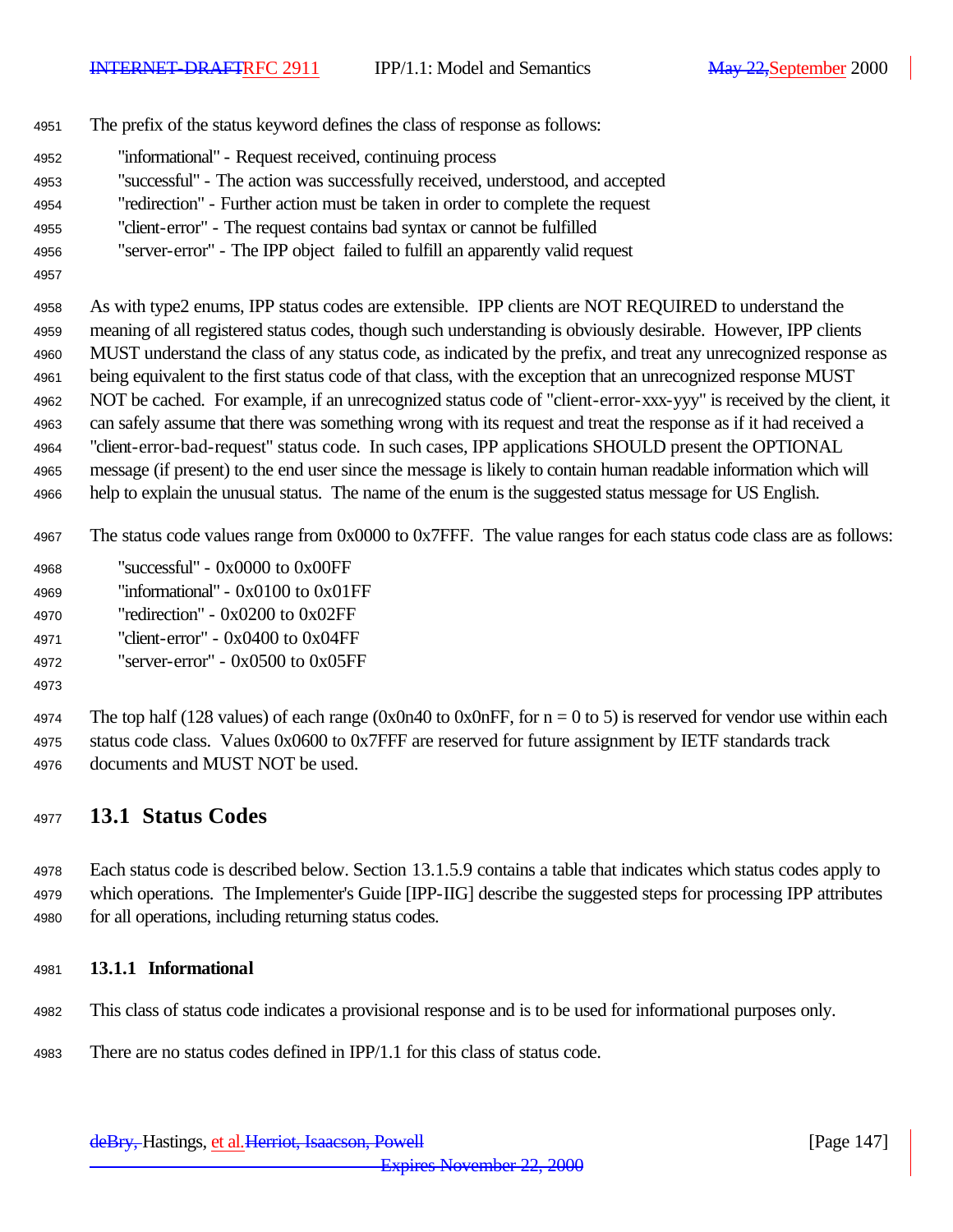#### **13.1.2 Successful Status Codes**

This class of status code indicates that the client's request was successfully received, understood, and accepted.

#### **13.1.2.1 successful-ok (0x0000)**

 The request has succeeded and no request attributes were substituted or ignored. In the case of a response to a create request, the 'successful-ok' status code indicates that the request was successfully received and validated, and that the Job object has been created; it does not indicate that the job has been processed. The transition of the Job object into the 'completed' state is the only indicator that the job has been printed.

#### **13.1.2.2 successful-ok-ignored-or-substituted-attributes (0x0001)**

 The request has succeeded, but some supplied (1) attributes were ignored or (2) unsupported values were substituted with supported values or were ignored in order to perform the operation without rejecting it. Unsupported attributes, attribute syntaxes, or values MUST be returned in the Unsupported Attributes group of the response for all operations. There is an exception to this rule for the query operations: Get-Printer-Attributes, Get-Jobs, and Get-Job-Attributes for the "requested-attributes" operation attribute only. When the supplied values of the "requested-attributes" operation attribute are requesting attributes that are not supported, the IPP object MAY, but is NOT REQUIRED to, return the "requested-attributes" attribute in the Unsupported Attribute response group (with the unsupported values only). See sections 3.1.7 and 3.2.1.2.

#### **13.1.2.3 successful-ok-conflicting-attributes (0x0002)**

 The request has succeeded, but some supplied attribute values conflicted with the values of other supplied attributes. These conflicting values were either (1) substituted with (supported) values or (2) the attributes were removed in order to process the job without rejecting it. Attributes or values which conflict with other attributes and have been substituted or ignored MUST be returned in the Unsupported Attributes group of the response for all operations as supplied by the client. See sections 3.1.7 and 3.2.1.2.

#### **13.1.3 Redirection Status Codes**

This class of status code indicates that further action needs to be taken to fulfill the request.

There are no status codes defined in IPP/1.1 for this class of status code.

#### **13.1.4 Client Error Status Codes**

This class of status code is intended for cases in which the client seems to have erred. The IPP object SHOULD

return a message containing an explanation of the error situation and whether it is a temporary or permanent

condition.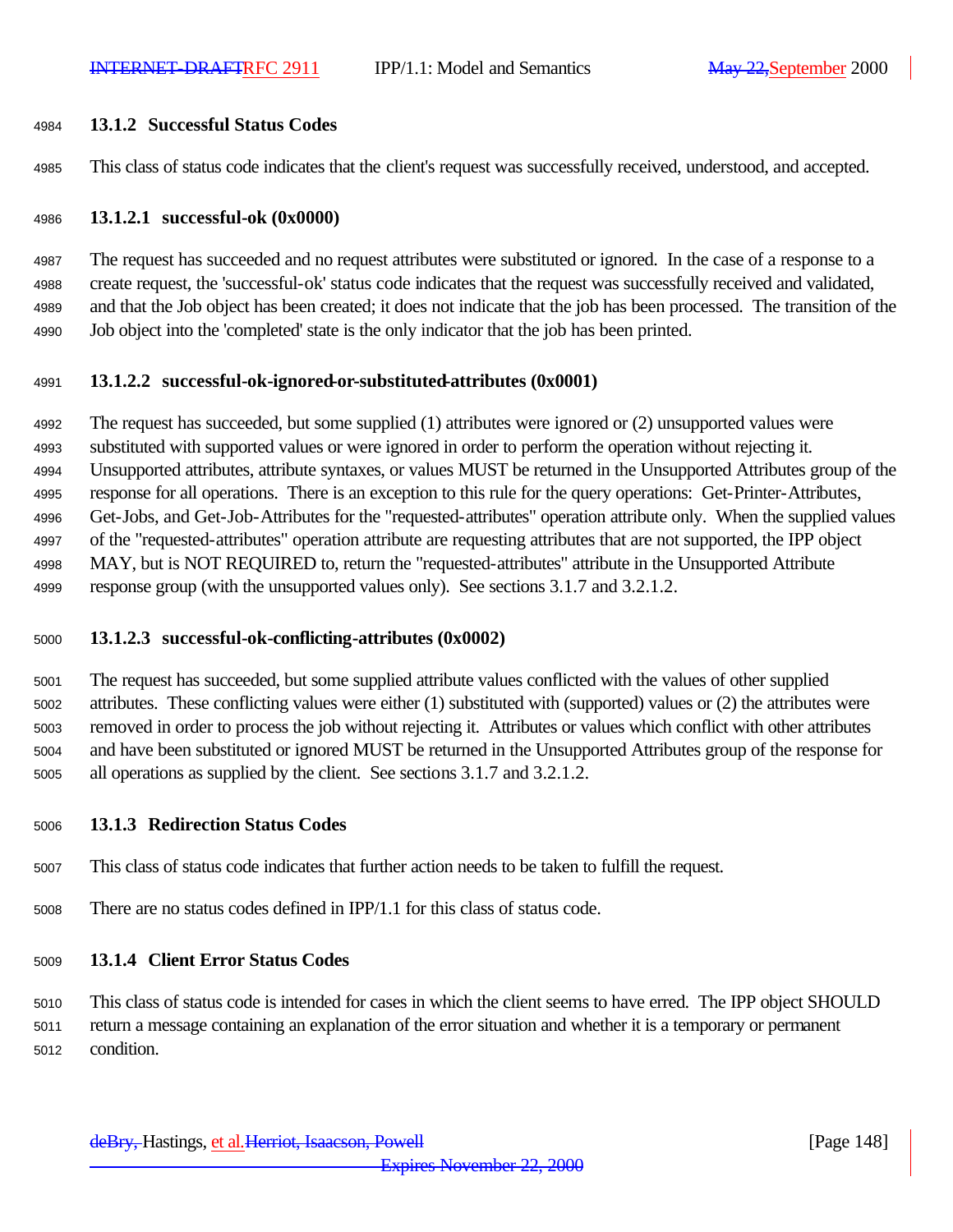#### **13.1.4.1 client-error-bad-request (0x0400)**

 The request could not be understood by the IPP object due to malformed syntax (such as the value of a fixed length attribute whose length does not match the prescribed length for that attribute - see the Implementer's Guide [IPP-IIG] ). The IPP application SHOULD NOT repeat the request without modifications.

#### **13.1.4.2 client-error-forbidden (0x0401)**

 The IPP object understood the request, but is refusing to fulfill it. Additional authentication information or authorization credentials will not help and the request SHOULD NOT be repeated. This status code is commonly used when the IPP object does not wish to reveal exactly why the request has been refused or when no other response is applicable.

#### **13.1.4.3 client-error-not-authenticated (0x0402)**

 The request requires user authentication. The IPP client may repeat the request with suitable authentication information. If the request already included authentication information, then this status code indicates that authorization has been refused for those credentials. If this response contains the same challenge as the prior response, and the user agent has already attempted authentication at least once, then the response message may contain relevant diagnostic information. This status codes reveals more information than "client-error-forbidden".

#### **13.1.4.4 client-error-not-authorized (0x0403)**

 The requester is not authorized to perform the request. Additional authentication information or authorization credentials will not help and the request SHOULD NOT be repeated. This status code is used when the IPP object wishes to reveal that the authentication information is understandable, however, the requester is explicitly not authorized to perform the request. This status codes reveals more information than "client-error-forbidden" and "client-error-not-authenticated".

#### **13.1.4.5 client-error-not-possible (0x0404)**

 This status code is used when the request is for something that can not happen. For example, there might be a request to cancel a job that has already been canceled or aborted by the system. The IPP client SHOULD NOT repeat the request.

#### **13.1.4.6 client-error-timeout (0x0405)**

 The client did not produce a request within the time that the IPP object was prepared to wait. For example, a client issued a Create-Job operation and then, after a long period of time, issued a Send-Document operation and this error status code was returned in response to the Send-Document request (see section 3.3.1). The IPP object might have been forced to clean up resources that had been held for the waiting additional Documents. The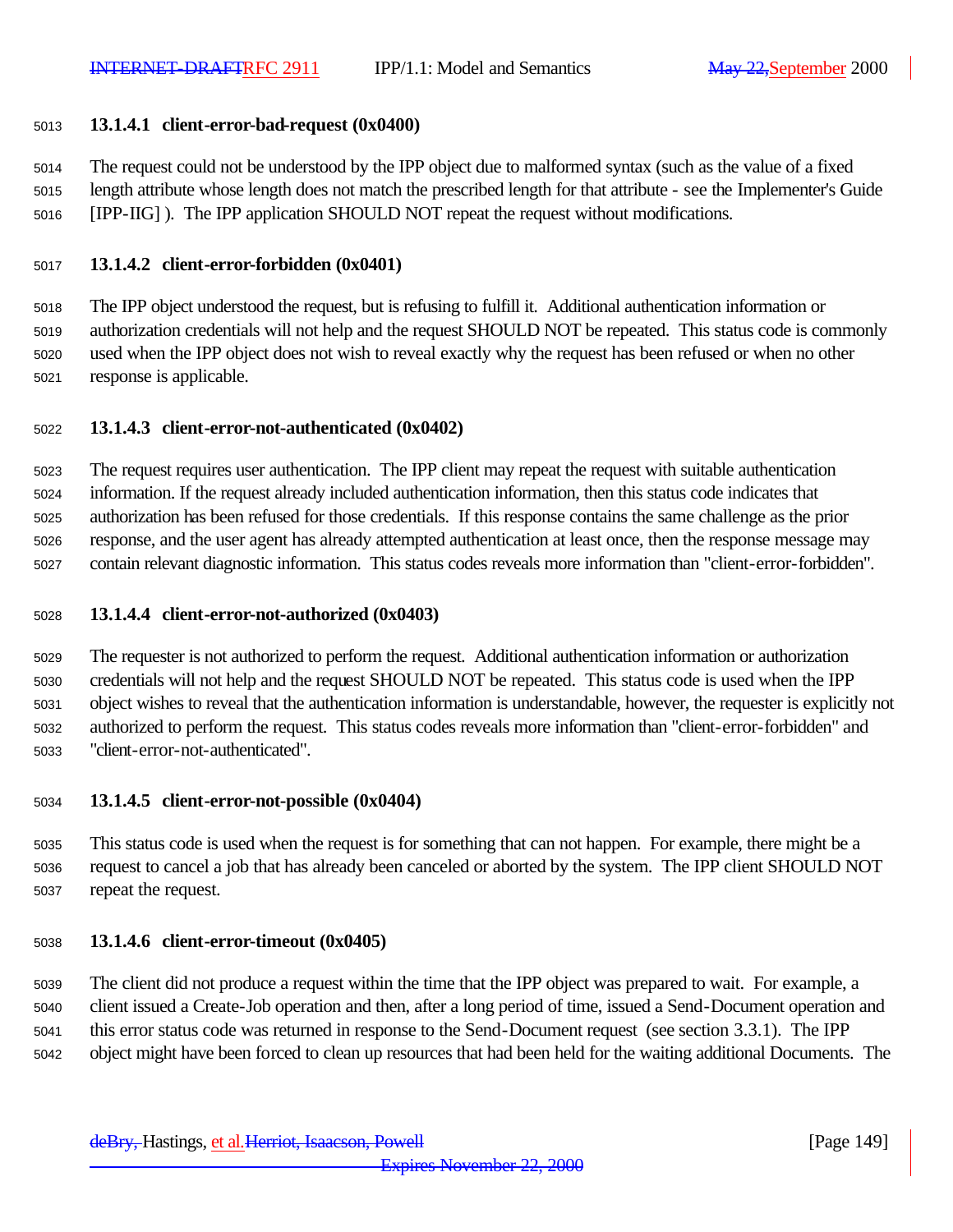IPP object was forced to close the Job since the client took too long. The client SHOULD NOT repeat the request without modifications.

#### **13.1.4.7 client-error-not-found (0x0406)**

 The IPP object has not found anything matching the request URI. No indication is given of whether the condition is temporary or permanent. For example, a client with an old reference to a Job (a URI) tries to cancel the Job, however in the mean time the Job might have been completed and all record of it at the Printer has been deleted. This status code, 'client-error-not-found' is returned indicating that the referenced Job can not be found. This error status code is also used when a client supplies a URI as a reference to the document data in either a Print-URI or Send-URI operation, but the document can not be found.

 In practice, an IPP application should avoid a not found situation by first querying and presenting a list of valid Printer URIs and Job URIs to the end-user.

#### **13.1.4.8 client-error-gone (0x0407)**

 The requested object is no longer available and no forwarding address is known. This condition should be considered permanent. Clients with link editing capabilities should delete references to the request URI after user approval. If the IPP object does not know or has no facility to determine, whether or not the condition is permanent, the status code "client-error-not-found" should be used instead.

 This response is primarily intended to assist the task of maintenance by notifying the recipient that the resource is intentionally unavailable and that the IPP object administrator desires that remote links to that resource be removed. It is not necessary to mark all permanently unavailable resources as "gone" or to keep the mark for any length of time -- that is left to the discretion of the IPP object administrator and/or Printer implementation.

#### **13.1.4.9 client-error-request-entity-too-large (0x0408)**

 The IPP object is refusing to process a request because the request entity is larger than the IPP object is willing or able to process. An IPP Printer returns this status code when it limits the size of print jobs and it receives a print job that exceeds that limit or when the attributes are so many that their encoding causes the request entity to exceed IPP object capacity.

#### **13.1.4.10 client-error-request-value-too-long (0x0409)**

 The IPP object is refusing to service the request because one or more of the client-supplied attributes has a variable length value that is longer than the maximum length specified for that attribute. The IPP object might not have sufficient resources (memory, buffers, etc.) to process (even temporarily), interpret, and/or ignore a value larger than the maximum length. Another use of this error code is when the IPP object supports the processing of a large value that is less than the maximum length, but during the processing of the request as a whole, the object may pass the value onto some other system component which is not able to accept the large value. For more details, see the Implementer's Guide [IPP-IIG] .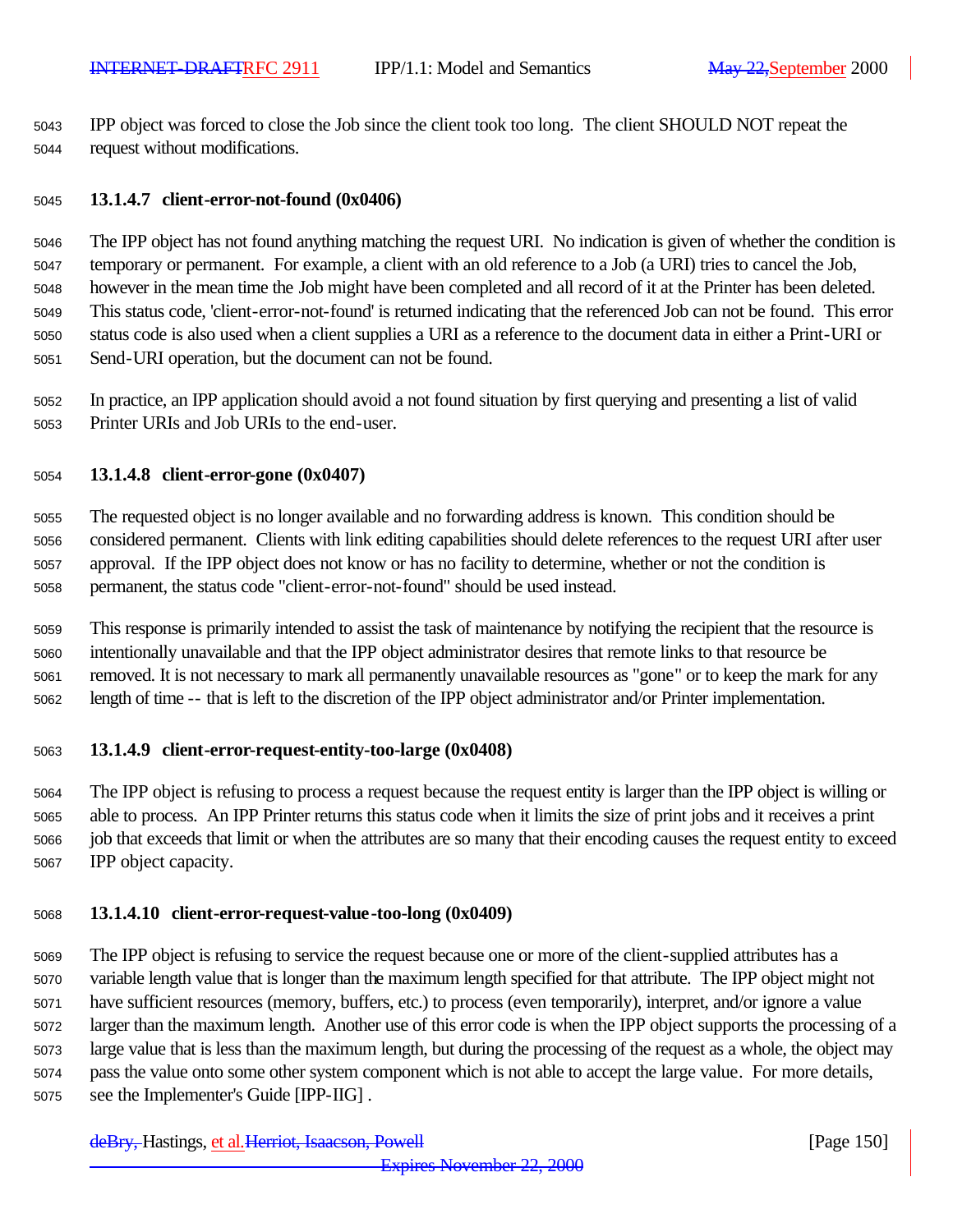Note: For attribute values that are URIs, this rare condition is only likely to occur when a client has improperly submitted a request with long query information (e.g. an IPP application allows an end-user to enter an invalid URI), when the client has descended into a URI "black hole" of redirection (e.g., a redirected URI prefix that points to a suffix of itself), or when the IPP object is under attack by a client attempting to exploit security holes present in some IPP objects using fixed-length buffers for reading or manipulating the Request-URI.

#### **13.1.4.11 client-error-document-format-not-supported (0x040A)**

 The IPP object is refusing to service the request because the document data is in a format, as specified in the "document-format" operation attribute, that is not supported by the Printer object. This error is returned independent of the client-supplied "ipp-attribute-fidelity". The Printer object MUST return this status code, even if there are other Job Template attributes that are not supported as well, since this error is a bigger problem than with Job Template attributes. See sections 3.1.6.1, 3.1.7, and 3.2.1.1.

#### **13.1.4.12 client-error-attributes-or-values-not-supported (0x040B)**

 In a create request, if the Printer object does not support one or more attributes, attribute syntaxes, or attribute values supplied in the request and the client supplied the "ipp-attribute-fidelity" operation attribute with the 'true' value, the Printer object MUST return this status code. The Printer object MUST also return in the Unsupported Attributes Group all the attributes and/or values supplied by the client that are not supported. See section 3.1.7. For example, if the request indicates 'iso-a4' media, but that media type is not supported by the Printer object. Or, if the client supplies a Job Template attribute and the attribute itself is not even supported by the Printer. If the "ipp-attribute-fidelity" attribute is 'false', the Printer MUST ignore or substitute values for unsupported Job Template attributes and values rather than reject the request and return this status code.

 For any operation where a client requests attributes (such as a Get-Jobs, Get-Printer-Attributes, or Get-Job- Attributes operation), if the IPP object does not support one or more of the requested attributes, the IPP object simply ignores the unsupported requested attributes and processes the request as if they had not been supplied, rather than returning this status code. In this case, the IPP object MUST return the 'successful-ok-ignored-or- substituted-attributes' status code and MAY return the unsupported attributes as values of the "requested-attributes" in the Unsupported Attributes Group (see section 13.1.2.2).

#### **13.1.4.13 client-error-uri-scheme-not-supported (0x040C)**

 The scheme of the client-supplied URI in a Print-URI or a Send-URI operation is not supported. See sections 3.1.6.1 and 3.1.7.

#### **13.1.4.14 client-error-charset-not-supported (0x040D)**

 For any operation, if the IPP Printer does not support the charset supplied by the client in the "attributes-charset" operation attribute, the Printer MUST reject the operation and return this status and any 'text' or 'name' attributes using the 'utf-8' charset (see Section 3.1.4.1). See sections 3.1.6.1 and 3.1.7.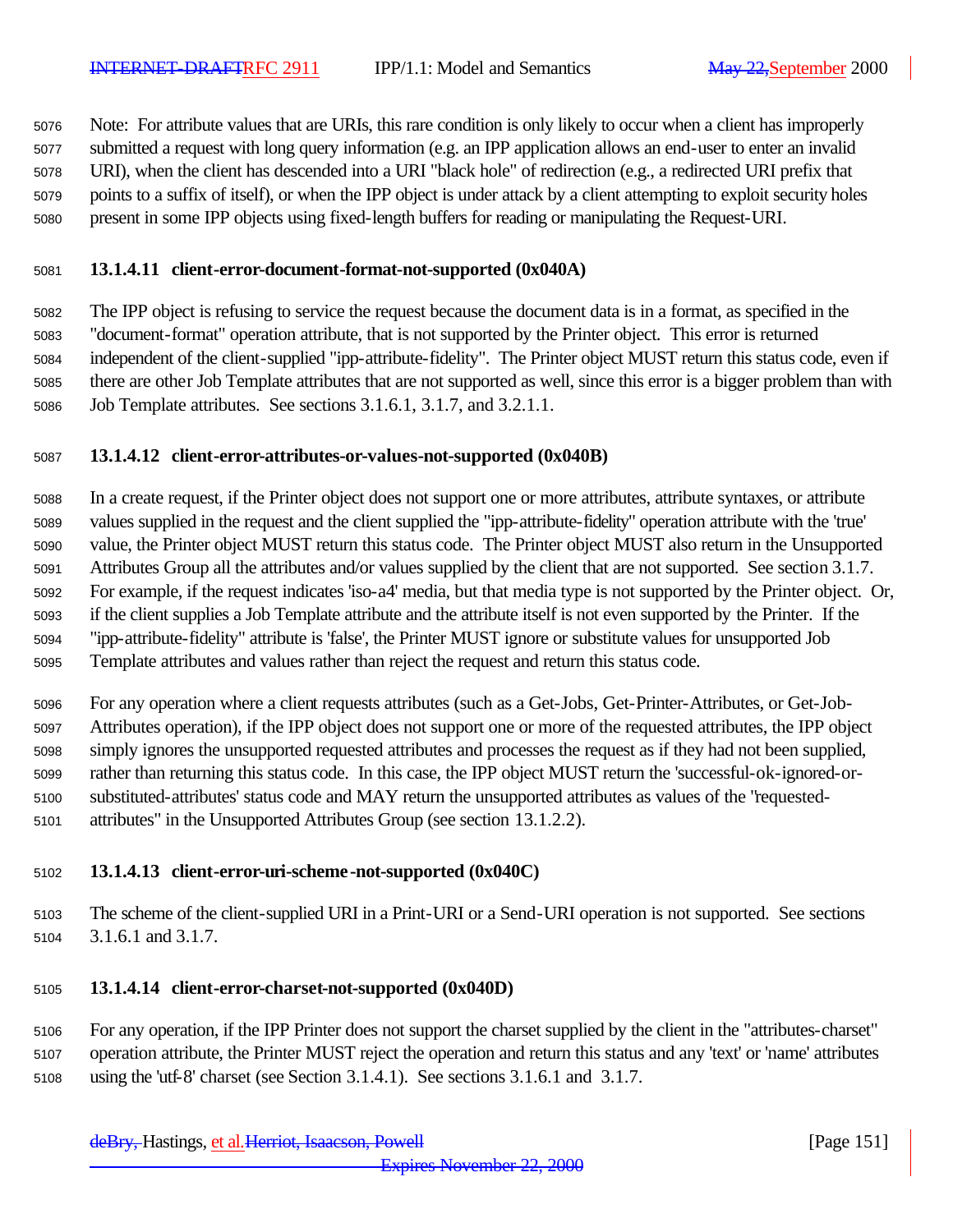#### **13.1.4.15 client-error-conflicting-attributes (0x040E)**

The request is rejected because some attribute values conflicted with the values of other attributes which this

 document does not permit to be substituted or ignored. The Printer object MUST also return in the Unsupported Attributes Group the conflicting attributes supplied by the client. See sections 3.1.7 and 3.2.1.2.

#### **13.1.4.16 client-error-compression-not-supported (0x040F)**

 The IPP object is refusing to service the request because the document data, as specified in the "compression" operation attribute, is compressed in a way that is not supported by the Printer object. This error is returned independent of the client-supplied "ipp-attribute-fidelity". The Printer object MUST return this status code, even if there are other Job Template attributes that are not supported as well, since this error is a bigger problem than with Job Template attributes. See sections 3.1.6.1, 3.1.7, and 3.2.1.1.

#### **13.1.4.17 client-error-compression-error (0x0410)**

 The IPP object is refusing to service the request because the document data cannot be decompressed when using the algorithm specified by the "compression" operation attribute. This error is returned independent of the client- supplied "ipp-attribute-fidelity". The Printer object MUST return this status code, even if there are Job Template attributes that are not supported as well, since this error is a bigger problem than with Job Template attributes. See sections 3.1.7 and 3.2.1.1.

#### **13.1.4.18 client-error-document-format-error (0x0411)**

 The IPP object is refusing to service the request because Printer encountered an error in the document data while interpreting it. This error is returned independent of the client-supplied "ipp-attribute-fidelity". The Printer object MUST return this status code, even if there are Job Template attributes that are not supported as well, since this error is a bigger problem than with Job Template attributes. See sections 3.1.7 and 3.2.1.1.

#### **13.1.4.19 client-error-document-access-error (0x0412)**

 The IPP object is refusing to service the Print-URI or Send-URI request because Printer encountered an access error while attempting to validate the accessibility or access the document data specified in the "document-uri" operation attribute. The Printer MAY also return a specific document access error code using the "document- access-error" operation attribute (see section 3.1.6.4). This error is returned independent of the client-supplied "ipp-attribute-fidelity". The Printer object MUST return this status code, even if there are Job Template attributes that are not supported as well, since this error is a bigger problem than with Job Template attributes. See sections 3.1.6.1 and 3.1.7.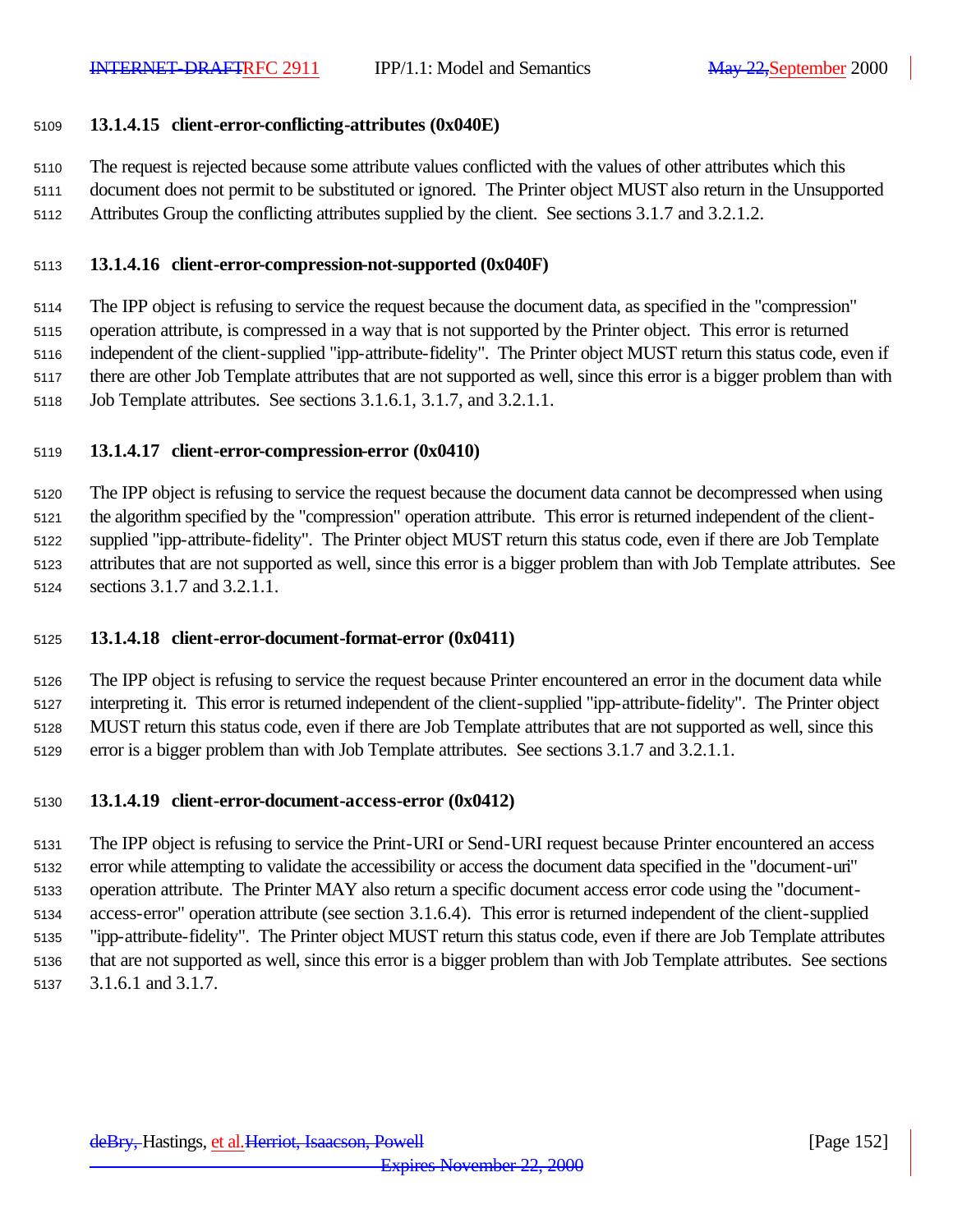#### **13.1.5 Server Error Status Codes**

 This class of status codes indicates cases in which the IPP object is aware that it has erred or is incapable of performing the request. The IPP object SHOULD include a message containing an explanation of the error situation, and whether it is a temporary or permanent condition.

#### **13.1.5.1 server-error-internal-error (0x0500)**

 The IPP object encountered an unexpected condition that prevented it from fulfilling the request. This error status code differs from "server-error-temporary-error" in that it implies a more permanent type of internal error. It also differs from "server-error-device-error" in that it implies an unexpected condition (unlike a paper-jam or out-of- toner problem which is undesirable but expected). This error status code indicates that probably some knowledgeable human intervention is required.

#### **13.1.5.2 server-error-operation-not-supported (0x0501)**

 The IPP object does not support the functionality required to fulfill the request. This is the appropriate response when the IPP object does not recognize an operation or is not capable of supporting it. See sections 3.1.6.1 and 3.1.7.

#### **13.1.5.3 server-error-service-unavailable (0x0502)**

 The IPP object is currently unable to handle the request due to a temporary overloading or maintenance of the IPP object. The implication is that this is a temporary condition which will be alleviated after some delay. If known, the length of the delay may be indicated in the message. If no delay is given, the IPP application should handle the response as it would for a "server-error-temporary-error" response. If the condition is more permanent, the error status codes "client-error-gone" or "client-error-not-found" could be used.

#### **13.1.5.4 server-error-version-not-supported (0x0503)**

 The IPP object does not support, or refuses to support, the IPP protocol version that was supplied as the value of the "version-number" operation parameter in the request. The IPP object is indicating that it is unable or unwilling to complete the request using the same major and minor version number as supplied in the request other than with this error message. The error response SHOULD contain a "status-message" attribute (see section 3.1.6.2) describing why that version is not supported and what other versions are supported by that IPP object. See sections 3.1.6.1, 3.1.7, and 3.1.8.

 The error response MUST identify in the "version-number" operation parameter the closest version number that the IPP object does support. For example, if a client supplies version '1.0' and an IPP/1.1 object supports version '1.0', then it responds with version '1.0' in all responses to such a request. If the IPP/1.1 object does not support version '1.0', then it should accept the request and respond with version '1.1' or may reject the request and respond with this error code and version '1.1'. If a client supplies a version '1.2', the IPP/1.1 object should accept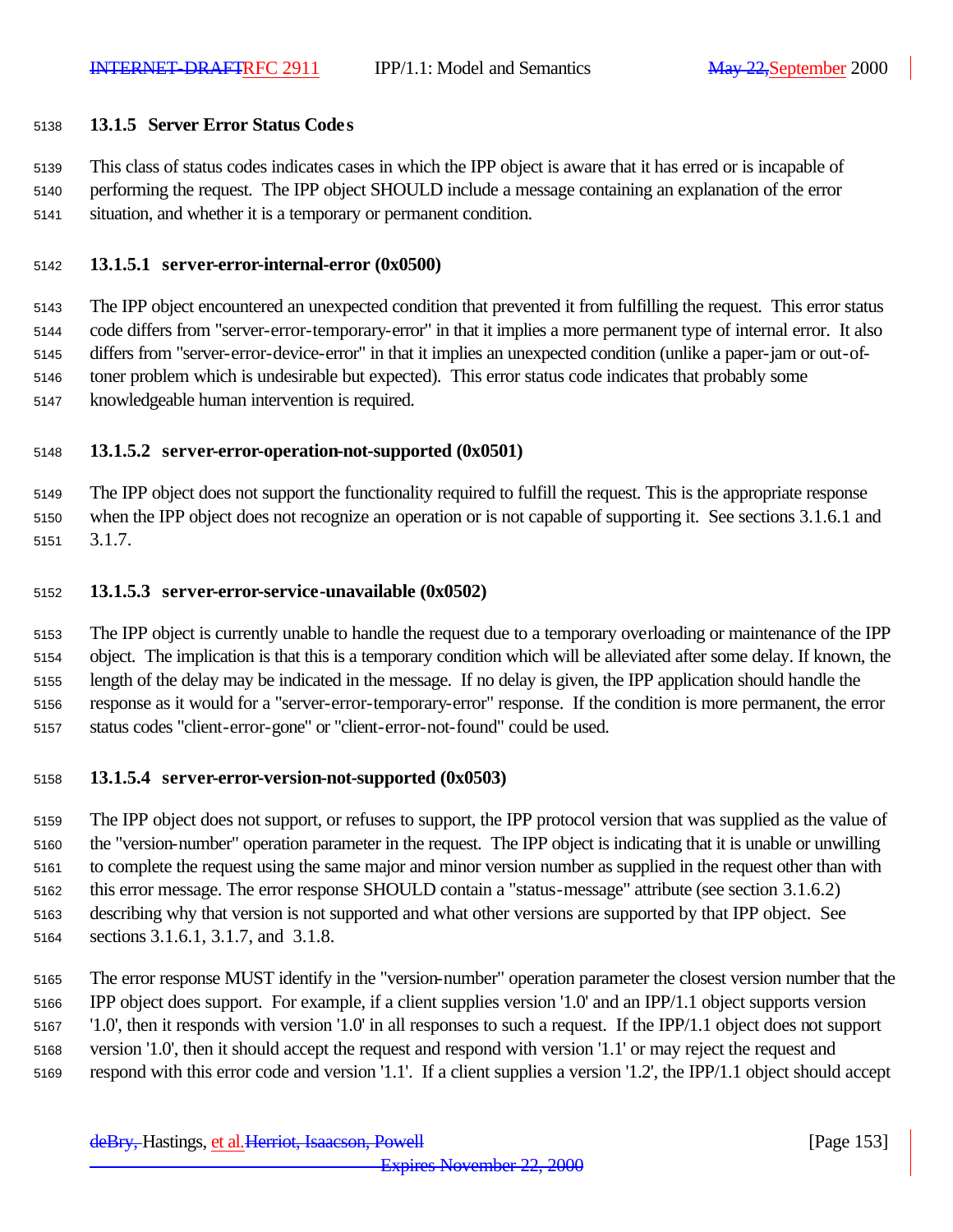the request and return version '1.1' or may reject the request and respond with this error code and version '1.1'. See sections 3.1.8 and 4.4.14.

#### **13.1.5.5 server-error-device-error (0x0504)**

 A printer error, such as a paper jam, occurs while the IPP object processes a Print or Send operation. The response contains the true Job Status (the values of the "job-state" and "job-state-reasons" attributes). Additional information can be returned in the OPTIONAL "job-state-message" attribute value or in the OPTIONAL status message that describes the error in more detail. This error status code is only returned in situations where the Printer is unable to accept the create request because of such a device error. For example, if the Printer is unable to spool, and can only accept one job at a time, the reason it might reject a create request is that the printer currently has a paper jam. In many cases however, where the Printer object can accept the request even though the Printer has some error condition, the 'successful-ok' status code will be returned. In such a case, the client would look at the returned Job Object Attributes or later query the Printer to determine its state and state reasons.

#### **13.1.5.6 server-error-temporary-error (0x0505)**

 A temporary error such as a buffer full write error, a memory overflow (i.e. the document data exceeds the memory of the Printer), or a disk full condition, occurs while the IPP Printer processes an operation. The client MAY try the unmodified request again at some later point in time with an expectation that the temporary internal error condition may have been cleared. Alternatively, as an implementation option, a Printer object MAY delay the response until the temporary condition is cleared so that no error is returned.

#### **13.1.5.7 server-error-not-accepting-jobs (0x0506)**

 A temporary error indicating that the Printer is not currently accepting jobs, because the administrator has set the value of the Printer's "printer-is-accepting-jobs" attribute to 'false' (by means outside the scope of this IPP/1.1 document).

#### **13.1.5.8 server-error-busy (0x0507)**

 A temporary error indicating that the Printer is too busy processing jobs and/or other requests. The client SHOULD try the unmodified request again at some later point in time with an expectation that the temporary busy condition will have been cleared.

#### **13.1.5.9 server-error-job-canceled (0x0508)**

 An error indicating that the job has been canceled by an operator or the system while the client was transmitting the data to the IPP Printer. If a job-id and job-uri had been created, then they are returned in the Print-Job, Send-Document, or Send-URI response as usual; otherwise, no job-id and job-uri are returned in the response.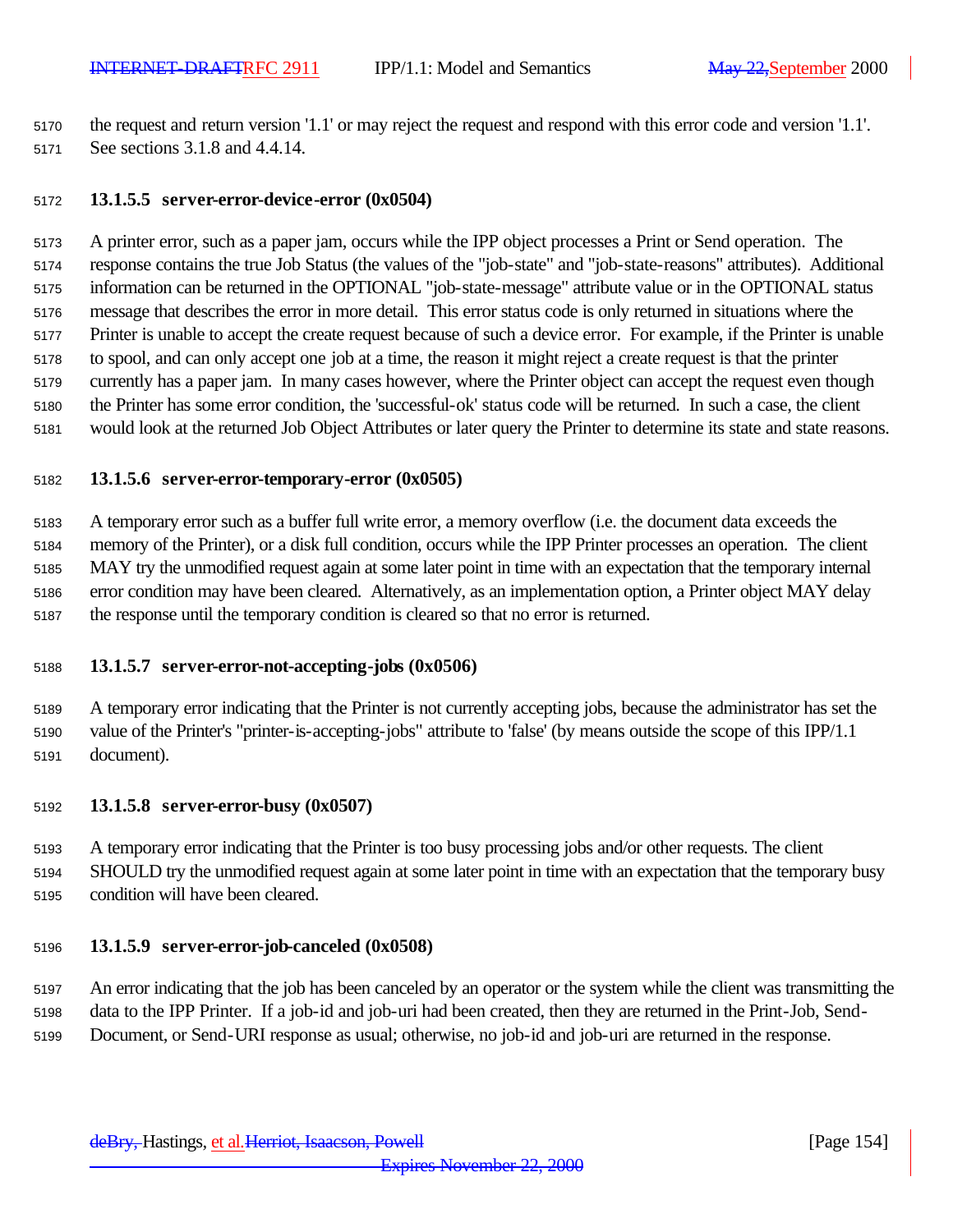### <sup>5200</sup> **13.1.5.10 server-error-multiple-document-jobs-not-supported (0x0509)**

<sup>5201</sup> The IPP object does not support multiple documents per job and a client attempted to supply document data with <sup>5202</sup> a second Send-Document or Send-URI operation.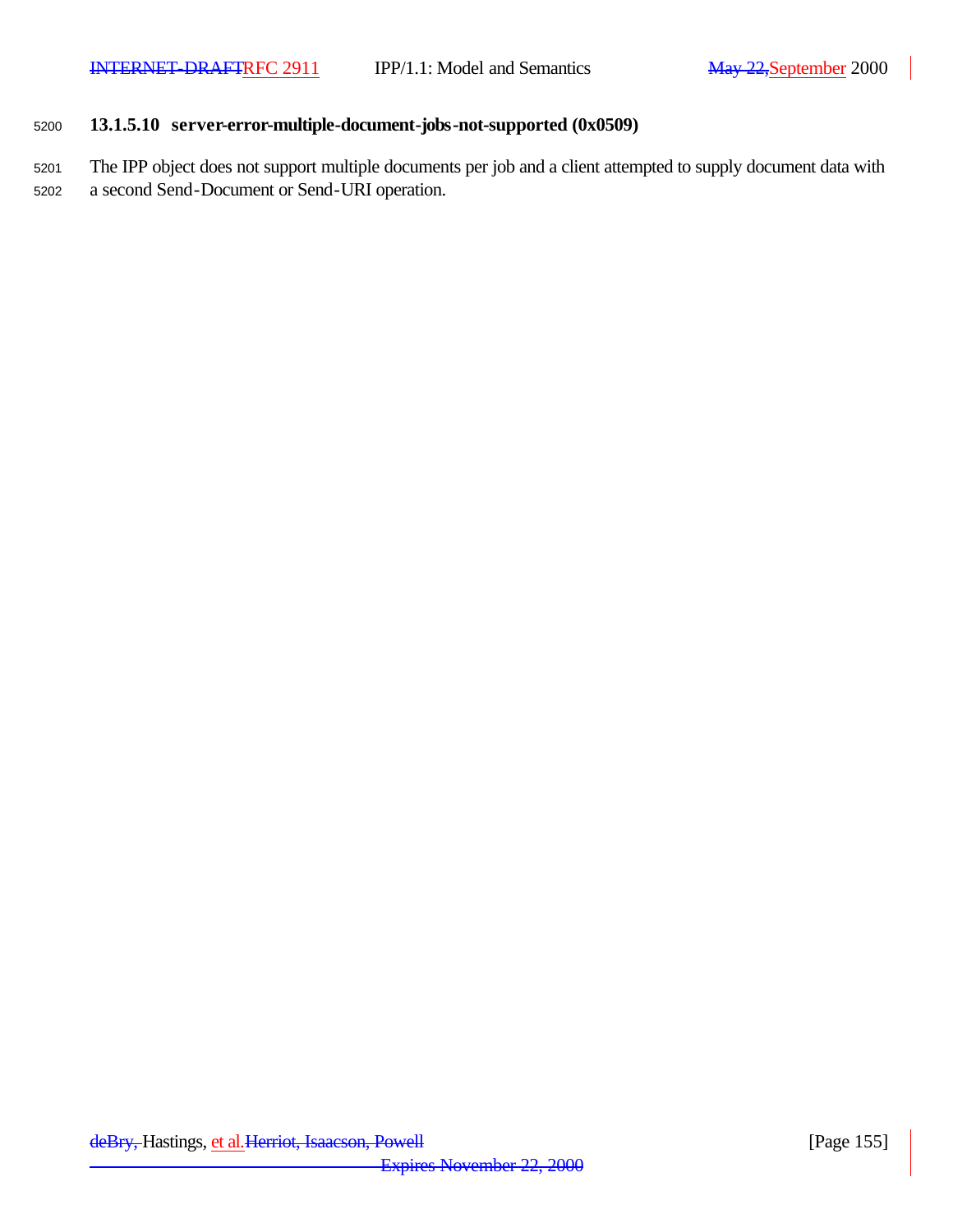## **13.2 Status Codes for IPP Operations**

```
5204 PJ = Print-Job, PU = Print-URI, CJ = Create-Job, SD = Send-Document
5205 SU = Send-URI, V = Validate-Job, GA = Get-Job-Attributes and
5206 Get-Printer-Attributes, GJ = Get-Jobs, C = Cancel-Job
5207
5208 IPP Operations
5209 IPP Status Keyword PJ PU CJ SD SU V GA GJ C
5210 ------------------ -- -- -- -- -- - -- -- -
5211 successful-ok x x x x x x x x x
5212 successful-ok-ignored-or-substituted- x x x x x x x x x
5213 attributes
5214 successful-ok-conflicting-attributes x x x x x x x x x
5215 client-error-bad-request x x x x x x x x x
5216 client-error-forbidden x x x x x x x x x
5217 client-error-not-authenticated x x x x x x x x x
5218 client-error-not-authorized x x x x x x x x x
5219 client-error-not-possible x x x x x x x x x
5220 client-error-timeout x x 
5221 client-error-not-found x x x x x x x x x
5222 client-error-gone x x x x x x x x x
5223 client-error-request-entity-too-large x x x x x x x x x
5224 client-error-request-value-too-long x x x x x x x x x
5225 client-error-document-format-not- x x x x x x
5226 supported
5227 client-error-attributes-or-values-not- x x x x x x x x x
5228 supported
5229 client-error-uri-scheme-not-supported x x
5230 client-error-charset-not-supported x x x x x x x x x
5231 client-error-conflicting-attributes x x x x x x x x x
5232 client-error-compression-not-supported x x x x x 
5233 client-error-compression-error x x x x 
5234 client-error-document-format-error x x x x 
5235 client-error-document-access-error x x
5236 server-error-internal-error x x x x x x x x x
5237 server-error-operation-not-supported x x x x
5238 server-error-service-unavailable x x x x x x x x x
5239 server-error-version-not-supported x x x x x x x x x
5240 server-error-device-error x x x x x
5241 server-error-temporary-error x x x x x
5242 server-error-not-accepting-jobs x x x x
5243 server-error-busy x x x x x x x x x
5244 server-error-job-canceled x x x
5245 server-error-multiple-document-jobs- x x
5246 not-supported
```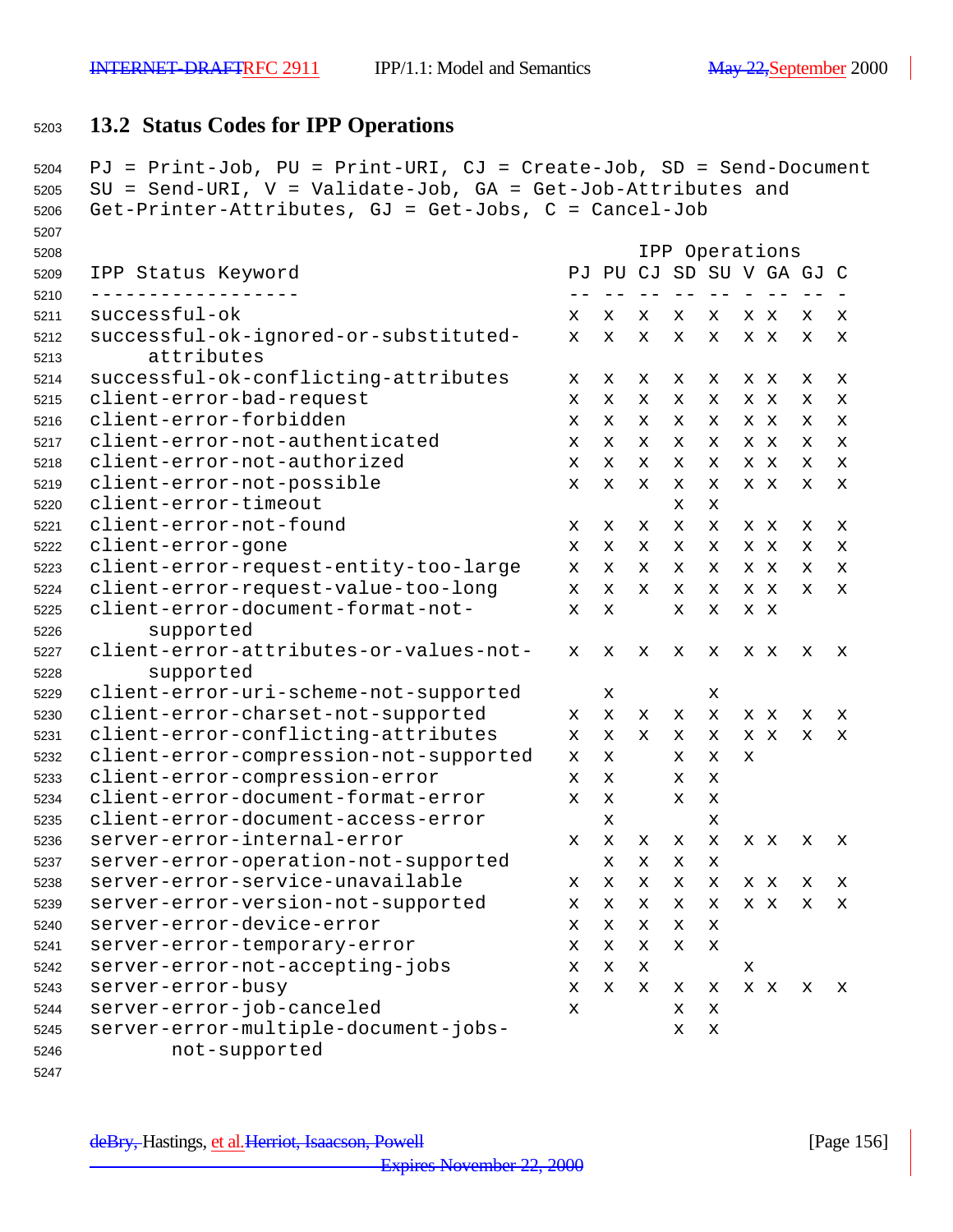| 5247 | HJ = Hold-Job, RJ = Release-Job, RS = Restart-Job        |             |      |                   |       |   |                        |
|------|----------------------------------------------------------|-------------|------|-------------------|-------|---|------------------------|
| 5248 | PP = Pause-Printer, RP = Resume-Printer, PJ = Purge-Jobs |             |      |                   |       |   |                        |
| 5249 |                                                          |             |      |                   |       |   |                        |
| 5250 |                                                          |             |      |                   |       |   | IPP Operations (cont.) |
| 5251 | IPP Status Keyword                                       |             |      | HJ RJ RS PP RP PJ |       |   |                        |
| 5252 | _____________                                            |             | $ -$ | $- -$             | $- -$ |   |                        |
| 5253 | successful-ok                                            | x           | X    | x                 | x     | x | х                      |
| 5254 | successful-ok-ignored-or-substituted-                    | x           | X    | X                 | x     | х | x                      |
| 5255 | attributes                                               |             |      |                   |       |   |                        |
| 5256 | successful-ok-conflicting-attributes                     | x           | X    | x                 | x     | х | х                      |
| 5257 | client-error-bad-request                                 | x           | X    | x                 | x     | х | х                      |
| 5258 | client-error-forbidden                                   | х           | X    | x                 | x     | x | X                      |
| 5259 | client-error-not-authenticated                           | х           | X    | x                 | х     | x | X                      |
| 5260 | client-error-not-authorized                              | х           | X    | х                 | х     | X | x                      |
| 5261 | client-error-not-possible                                | x           | X    | X                 | х     | х | x                      |
| 5262 | client-error-timeout                                     |             |      |                   |       |   |                        |
| 5263 | client-error-not-found                                   | x           | х    | x                 | x     | х | X                      |
| 5264 | client-error-gone                                        | x           | X    | х                 | x     | х | х                      |
| 5265 | client-error-request-entity-too-large                    | X.          | X    | x                 | x     | x | X                      |
| 5266 | client-error-request-value-too-long                      | X.          | X    | X                 | х     | х | X                      |
| 5267 | client-error-document-format-not-                        |             |      |                   |       |   |                        |
| 5268 | supported                                                |             |      |                   |       |   |                        |
| 5269 | client-error-attributes-or-values-not-                   | X           | X    | x                 | х     | х | х                      |
| 5270 | supported                                                |             |      |                   |       |   |                        |
| 5271 | client-error-uri-scheme-not-supported                    |             |      |                   |       |   |                        |
| 5272 | client-error-charset-not-supported                       | X           | x    | x                 | x     | x | х                      |
| 5273 | client-error-conflicting-attributes                      | $\mathbf x$ | X    | X                 | x     | х | X                      |
| 5274 | client-error-compression-not-supported                   |             |      |                   |       |   |                        |
| 5275 | client-error-compression-error                           |             |      |                   |       |   |                        |
| 5276 | client-error-document-format-error                       |             |      |                   |       |   |                        |
| 5277 | client-error-document-access-error                       |             |      |                   |       |   |                        |
| 5278 | server-error-internal-error                              | x           | х    | x                 | x     | х | х                      |
| 5279 | server-error-operation-not-supported                     | x           | X    | х                 | х     | х | X                      |
| 5280 | server-error-service-unavailable                         | x           | x    | х                 | x     | x | x                      |
| 5281 | server-error-version-not-supported                       | х           | х    | х                 | х     | x | х                      |
| 5282 | server-error-device-error                                |             |      |                   |       |   |                        |
| 5283 | server-error-temporary-error                             | х           | X    | х                 | х     | х | X                      |
| 5284 | server-error-not-accepting-jobs                          |             |      |                   |       |   |                        |
| 5285 | server-error-busy                                        | х           | X    | х                 | x     | х | $\mathbf x$            |
| 5286 | server-error-job-canceled                                |             |      |                   |       |   |                        |
| 5287 | server-error-multiple-document-jobs-                     |             |      |                   |       |   |                        |
| 5288 | not-supported                                            |             |      |                   |       |   |                        |
| 5289 |                                                          |             |      |                   |       |   |                        |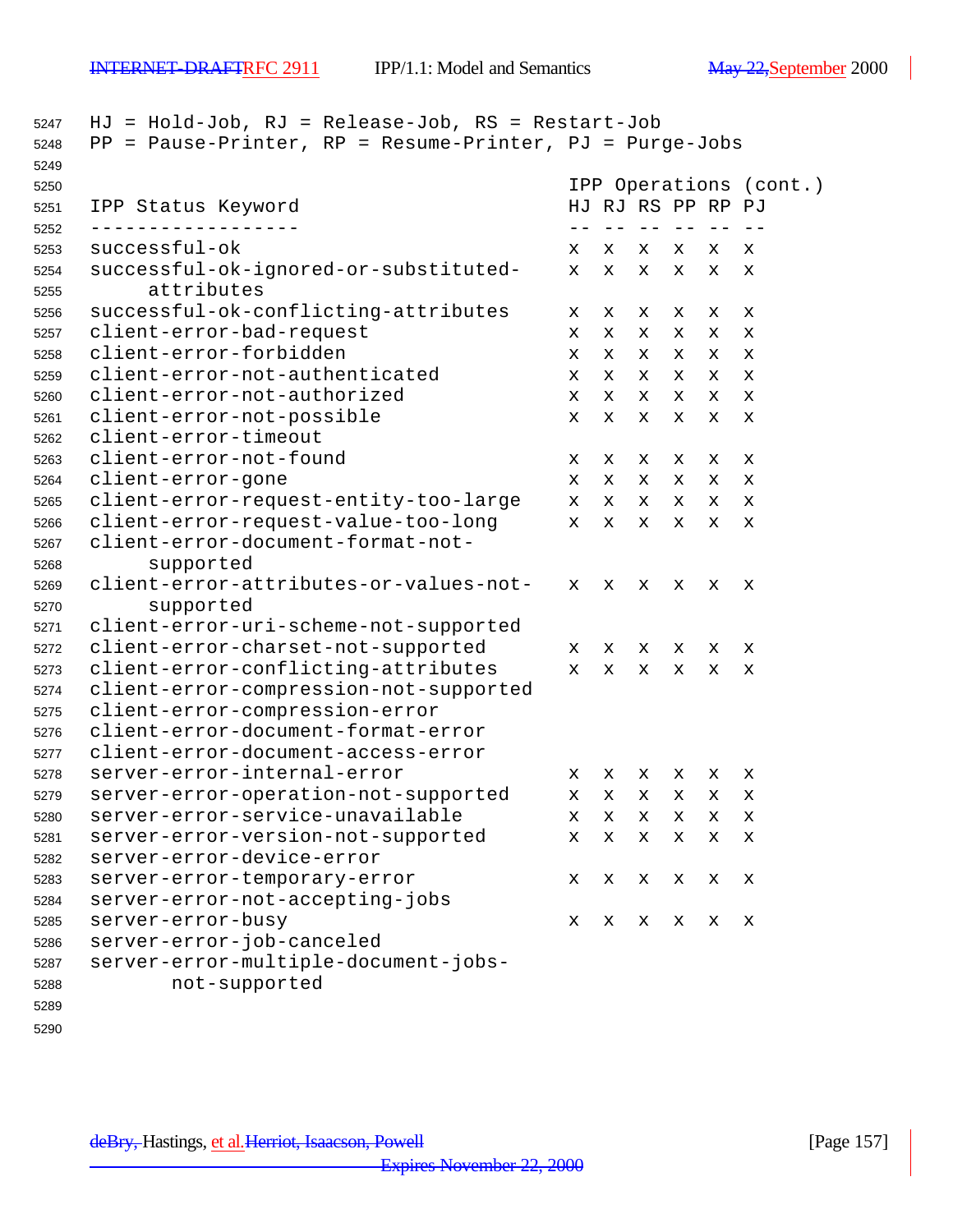#### 

# **14. APPENDIX C: "media" keyword values**

#### **14. APPENDIX C: "media" keyword values**

- Standard keyword values are taken from several sources.
- Standard values are defined (taken from DPA[ISO10175] and the Printer MIB[RFC1759]):
- 'default': The default medium for the output device
- 'iso-a4-white': Specifies the ISO A4 white medium: 210 mm x 297 mm
- 'iso-a4-colored': Specifies the ISO A4 colored medium: 210 mm x 297 mm
- 'iso-a4-transparent' Specifies the ISO A4 transparent medium: 210 mm x 297 mm
- 'iso-a3-white': Specifies the ISO A3 white medium: 297 mm x 420 mm
- 'iso-a3-colored': Specifies the ISO A3 colored medium: 297 mm x 420 mm
- 'iso-a5-white': Specifies the ISO A5 white medium: 148 mm x 210 mm
- 'iso-a5-colored': Specifies the ISO A5 colored medium: 148 mm x 210 mm
- 'iso-b4-white': Specifies the ISO B4 white medium: 250 mm x 353 mm
- 'iso-b4-colored': Specifies the ISO B4 colored medium: 250 mm x 353 mm
- 'iso-b5-white': Specifies the ISO B5 white medium: 176 mm x 250 mm
- 'iso-b5-colored': Specifies the ISO B5 colored medium: 176 mm x 250 mm
- 'jis-b4-white': Specifies the JIS B4 white medium: 257 mm x 364 mm
- 'jis-b4-colored': Specifies the JIS B4 colored medium: 257 mm x 364 mm
- 'jis-b5-white': Specifies the JIS B5 white medium: 182 mm x 257 mm
- 'jis-b5-colored': Specifies the JIS B5 colored medium: 182 mm x 257 mm
- 

The following standard values are defined for North American media:

- 'na-letter-white': Specifies the North American letter white medium
- 'na-letter-colored': Specifies the North American letter colored medium
- 'na-letter-transparent': Specifies the North American letter transparent medium
- 'na-legal-white': Specifies the North American legal white medium
- 'na-legal-colored': Specifies the North American legal colored medium
- 
- The following standard values are defined for envelopes:
- 'iso-b4-envelope': Specifies the ISO B4 envelope medium
- 'iso-b5-envelope': Specifies the ISO B5 envelope medium
- 'iso-c3-envelope': Specifies the ISO C3 envelope medium
- 'iso-c4-envelope': Specifies the ISO C4 envelope medium
- 'iso-c5-envelope': Specifies the ISO C5 envelope medium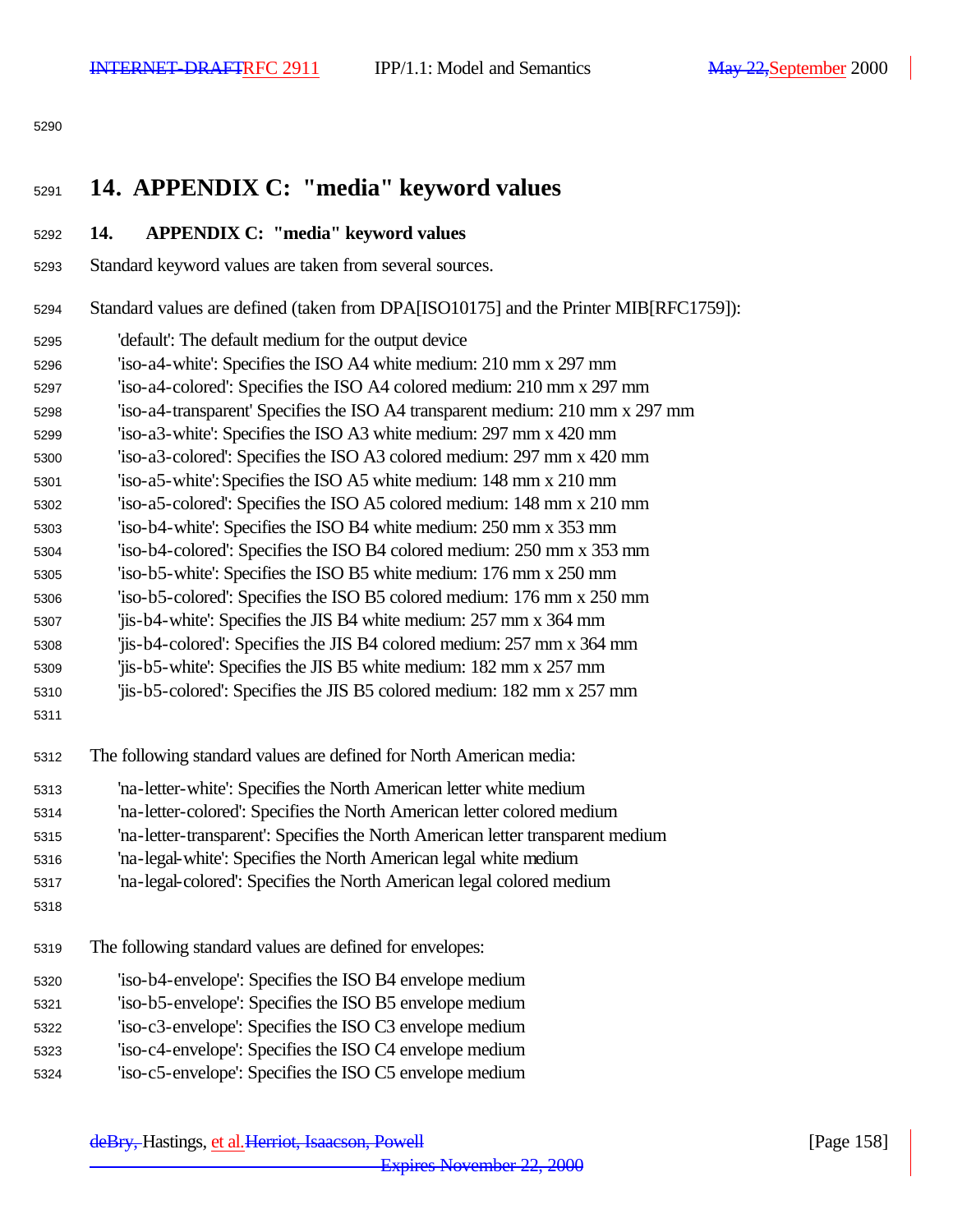| 5325 | 'iso-c6-envelope': Specifies the ISO C6 envelope medium                                  |
|------|------------------------------------------------------------------------------------------|
| 5326 | 'iso-designated-long-envelope': Specifies the ISO Designated Long envelope medium        |
| 5327 | 'na-10x13-envelope': Specifies the North American 10x13 envelope medium                  |
| 5328 | 'na-9x12-envelope': Specifies the North American 9x12 envelope medium                    |
| 5329 | 'monarch-envelope': Specifies the Monarch envelope                                       |
| 5330 | 'na-number-10-envelope': Specifies the North American number 10 business envelope medium |
| 5331 | 'na-7x9-envelope': Specifies the North American 7x9 inch envelope                        |
| 5332 | 'na-9x11-envelope': Specifies the North American 9x11 inch envelope                      |
| 5333 | 'na-10x14-envelope': Specifies the North American 10x14 inch envelope                    |
| 5334 | 'na-number-9-envelope': Specifies the North American number 9 business envelope          |
| 5335 | 'na-6x9-envelope': Specifies the North American 6x9 inch envelope                        |
| 5336 | 'na-10x15-envelope': Specifies the North American 10x15 inch envelope                    |
| 5337 |                                                                                          |
| 5338 | The following standard values are defined for the less commonly used media-:             |
| 5339 | 'executive-white': Specifies the white executive medium                                  |
| 5340 | 'folio-white': Specifies the folio white medium                                          |
| 5341 | 'invoice-white': Specifies the white invoice medium                                      |
| 5342 | 'ledger-white': Specifies the white ledger medium                                        |
| 5343 | 'quarto-white': Specified the white quarto medium                                        |
| 5344 | 'iso-a0-white': Specifies the ISO A0 white medium: 841 mm x 1189 mm                      |
| 5345 | 'iso-a0-transparent': Specifies the ISO A0 transparent medium: 841 mm x 1189 mm          |
| 5346 | 'iso-a0-translucent': Specifies the ISO A0 translucent medium: 841 mm x 1189 mm          |
| 5347 | 'iso-a1-white': Specifies the ISO A1 white medium: 594 mm x 841 mm                       |
| 5348 | 'iso-a1-transparent': Specifies the ISO A1 transparent medium: 594 mm x 841 mm           |
| 5349 | 'iso-a1-translucent': Specifies the ISO A1 translucent medium: 594 mm x 841 mm           |
| 5350 | 'iso-a2-white': Specifies the ISO A2 white medium: 420 mm x 594 mm                       |
| 5351 | 'iso-a2-transparent': Specifies the ISO A2 transparent medium: 420 mm x 594 mm           |
| 5352 | 'iso-a2-translucent': Specifies the ISO A2 translucent medium: 420 mm x 594 mm           |
| 5353 | 'iso-a3-transparent': Specifies the ISO A3 transparent medium: 297 mm x 420 mm           |
| 5354 | 'iso-a3-translucent': Specifies the ISO A3 translucent medium: 297 mm x 420 mm           |
| 5355 | 'iso-a4-translucent': Specifies the ISO A4 translucent medium: 210 mm x 297 mm           |
| 5356 | 'iso-a5-transparent': Specifies the ISO A5 transparent medium: 148 mm x 210 mm           |
| 5357 | 'iso-a5-translucent': Specifies the ISO A5 translucent medium: 148 mm x 210 mm           |
| 5358 | 'iso-a6-white': Specifies the ISO A6 white medium: 105 mm x 148 mm                       |
| 5359 | 'iso-a7-white': Specifies the ISO A7 white medium: 74 mm x 105 mm                        |
| 5360 | 'iso-a8-white': Specifies the ISO A8 white medium: 52 mm x 74 mm                         |
| 5361 | 'iso-a9-white': Specifies the ISO A9 white medium: 37 mm x 52 mm                         |
| 5362 | 'iso- $a10$ -white': Specifies the ISO A10 white medium: 26 mm x 37 mm                   |
| 5363 | 'iso-b0-white': Specifies the ISO B0 white medium: 1000 mm x 1414 mm                     |
| 5364 | 'iso-b1-white': Specifies the ISO B1 white medium: 707 mm x 1000 mm                      |
| 5365 | 'iso-b2-white': Specifies the ISO B2 white medium: 500 mm x 707 mm                       |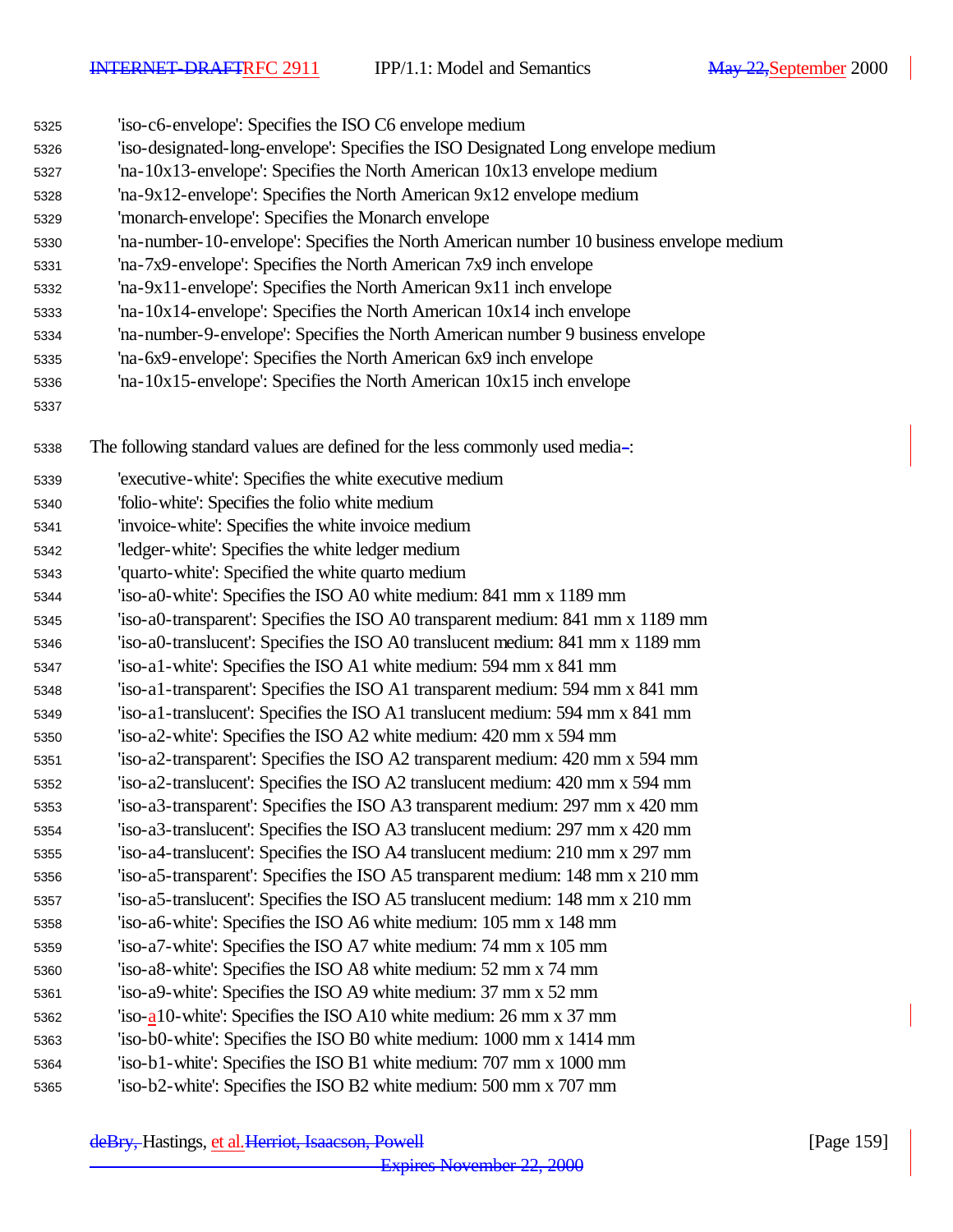| 5366 | 'iso-b3-white': Specifies the ISO B3 white medium: 353 mm x 500 mm                                |
|------|---------------------------------------------------------------------------------------------------|
| 5367 | 'iso-b6-white': Specifies the ISO B6 white medium: 125 mm x 176 mm                                |
| 5368 | 'iso-b7-white': Specifies the ISO B7 white medium: 88 mm x 125 mm                                 |
| 5369 | 'iso-b8-white': Specifies the ISO B8 white medium: 62 mm x 88 mm                                  |
| 5370 | 'iso-b9-white': Specifies the ISO B9 white medium: 44 mm x 62 mm                                  |
| 5371 | 'iso-b10-white': Specifies the ISO B10 white medium: 31 mm x 44 mm                                |
| 5372 | 'jis-b0-white': Specifies the JIS B0 white medium: 1030 mm x 1456 mm                              |
| 5373 | 'jis-b0-transparent': Specifies the JIS B0 transparent medium: 1030 mm x 1456 mm                  |
| 5374 | 'jis-b0-translucent': Specifies the JIS B0 translucent medium: 1030 mm x 1456 mm                  |
| 5375 | 'jis-b1-white': Specifies the JIS B1 white medium: 728 mm x 1030 mm                               |
| 5376 | 'jis-b1-transparent': Specifies the JIS B1 transparent medium: 728 mm x 1030 mm                   |
| 5377 | 'jis-b1-translucent': Specifies the JIS B1 translucent medium: 728 mm x 1030 mm                   |
| 5378 | 'jis-b2-white': Specifies the JIS B2 white medium: 515 mm x 728 mm                                |
| 5379 | 'jis-b2-transparent': Specifies the JIS B2 transparent medium: 515 mm x 728 mm                    |
| 5380 | 'jis-b2-translucent': Specifies the JIS B2 translucent medium: 515 mm x 728 mm                    |
| 5381 | 'jis-b3-white': Specifies the JIS B3 white medium: 364 mm x 515 mm                                |
| 5382 | 'jis-b3-transparent': Specifies the JIS B3 transparent medium: 364 mm x 515 mm                    |
| 5383 | 'jis-b3-translucent': Specifies the JIS B3 translucent medium: 364 mm x 515 mm                    |
| 5384 | 'jis-b4-transparent': Specifies the JIS B4 transparent medium: 257 mm x 364 mm                    |
| 5385 | 'jis-b4-translucent': Specifies the JIS B4 translucent medium: 257 mm x 364 mm                    |
| 5386 | 'jis-b5-transparent': Specifies the JIS B5 transparent medium: 182 mm x 257 mm                    |
| 5387 | 'jis-b5-translucent': Specifies the JIS B5 translucent medium: 182 mm x 257 mm                    |
| 5388 | 'jis-b6-white': Specifies the JIS B6 white medium: 128 mm x 182 mm                                |
| 5389 | 'jis-b7-white': Specifies the JIS B7 white medium: 91 mm x 128 mm                                 |
| 5390 | 'jis-b8-white': Specifies the JIS B8 white medium: 64 mm x 91 mm                                  |
| 5391 | 'jis-b9-white': Specifies the JIS B9 white medium: 45 mm x 64 mm                                  |
| 5392 | 'jis-b10-white': Specifies the JIS B10 white medium: 32 mm x 45 mm                                |
| 5393 |                                                                                                   |
| 5394 | The following standard values are defined for American Standard (i.e. ANSI) engineering media:    |
| 5395 | 'a-white': Specifies the engineering ANSI A size white medium: 8.5 inches x 11 inches             |
| 5396 | 'a-transparent': Specifies the engineering ANSI A size transparent medium: 8.5 inches x 11 inches |
| 5397 | 'a-translucent': Specifies the engineering ANSI A size translucent medium: 8.5 inches x 11 inches |
| 5398 | 'b-white': Specifies the engineering ANSI B size white medium: 11 inches x 17 inches              |
| 5399 | 'b-transparent': Specifies the engineering ANSI B size transparent medium: 11 inches x 17 inches) |
| 5400 | 'b-translucent': Specifies the engineering ANSI B size translucent medium: 11 inches x 17 inches  |
| 5401 | 'c-white': Specifies the engineering ANSI C size white medium: 17 inches x 22 inches              |
| 5402 | 'c-transparent': Specifies the engineering ANSI C size transparent medium: 17 inches x 22 inches  |
| 5403 | 'c-translucent': Specifies the engineering ANSI C size translucent medium: 17 inches x 22 inches  |
| 5404 | 'd-white': Specifies the engineering ANSI D size white medium: 22 inches x 34 inches              |
| 5405 | 'd-transparent': Specifies the engineering ANSI D size transparent medium: 22 inches x 34 inches  |
| 5406 | 'd-translucent': Specifies the engineering ANSI D size translucent medium: 22 inches x 34 inches  |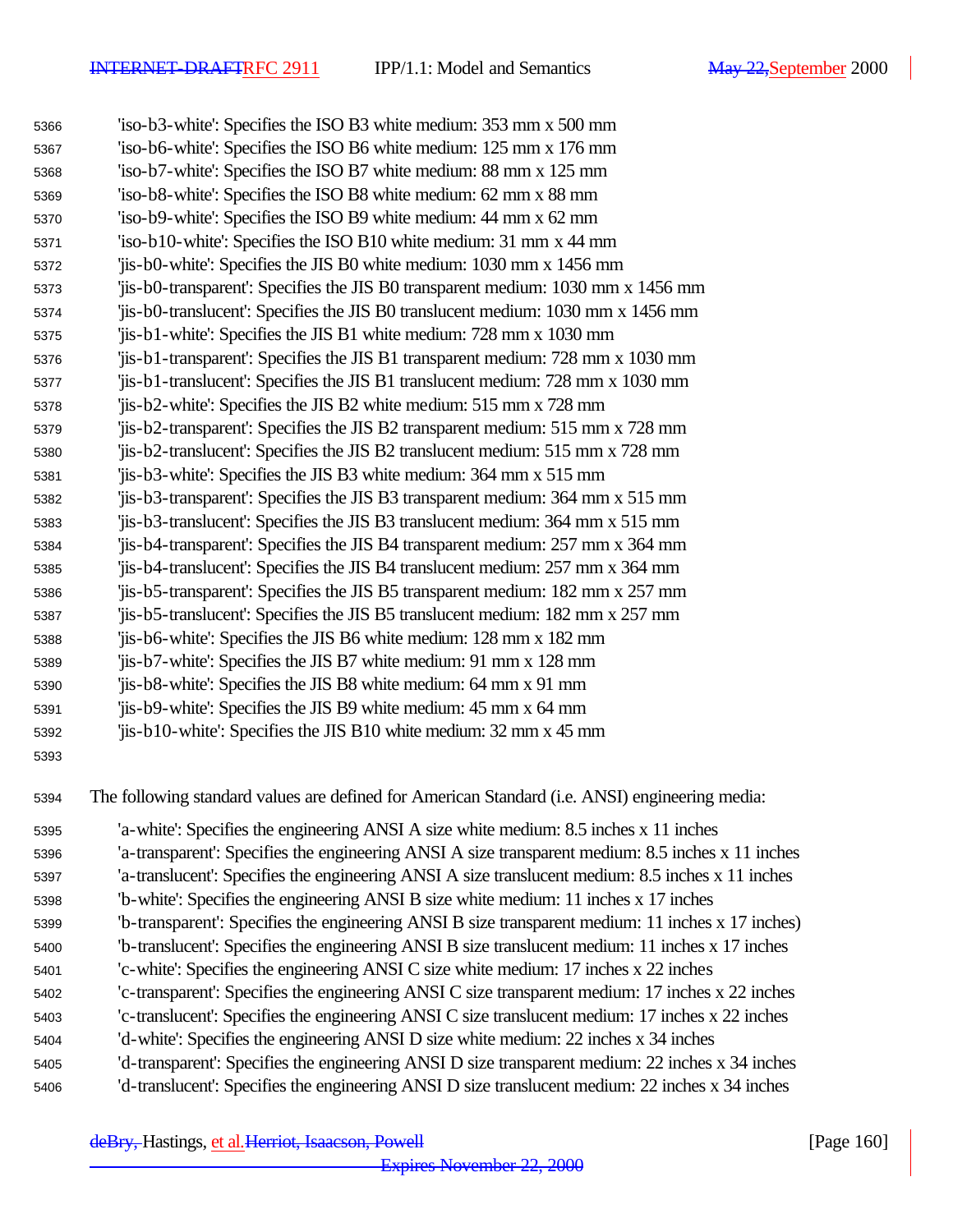'e-white': Specifies the engineering ANSI E size white medium: 34 inches x 44 inches

- 'e-transparent': Specifies the engineering ANSI E size transparent medium: 34 inches x 44 inches
- 'e-translucent': Specifies the engineering ANSI E size translucent medium: 34 inches x 44 inches
- 
- The following standard values are defined for American Standard (i.e. ANSI) engineering media for devices that provide the "synchro-cut" feature (see section 14.1):
- 'axsynchro-white': Specifies the roll paper having the width of the longer edge (11 inches) of the engineering ANSI A size white medium and cuts synchronizing with data.
- 'axsynchro-transparent': Specifies the roll paper having the width of the longer edge (11 inches) of the engineering ANSI A size transparent medium and cuts synchronizing with data.
- 'axsynchro-translucent': Specifies the roll paper having the width of the longer edge (11 inches) of the engineering ANSI A size translucent medium and cuts synchronizing with data.
- 'bxsynchro-white': Specifies the roll paper having the width of the longer edge (17 inches) of the engineering ANSI B size white medium and cuts synchronizing with data.
- 'bxsynchro-transparent': Specifies the roll paper having the width of the longer edge (17 inches) of the engineering ANSI B size transparent medium and cuts synchronizing with data.
- 'bxsynchro-translucent': Specifies the roll paper having the width of the longer edge (17 inches) of the engineering ANSI B size translucent medium and cuts synchronizing with data.
- 'cxsynchro-white': Specifies the roll paper having the width of the longer edge (22 inches) of the engineering ANSI C size white medium and cuts synchronizing with data.
- 'cxsynchro-transparent': Specifies the roll paper having the width of the longer edge (22 inches) of the engineering ANSI C size transparent medium and cuts synchronizing with data.
- 'cxsynchro-translucent': Specifies the roll paper having the width of the longer edge (22 inches) of the engineering ANSI C size translucent medium and cuts synchronizing with data.
- 'dxsynchro-white': Specifies the roll paper having the width of the longer edge (34 inches) of the engineering ANSI D size white medium and cuts synchronizing with data.
- 'dxsynchro-transparent': Specifies the roll paper having the width of the longer edge (34 inches) of the engineering ANSI D size transparent medium and cuts synchronizing with data.
- 'dxsynchro-translucent': Specifies the roll paper having the width of the longer edge (34 inches) of the engineering ANSI D size translucent medium and cuts synchronizing with data.
- 'exsynchro-white': Specifies the roll paper having the width of the longer edge (44 inches) of the engineering ANSI E size white medium and cuts synchronizing with data.
- 'exsynchro-transparent': Specifies the roll paper having the width of the longer edge (44 inches) of the engineering ANSI E size transparent medium and cuts synchronizing with data.
- 'exsynchro-translucent': Specifies the roll paper having the width of the longer edge (44 inches) of the engineering ANSI E size translucent medium and cuts synchronizing with data.
- 
- The following standard values are defined for American Architectural engineering media:
- 'arch-a-white': Specifies the Architectural A size white medium: 9 inches x 12 inches
- 'arch-a-transparent': Specifies the Architectural A size transparent medium: 9 inches x 12 inches
- 'arch-a-translucent': Specifies the Architectural A size translucent medium: 9 inches x 12 inches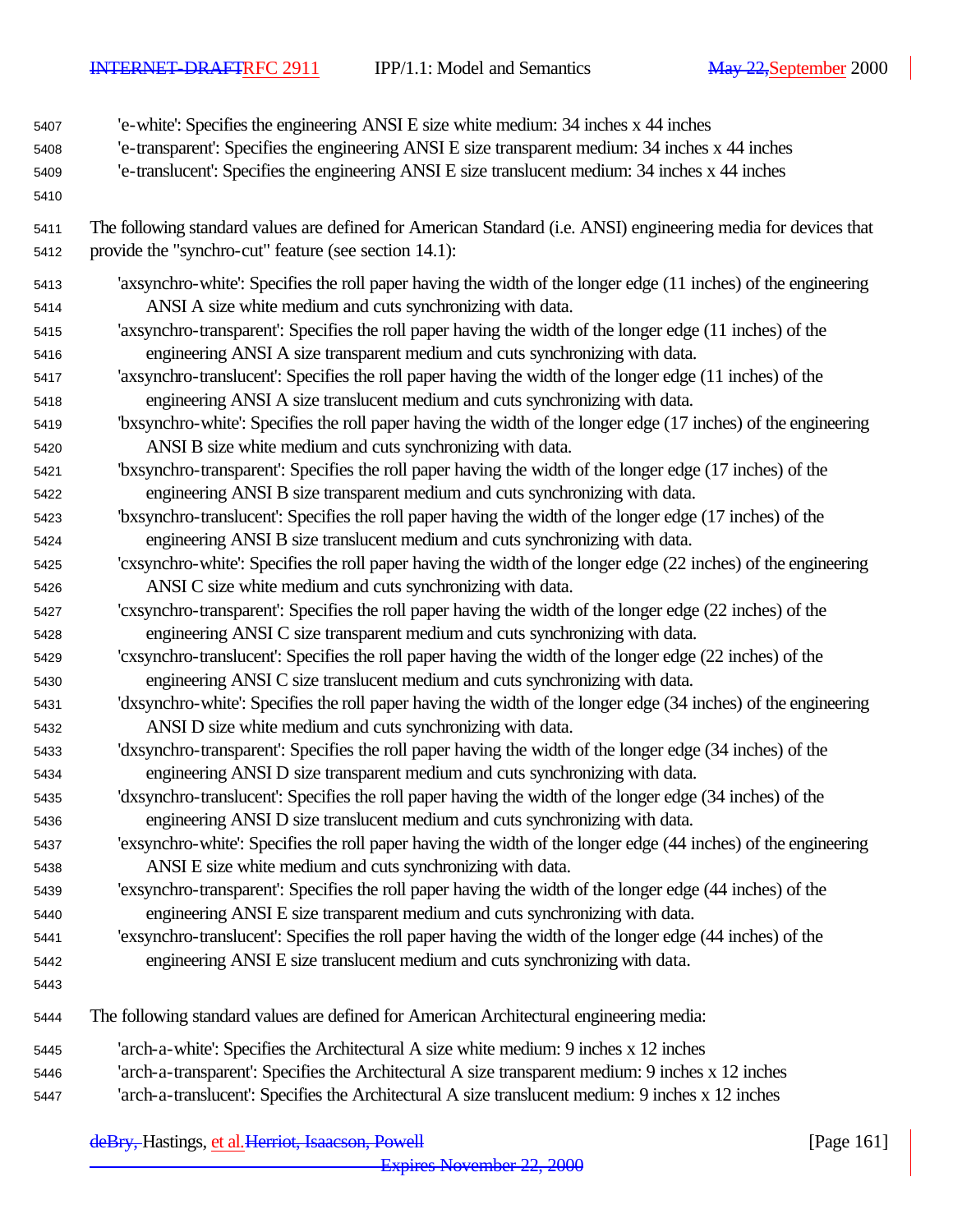| 5448         | 'arch-b-white': Specifies the Architectural B size white medium: 12 inches x 18 inches                          |
|--------------|-----------------------------------------------------------------------------------------------------------------|
| 5449         | 'arch-b-transparent': Specifies the Architectural B size transparent medium: 12 inches x 18 inches              |
| 5450         | 'arch-b-translucent': Specifies the Architectural B size translucent medium: 12 inches x 18 inches              |
| 5451         | 'arch-c-white': Specifies the Architectural C size white medium: 18 inches x 24 inches                          |
| 5452         | 'arch-c-transparent': Specifies the Architectural C size transparent medium: 18 inches x 24 inches              |
| 5453         | 'arch-c-translucent': Specifies the Architectural C size translucent medium: 18 inches x 24 inches              |
| 5454         | 'arch-d-white': Specifies the Architectural D size white medium: 24 inches x 36 inches                          |
| 5455         | 'arch-d-transparent': Specifies the Architectural D size transparent medium: 24 inches x 36 inches              |
| 5456         | 'arch-d-translucent': Specifies the Architectural D size translucent medium: 24 inches x 36 inches              |
| 5457         | 'arch-e-white': Specifies the Architectural E size white medium: 36 inches x 48 inches                          |
| 5458         | 'arch-e-transparent': Specifies the Architectural E size transparent medium: 36 inches x 48 inches              |
| 5459         | 'arch-e-translucent': Specifies the Architectural E size translucent medium: 36 inches x 48 inches              |
| 5460         |                                                                                                                 |
| 5461         | The following standard values are defined for American Architectural engineering media for devices that provide |
| 5462         | the "synchro-cut" feature (see section 14.1):                                                                   |
|              | 'arch-axsynchro-white': Specifies the roll paper having the width of the longer edge (12 inches) of the         |
| 5463         | Architectural A size white medium and cuts synchronizing with data.                                             |
| 5464         | 'arch-axsynchro-transparent': Specifies the roll paper having the width of the longer edge (12 inches) of the   |
| 5465         | Architectural A size transparent medium and cuts synchronizing with data.                                       |
| 5466         | 'arch-axsynchro-translucent': Specifies the roll paper having the width of the longer edge (12 inches) of the   |
| 5467         | Architectural A size translucent medium and cuts synchronizing with data.                                       |
| 5468<br>5469 | 'arch-bxsynchro-white': Specifies the roll paper having the width of the longer edge (18 inches) of the         |
| 5470         | Architectural B size white medium and cuts synchronizing with data.                                             |
| 5471         | 'arch-bxsynchro-transparent': Specifies the roll paper having the width of the longer edge (18 inches) of the   |
| 5472         | Architectural B size transparent medium and cuts synchronizing with data.                                       |
| 5473         | 'arch-bxsynchro-translucent': Specifies the roll paper having the width of the longer edge (18 inches) of the   |
| 5474         | Architectural B size translucent medium and cuts synchronizing with data.                                       |
| 5475         | 'arch-cxsynchro-white': Specifies the roll paper having the width of the longer edge (24 inches) of the         |
| 5476         | Architectural C size white medium and cuts synchronizing with data.                                             |
| 5477         | 'arch-cxsynchro-transparent': Specifies the roll paper having the width of the longer edge (24 inches) of the   |
| 5478         | Architectural C size transparent medium and cuts synchronizing with data.                                       |
| 5479         | 'arch-cxsynchro-translucent': Specifies the roll paper having the width of the longer edge (24 inches) of the   |
| 5480         | Architectural C size translucent medium and cuts synchronizing with data.                                       |
| 5481         | 'arch-dxsynchro-white': Specifies the roll paper having the width of the longer edge (36 inches) of the         |
| 5482         | Architectural D size white medium and cuts synchronizing with data.                                             |
| 5483         | 'arch-dxsynchro-transparent': Specifies the roll paper having the width of the longer edge (36 inches) of the   |
| 5484         | Architectural D size transparent medium and cuts synchronizing with data.                                       |
| 5485         | 'arch-dxsynchro-translucent': Specifies the roll paper having the width of the longer edge (36 inches) of the   |
| 5486         | Architectural D size translucent medium and cuts synchronizing with data.                                       |
| 5487         | 'arch-exsynchro-white': Specifies the roll paper having the width of the longer edge (48 inches) of the         |
| 5488         | Architectural E size white medium and cuts synchronizing with data.                                             |
|              |                                                                                                                 |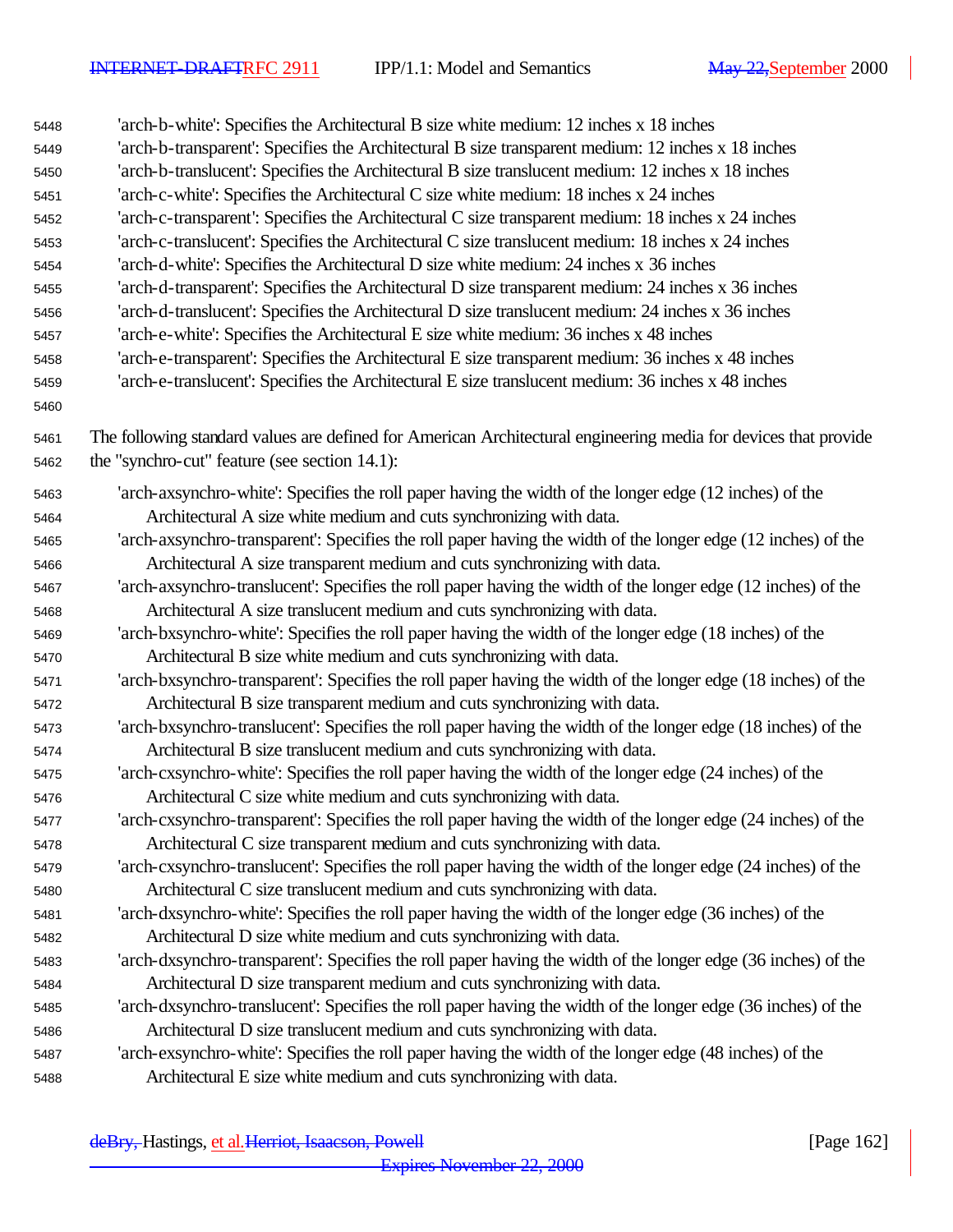'arch-exsynchro-transparent': Specifies the roll paper having the width of the longer edge (48 inches) of the Architectural E size transparent medium and cuts synchronizing with data. 'arch-exsynchro-translucent': Specifies the roll paper having the width of the longer edge (48 inches) of the Architectural E size translucent medium and cuts synchronizing with data. The following standard values are defined for Japanese and European Standard (i.e. ISO) engineering media, which are of a long fixed size [ASME-Y14.1M]: 'iso-a1x3-white': Specifies the ISO A1X3 white medium having the width of the longer edge (841 mm) of the ISO A1 medium 'iso-a1x3-transparent': Specifies the ISO A1X3 transparent medium having the width of the longer edge (841 mm) of the ISO A1 medium 'iso-a1x3-translucent': Specifies the ISO A1X3 translucent medium having the width of the longer edge (841 mm) of the ISO A1 medium 'iso-a1x4-white': Specifies the ISO A1X4 white medium having the width of the longer edge (841 mm) of the ISO A1 medium 'iso-a1x4-transparent': Specifies the ISO A1X4 transparent medium having the width of the longer edge (841 mm) of the ISO A1 medium 'iso-a1x4- translucent': Specifies the ISO A1X4 translucent medium having the width of the longer edge (841 mm) of the ISO A1 medium 'iso-a2x3-white': Specifies the ISO A2X3 white medium having the width of the longer edge (594 mm) of the ISO A2 medium 'iso-a2x3-transparent': Specifies the ISO A2X3 transparent medium having the width of the longer edge (594 mm) of the ISO A2 medium 'iso-a2x3-translucent': Specifies the ISO A2X3 translucent medium having the width of the longer edge (594 mm) of the ISO A2 medium 'iso-a2x4-white': Specifies the ISO A2X4 white medium having the width of the longer edge (594 mm) of the ISO A2 medium 'iso-a2x4-transparent': Specifies the ISO A2X4 transparent medium having the width of the longer edge (594 mm) of the ISO A2 medium 'iso-a2x4-translucent': Specifies the ISO A2X4 translucent medium having the width of the longer edge (594 mm) of the ISO A2 medium 'iso-a2x5-white': Specifies the ISO A2X5 white medium having the width of the longer edge (594 mm) of the ISO A2 medium 'iso-a2x5-transparent': Specifies the ISO A2X5 transparent medium having the width of the longer edge (594 mm) of the ISO A2 medium 'iso-a2x5-translucent': Specifies the ISO A2X5 translucent medium having the width of the longer edge (594 mm) of the ISO A2 medium 'iso-a3x3-white': Specifies the ISO A3X3 white medium having the width of the longer edge (420 mm) of the ISO A3 medium 'iso-a3x3-transparent': Specifies the ISO A3X3 transparent medium having the width of the longer edge (420 mm) of the ISO A3 medium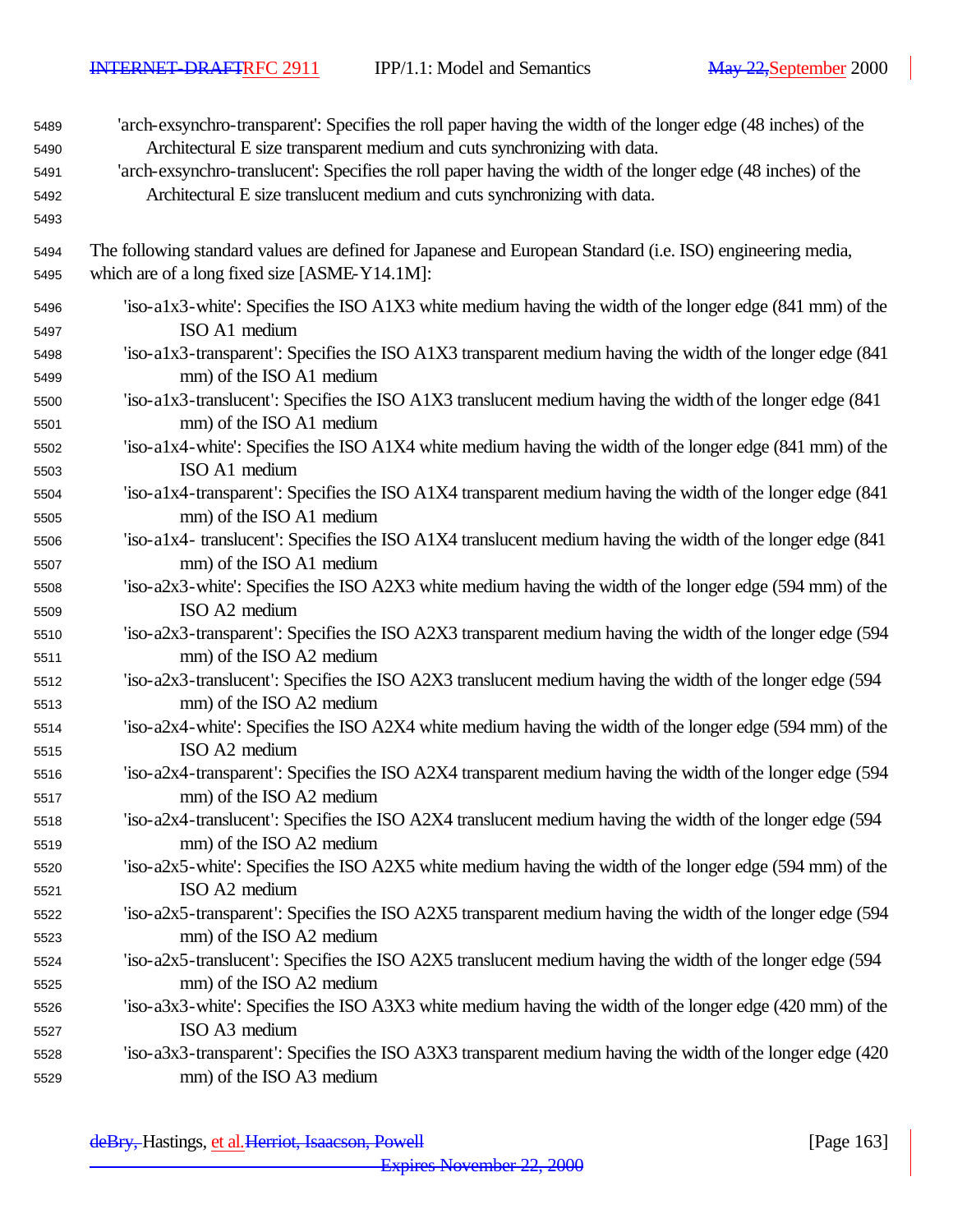| 5530 | 'iso-a3x3-translucent': Specifies the ISO A3X3 translucent medium having the width of the longer edge (420)   |
|------|---------------------------------------------------------------------------------------------------------------|
| 5531 | mm) of the ISO A3 medium                                                                                      |
| 5532 | 'iso-a3x4-white': Specifies the ISO A3X4 white medium having the width of the longer edge (420 mm) of the     |
| 5533 | ISO A3 medium                                                                                                 |
| 5534 | 'iso-a3x4-transparent': Specifies the ISO A3X4 transparent medium having the width of the longer edge (420)   |
| 5535 | mm) of the ISO A3 medium                                                                                      |
| 5536 | 'iso-a3x4-translucent': Specifies the ISO A3X4 translucent medium having the width of the longer edge (420    |
| 5537 | mm) of the ISO A3 medium                                                                                      |
| 5538 | 'iso-a3x5-white': Specifies the ISO A3X5 white medium having the width of the longer edge (420 mm) of the     |
| 5539 | ISO A3 medium                                                                                                 |
| 5540 | 'iso-a3x5-transparent': Specifies the ISO A3X5 transparent medium having the width of the longer edge (420    |
| 5541 | mm) of the ISO A3 medium                                                                                      |
| 5542 | 'iso-a3x5-translucent': Specifies the ISO A3X5 translucent medium having the width of the longer edge (420)   |
| 5543 | mm) of the ISO A3 medium                                                                                      |
| 5544 | 'iso-a3x6-white': Specifies the ISO A3X6 white medium having the width of the longer edge (420 mm) of the     |
| 5545 | ISO A3 medium                                                                                                 |
| 5546 | 'iso-a3x6-transparent': Specifies the ISO A3X6 transparent medium having the width of the longer edge (420)   |
| 5547 | mm) of the ISO A3 medium                                                                                      |
| 5548 | 'iso-a3x6-translucent': Specifies the ISO A3X6 translucent medium having the width of the longer edge (420    |
| 5549 | mm) of the ISO A3 medium                                                                                      |
| 5550 | 'iso-a3x7-white': Specifies the ISO A3X7 white medium having the width of the longer edge (420 mm) of the     |
| 5551 | ISO A3 medium                                                                                                 |
| 5552 | 'iso-a3x7-transparent': Specifies the ISO A3X7 transparent medium having the width of the longer edge (420    |
| 5553 | mm) of the ISO A3 medium                                                                                      |
| 5554 | 'iso-a3x7-translucent'': Specifies the ISO A3X7 translucent' medium having the width of the longer edge (420) |
| 5555 | mm) of the ISO A3 medium                                                                                      |
| 5556 | 'iso-a4x3-white': Specifies the ISO A4X3 white medium having the width of the longer edge (297 mm) of the     |
| 5557 | ISO A4 medium                                                                                                 |
| 5558 | 'iso-a4x3-transparent': Specifies the ISO A4X3 transparent medium having the width of the longer edge (297    |
| 5559 | mm) of the ISO A4 medium                                                                                      |
| 5560 | 'iso-a4x3-translucent'': Specifies the ISO A4X3 translucent' medium having the width of the longer edge (297  |
| 5561 | mm) of the ISO A4 medium                                                                                      |
| 5562 | 'iso-a4x4-white': Specifies the ISO A4X4 white medium having the width of the longer edge (297 mm) of the     |
| 5563 | ISO A4 medium                                                                                                 |
| 5564 | 'iso-a4x4-transparent': Specifies the ISO A4X4 transparent medium having the width of the longer edge (297    |
| 5565 | mm) of the ISO A4 medium                                                                                      |
| 5566 | 'iso-a4x4-translucent': Specifies the ISO A4X4 translucent medium having the width of the longer edge (297    |
| 5567 | mm) of the ISO A4 medium                                                                                      |
| 5568 | 'iso-a4x5-white': Specifies the ISO A4X5 white medium having the width of the longer edge (297 mm) of the     |
| 5569 | ISO A4 medium                                                                                                 |
| 5570 | 'iso-a4x5-transparent': Specifies the ISO A4X5 transparent medium having the width of the longer edge (297    |
| 5571 | mm) of the ISO A4 medium                                                                                      |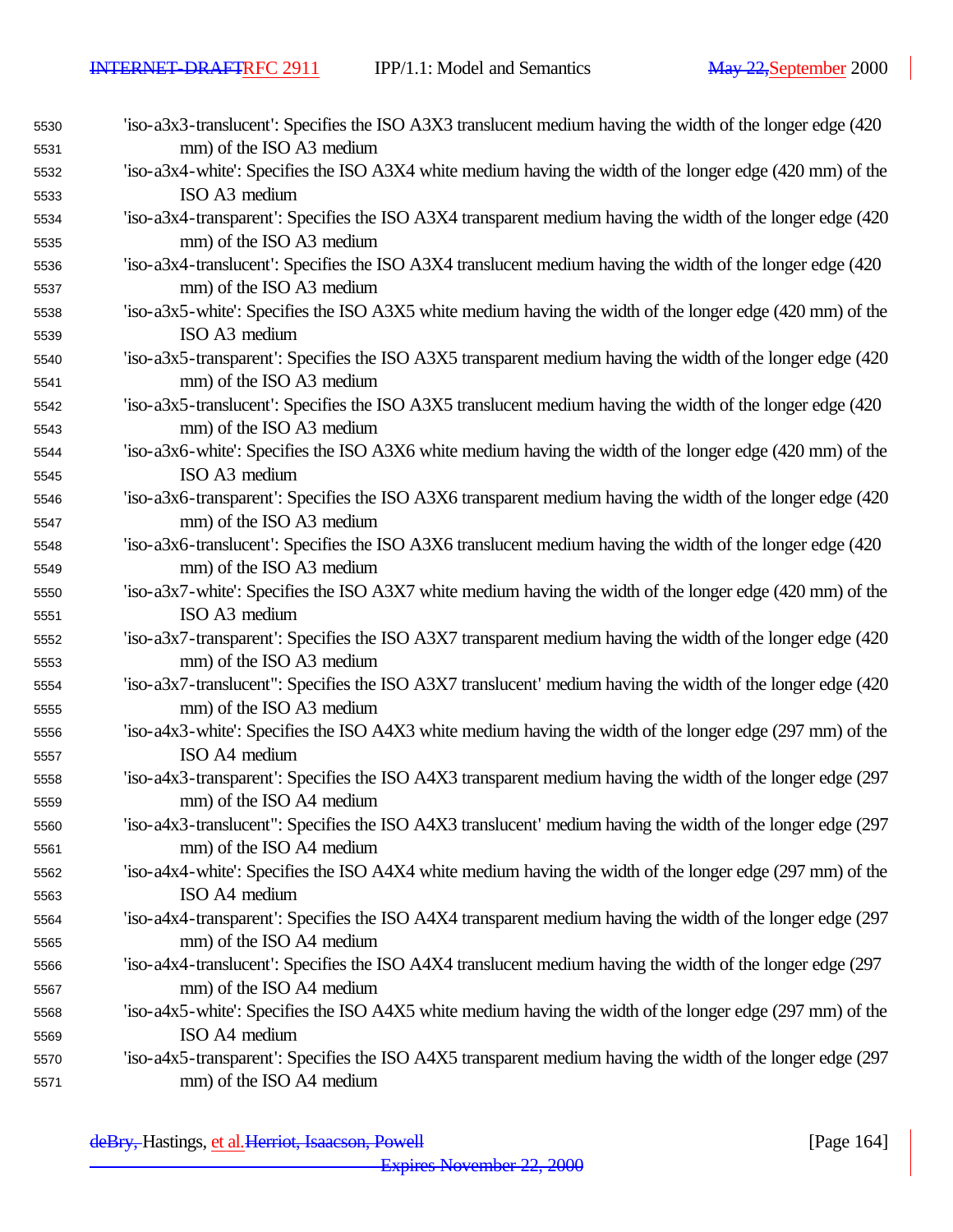| 5572<br>5573 | 'iso-a4x5-translucent': Specifies the ISO A4X5 translucent medium having the width of the longer edge (297<br>mm) of the ISO A4 medium |
|--------------|----------------------------------------------------------------------------------------------------------------------------------------|
| 5574         | 'iso-a4x6-white': Specifies the ISO A4X6 white medium having the width of the longer edge (297 mm) of the                              |
| 5575         | ISO A4 medium                                                                                                                          |
| 5576         | 'iso-a4x6-transparent': Specifies the ISO A4X6 transparent medium having the width of the longer edge (297                             |
| 5577         | mm) of the ISO A4 medium                                                                                                               |
| 5578         | 'iso-a4x6-translucent': Specifies the ISO A4X6 translucent medium having the width of the longer edge (297                             |
| 5579         | mm) of the ISO A4 medium                                                                                                               |
| 5580         | 'iso-a4x7-white': Specifies the ISO A4X7 white medium having the width of the longer edge (297 mm) of the                              |
| 5581         | ISO A4 medium                                                                                                                          |
| 5582         | 'iso-a4x7-transparent': Specifies the ISO A4X7 transparent medium having the width of the longer edge (297                             |
| 5583         | mm) of the ISO A4 medium                                                                                                               |
| 5584<br>5585 | 'iso-a4x7-translucent': Specifies the ISO A4X7 translucent medium having the width of the longer edge (297<br>mm) of the ISO A4 medium |
| 5586         | 'iso-a4x8-white': Specifies the ISO A4X8 white medium having the width of the longer edge (297 mm) of the                              |
| 5587         | ISO A4 medium                                                                                                                          |
| 5588         | 'iso-a4x8-transparent': Specifies the ISO A4X8 transparent medium having the width of the longer edge (297                             |
| 5589         | mm) of the ISO A4 medium                                                                                                               |
| 5590         | 'iso-a4x8-translucent': Specifies the ISO A4X8 translucent medium having the width of the longer edge (297                             |
| 5591         | mm) of the ISO A4 medium                                                                                                               |
| 5592         | 'iso-a4x9-white': Specifies the ISO A4X9 white medium having the width of the longer edge (297 mm) of the<br>ISO A4 medium             |
| 5593<br>5594 | 'iso-a4x9-transparent': Specifies the ISO A4X9 transparent medium having the width of the longer edge (297                             |
| 5595         | mm) of the ISO A4 medium                                                                                                               |
| 5596         | 'iso-a4x9-translucent': Specifies the ISO A4X9 translucent medium having the width of the longer edge (297                             |
| 5597         | mm) of the ISO A4 medium                                                                                                               |
| 5598         |                                                                                                                                        |
| 5599         | The following standard values are defined for Japanese and European Standard (i.e. ISO) engineering media,                             |
| 5600         | which are either a long fixed size [ASME-Y14.1M] or roll feed, for devices that provide the "synchro-cut" feature                      |
| 5601         | (see section $14.1$ ):                                                                                                                 |
| 5602         | 'iso-a0xsynchro-white': Specifies the paper having the width of the longer edge (1189 mm) of the ISO A0                                |
| 5603         | white medium and cuts synchronizing with data.                                                                                         |
| 5604         | 'iso-a0xsynchro-transparent': Specifies the paper having the width of the longer edge (1189 mm) of the ISO                             |
| 5605         | A0 transparent medium and cuts synchronizing with data.                                                                                |
| 5606         | 'iso-a0xsynchro-translucent': Specifies the paper having the width of the longer edge (1189 mm) of the ISO                             |
| 5607         | A0 translucent medium and cuts synchronizing with data.                                                                                |
| 5608         | 'iso-a1xsynchro-white': Specifies the paper having the width of the longer edge (841 mm) of the ISO A1 white                           |
| 5609         | medium and cuts synchronizing with data.                                                                                               |
| 5610         | 'iso-a1xsynchro-transparent': Specifies the paper having the width of the longer edge (841 mm) of the ISO A1                           |
| 5611         | transparent medium and cuts synchronizing with data.                                                                                   |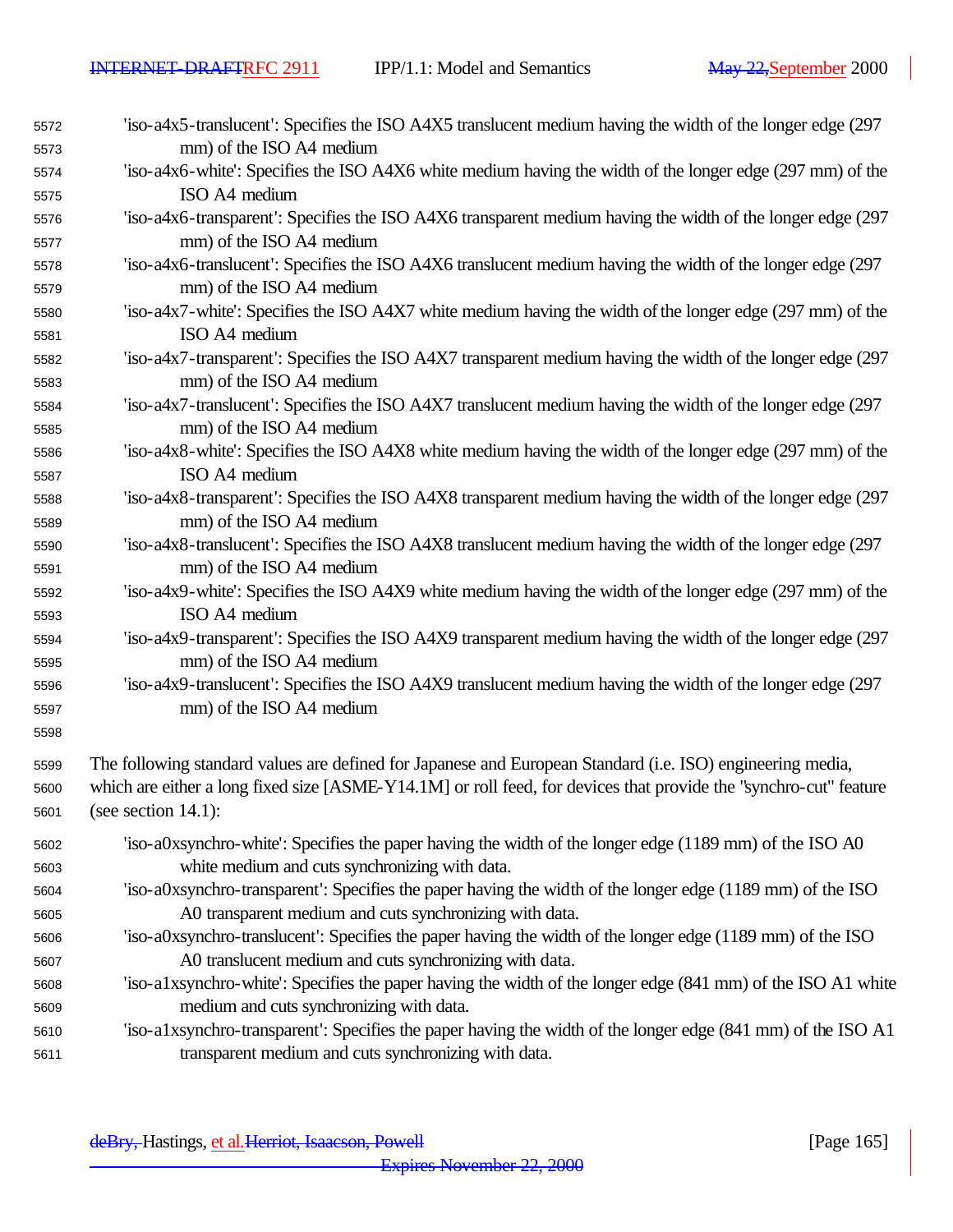| 5612         | 'iso-a1xsynchro-translucent': Specifies the paper having the width of the longer edge (841 mm) of the ISO A1                                                    |
|--------------|-----------------------------------------------------------------------------------------------------------------------------------------------------------------|
| 5613         | translucent medium and cuts synchronizing with data.                                                                                                            |
| 5614         | 'iso-a2xsynchro-white': Specifies the paper having the width of the longer edge (594 mm) of the ISO A2 white                                                    |
| 5615         | medium and cuts synchronizing with data.                                                                                                                        |
| 5616         | 'iso-a2xsynchro-transparent': Specifies the paper having the width of the longer edge (594 mm) of the ISO A2                                                    |
| 5617         | transparent medium and cuts synchronizing with data.                                                                                                            |
| 5618         | 'iso-a2xsynchro-translucent': Specifies the paper having the width of the longer edge (594 mm) of the ISO A2                                                    |
| 5619         | translucent medium and cuts synchronizing with data.                                                                                                            |
| 5620         | 'iso-a3xsynchro-white': Specifies the paper having the width of the longer edge (420 mm) of the ISO A3 white                                                    |
| 5621         | medium and cuts synchronizing with data.                                                                                                                        |
| 5622         | 'iso-a3xsynchro-transparent': Specifies the paper having the width of the longer edge (420 mm) of the ISO A3                                                    |
| 5623         | transparent medium and cuts synchronizing with data.                                                                                                            |
| 5624         | 'iso-a3xsynchro-translucent': Specifies the paper having the width of the longer edge (420 mm) of the ISO A3                                                    |
| 5625         | translucent medium and cuts synchronizing with data.                                                                                                            |
| 5626         | 'iso-a4xsynchro-white': Specifies the paper having the width of the longer edge (297 mm) of the ISO A4 white                                                    |
| 5627         | medium and cuts synchronizing with data.                                                                                                                        |
| 5628         | 'iso-a4xsynchro-transparent': Specifies the paper having the width of the longer edge (297 mm) of the ISO A4                                                    |
| 5629         | transparent medium and cuts synchronizing with data.                                                                                                            |
| 5630         | 'iso-a4xsynchro-translucent': Specifies the paper having the width of the longer edge (297 mm) of the ISO A4                                                    |
| 5631         | transparent medium and cuts synchronizing with data.                                                                                                            |
| 5632         |                                                                                                                                                                 |
|              |                                                                                                                                                                 |
|              |                                                                                                                                                                 |
| 5633<br>5634 | The following standard values are defined for American Standard (i.e. ANSI) engineering media, American                                                         |
| 5635         | Architectural engineering media, and Japanese and European Standard (i.e. ISO) engineering media, which are                                                     |
| 5636         | either a long fixed size [ASME-Y14.1M] or roll feed, for devices that provide the "synchro-cut" feature and/or the<br>"auto-select" feature (see section 14.1): |
|              |                                                                                                                                                                 |
| 5637         | 'auto-white': Specifies that the printer selects the white medium with the appropriate fixed size (e.g. a1, a2,                                                 |
| 5638         | etc.) or data-synchro size, and the selection is implementation-defined.                                                                                        |
| 5639         | 'auto-transparent': Specifies that the printer selects the transparent medium with the appropriate fixed size (e.g.                                             |
| 5640         | a1, a2, etc.) or data-synchro size, and the selection is implementation-defined.                                                                                |
| 5641         | auto-translucent': Specifies that the printer selects the translucent medium with the appropriate fixed size (e.g.                                              |
| 5642         | a1, a2, etc.) or data-synchro size, and the selection is implementation-defined.                                                                                |
| 5643         | 'auto-fixed-size-white': Specifies that the printer selects the white medium with the appropriate fixed size (e.g.                                              |
| 5644         | a1, a2, etc.) or the appropriate long fixed size listed above.                                                                                                  |
| 5645         | 'auto-fixed-size-transparent': Specifies that the printer selects the transparent medium with the appropriate                                                   |
| 5646         | fixed size (e.g. a1, a2, etc.) or the appropriate long fixed size listed above.                                                                                 |
| 5647         | 'auto-fixed-size-translucent': Specifies that the printer selects the translucent medium with the appropriate fixed                                             |
| 5648         | size (e.g. a1, a2, etc.) or the appropriate long fixed size listed above.                                                                                       |
| 5649         | 'auto-synchro-white': Specifies that the printer selects the white paper with the appropriate width and cuts it                                                 |
| 5650         | synchronizing with data.                                                                                                                                        |
| 5651<br>5652 | 'auto-synchro-transparent': Specifies that the printer selects the transparent paper with the appropriate width<br>and cuts it synchronizing with data.         |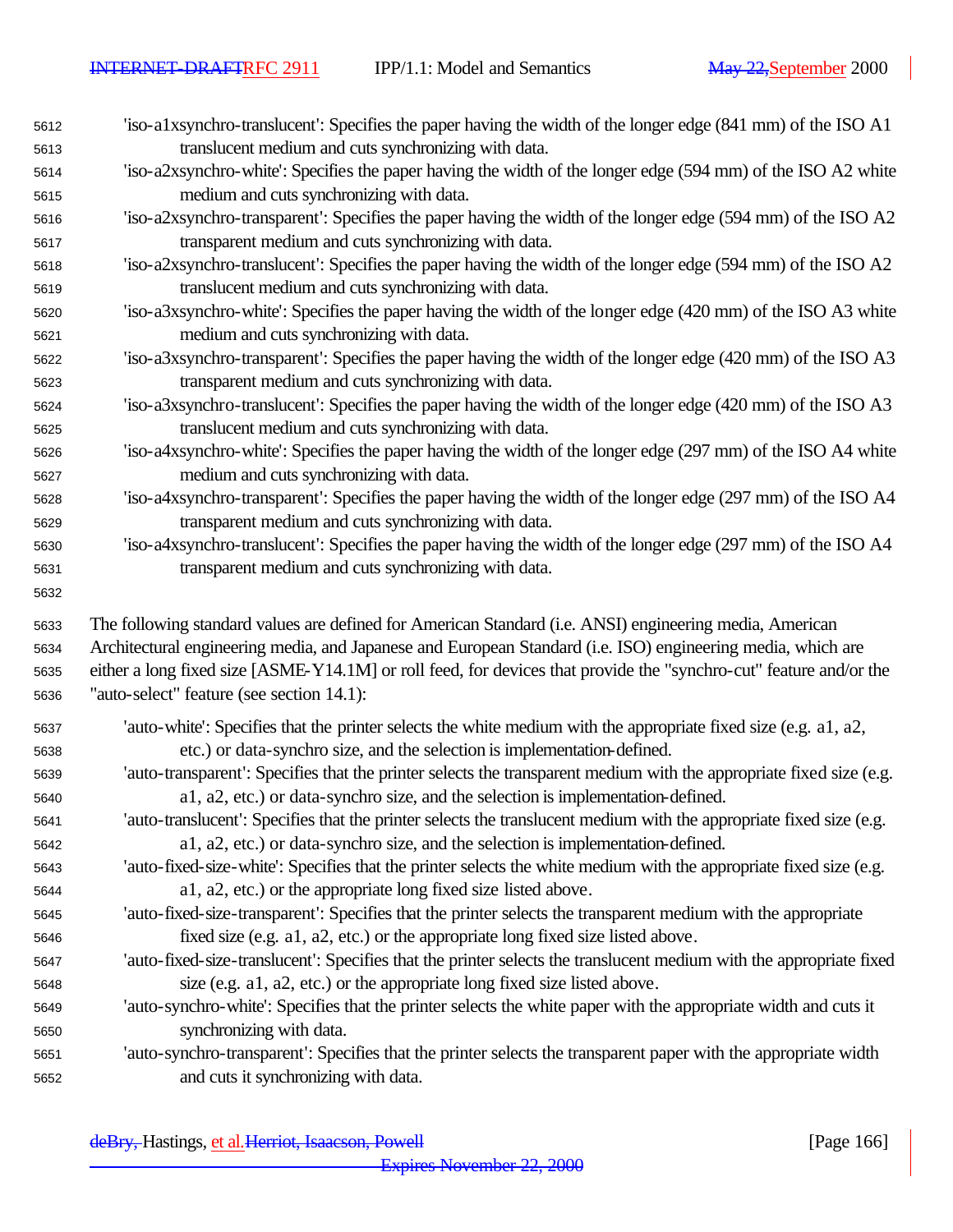'auto-synchro-translucent': Specifies that the printer selects the translucent paper with the appropriate width and cuts it synchronizing with data. 

The following standard values are defined for input-trays (from ISO DPA and the Printer MIB):

| 5657 | 'top': The top input tray in the printer. |  |
|------|-------------------------------------------|--|
|------|-------------------------------------------|--|

- 'middle': The middle input tray in the printer.
- 'bottom': The bottom input tray in the printer.
- 'envelope': The envelope input tray in the printer.
- 'manual': The manual feed input tray in the printer.
- 'large-capacity': The large capacity input tray in the printer.
- 'main': The main input tray
- 'side': The side input tray
- 

The following standard values are defined for media sizes (from ISO DPA):

 'iso-a0': Specifies the ISO A0 size: 841 mm by 1189 mm as defined in ISO 216 'iso-a1': Specifies the ISO A1 size: 594 mm by 841 mm as defined in ISO 216 'iso-a2': Specifies the ISO A2 size: 420 mm by 594 mm as defined in ISO 216 'iso-a3': Specifies the ISO A3 size: 297 mm by 420 mm as defined in ISO 216 'iso-a4': Specifies the ISO A4 size: 210 mm by 297 mm as defined in ISO 216 'iso-a5': Specifies the ISO A5 size: 148 mm by 210 mm as defined in ISO 216 'iso-a6': Specifies the ISO A6 size: 105 mm by 148 mm as defined in ISO 216 'iso-a7': Specifies the ISO A7 size: 74 mm by 105 mm as defined in ISO 216 'iso-a8': Specifies the ISO A8 size: 52 mm by 74 mm as defined in ISO 216 'iso-a9': Specifies the ISO A9 size: 37 mm by 52 mm as defined in ISO 216 'iso-a10': Specifies the ISO A10 size: 26 mm by 37 mm as defined in ISO 216 'iso-b0': Specifies the ISO B0 size: 1000 mm by 1414 mm as defined in ISO 216 'iso-b1': Specifies the ISO B1 size: 707 mm by 1000 mm as defined in ISO 216 'iso-b2': Specifies the ISO B2 size: 500 mm by 707 mm as defined in ISO 216 'iso-b3': Specifies the ISO B3 size: 353 mm by 500 mm as defined in ISO 216 'iso-b4': Specifies the ISO B4 size: 250 mm by 353 mm as defined in ISO 216 'iso-b5': Specifies the ISO B5 size: 176 mm by 250 mm as defined in ISO 216 'iso-b6': Specifies the ISO B6 size: 125 mm by 176 mm as defined in ISO 216 'iso-b7': Specifies the ISO B7 size: 88 mm by 125 mm as defined in ISO 216 'iso-b8': Specifies the ISO B8 size: 62 mm by 88 mm as defined in ISO 216 'iso-b9': Specifies the ISO B9 size: 44 mm by 62 mm as defined in ISO 216 'iso-b10': Specifies the ISO B10 size: 31 mm by 44 mm as defined in ISO 216 'na-letter': Specifies the North American letter size: 8.5 inches by 11 inches 'na-legal': Specifies the North American legal size: 8.5 inches by 14 inches 'na-8x10': Specifies the North American 8 inches by 10 inches 'na-5x7': Specifies the North American 5 inches by 7 inches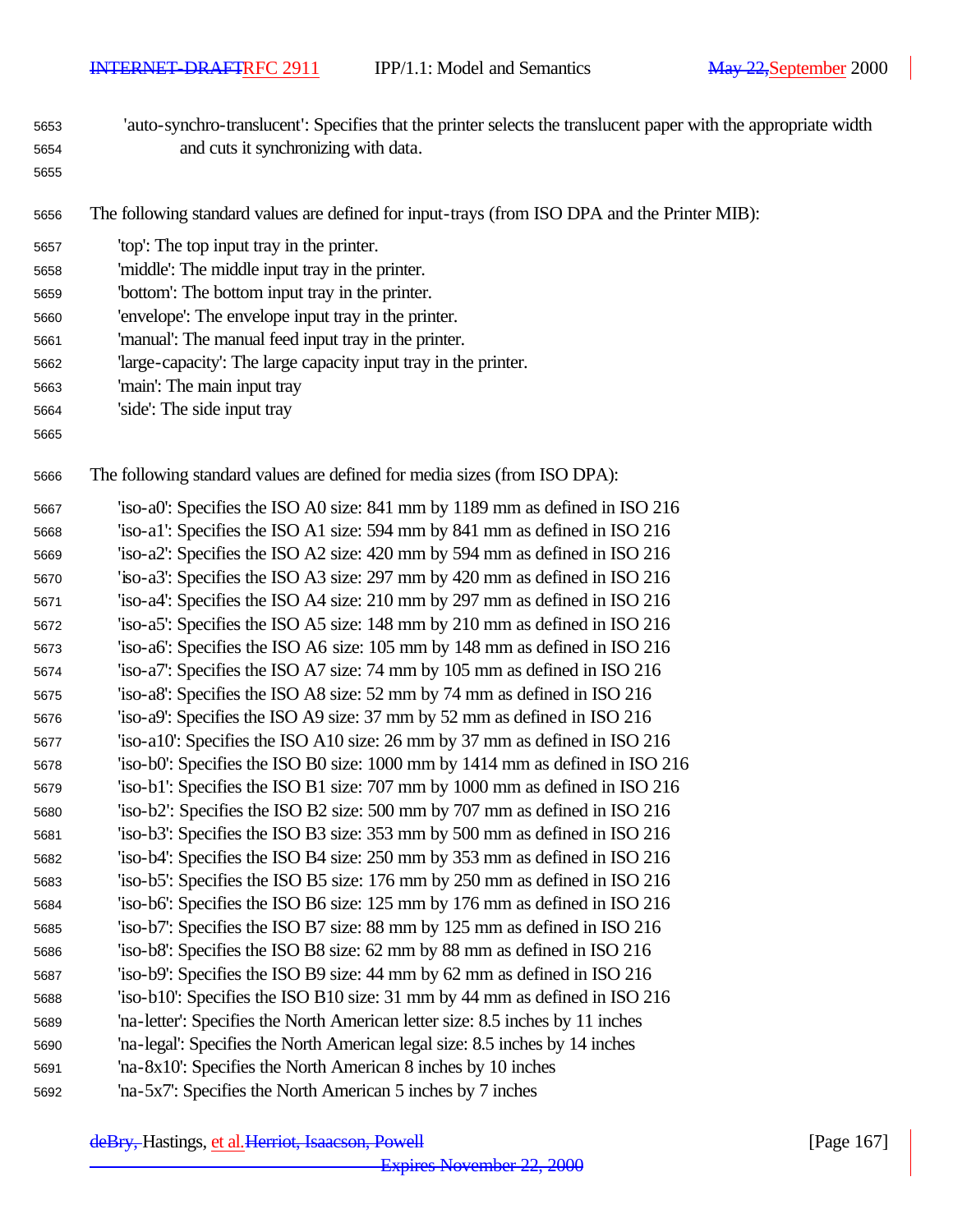| 5693 | 'executive': Specifies the executive size $(7.25 \times 10.5 \text{ in})$                               |
|------|---------------------------------------------------------------------------------------------------------|
| 5694 | 'folio': Specifies the folio size $(8.5 \times 13 \text{ in})$                                          |
| 5695 | 'invoice': Specifies the invoice size $(5.5 \times 8.5 \text{ in})$                                     |
| 5696 | "ledger": Specifies the ledger size $(11 \times 17 \text{ in})$                                         |
| 5697 | 'quarto': Specifies the quarto size $(8.5 \times 10.83 \text{ in})$                                     |
| 5698 | 'iso-c3': Specifies the ISO C3 size: 324 mm by 458 mm as defined in ISO 269                             |
| 5699 | 'iso-c4': Specifies the ISO C4 size: 229 mm by 324 mm as defined in ISO 269                             |
| 5700 | 'iso-c5': Specifies the ISO C5 size: 162 mm by 229 mm as defined in ISO 269                             |
| 5701 | 'iso-c6': Specifies the ISO C6 size: 114 mm by 162 mm as defined in ISO 269                             |
| 5702 | 'iso-designated-long': Specifies the ISO Designated Long size: 110 mm by 220 mm as defined in ISO 269   |
| 5703 | 'na-10x13-envelope': Specifies the North American $10x13$ size: 10 inches by 13 inches                  |
| 5704 | 'na-9x12-envelope': Specifies the North American 9x12 size: 9 inches by 12 inches                       |
| 5705 | 'na-number-10-envelope': Specifies the North American number 10 business envelope size: 4.125 inches by |
| 5706 | 9.5 inches                                                                                              |
| 5707 | 'na-7x9-envelope': Specifies the North American 7x9 inch envelope size                                  |
| 5708 | 'na-9x11-envelope': Specifies the North American 9x11 inch envelope size                                |
| 5709 | 'na-10x14-envelope': Specifies the North American $10x14$ inch envelope size                            |
| 5710 | 'na-number-9-envelope': Specifies the North American number 9 business envelope size                    |
| 5711 | 'na-6x9-envelope': Specifies the North American 6x9 envelope size                                       |
| 5712 | $'$ na-10x15-envelope': Specifies the North American 10x15 envelope size                                |
| 5713 | 'monarch-envelope': Specifies the Monarch envelope size $(3.87 \times 7.5 \text{ in})$                  |
| 5714 | 'jis-b0': Specifies the JIS B0 size: 1030mm x 1456mm                                                    |
| 5715 | 'jis-b1': Specifies the JIS B1 size: 728mm x 1030mm                                                     |
| 5716 | 'jis-b2': Specifies the JIS B2 size: 515mm x 728mm                                                      |
| 5717 | 'jis-b3': Specifies the JIS B3 size: 364mm x 515mm                                                      |
| 5718 | 'jis-b4': Specifies the JIS B4 size: 257mm x 364mm                                                      |
| 5719 | 'jis-b5': Specifies the JIS B5 size: 182mm x 257mm                                                      |
| 5720 | 'jis-b6': Specifies the JIS B6 size: 128mm x 182mm                                                      |
| 5721 | 'jis-b7': Specifies the JIS B7 size: 91mm x 128mm                                                       |
| 5722 | 'jis-b8': Specifies the JIS B8 size: 64mm x 91mm                                                        |
| 5723 | 'jis-b9': Specifies the JIS B9 size: 45mm x 64mm                                                        |
| 5724 | 'jis-b10': Specifies the JIS B10 size: 32mm x 45mm                                                      |
| 5725 | The following standard values are defined for American Standard (i.e. ANSI) engineering media sizes:    |
| 5726 | 'a': Specifies the engineering ANSI A size medium: 8.5 inches x 11 inches                               |
| 5727 | b': Specifies the engineering ANSI B size medium: 11 inches x 17 inches                                 |
| 5728 | 'c': Specifies the engineering ANSI C size medium: 17 inches x 22 inches                                |
| 5729 | 'd': Specifies the engineering ANSI D size medium: 22 inches x 34 inches                                |
| 5730 | 'e': Specifies the engineering ANSI E size medium: 34 inches x 44 inches                                |
| 5731 |                                                                                                         |
| 5732 | The following standard values are defined for American Architectural engineering media sizes:           |
| 5733 | 'arch-a': Specifies the Architectural A size medium: 9 inches x 12 inches                               |
|      |                                                                                                         |

deBry, Hastings, et al. Herriot, Isaacson, Powell [Page 168]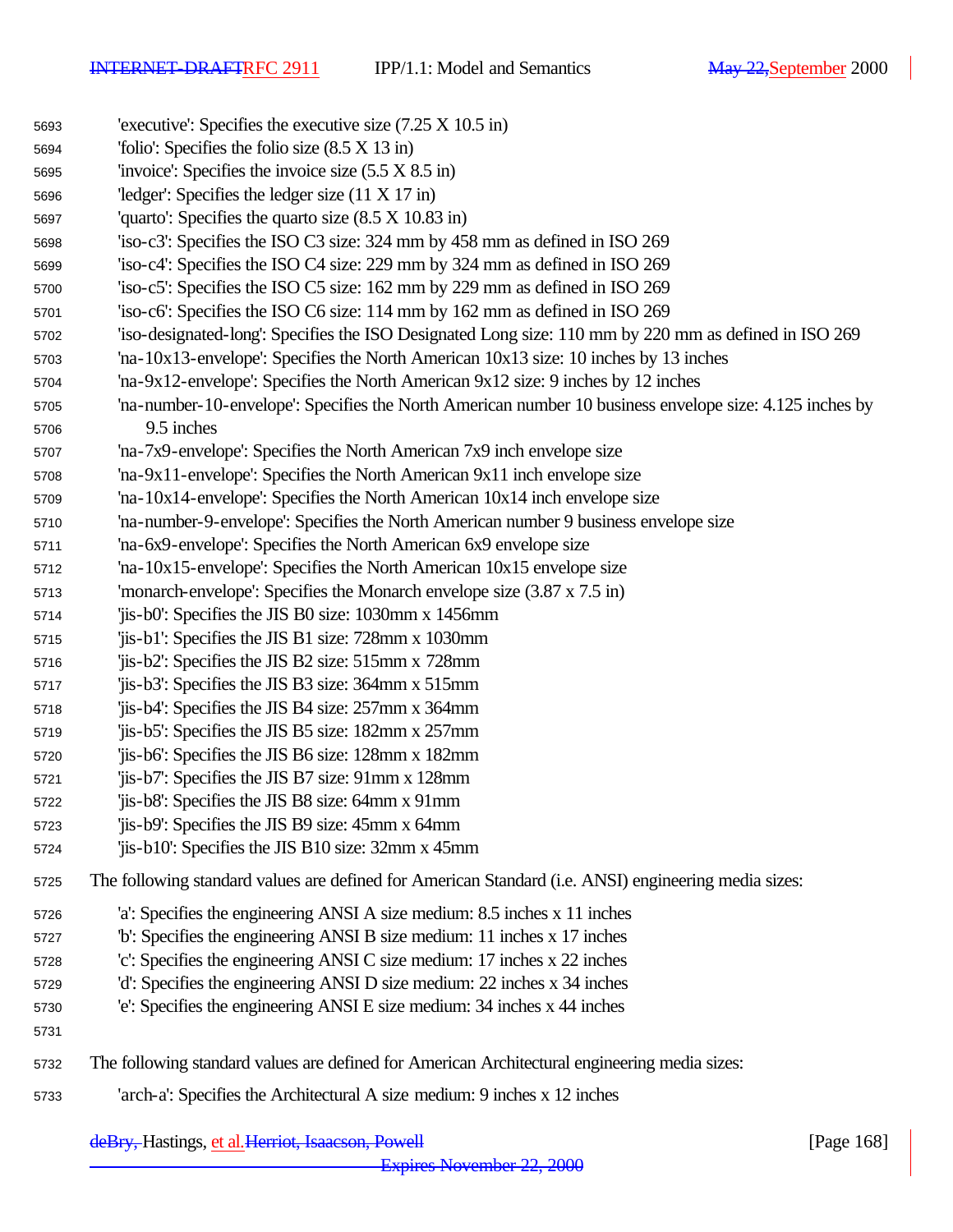'arch-b': Specifies the Architectural B size medium: 12 inches x 18 inches

 'arch-c': Specifies the Architectural C size medium: 18 inches x 24 inches 'arch-d': Specifies the Architectural D size medium: 24 inches x 36 inches

'arch-e': Specifies the Architectural E size medium: 36 inches x 48 inches

#### 

#### **14.1. Examples**

Below are examples to supplement the engineering media value definitions.

Example 1: "Synchro-Cut", a device cutting the roll paper in synchronization with the data

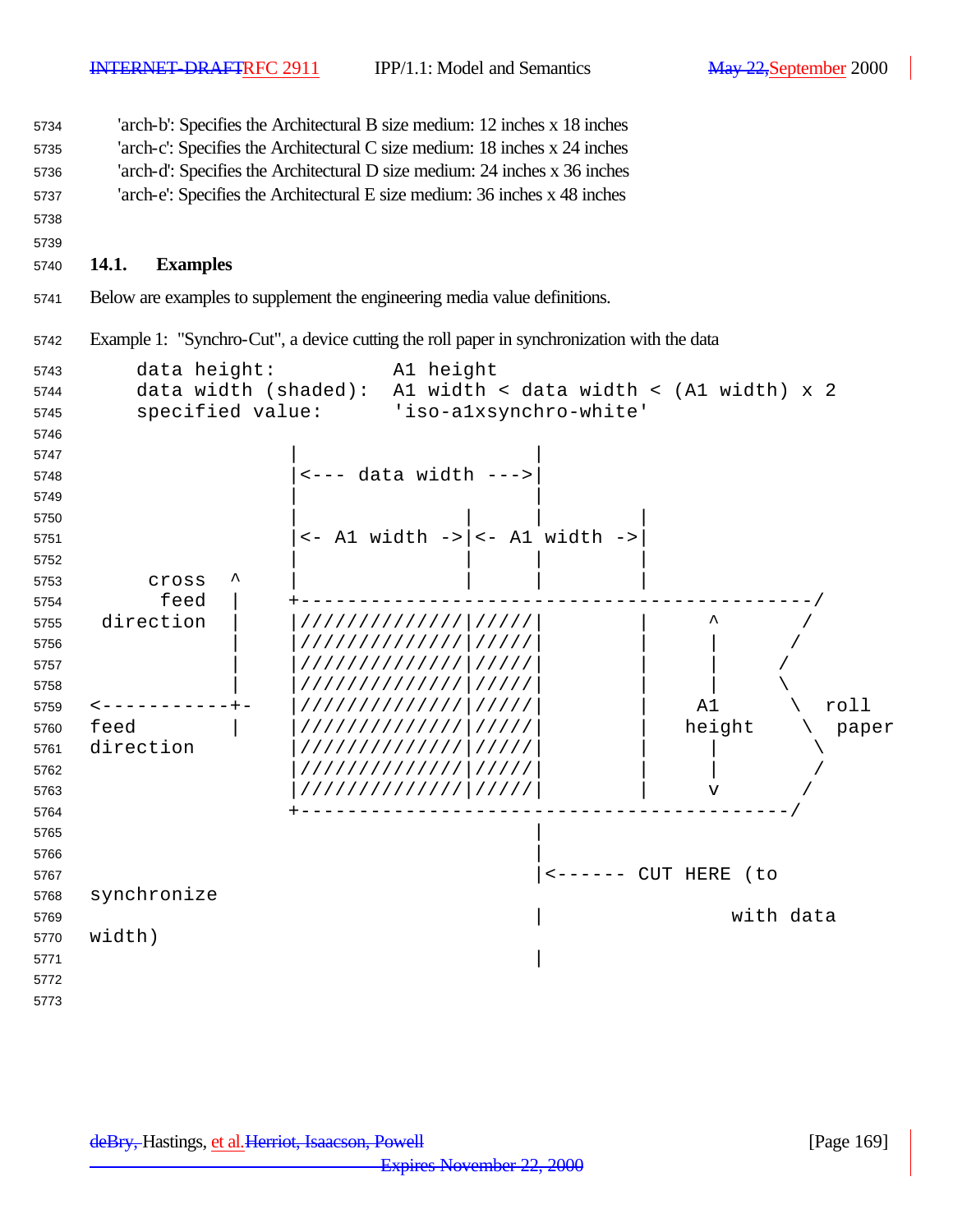| 5773         |               |                                                                                               |  |
|--------------|---------------|-----------------------------------------------------------------------------------------------|--|
| 5774         |               |                                                                                               |  |
| 5775         |               | Example 2: "Auto-Cut", a device cutting the roll paper at multiples of fixed-size media width |  |
| 5776         | data height:  | Al height                                                                                     |  |
| 5777         |               | data width (shaded): A1 width < data width < (A1 width) x 2                                   |  |
| 5778         |               | specified value: 'auto-fixed-size-white'                                                      |  |
| 5779         |               |                                                                                               |  |
| 5780         |               |                                                                                               |  |
| 5781         |               |                                                                                               |  |
| 5782         |               | $\leftarrow$ --- data width --->                                                              |  |
| 5783         |               |                                                                                               |  |
| 5784         |               |                                                                                               |  |
| 5785         |               | $\left  \right $ <- Al width -> $\left  \right $ <- Al width ->                               |  |
| 5786         |               |                                                                                               |  |
| 5787         | Cross<br>feed |                                                                                               |  |
| 5788         | direction     | /////////////////////                                                                         |  |
| 5789<br>5790 |               | /////////////////////                                                                         |  |
| 5791         |               | /////////////////////                                                                         |  |
| 5792         |               | //////////////<br>11111                                                                       |  |
| 5793         |               | roll<br>A1<br>//////////////<br>11111                                                         |  |
| 5794         | feed          | height<br>//////////////<br>paper<br>11111                                                    |  |
| 5795         | direction     | /////////////<br>11111                                                                        |  |
| 5796         |               | //////////////<br>11111                                                                       |  |
| 5797         |               | /////////////////////<br>$\mathbf v$                                                          |  |
| 5798         |               |                                                                                               |  |
| 5799         |               |                                                                                               |  |
| 5800         |               |                                                                                               |  |
| 5801         |               | <--- CUT HERE                                                                                 |  |
| 5802         |               | (to synchronize                                                                               |  |
| 5803         |               | with data                                                                                     |  |
| 5804         | width)        |                                                                                               |  |
| 5805         |               |                                                                                               |  |
| 5806         |               |                                                                                               |  |
| 5807         |               |                                                                                               |  |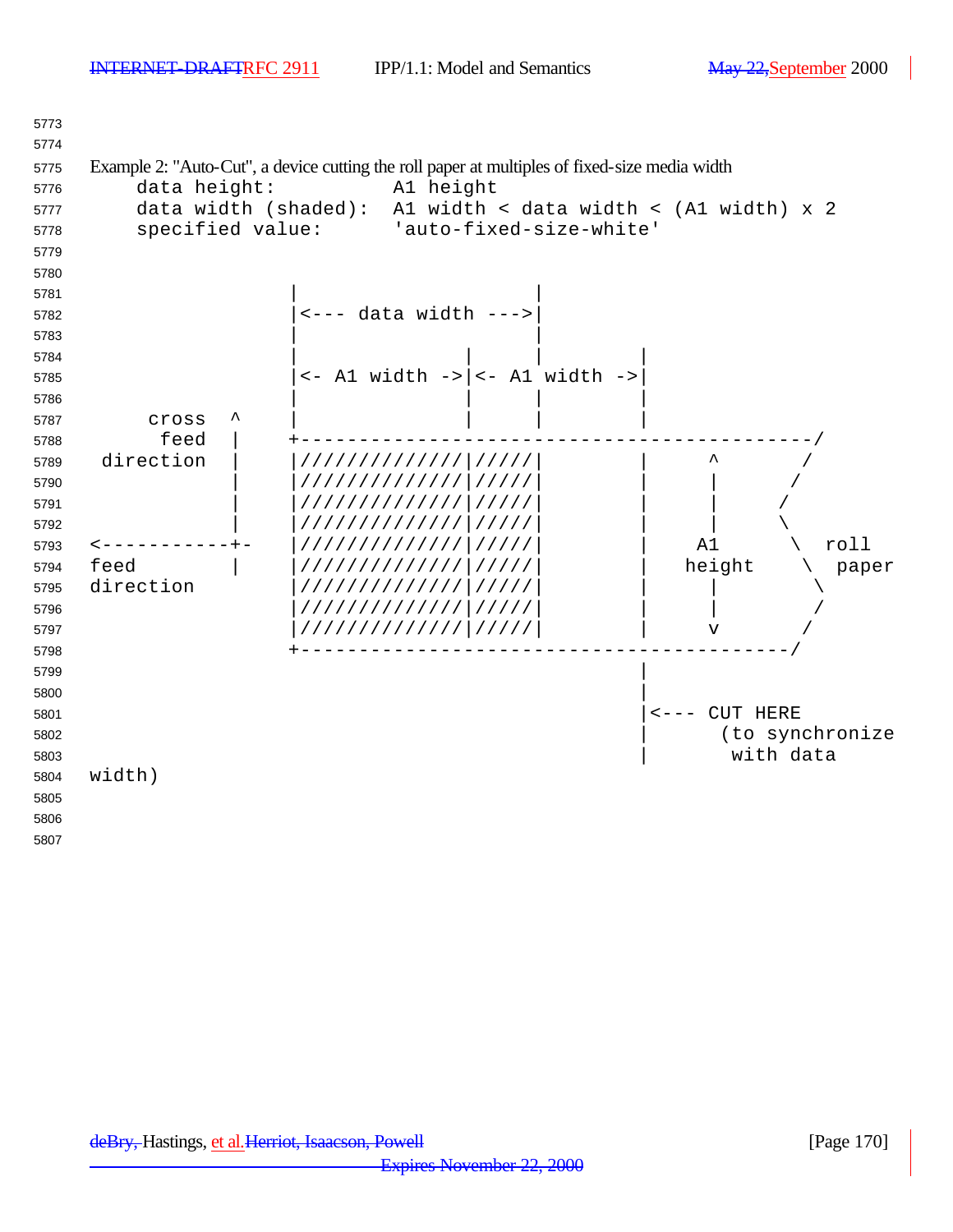Example 3: the 'iso-a4x4-white' fixed size paper paper height: A4 height paper width: (A4 width) x 4 specified value: 'iso-a4x4-white' | | | | | |<- A4 width ->|<- A4 width ->|<- A4 width ->|<- A4 width ->| | | | | | | | | | | +-----------------------------------------------------------+ | ^ | | | | | | | | | | | | | | | | | A4 | | | | | height | | | | | | | | | | | | | | | | | | | | | | | v | | | | +-----------------------------------------------------------+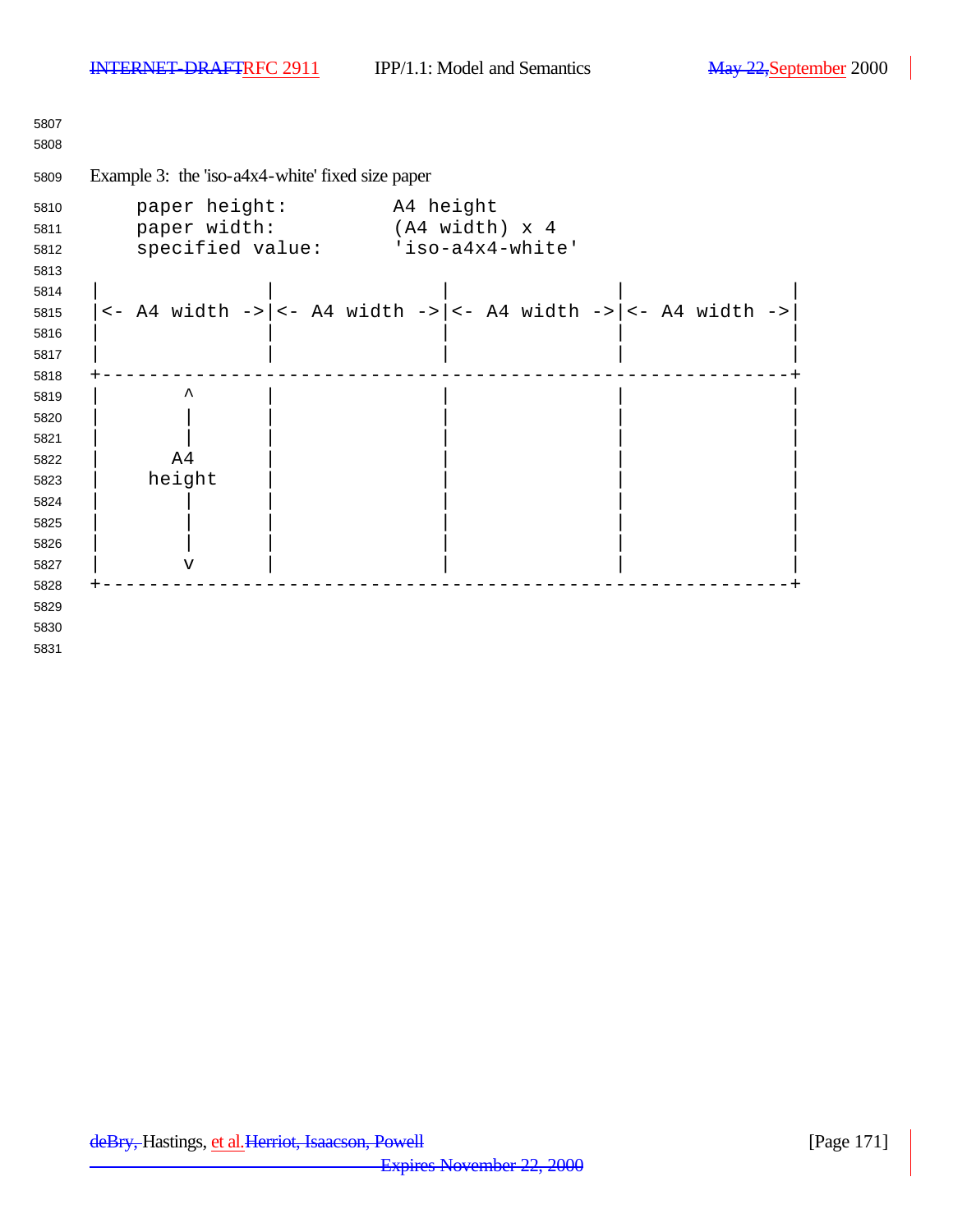Example 4: "Synchro-Cut", a device cutting the fixed size paper in synchronization with the data data height: A4 height data width (shaded): (A4 width) x 2 < data width < (A4 width) x 3 specified value: 'iso-a4xsynchro-white' | | |<---------- data width ----------->|  $\sim$  5841 |<- A4 width ->|<- A4 width ->|<- A4 width ->| cross ^ | | | | | feed | +--------------------------------------------+ direction | |//////////////|//////////////|/////| ^ | | |//////////////|//////////////|/////| | | | |//////////////|//////////////|/////| | | | |//////////////|//////////////|/////| | | <-----------+- |//////////////|//////////////|/////| A4 | feed | |//////////////|//////////////|/////| height | direction |//////////////|//////////////|/////| | | |//////////////|//////////////|/////| | | |//////////////|//////////////|/////| v | +--------------------------------------------+ CUT HERE ---->| 5859 (to synchronize with data width) |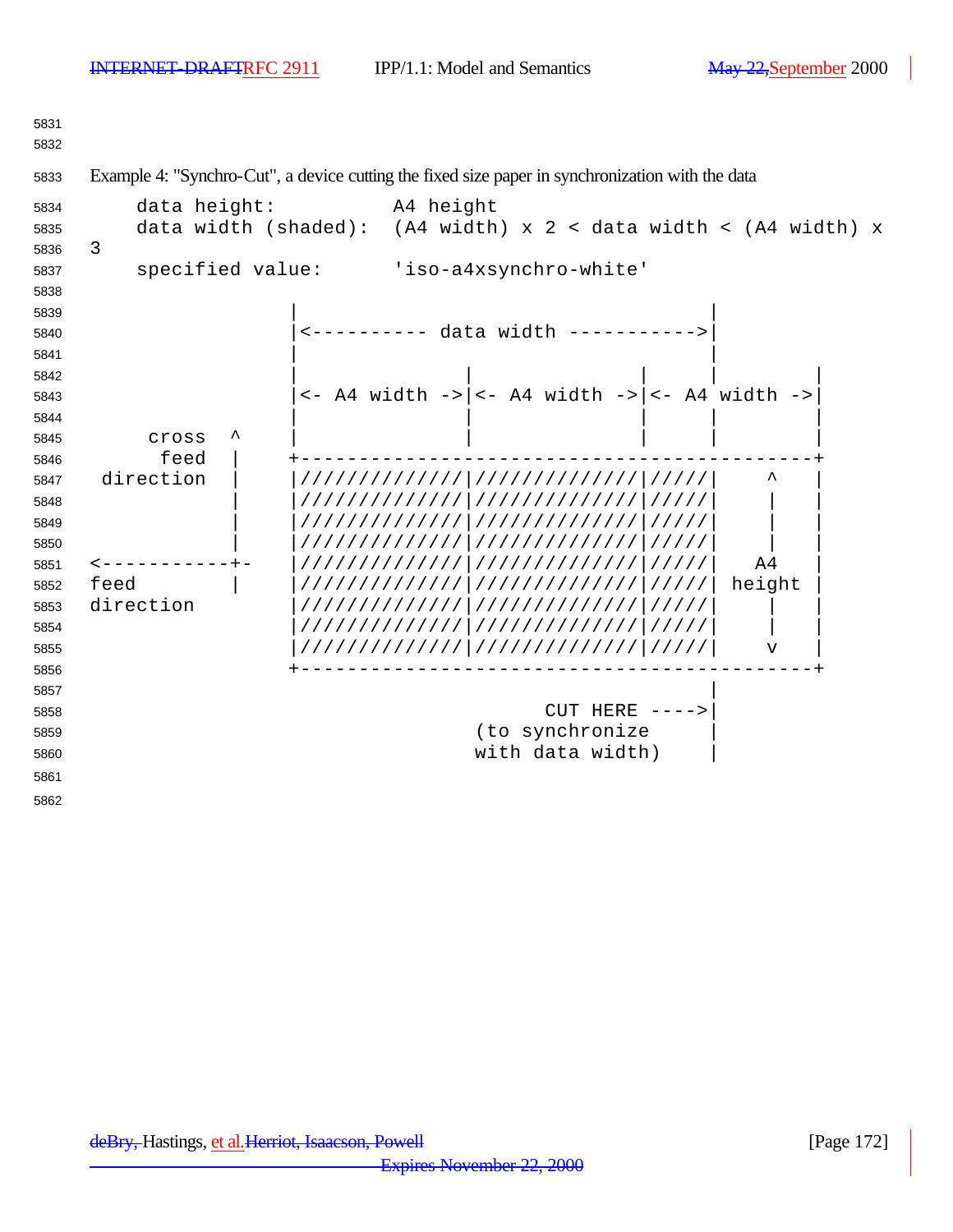| 5862 |                                                                                      |
|------|--------------------------------------------------------------------------------------|
| 5863 | Standard keyword values are taken from several sources.                              |
| 5864 | Standard values are defined (taken from DPA[ISO10175] and the Printer MIB[RFC1759]): |
| 5865 | 'default': The default medium for the output device                                  |
| 5866 | <b>Fiso a4 white: Specifies the ISO A4 white medium</b>                              |
| 5867 | 'iso a4 colored': Specifies the ISO A4 colored medium                                |
| 5868 | 'iso a4 transparent' Specifies the ISO A4 transparent medium                         |
| 5869 | 'iso a 3 white': Specifies the ISO A 3 white medium                                  |
| 5870 | 'iso a3 colored': Specifies the ISO A3 colored medium                                |
| 5871 | 'iso a5 white': Specifies the ISO A5 white medium                                    |
| 5872 | 'iso a5 colored': Specifies the ISO A5 colored medium                                |
| 5873 | 'iso b4 white': Specifies the ISO B4 white medium                                    |
| 5874 | 'iso b4 colored': Specifies the ISO B4 colored medium                                |
| 5875 | 'iso b5 white': Specifies the ISO B5 white medium                                    |
| 5876 | 'iso b5 colored': Specifies the ISO B5 colored medium                                |
| 5877 | 'is b4 white': Specifies the JIS B4 white medium                                     |
| 5878 | 'is b4 colored': Specifies the JIS B4 colored medium                                 |
| 5879 | 'iis b5 white': Specifies the JIS B5 white medium                                    |
| 5880 | 'is b5 colored': Specifies the JIS B5 colored medium                                 |
| 5881 |                                                                                      |
| 5882 | The following standard values are defined for North American media:                  |
| 5883 | 'na letter white': Specifies the North American letter white medium                  |
| 5884 | 'na letter colored': Specifies the North American letter colored medium              |
| 5885 | 'na letter transparent': Specifies the North American letter transparent medium      |
| 5886 | 'na legal white': Specifies the North American legal white medium                    |
| 5887 | 'na legal colored': Specifies the North American legal colored medium                |
| 5888 |                                                                                      |
| 5889 | The following standard values are defined for envelopes:                             |
| 5890 | 'iso b4 envelope': Specifies the ISO B4 envelope medium                              |
| 5891 | 'iso b5 envelope': Specifies the ISO B5 envelope medium                              |
| 5892 | 'iso c3 envelope': Specifies the ISO C3 envelope medium                              |
| 5893 | 'iso-c4-envelope': Specifies the ISO-C4 envelope medium                              |
| 5894 | 'iso c5 envelope': Specifies the ISO C5 envelope medium                              |
| 5895 | 'iso c6 envelope': Specifies the ISO C6 envelope medium                              |
| 5896 | 'iso-designated long-envelope': Specifies the ISO Designated Long envelope medium    |
| 5897 | 'na-10x13-envelope': Specifies the North American 10x13 envelope medium              |
| 5898 | 'na 9x12 envelope': Specifies the North American 9x12 envelope medium                |
| 5899 | 'monarch envelope': Specifies the Monarch envelope                                   |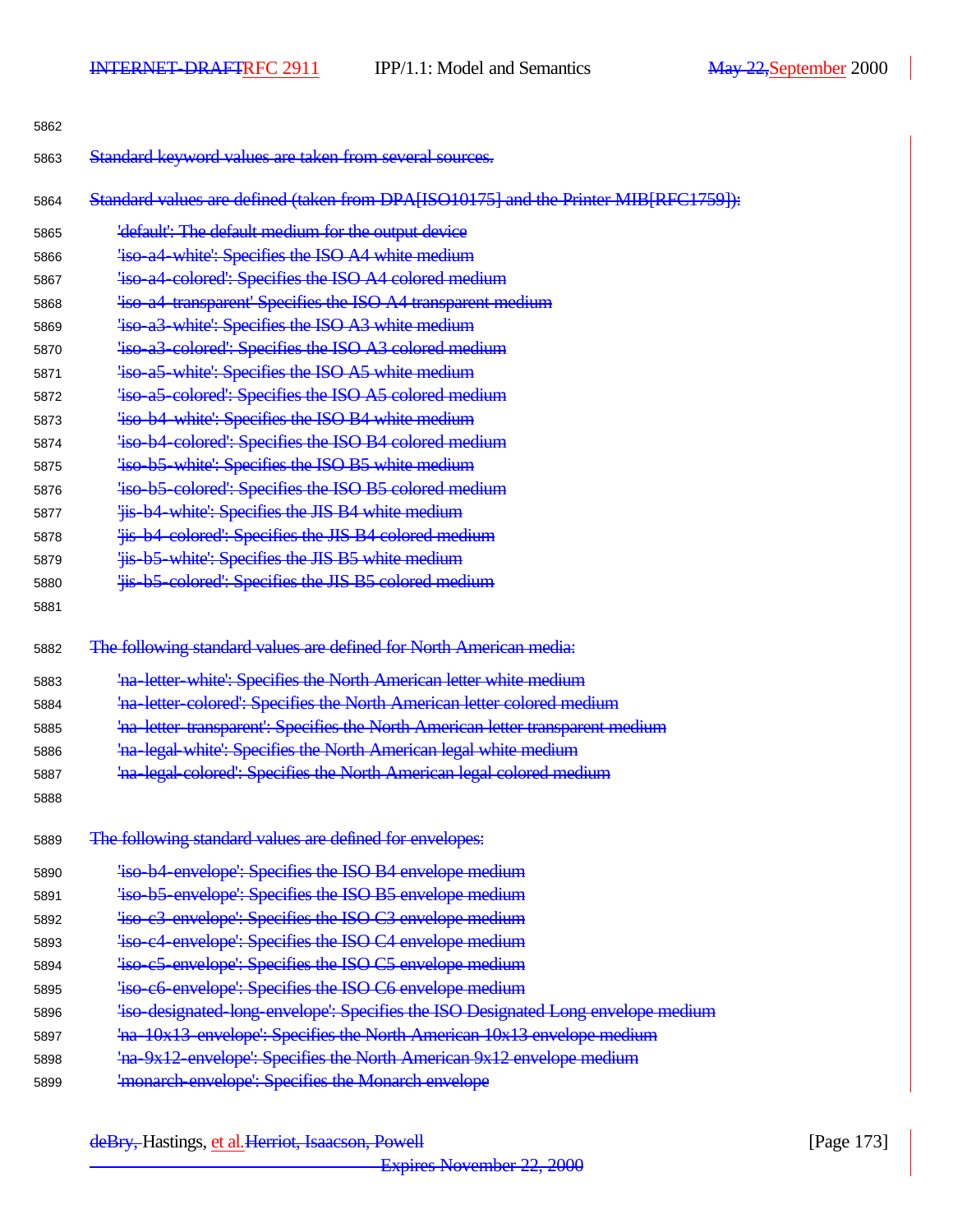- 'na-number-10-envelope': Specifies the North American number 10 business envelope medium
- 'na-7x9-envelope': Specifies the North American 7x9 inch envelope
- 'na-9x11-envelope': Specifies the North American 9x11 inch envelope
- 'na-10x14-envelope': Specifies the North American 10x14 inch envelope
- 'na-number-9-envelope': Specifies the North American number 9 business envelope
- 'na-6x9-envelope': Specifies the North American 6x9 inch envelope
- 'na-10x15-envelope': Specifies the North American 10x15 inch envelope
- 
- 5908 The following standard values are defined for the less commonly used media (white-only):

| 5909 | 'executive white': Specifies the white executive medium |
|------|---------------------------------------------------------|
| 5910 | 'folio white': Specifies the folio white medium         |
| 5911 | 'invoice white': Specifies the white invoice medium     |
| 5912 | <b>Tedger white: Specifies the white ledger medium</b>  |
| 5913 | 'quarto white': Specified the white quarto medium       |
| 5914 | 'iso a0 white': Specifies the ISO A0 white medium       |
| 5915 | 'iso al white': Specifies the ISO Al white medium       |
| 5916 | 'iso a2 white': Specifies the ISO A2 white medium       |
| 5917 | 'iso a6 white': Specifies the ISO A6 white medium       |
| 5918 | 'iso a7 white': Specifies the ISO A7 white medium       |
| 5919 | 'iso a8 white': Specifies the ISO A8 white medium       |
| 5920 | 'iso a9 white': Specifies the ISO A9 white medium       |
| 5921 | 'iso 10 white': Specifies the ISO A10 white medium      |
| 5922 | 'iso b0 white': Specifies the ISO B0 white medium       |
| 5923 | 'iso b1 white': Specifies the ISO B1 white medium       |
| 5924 | 'iso b2 white': Specifies the ISO B2 white medium       |
| 5925 | 'iso b3 white': Specifies the ISO B3 white medium       |
| 5926 | 'iso b6 white': Specifies the ISO B6 white medium       |
| 5927 | 'iso b7 white': Specifies the ISO B7 white medium       |
| 5928 | 'iso b8 white': Specifies the ISO B8 white medium       |
| 5929 | 'iso b9 white': Specifies the ISO B9 white medium       |
| 5930 | 'iso b10 white': Specifies the ISO B10 white medium     |
| 5931 | 'iis b0 white': Specifies the JIS B0 white medium       |
| 5932 | 'is b1 white': Specifies the JIS B1 white medium        |
| 5933 | 'jis-b2-white': Specifies the JIS B2 white medium       |
| 5934 | 'iis b3 white': Specifies the JIS B3 white medium       |
| 5935 | 'iis b6 white': Specifies the JIS B6 white medium       |
| 5936 | 'is b7 white': Specifies the JIS B7 white medium        |
| 5937 | 'is b8 white': Specifies the JIS B8 white medium        |
| 5938 | 'iis b9 white': Specifies the JIS B9 white medium       |
| 5939 | 'is b10 white': Specifies the JIS B10 white medium      |
| 5940 |                                                         |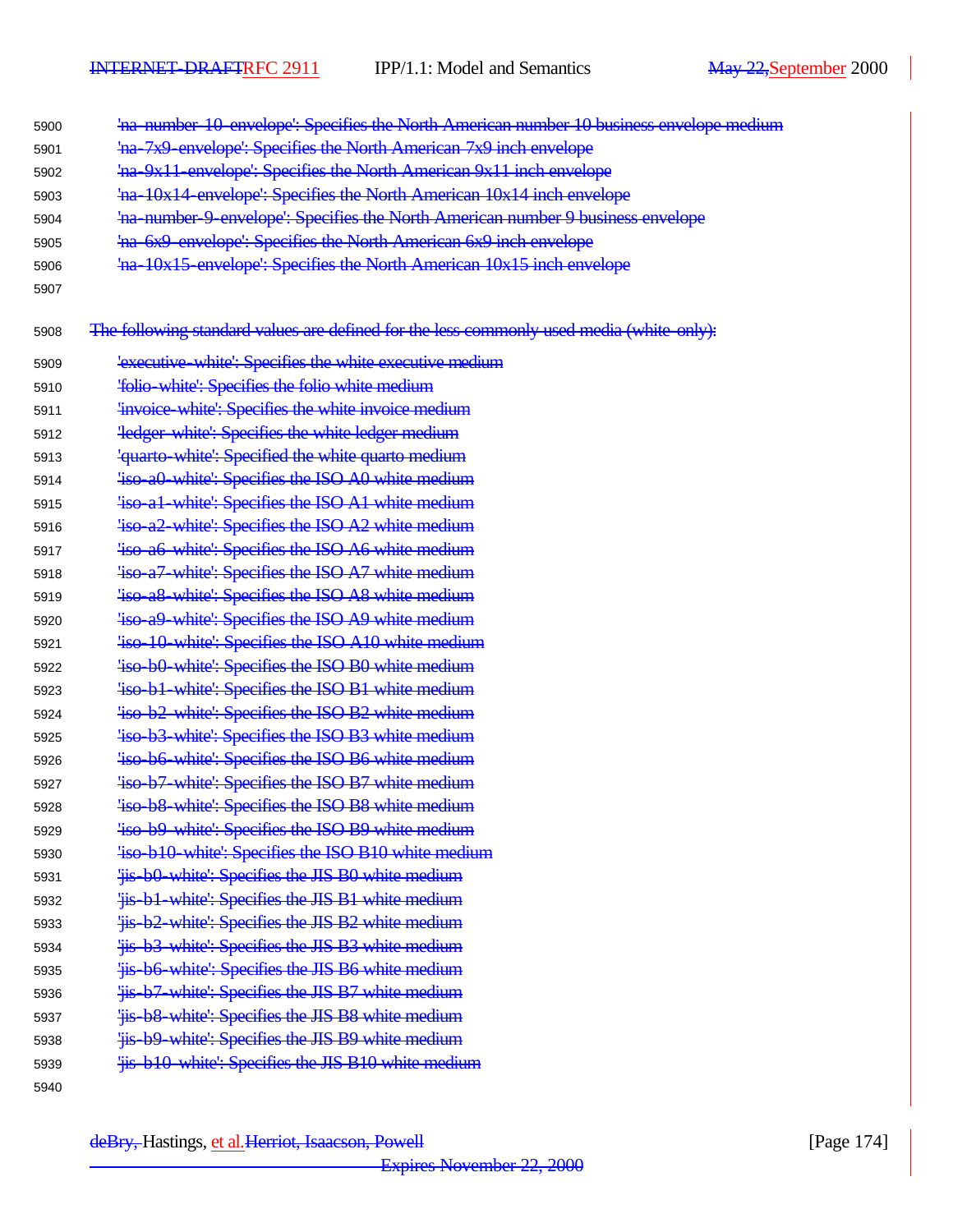- The following standard values are defined for engineering media (white only):
- 'a-white': Specifies the engineering A size medium
- 'b-white': Specifies the engineering B size medium
- 'c-white': Specifies the engineering C size medium
- 'd-white': Specifies the engineering D size medium
- 'e-white': Specifies the engineering E size medium
- 

5948 The following standard values are defined for input-trays (from ISO DPA and the Printer MIB):

- 5949 'top': The top input tray in the printer.
- 'middle': The middle input tray in the printer.
- **bottom': The bottom input tray in the printer.**
- 'envelope': The envelope input tray in the printer.
- 'manual': The manual feed input tray in the printer.
- 'large-capacity': The large capacity input tray in the printer.
- 'main': The main input tray
- 5956 Side': The side input tray
- 
- 5958 The following standard values are defined for media sizes (from ISO DPA):

| 5959 | 'iso a0': Specifies the ISO A0 size: 841 mm by 1189 mm as defined in ISO 216     |
|------|----------------------------------------------------------------------------------|
| 5960 | 'iso al': Specifies the ISO A1 size: 594 mm by 841 mm as defined in ISO 216      |
| 5961 | 'iso a2': Specifies the ISO A2 size: 420 mm by 594 mm as defined in ISO 216      |
| 5962 | "iso-a3": Specifies the ISO A3 size: 297 mm by 420 mm as defined in ISO 216      |
| 5963 | 'iso a4': Specifies the ISO A4 size: 210 mm by 297 mm as defined in ISO 216      |
| 5964 | 'iso a5': Specifies the ISO A5 size: 148 mm by 210 mm as defined in ISO 216      |
| 5965 | 'iso a6': Specifies the ISO A6 size: 105 mm by 148 mm as defined in ISO 216      |
| 5966 | 4.4 Expectives the ISO A7 size: 74 mm by 105 mm as defined in ISO 216            |
| 5967 | 4.4 Expecifies the ISO A8 size: 52 mm by 74 mm as defined in ISO 216             |
| 5968 | 'iso a9': Specifies the ISO A9 size: 37 mm by 52 mm as defined in ISO 216        |
| 5969 | 'iso a10': Specifies the ISO A10 size: 26 mm by 37 mm as defined in ISO 216      |
| 5970 | 4.43 ks bol: Specifies the ISO B0 size: 1000 mm by 1414 mm as defined in ISO 216 |
| 5971 | 'iso b1': Specifies the ISO B1 size: 707 mm by 1000 mm as defined in ISO 216     |
| 5972 | 'iso b2': Specifies the ISO B2 size: 500 mm by 707 mm as defined in ISO 216      |
| 5973 | 4 4 4 4 500 4 500 500 mm as defined in ISO 216                                   |
| 5974 | 'iso b4': Specifies the ISO B4 size: 250 mm by 353 mm as defined in ISO 216      |
| 5975 | 4.4 Expecifies the ISO B5 size: 176 mm by 250 mm as defined in ISO 216           |
| 5976 | 'iso-b6': Specifies the ISO B6 size: 125 mm by 176 mm as defined in ISO 216      |
| 5977 | 'iso b7': Specifies the ISO B7 size: 88 mm by 125 mm as defined in ISO 216       |
| 5978 | 'iso b8': Specifies the ISO B8 size: 62 mm by 88 mm as defined in ISO 216        |
| 5979 | 'iso b9': Specifies the ISO B9 size: 44 mm by 62 mm as defined in ISO 216        |
|      |                                                                                  |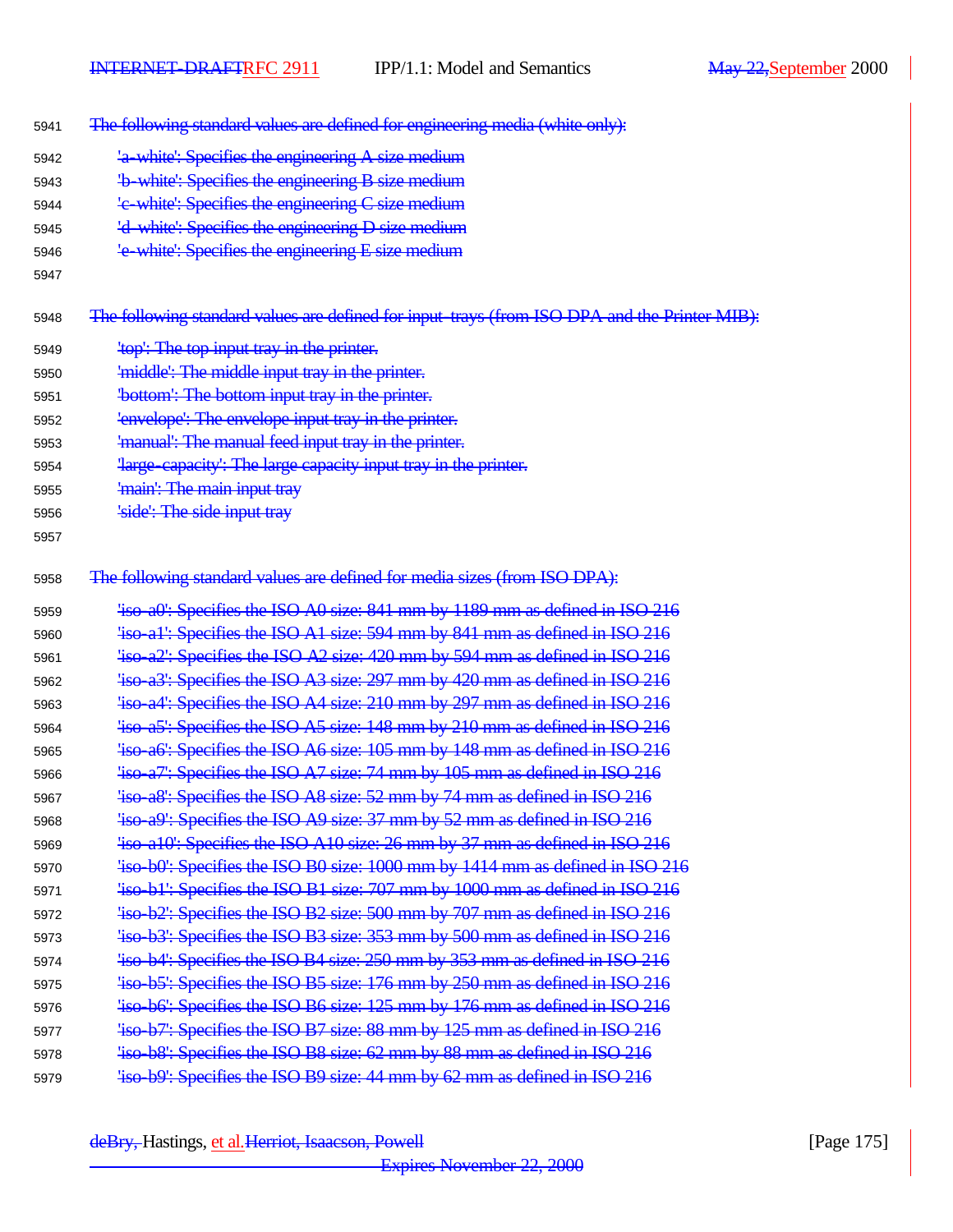| 5980 | 'iso-b10': Specifies the ISO B10 size: 31 mm by 44 mm as defined in ISO 216                            |
|------|--------------------------------------------------------------------------------------------------------|
| 5981 | 'na letter': Specifies the North American letter size: 8.5 inches by 11 inches                         |
| 5982 | 'na legal': Specifies the North American legal size: 8.5 inches by 14 inches                           |
| 5983 | $\frac{1}{2}$ executive: Specifies the executive size (7.25 X 10.5 in)                                 |
| 5984 | 'folio': Specifies the folio size (8.5 X 13 in)                                                        |
| 5985 | 'invoice': Specifies the invoice size $(5.5 \times 8.5 \text{ in})$                                    |
| 5986 | $\frac{1}{2}$ ledger: Specifies the ledger size $(11 \times 17 \text{ in})$                            |
| 5987 | 'quarto': Specifies the quarto size (8.5 X 10.83 in)                                                   |
| 5988 | 'iso-c3': Specifies the ISO C3 size: 324 mm by 458 mm as defined in ISO 269                            |
| 5989 | "iso-c4": Specifies the ISO-C4 size: 229 mm by 324 mm as defined in ISO-269                            |
| 5990 | 4 iso-c5 <sup>1</sup> : Specifies the ISO C5 size: 162 mm by 229 mm as defined in ISO 269              |
| 5991 | 'iso-c6': Specifies the ISO-C6 size: 114 mm by 162 mm as defined in ISO-269                            |
| 5992 |                                                                                                        |
| 5993 | ha 10x13 envelope': Specifies the North American 10x13 size: 10 inches by 13 inches                    |
| 5994 | ha 9x12 envelope': Specifies the North American 9x12 size: 9 inches by 12 inches                       |
| 5995 | ha number 10 envelope': Specifies the North American number 10 business envelope size: 4.125 inches by |
| 5996 | 9.5 inches                                                                                             |
| 5997 | ha 7x9 envelope: Specifies the North American 7x9 inch envelope size                                   |
| 5998 | ha 9x11 envelope: Specifies the North American 9x11 inch envelope size                                 |
| 5999 | ha 10x14 envelope': Specifies the North American 10x14 inch envelope size                              |
| 6000 | ha number 9 envelope': Specifies the North American number 9 business envelope size                    |
| 6001 | 'na 6x9 envelope': Specifies the North American 6x9 envelope size                                      |
| 6002 | ha-10x15-envelope': Specifies the North American 10x15 envelope size                                   |
| 6003 | 'monarch envelope': Specifies the Monarch envelope size $(3.87 \times 7.5 \text{ in})$                 |
| 6004 | 'iis b0': Specifies the JIS B0 size: 1030mm x 1456mm                                                   |
| 6005 | 'is b1': Specifies the JIS B1 size: 728mm x 1030mm                                                     |
| 6006 | Fis b2: Specifies the JIS B2 size: 515mm x 728mm                                                       |
| 6007 | 'is b3': Specifies the JIS B3 size: 364mm x 515mm                                                      |
| 6008 | 'iis b4': Specifies the JIS B4 size: 257mm x 364mm                                                     |
| 6009 | 'iis-b5': Specifies the JIS B5 size: 182mm x 257mm                                                     |
| 6010 | 'iis b6': Specifies the JIS B6 size: 128mm x 182mm                                                     |
| 6011 | 'iis b7': Specifies the JIS B7 size: 91mm x 128mm                                                      |
| 6012 | 'iis b8': Specifies the JIS B8 size: 64mm x 91mm                                                       |
| 6013 | 'iis b9': Specifies the JIS B9 size: 45mm x 64mm                                                       |
| 6014 | 'jis-b10': Specifies the JIS B10 size: 32mm x 45mm                                                     |
| 6015 | The following standard values are defined for engineering media sizes:                                 |
| 6016 | 'a': Specifies the engineering A size: 8.5 inches x 11 inches                                          |
| 6017 | <sup>1</sup> b': Specifies the engineering B size: 11 inches x 17 inches                               |
| 6018 | 'e': Specifies the engineering C size: 17 inches x 22 inches                                           |
| 6019 | 'd': Specifies the engineering D size: 22 inches x 34 inches                                           |
| 6020 | le': Specifies the engineering E size: 34 inches x 44 inches                                           |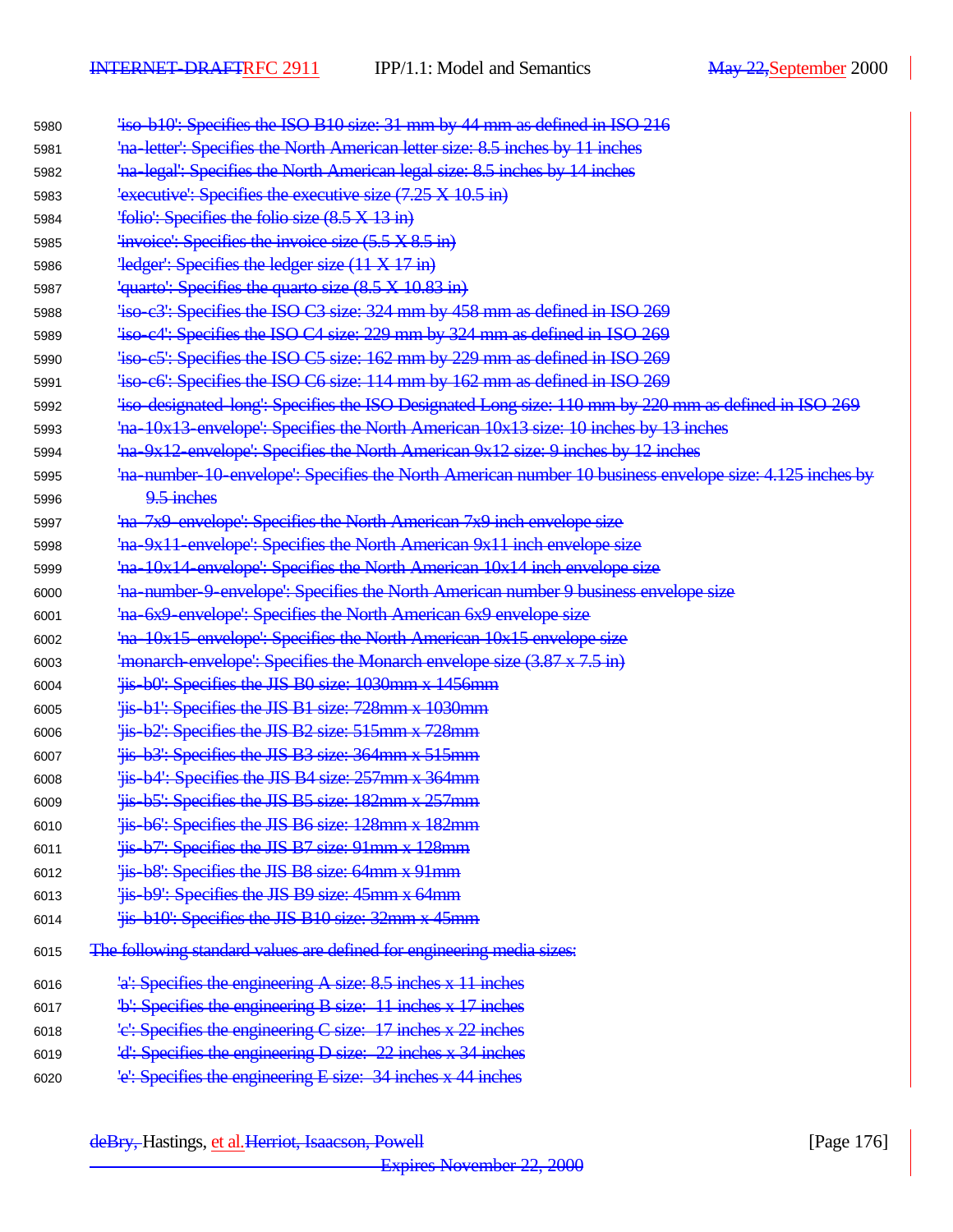# **15. APPENDIX D: Processing IPP Attributes**

 When submitting a print job to a Printer object, the IPP model allows a client to supply operation and Job Template attributes along with the document data. These Job Template attributes in the create request affect the rendering, production and finishing of the documents in the job. Similar types of instructions may also be contained in the document to be printed, that is, embedded within the print data itself. In addition, the Printer has a set of attributes that describe what rendering and finishing options which are supported by that Printer. This model, which allows for flexibility and power, also introduces the potential that at job submission time, these client-supplied attributes may conflict with either:

- what the implementation is capable of realizing (i.e., what the Printer supports), as well as
- the instructions embedded within the print data itself.
- 

The following sections describe how these two types of conflicts are handled in the IPP model.

## **15.1 Fidelity**

 If there is a conflict between what the client requests and what a Printer object supports, the client may request one of two possible conflict handling mechanisms:

- 1) either reject the job since the job can not be processed exactly as specified, or
- 2) allow the Printer to make any changes necessary to proceed with processing the Job the best it can.
- 

 In the first case the client is indicating to the Printer object: "Print the job exactly as specified with no exceptions, and if that can't be done, don't even bother printing the job at all." In the second case, the client is indicating to the Printer object: "It is more important to make sure the job is printed rather than be processed exactly as specified; just make sure the job is printed even if some client- supplied attributes need to be changed or ignored."

The IPP model accounts for this situation by introducing an "ipp-attribute-fidelity" attribute.

 In a create request, "ipp-attribute-fidelity" is a boolean operation attribute that is OPTIONALLY supplied by the client. The value 'true' indicates that total fidelity to client supplied Job Template attributes and values is required. The client is requesting that the Job be printed exactly as specified, and if that is not possible then the job MUST be rejected rather than processed incorrectly. The value 'false' indicates that a reasonable attempt to print the Job is acceptable. If a Printer does not support some of the client supplied Job Template attributes or values, the Printer MUST ignore them or substitute any supported value for unsupported values, respectively. The Printer may choose to substitute the default value associated with that attribute, or use some other supported value that is similar to the unsupported requested value. For example, if a client supplies a "media" value of 'na-letter', the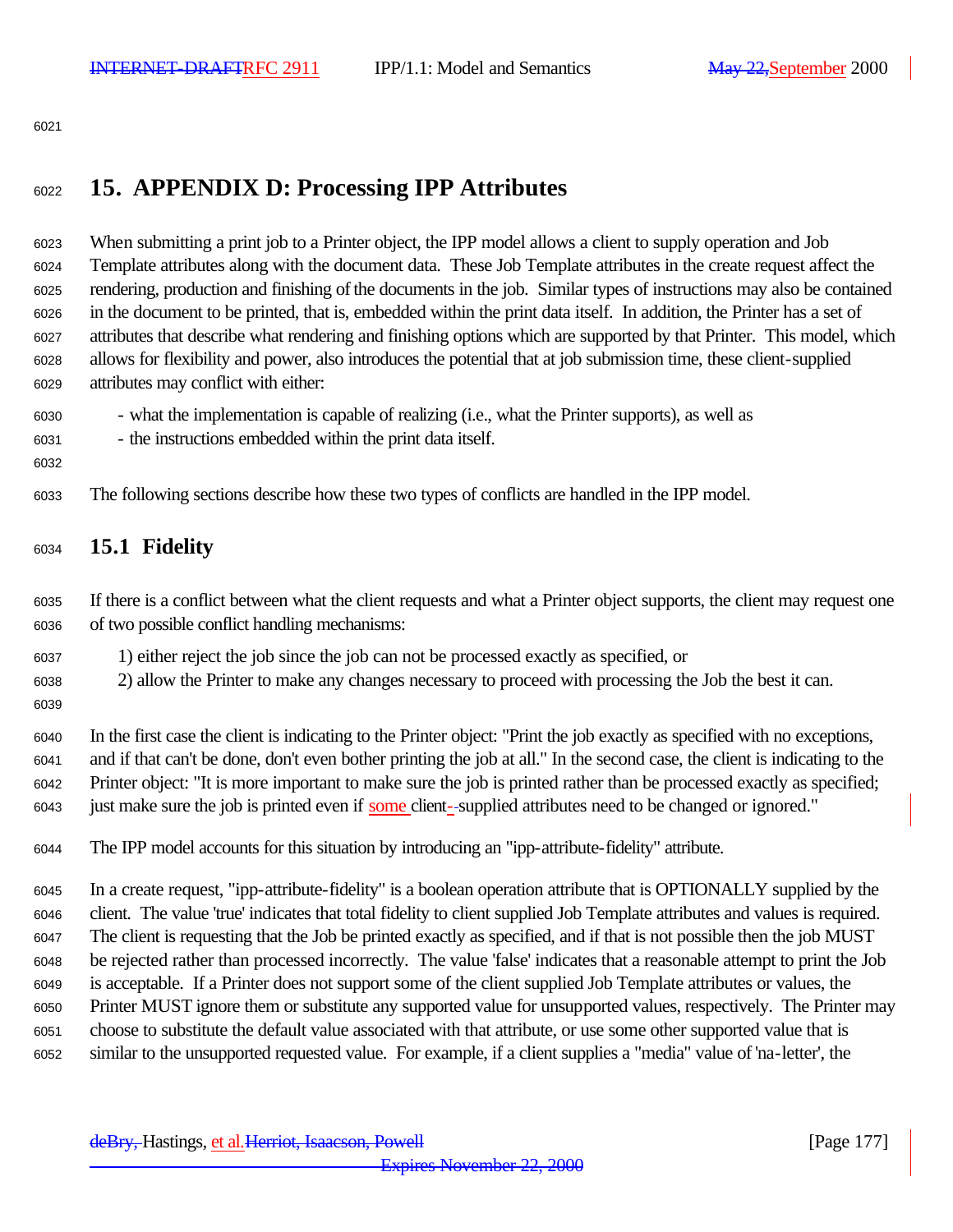Printer may choose to substitute 'iso-a4' rather than a default value of 'envelope'. If the client does not supply the "ipp-attribute-fidelity" attribute, the Printer assumes a value of 'false'.

 Each Printer implementation MUST support both types of "fidelity" printing (that is whether the client supplies a value of 'true' or 'false'):

- If the client supplies 'false' or does not supply the attribute, the Printer object MUST always accept the request by ignoring unsupported Job Template attributes and by substituting unsupported values of supported Job Template attributes with supported values.
- If the client supplies 'true', the Printer object MUST reject the request if the client supplies unsupported Job Template attributes.

 Since a client can always query a Printer to find out exactly what is and is not supported, "ipp-attribute-fidelity" set to 'false' is useful when:

- 1) The End-User uses a command line interface to request attributes that might not be supported.
- 2) In a GUI context, if the End User expects the job might be moved to another printer and prefers a sub-optimal result to nothing at all.
- 3) The End User just wants something reasonable in lieu of nothing at all.
- 

# **15.2 Page Description Language (PDL) Override**

 If there is a conflict between the value of an IPP Job Template attribute and a corresponding instruction in the document data, the value of the IPP attribute SHOULD take precedence over the document instruction. Consider the case where a previously formatted file of document data is sent to an IPP Printer. In this case, if the client supplies any attributes at job submission time, the client desires that those attributes override the embedded instructions. Consider the case were a previously formatted document has embedded in it commands to load 'iso- a4' media. However, the document is passed to an end user that only has access to a printer with 'na-letter' media loaded. That end user most likely wants to submit that document to an IPP Printer with the "media" Job Template attribute set to 'na-letter'. The job submission attribute should take precedence over the embedded PDL instruction. However, until companies that supply document data interpreters allow a way for external IPP attributes to take precedence over embedded job production instructions, a Printer might not be able to support the semantics that IPP attributes override the embedded instructions.

- The IPP model accounts for this situation by introducing a "pdl-override-supported" attribute that describes the Printer objects capabilities to override instructions embedded in the PDL data stream. The value of the "pdl-override-supported" attribute is configured by means outside the scope of this IPP/1.1 document.
- This REQUIRED Printer attribute takes on the following values:
- 'attempted': This value indicates that the Printer object attempts to make the IPP attribute values take precedence over embedded instructions in the document data, however there is no guarantee.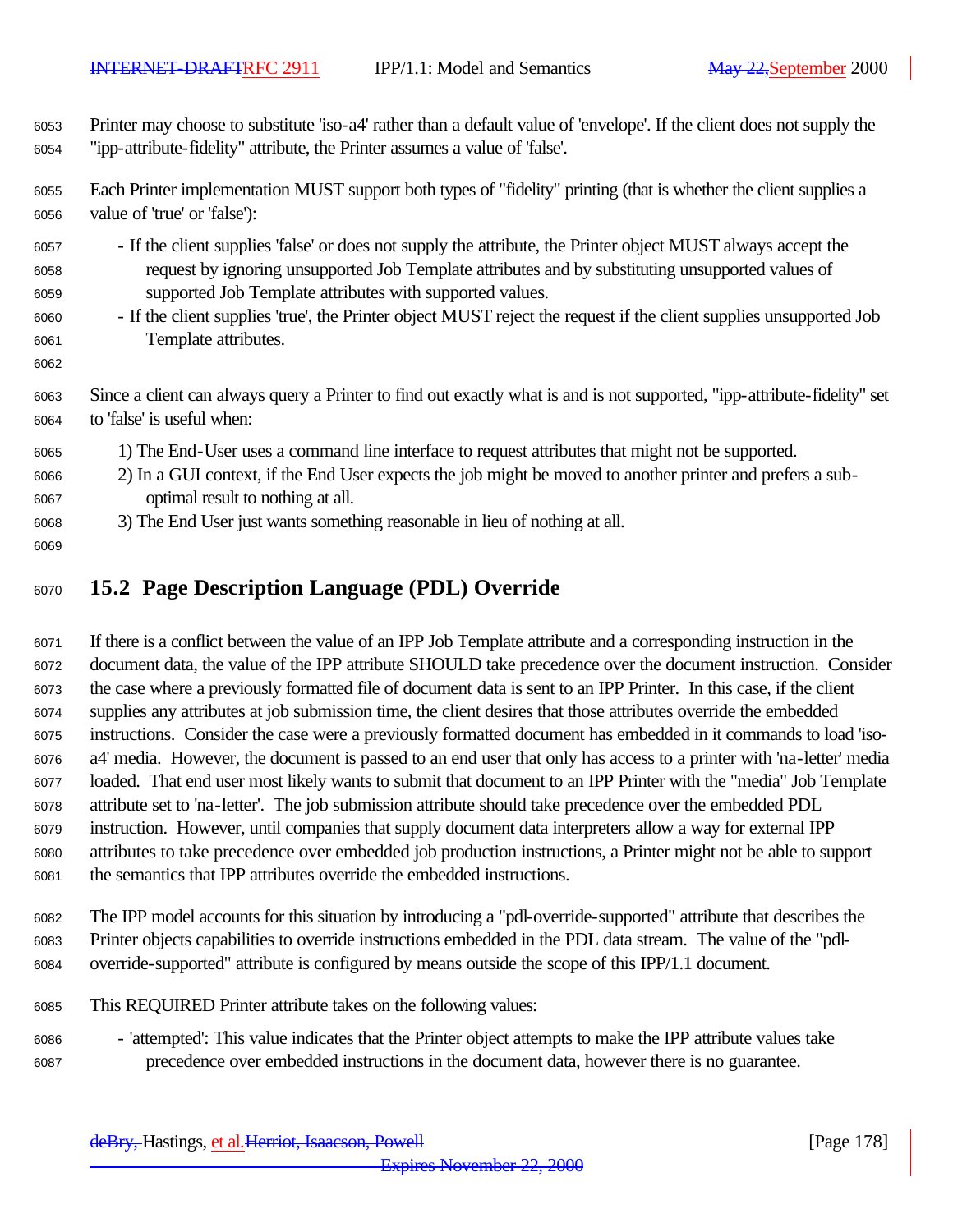- 'not-attempted': This value indicates that the Printer object makes no attempt to make the IPP attribute values take precedence over embedded instructions in the document data.
- At job processing time, an implementation that supports the value of 'attempted' might do one of several different actions:
- 1) Generate an output device specific command sequence to realize the feature represented by the IPP attribute value.
- 2) Parse the document data itself and replace the conflicting embedded instruction with a new embedded instruction that matches the intent of the IPP attribute value.
- 3) Indicate to the Printer that external supplied attributes take precedence over embedded instructions and then pass the external IPP attribute values to the document data interpreter.
- 4) Anything else that allows for the semantics that IPP attributes override embedded document data instructions.
- 

 Since 'attempted' does not offer any type of guarantee, even though a given Printer object might not do a very "good" job of attempting to ensure that IPP attributes take a higher precedence over instructions embedded in the document data, it would still be a conforming implementation.

- At job processing time, an implementation that supports the value of 'not-attempted' might do one of the following actions:
- 1) Simply pre-pend the document data with the PDL instruction that corresponds to the client-supplied PDL attribute, such that if the document data also has the same PDL instruction, it will override what the Printer object pre-pended. In other words, this implementation is using the same implementation semantics for the client-supplied IPP attributes as for the Printer object defaults.
- 2) Parse the document data and replace the conflicting embedded instruction with a new embedded instruction that approximates, but does not match, the semantic intent of the IPP attribute value.
- 

 Note: The "ipp-attribute-fidelity" attribute applies to the Printer's ability to either accept or reject other unsupported Job Template attributes. In other words, if "ipp-attribute-fidelity" is set to 'true', a Job is accepted if and only if the client supplied Job Template attributes and values are supported by the Printer. Whether these attributes actually affect the processing of the Job when the document data contains embedded instructions depends on the ability of the Printer to override the instructions embedded in the document data with the semantics of the IPP attributes. If the document data attributes can be overridden ("pdl-override-supported" set to 'attempted'), the Printer makes an attempt to use the IPP attributes when processing the Job. If the document data attributes can not be overridden ("pdl-override-supported" set to 'not-attempted'), the Printer makes no attempt to override the embedded document data instructions with the IPP attributes when processing the Job, and hence, the IPP attributes may fail to affect the Job processing and output when the corresponding instruction is embedded in the document data.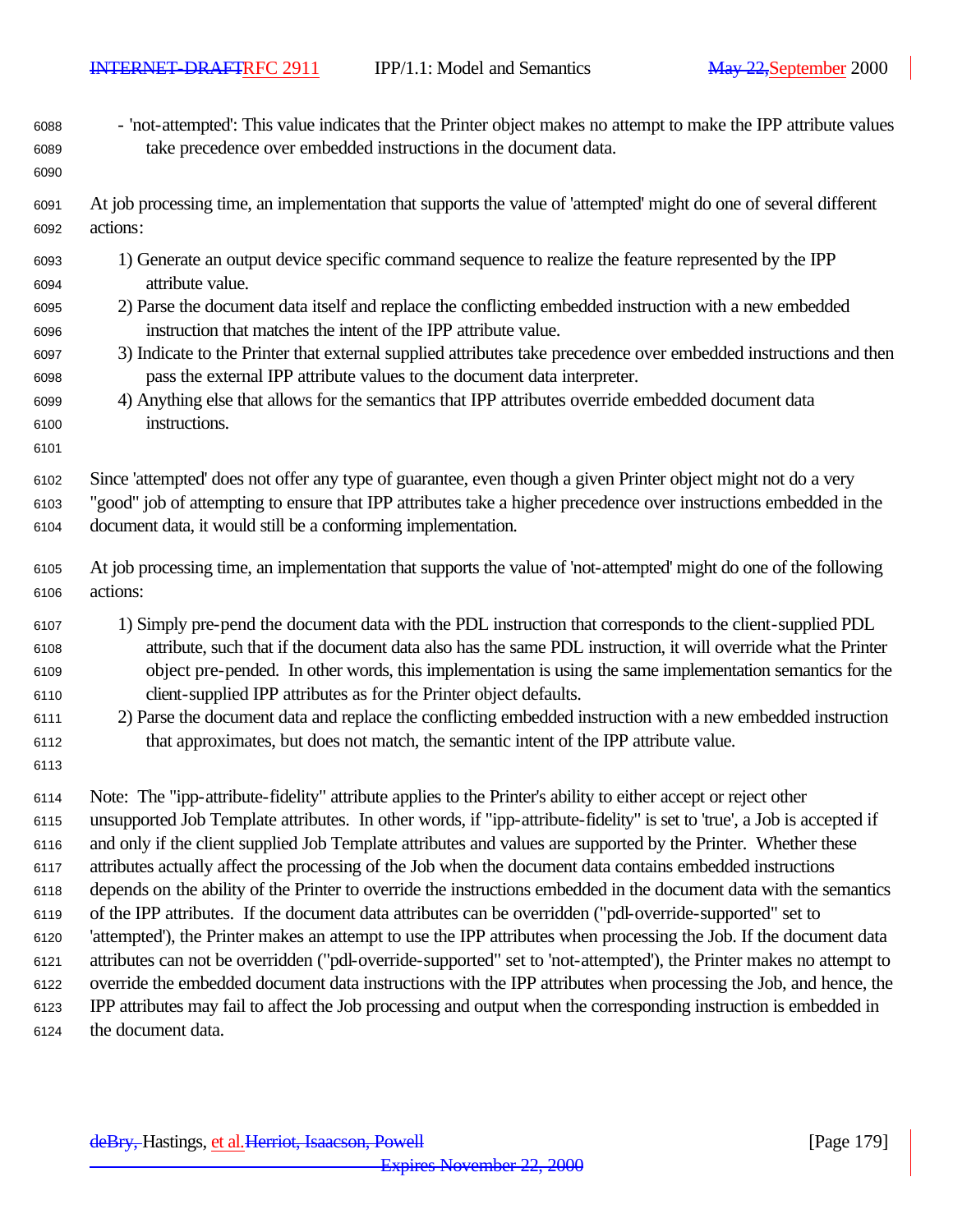## **15.3 Using Job Template Attributes During Document Processing.**

 The Printer object uses some of the Job object's Job Template attributes during the processing of the document data associated with that job. These include, but are not limited to, "orientation-requested", "number-up", "sides", "media", and "copies". The processing of each document in a Job Object MUST follow the steps below. These steps are intended only to identify when and how attributes are to be used in processing document data and any alternative steps that accomplishes the same effect can be used to implement this specification document.

- 1. Using the client supplied "document-format" attribute or some form of document format detection algorithm (if the value of "document-format" is not specific enough), determine whether or not the document data has already been formatted for printing. If the document data has been formatted, then go to step 2. Otherwise, the document data MUST be formatted. The formatting detection algorithm is implementation defined and is not specified by this document. The formatting of the document data uses the "orientation-requested" attribute to determine how the formatted print data should be placed on a print-stream page, see section 4.2.10 for the details.
- 2. The document data is in the form of a print-stream in a known media type. The "page-ranges" attribute is used to select, as specified in section 4.2.7, a sub-sequence of the pages in the print-stream that are to be processed and images.
- 3. The input to this step is a sequence of print-stream pages. This step is controlled by the "number-up" attribute. If the value of "number-up" is N, then during the processing of the print-stream pages, each N print-stream pages are positioned, as specified in section 4.2.9, to create a single impression. If a given document does not have N more print-stream pages, then the completion of the impression is controlled by the "multiple-document-handling" attribute as described in section 4.2.4; when the value of this attribute is 'single-document' or 'single-document-new-sheet', the print-stream pages of document data from subsequent documents is used to complete the impression.
- The size(scaling), position(translation) and rotation of the print-stream pages on the impression is implementation defined. Note that during this process the print-stream pages may be rendered to a form suitable for placing on the impression; this rendering is controlled by the values of the "printer-resolution" 6154 and "print-quality" attributes as described in sections  $4.2.12$  and  $4.2.13$ . In the case N=1, the impression is nearly the same as the print-stream page; the differences would only be in the size, position and rotation of the print-stream page and/or any decoration, such as a frame to the page, that is added by the implementation.
- 4. The collection of impressions is placed, in sequence, onto sides of the media sheets. This placement is controlled by the "sides" attribute and the orientation of the print-stream page, as described in section 4.2.8. The orientation of the print-stream pages affects the orientation of the impression; for example, if "number-up" equals 2, then, typically, two portrait print-stream pages become one landscape impression. Note that the placement of impressions onto media sheets is also controlled by the "multiple-document-handling" attribute as described in section 4.2.4.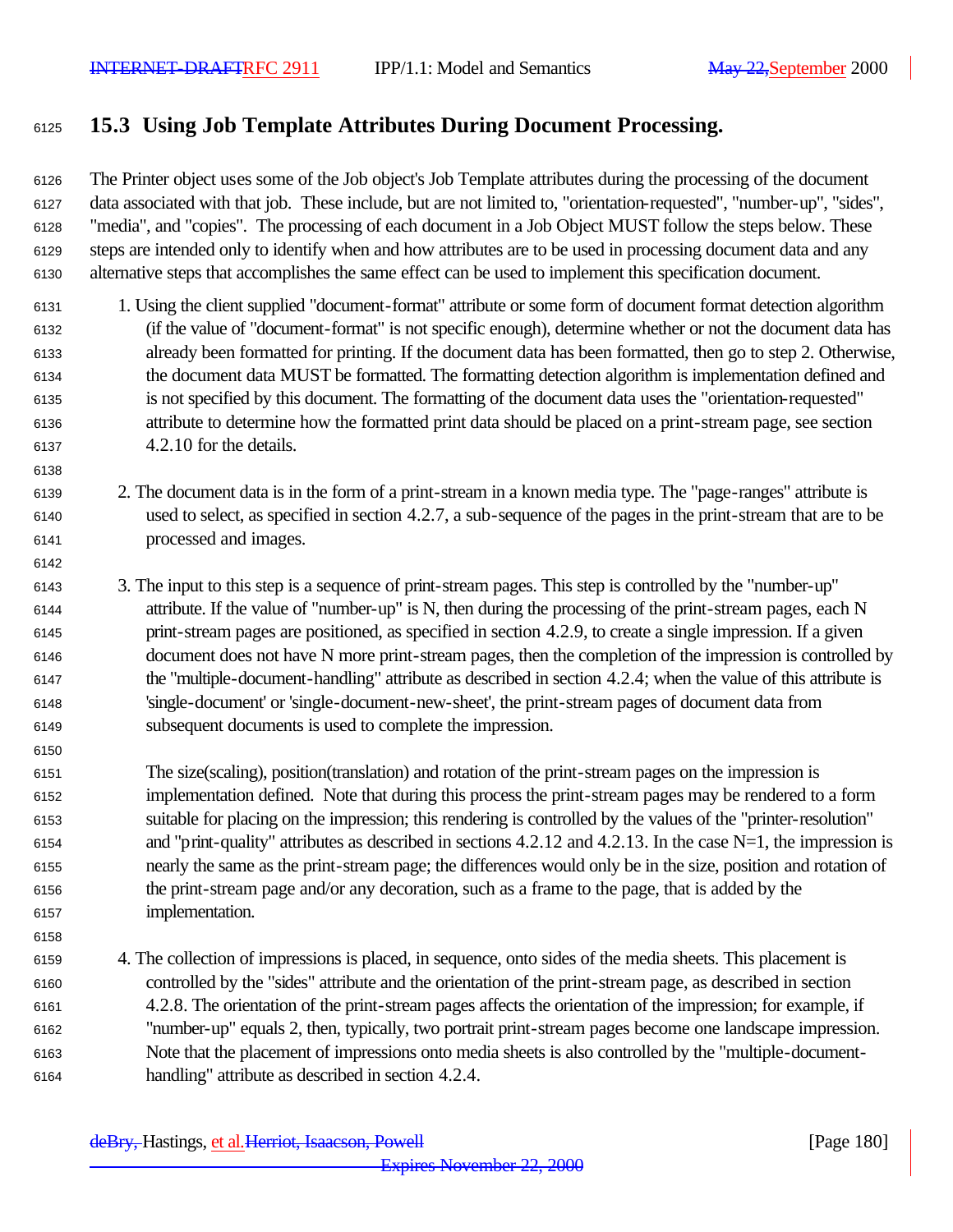| 6165 |                                                                                                               |
|------|---------------------------------------------------------------------------------------------------------------|
| 6166 | 5. The "copies" and "multiple-document-handling" attributes are used to determine how many copies of each     |
| 6167 | media instance are created and in what order. See sections 4.2.5 and 4.2.4 for the details.                   |
| 6168 |                                                                                                               |
| 6169 | 6. When the correct number of copies are created, the media instances are finished according to the values of |
| 6170 | the "finishings" attribute as described in 4.2.6. Note that sometimes finishing operations may require manual |
| 6171 | intervention to perform the finishing operations on the copies, especially uncollated copies. This document   |
| 6172 | allows any or all of the processing steps to be performed automatically or manually at the discretion of the  |
| 6173 | Printer object.                                                                                               |
|      |                                                                                                               |

## **16. APPENDIX E: Generic Directory Schema**

 This section defines a generic schema for an entry in a directory service. A directory service is a means by which service users can locate service providers. In IPP environments, this means that IPP Printers can be registered (either automatically or with the help of an administrator) as entries of type printer in the directory using an implementation specific mechanism such as entry attributes, entry type fields, specific branches, etc. Directory clients can search or browse for entries of type printer. Clients use the directory service to find entries based on naming, organizational contexts, or filtered searches on attribute values of entries. For example, a client can find all printers in the "Local Department" context. Authentication and authorization are also often part of a directory service so that an administrator can place limits on end users so that they are only allowed to find entries to which they have certain access rights. IPP itself does not require any specific directory service protocol or provider.

 Note: Some directory implementations allow for the notion of "aliasing". That is, one directory entry object can appear as multiple directory entry object with different names for each object. In each case, each alias refers to the same directory entry object which refers to a single IPP Printer object.

 The generic schema is a subset of IPP Printer Job Template and Printer Description attributes (sections 4.2 and 4.4). These attributes are identified as either RECOMMENDED or OPTIONAL for the directory entry itself. This conformance labeling is NOT the same conformance labeling applied to the attributes of IPP Printers objects. The conformance labeling in this Appendix is intended to apply to directory templates and to IPP Printer implementations that subscribe by adding one or more entries to a directory. RECOMMENDED attributes SHOULD be associated with each directory entry. OPTIONAL attributes MAY be associated with the directory entry (if known or supported). In addition, all directory entry attributes SHOULD reflect the current attribute values for the corresponding Printer object.

 The names of attributes in directory schema and entries SHOULD be the same as the IPP Printer attribute names as shown, as much as possible.

 In order to bridge between the directory service and the IPP Printer object, one of the RECOMMENDED directory entry attributes is the Printer object's "printer-uri-supported" attribute. The directory client queries the "printer-uri-supported" attribute (or its equivalent) in the directory entry and then the IPP client addresses the IPP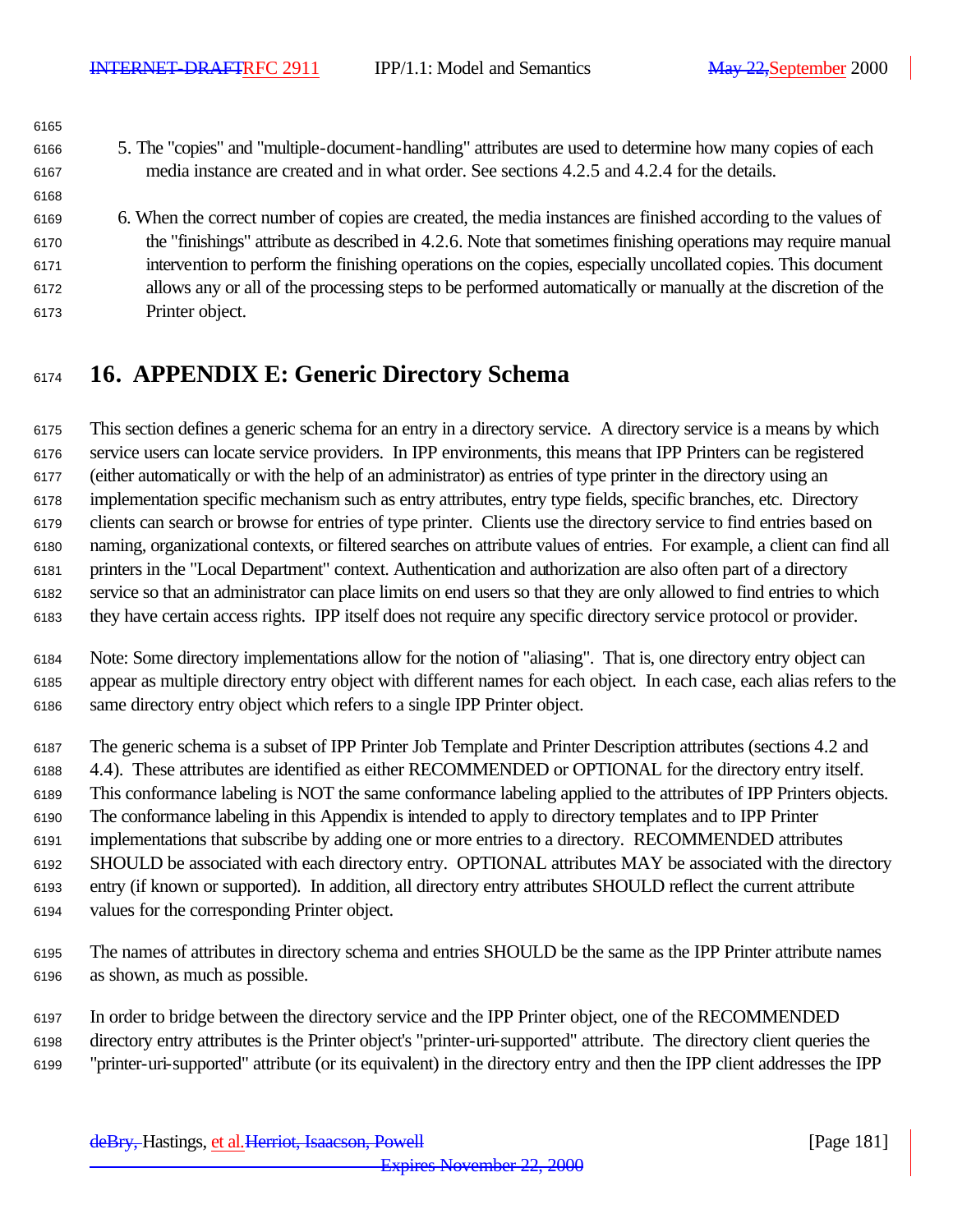Printer object using one of its URIs. The "uri-security-supported" attribute identifies the protocol (if any) used to secure a channel.

The following attributes define the generic schema for directory entries of type PRINTER:

| 6203 | printer-uri-supported            | <b>RECOMMENDED</b> | Section 4.4.1    |
|------|----------------------------------|--------------------|------------------|
| 6204 | uri-authentication-supported     | <b>RECOMMENDED</b> | Section 4.4.2    |
| 6205 | uri-security-supported           | <b>RECOMMENDED</b> | Section 4.4.3    |
| 6206 | printer-name                     | <b>RECOMMENDED</b> | Section 4.4.4    |
| 6207 | printer-location                 | <b>RECOMMENDED</b> | Section 4.4.5    |
| 6208 | printer-info                     | <b>OPTIONAL</b>    | Section 4.4.6    |
| 6209 | printer-more-info                | <b>OPTIONAL</b>    | Section 4.4.7    |
| 6210 | printer-make-and-model           | <b>RECOMMENDED</b> | Section 4.4.9    |
| 6211 | ipp-versions-supported           | <b>RECOMMENDED</b> | Section 4.4.14   |
| 6212 | multiple-document-jobs-supported | <b>OPTIONAL</b>    | Section $4.4.16$ |
| 6213 | charset-supported                | <b>OPTIONAL</b>    | Section 4.4.18   |
| 6214 | generated-natural-language-      |                    |                  |
| 6215 | supported                        | <b>OPTIONAL</b>    | Section 4.4.20   |
| 6216 | document-format-supported        | <b>RECOMMENDED</b> | Section 4.4.22   |
| 6217 | color-supported                  | <b>RECOMMENDED</b> | Section 4.4.26   |
| 6218 | compression-supported            | <b>RECOMMENDED</b> | Section 4.4.32   |
| 6219 | pages-per-minute                 | <b>OPTIONAL</b>    | Section 4.4.36   |
| 6220 | pages-per-minute-color           | <b>OPTIONAL</b>    | Section 4.4.37   |
| 6221 |                                  |                    |                  |
| 6222 | finishings-supported             | <b>OPTIONAL</b>    | Section 4.2.6    |
| 6223 | number-up-supported              | <b>OPTIONAL</b>    | Section 4.2.7    |
| 6224 | sides-supported                  | <b>RECOMMENDED</b> | Section 4.2.8    |
| 6225 | media-supported                  | <b>RECOMMENDED</b> | Section 4.2.11   |
| 6226 | printer-resolution-supported     | <b>OPTIONAL</b>    | Section 4.2.12   |
| 6227 | print-quality-supported          | <b>OPTIONAL</b>    | Section 4.2.13   |
| 6228 |                                  |                    |                  |

deBry, Hastings, et al. Herriot, Isaacson, Powell [Page 182]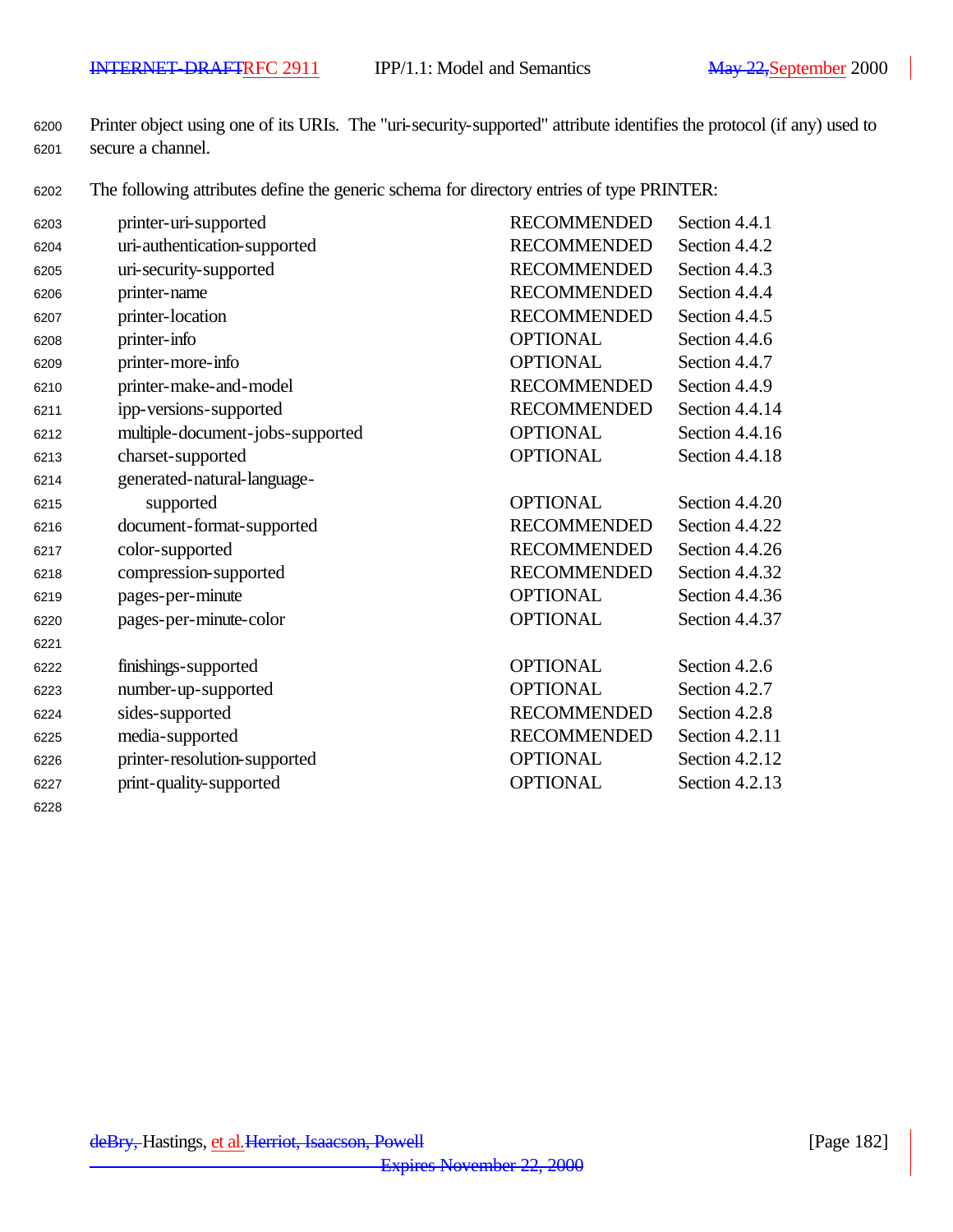## **17. APPENDIX F: Differences between the IPP/1.0 and IPP/1.1 "Model and Semantics" Documents**

 This Appendix is divided into two lists that summarize the differences between IPP/1.1 (this document) and IPP/1.0 [RFC2566]. The section numbers refer to the numbers in this document which in some cases have changed from RFC 2566. When a change affects multiple sections, the item is listed once in the order of the first section affected and the remaining affected section numbers are indicated.

 The first list contains extensions and clarifications and the second list contains changes in semantics or conformance. However, client and IPP object implementations of IPP/1.0 MAY implement any of the extensions and clarifications in this document.

The following extensions and clarifications have been incorporated into this document:

- 1. Section 2.1 clarified that the term "client" can be either contained in software controlled by an end user or a part of a print server that controls devices.
- 2. Section 2 clarified that the term "IPP object" and "Printer object" can either be embedded in a device object or part of a print server that accepts IPP requests.
- 3. Section 2.4 added the description of the new "uri-authentication-supported" Printer Description attribute.
- 4. Section 3.1.3, 3.1.6, 3.2.5.2, and 3.2.6.2 clarified the error handling for operation attributes that have their own status code.
- 5. Section 3.1.3 clarified that multiple occurrences of the same attribute in an attribute group is mal-formed. An IPP Printer MAY reject the request or choose one of the attributes.
- 6. Section 3.1.6 reorganized this section into sub-sections to separately describe "status-code", "status-message", "detailed-status-message", and "document-access-error" attributes.
- 7. Section 3.1.6.1 clarified the error status codes and their relationship to operation attributes.
- 8. Section 3.1.6.3 Added the OPTIONAL "detailed-status-message (text(MAX))" operation attribute to provide additional more detailed information about a response.
- 9. Section 3.1.6.4 and 3.2.2 Added the OPTIONAL "document-access-error (text(MAX))" operation attribute for use with Print-URI and Send-URI responses.
- 10. Sections 3.1.7 Added this new section to clarify returning Unsupported Attributes for all operations, including only returning attributes that were in the request. Moved the text from section 3.2.1.2 Unsupported Attributes to this section.
- 11. Sections 3.1.7 and 4.1 clarified the encoding of the "out-of-band" 'unsupported' and 'unknown' values.
- 12. Section 3.1.8 clarified that only the version number parameter will be carried forward into future major or minor versions of the protocol.
- 13. Section 3.1.8 relaxed the requirements to increment the major version number in future versions of the Model and Semantics document.
- 14. Section 3.1.9, and 3.2.5 added the 'processing' state to the list of job states that a job can be in after a Create-Job operation.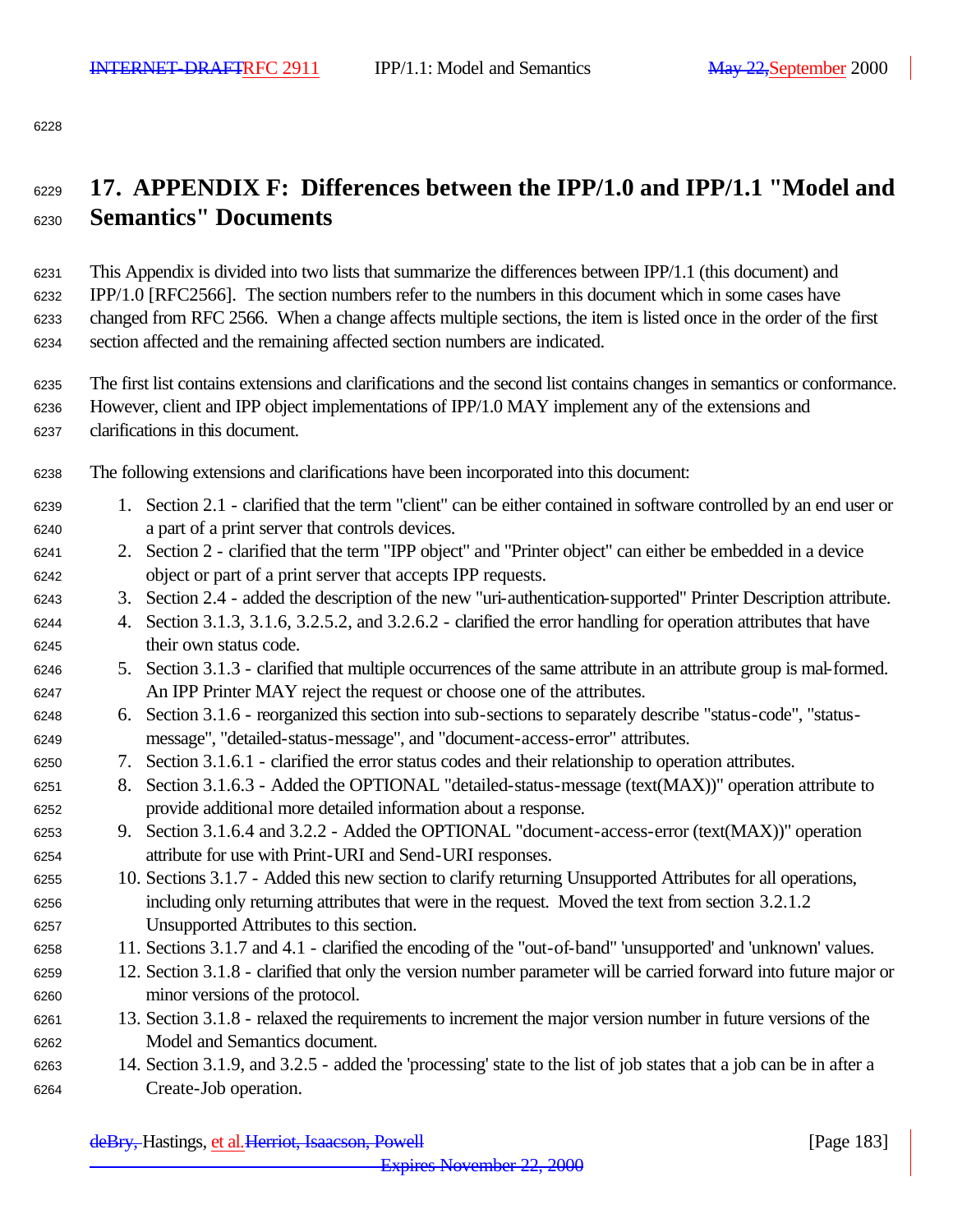- 15. Section 3.1.9 clarified that a non-spooling Printer MAY accept zero or more subsequent jobs while processing a job and flow control them down. Subsequent create requests are rejected with the 'server-error-busy' error status.
- 16. Section 3.2.1.1 clarified the validation of the "compression" operation attribute and its relationship to the validation of the "document-format" attribute and returning Unsupported Attributes.
- 17. Sections 3.2.1.1, 4.3.8, 13.1.4.16, and 13.1.4.17 added the 'client-error-compression-not-supported', 'client-error-compression-error' status codes and the 'unsupported-compression' and 'compression-error' job-state-reasons.
- 18. Sections 3.2.1.1 and 4.3.8 added 'unsupported-document-format' and 'document-format-error' job-state-reasons.
- 19. Sections 3.2.2, 4.3.8 and 13.1.4.19 added 'client-error-document-access-error' status code and 'document-access-error' job state reason.
- 20. Section 3.2.5.2 and 3.2.6.2 clarified that the Unsupported Attributes group MUST NOT include attributes not requested in the Get-Printer-Attributes request.
- 21. Section 3.2.6 clarified that "limit" takes precedence over "which-jobs" and "my-jobs'.
- 22. Section 3.2.6.2 clarified that Get-Jobs returns 'successful-ok' when no jobs to return.
- 23. Sections 3.2.7, 3.2.8, and 3.2.9 added the OPTIONAL Pause-Printer, Resume-Printer, and Purge-Jobs operations
- 24. Section 3.3.1 clarified that the authorization required for a Send-Document request MUST be the same user as the Create-Job or an operator.
- 25. Section 3.3.1.1 clarified that a Create-Job Send-Document with "last-document" = 'true' and no data is not an error; its a job with no documents.
- 26. Sections 3.3.5, 3.3.6, and 3.3.7 added the OPTIONAL Hold-Job, Release-Job, and Restart-Job operations. Clarified the Restart-Job operation so that the Printer MUST re-fetch any documents passed by-reference (Print-URI or Send-URI).
- 27. Section 4.1 clarified that the encoding of the out-of-band values are specified in the Encoding and Transport" document.
- 28. Section 4.1 Clarified that the requirement that clients MUST NOT send "out-of-band" values in requests applies only to operations defined in this document. Other operations are allowed to define "out-of-band" values that clients can supply.
- 29. Sections 4.1.1 and 4.1.2 clarified that the maximum 'text' and 'name' values of 1023 and 255 are for the 'textWithoutLanguage' portion of the 'textWithLanguage' form, so that the maximum number of octets for the actual text and name data is the same for the without and with language forms; the 'naturalLanguage' part is in addition.
- 30. Section 4.1.9 clarified that 'mimeMediaType' values can include any parameters from the IANA Registry, not just charset parameters.
- 31. Section 4.1.9.1 clarified that 'application/octet-stream' auto-sensing can happen at create request time and/or job/document processing time.
- 32. Section 4.1.9.1 clarified that auto-sensing involves the Printer examining some number of octets of document data using an implementation-dependent method.
- 33. Section 4.1.14 clarified that the localization of dateTime by the client includes the time zone.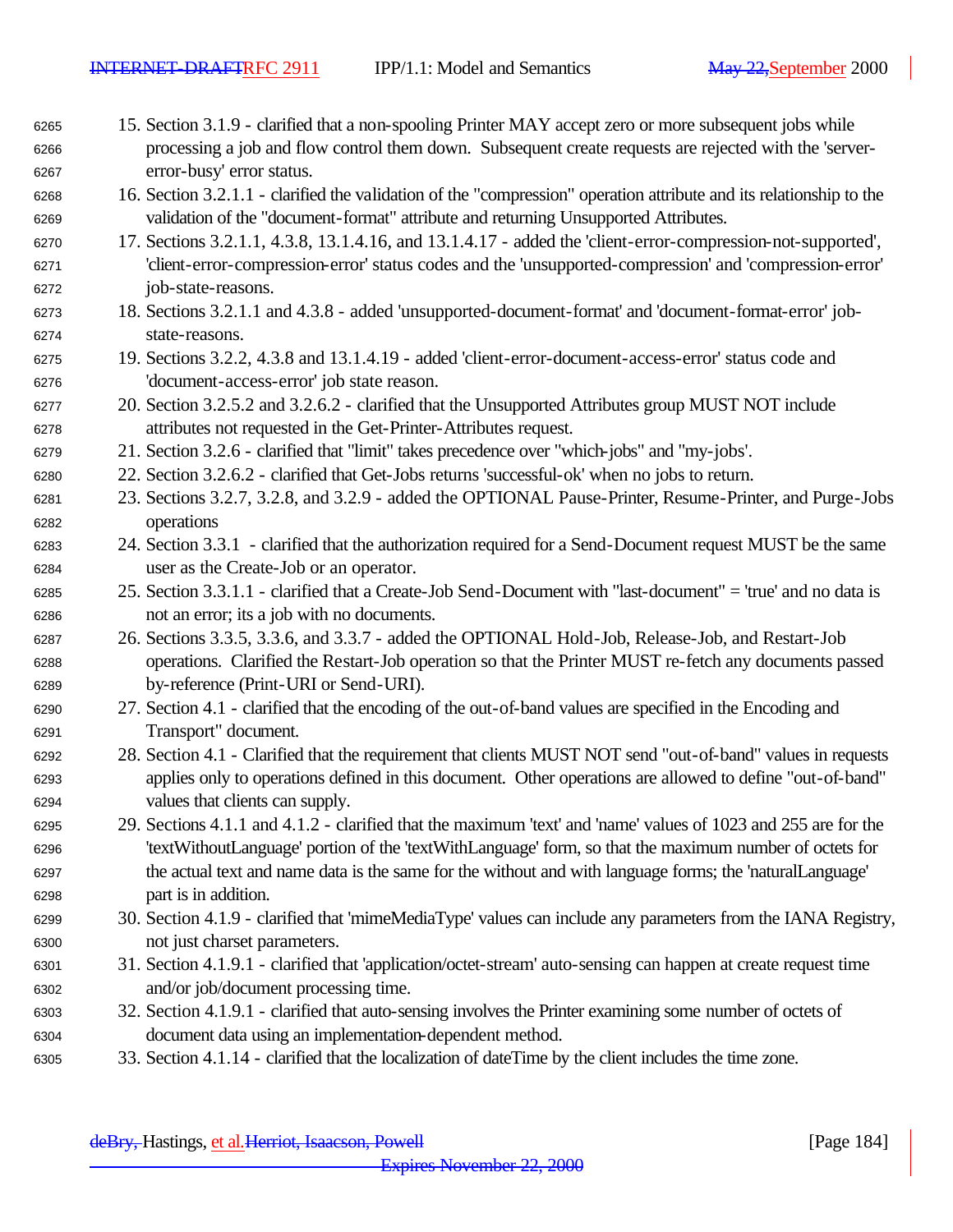- 34. Section 4.2 clarified that xxx-supported have multiple keywords and/or names by adding parentheses to the table to give: (1setOf (type3 keyword | name))
- 35. Section 4.2.2 added the 'indefinite' keyword value to the "job-hold-until" attribute for use with the create operations and Hold-Job and Restart-Job operations.
- 36. Section 4.2.6 added more enum values to the "finishings" Job Template attribute.
- 37. Section 4.2.6 clarified that the landscape definition is a rotation of the image with respect to the medium.
- 38. Section 4.3.7 added that a forwarding server that cannot get any job state MAY return the job's state as 'completed', provided that it also return the new 'queued-in-device' job state reason.
- 39. Section 4.3.7.2 added the Partitioning of Job States section to clarify the concepts of Job Retention, Job History, and Job Removal.
- 40. Section 4.3.8 added 'job-data-insufficient' job state reason to indicate whether sufficient data has arrived for the document to start to be processed.
- 41. Section 4.3.8 added 'document-access-error' job state reason to indicate an access error of any kind.
- 42. Section 4.3.8 added 'job-queued-for-marker' job state reason to indicate whether the job has completed some processing and is waiting for the marker.
- 43. Section 4.3.8 added 'unsupported-compression' and 'compression-error' job state reasons to indicate compression not supported or compression processing error after the create has been accepted.
- 44. Section 4.3.8 added 'unsupported-document-format' and 'document-format-error' job state reasons to indicate document not supported or document format processing error after the create has been accepted.
- 45. Section 4.3.8 added 'queued-in-device' job state reason to indicate that a job as been forwarded to a print system or device that does not provide any job status.
- 46. Section 4.3.10 added "job-detailed-status-messages (1setOf text(MAX)) for returning detailed error messages.
- 47. Section 4.3.11 added the "job-document-access-errors (1setOf text(MAX))
- 48. Section 4.3.14.2 clarified that the time recorded is the first time processing since the create operation or the Restart-Job operation.
- 49. Section 4.3.14.2 and 4.3.14.3 clarified that the out-of-band value 'no-value' is returned if the job has not started processing or has not completed, respectively.
- 50. Section 4.3.14 Added the OPTIONAL "date-time-at-creation", "date-time-at-processing", and "date-time-at-completed" Event Time Job Description attributes
- 51. Section 4.4.3 added the 'tls' value to "uri-security-supported" attribute.
- 52. Section 4.4.3 clarified "uri-security-supported" is orthogonal to Client Authentication so that 'none' does not exclude Client Authentication.
- 53. Section 4.4.11 simplified the "printer-state" descriptions while generalizing to allow high end devices that interpret one or more jobs while marking another. Indicated that 'spool-area-full' and 'stopped-partly' "printer-state-reasons" may be used to provide further state information.
- 54. Section 4.4.12 added the 'moving-to-paused' keyword value to the "printer-state-reasons" attribute for use with the Pause-Printer operation.
- 55. Section 4.4.12 replaced the duplicate 'marker-supply-low' keyword with the missing 'toner-empty' keyword for the "printer-state-reasons" attribute. (This correction was also made before RFC 2566 was published).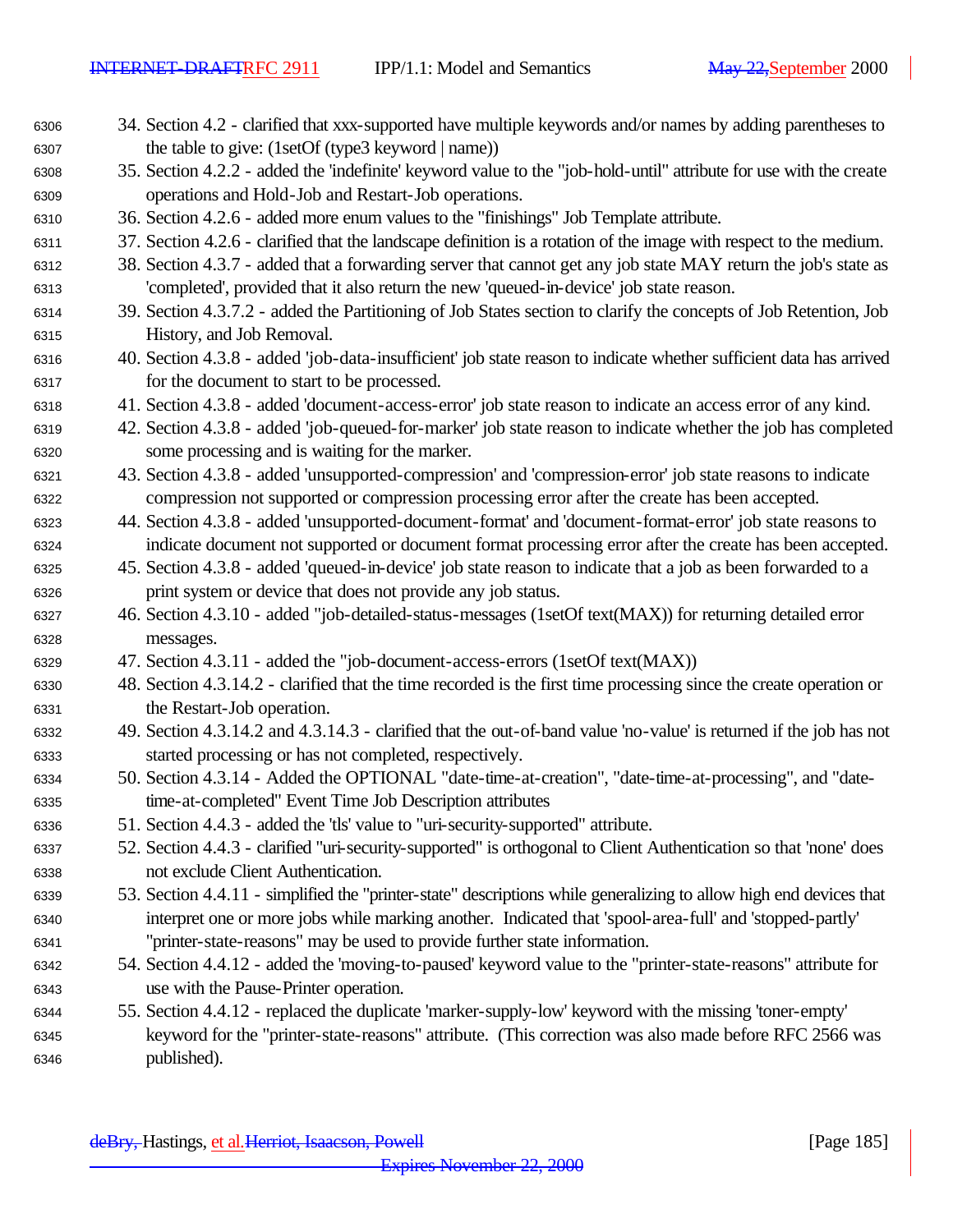- 56. Section 4.4.12 clarified 'spool-area-full' "printer-state-reasons" to include non-spooling printers to indicate when it can and cannot accept another job.
- 57. Section 4.4.15 added the enum values to the "operations-supported" attribute for the new operations. Clarified that the values of this attribute are encoded as any enum, namely 32-bit values.
- 58. Section 4.4.30 clarified that the dateTime value of "printer-current-time" is on a "best efforts basis". If a proper date-time cannot be obtained, the implementation returns the 'no-value' out-of-band value. Also clarified that the time zone NEED NOT be the time zone that the people near the device use and that the client SHOULD display the dateTime attributes in the user's local time.
- 59. Sections 4.4.36 and 4.4.37 added the OPTIONAL "pages-per-minute" and "pages-per-minute-color" Printer Description attributes.
- 60. Section 5.1 clarified that the client conformance requirements apply to clients controlled by an end user and clients in servers.
- 61. Section 5.1 clarified that any response MAY contain additional attribute groups, attributes, attribute syntaxes, or attribute values.
- 62. Section 5.1 clarified that a client SHOULD do its best to prevent a channel from being closed by a lower layer when the channel is flow controlled off by the IPP Printer.
- 63. Section 5.2 clarified that the IPP object requirements apply to objects embedded in devices or that are parts of servers.
- 64. Section 5.2.2 clarified that IPP objects MAY return operation responses that contain attribute groups, attribute names, attribute syntaxes, attribute values, and status codes that are extensions to this standard.
- 65. Section 6 changed the terminology of "private extensions" to "vendor extensions" and indicated that they are registered with IANA along with IETF standards track extensions.
- 66. Section 6.7 inserted this section on registering out-of-band attribute values with IANA as extensions.
- 67. Section 8.3 clarified the use of URIs for each Client Authentication mechanism.
- 68. Section 8.5 added the security discussion around the new operator/administrator operations.
- 69. Section 13.1.4.16 added client-error-compression-not-supported (0x040F)
- 70. Section 13.1.4.17 added client-error-compression-error (0x0410)
- 71. Section 13.1.4.18 added client-error-document-format-error (0x0411)
- 72. Section 13.1.4.19 added client-error-document-access-error (0x0412)
- 73. Section 13.1.5.10 added server-error-multiple-document-jobs-not-supported (0x0509)
- 74. Section 14 added 'a-white', 'b-white', 'c-white', 'd-white', and 'e-white' and clarified that the existing 'a', 'b', 'c', 'd', and 'e' values are size values. Added American, Japanese, and European Engineering sizes, filled out -transparent and -translucent media names and drawings for the synchro cut sizes.
- 75. Section 16 softened the RECOMMENDATION for IPP Printer attributes in a Directory schema so that they can have equivalents.
- 76. Section 16 added the OPTIONAL "pages-per-minute" and "pages-per-minute-color" Printer attributes to the Directory schema.
- 77. Section 16 added OPTIONAL "multiple-document-jobs-supported" to the Directory schema.
- 78. Section 16 added RECOMMENDED "uri-authentication-supported", "ipp-versions-supported", and "compression-supported" to the Directory schema.
- The following changes in semantics and/or conformance have been incorporated into this document: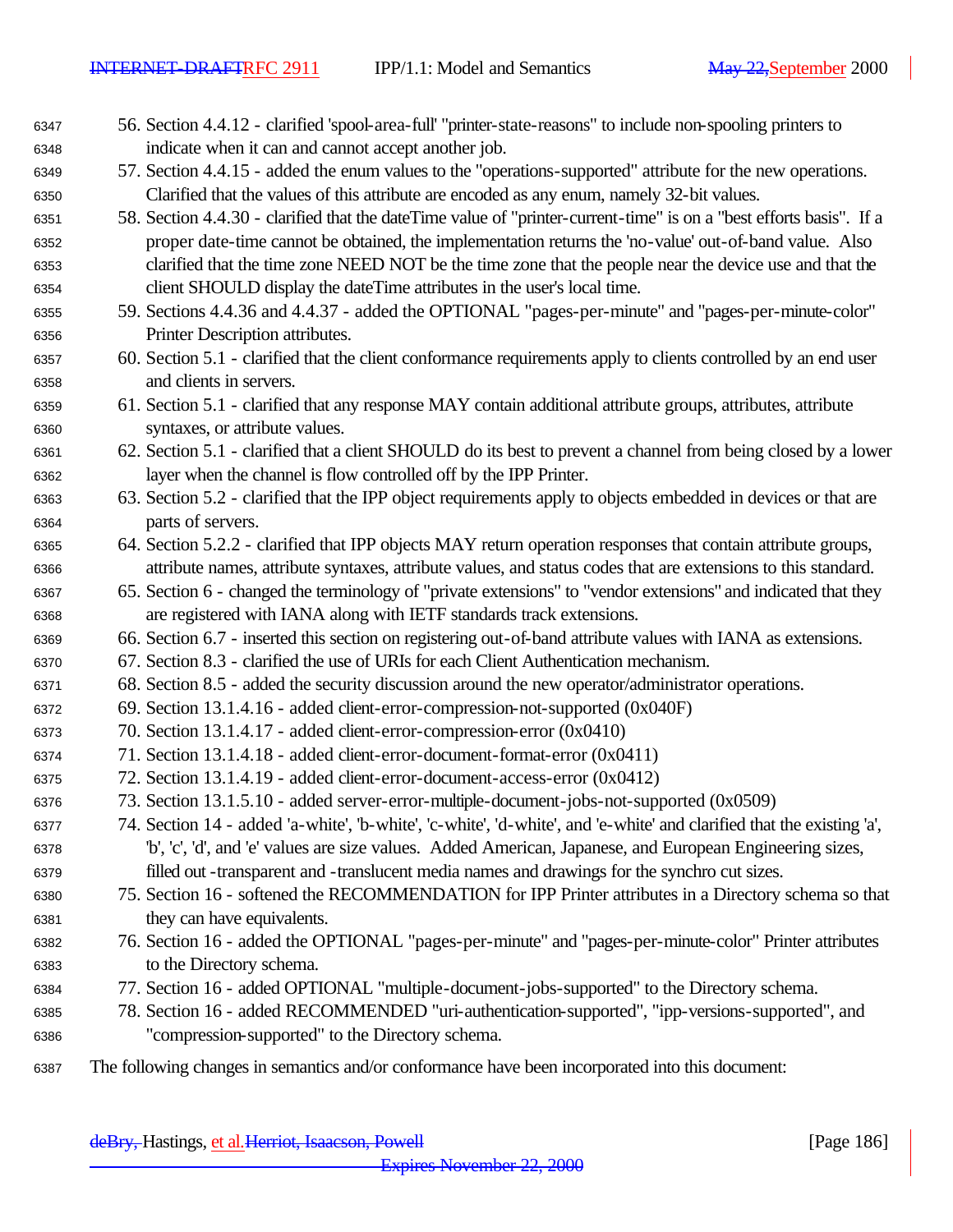1. Section 3.1.6.3 - allowed a Printer to localize the "detailed-status-message" operation response attribute, but indicated that such localization might obscure the technical meaning of such messages. 2. Section 3.1.8, 5.2.4, and 13.1.5.4 - Clients and IPP objects MUST support version 1.1 conformance requirements. It is recommended that they interoperate with 1.0. Also clarified that IPP Printers MUST accept '1.1' requests. It is recommended that they also accept '1.x' requests. 3. Section 3.2.1.1 and section 4.4.32 - changed the "compression" operation and the "compression- supported" Printer Description attribute from OPTIONAL to REQUIRED. 4. Sections 3.2.1.2 and 4.3.8 - changed "job-state-reasons" from RECOMMENDED to REQUIRED, so that "job-state-reasons" MUST be returned in create operation responses. 5. Sections 3.2.4, 3.3.1, 4.4.16, and 16 - changed Create-Job/Send-Document so that they MAY be implemented while only supporting one document jobs. Added the "multiple-document-jobs- supported" boolean Printer Description attribute to indicate whether Create-Job/Send-Document support multiple document jobs or not. Added to the Directory schema. 6. Section 4.1.9 - deleted 'text/plain; charset=iso-10646-ucs-2', since binary is not legal with the 'text' type. 7. Section 4.1.9.1 - added the RECOMMENDATION that a Printer indicate by printing on the job's job- start-sheet that auto-sensing has occurred and what document format was auto-sensed. 8. Section 4.2.4 - indicated that the "multiple-document-handling" Job Template attribute MUST be supported with at least one value if the Printer supports multiple documents per job 9. Section 4.3.7.2 - indicated that the 'job-restartable' job state reason SHOULD be supported if the Restart-Job operation is supported. 10. Section 4.3.8 - changed "job-state-reasons" from RECOMMENDED to REQUIRED. 11. Section 4.3.8 - clarified the conformance of the values of the "job-state-reasons" attribute by copying conformance requirements from other sections of the document so that it is clear from reading the definition of "job-state-reasons" which values MUST or SHOULD be supported. The 'none', 'unsupported-compression', and 'unsupported-document-format' values MUST be supported. The ''job-hold-until-specified' SHOULD be specified if the "job-hold-until" Job Template is supported. The following values SHOULD be supported: 'job-canceled-by-user', 'aborted-by-system', and 'job- completed-successfully'. The 'job-canceled-by-operator' SHOULD be supported if the implementation permits canceling by other than the job owner. The 'job-canceled-at-device' SHOULD be supported if the device supports canceling jobs at the console. The 'job-completed- with-warnings' SHOULD be supported, if the implementation detects warnings. The 'job-completed- with-errors' SHOULD be supported if the implementation detects errors. The 'job-restartable' SHOULD be supported if the Restart-Job operation is supported. 12. Section 4.3.10 - allowed a Printer to localize the "job-detailed-status-message" Job Description attribute, but indicated that such localization might obscure the technical meaning of such messages. 13. Section 4.3.14 - changed the "time-at-creation", "time-at-processing", and "time-at-completed" Event Time Job Description attributes from OPTIONAL to REQUIRED. 14. Section 4.3.14.4 - added the REQUIRED "job-printer-up-time (integer(1:MAX))" Job Description attribute as an alias for "printer-up-time" to reduce number of operations to get job times. 15. Section 4.4.2 - added the REQUIRED "uri-authentication-supported (1setOf type2 keyword)" Printer Description attribute to describe the Client Authentication used by each Printer URI.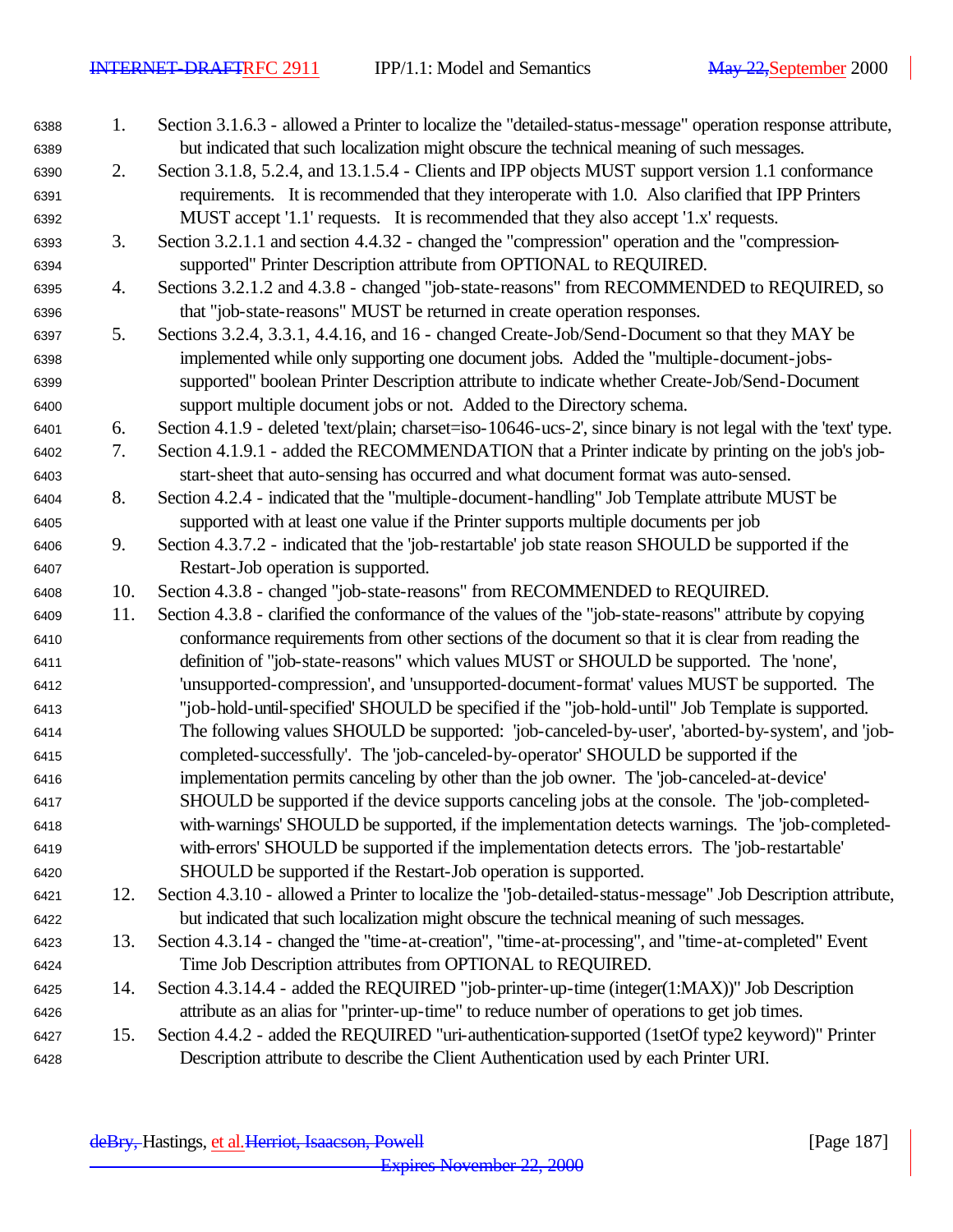| 6429 | 16. | Section 4.4.12 - changed "printer-state-reasons" Printer Description attribute from OPTIONAL to         |
|------|-----|---------------------------------------------------------------------------------------------------------|
| 6430 |     | REQUIRED.                                                                                               |
| 6431 | 17. | Section 4.4.12 - changed 'paused' value of "printer-state-reasons" to MUST if Pause-Printer operation   |
| 6432 |     | is supported.                                                                                           |
| 6433 | 18. | Section 4.4.14 - added the REQUIRED "ipp-versions-supported (1setOf keyword)" Printer Description       |
| 6434 |     | attribute, since IPP/1.1 Printers do not have to support version '1.0' conformance requirements.        |
| 6435 |     | Section 4.4.16 - added the "multiple-document-jobs-supported (boolean)" Printer Description             |
| 6436 |     | attribute so that a client can tell whether a Printer that supports Create-Job/Send-Document supports   |
| 6437 |     | multiple document jobs or not. This attribute is REQUIRED if the Create-Job operation is supported.     |
| 6438 | 19. | Section 4.4.24 - changed the "queued-job-count" Printer Description attribute from RECOMMENDED          |
| 6439 |     | to REQUIRED.                                                                                            |
| 6440 | 20. | Section 4.4.32 - changed "compression-supported (1setOf type3 keyword)" Printer Description attribute   |
| 6441 |     | from OPTIONAL to REQUIRED.                                                                              |
| 6442 | 21. | Section 5.1 - changed the client security requirements from RECOMMENDED non-standards track             |
| 6443 |     | SSL3 to MUST support Client Authentication as defined in the IPP/1.1 Encoding and Transport             |
| 6444 |     | document [IPP-PRORFC2910]. A client SHOULD support Operation Privacy and Server                         |
| 6445 |     | Authentication as defined in the IPP/1.1 Encoding and Transport document [IPP-PRORFC2910].              |
| 6446 | 22. | Section 5.2.7 - changed the IPP object security requirements from OPTIONAL non-standards track          |
| 6447 |     | SSL3 to SHOULD contain support for Client Authentication as defined in the IPP/1.1 Encoding and         |
| 6448 |     | Transport document [IPP PRORFC2910]. A Printer implementation MAY allow an administrator to             |
| 6449 |     | configure the Printer so that all, some, or none of the users are authenticated. An IPP Printer         |
| 6450 |     | implementation SHOULD contain support for Operation Privacy and Server Authentication as defined        |
| 6451 |     | in the IPP/1.1 Encoding and Transport document [IPP_PRORFC2910]. A Printer implementation               |
| 6452 |     | MAY allow an administrator to configure the degree of support for Operation Privacy and Server          |
| 6453 |     | Authentication. Security MUST NOT be compromised when the client supplies a lower version-              |
| 6454 |     | number in a request.                                                                                    |
| 6455 | 23. | Section 14 (Appendix C): Corrected typo, changing the keyword 'iso-10-white' to 'iso-a10-white'.        |
| 6456 |     | See also the "IPP/1.1 Encoding and Transport" [IPP_PRORFC2910] document for differences between IPP/1.0 |

6457 [RFC2565] and IPP/1.1 [IPP-PRORFC2910].

## **18. Full Copyright Statement**

Copyright (C) The Internet Society (2000). All Rights Reserved.

 This document and translations of it may be copied and furnished to others, and derivative works that comment on or otherwise explain it or assist in its implementation may be prepared, copied, published and distributed, in whole or in part, without restriction of any kind, provided that the above copyright notice and this paragraph are included on all such copies and derivative works. However, this document itself may not be modified in any way, such as by removing the copyright notice or references to the Internet Society or other Internet organizations, except as